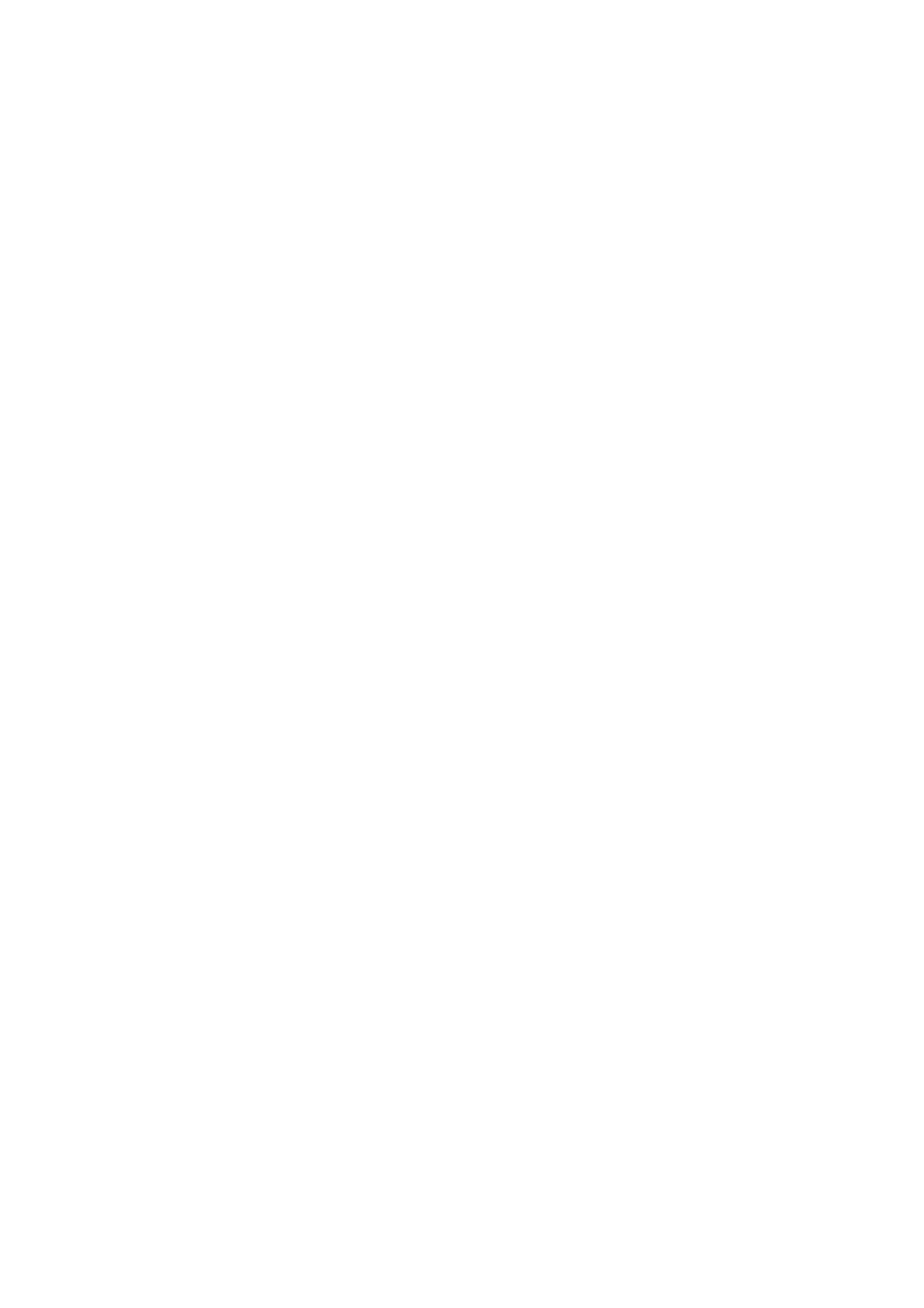### **PRFFACF**

The Bulgarian Access to Public Information Act was passed two years ago. During this period citizens, journalists and non-government organizations have sought information actively, thus exercising this basic right quaranteed by the Constitution. Efforts to defend the right to access to government held information before court proved to be a necessary condition for making the law vital and for establishment of democratic practices.

This book contains the most important judgments of the Bulgarian Supreme Administrative Court on access to information cases.

Public interest litigation conducted by Access to Information Program is a necessary stage following the legal assistance provided by us from 1997 in cases of infringements of the people's right to freedom of information. The increasing interest of citizens to obtain information jealously kept within the state authorities resulted in access to information litigation. It was made possible due to the kind support of Open Society Institute in Budapest of the project "Freedom of information litigation".

The text introducing the cases tends to briefly overview the main questions that arose in the course of litigation and to draw some conclusions on the constraints on free access to public information in Bulgaria. For its preparation we examined some case law on the same issues in the US having in mind that it is the richest one.

I hope that the book will be of some benefit to the people over the world battling for free access to information as well as to lawyers working for that sake in Bulgaria.

The book offered to your attention reflects the joint efforts of the Access to Information Program team.

I would like to express my profound gratitude and appreciation to the following persons for their contribution to this book: Dr Gergana Jouleva, attorney Daniela Mihailova, Fany Davidova, Hristo Petrov, Katina Kljavkova and Stoyan Terziyski.

Alexsander Kashamov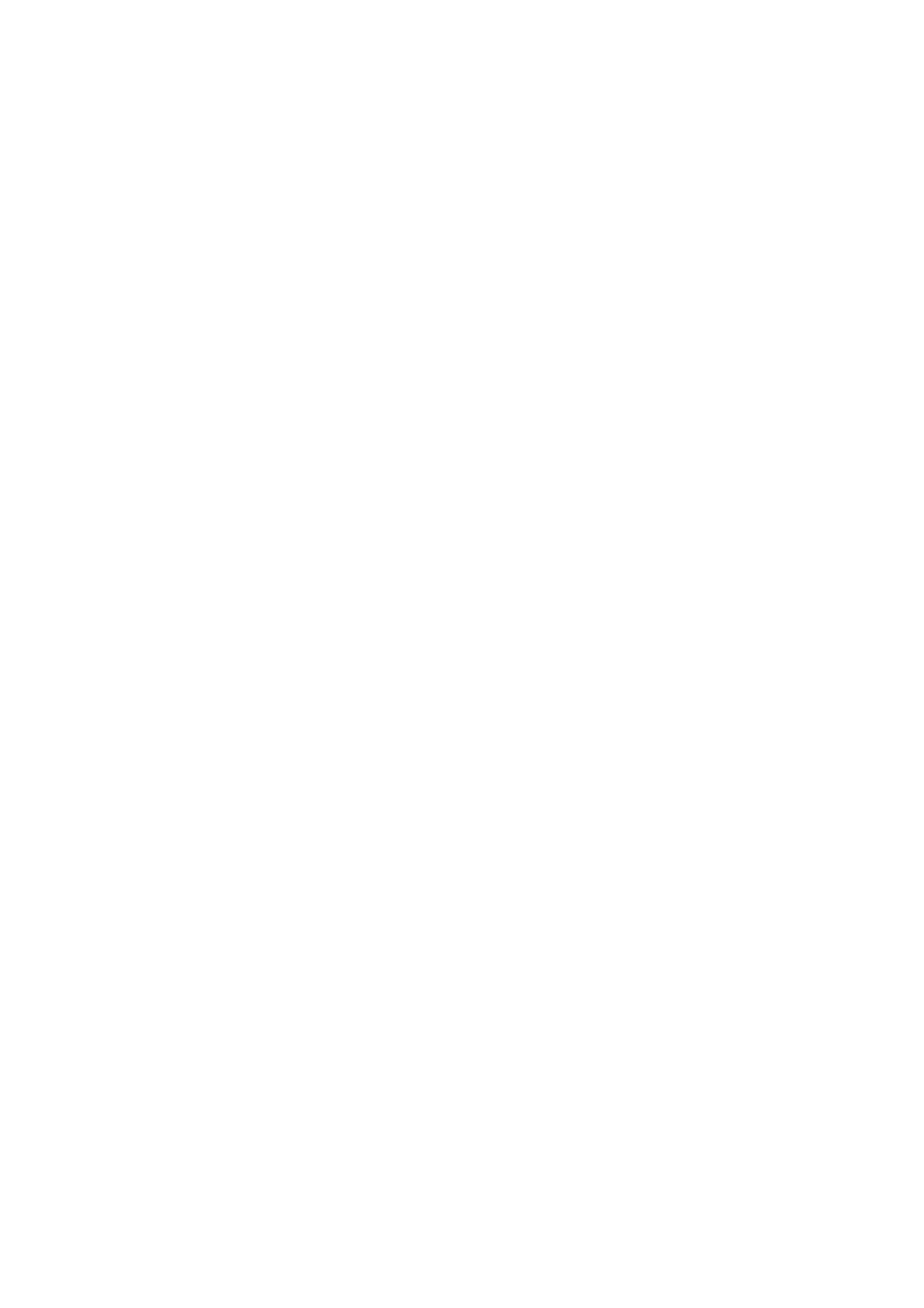### **CONTENT:**

| COURT RULINGS PRECEDING THE ACCESS TO PUBLIC INFORMATION ACT  11<br>LITIGATION AFTER THE ACCESS TO PUBLIC INFORMATION ACT CAME INTO EFFECT  12 |  |
|------------------------------------------------------------------------------------------------------------------------------------------------|--|
|                                                                                                                                                |  |
|                                                                                                                                                |  |
|                                                                                                                                                |  |
|                                                                                                                                                |  |
|                                                                                                                                                |  |
|                                                                                                                                                |  |
|                                                                                                                                                |  |
|                                                                                                                                                |  |
|                                                                                                                                                |  |
|                                                                                                                                                |  |
|                                                                                                                                                |  |
|                                                                                                                                                |  |
|                                                                                                                                                |  |
|                                                                                                                                                |  |
|                                                                                                                                                |  |
|                                                                                                                                                |  |
|                                                                                                                                                |  |
|                                                                                                                                                |  |
|                                                                                                                                                |  |
|                                                                                                                                                |  |
|                                                                                                                                                |  |
|                                                                                                                                                |  |
|                                                                                                                                                |  |
|                                                                                                                                                |  |
|                                                                                                                                                |  |
|                                                                                                                                                |  |
|                                                                                                                                                |  |
|                                                                                                                                                |  |
|                                                                                                                                                |  |
|                                                                                                                                                |  |
|                                                                                                                                                |  |
|                                                                                                                                                |  |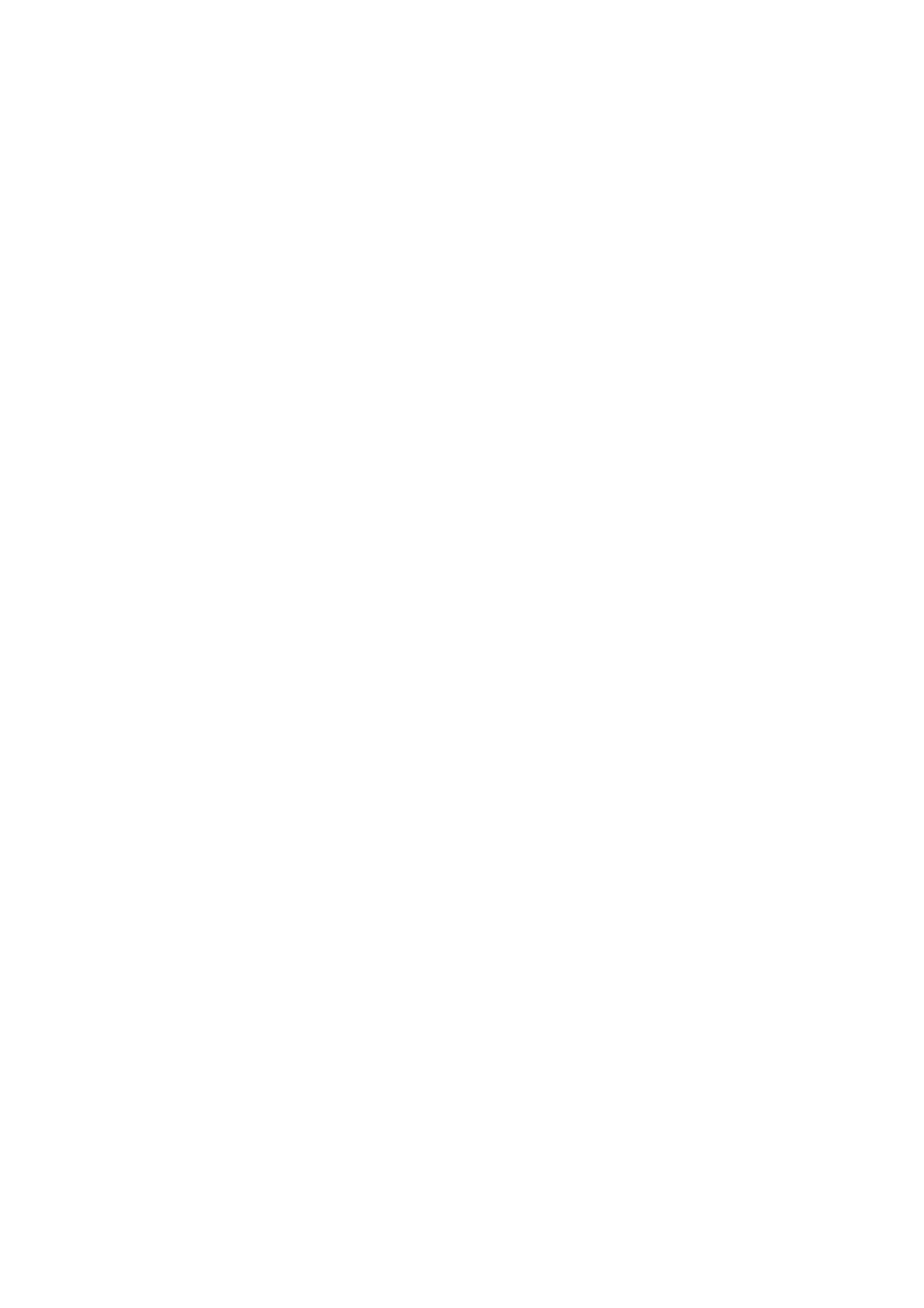# **ACCESS TO INFORMATION LITIGATION IN BULGARIA**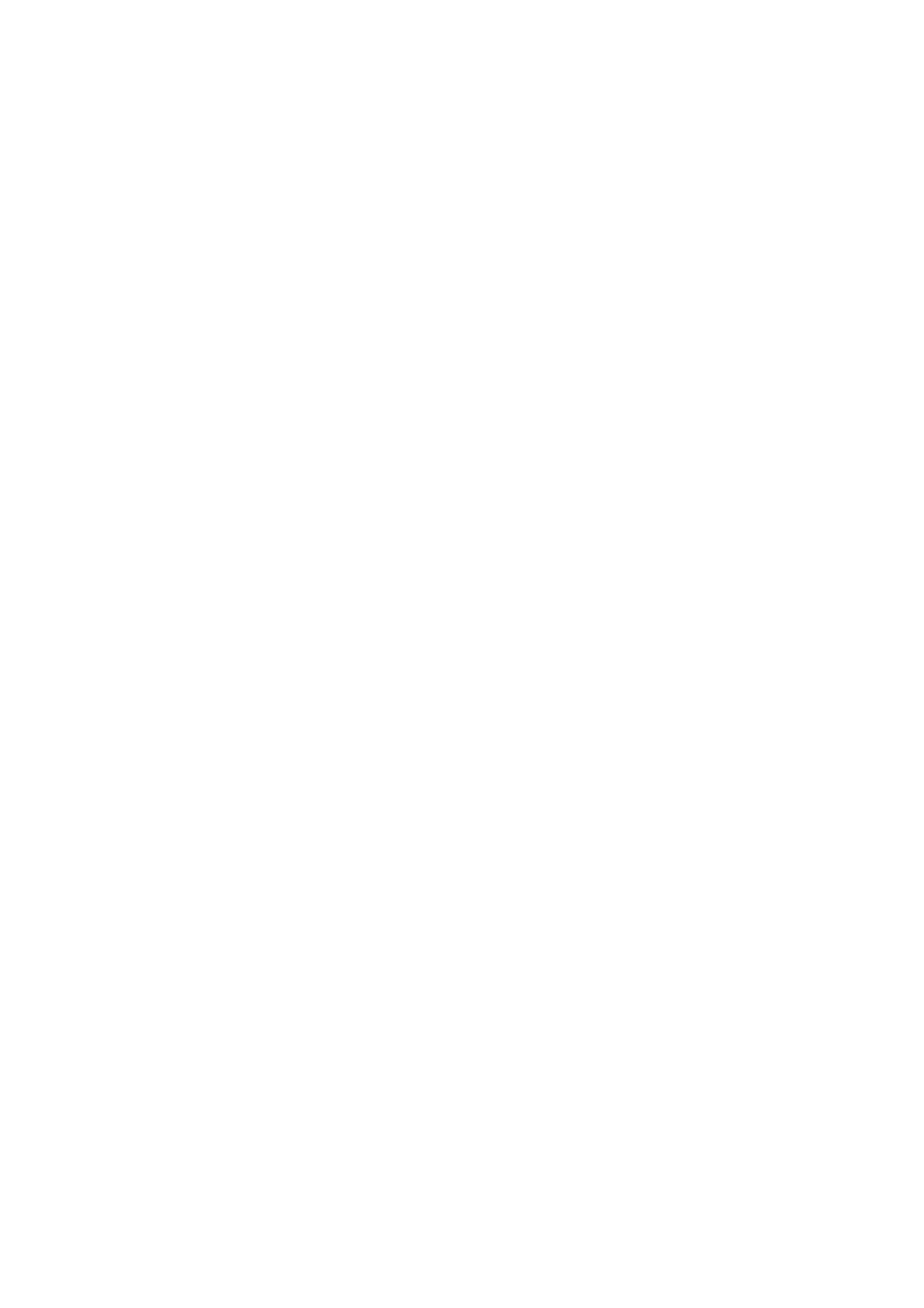#### **GENERAL PROBLEMS**

The Bulgarian case-law regarding the right to access to information makes noticeable the following problems:

- The novelty of the law,
- $\bullet$ The lack of clarity in certain provisions of the Access to Public Information Act (APIA) and the inconsistencies between APIA and other pieces of legislation,
- The influence of the case-law preceding the adoption of APIA, and
- The problems with the judicial reform.<sup>1</sup>  $\bullet$

In addition, administrative justice, within whose jurisdiction the examination of appeals against access to information refusals falls, has faced some specific challenges. The concept of administrative action as emanation of a powerful state to which citizens should obey changed radically to another, according to which it is civil service for citizens, who are of higher priority than the state.

This basic change requires a change in the court practice, which is gradually taking place, in spite of the circumstance that a modern administrative procedure act has not been adopted.<sup>2</sup>

This new definition of administrative activity results in a much more significant role of the courts when they exercise jurisdiction over disputes between citizens and institutions.

<sup>&</sup>lt;sup>1</sup> The 2001 Regular Report of the European Commission on Bulgaria's accession points out that further efforts are needed to meet priorities in reforming the judicial system. The Report states, "Significant efforts are required to develop a strong, independent, efficient and professional judicial system" .... and, subsequently, "Progress made in strengthening the independence of the judiciary and the efficiency of the judicial system is still weak. This priority is yet to be achieved".

 $2$  These issues were outlined by Justice Alexander Elenkov, the Supreme Administrative Court of the Republic of Bulgaria, during the round table talk on APIA and the Recommendations of the Council of Europe, 21 May 2002, Sofia, SAS Radisson Hotel.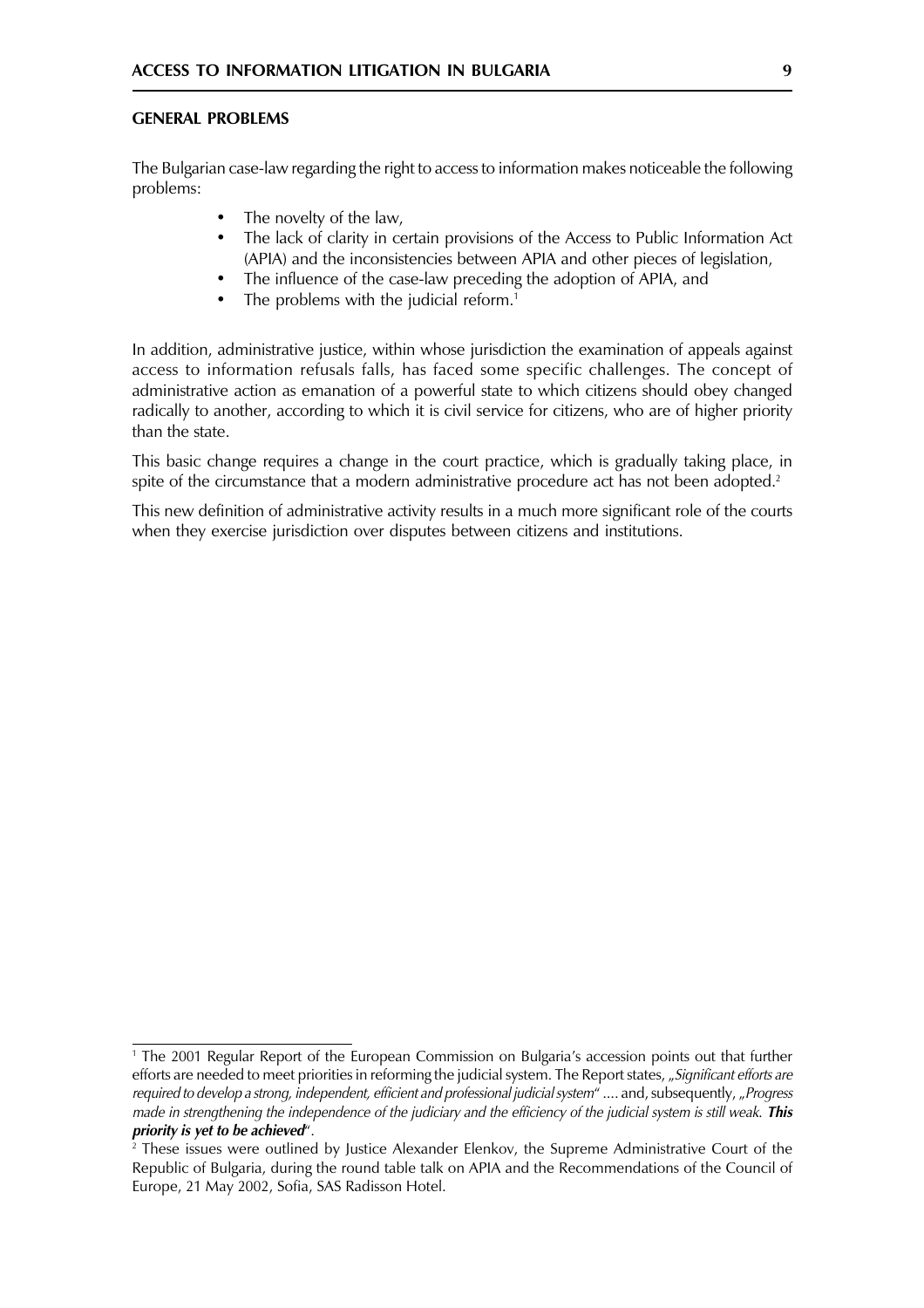#### LITIGATION ON ACCESS TO PUBLIC INFORMATION CASES

The examination of appeals against access to information denials by the courts follows the general trend of administrative jurisdiction in Bulgaria.

Usually there is no more than one hearing of the cases of this type, because the parties do not adduce any additional evidence to those submitted with the petition.

Nevertheless, the period of time between the institution of the proceedings before the relevant court instance and the adoption of the final adjudication is comparatively long, especially taking into account the fact that the applicant usually needs the requested information in short terms<sup>3</sup>.

At an earlier stage the adoption of judgments took longer than in the other types of cases and probably this was due to the fact that the legal matters were new and there was no established case-law.

In 2002 some panels began to decide upon the cases significantly faster.

<sup>&</sup>lt;sup>3</sup> Even if the law should change and provide for faster court proceedings, this issue would not be resolved. A satisfactory resolution is only possible by establishing the institution of the ombudsman, a commission or commissioner to protect the right to information, similarly to the Commission for Personal Data Protection. Such an institution can be found in the legislation of many countries.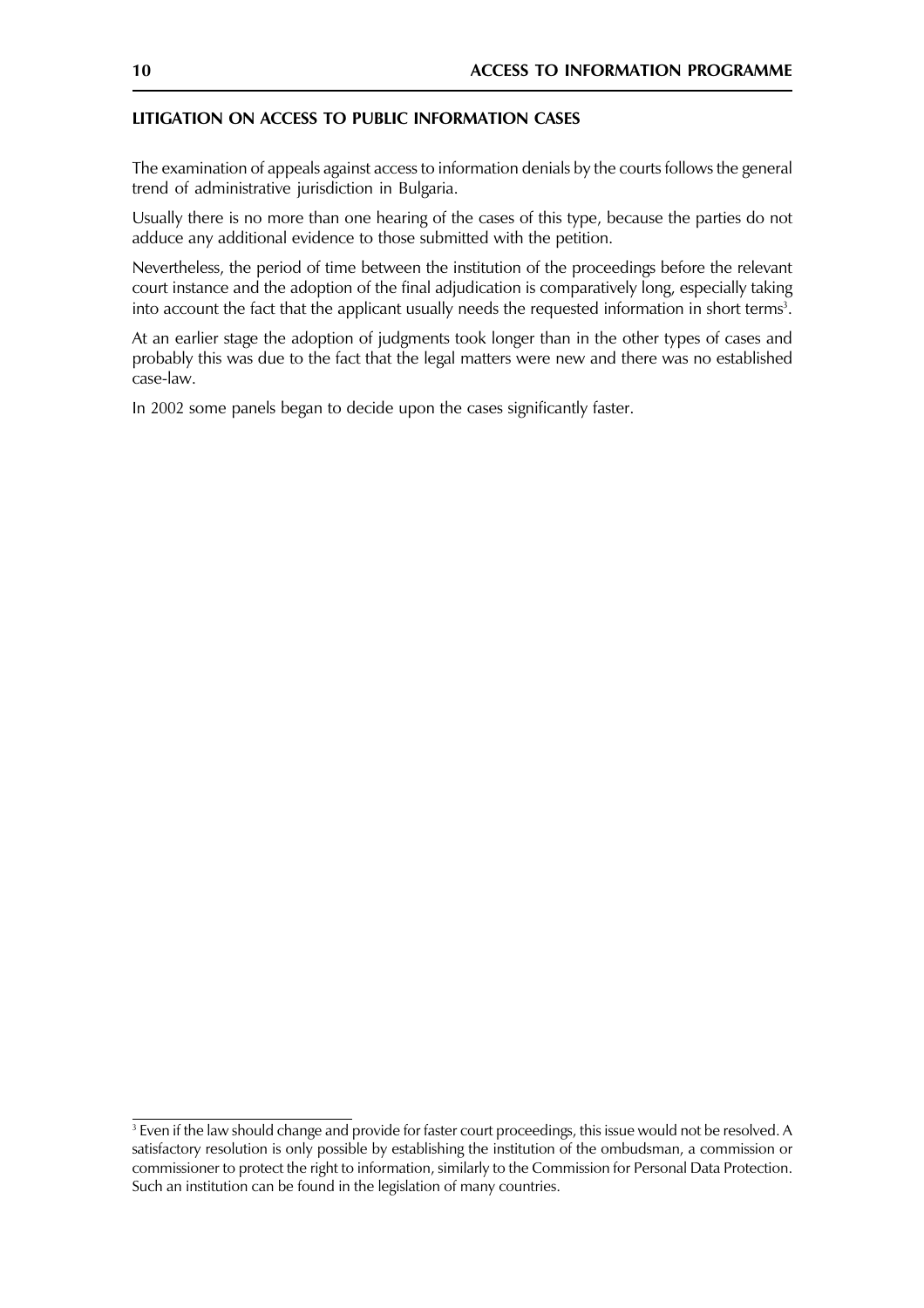#### COURT RULINGS PRECEDING THE ACCESS TO PUBLIC INFORMATION ACT

Several appeals against refusals of various institutions to grant information to citizens or nongovernmental organizations were filed prior to the adoption of the Access to Public Information Act.

The records of the Access to Information Program contain information about five cases, including three where the appeals were drafted by the legal team of the Foundation.

In all of these cases, the appeals were found inadmissible by the panels of the Supreme Administrative Court. The most frequent argument was that there was no particular obligation for the respective institution to provide access to information, since such obligations were not described in the law, regulating the responsibilities of that particular institution<sup>4</sup>.

In its Decision on admissibility from 1999, a five-member panel of the Supreme Administrative Court came to an even more general conclusion, namely that the right of citizens to information as declared in Art. 41, para 2 of the Constitution, "has not been developed further by a special law, requlating the way of providing information as regards procedures, restrictions, forms"<sup>5</sup>.

Another issue, which came out in the course of the proceedings instituted and adjudicated upon prior to the adoption of APIA, referred to the scope of persons entitled to the right to access information. According to a three-member panel of the Supreme Administrative Court Art. 41, paragraph 2 of the Constitution "implies the right of citizens, and not of legal entities to receive information on questions, which constitute a legal interest for them".<sup>6</sup>

A five-member panel of the Supreme Administrative Court expressed a different opinion, when quashed a decision of a three-member panel, declaring an access to information case inadmissible.

The court held that the applicant association, which filed the appeal "has the right to seek, obtain and impart information relative to environmental issues, c.f. Art. 41, paragraph 1 of the Constitution of the Republic of Bulgaria"<sup>7</sup>.

The above-discussed cases are an integral part of the case-law related to the right of access to information.

The very fact that such proceedings took place before the adoption of APIA shows that citizens are interested in the judicial protection of this constitutionally guaranteed right.

At the same time the opinions of the court indicate its unwillingness to recognize the direct effect of the Constitution in this respect, arising from a multitude of reasons, one of which is the interpretation given by the Constitutional Court in its Judgment No. 7 on Constitutional Case No. 1 of 1996.<sup>8</sup>

<sup>&</sup>lt;sup>4</sup> Decision No. 1893 dated 19 April 1999 on Administrative Case No. 5635/1998; Determination No. 1091 dated 24 February 2000 on Administrative Case No. 3147/1999; Determination No. 138 dated 14 January 2000 on Administrative Case No. 1950/1999.

<sup>&</sup>lt;sup>5</sup> Decision No. 4311 dated 28 July 1999.

<sup>&</sup>lt;sup>6</sup> Decision No. 138 dated 14 January 2000 on Administrative Case No.1950/1999.

<sup>&</sup>lt;sup>7</sup> Decision No. 5973 dated 15 December 1998 on Administrative Case No. 4652/1998: Presiding Judge: Nikolai Ouroumov; Member Judges: Srebrina Hristova, Alexander Elenkov, Yordanka Kostova and Boyan Magdalinchev; Rapporteur: Alexander Elenkov.

<sup>&</sup>lt;sup>8</sup> According to the Constitutional Court, "this right [the right of each person to seek and obtain information, as declared in Art. 41, para 1 of the Constitution] implies a respective obligation to provide information. The concrete contents of that obligation cannot be determined in any other manner but through legislation. The legislator is the one who, in view of the spirit of the constitutional provision, has to identify the multitude of cases in which the obligation should be subject to an express formulation". It should be noted that, despite this comment, the ruling under discussion is of fundamental significance for the interpretation of the constitutionally guaranteed freedom of expression and information and represents a milestone in the progress towards the establishment of democratic principles in Bulgarian law.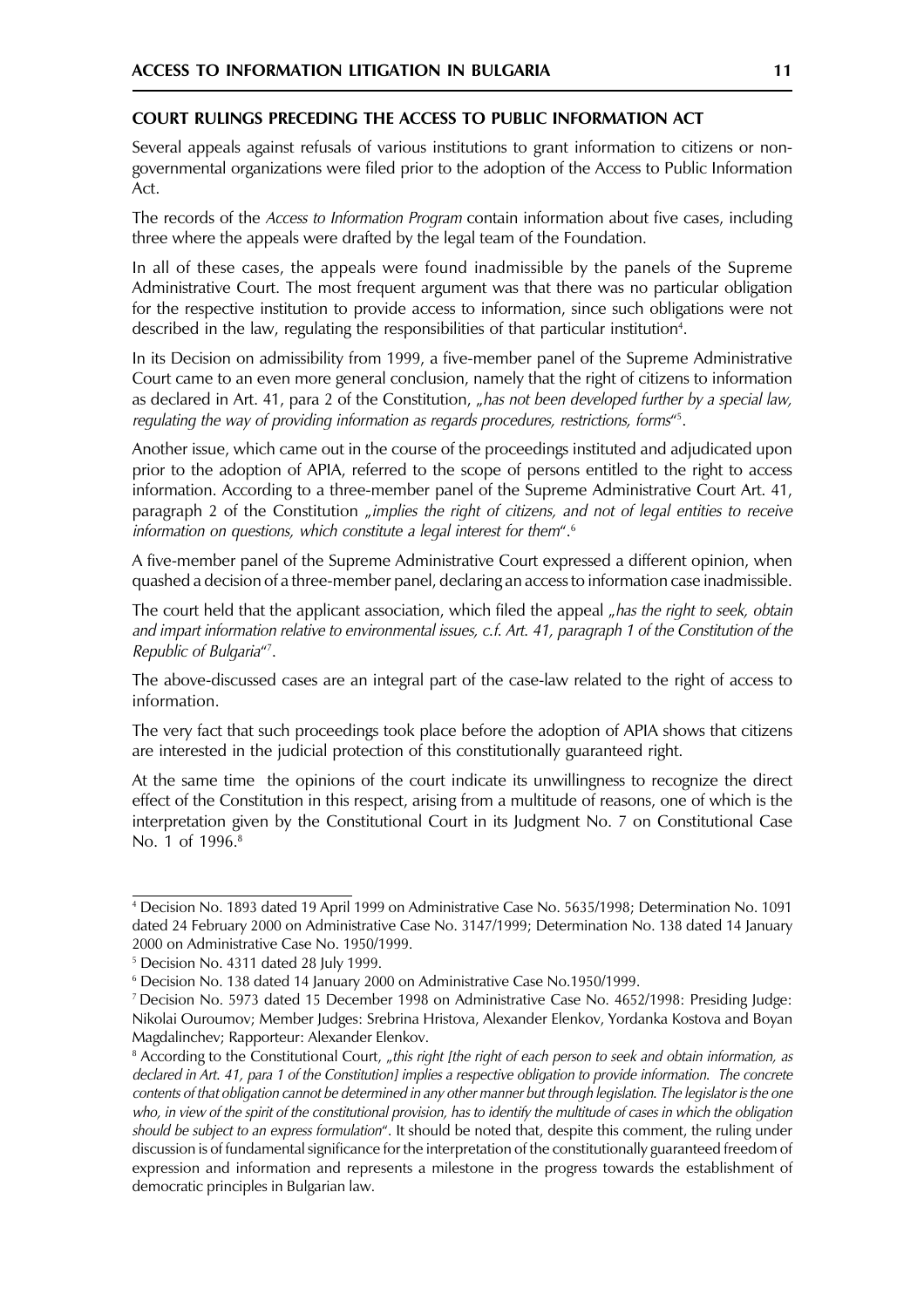#### LITIGATION AFTER THE ACCESS TO PUBLIC INFORMATION ACT CAME INTO EFFECT

As far as the Access to Information Program is informed, the first refusal pursuant to the Access to Public Information Act was registered on 18 July 2000, i.e. 11 days after the Act was published on 7 July 2000, and the first case when a citizen sought our assistance dates from about a month later. As of August 2002, the Access to Information Program has provided assistance to citizens and non-government organizations in drafting about 40 appeals against refusals to grant access to information<sup>9</sup>. The Foundation is currently providing legal assistance in thirty-three cases. Litigation on 10 of these cases is pending before the courts of first instance, 4 cases are pending before the instance of cassation, one is pending before the court of first instance after it was returned to it, one has been declared inadmissible by a decision that has come into effect, one has been declared inadmissible and the decision is appealed from, and 16 cases were decided by judgments, half of which have not come in effect. In addition, in several cases the plaintiffs withdrew their appeals because the requested information was provided in the meantime. For the first six months of 2002, the number of court hearings held on the cases supported by the Foundation are almost two times more than for the entire 2001<sup>10</sup>.

The cases on which AIP provides free-of-charge legal advice were selected on the basis of several criteria: public interest in the requested information, the need for court interpretation of vague provisions of the law, which are essential for its implementation, and the incapability of the person requesting information to afford the costs of the proceedings and legal representation in court. At the same time, citizens and non-government organizations filed court appeals by themselves.<sup>11</sup>

Out of the eight court rulings that have come into force until the middle of August 2002, five are in favor of the applicants, and in three cases the appeals have been rejected<sup>12</sup>. In six of the other eight cases on which the final court rulings have not come into force, the judgments were in favor of the applicants, in one case the appeal was rejected, and one of the complaints was found inadmissible<sup>13</sup>. In the above-mentioned decisions, as well as in some of the decisions and judgments which have come in force, the courts have considered some important questions such as the question of the admissibility of appeals against tacit refusals, of the lawfulness of these refusals, of the scope of units under the obligation to provide information, of the applicability of the consent of a third party concerned. The appeals also include some questions, on which no adjudication was made; a typical case is the case of the so-called partial access.

Some of the issues that were discussed during the public discussion on the Access to Public Information Bill prior to its adoption by the National Assembly were also raised in some of the court cases, either by the plaintiff, by the respondent, or of the own motion of the court. At the same time, new issues that had not been discussed previously emerged.

<sup>&</sup>lt;sup>9</sup> For more information about the cases of AIP, see: http://www.aip-bg.org/dela bg.htm

<sup>&</sup>lt;sup>10</sup> Litigation on Cases Related to Access to Information is a project funded by the Constitutional and Legal Policy Institute, Budapest.

<sup>&</sup>lt;sup>11</sup> For instance, two court procedures were started by Mikhail Ekimdjiev and Snezhana Stefanova, Attorneysat-Law of the European Integration and Human Rights Association, who appealed against refusals of the Chairman of the Plovdiv District Court to grant information about the number of permissions requested and granted over a certain period of time for the use of special means of surveillance, the number of cases where evidence gathered through the use of special means of surveillance has been presented, and the number of notifications of premature termination of the use of such means.

 $12$  It should be noted that in one of the cases, the plaintiff, InfoEcoClub, Vratsa, has chosen not to attack the court's judgment before an instance of cassation, because due the reasons stated in the judgment it found a faster way to obtain the requested information. The practical result of the case was that the Mayor of the Vratsa Municipality assigned an official to be responsible for granting access to information in the local government (Administrative Case No. 45/02 of the list of cases of the Vratsa District Court).

 $<sup>13</sup>$  The case was terminated as inadmissible due to lack of legal interest and of an administrative act, in the</sup> opinion of the court.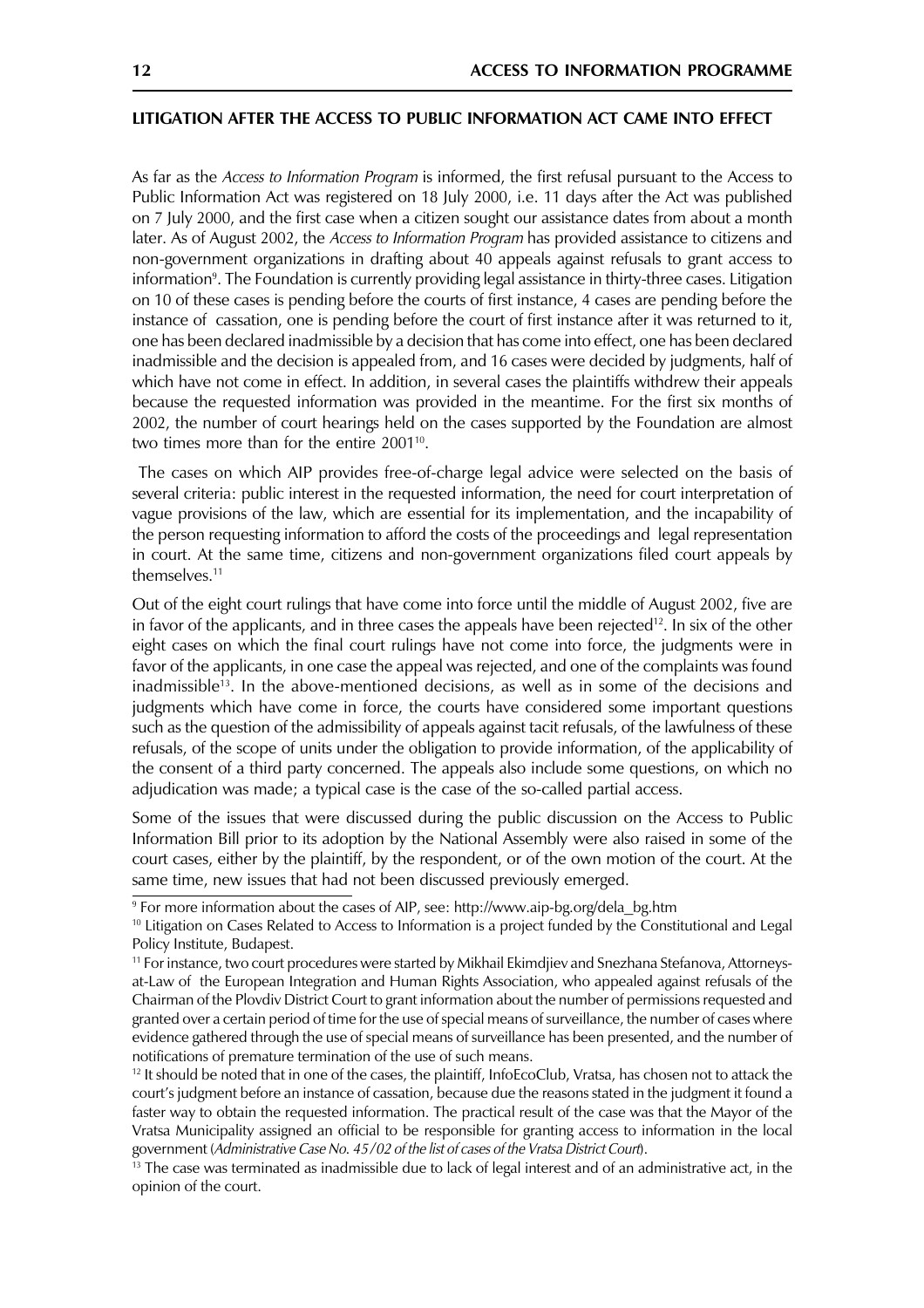#### Seekers of Access to Information

The number of appellants against refusals to provide information includes 18 non-government organizations and 15 individual citizens. Practice shows that there is a wide variety of sought information.

The non-government organizations need the information in order to provide the services they offer, a large part of which covers areas that, until recently, were the monopoly of the state. This is why they prove to be persistent information seekers, prepared to sue the government for each refusal in order to ensure their free access to certain information in the future. Some citizens who want to find out who exactly and why has wronged them and has deprived them of certain legal possibilities (.g. to exercise some of their rights provided for by the property restitution laws or deriving from a lease or some other contract with the municipality, etc.) show similar persistence.

Journalists are mostly interested in the information which state and municipal institutions disclose on their own initiative. In requesting information, they prefer the oral inquiries provided for by APIA, which is understandable: usually they need the information right there and then, not 14 days later, and do not show any willingness to defend their right to information before the court.

Gradually journalists began to understand the need of continuous pressure in order to ensure free flow of information in certain areas of governance, where "sun seldom shines".

Thus, for instance, Alexei Lazarov, a journalist in " Capital weekly" raised the question about the accessibility of the records of the Cabinet meetings<sup>14</sup>.

The cases that have been referred to the Access to Information Program reveal an interesting situation regarding the implementation of APIA.

The reforms in entire areas of governance as healthcare and social welfare have provoked a natural interest both among citizens and non-government organizations in obtaining more information about the way in which public funds are being spent in these fields.

For example, the overall reform of the healthcare system drew the attention of the public to the budgetary expenses of the National Health Insurance Fund (NHIF).

The Association of General Practitioners in the city of Veliko Turnovo lodged ten requests with the Regional Health Insurance Fund in Veliko Turnovo, that subsequently were re-sent to NHIF, but only three of the requests were answered. In this case it is evident that the interests of medical doctors, who demand transparency in view of the rational distribution of the funds, and the public sensitivity towards the reform of the healthcare system and the way public funds are being spent coincide. After all both these interests are aimed at an improvement of medical services.

Between March and June 2002, six of the above mentioned cases were heard by the court. The requested information concerns the planned and actually made expenses of the Regional Health Insurance Fund in Veliko Turnovo as well as certain administrative acts of the National Health Insurance Fund. Other applicants are still seeking similar information.

The Institute for Market Economy filed an appeal against the refusal of the NHIF Director to provide information about the planned and actually spent budgetary expenses of the regional departments.<sup>15</sup>

Tension remains high because of the unyielding attitude of the NHIF Director, who systematicallytacitly or expressly-refuses access to information.

<sup>&</sup>lt;sup>14</sup> See Notes 25 and 35 below.

<sup>&</sup>lt;sup>15</sup> For further information about this non-government organization, go to: www.ime-bg.org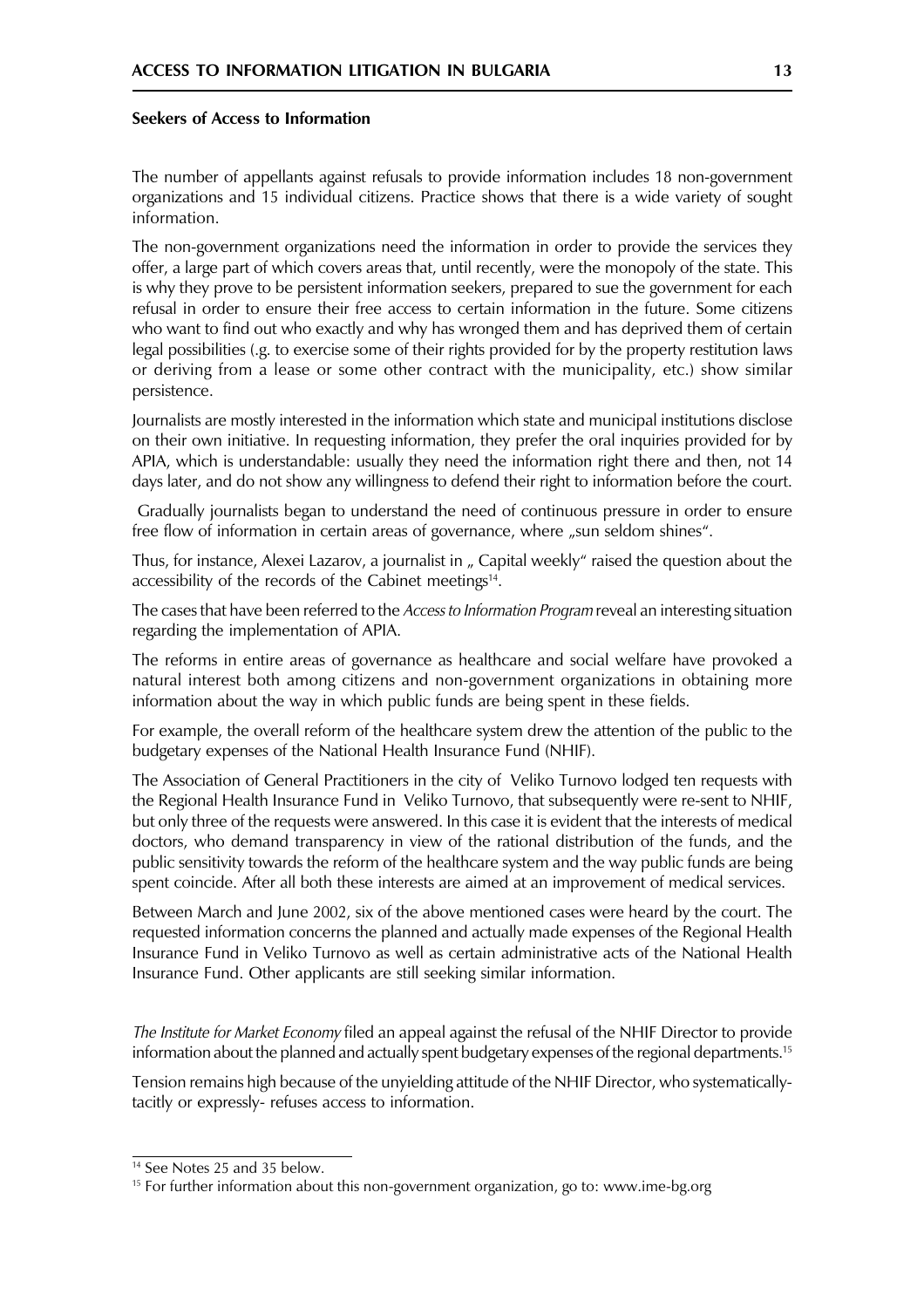The above-described cases should be viewed as part of the public debate about the activity of NHIF and of the pressure for its transparency and accountability to the public.

Information about the social policy of the government is being sought as well. In 2001, The Center for Independent Life (CIL)<sup>16</sup> requested from the Minister of Labor and Social Policy copies of all the available documentation concerning the Social Worker Program, which the Minister had publicized in the media.

Since the Minister had said that the funds necessary to launch the Program had been provided, the non-government organization wanted to verify his statement and to learn what activity the funds were allocated for. The subsequent tacit refusal was canceled by the Supreme Administrative Court, but nevertheless the requested information has not been provided until now.<sup>17</sup>

In July 2002 the *Institute for Market Economy* requested information about the transfer of funds for disabled people, the amount of the available funds for preferential treatment of disabled people, and other similar data from the National Social Security Institute, the Ministry of Education, the Ministry of Labor and Social Policy, the Rehabilitation and Social Integration Fund and the Executive Employment Agency. The Institute for Market Economy needed the information in connection with a report on Political Economy and Allocation of funds for the Rights of People with Disabilities it was preparing at the request of the Center for Independent Life. All the above-mentioned institutions except the Executive Employment Agency provided the requested information, although some of them failed to meet the deadlines<sup>18</sup>.

The right of access to information was often exercised in favor of the weaker communities and in the realm of minority issues. Thus, for example, the Bulgarian Helsinki Committee, an organization addicted to the protection of human rights, inquired about the number of reported cases of police violence in the region of Sliven and about the number of criminal proceedings based on such reports. Since the victims of this type of violence quite often belong to the Roma minority, the obtained information could shed some light on the attitude of the public prosecution towards the protection of their rights.

Besides, the activity of the public prosecution in such cases quite naturally is a matter of interest for the entire society.

The district military prosecutor of the city of Sliven, who was the addressee of the request for access to information, issued a ruling by which he refused to satisfy the request on the ground that APIA did not oblige him.

This statement was the cause to raise the question about the scope of persons obligated under the Act before the court. At the same time, the refusal did not refer to the protection of anyone's right or legal interest.

This refusal was canceled as unlawful by the District Court of the city of Yambol, which obliged the district military prosecutor to provide the requested information<sup>19</sup>.

<sup>&</sup>lt;sup>16</sup> For further information about this non-government organization, which provides advocacy for achieving a better living environment for people with disabilities, go to: www.cil-bg.org

<sup>&</sup>lt;sup>17</sup> Enforcement of court decisions has emerged as an unexpected and serious problem. It clearly shows that the attitude of the executive towards the judiciary adds to the inefficiency of the judicial system. Thus, for example, Dolores Arsenova, Minister of Environment and Waters, has not yet complied with the court's judgment on Administrative Case No. 9822/01, which was delivered in November 2001.

<sup>&</sup>lt;sup>18</sup> This promptness may be due partially to the experience of the Ministry of Education and Science and the Ministry of Labor and Social Policy, which lost against access to information appeals. We believe that this case exhibits the positive effect of the process of litigating in public interest as a training tool for the executive in the application of this kind of legislation.

<sup>&</sup>lt;sup>19</sup> The case is pending before the Supreme Administrative Court. See Note 28 below.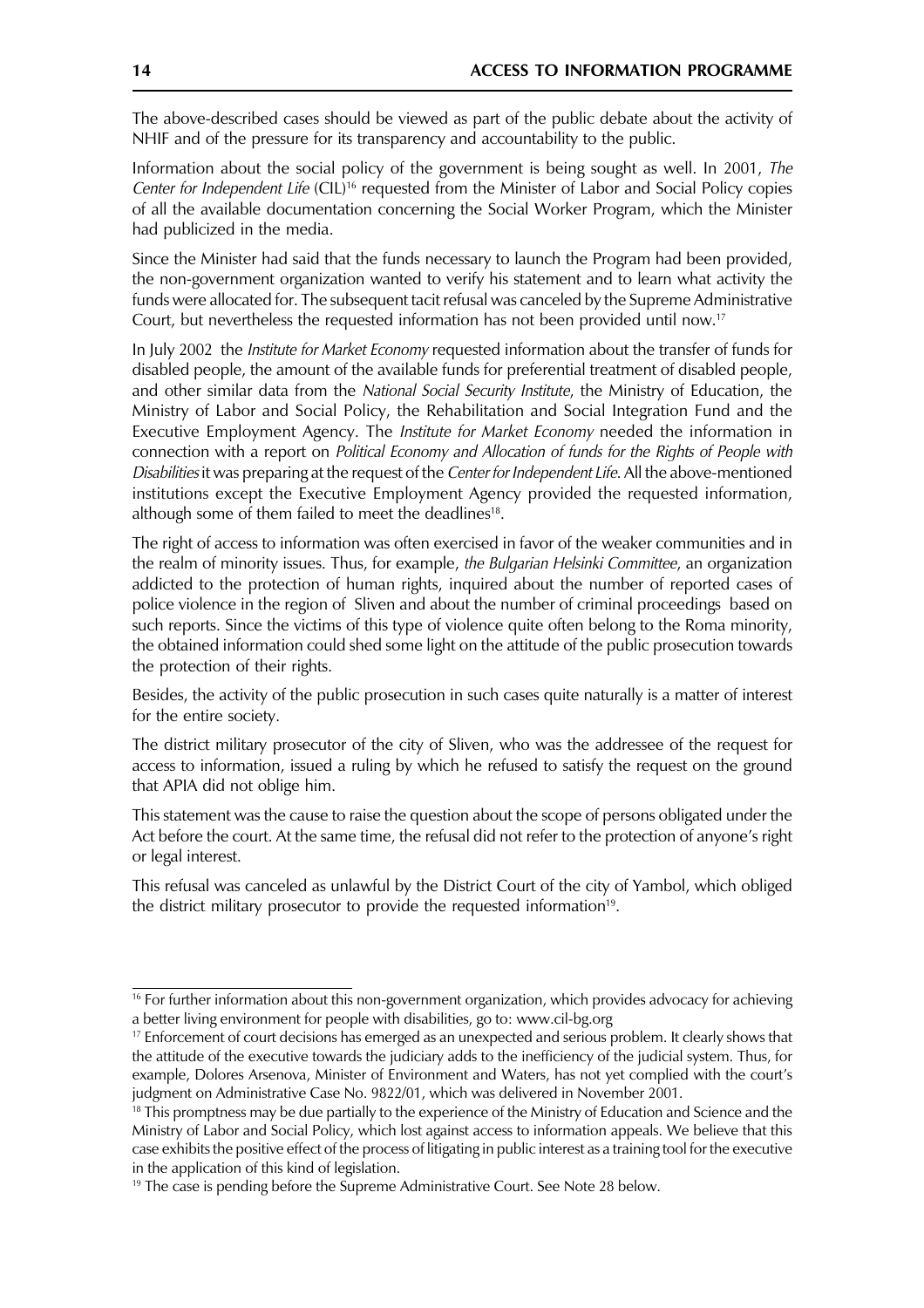#### **Tacit Refusals**

#### I. Admissibility of appeals against tacit refusals

One of the first questions that were raised concerned the admissibility of appeals against the socalled tacit refusals. The term is used in Art. 14 and Art. 22 of the Administrative Proceedings Act and is introduced for the purpose to guarantee the rights of citizens and legal entities through administrative and judicial supervision not only over the administrative acts of the public authorities but also over their omissions. On the ground that APIA does not use this term in two of the cases the panel of judges concluded that judicial review over omissions to answer a request for access to public information within the required time period was inadmissible<sup>20</sup>. The panels of the cassation instance, however, accepted the opposite interpretation.

One of the decisions lays down the following argument: "To accept that the fact that there is no special legal provision in the special law, establishing the said fiction [i.e.declaring that the omission to issue the requested act within the required time period constitutes a tacit refusal - Art. 14, paragraph 1 of the Administrative Proceedings Act], means that there is no tacit refusal would actually result in a denial of justice and of protection of the rights of citizens, which is inadmissible. Courts cannot refuse to give a judgment, even if no law is applicable to the case."  $21$ .

This interpretation of the law was of crucial importance, because otherwise the very meaning and effectiveness of the Access to Public Information Act would have been doubtful, i.e. if the arbitrary and uncontrollable silence of the obliged persons<sup>22</sup> were unchallengable.

#### II. The conformity of Tacit Refusals with the law

Subsequently, the Supreme Administrative Court canceled as unlawful two tacit refusals<sup>23</sup>. In one of these judgments a three-member panel of SAC held that: "the presence of evidence that the requested information exists is not enough to enable the court to estimate the reasons for the refusal according to the prerequisites required by the law – whether the refusal is completely or partially lawful."<sup>24</sup>

By the other decision a three-member panel of SAC canceled the impugned tacit refusal as unlawful because, there is no administrative act issued in the form required by the law and consequently the file must be sent back to the administrative authority and it should prepare a decision conforming with the relevant procedural rules".<sup>25</sup>

Five tacit refusals were recently canceled as unlawful by panels of the Sofia City Court<sup>26</sup>.

<sup>&</sup>lt;sup>20</sup> Center for Independent Life Association vs. Refusal of the Minister of Labor and Social Policy (Administrative Case No. 1763/01), Polina Kireva vs. Refusal of the Minister of Environment and Waters (Administrative Case No. 280/  $01$ ).

<sup>&</sup>lt;sup>21</sup> Decision No. 8645 dated 16 November 2001 issued by SAC: Presiding Judge Andrei Ikonomov; Member Judges: Alexander Elenkov, Zhaneta Petrova, Zaharinka Todorova, Tanya Radkova; Rapporteur: Alexander Elenkov.

<sup>&</sup>lt;sup>22</sup> The above-cited Decision presents a new approach to the issue of civil rights protection compared to the practice prior to APIA, which was discussed earlier. It should be noted that it is of general and fundamental significance for the protection of civil rights against omissions of the executive in all the realms of its activity. Its significance consists in the practical application of the will proclaimed in the Preamble to the Constitution to raise the rights of the individual to a supreme principle.

<sup>&</sup>lt;sup>23</sup> Decision No. 1795 dated 26 February 2002 on Administrative Case No.7176 of the Supreme Administrative Court, three-member panel; Decision No. 2764 dated 25 March 2002 on Administrative Case No. 1763/01 of the Supreme Administrative Court, three-member panel.

<sup>&</sup>lt;sup>24</sup> Decision No. 1795 dated 26 February 2002 on Administrative Case No. 7176/01.

<sup>&</sup>lt;sup>25</sup> Decision No. 2764 dated 25 March 2002 of SAC, Division V.

<sup>&</sup>lt;sup>26</sup> Decisions on Administrative Case No. 512/02 of III-C, Administrative Case No. 515/02 of III-A, Administrative Case No. 510/02 of III-E, Administrative Case No. 2295/01 of III-C and Administrative Case No. 723/01 of III-E of the Sofia City Court, Administrative Division.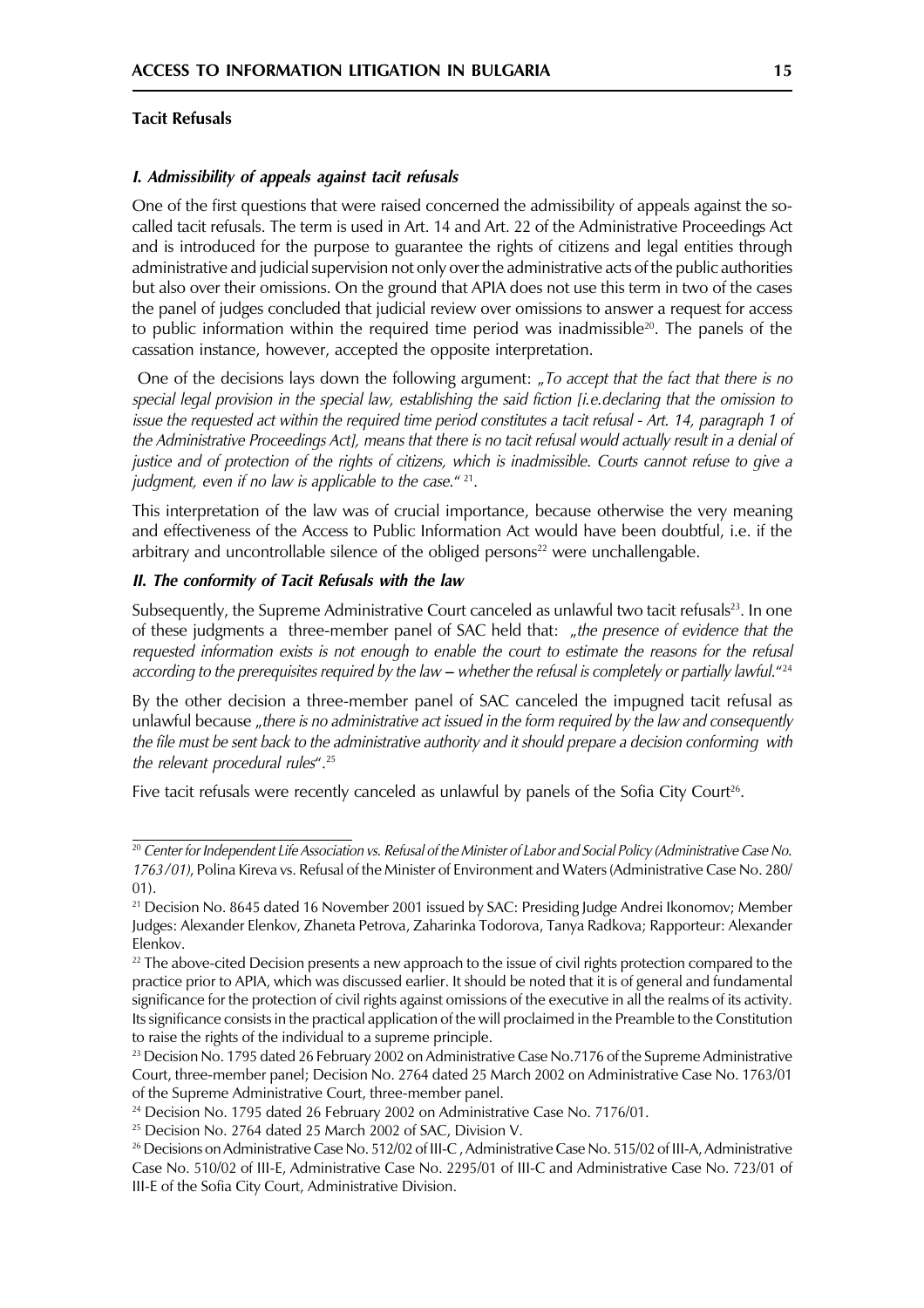#### Who is Obliged to Provide Information under APIA?

The question who exactly the obliged person is was raised in the practice. This question was raised mostly by the respondents. The reason for asking it is the fact that sometimes it is not clear who exactly in the system of a state or municipal institution is authorized to rule on requests for access to information. According to the provision of Art. 3, paragraph 1 of APIA, the obligation relates to the authorities of the state and of the local self-government. Sometimes, however, the decisions to refuse access to public information are signed by persons other than the respective authority, most often – by heads of administrative units, e.g. departments.

In the Karaivanov vs. the Minister of Economy<sup>27</sup> case, where the applicant was refused access to a record of a meeting of the Liquidation and Insolvency Committee of the Ministry of Economy, the decision for refusal was taken by the Director of the Liquidation and Insolvency Directorate. The three-member panel of SAC found that the request was re-sent to the Director. This opinion was sustained by a five-member panel<sup>28</sup>.

In our opinion, since the Director of a Directorate is not vested with authority, the request could not be re-sent to him and it should be accepted instead that there is a tacit refusal of the Minister.

More consistent with SAC's own practice, however, is the view accepted in the judgment of the first instance court on the Alexei Lazarov vs. Refusal of the Director of the Press Center and Public Relations Directorate of the Council of Ministers<sup>29</sup> case (2001). In this judgment it was found that a person other than the relevant authority could rule on a request only on the condition that this person has been expressly authorized according to Art. 28, paragraph 2 of APIA. The Sofia City Court reached the same conclusion in its judgment on the above-cited Karaivanov case after that case was re-sent to it by the five-member panel of SAC according to the rules of jurisdiction. A panel of the Sofia City Court held that the Director, in the absence of authorization, was not competent to respond to the request for access to information and sent the file back for a ruling of the competent authority - namely the Minister of Economy<sup>30</sup>.

There was an interesting case connected with these issues. In order to avoid the declaration of the nullity of a refusal of the Municipal Secretary of Vratsa to provide information on the ground of his incompetence to rule on requests for access to information, the Mayor of the municipality requested the court to cancel the proceedings on the merits and to appoint a new hearing. At that hearing a representative of the Mayor presented an order dating from the previous year, by which the Municipal Secretary was appointed to be the person responsible for the provision of information.

Despite the doubts of the legal representative of the plaintiff that the order may have been antedated in order to avoid an unfavorable court decision, the appointment of such a person in the municipality is definitely a positive step<sup>31</sup>.

Practice gave rise to questions about the so-called public law persons, who are obliged to grant access to information under the provision of Art. 3, paragraph 2, item 1 of APIA, and their units, for example, the National Health Insurance Fund /NHIF/ and its regional units.

<sup>30</sup> Such a ruling has not been made yet.

<sup>&</sup>lt;sup>27</sup> Administrative Case No. 1736/01 of SAC, Division V.

<sup>&</sup>lt;sup>28</sup> According to the provisions of Art. 32 of APIA and Art. 8 of the Administrative Proceedings Act, and in view of the fact that the respective right can be satisfied only if the request is re-sent to a competent authority, this conclusion could be based only on the premise that the director is an obliged person. <sup>29</sup> Administrative Case No. 7189/01 of the Supreme Administrative Court, Division V.

<sup>&</sup>lt;sup>31</sup> The lack of officials assigned to handle access to information matters has emerged as a major problem in the implementation of the law. C.f. the results from a survey conducted by the Access to Information Program in October 2001. See www.aip-bg.org/rep-bg.htm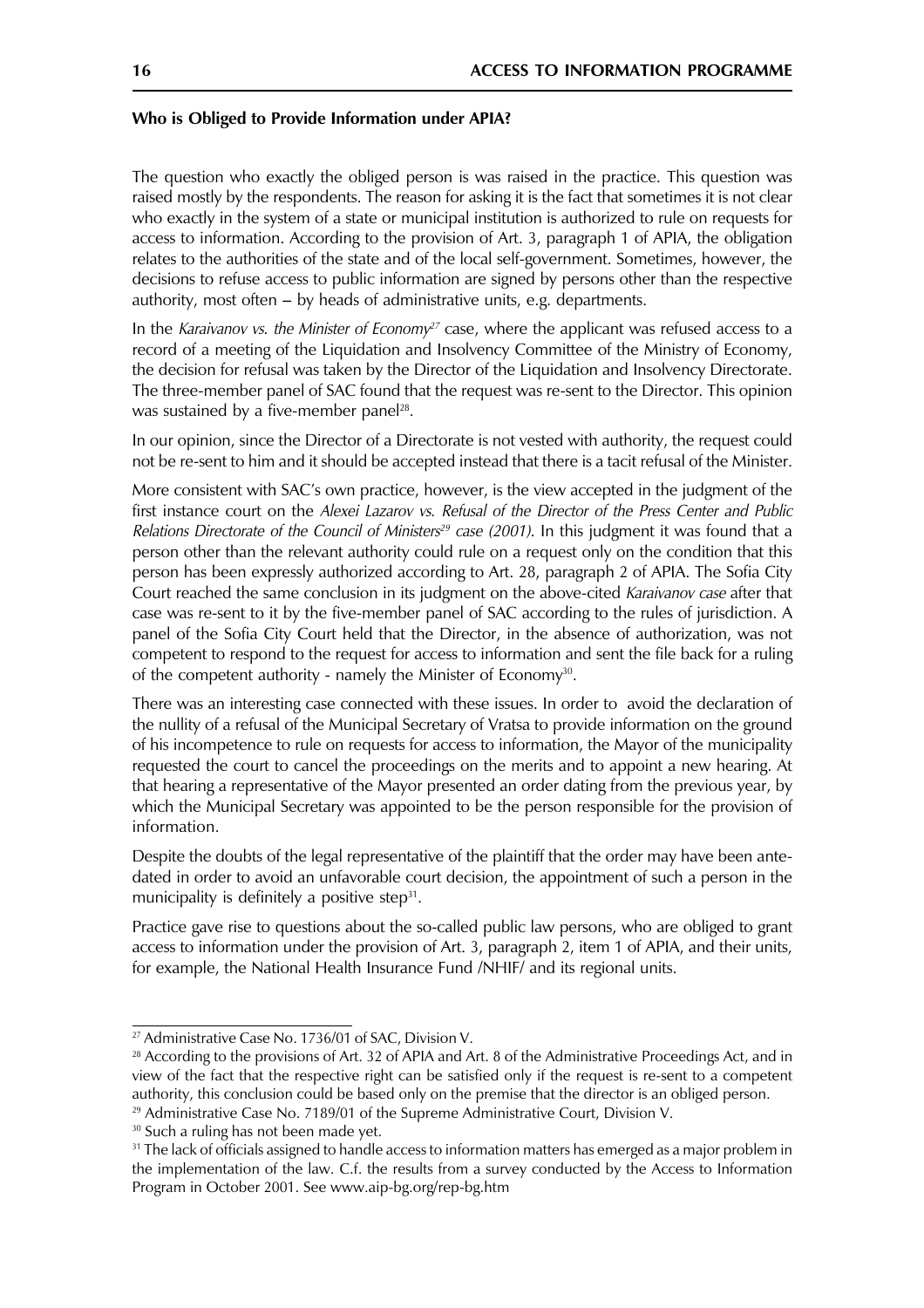Various organizations filed about 10 appeals against refusals of the National Health Insurance Fund to provide information on its budget<sup>32</sup>. In four of the cases, the Sofia City Court held that NHIF is obliged under APIA<sup>33</sup>.

Although the provision of Art.3, paragraph 1 of APIA, according to which the authorities of the state and of the local self-government are bound to grant access to information, seems to be quite clear and had not given rise to any questions during the public debate preceding the adoption of APIA, the question whether the authorities of the judicial system are obliged under APIA was put forward.

The question was raised not only at forums, but also in legal practice, since in December 2001 the district military prosecutor of the city of Sliven refused access to information to the Bulgarian Helsinki committee. His refusal was based on the argument that prosecutors were not civil servants and therefore no obligations for them derived from APIA. This opinion was not shared by the District Court of Yambol, which canceled the refusal as unlawful and obliged the district military prosecutor to provide the information requested<sup>34</sup>.

Another question of particular significance is whether the respective institution is obliged to respond to a request for access to information if the requested information is not available in that institution.

In one of its judgments, a three-member panel of the Supreme Administrative Court found the objection of the respondent that the request had been addressed wrongfully groundless since "what is relevant is the request made by the applicant in writing; the addressee of the request is the authority, which is to decide whether it is competent to respond to the request or should re-send it to another authority"<sup>35</sup>.

This judgment is of great practical significance since in many cases the relevant institutions do not bother to respond to the requests for information and their representatives state before the court that this information is available elsewhere or does not exist at all. Such cases give rise to the question about the effective protection of the right of access to public information. Even if such a refusal has been canceled by the court as unlawful, the entire procedure of seeking information has to start from the beginning.

<sup>35</sup> Decision No. 7616 dated 29 July 2002 on Administrative Case No. 3631/02:

<sup>&</sup>lt;sup>32</sup> A relatively large number of such appeals were filed by the Association of General Practitioners, Veliko Turnovo. So far, the Sofia City Court has canceled two of the refusals of the NHIF Director as unlawful. (Administrative Cases No. 512/02 and No. 515/02, as per the case register of the Sofia City Court).

<sup>&</sup>lt;sup>33</sup> Decisions on Administrative Case No. 512/02 of III-C, Administrative Division, Administrative Case No. 515/02 of III-A, Administrative Division, Administrative Case No. 510/02 of III-E, Administrative Division, Administrative Case No. 2295/01 of III-C, Administrative Division, all ref. Nos. of the list of cases of the Sofia City Court.

<sup>&</sup>lt;sup>34</sup> Decision No. 48 dated 25 April 2002 on Administrative Case No. 162/01 of the Yambol District Court.

Strashimir Kozarov vs. Refusal of the Minister of Labor and Social Policy. Presiding Judge: Ekaterina Gruncharova; Member Judges: Milka Pancheva and Diana Dobreva; Rapporteur: Milka Pancheva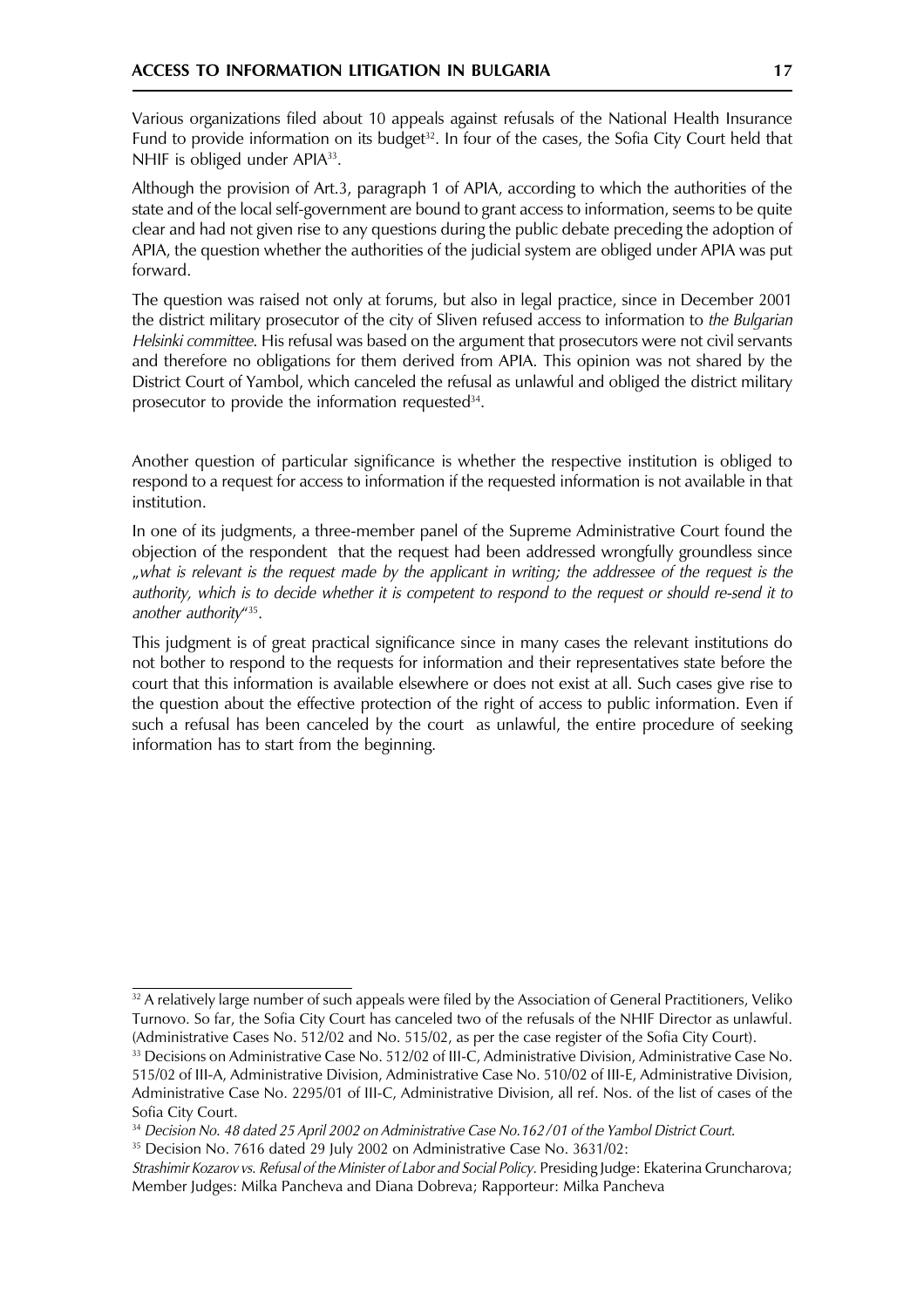#### What does "public information" mean?

The notion of "*public information*" was not defined precisely by the legislator, as the Supreme Administrative Court has also noted in its practice.

The provision of Art. 2, paragraph 1 of APIA is unclear but it is not so with the provisions of Art. 10, Art. 11 and other Articles of APIA. These provisions define the two types of public information: official information, covering the acts of the authorities, and administrative information, generated, received and stored in connection with the other type or for the purposes of the operational activity of the authorities and their administrations.

Apparently the courts also accept that these provisions could give a more clear idea what kind of information is public<sup>36</sup>. In its judgment on the *Y. Lazov vs. the Minister of Environment and Waters* case, the Supreme Administrative Court, sitting in a three-member panel, notes as follows: "The provision of Art. 2, paragraph 1 of APIA defines the notion of **"public information**" as "any information, relating to the public life in the Republic of Bulgaria and enabling citizens to form opinions of the activities of the persons having obligations under this Act". However, there is no legal definition of the term "information relating to the public life" and it is not defined what characteristics a certain piece of information should have in order to be "enabling citizens to form opinions". This opens up the doors for discretionary decisions of the administrative authorities on the provision of public information. $437$ 

So far, the argument that a certain piece of information is not public has been used rarely by the respective persons who are obliged under APIA.

Until now such a statement has been made in the refusal of the Chief Tax Director<sup>38</sup> to provide a copy of a letter and in the refusal of the Mayor of Berkovitsa to provide a copy of a title-deed certifying municipal ownership.

So far, there has been no court judgment finding that the information sought is not public. In the Alexei Lazarov vs. the Council of Ministers case the five-member panel of the Supreme Administrative Court made a detailed interpretation of the notion of "public information", based on the purpose of the law and on international standards.

"... Therefore, the notion of **"public information**" should be understood as data or knowledge about someone or something, relating to the public life in the country, or, respectively, about the activity of the persons obliged under Art. 3 of APIA. In a democratic society the access to public information is of primary importance in view of ensuring the transparency of state administration and the availability of information on matters of public nature."

In its Recommendation /2002/ 2 to the Member Countries on the access to official documents, the Committee of Ministers of the Council of Europe stated that "Considering that wide access to official documents. [ ... ]

- allows the public to have an adequate view of, and to form a critical opinion on, the state of the society in which they live and on the authorities that govern them, whilst encouraging informed participation by the public in matters of common interest;

- fosters the efficiency and effectiveness of administrations and helps maintain their integrity by avoiding the risk of corruption;

<sup>&</sup>lt;sup>36</sup> Reference to these provisions in determining the public character of a requested information can be found in a number of SAC decisions.

<sup>&</sup>lt;sup>37</sup> Decision No. 9822/02 on Administrative Case No. 5736/01 of the list of cases of SAC, Presiding Judge: Ekaterina Gruncharova; Member Judges: Milka Pancheva and Diana Dobreva; Rapporteur: Diana Dobreva.

<sup>&</sup>lt;sup>38</sup> The case of D. Totev vs. Refusal of the Tax Director General. See below.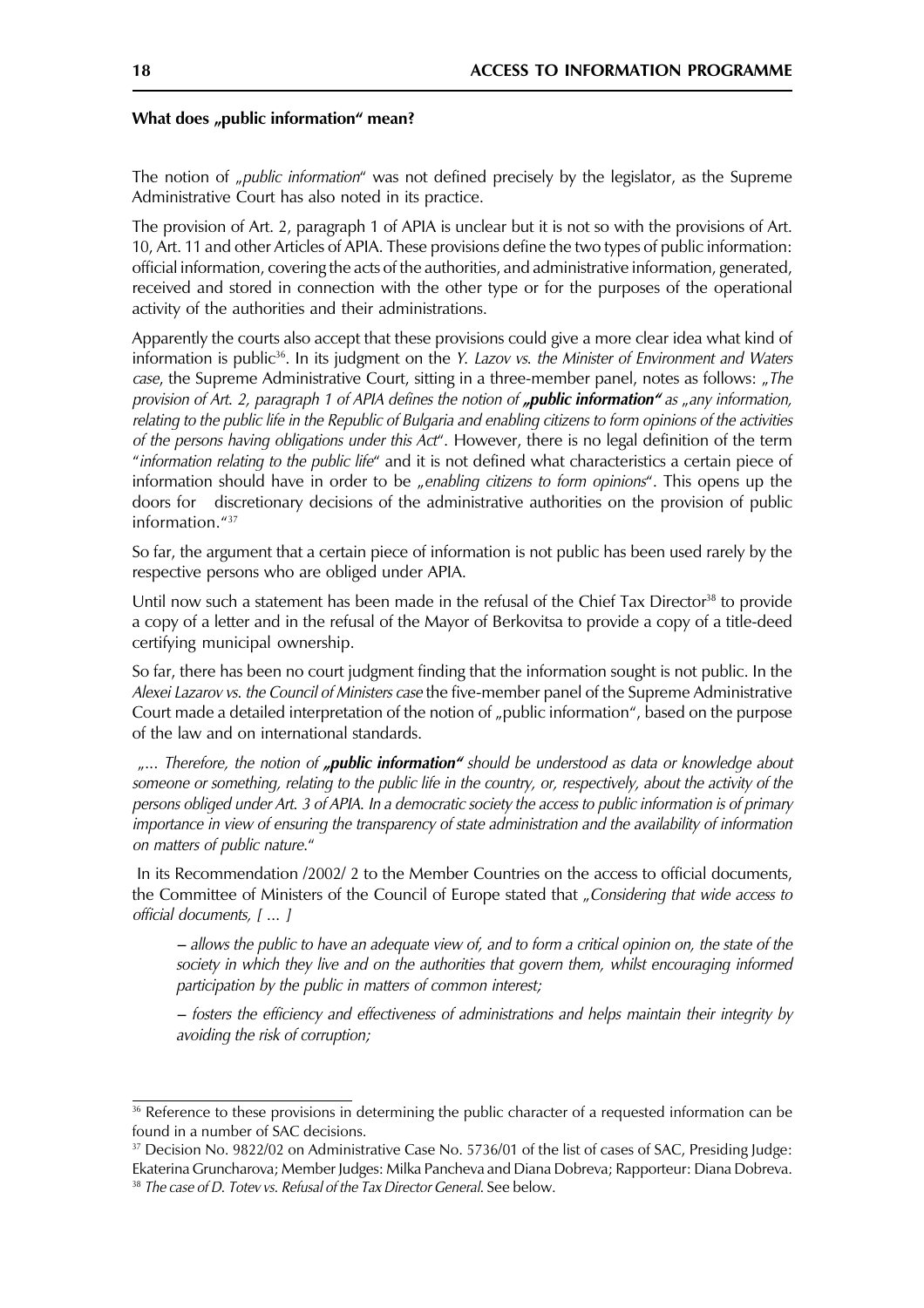- contributes to affirming the legitimacy of administrations as public services and to strengthening the public's confidence in public authorities."

While determining the scope of the law, the legislator has excluded from the scope of public information the information, which is provided in connection with the provision of administrative services to citizens and legal entities.

The question how to distinguish between information provided in the course of provision of administrative services and public information was raised many times during the training courses that were held in several district centers with the participation of representatives of municipal administrations and of local units of the state administration<sup>39</sup>.

This question was put forward before the court due to the refusal of the Director of the National Building Control Directorate - Vratsa to provide a copy of a building license. According to the Director, the requested information was related to an administrative service and did not fall within the scope of APIA.

In a similar way the Mayor of Berkovitsa refused to give a citizen a copy of a municipal titledeed.

The District Court of Vratsa found that indeed another law was applicable in that case, namely the Provision of administrative services to natural and legal persons Act<sup>40</sup>.

The criterion for distinguishing the provision of information in these two cases remains unclear.

In our opinion, it should be defined on the ground of the interest at stake. If the information is related to an administrative action, which the applicant is legally interested in (an argument drawn from Art. 3, paragraph 1, item 3 of the Provision of Administrative Services to Natural and Legal Persons Act), then it does not have to be provided according to the procedure prescribed by APIA.<sup>41</sup>. The intent of the legislator is to exclude these cases from the scope of APIA in order to prevent the use of the cheaper procedure for access to public information with the aim to obtain information, which is of private interest.

However, this does not mean that the administration is permitted to refuse to give the requested information on this ground<sup>42</sup>.

<sup>&</sup>lt;sup>39</sup> These seminars were organized by the Access to Information Program and the American Bar Association (ABA CEELI) in Sofia, Plovdiv, Montana, Varna, Bourgas and Rousse in the first half of 2002.

<sup>&</sup>lt;sup>40</sup> Decision on Administrative Case No.379/01 of the Montana District Court dated 22 July 2002.

<sup>&</sup>lt;sup>41</sup> Unlike the right of anyone to have access to public information regardless of interest, which is a right based on Art. 41, para 1 of the Constitution, the right to information connected with the provision of administrative services is based on Art. 41, para 2 of the Constitution, as pointed out by Justice Alexander Elenkov in a presentation made at a training seminar, 26-28 November 2000 in Hissarya, organized by the Center for Training of Magistrates.

 $42$  In certain countries, these two cases of access to information are dealt with in one and the same piece of legislation. Whatever the case may be, the only difference between the two situations is the applicable law and the fee payable; hence any refusals stating as grounds the inapplicability of APIA are, in our opinion, unlawful, since the applicable law should be identified by the administrative authority and not by the applicant requesting information.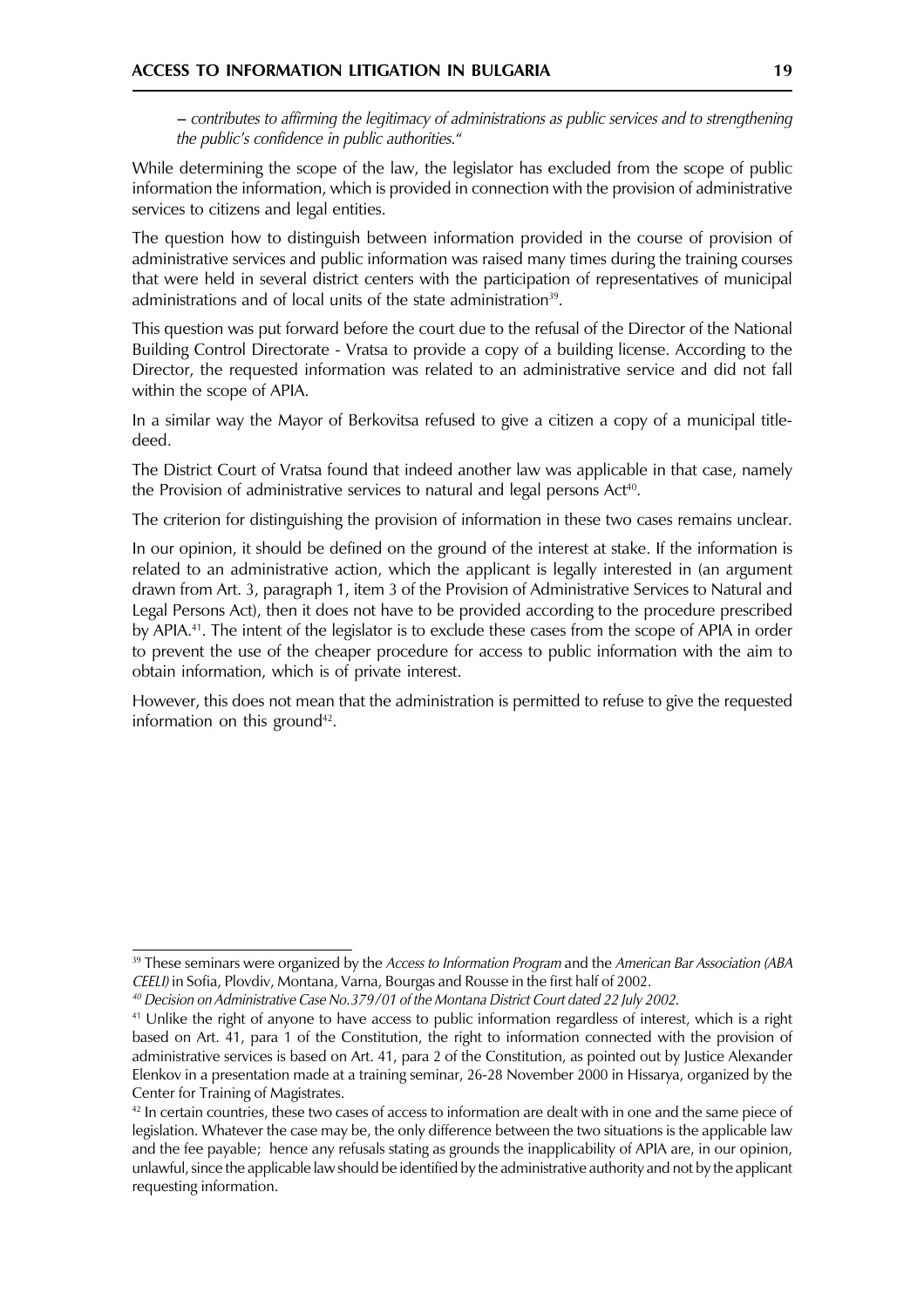#### **Formulation of the Request**

In two of the cases there came up the question how precisely citizens must formulate the information required. This question is connected with the interpretation of the provision of Art. 25, paragraph 1, item 2 of APIA, according to which the written request for access should include a description of the requested information, and of the provision of Art. 29, paragraph 1, according to which if it is unclear what information has been requested, or if its formulation is made in too general terms, the applicant should be accordingly notified of this fact and has the right to specify the subject of the request.

In the Lazarov vs. the Council of Ministers of the Republic of Bulgaria case the Supreme Administrative Court, sitting in a five-member panel, found that the request of the appellant did not contain any description of the requested information and was "of a general wording", although the applicant had requested to be given a copy of the minutes of the meeting of the Council of Ministers held on 26 July 2001<sup>43</sup>. The judgment does not indicate what possible description could have been more precise. In its judgment on another case the Sofia City Court found that the written request did not specify precisely the information that was being requested, given that the applicant was requesting to be provided with copies of two audit reports, issued as a result of audits conducted in two schools in the city of Sliven in 1999.<sup>44</sup>

In our opinion, the purpose of the legislator in formulating the provision of Art. 25, paragraph 1, item 2 of APIA was not to create a convenient mechanism for the administration to decline requests for access to information. On the contrary, according to the provision of Art. 25 the request for access must indicate a minimum number of data enabling the administration to register the request and to fulfill its obligations precisely. The law allows the requests to be made orally as well, i. e. with minimum formalities. In the interpretation of APIA, it should also be kept in mind that the administrative authority always enjoys a more favorable position than the citizen as to knowledge about the information requested. This is so because it is stored exactly in the records of the institution. Contrary to the interpretation accepted by the courts, we believe that the law uses the expression "description" instead of "indication" of the required information precisely in order to avoid the possibility for administrative authorities to make instructions like "please, indicate the number of the order you wish to receive a copy of".

<sup>&</sup>lt;sup>43</sup> Decision No. 4694 dated 16 May 2002 on Administrative Case No. 1543/02.

<sup>&</sup>lt;sup>44</sup> Decision No. 109 dated 4 March 2002 on Administrative Case No. 2001/01:

Public Barometer Association vs. Director of the Public Internal Financial Control Agency.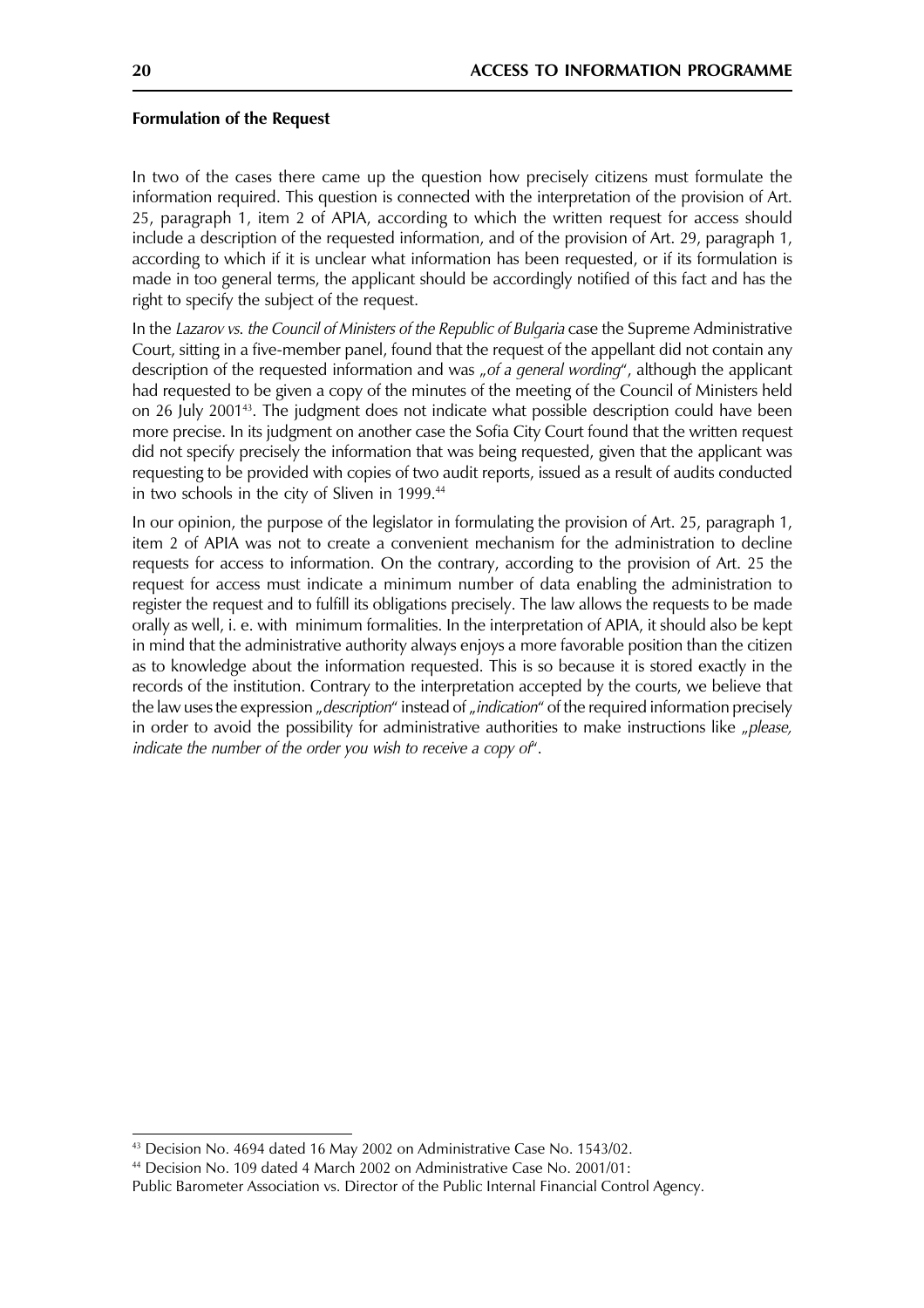#### Title of the Act of Refusal

In connection with the question about refusals, there is an administrative practice, which does not comply with the law and impedes the examination of the cases by the court.

In many cases state authorities or the respective administrations respond to citizens' requests for access to information with a notice, a notification, a letter, which usually does not have any title.

Subsequently, the legal representative of the respondent in some cases states before the court that a notification does not represent an act of refusal, and therefore is not subject to judicial review.

In their practice courts accept that the relevant criterion is whether the impugned decision, regardless of its title, affects the rights of the person requesting access to information.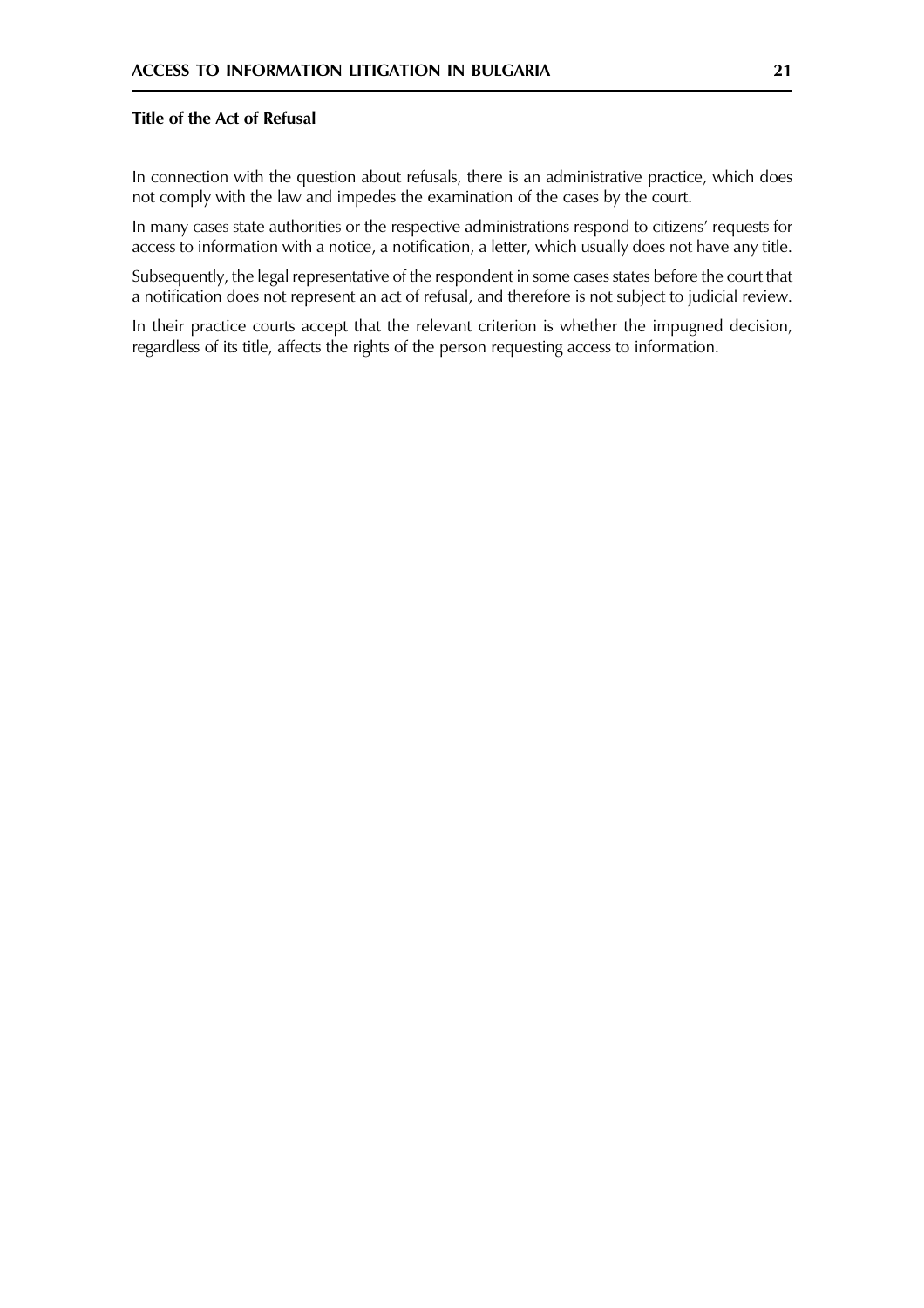#### **Restrictions. Right to Partial Access**

The most important issues in relation to the exercise of the right to access to information arise out of its conflict with other rights and protected interests, i. e. the question about the so-called restrictions. They represent exceptions from the rule of free access to information, according to the Judgment of the Constitutional Court No. 7/96 on Constitutional Case No. 1/96:

"When they apply these restrictions, the authorities of the legislative, the executive and the judiciary are obliged to bear in mind the high public importance of the right to express an opinion, of the freedom of the mass media and of the right to information; hence the restrictions on (exemptions from) these rights [freedom of expression, the right to seek, receive and impart information and the right to access information] may be applied only restrictively and only for the protection of a conflicting interest."

Despite the above cited interpretation of the Constitutional Court of 1996 the Access to Public Information Act does not include the three-part test, existing in the legislation of many countries, according to which any restriction must be provided for by law, must be applied only for the protection of someone's right or legal interest, and must be necessary in a democratic society, i. e. it must pass the tests of substantial harm and of balance of interests<sup>45</sup>.

Among the instances of restrictions of the right to access, most numerous are the cases of refusal on the following grounds: official secrecy, possible infringement of the rights and interests of a third party concerned, and the restriction under Art. 13, paragraph 2, item 1 of APIA. With the adoption, in 2002, of the Protection of Personal Data Act and of the Protection of Classified Information Act, the restrictions on the right to information were made clearer, and hence, there is more clarity as to the scope of accessible information.

Some of the recently impugned refusals were issued after these Acts came into force and, therefore, the latter Acts were applicable.

The right of partial access has been applied rarely and only in the form of provision of copies of some instead of all of the requested documents.

So far, there has not been any case of provision of a copy of a document with some blackened paragraphs or sentences, namely those, which are subject to a legal restriction. Consequently the necessary balance between contesting rights and legal interests, required by the Constitutional Court (c.f. its Decision No. 7 on Constitutional Case No. 1/1996) is still not made properly.

In this sense it is important to note the SAC decision on the Lazov vs. Refusal of the Minister of Environment and Waters case, which reads as follows: "... Moreover, even in case of an express disagreement of the third party to permit the provision of information about it, according to Art. 31, paragraph 4 of APIA, the Minister could provide the requested information within a scope and in a manner, not disclosing the information about the third party. In the present case, this is absolutely possible and there is nothing to prove the existence of grounds for refusal according to Art. 37, paragraph 1, item 2 of APIA."

<sup>&</sup>lt;sup>45</sup> These standards have received a clear formulation in Recommendation 2002 (2) of the Ministerial Committee for the Council of Europe Member States on access to official documents. A Bill to Amend the Access to Public Information Act has been introduced to the National Assembly and to a certain extent it complies with these standards.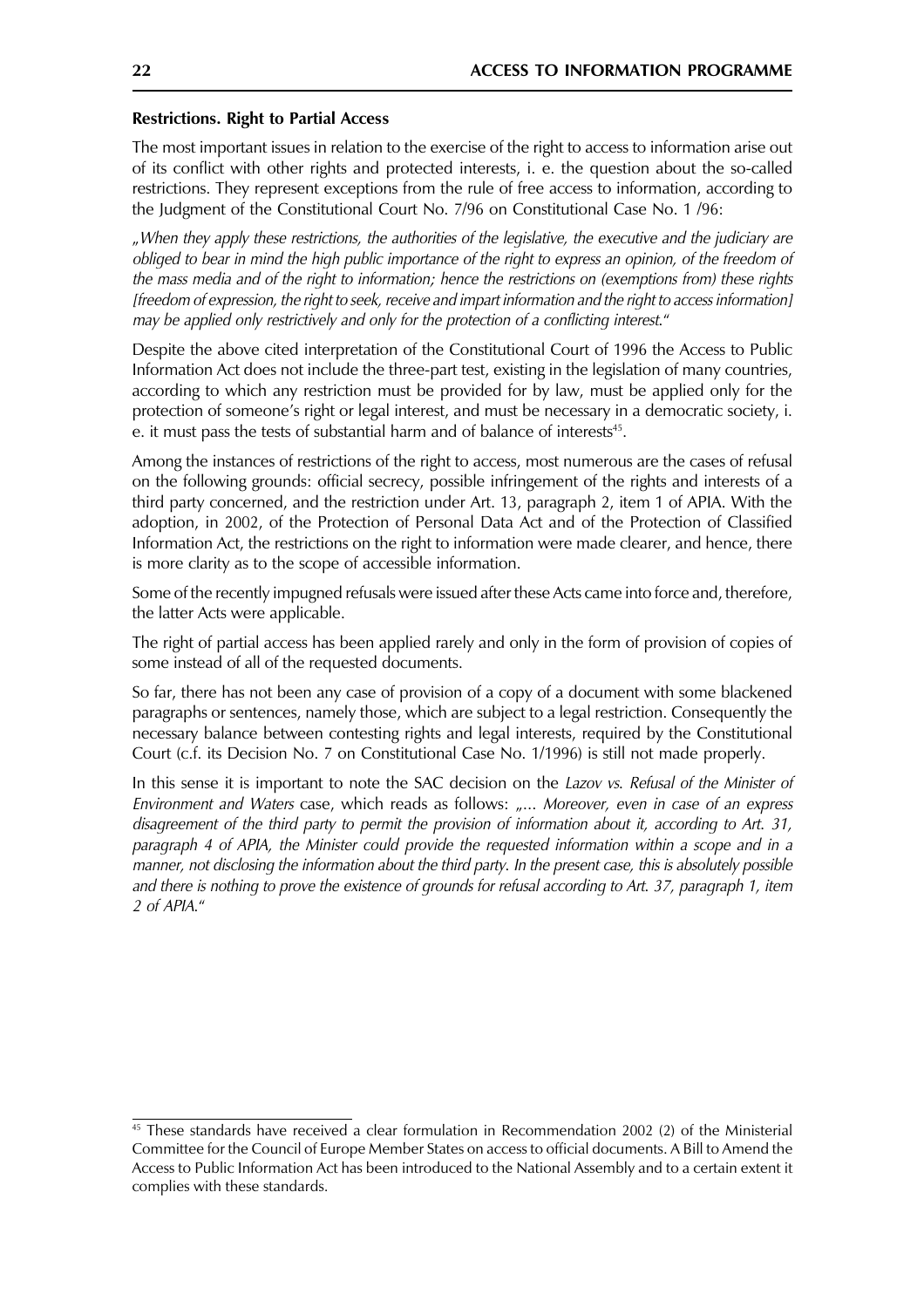#### **State and Official Secret**

State Secret

On 30 April 2002, the Protection of Classified Information Act (PCIA), which regulates state and official secrets, was published. Thus the legislator fulfilled his constitutional obligation under Art. 41, paragraph 1 of the Constitution, as interpreted by the Constitutional Court in its Decision No. 7/96 on Constitutional Case No. 1/96.

At the same time the Act was adopted as a necessary step in the process of applying for NATO membership, which led to some concerns, namely, that this circumstance could be used as an opportunity to restrict the right of citizens to access information.

These concerns proved to be justified<sup>46</sup>.

At the same time some significant achievements of the Act in question should be underlined. State secret was defined as information falling within the categories listed in an Annex to the Act, whose disclosure would result in harm or would threaten to harm the interests of national security, defense, foreign policy or the protection of the constitutionally established order<sup>47</sup>.

The restriction on the ground of state secrecy is applicable only on the condition that all these elements are present, yet it is important how this provision will be applied by the executive and interpreted by the courts.

The same Act introduced limited time periods during which a piece of information may be secret, which periods can be extended only in exceptional cases by the State Commission for Information Security<sup>48</sup>.

Despite the above-cited provisions of PCIA, the Director of the Press Center and Public Relations Directorate of the Council of Ministers refused to provide a copy of the Rules for Handling Documents and Materials Constituting State Secret, written in 1980. The refusal states that the document bears the marking "secret" and, therefore, it constitutes a state secret.

According to PCIA, the access to a document of this level of classification can be restricted for no more than 5 years after the document was generated<sup>49</sup>.

 $46$  Constitutional case No. 11/2002 on the constitutionality of four of the provisions of the Protection of Classified Information Act was instituted at the request of a group of Members of Parliament. The request for declaring two of the provisions unconstitutional is based on the opinion of the Access to Information Program stated when the Bill was being discussed in the National Assembly.

<sup>&</sup>lt;sup>47</sup> Art. 25 of the Protection of Classified Information Act.

<sup>&</sup>lt;sup>48</sup> Depending on its level of classification (degree of secrecy), information can constitute a state secret for 5; 15 or 30 years (Art. 34, para 1 of PCIA).

<sup>&</sup>lt;sup>49</sup> The refusal has been appealed against by *the Access to Information Program* before the Supreme Administrative Court.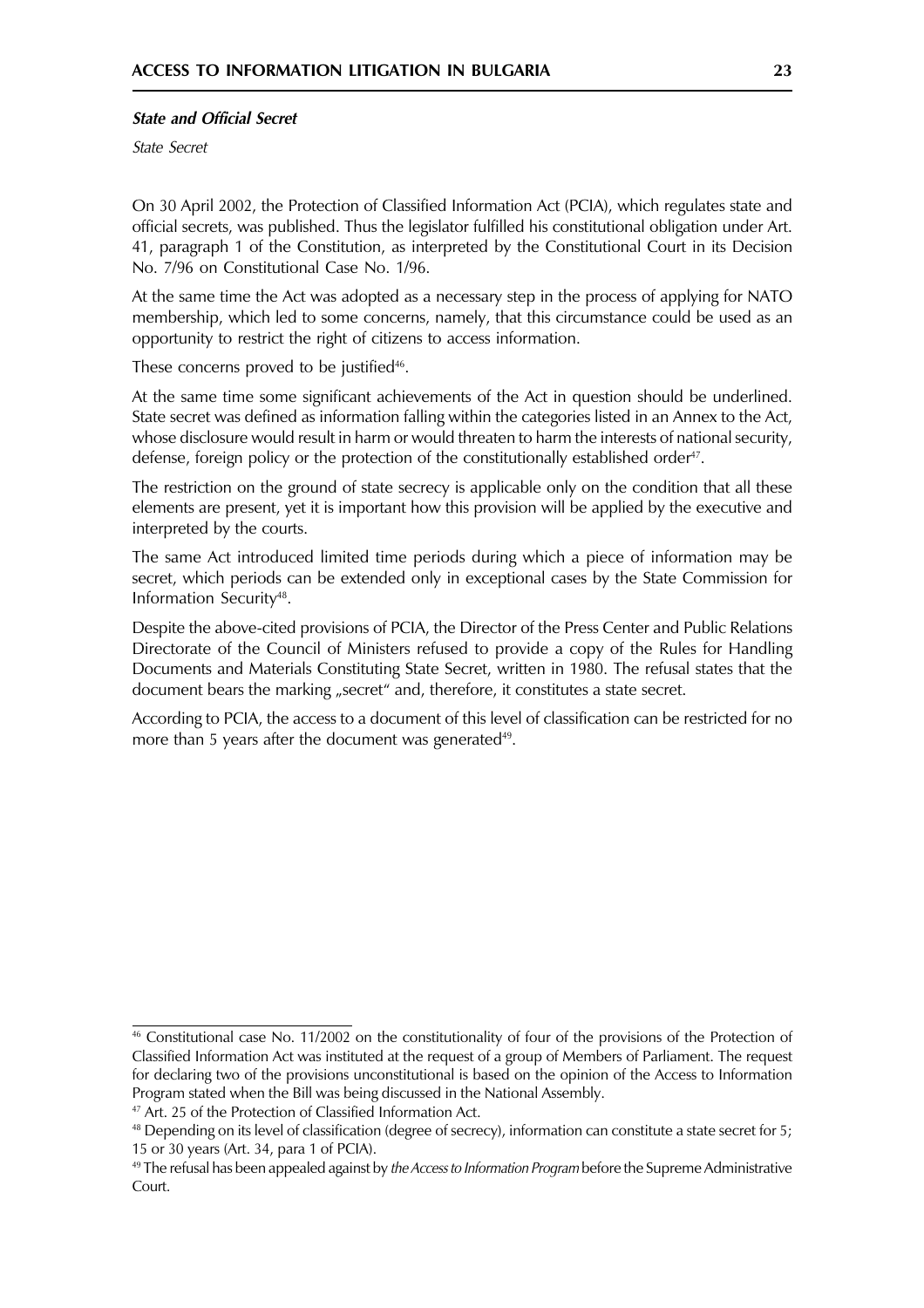Official Secret

The Protection of Classified Information Act regulated official secrecy. Art. 26 of the Act, however, only defines the notion of "official secret", while the specific categories of information that fall within this restriction on the right of information are described in the various acts regulating the activity of various institutions, as it was before the adoption of this Act. These Acts have not been complied with the requirement to indicate the protected interest clearly and to describe precisely the categories of information the access to which can be denied.

The cases reported to the *Access to Information Program* precede the coming of PCIA into force.

So far, we have worked on cases where the persons obliged under APIA refer to official secrecy as regulated by the Internal Financial Control Act<sup>50</sup> and by the Code of Taxation Procedure  $(CTP)^{51}$ .

Usually, decisions refusing access to information indicate only the provision, which prescribes a secret protected by a law, without stating any detailed arguments or proof that the information requested would, indeed, damage the protected interest.

Thus, for example, no indication is given as to what constitutionally protected interest justifies the application of that particular legal restriction on the right of access, or whether it is possible to grant partial access. No proof is given in support of the claim that there is a legal restriction, and most often, the impugned decision does not describe any specific circumstances, i. e. no statement of facts is formulated<sup>52</sup>.

This practice of the executive authorities is "nourished" by some vague and broadly worded legal provisions, for example the definition of the term "official secret" in Art. 3, paragraph 4 and in Art. 12, paragraph 3 of the Internal State Financial Control Act.

The imprecise wording of these provisions is, in our opinion, one of the major reasons for the court, which is competent to rule only on the lawfulness of a refusal, to reject the appeal in the *D*. Karaivanov vs. Refusal of the Minister of Finance case <sup>53</sup>.

At the same time, the question why the law has allowed for an official secret, and the question about the possibility for granting partial access have not been considered in court judgments.

In the Totev vs. Refusal of the General Tax Director case, the Sofia City Court found that there was an official secret, the obligation for whose protection derives from Art. 12 and Art. 242, paragraph 1, item 3 of CTP. The plaintiff had requested a copy of a letter, in which the Tax Director General had expressed his opinion about the application of the Settlement of Bad Debts Act in response to an inquiry.

In his request for access, Totev stated expressly that he did not want the disclosure of the name of the individual or the company that requested the said interpretation.

<sup>50</sup> D. Karaivanov vs. Refusal of the Minister of Finance; and Public Barometer Association vs. Refusal of the Director of the Public Internal Financial Control Agency

<sup>&</sup>lt;sup>51</sup> D. Totev vs. Refusal of the Tax Director General; Institute for Market Economy vs. Refusal of the Director of the National Health Insurance Fund.

<sup>&</sup>lt;sup>52</sup> An example of this is the refusal of the Tax Director General in *D. Totev vs. Refusal of the Tax Director General.* 

<sup>&</sup>lt;sup>53</sup> Decision No. 7340 dated 19 July 2002 on Administrative Case No. 3363/02.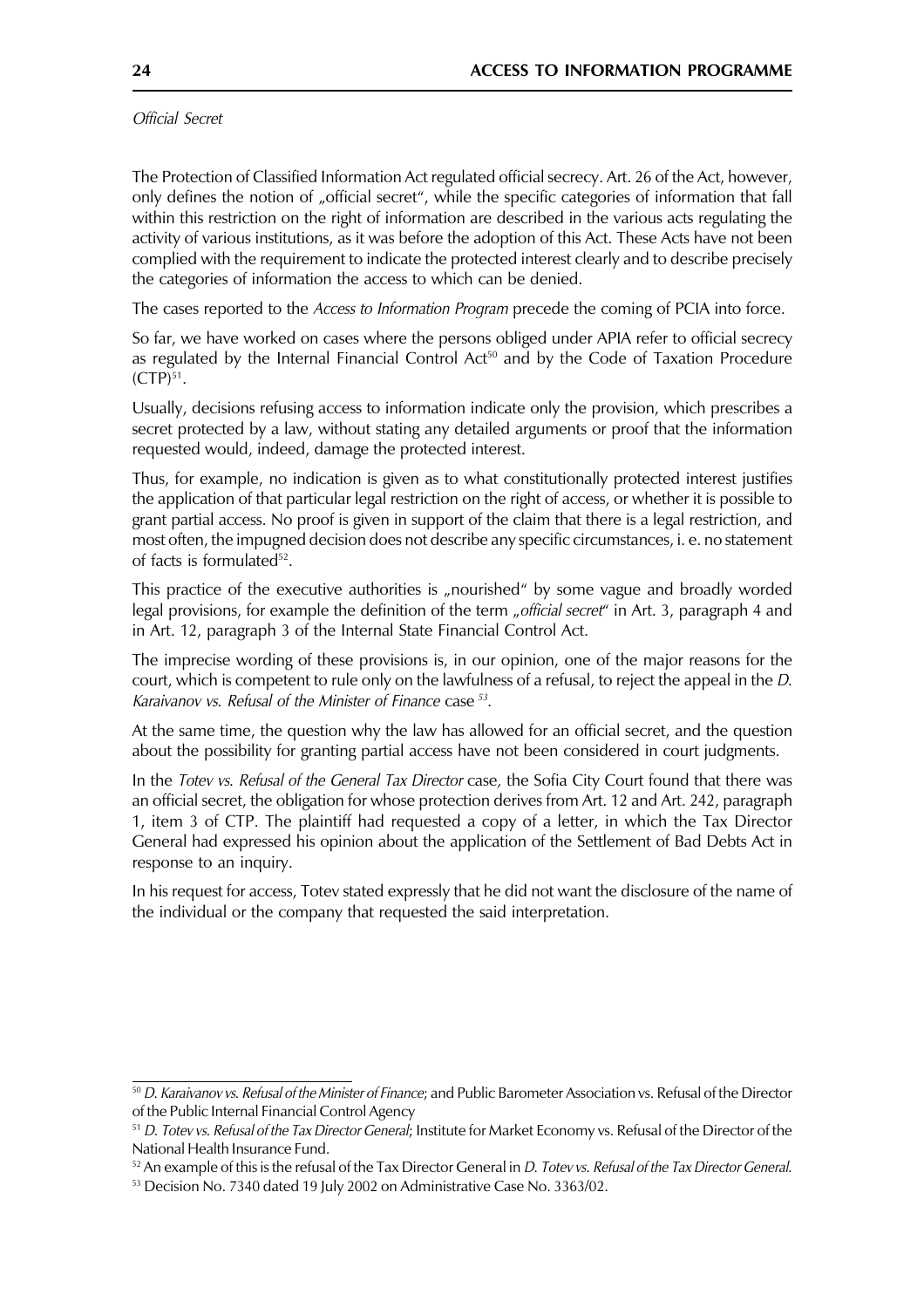According to the court, however, official secret always is an instrument for the protection of certain interests, which the legislator has deemed necessary to regulate. In that particular case the protected right was that of any taxpayer to confidentiality of his data that have become known to the tax administration according to Art. 23, paragraph 1, item 7 of CTP. According to the court, the conditions requisite for the provision of partial access were not present.

This decision was reversed by the Supreme Administrative Court, and the Tax Director General was obliged to provide the requested information<sup>54</sup>.

In some cases, state authorities that have been requested to grant access to public information do not make any reference to any secret provided for by any special law. The question about the lawfulness of such a refusal has already been raised<sup>55</sup>.

<sup>54</sup> Decision No. 6017 dated 26 June 2002 on Administrative Case No.10496/01.

<sup>&</sup>lt;sup>55</sup> Bulgarian Helsinki Committee vs. Refusal of the Supreme Prosecution of Cassation.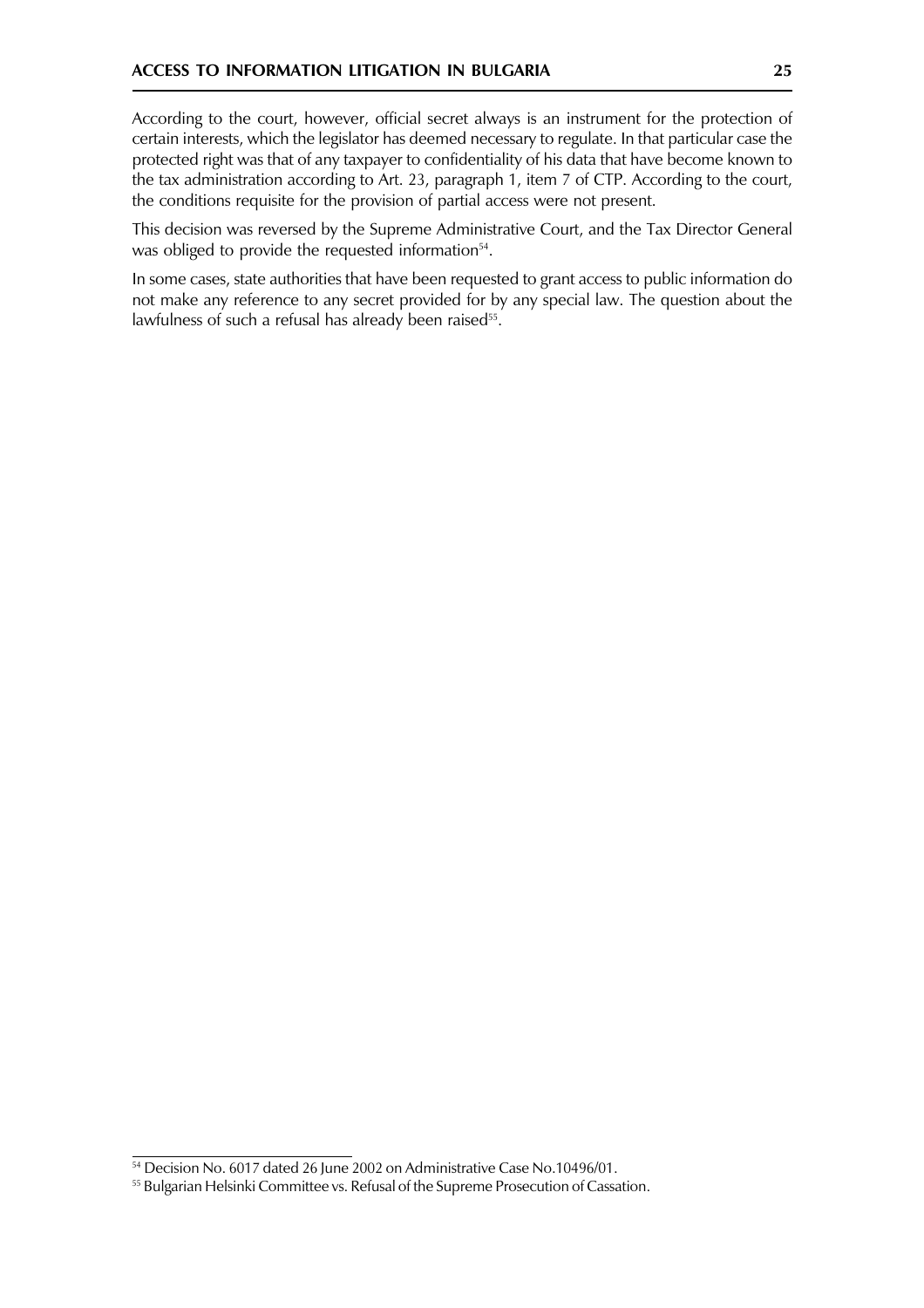#### **Third Party Concerned**

This ground for restricting the right of access is quite often met in court practice. In litigation, there are cases where the requested information concerns natural or legal persons.<sup>56</sup> In some cases, the restriction in connection with the protection of a third party coincides with the less clear restriction protecting official secrecy <sup>57</sup>. In its interpretation of the provisions of Art. 31 of APIA the court held that in view of their proper application, it is necessary to notify the third party concerned of the information request in order to be possible to obtain its consent to grant the requested access. In case the third party concerned does not agree to the provision of access, the person obliged under APIA must, nevertheless, examine the possibility to grant partial access in the appropriate manner and in the appropriate scope so as to withhold the protected third party data.<sup>58</sup>

So far there has not been any court ruling determining the scope of data regarding which the denial of a third party concerned binds the person obliged under APIA. In several cases we maintained that, in view of the provision in Art. 41, paragraph 1 item 2 of the Constitution, a third party  $-$  an individual or a legal entity  $-$  expresses a binding disagreement on the disclosure of their data only when by this declaration it defends its own rights.<sup>59</sup>

At the same time, the statement of the reasons supporting the judgment on the Lazov vs. the Minister of Environment and Waters case leads to the conclusion that personal data connected to actions performed in official capacity are not subject to this restriction on the right of access.<sup>60</sup>

In the above cited case, the plaintiff had requested the Minister of Environment and Waters to provide copies of penal orders and of acts establishing the commitment of administrative violations concerning the actions of a company affecting the environment, and copies of some other documents. The refusal referred to a restriction protecting personal data, namely the names of the persons who have issued the acts in question and the names of the witnesses indicated there.

After the Protection of Personal Data Act (PPDA) came into force, $61$  the scope of protected personal data was clarified to a certain extent.

Nevertheless many questions remained to be solved by legal practice. This is due to the unclear definition of the notion of "personal data"given in Art. 2 of the above-cited Act<sup>62</sup> and to the lack

<sup>&</sup>lt;sup>56</sup> In Lazov vs. Refusal of the Minister of Environment and Waters the refusal referred to personal data of an individual; in the cases of InfoEcoClub Association, Vratsa vs. Refusal of the Municipal Secretary of Vratsa, Naidenov vs. Refusal of the Municipal Secretary of Vratsa, Totev vs. Refusal of the Tax Director General, and in For the Wild Life - Balkans Association vs. Refusal of the Director of the Executive Agency for Roads was claimed protection of the interests of legal entities.

<sup>&</sup>lt;sup>57</sup> For example, in the above-cited case of *Totev vs. Refusal of the Tax Director General*.

<sup>58</sup> Lazov vs. Refusal of the Minister of Environment and Waters. In Totev vs. Refusal of the Tax Director General the court of first instance held that granting partial access without affecting the rights of the third party concerned was impossible. This particular conclusion was then brought up for reassessment by the instance of cassation.

<sup>&</sup>lt;sup>59</sup> Thus, for example, the definition of personal data provided in the Protection of Personal Data Act establishes the scope of personal data with respect to which a person has the right to demand from state authorities and other persons non-disclosure. The argument was developed in the case of Ivan Naidenov vs. Refusal of the Municipal Secretary of Vratsa.

 $60$  The case brought up the issue whether the names of persons drawing up the statements fall within the remit of protected data.

 $61$  The Act was published in *State Gazette* No. 1 dated 4 January 2002 and came into effect on 1 January 2002.  $62$  Art. 2. (1) Personal data shall be any information about a natural person which discloses his physical, psychological, mental, family, economic, cultural or community identity.

<sup>(2)</sup> The provisions of this Act shall apply also with respect to personal data of natural persons, which are related to their participation in civil partnerships or in the management, control and supervision bodies of legal persons, as well as in case they perform functions of state authorities.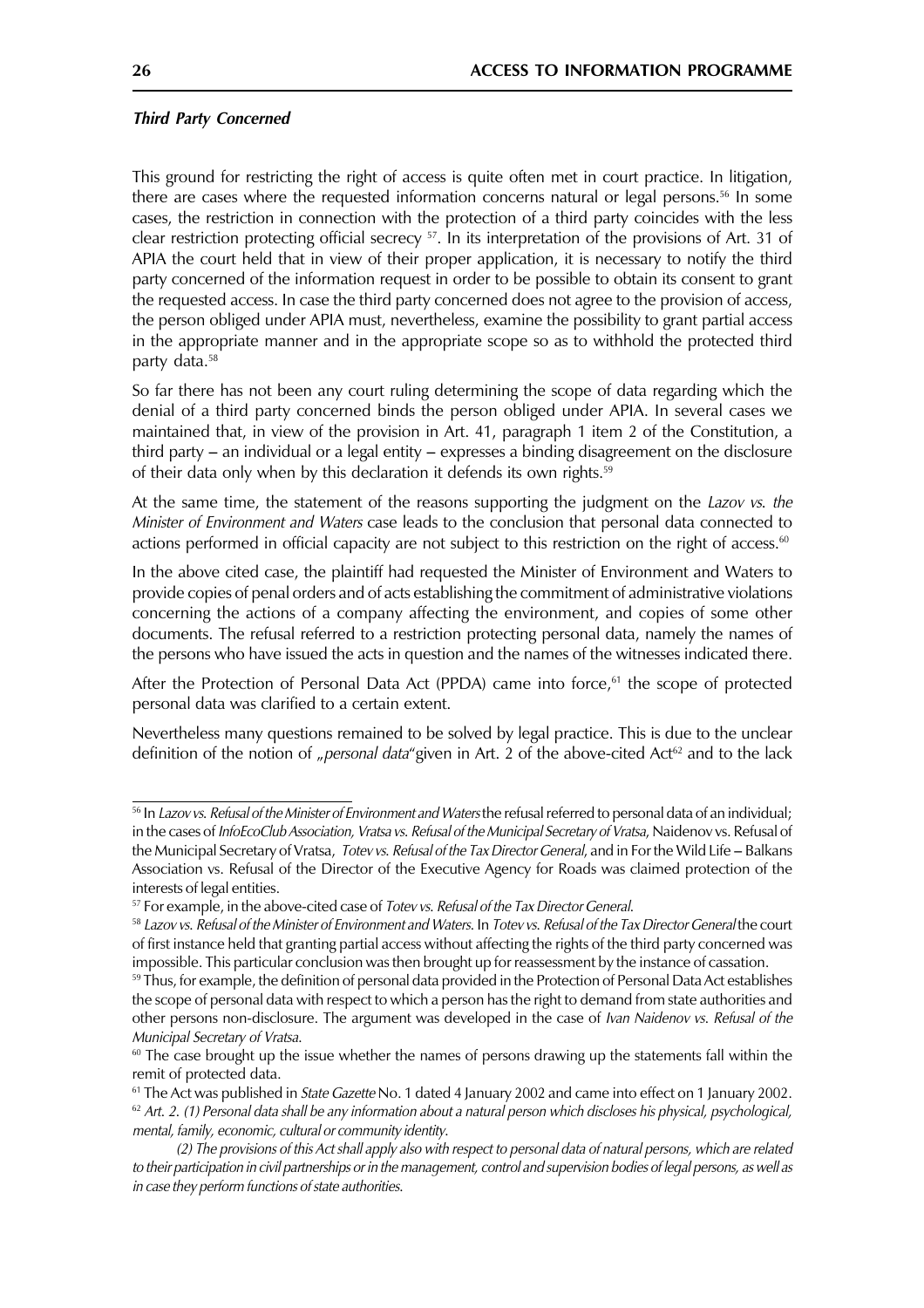of clarity concerning the applicability of APIA and PPDA in exercising the right of access of a third party to personal data<sup>63</sup>.

Another unsolved question is that of proper balancing between the public interest in access to public information and the right to privacy <sup>64</sup>.

Several cases gave rise to the question of the scope of protected information about companies. So far, there has been no judgment on such a case. The dispute is whether a company is entirely free to determine the scope of information about it, which must be protected, or this scope has its objective limits. The provision of the Protection of Competition Act, defining commercial secret is not clear enough<sup>65</sup>.

To allow companies to define the scope of their own interest without any limitation, however, would be as unjustified as to adopt a law entitling to unlimited right of access to information.

Therefore, the scope of data constituting commercial secret must be subordinated to the purpose of the Protection of Competition Act. Hence the restriction on the right to access on this ground should not be allowed, for example, when the company is a monopolist<sup>66</sup>.

The above questions are of great public importance for Bulgaria in view of the problems with corruption, arising in the area of privatization and public procurement<sup>67</sup>.

State and municipal institutions, however, tend to tolerate the unwillingness of companies to consent to the provision of information concerning them and their major transactions.

Such is the case with the refusal of the Council of Ministers to provide a copy of its contract with the company *Crown Agents* for consulting services concerning the Customs, the case with the refusal of the Executive Agency for Roads to provide a copy of its contract with the company SPEA for designing the Struma highway, and the refusal of the Mayor of the Municipality of Vratsa to provide a copy of the ecological assessment prepared in connection with the possible environmental impact of a *LUKOIL* gas station under construction.

That is why we are looking forward with particular interest to the court judgments on these traditional disputes on the boarder line and the balance between the public and the private interest.

<sup>&</sup>lt;sup>63</sup> The lack of clarity arises from the wording of Art. 35, para. 1, item 2 of PPDA, according to which the request for access should be filed following the procedure of Chapter Five of the Act, when such information is kept in documents containing public information to which access is available under a procedure established by a law  $(i.e. APIA)$ .

<sup>&</sup>lt;sup>64</sup> The test is mentioned as a requirement in the above-cited judgment of the Constitutional Court but it is not stipulated in the Acts.

<sup>&</sup>lt;sup>65</sup> According to para 1, item 7 of the Act, "Commercial secret refers to facts, information, decisions and data connected to business activity, where keeping those confidential is in the interest of the parties entitled to this right, for which they have made the necessary provisions".

<sup>&</sup>lt;sup>66</sup> This issue has been discussed by US courts in their case practice under the 1966 Freedom of Information Act. C.f. National Parks vs. Morton - D.C.Cir., 1974.

<sup>&</sup>lt;sup>67</sup> In recent years, the necessary regulatory framework has been set up in these fields. The Public Procurement Registry is public under the 1999 Public Procurement Act, and a large part of documentation related to privatization is accessible under a Regulation on the Terms and Procedures for the Provision of Information Constituting Administrative Secret in Sales Transactions under the Transformation and Privatization of State and Municipal Enterprises Act of 2001.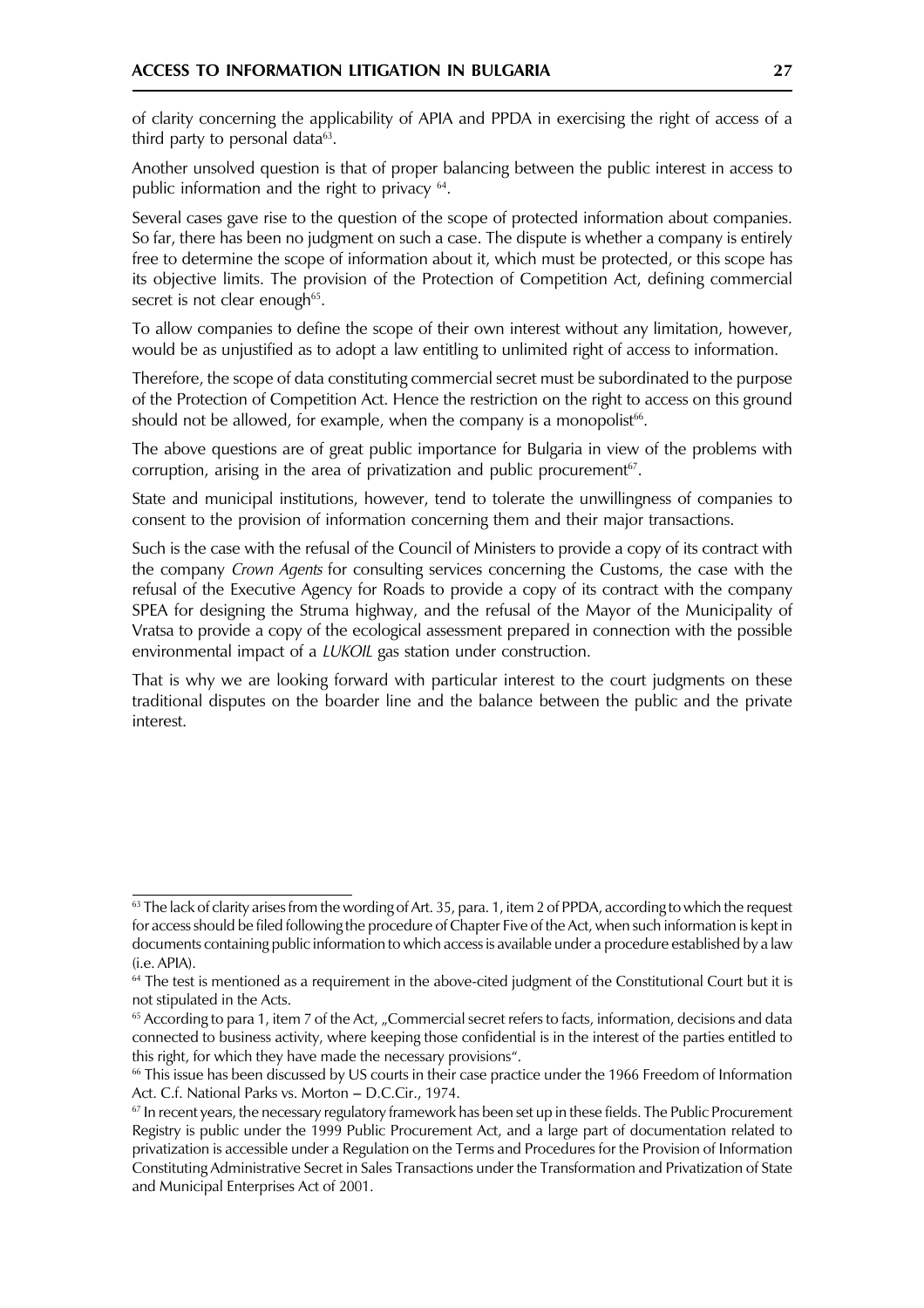#### **Working documents**

A common argument stated as a ground for refusal is connected with the so-called information with no significance of its own – remarks, opinions or recommendations produced in the course of preparation of the acts of public authorities. Since the relevant provision allows public authorities as well as the other persons obliged under the law to exercise discretion in this case, judicial review is restricted to the determination of the scope of documents covered by Art. 13 and to the conformity of the refusal with the purpose of the law.

Various questions appeared in relation with the refusals based on this provision. One of them concerns the wide or narrow interpretation of the expression "preparation of legal acts". The case Lazarov vs. Refusal of the Director of the Press Center and Public Relations Directorate of the Council of Ministers put forward the question whether the access to information about the discussion of a bill at a Cabinet meeting is subject to the restriction provided for by Art.13.<sup>68</sup> The question about the access to the minutes and transcripts of deliberations conducted by various collective authorities came up in other cases as well.<sup>69</sup> At the same time, there was also the question of the access to noise level assessments done by the units of the Hygiene and Epidemiology Institute, which have also been refused on those grounds.<sup>70</sup> It seems that the court interpretation of this provision of APIA will be crucial for the implementation of the law and consequently for the level of transparency of the activity of the executive.<sup>71</sup> Depending on the future interpretation, there will be a need either for advocacy of a Sunshine Government Act - if the courts accept that such information is not generally accessible under APIA, or for further elaboration and development of the court practice – if they accept that the various types of records of sessions do not fall under the restriction of Art. 13, paragraph 2, item 1 of APIA.

<sup>&</sup>lt;sup>68</sup> The court of first instance rejected the appeal. The instance of cassation ruled in favor of the plaintiff without, however, providing any clear guidance as to how the person obliged under APIA should proceed in such cases.

<sup>&</sup>lt;sup>69</sup> Polina Kireva vs. Refusal of the Minister of Environment and Waters; Karaivanov vs. the Minister of Economy/first case/.

<sup>70</sup> Ecoglasnost National Association vs. Refusal of the Director of Health Prophylactics and State Sanitary Control Directorate of the Ministry of Healthcare.

 $71$  In view of providing safeguards for the right of every citizen to have access to information of this type, the U.S. have adopted a special Sunshine Government Act, which enacts an express principle of openness to the public of the meetings of all the authorities of the executive, respectively-of access to the minutes of such meetings. The right of access can be restricted only on the grounds provided for the law and does not depend on the discretion of the respective authority.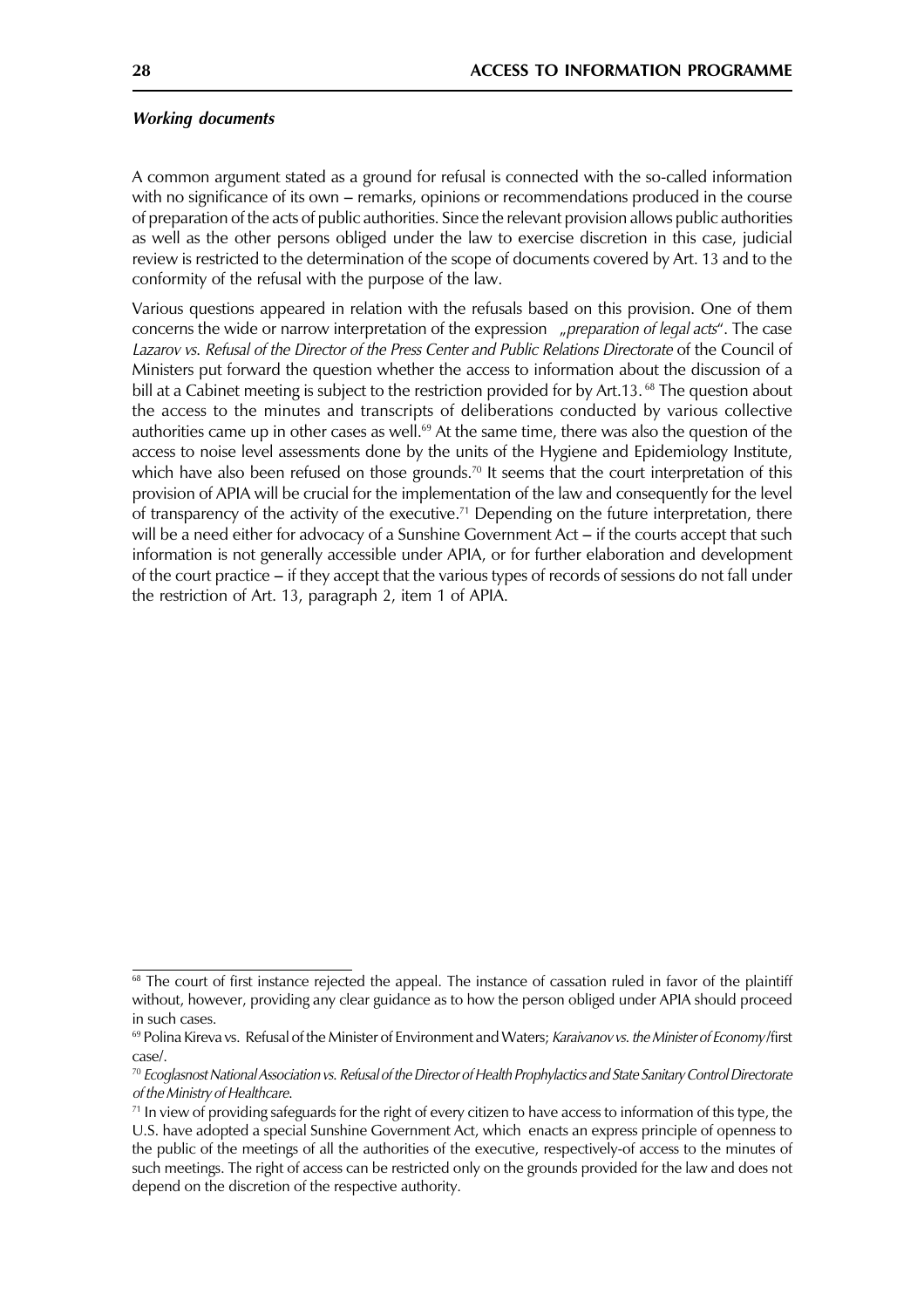#### **INSTEAD OF CONCLUSION**

Practice in developed democracies proves that, as the case with the other human rights is, citizens hold their future in their own hands. Therefore, their knowledge how to exercise their right to access the information kept by their institutions is of primary importance. In order to be effective, it must go hand in hand with training the administration to apply this law, with the progress of courts in its interpretation and with improving the legislative framework.

The legal assistance provided to citizens and their organizations and public interest litigation has proved to be a vital instrument, strengthening the effect of the above mentioned activities. It can bring together, in practical situations, the citizens and their representatives in the executive and the judiciary and – indirectly- their representatives in the legislative body, in order to defend, although through controversy, the values of a democratic society, whose essential goal is freedom.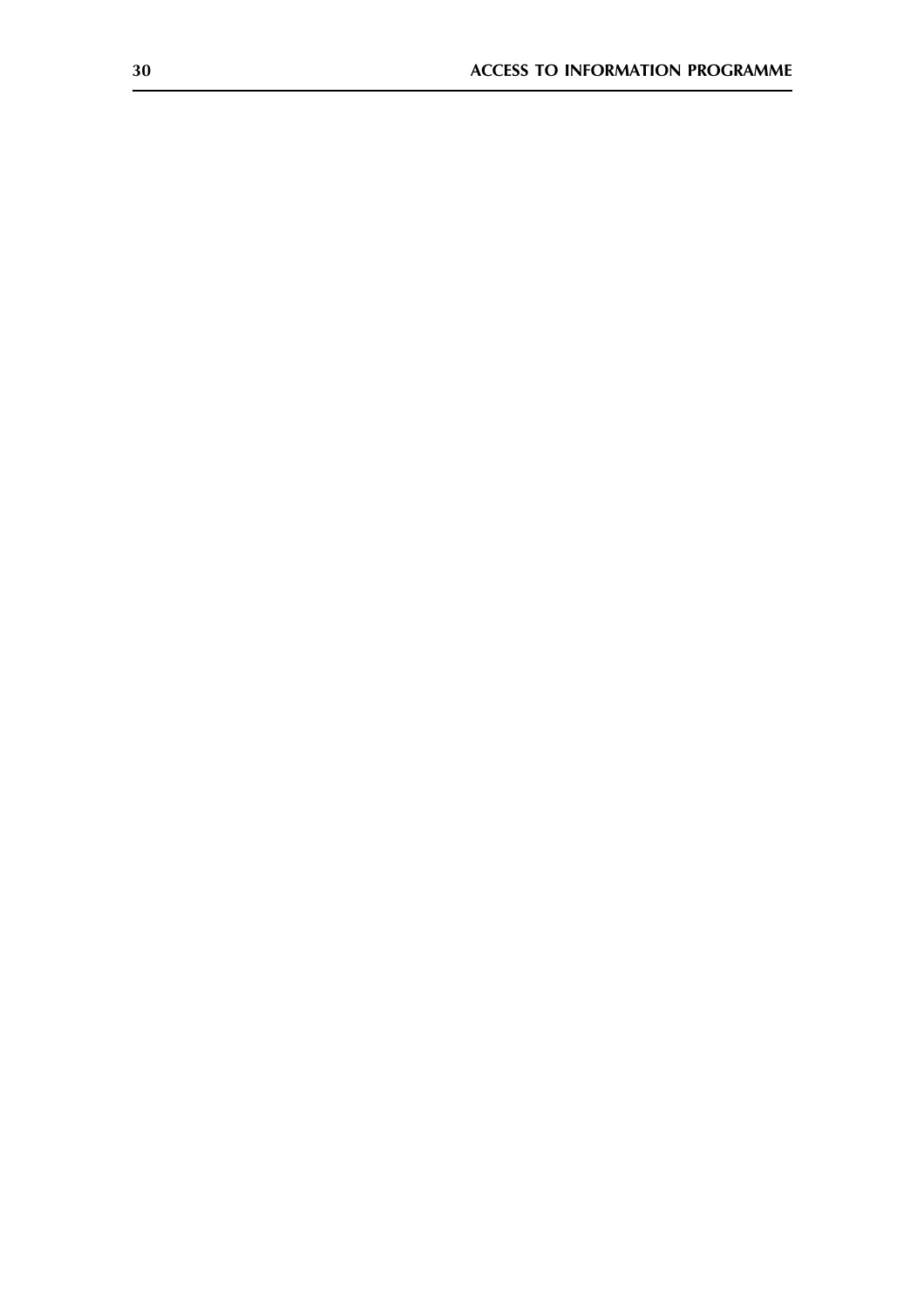## **TABLE OF CASES**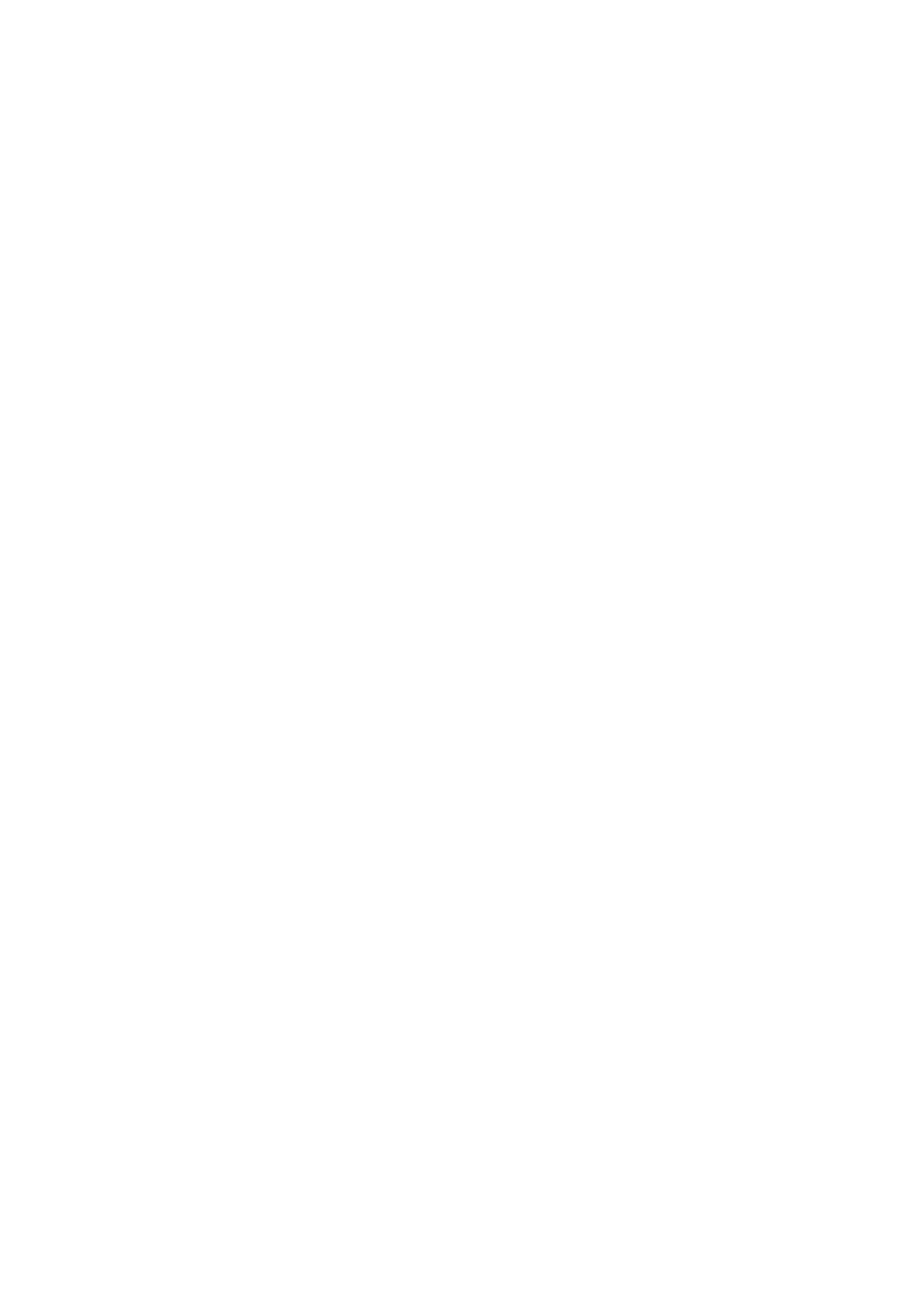## **Access to Information Programme** v. Minister of the Education and science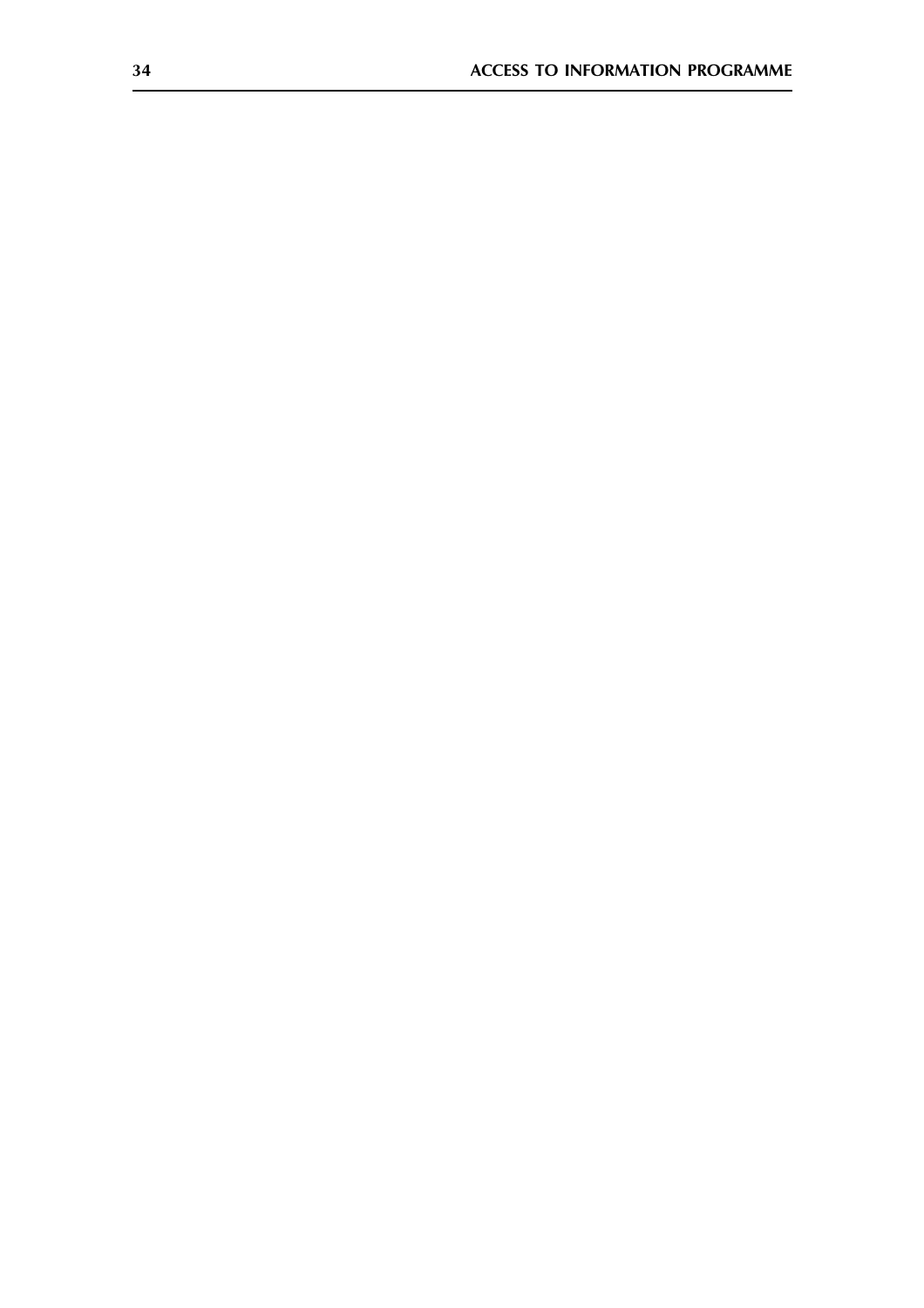#### **To: THE MINISTER** OF EDUCATION AND SCIENCE

#### **APPLICATION**

by

### "Access to Information Programme" Foundation Sofia, "Triaditsa" Municipality, Correspondence address: No.120 "Rakovski" Street, floor 4 represented by Gergana Zhuleva

#### under Article 24 of the Access to Public Information Act

Dear Mr. Minister,

Would you please issue a decision to grant me access to the following public information:

I. The acts issued or approved by you, referring to the organization, the technical supply and the tuition of the optional subject "Religion-Islam", namely:

1. Conception for the tuition of Muslim children in the subject "Religion" in the comprehensive schools, which includes motives, goals and educational contents of the subject "Religion";

2. Methodological guidance for the issuance, distribution and a system for the usage of the tuition aids for this subject;

3. The act for the approval of the list of the approved textbooks and tuition aids in Bulgarian;

4. Instructions for the experimental study of Islam in the school hours of the optional subject "Religion" during the second term of the year 2000-20001 in the municipal schools of the republic of Bulgaria.

II. All your existing acts or acts approved by you, related to the organization, the technical supply and the tuition of the optional subject "Religion-Christianity" or "Religion" (I do not know the exact name of the subject, but it is related to the education of the children that wish to study the Christian values), including concepts, methodological manuals, guidance, circular letters, instructions, textbooks, school aids etc.

In relation to point 1 I would prefer to receive access to the requested information in the form of paper copies, and regards point II - in the form of a written summary.

Sofia 26.02.2001 Sincerely: Gergana Zhuleva Chairperson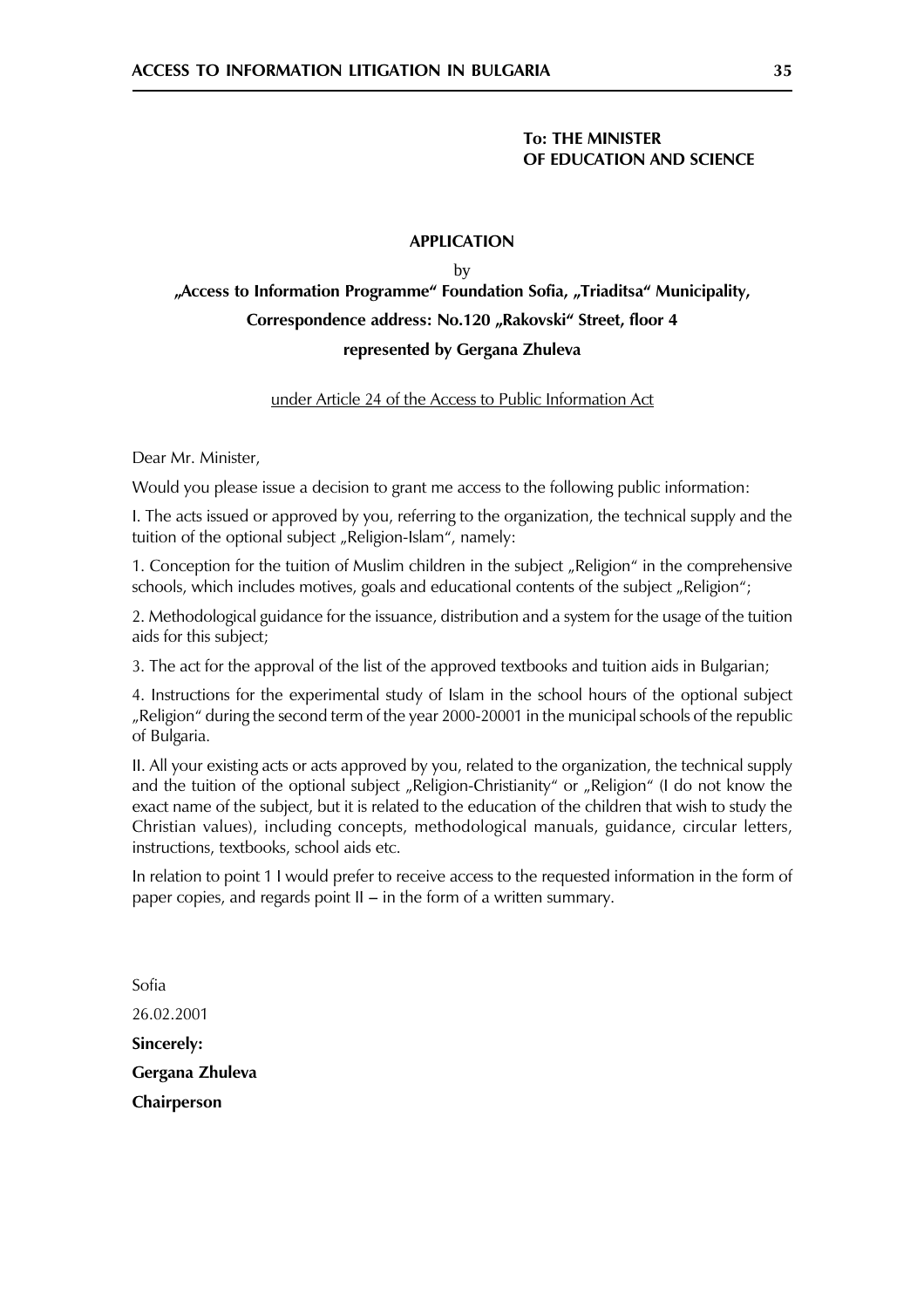#### THROUGH: THE MINISTER OF EDUCATION AND **SCIENCE TO: SOFIA CITY COURT ADMINISTRATIVE DIVISION**

**COMPLAINT**  $from$ "Access to Information Programme" Foundation seat: City of Sofia, "Triaditza" Municipality correspondence address: No.120 "Rakovski" Street, floor  $\overline{4}$ represented by Gergana Zhuleva

**AGAINST:** refusal to grant information by the Minister of **Education and Science** 

ON THE GROUNDS OF: Article 40, Paragraph 1 of the Public Information Access Act in conjunction with Article 5. item 1 of the Supreme Administrative Court Act

Honorable Supreme Judges,

On the grounds of Article 5, item 1 in conjunction with Article 40, Paragraph 1 of the Supreme Administrative Court Act I am duly appealing the refusal by the Minister of Education and Science to grant me access to public information I have requested.

#### A. FACTS

On 28.02.2001 we submitted an application to the Minister of Education and Science on the grounds of Article 24, Paragraph 1 of the PIAA, with the request to be granted acts, concerning the optional subjects "Religion-Islam' and "Religion – Christianity" in the comprehensive schools. The Minister of Education and Science responded neither in the 14-days time limit provided for in the Public Information Access Act, nor after its expiry.

#### **B. CONTRADICTIONS OF THE REFUSAL TO THE LAW**

The failure of the Minister of Education and Science to make a pronouncement in time is in substantial contradiction to procedural and substantive law:

1. Contradiction to procedural law - Article 15 of the Administrative Proceedings Act and Art. 38 of the Public Information Access Act

The law provides for that the respective authority has to make a pronouncement with a substantiated decision, when it issues the requested administrative act or when it refuses to issue it (Art. 15, Paragraph 1 of APA). A decision in this case is apparently missing. The imperative provision of Article 15, Paragraph 2 of the Administrative Proceedings Act provides for a written form of the act, respectively, the refusal. The provision of the special act also requires a written form of the refusal - Article 38 of the Public Information Access Act, and the decision for the refusal has to indicate the legal and factual grounds for the refusal. These legal requirements have not been complied with at all, which is a substantial violation of the procedural legal provisions.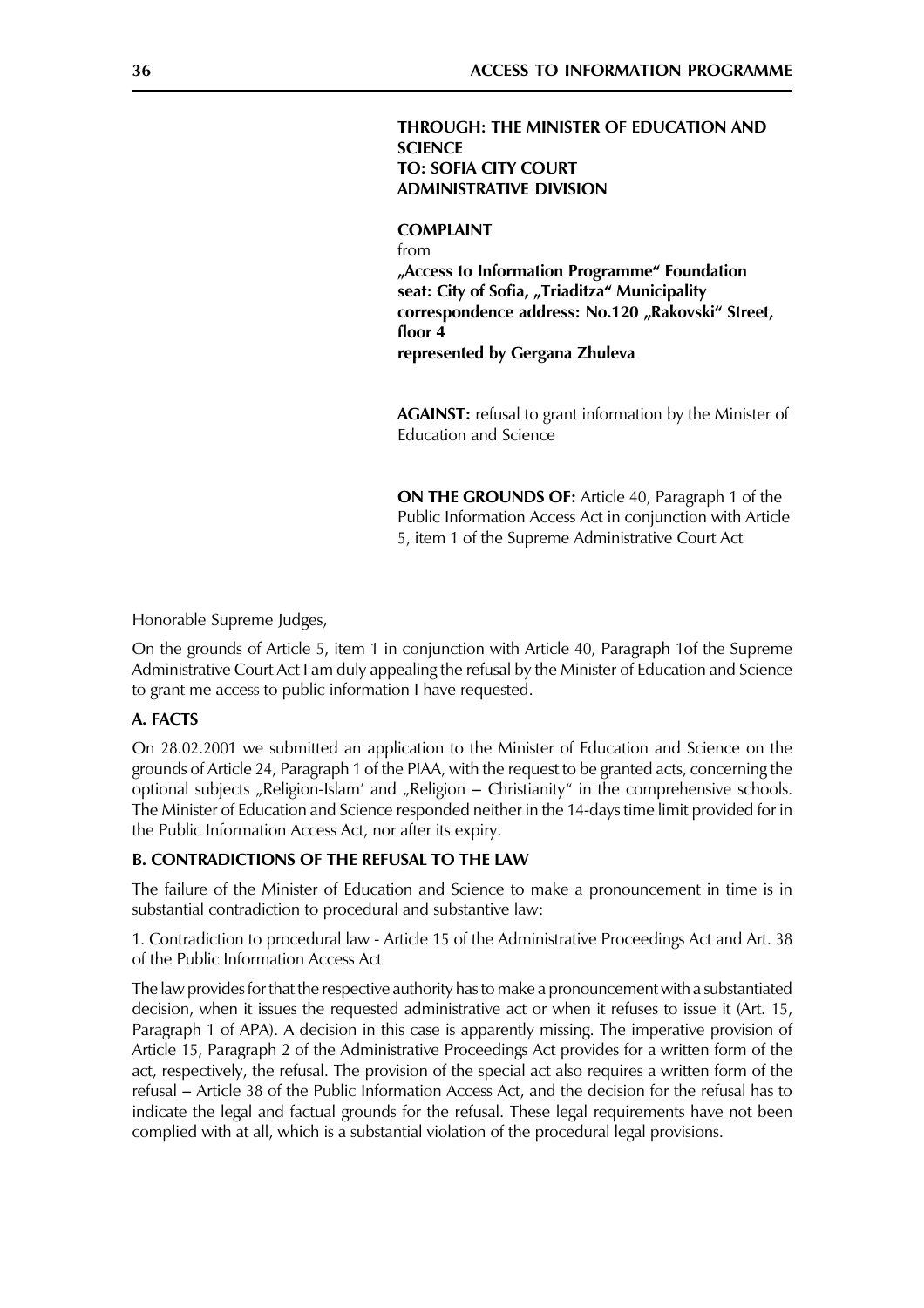The complete absence of motives for the refusal is an obstacle for us to realize our right to defense, because we do not know against what we have to defend.

2. Contradiction to substantive law - Articles 2 and 3 of PIAA.

The requested information is public information in the meaning of Article 2, Paragraph 1 of PIAA, because it is connected to public life in the Republic of Bulgaria, and in case we receive it, we would be able to form our own opinion about the activity of the Minister of Education and Science in the course of executing his legal powers. Without doubt, the information about how the state realizes its obligation to provide education to the young citizens, and in particular in the area of the subject "Religious Education" is related to public life in the country.

Having in mind the above and on its grounds I ask the Honorable Court TO REPEAL the refusal of the Minister of Education and Science to make a pronouncement on our application for access to public information and to decide the case in substance, **TO ACKNOWLEDGE** our right to access to the requested information and TO SENTENCE the Minister of Education and Science to grant it in the requested form of access.

## We enclose:

1. 2 copies of the submitted application.

2. a copy of the complaint for the respondent.

Sofia

27.03.01

Sincerely:

(Gergana Juleva, Chairperson)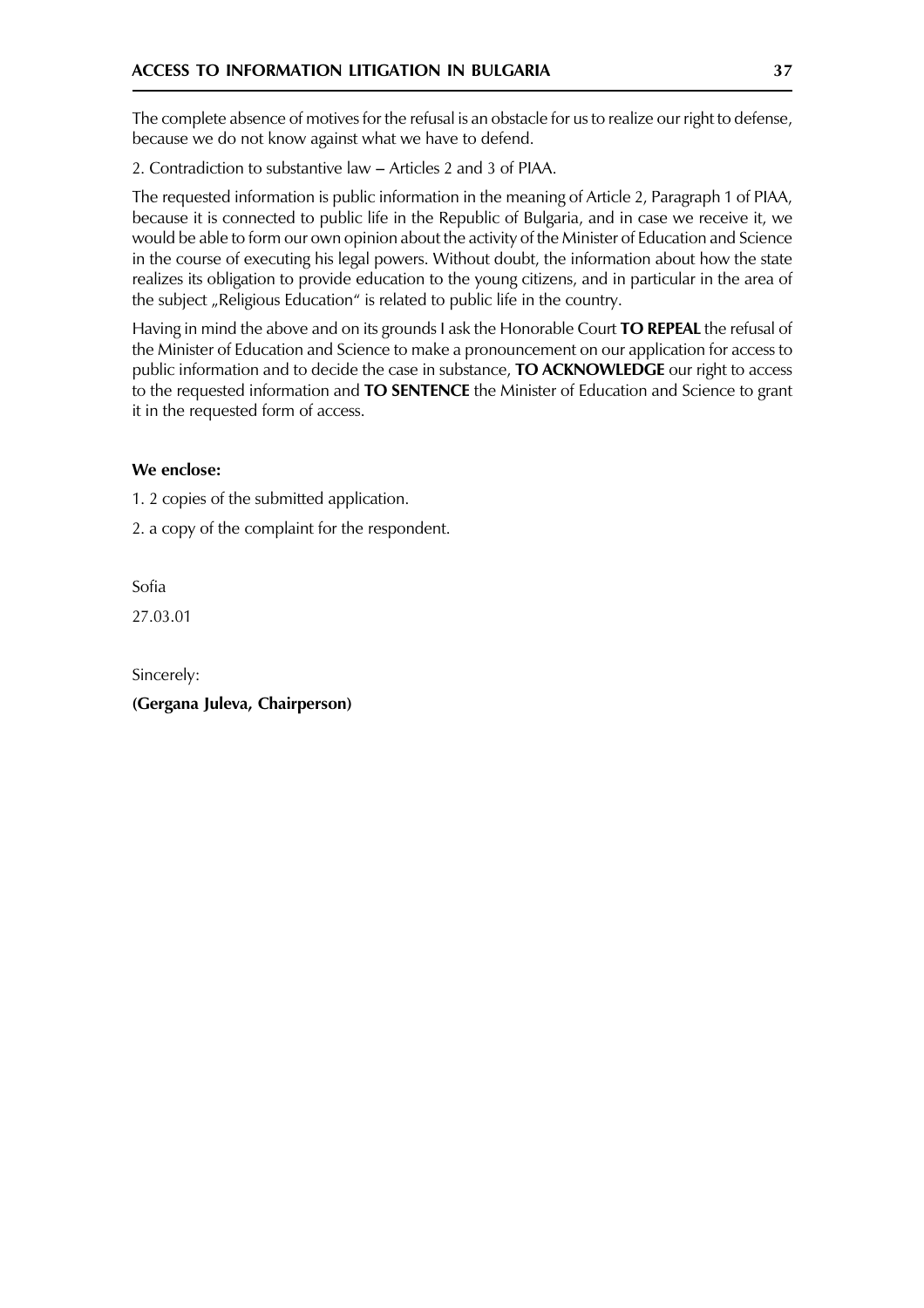#### **IUDGMENT**

No.1795

Sofia, 26.02.2002

#### IN THE NAME OF THE PEOPLE

The Supreme Administrative Court of the Republic of Bulgaria  $-$  Fifth Division sitting on  $4<sup>th</sup>$  of December 2002 in a panel composed of:

## **CHAIRPERSON: VESSELINA KULOVA**

#### MEMBERS: ZAHARINKA TODOROVA, TANYA RADKOVA

with Secretary Madlen Dukova and in the attendance of Public Prosecutor Maria Begumova heard the report of Judge TANYA RADKOVA on administrative lawsuit No. 7176/2001. The proceedings are under Article 12 and the following of the Supreme Administrative Court Act in conjunction with Article 40, Paragraph 1 of the Access to Public Information Act (APIA).

They have been instituted on a complaint by the Foundation "Access to Information Programme" with a seat and address in the city of Sofia against a refusal of the Minister of Education and Science to provide information on its application of 28.02.2001 specified in detail in four points. It deems the failure of the Minister of Education and Science to make a pronouncement contrary to the law with an argument that the administrative agency under Article 38 of the APIA in case of refusal should make a pronouncement with a substantiated decision. It requests the repeal of the Minister of Education and Science's refusal and the "recognition of the right to access to the requested information through sentencing the Minister of Education and Science to provide it", according to the wording of the complaint.

In spite of the imprecise wording of the request in the complaint, the Court accepts that what is being requested is a repeal of the refusal and passing judgment in substance.

The respondent, through its agent, is challenging the complaint and requests to leave it with no further action.

The representative of the Chief Administrative Prosecutor's Office deems the complaint inadmissible since the subject of the appeal is tacit refusal while the Access to Public Information Act regulates only express refusal in writing.

The complaint has been served within the time limit of Article 13, Paragraph 2 of the Supreme Administrative Court Act in conjunction with Article 28, Paragraph 1 of the APIA.

The Court finds the complaint procedurally admissible due to the following considerations:

The plaintiff has registered an application for access to public information in the Ministry of Education and Science on 28 February 2001. His request has been materialized in the application in four detailed points.

There is no evidence of the application being considered within the time limit under Article 28 of the APIA, neither is there evidence that the Minister, under Article 28, Paragraph 2 has expressly assigned another person to make a decision on granting or refusing access to information. The premise of Article 32 of the APIA does not exist either – referral of the application on providing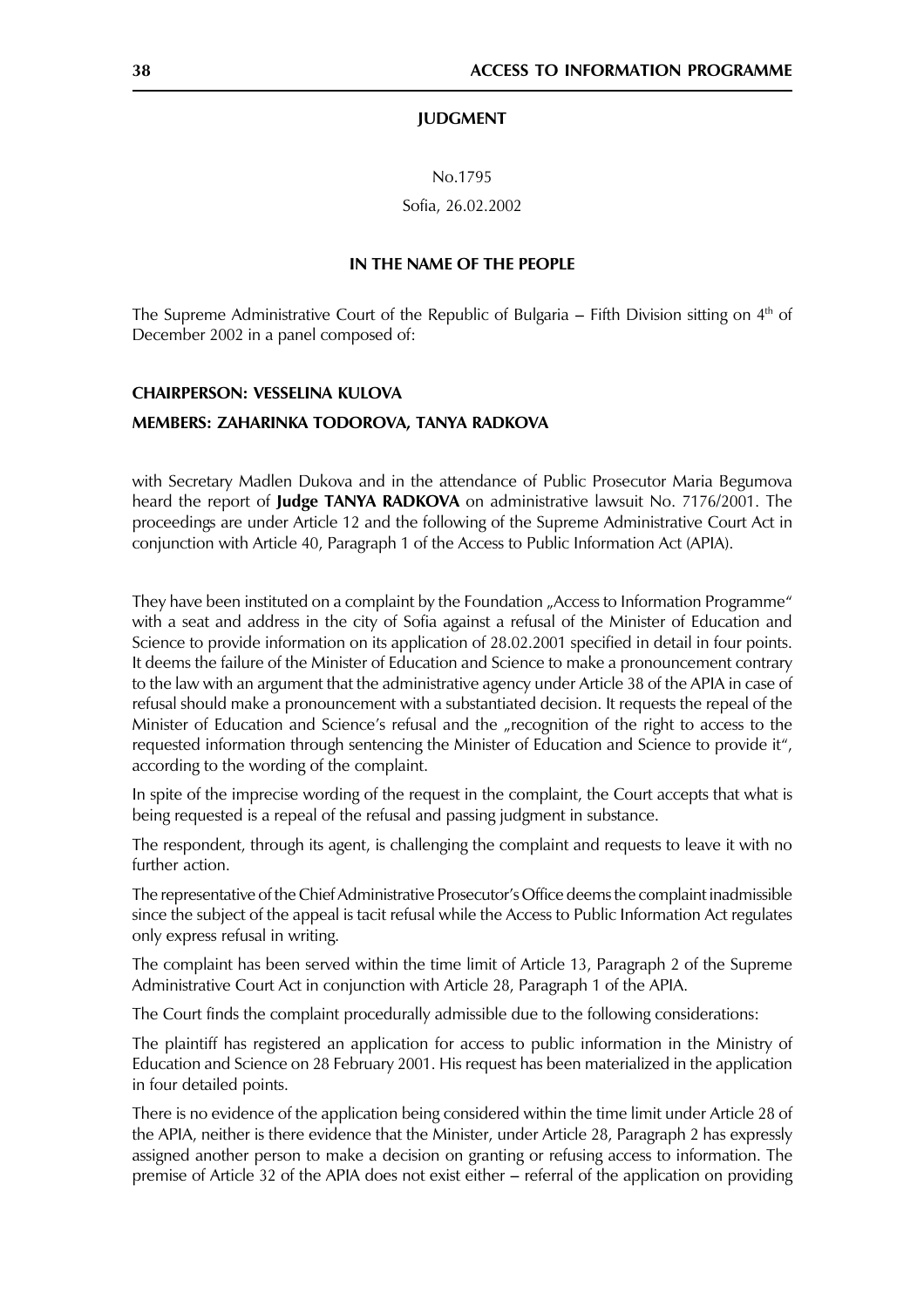access since there is evidence in the administrative file attached to the case neither of referring the case nor of notifying the plaintiff about that. Under these circumstances the Court accepts that the matter refers to a tacit refusal by the Minister of Education and Science, which is the subject of the appeal in this lawsuit.

The provision of Article 38 of the APIA prescribes what content the refusal decision should have. However it does not preclude the opportunity of appealing against tacit refusal which premise exists always when the authority fails to issue a decision of refusal. APIA is a special law in relation to the Administrative Proceedings Act, which regulates legal relations in connection with the issuing and control over administrative acts. Both laws are of the same degree and the general one (the Administrative Proceedings Act) should be applied in those cases which have not been regulated in the special law (the premise of tacit refusal) if in the latter there is no express provision excluding the application of the general law.

On the legal compatibility of the act being appealed against:

The Minister of Education and Science has been approached with a request for granting access to the following public information: "Your acts or acts approved by you concerning the organization and conduct of teaching in the optional subject "Religion – Islam", namely the conception of teaching the subject "Religion" in the comprehensive schools; methodological guidelines for publishing, distribution and use of teaching aids in this subject; an act of approval and a list of the approved textbooks in the Bulgarian language; instruction on the experimental teaching of Islam in the lessons on the optional subject Religion in the second school term of 2000-2001; existing and approved acts concerning the organization and conducting of teaching in the optional subject "Religion – Christianity". The preferred form of obtaining the access to public information is also specified.

Scenarios of a press conference "Teaching of Islam Religion in Bulgarian Schools", participants in the press conference, organized by the Ministry of Education and Science and the Chief Mufti Office in the Republic of Bulgaria – 02.04.2001, contributions, information of the Ministry of Education and Science press center and information on teaching Islam in the second term of the 2000-2001 school year are also attached to the administrative correspondence in the file with the complaint. There is no evidence whatsoever in the case that the documents specified above and attached to the administrative correspondence were received by the complainant. There is no evidence either that the application of the complainant was considered by the approached administrative agency.

The APIA through the provision of its Article 3 specifies the circle of the subjects obliged by this act to provide access to public information. This circle includes the government bodies, which compile and keep such information. In this case the Minister of Education and Science is a subject obliged by the law to provide the requested information. Article 13, Paragraph 1 of the APIA stipulates the principle of free access to public information and the provision of Paragraph 2 the cases when this access may be limited. The grounds for refusing to provide public information are regulated in Article 37, Paragraph 1 of the APIA. It is undoubted that in this case the premise of item 1, proposition 1 "state or official secret" is absent since it is established from the evidence of the administrative correspondence that part of the information to which access is sought is compiled and kept in the Ministry of Education and Science. The possible premise of refusal is proposition II of Article 37, Paragraph 1, item 1 of the APIA – the provision of Article 13, Paragraph 2 of the act regulating the cases of limited access to official public information.

As it was indicated above there is tacit refusal of the subject obliged by the law to provide access to the requested information and evidence of the existence of such information. The Court is not in a position to assess the motives for the refusal in view of the substantive and legal premises referred to in the act – to what extent there should be comprehensive or partial refusal.

In view of the above the tacit refusal that is being appealed against is contrary to the law and should be repealed. Since the matter has been left to the discretion of the administrative authority,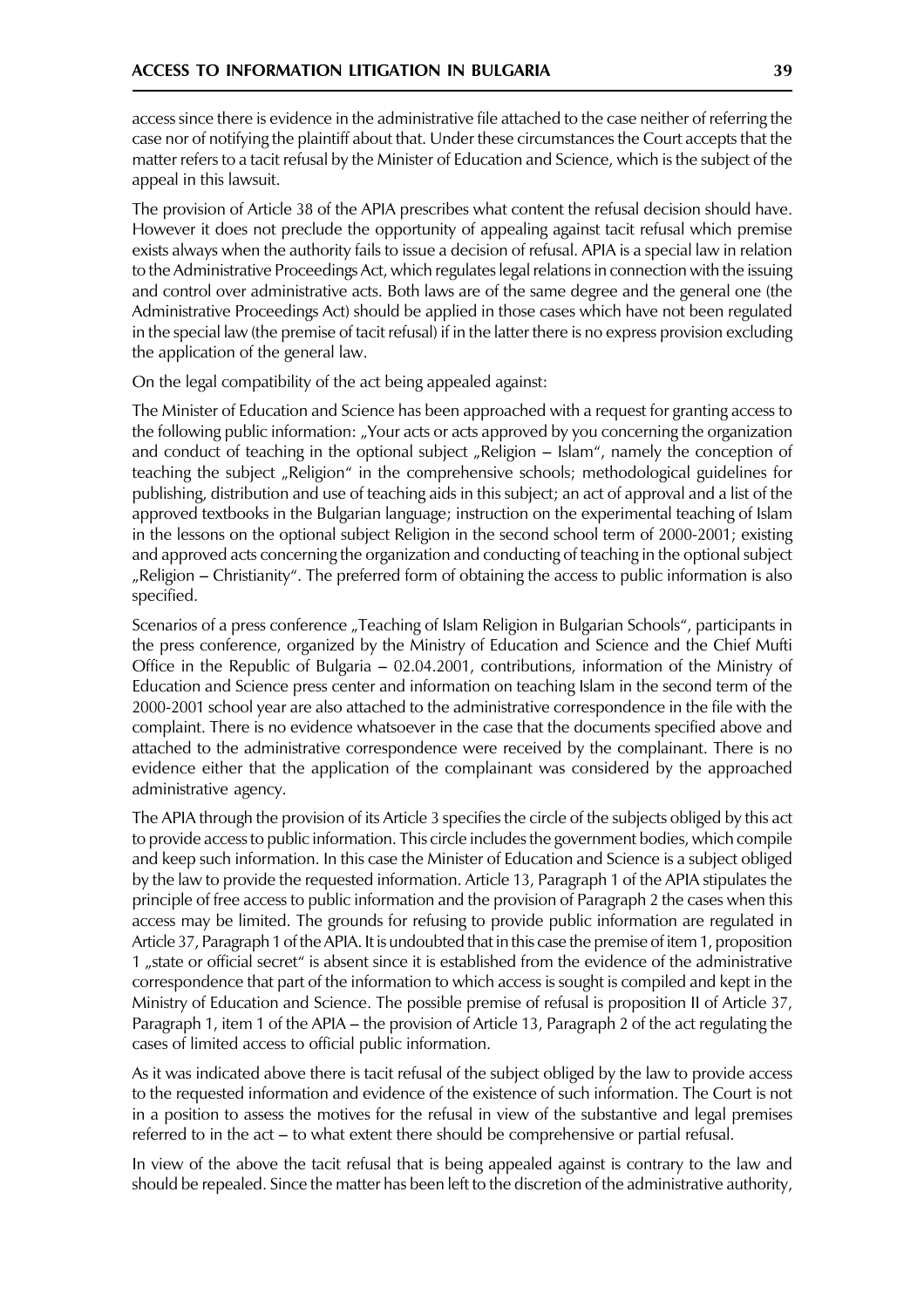the Court cannot rule on the issue in substance due to which on the grounds of Article 42 in conjunction with Article 28 of the Administrative Proceedings Act the file should be referred back to the administrative authority for making a pronouncement on the application with which it has been approached.

Led by the above the Supreme Administrative Court - Fifth Bench

#### **DECIDES:**

**DISMISSES** the tacit refusal of the Minister of Education and Science to provide access to public information under application No. 034/28.02.2001 of the Foundation "Access to Information Programme" Sofia.

**REFERS** the file back to the Minister of Education and Science for making a pronouncement on the request applied for.

This judgment can be appealed against with a cassation appeal before a five-member bench of the Court within 14 days following the notification of the parties.

True to the original

**CHAIRPERSON:** (signed) Vesselina Kulova MEMBERS: (signed) Zaharinka Todorova, (signed) Tanya Radkova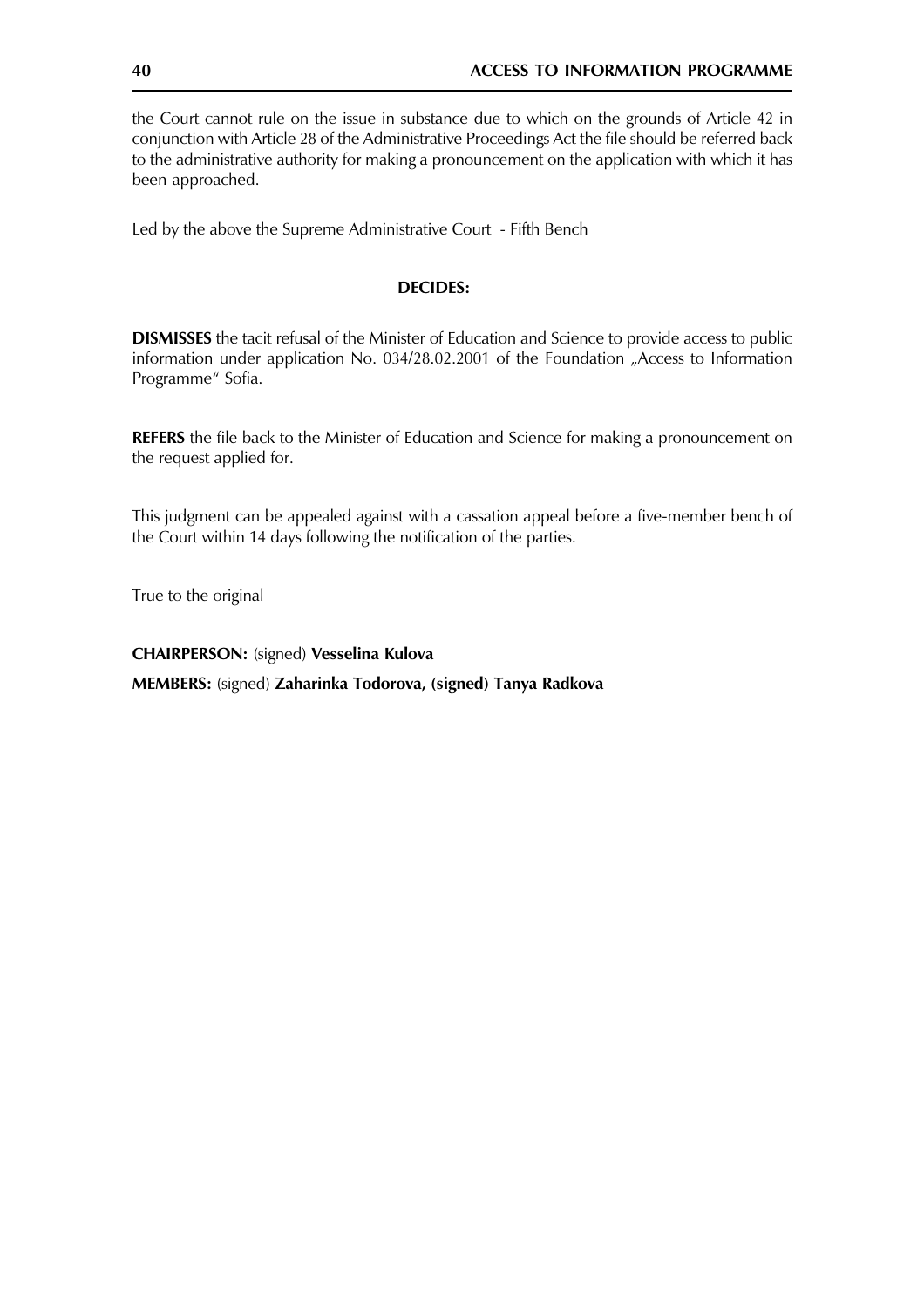# **Bulgarian Helsinki Committee** v. Sliven Regional Military **Public Prosecutor**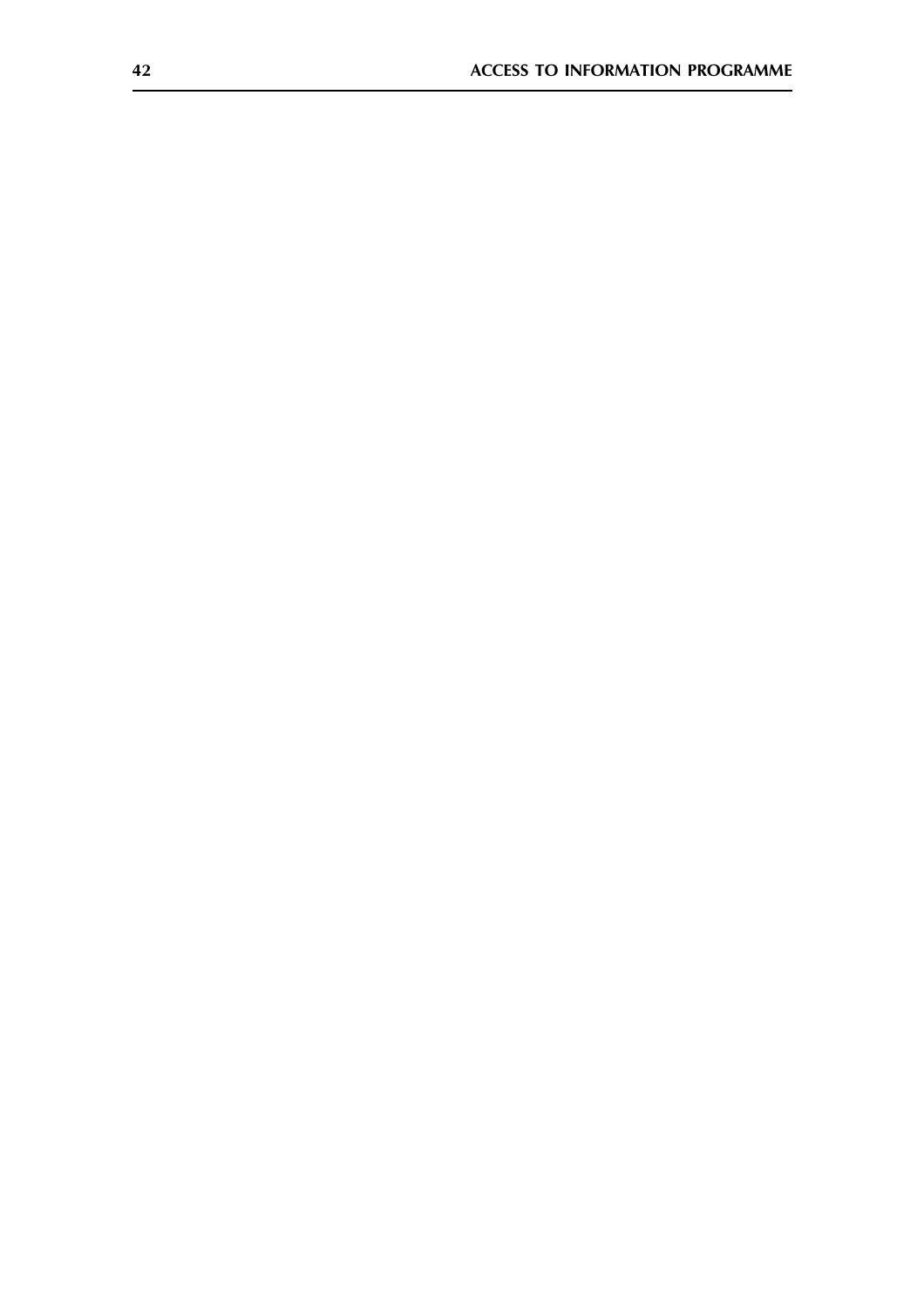## TO: THE REGIONAL MILITARY PROSECUTOR'S **OFFICE - SLIVEN COPY: THE CHIEF PUBLIC PROSECUTOR**

### APPLICATION FOR PROVIDING ACCESS TO PUBLIC INFORMATION

Ladies and Gentlemen,

The Bulgarian Helsinki Committee is a non-governmental organization for protecting human rights, a member of the International Helsinki federation on human rights. The organization is registered as a citizens' association under the Persons and Family Act with a decision of the Sofia City Court of 1993. The seat of the organization is the city of Sofia, 7 Varbitsa Street.

On the basis of the Access to Public Information Act (Official Gazette, No. 55 of the tear 2000) I request to be provided with information on how many signals on the unlawful use of physical force and firearms by police or military officers have been received in the Regional Military Prosecutor's Office – Sliven in the years 2000-2001 as well as on how many of them investigation proceedings have been initiated.

We would prefer the information to be provided to us on paper. The correspondence address of the organization is: 7 Varbitsa Street, Sofia 1504. Should it be necessary we shall be prepared to cover the costs for the preparation of the requested information. Please take into account (inst. of have in mind) the time limit under Article 28, Paragraph 1 of the APIA.

Yours sincerely:

Yonko Grozev, **Bulgarian Helsinki Committee**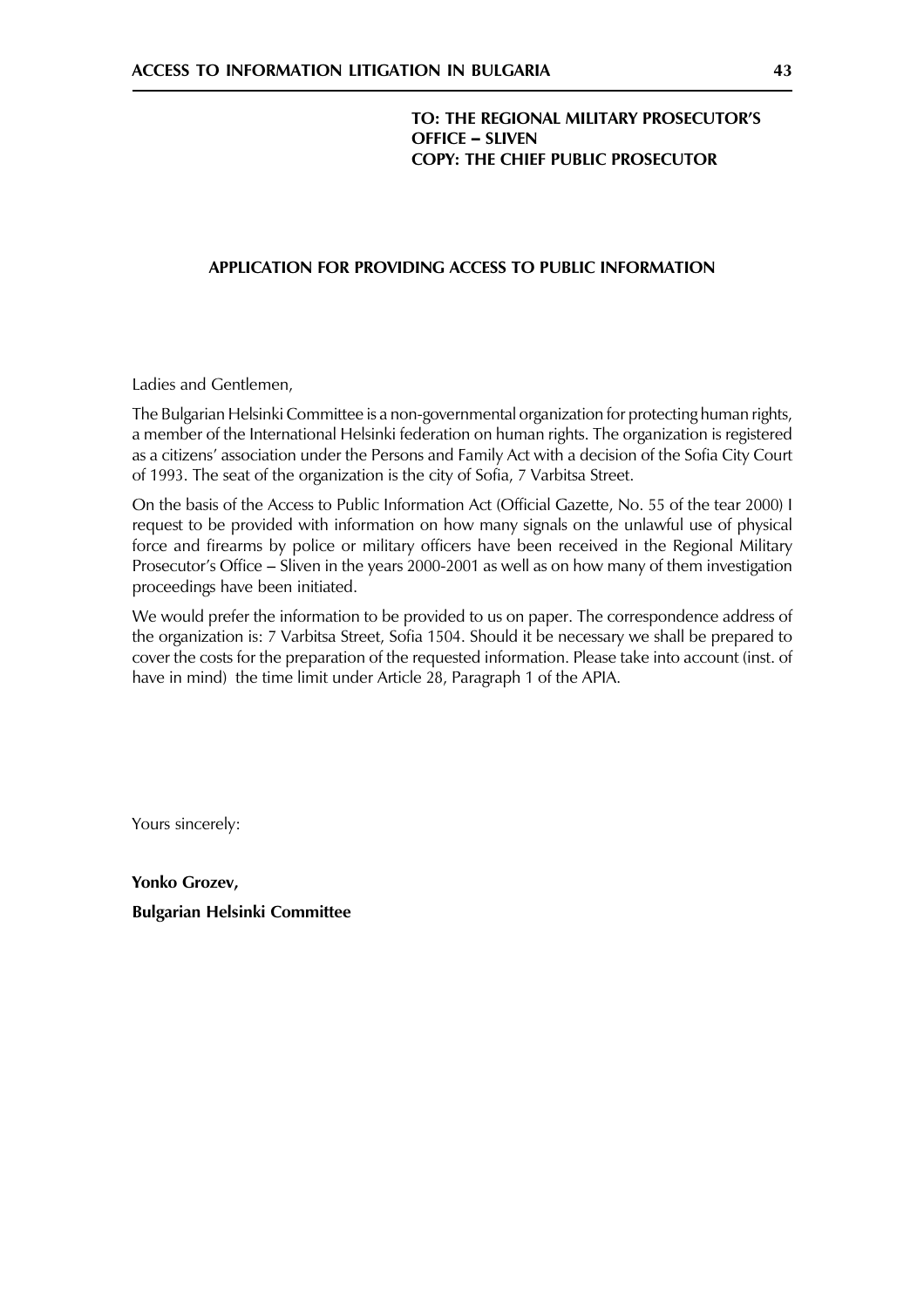#### **ORDINANCE**

(Today, 12 December 2001) the undersigned Colonel P. Khitov - Regional Military Public Prosecutor in Sliven having reviewed the evidence in file No. B-1149/2001 instituted on the occasion of an application for granting access to public information by a representative of the Bulgarian Helsinki Committee, found as established the following:

The submitted application is unfounded and should be withheld.

Pursuant to the Access to Public Information Act obliged subjects in the meaning of Article 3, Paragraph 1 are the government authorities or the authorities of local government in the Republic of Bulgaria, which generate, or keep public information. In view of this definition of the law the Public Prosecutor's Office in the Republic of Bulgaria and in particular the Sliven Regional Military Public Prosecutor's Office is not an obliged subject in the meaning of the Access to Public Information Act. This is so because as part of the judiciary the Public Prosecutor's Office is not a government authority and in this sense there exists a premise of incompatibility between the requirements of the APIA and the obligations of the Public Prosecutor's Office.

Of determining significance for the existence of this incompatibility is the meaning in which the notion of "civil service" is used in Article 68, Paragraph 1 of the Constitution of the Republic of Bulgaria. As a rule the notion of "civil service" is used in administrative law where it is connected with the government of the state and the government administration, i.e. the functions of the executive. Except in the narrow sense as performing administrative functions it perceives government agencies in a wider sense too  $-$  it encompasses the structures of the government administration through which the executive performs its functions in relation to public property. One can speak about civil service with a specific content also in other branches of the law. Therefore in the absence of a uniform doctrinal or legal definition of civil service the meaning and the contents of the notion in the individual cases should be exposed through the specific aims of the provisions and institutions with which it is connected (Decision 25 of 06.06.1993 of the Constitutional Court of the Republic of Bulgaria). For the sake of clarifying this notion and the status of the Prosecutor's Office the provision of Aticle 132, Paragraph 1 of the Judiciary Act should be taken into consideration, which is formulated in the following manner:

"Article 132. Judges, public prosecutors and investigating magistrates while occupying their position cannot:

1. be members of parliament, ministers, deputy ministers, mayors and municipal councilors;

2. (add. - Official Gazette, No. 133 of 1998) exercise the profession of attorney at law and perform lawyers activity;

3. occupy elected or appointed office in government, municipal or economic agencies;"

It is apparent that since public prosecutors cannot occupy appointed office in a government agency they are not such and in conformity with that in this case granting information pursuant to the Access to Public Information Act is unfounded.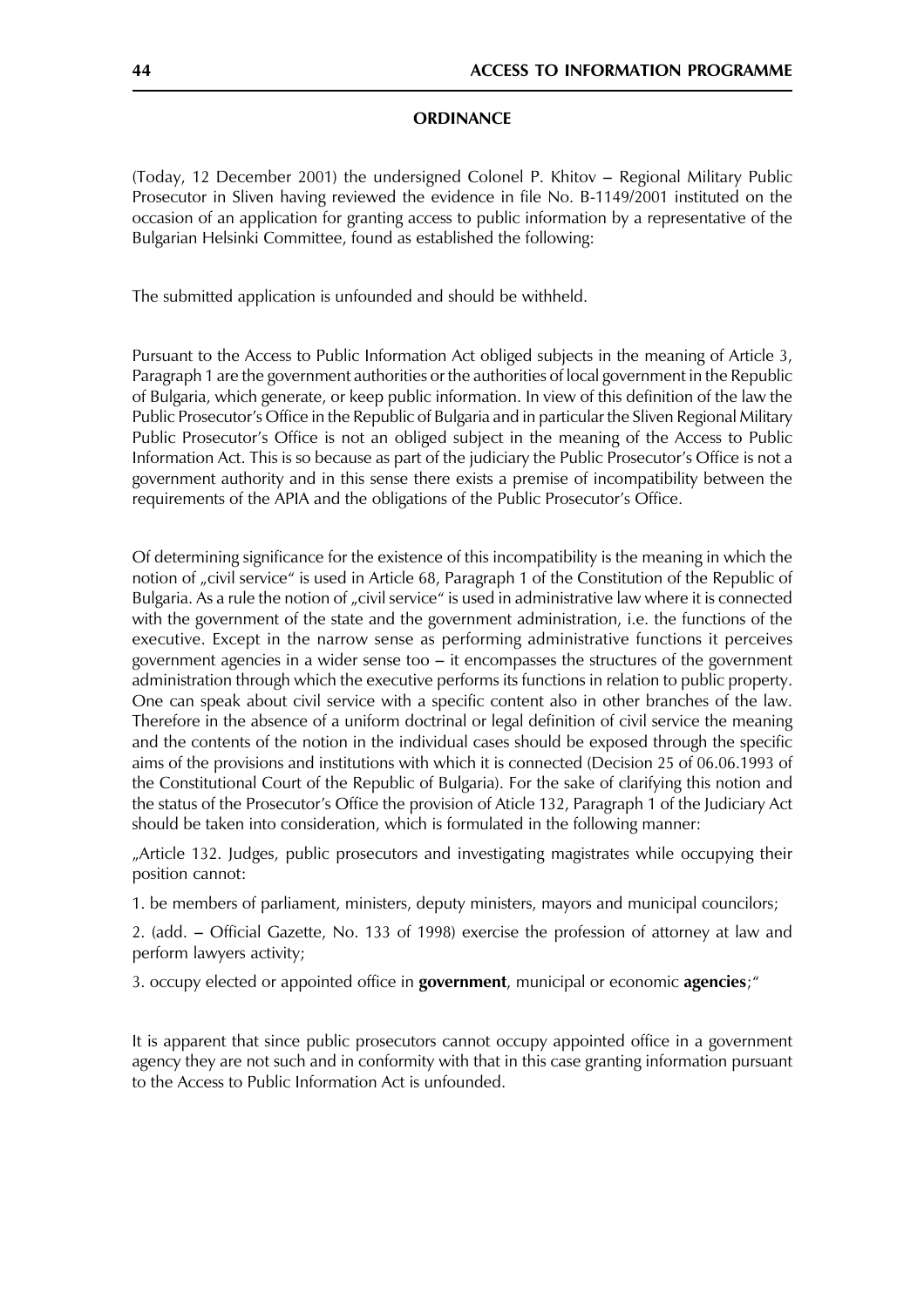The procedure for making public the circumstances about the activity of the investigating authorities is regulated in the provisions of the Code of Penal Procedure.

There is no obstacle to granting specific information representing interest of general significance on a specific lawsuit and on specific case but not as a formulated statistical configuration.

In view of the above and on the grounds of Article 180, paragraph 1 of the Code of Penal Procedure.

#### **ORDER:**

**I REFUSE** to provide the requested public information under the Access to Public Information Act about how many signals on unlawful use of physical force and firearms by police or military officers have been received in the Sliven Military Regional Public Prosecutor's Office in the years 2000-2001 as well as about on how many of them investigations have been instituted.

A copy of this ordinance shall be sent for information to the Bulgarian Helsinki Committee ref. No. A-115/06.12.2001.

This ordinance can be appealed against before the Military Appellate Public Prosecutor  $\Box$  Sofia.

## MILITARY REGIONAL PUBLIC PROSECUTOR - SLIVEN (KHITOV)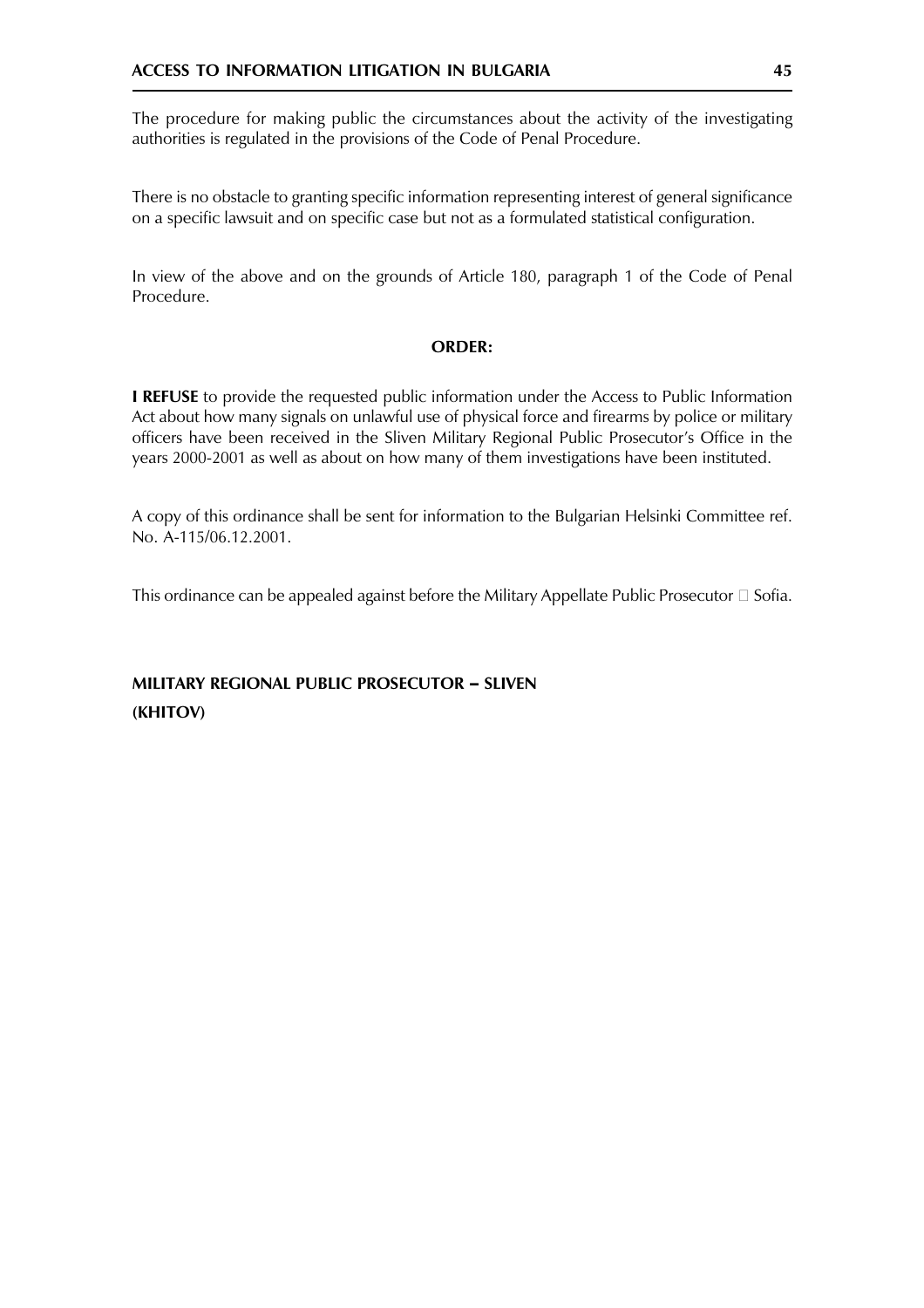#### **THROUGH: REGIONAL MILITARY PROSECUTOR - SLIVEN**

#### **TO: SLIVEN REGIONAL COURT ADMINISTRATIVE DIVISION**

#### **COMPLAINT**

#### BY: Association "Bulgarian Helsinki Committee"

represented by Krassimir Ivanov Kanev, Chairman

#### THROUGH: Attorney at law Alexander Kashumov

**AGAINST:** refusal of access to public information under file No. 114972001 of the Sliven Regional Military Public Prosecutor

**ON THE GROUNDS OF:** Article 40, Paragraph1 of the Access to Public Information Act in conjunction with Article 33 of the Administrative Proceedings Act

Honorable Judges,

On the grounds of Article 38, Paragraph 1 of the Administrative Proceedings Act (APA) in conjunction with Article 40, Paragraph1 of the Access to Public Information Act (APIA) I appeal before you against the refusal of the Sliven Regional Military Public Prosecutor to provide access to public information requested by the "Bulgarian Helsinki Committee" Association.

#### A. FACTS

On 06.12.2001 the BHC submitted an application with ref. No. A 115/06.12.2001 with a request for access to public information to the Sliven Regional Military Public Prosecutor on the grounds of Article 24, Paragraph 1 with which data was requested on how many signals on unlawful use of physical force and firearms by police and military officers have been received in the Regional Military Public Prosecutor's Office in the years 2000-2001 as well as on how many of them preliminary investigations have been initiated. A file was started on the application with ref. No. B-1149/2001 of the Regional Military Public Prosecutor's Office - Sliven. On 12.12.2001 access to the requested public information was refused with an ordinance of the Sliven Regional Military Public Prosecutor in which the argument was set forth that the Prosecutor's Office was not a government authority and consequently was not an obliged subject in the meaning of the APIA.

#### **B. CONTRADICTION OF THE REFUSAL TO THE LAW**

The ordinance that is being appealed against which enacts the refusal of access to public information constitutes a decision in the meaning of Article 38 of the APIA. It is an act which concerns the right of access to public information, i.e. an act in the meaning of Article 2, Paragraph 1 of the APA, which is any decision under Article 38 of the APIA. Pursuant to Article 40, Paragraph 1 of the APIA the decisions on granting or refusing access to public information are appealed against the regional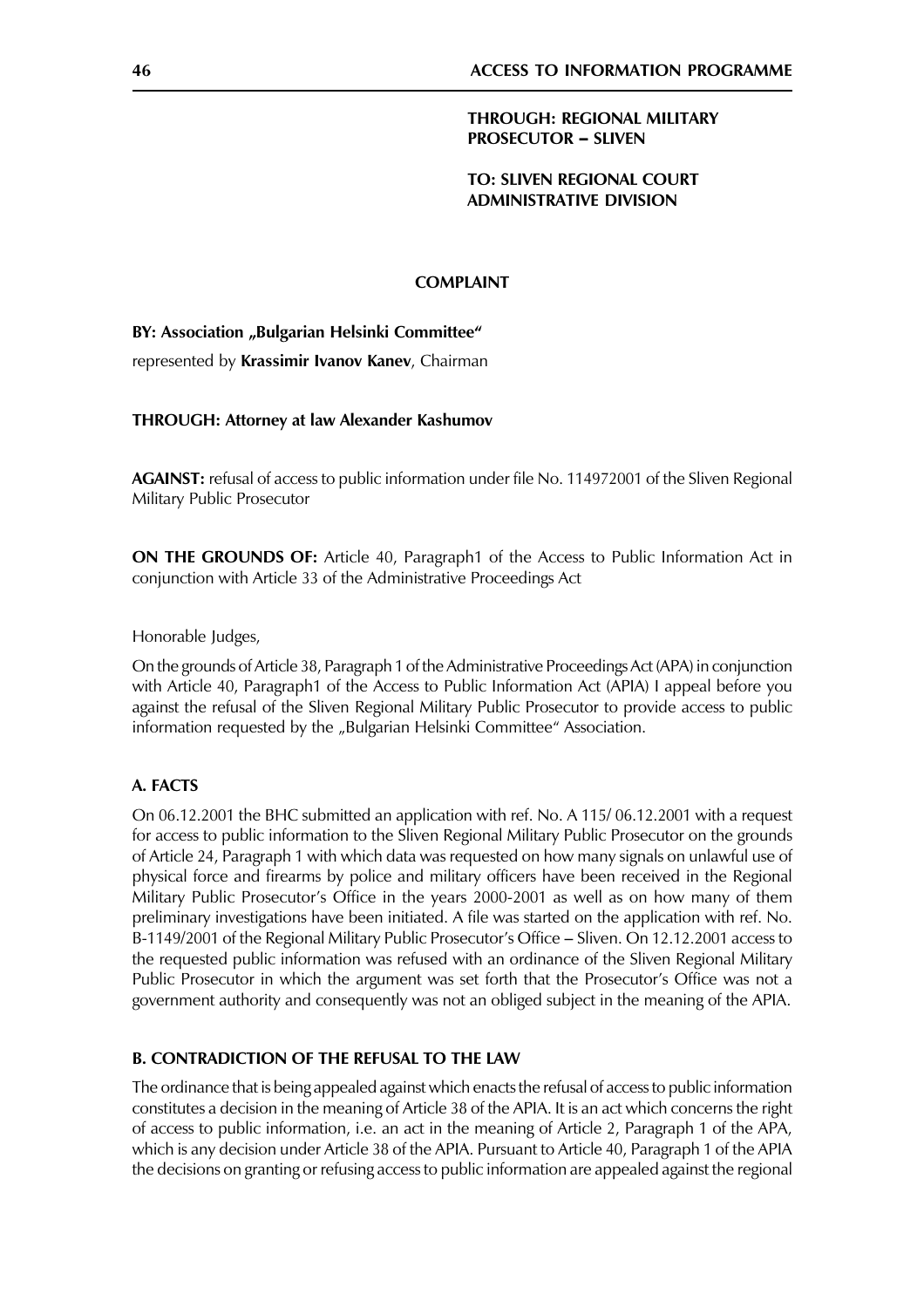courts under the procedure of the APA. Consequently the ordinance that is being appealed against can be appealed only before the Sliven Regional Court in spite of the instruction contained in it. This is so because the APIA is the act which regulates the matter connected with the right of access to public information, including the proceedings on issuing, fulfillment and control over the decisions on providing or refusing access to public information. Secondly, pursuant to Article 116 of the Judiciary Act the control of the superior Prosecutor's Office is admissible if the law does not provide for judiciary control. Since in this case the law provides for such, the competent authority to consider the complaint against the refusal to provide access to the requested public information is exclusively the Sliven Regional Court.

The refusal to provide access to public information is decreed in contradiction to the law  $-$  the argument that the Prosecutor's Office is not a subject that is obliged under the APIA is unfounded.

Firstly, the central and local government authorities are not the only subjects obliged under the APIA. On the contrary, the circle is wider as can be seen from Article 3, Paragraph 2 of the APIA, since according to the motives to the law too "the effective exercise of this right allows members of the public to form their own opinion both on the activity of the government authorities and also of other subjects whose activity has a **public character**". According the purpose of the law so formulated the so-called subjects of public law are also obliged to provide access to information (Article 3, Paragraph 2, item 1). The meaning of the provision of Article 3, Paragraph 2, item 1 is clear – to avoid the problem of a purely formalistic, narrow interpretation of the notion of "government authority and authority of local government" and to establish an obligation for any institution that is exercising power on the strength of the law to the benefit of society to provide access to public information. The obligation to provide access to information is an obligation of sorts for reporting on the activity performed and being performed before the citizens. The Prosecution authorities, even had they not been government authorities, which they still are, are without any doubt subject of public law – they exercise power on the strength of the special laws authorising them – the Judiciary Act, the Code of Penal Procedure, etc and their actions are designed for the public benefit and for the benefit of any single member of society.

Secondly, the argument that the Public Prosecutor's Office of the Republic of Bulgaria and in particular the Sliven Regional Military Public Prosecutor's Office is not a subject obliged by the APIA is unfounded. It is beyond any doubt that Sliven Regional Military Public Prosecutor's Office is a separate structural entity which has powers assigned to it by law pursuant to Article 3, Paragraph 2 in conjunction with paragraph 1, Article 67, Paragraph 2 and others of the Judiciary Act, Articles 388-408 of the Code of Penal Procedure. In this capacity it is part of the authorities of state power. Pursuant to Article 8 of the Constitution state power is divide into executive, legislative and judiciary, and pursuant to Article 1, Paragraph 2 of the Constitution it is exercised only in two ways – directly by the people and through the authorities provided for in the Constitution. Article 117, Paragraph 2 of the Constitution unequivocally places the prosecution authorities amongst the legal subjects that have functions in exercising judicial power. These legal subjects cannot be something other than authorities of power, as it is seen by the Article 1, Paragraph 2 of the Constitution. In Article 4, Paragraph 2 of the Judiciary Act the court is referred to as an "authority" which by analogy refers also to the Prosecutor's Office, Article 17, Paragraph 1 specifies the number of members of the Supreme Judicial Council elected by the "authorities of judiciary power". The Code of Penal Procedure is full of provisions in which the Prosecutor's Office is referred to as an authority, e.g. Chapter Five.

It cannot be accepted that the term "state authority" is different from the term "authority of state power". On the contrary, these two terms are identical – Article 20 of the Code of Penal Procedure specifies the conditions when the competent state authority is obliged to initiate penal proceedings, and pursuant to Article 192, Paragraph 1 of the Code of Penal Procedure preliminary proceedings are instituted by the Prosecutor. Consequently the Prosecutor is a state authority.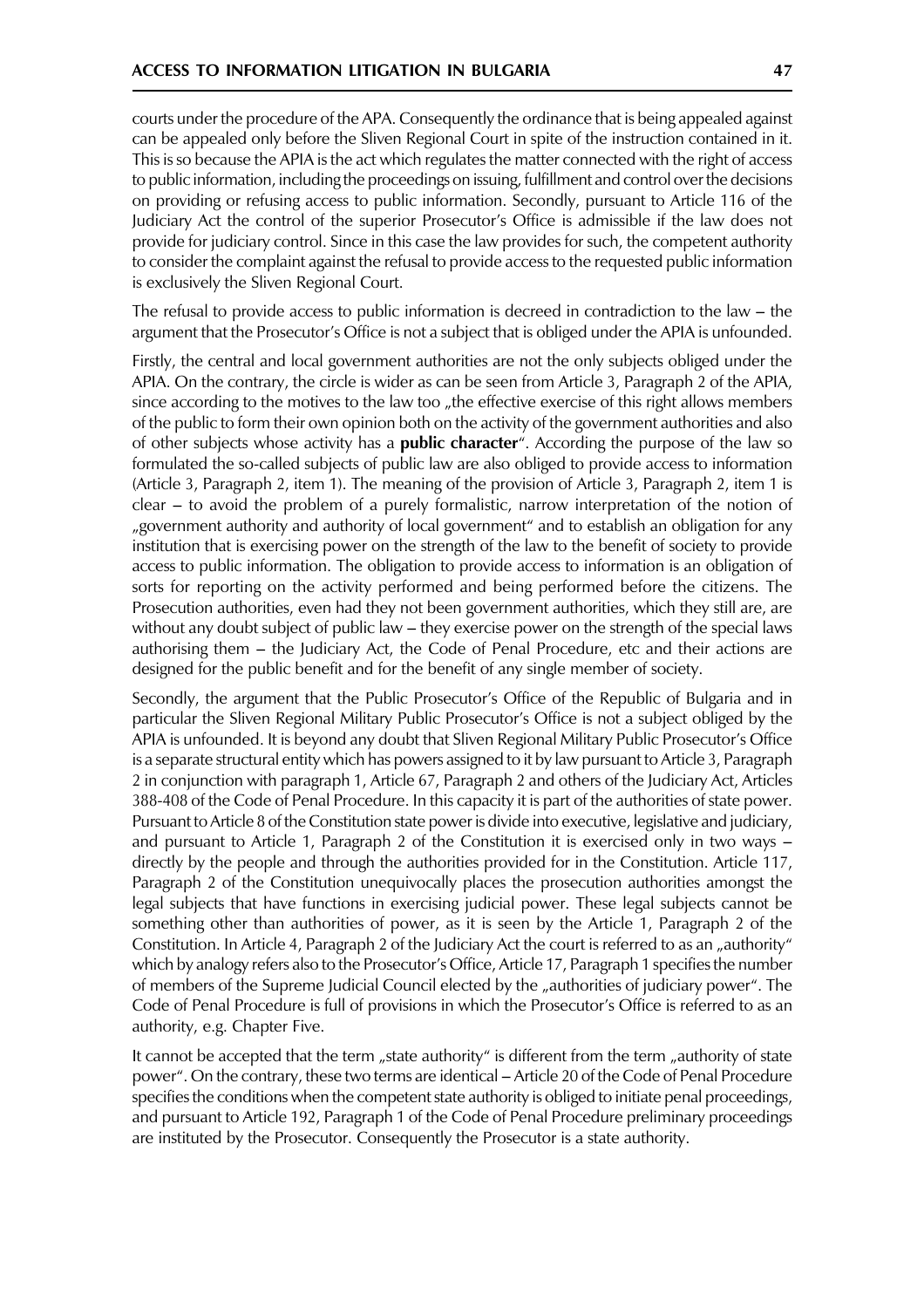The considerations set forth in the refusal that is being appealed against concerning the notion of "civil service" are irrelevant since nowhere does the APIA differentiate persons occupying civil service from others, neither does it use this term. The only question that has to be clarified with a view of solving the problem with the existence of an obligation to provide access to information is whether the respective legal subject falls within the field of application of Article 3 of the APIA.

The arguments of the notion of "civil service" besides being irrelevant are in their substance unfounded but this issue cannot be the subject of this case.

## **C. REQUEST**

In view and on the grounds of the above I request the Honorable Court to repeal as the refusal of the Sliven Regional Military Public Prosecutor contrary to the law and to refer the case back for making a pronouncement in substance with compulsory instruction on the application of the law.

#### **Fnclosures:**

- 1. A copy of the ordinance of the Regional Military Public Prosecutor Sliven
- 2. A copy of application No. A-115/06.12.2001
- 3. A copy of letter No. B 1149701r. of the Regional Military Public Prosecutor Sliven
- 4. A copy of decision of the Sofia City Court under company file No. 3168793r. of 16.03.96
- 5. A copy of decision of the Sofia City Court under company file No. 3168793 of 12.06.00
- 6. A copy of the motives to the APIA
- 7. Power of attorney

Yours respectfully: (agent)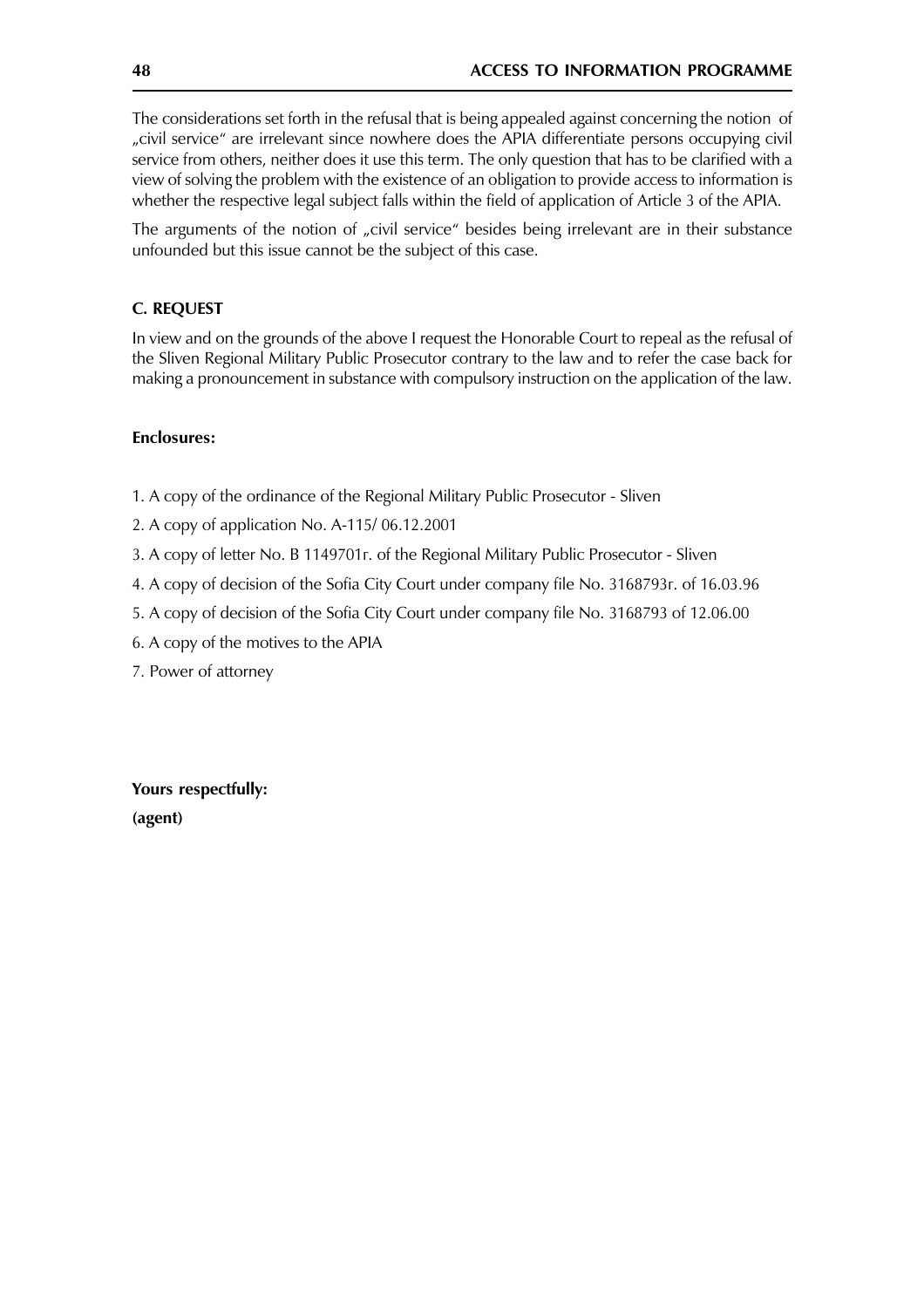#### **IUDGMENT NO. 48**

City of Yambol, 25 April 2002

#### IN THE NAME OF THE PEOPLE

The YAMBOL REGIONAL COURT, Second Civil Circuit, sitting on 28<sup>th</sup> of March 2002 in panel composed of the following justices:

#### **ANGELINA DIMITROVA in the Chair**

#### and members ROSSITSA CHOKOVA and NIKOLINA OBRETENOVA

In the attendance of the Public Prosecutor Gr. Grozev and the Secretary D. Stoyanova after hearing the report of **Judge R. Chokova** on administrative civil lawsuit No. 162 on the register of the Yambol Regional Court of 2002 and in order to pass judgment considered the following:

The legal proceedings before the Yambol Regional Court were brought about on the basis of a complaint of the "Bulgarian Helsinki Committee" Association represented by the Chairman Krassimir Ivanov Kanev against the refusal of access to public information on file № B-1149/2001 of the City of Sliven Regional Military Prosecutor's Office concerning the number of signals on the unlawful use of physical force and firearms by police or military personnel that have been received by the Sliven Military Prosecutor's Office in the years 2000-2001 and concerning the issue of how many of them have been subject to investigation on a ruling of the Regional Public Prosecutor of 12 February 2001.

The complaint specifies some considerations on the contradiction of the rejection so decreed to applicable law – the Access to Public Information Act (APIA). It is pointed out in the first place that the ruling that is being appealed against, with which the rejection of access to public information has been enacted, on the one hand is a decision in the meaning of Article 38 of the APIA and is an act in the meaning of Article 2, paragraph 1 of the Administrative Proceedings Act, and in the second place it is pointed out that the Public Prosecutor's Office is a subject obliged under the APIA in view of the motives and the purpose of the law (Article 3, Paragraph 2, item 1) since its activities have a "public nature" on account of which it is "a unit subject to public law" and as such it is obliged to provide access to public information. The Court is required to repeal the unlawful refusal of the Sliven Regional Public Prosecutor' Office and to refer the lawsuit back for judgment in substance with compulsory instructions on applying the law. The litigation is fully upheld in the courtroom on the basis of the considerations set forth in it. It is being claimed to annul the expenses incurred on the case.

The respondent – the Sliven Regional Military Prosecutor's Office in a letter No. B-1149/2001 of 10.01.02 accompanying the complaint is expressing an opinion that no action should be taken on the complaint due to the fact that the Public Prosecutor's ruling is not an individual administrative act in the meaning of Article 2 of the Administrative Procedures Act, and in this specific case the ruling refusing access to information should be linked to the premise of Article 7, Paragraph 1 of the APIA, since access to information, related to the Public Prosecutor's Office procedural activity is limited through the provisions of Articles 179, Paragraph 1 and Article 191, Paragraph 4 of the Code of Penal Procedure and should be appealed against before a superior Prosecutor's Office. It is maintained that according to the motives of the APIA the scope of the act is unconditionally limited within the actions of the government administration. The respondent's agent, Military Public Prosecutor first lieutenant V. Purvapov, finds the litigation unjustified due to considerations set forth both in the ruling itself and in the opinion of the Regional Military Public Prosecutor and also in the courtroom and namely that the Prosecutor's Office is not a subject which is obliged under Article 3 of the APIA and as an argument he adduces Article 132, Paragraph 1 of the Judiciary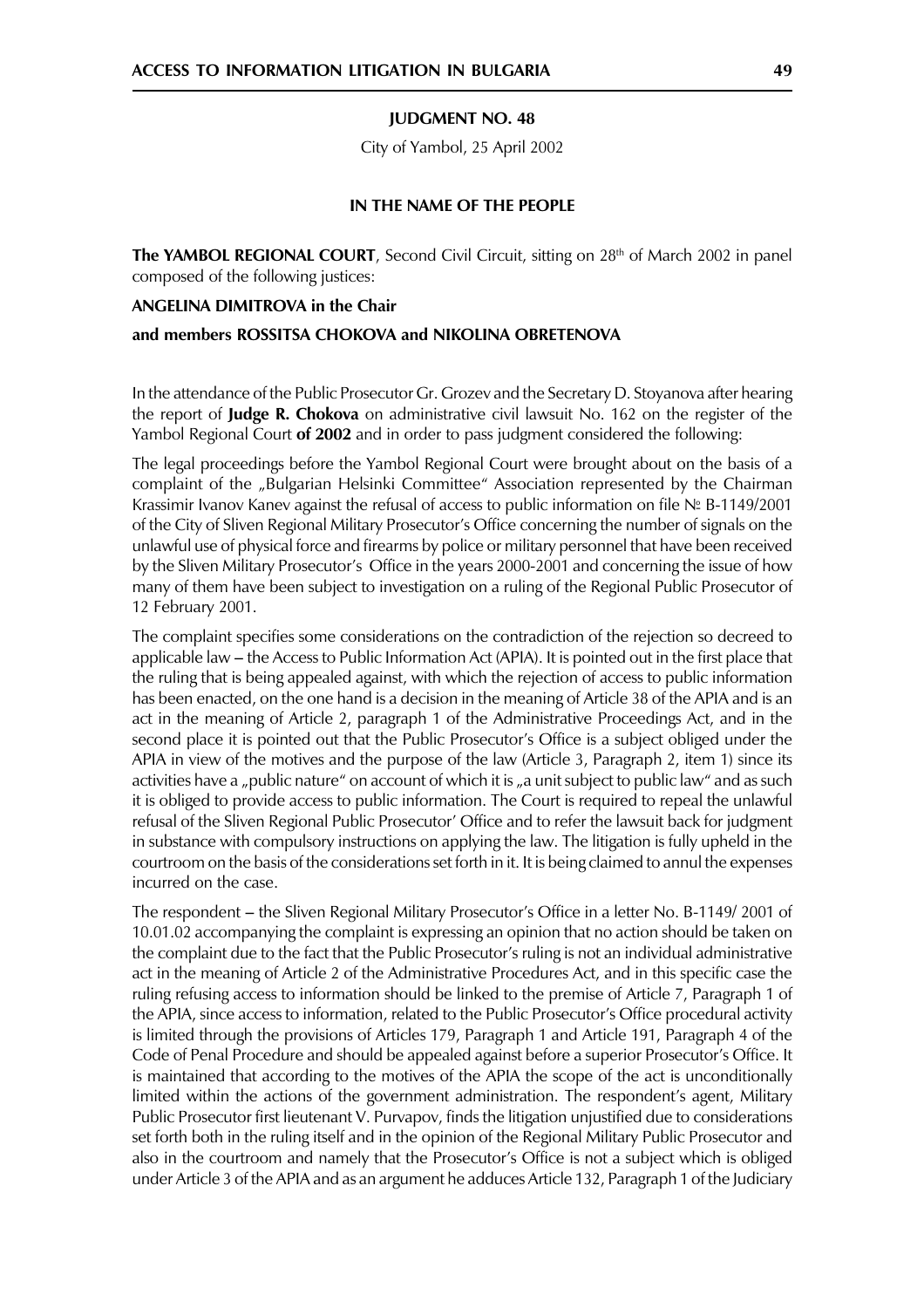Act. Besides, he points out that what is at hand is the provision of Article 37, Paragraph 1 of the APIA since the required information is protected by secrecy under Article 191, Paragraph 4 and Article 179, Paragraph 1 of the Code of Penal Procedure where a prohibition is fixed on making public information on preliminary proceedings and preliminary investigation, all the more so that the complaint does not point out a specific provision of the Code of Penal Procedure and the Sliven District Military Prosecutor's Office is not in a position to provide the required information and to express an opinion after performing a preliminary investigation on the signal.

The Regional Public Prosecutor's Office agent challenges this court on the grounds of being incompetent to review the litigation and respectively points to the Military Appellate Prosecutor's Office in Sofia as the body competent on the litigation. He pleads alternatively the groundlessness of the litigation since the manner of raising the question by the Association does not represent public information under the APIA since the reply of the question so posed does not provide citizens with an opportunity of forming an opinion on the activities of the Regional Military Prosecutor's Office on the one hand, and on the other hand it cites Article 13 of the APIA which allows restrictions of the access to public information when it is connected to the operational preparation of the acts and has no significance of its own.

On the basis of the evidence collected on the case the Court finds as **established facts** the following:

With an application for obtaining access to public information ref. No. 149/10.12.2001 of the Sliven Regional Military Public Prosecutor's Office the complainant has requested from the respondent on the grounds of the APIA to be provided with information on how many signals on the unlawful use of physical force and firearms by police or military personnel have been received by the Sliven Regional Military Public Prosecutor's Office in the years 2000 and 2001 as well as on how many of them investigation proceedings have been instituted. In his application the complainant has indicated his preference that the information should be on paper, his correspondence address and has expressed preparedness to cover the costs for preparing the requested information.

With a ruling of 12.12.2001 sent to the complainant with a letter No. B-1149/2001 of 12.12.01 the Sliven Regional Military Public Prosecutor's Office has refused to provide the public information under the APIA, requested in the complainant's application. According to the grounds set forth in the ruling the refusal has been enacted due to the fact that the Republic of Bulgaria Public Prosecutor's Office and in particular the Sliven Regional Military Public Prosecutor's Office is not a subject which is obliged in the meaning of the APIA since as a section of the judiciary the Prosecutor's Office is not a government authority and besides the procedure for making public the circumstances on the activities of the investigation is regulated in the Code of Penal Procedure. It is maintained that there is no obstacle to the provision of specific information representing significant public interest on a specific case but not as a generally formulated statistical configuration.

Under the above factual circumstances the District Court is drawing the following legal conclusions:

This Court, having consideration to the constant practice of the Republic of Bulgaria Supreme Administrative Court, accepts that the complaint is admissible as being submitted in the timeframe of Article 37, paragraph 1 of the Administrative Procedures Act. Since on the one hand there is no written evidence by the respondent on delivering letter No. B-1149/01 of 12.12.01 of the Sliven Regional Military Public Prosecutor's Office with which it has enclosed for information a copy of the ruling and on the other hand the respondent has not challenged the time limit of the appeal previously and as submitted to the competent authority – the City of Yambol Regional Court, designated for hearing the case with a ruling No. 1349/15.02.02 under administrative lawsuit No.108/02 of the Republic of Bulgaria Supreme Administrative Court - First Bench on the grounds of Article 14, paragraph 2 of the Code of Civil Procedure instead of removing all regional judges of the Sliven Regional Court due to a challenge against them under Article 12, Paragraph 2 of the Code of Civil Procedure. Besides, the rejection of access to public information that is being appealed against, enacted in the ruling of the Sliven Regional Military Public Prosecutor's Office of 12.12.2001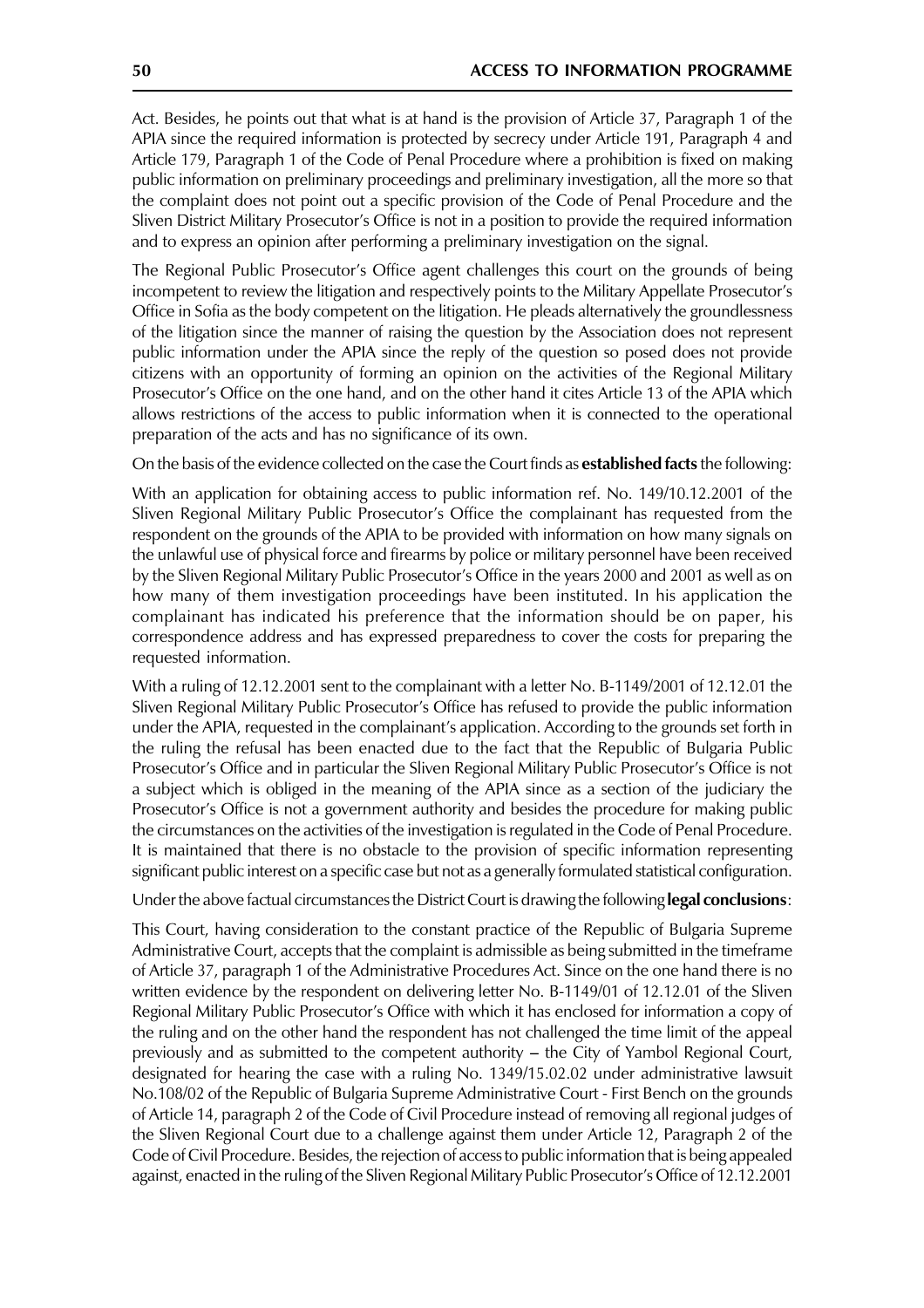under file No.1149/6.12.011 is as a matter of substance a decision refusing access to public information and pursuant to Paragraph 2 of Article 40 of the APIA it is subject to appeal before the regional courts.

Considered on the merits the complaint is well-founded on the ground of the following:

The dispute between the parties can be reduced to the following: Is the Sliven Regional Military Public Prosecutor's Office a unit, subject to the APIA and obliged to provide access to public information and are the requested by the complainant statistical data a "protected secret" respectively an "official secret".

The APIA regulates public relationships connected with the right of access to public information. Pursuant to the provision of Article 2 of the APIA the notion of "public information" requires the existence of two cumulatively set premises: the first one is that the information should be related to public life in the Republic of Bulgaria, and the second one is that this information should provide citizens with an opportunity to form an independent opinion on the activities of the subjects that are obliged by the law. In this specific case the access to public information requested by the complainant is actually concerned with public information, which will provide citizens with an opportunity to form an independent opinion on the activity of the Sliven Regional Military Public Prosecutor's Office. In accordance with the motives of the act the effective exercise of the right to public information allows members of the public to form an independent opinion both about the government authorities and about other subjects whose activities have a public nature. The provision of Article 3 of the same act defines the subjects that are obliged to provide access to public information and among the ones specified are the government authorities and the authorities of local government, which compile or keep public information pursuant to Paragraph 1 and according to Paragraph 2, item 1 also the persons subject to public law that are different from the ones under Paragraph 1. The Sliven Regional Military Public Prosecutor's Office is a unit, subject to APIA and obliged to provide access to public information in view of the fact that he is subject to public law in the meaning of Paragraph 2, item 1 of Article 3 which is different from the ones under paragraph 1 of the same act. That the Public Prosecutor's Office (and in particular the Sliven Regional Military Public Prosecutor's Office) is subjected to public law follows from the fact that pursuant to § 2a-new of The Former State Security and the Former Intelligence Department of the General Staff Documents Access Act (Official Gazette, No. 24/2001) among the listed public positions is the one of the Public Prosecutor. As a result of this the Public Prosecutor is performing public activity which on the other hand makes the Public Prosecutor's Office subject to public law which is different from the government authorities and the authorities of local government in the Republic of Bulgaria, which are compiling and keeping public information to which the persons listed in Article 4 of the APIA have a right of access. On the other hand that the Prosecutor's Office is subject to public law is indicated by the fact that the judiciary is part of the state power (Article 8 of the Republic of Bulgaria Constitution, pursuant to which State Power is divided into legislative, executive and judiciary powers, and according to Article 1 of the Judiciary Act the judiciary is state power which is administering justice in the Republic of Bulgaria).

Pursuant to Article 4 of the APIA a right of access to public information has any Bulgarian citizen, foreign citizen, stateless person and legal person under terms and conditions determined by law and an exception from this general rule are the cases when another law provides for a special procedure for seeking, obtaining and disseminating such information and when public information is state or another protected secret in the cases provided for by law whereas the access to it may be full or partial. As it is clear from the provision of Paragraph 2 of Article 136 of the Judiciary Act for Public Prosecutors (regardless whether civic or military) official secret is the data that have become available to them in the course of their office and concern the interests of citizens, legal persons and the state. In this case Article 179, Paragraph 1 and Article 191, Paragraph 4 of the Code of Penal Procedure provides for a prohibition on making public the materials of preliminary proceedings and preliminary investigation while at the same time sanctions are foreseen for failing to observe this prohibition.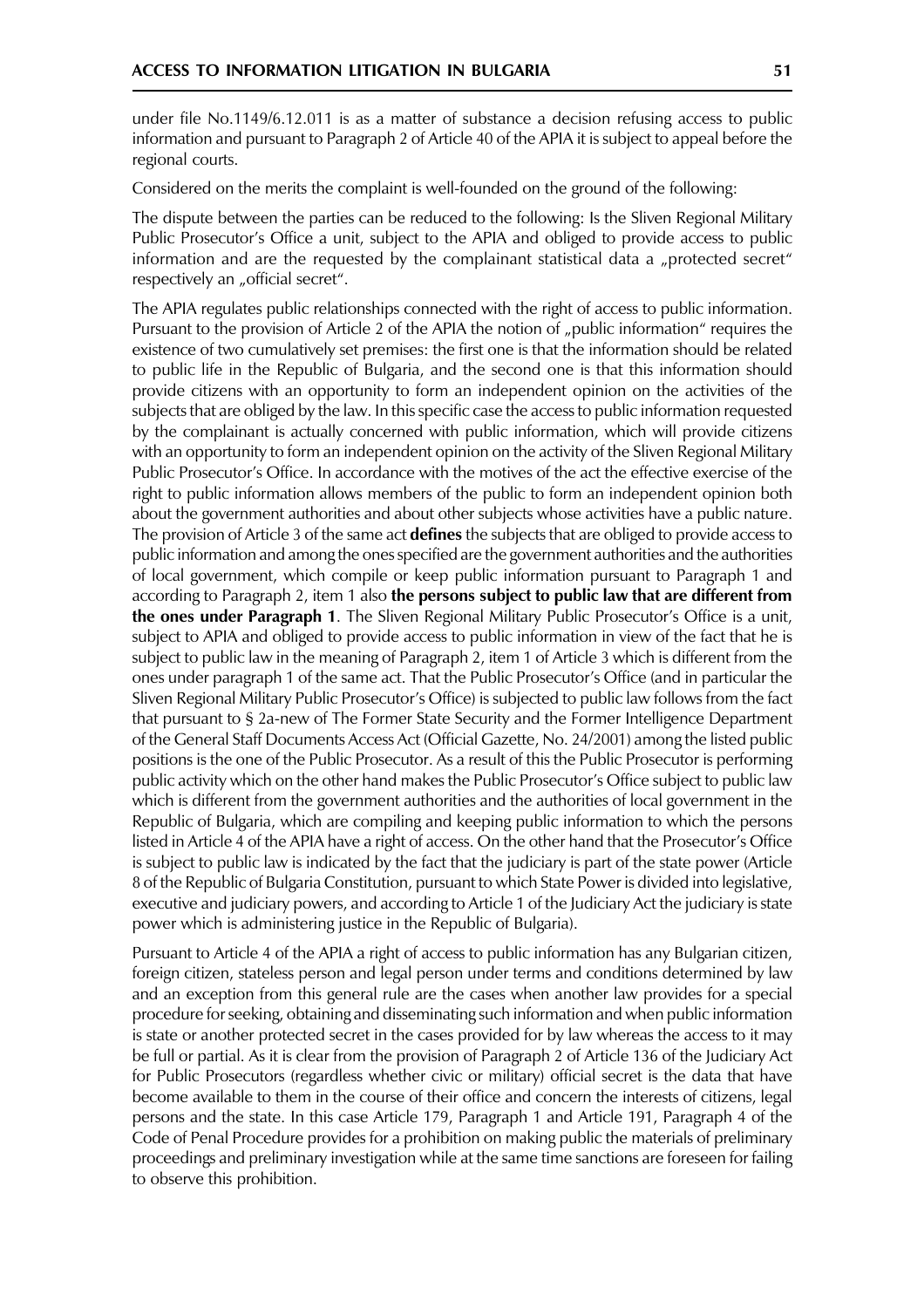In the specific case however the complainant is not requesting specific data concerning materials on preliminary proceedings, respectively preliminary investigation, neither is he requesting to make public the names of persons who have submitted signals, respectively of those against whom signals have been submitted, on the unlawful use of physical force and firearms. Therefore the data requested with the application does not fall within the notion of "official secret".

To put is otherwise the Yambol Regional Court deems that the rejection of access to public information by the Sliven Regional Military Public Prosecutor's Office is unlawful on the basis of the considerations set forth above and therefore being such it should be repealed on the grounds of Article 41, the file should be referred back to the respondent with an obligation to provide to the complainant access to the requested public information under the provisions of the APIA.

Led by the above the Yambol Regional Court

#### **DECIDES:**

**REPEALS** the enactment of the Sliven Regional Military Public Prosecutor's Office rejecting access to public information to the "Bulgarian Helsinki Committee" Association - City of Sofia, represented by the Chairman Krassimir Ivanov Kanev **under file No. 1149/2001** concerning how many signals on unlawful use of physical force and firearms by police and military personnel have been received by the Sliven Regional Military Public Prosecutor's Office in the years 2000-2001 and on how many of them have become subject to investigation, enacted in a ruling of the Regional Military Public Prosecutor Colonel Khitov of 12.02.2001 on the grounds of being contrary to the law.

REFERS BACK file No. B-1149/2001 and OBLIGES the Sliven Regional Military Public **Prosecutor's Office** to provide access to public information requested with an application with the same number and date by the "Bulgarian Helsinki Committee" Association - City of Sofia, represented by the Chairman Krassimir Ivanov Kanev concerning how many signals on unlawful use of physical force and firearms by police and military personnel have been received by the Sliven Regional Military Public Prosecutor's Office in the years 2000-2001 and on how many of them have become subject to investigation for execution according to the instruction given above.

This decision is subject to appeal before Supreme Administrative Court within fourteen days from the notification

**CHAIRPERSON: MEMBERS:**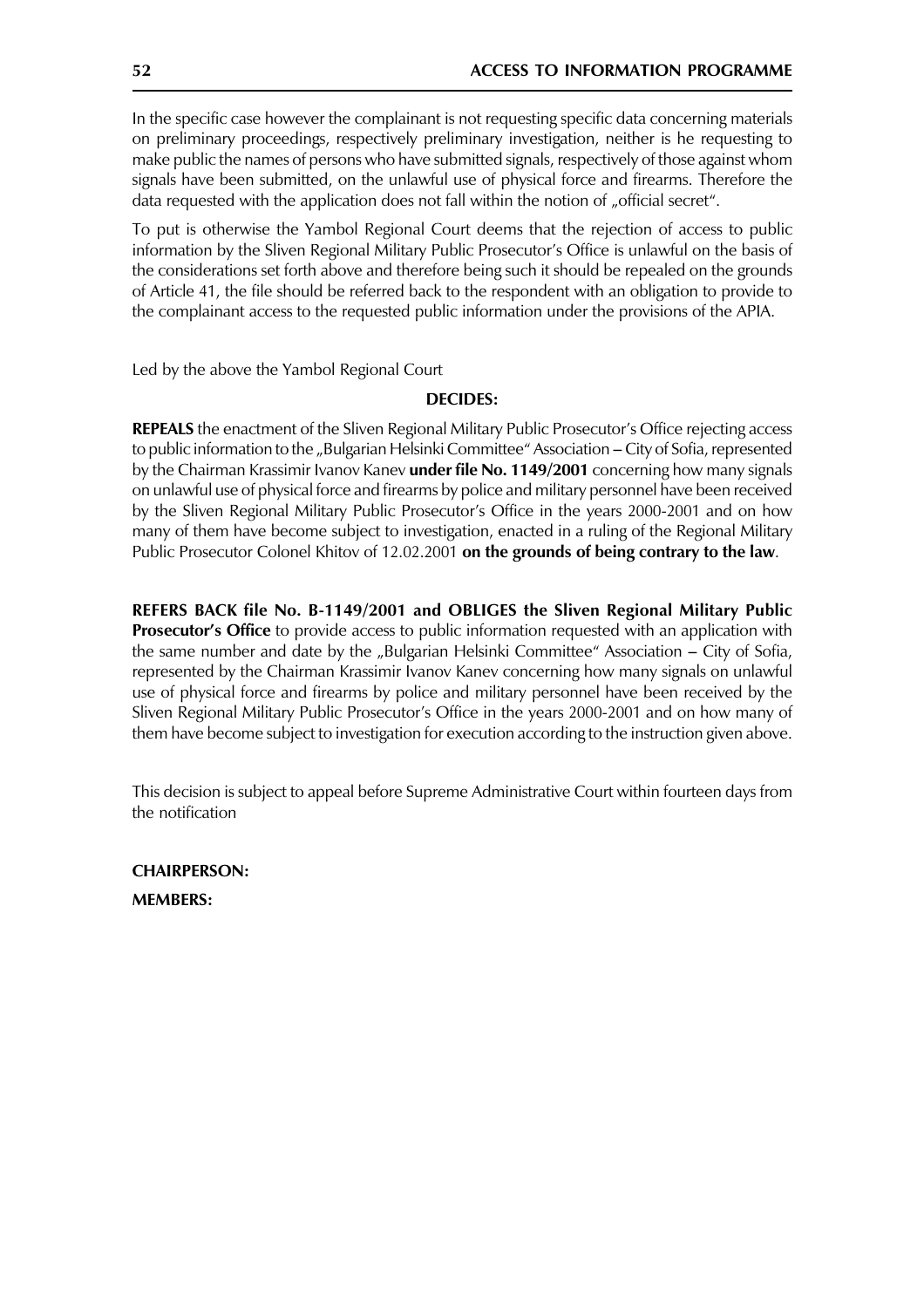# **Center for Independent Life Association** v. Minister of Labor and Social Policy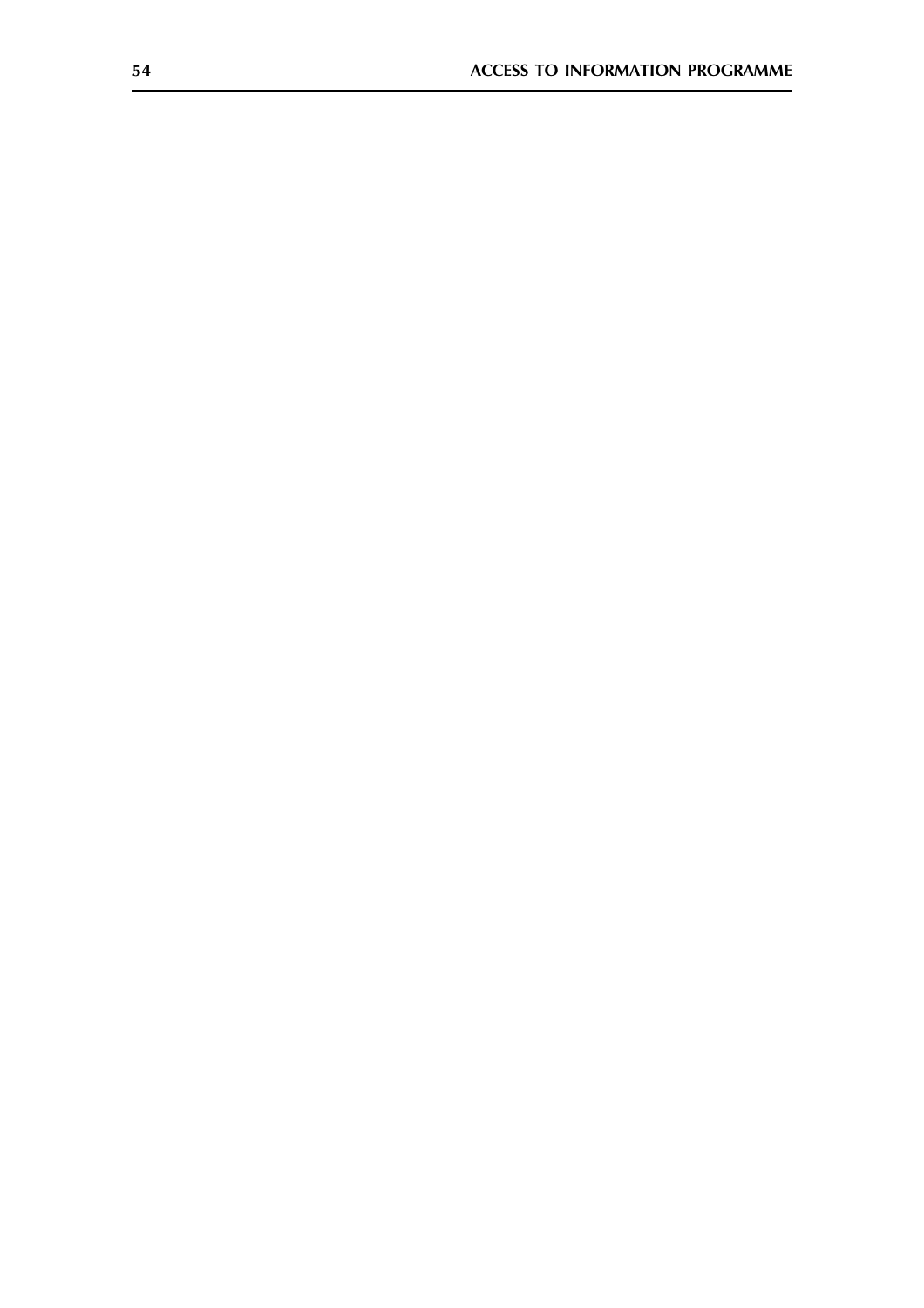TO THE ATTENTION OF MR. IVAN NEYKOV, **MINISTER OF LABOR AND SOCIAL POLICY** 

Esteemed Minister,

By press publications it came to our knowledge that the Ministry of Labor and Social Policy (MLSP) has developed a project amounting to a total of BGN 50 million, according to which about 2,000 released nurses and teachers will be involved in taking care of disabled children, suffering and lonely people, at their homes.

Please, find attached copies of the newspaper publications. We have already discussed them with other non-governmental organizations, potential beneficiaries of similar project activities.

Those publications raised a number of questions, so we decided to request the documentation under this project from you.

Based on your previous knowledge of activities and priorities of the Center for Independent Life (CIL) – Sofia (we have been providing you with detailed information on more than one occasion so far), it would hardly be a surprise to you that our organization manifests an interest in the project documentation, since:

1. Our activities involve would-be beneficiaries of the proposed project.

2. We might be of considerable assistance in achieving better and more sustainable results in terms of project activities.

We rely on the manifested by the Government intention, to maintain a constructive and effective dialogue with civic structures in the country, which would not be possible, unless these have some knowledge of basic documents.

Enclosures: as stated above

Respectfully yours,

Ms. Kapka Panayotova **Executive Director**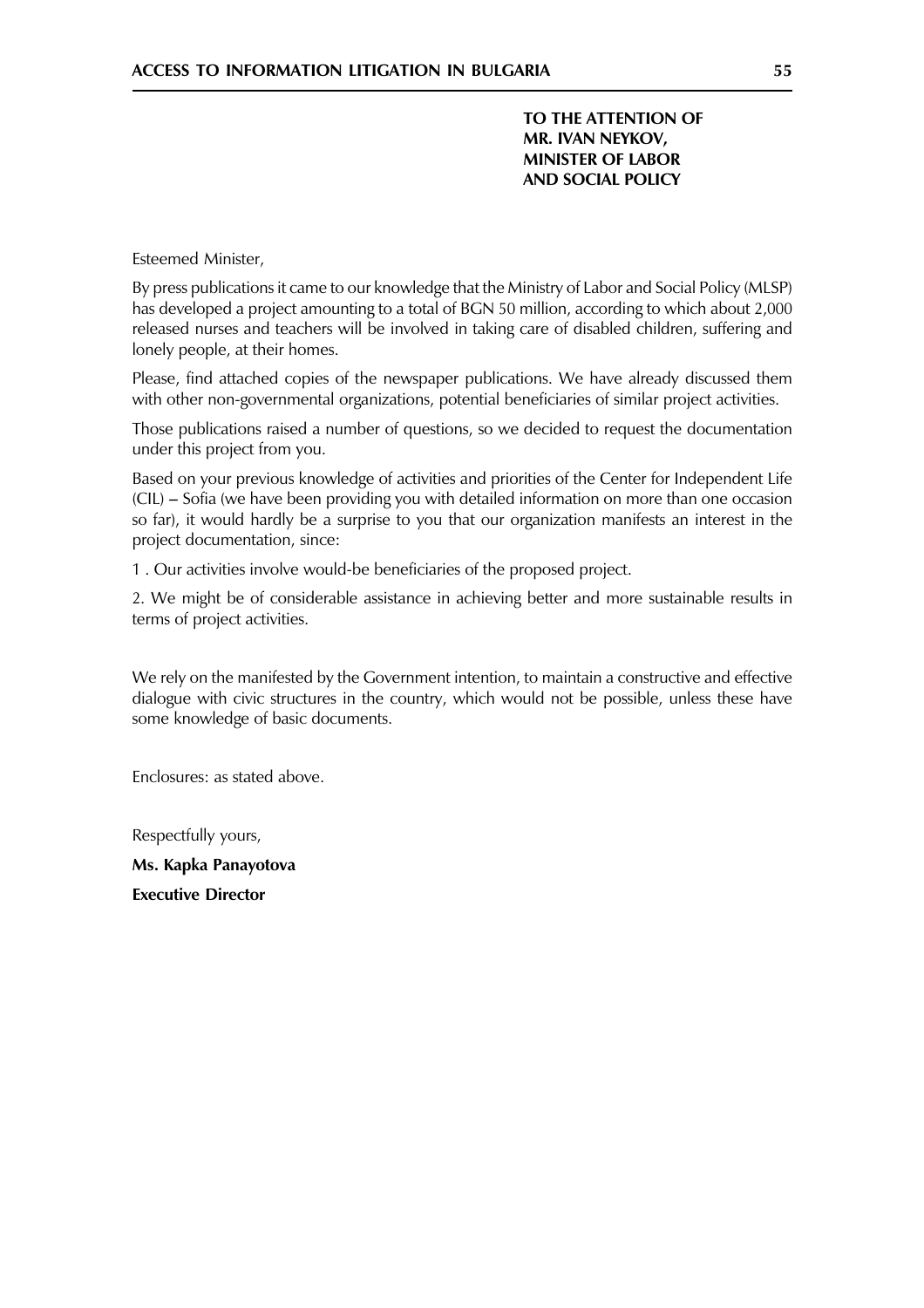TO THE ATTENTION OF MR. IVAN NEYKOV, **MINISTER OF LABOR AND SOCIAL POLICY** 

### REQUEST FOR ACCESS TO INFORMATION

Filed by Center for Independent Life Association - Sofia

Esteemed Minister,

On 11<sup>th</sup> September 2000 we have sent you a letter /your Ref. No 740033/ with which we requested from you the project documentation, of whose existence we had learned through the press. Till now we have received neither a reply to our request letter, nor any project-related documentation.

On the basis of the Access to Public Information Act we again insist on obtaining all the documentation related to the "Personal Social Worker" project.

We would like to receive the information as a paper copy.

Enclosures: photocopies of project-related press publications.

Respectfully yours, Ms. Kapka Panayotova **Executive Director**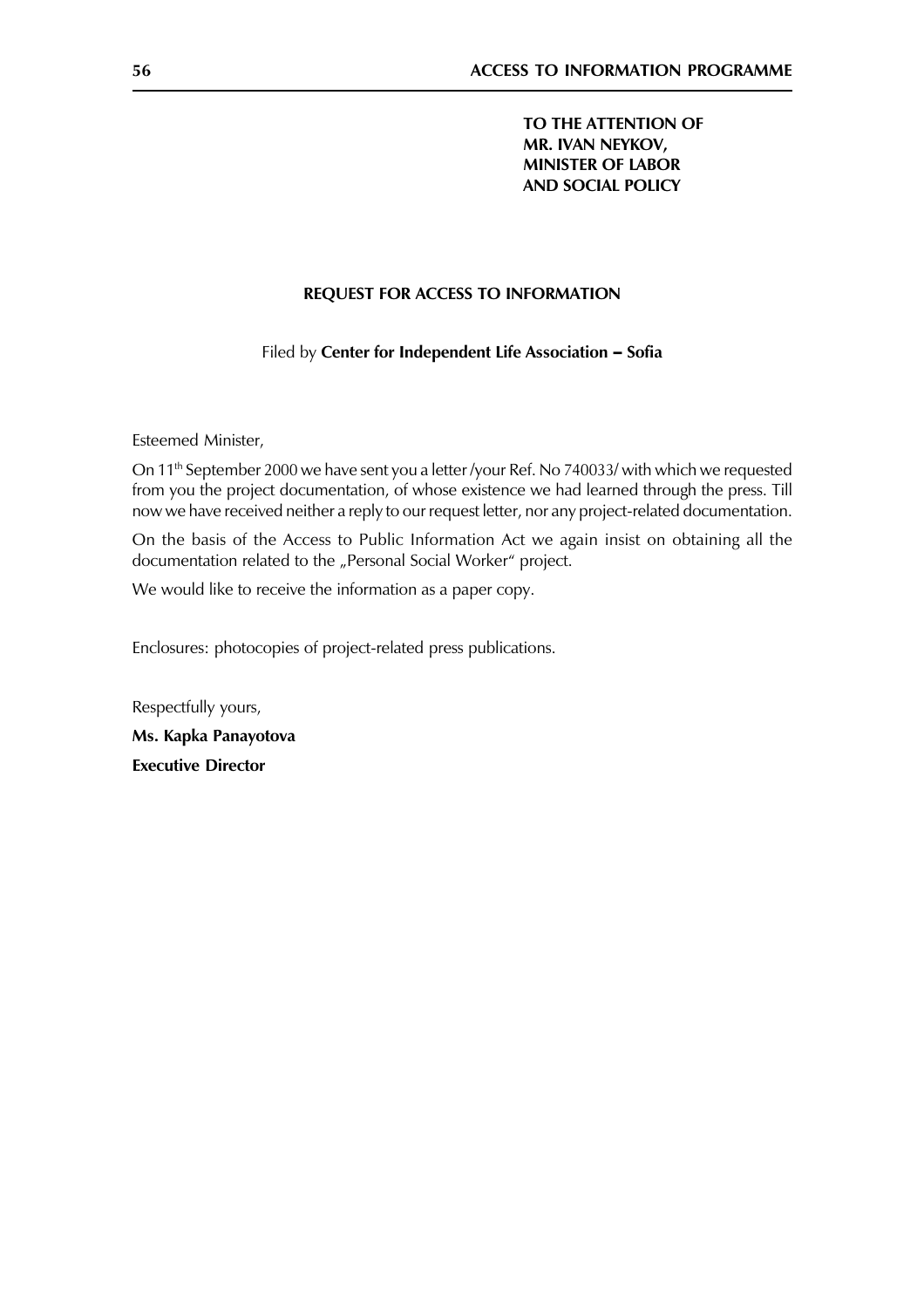**REPUBLIC OF BULGARIA** MINISTRY OF LABOR AND SOCIAL **POLICY** 

TO THE ATTENTION OF. MRS. KAPKA PANAYOTOVA **EXECUTIVE DIRECTOR CENTER FOR INDEPENDENT LIFE ASSOCIATION** 

#### DEAR MRS. PANAYOTOVA.

In answer to your request we would like to inform you of the latest developments regarding the "Personal Social Worker" Program.

Upon the initiative of the Syndicate of Bulgarian Teachers and the Health Syndicate Federation, the Ministry of Labor and Social Policy started an Employment and Social Services Program. In the course of negotiations it was agreed that unemployed teachers and middle-range medical staff would be offered work, in implementation of the Program, providing a package of services in home surroundings to needful children and elderly people with disabilities, people with chronic illnesses, and to lonely people.

According to its obligation the Ministry of Labor and Social Policy provided the initial Program funding of BGN 250,000. The funds expenditure will start only after all the arrangements to the Program are set.

At present project activities related to participants training for acquiring all necessary skills are being carried out.

The Program implementation will be accomplished by the initiator organizations and the Ministry of Labor and Social Policy

Respectfully yours,

Minister:

(Mr. Ivan Neykov)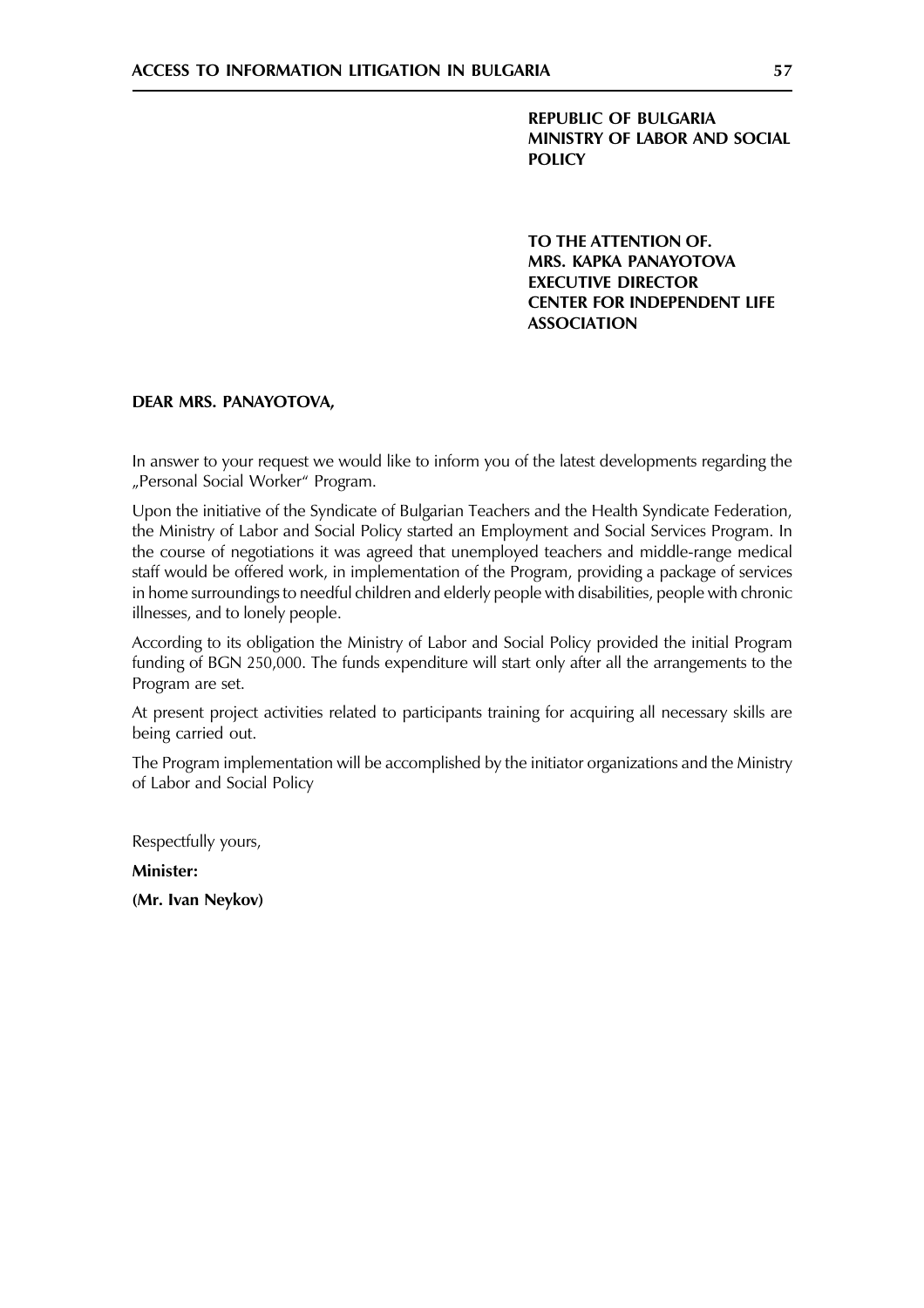**REPUBLIC OF BULGARIA** MINISTRY OF LABOR AND SOCIAL **POLICY** 

To the attention of: **Supreme Administrative Court, Fifth Division** 

#### **WRITTEN STATEMENT**

## Submitted by: Ministry of Labor and Social Policy **Administrative Case No 1763/2001**

Honorable Justices,

I hereby request you to state a judgment, which would reject the complaint of Center of Independent Life Associations as illfounded for the following arguments:

1. The letter from 11<sup>th</sup> September 2000, with which the Association requests access to public information, does not bear mandatory requisites of an application to this effect, as stipulated in Art. 25 APIA, so it has been left unexamined, i.e:

- The requested information has not been described but mentioned as a "project", "program documentation", and "interest in project-related documentation", so finally it has remained unclear access to what information is requested.
- The preferred access to information form has not been specified.

2. With its request of  $12<sup>th</sup>$  January 2001, the Association has requested access to the information to all the "Personal Social Worker" Project related documents.

Having in mind that the requested information concerns interests of third parties – the Syndicate of Bulgarian Teachers and the Health Syndicate Federation - initiator organizations of the Program, – it was necessary to obtain their consent for access granting. Such express written consent has not been provided in time.

On 12<sup>th</sup> February 2001 the Ministry addressed a letter to the Center for Independent Life Association, which clearly evidenced that the Program was at an early stage of development and negotiations were forthcoming, as well as an exchange of views and opinions for the final agreement of all project-related stipulations. The letter mentioned only a draft Program, which was not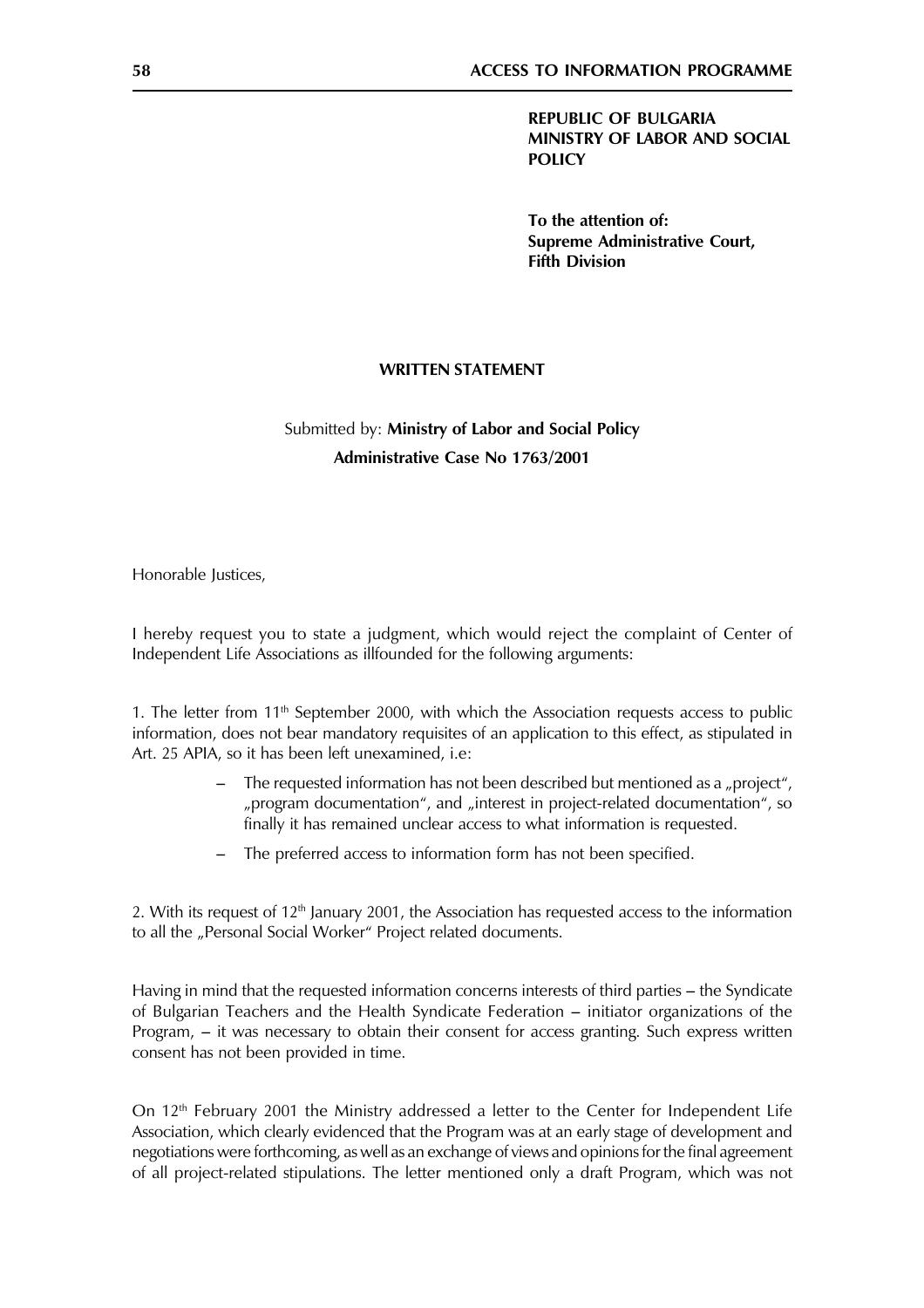finalized, but undergoing a formal process of agreement. Any publications in the press presenting the Program as a *fait accompli* may not be regarded as reliable evidence to this effect. The fact of the initial program funding can not be interpreted as evidence, since no funds have so far been spent.

According to Art. 11 of the Internal Structure Regulations of the Council of Ministers and its Administration, the Council adopts programs for reducing unemployment. So is the anticipated "Personal Social Worker" Program. The programs are accepted with decision and thus become a part of an act of the Council of Ministers. Thus programs become official public information, according to the sense of the Act, and access towards it is realized through publication (Art. 12, s. 2 APIA).

On grounds of Art. 13, s. 2 APIA access to public information related to routine preliminary activities under the "Personal Social Worker" Program may be restricted. At present, the Ministry disposes only of the aforesaid type of information /items 1 and 2 (Art. 13, s. 2)/, and whereas no written agreement of the third parties concerned is available, MLSP would adopt the option of restricting access thereto.

In its letter of 12<sup>th</sup> February 2001 MLSP has given the Association information, which does not concern the interests of third parties and might be disclosed to it.

Junior Legal Counsel, Mr. Rumen Kotzev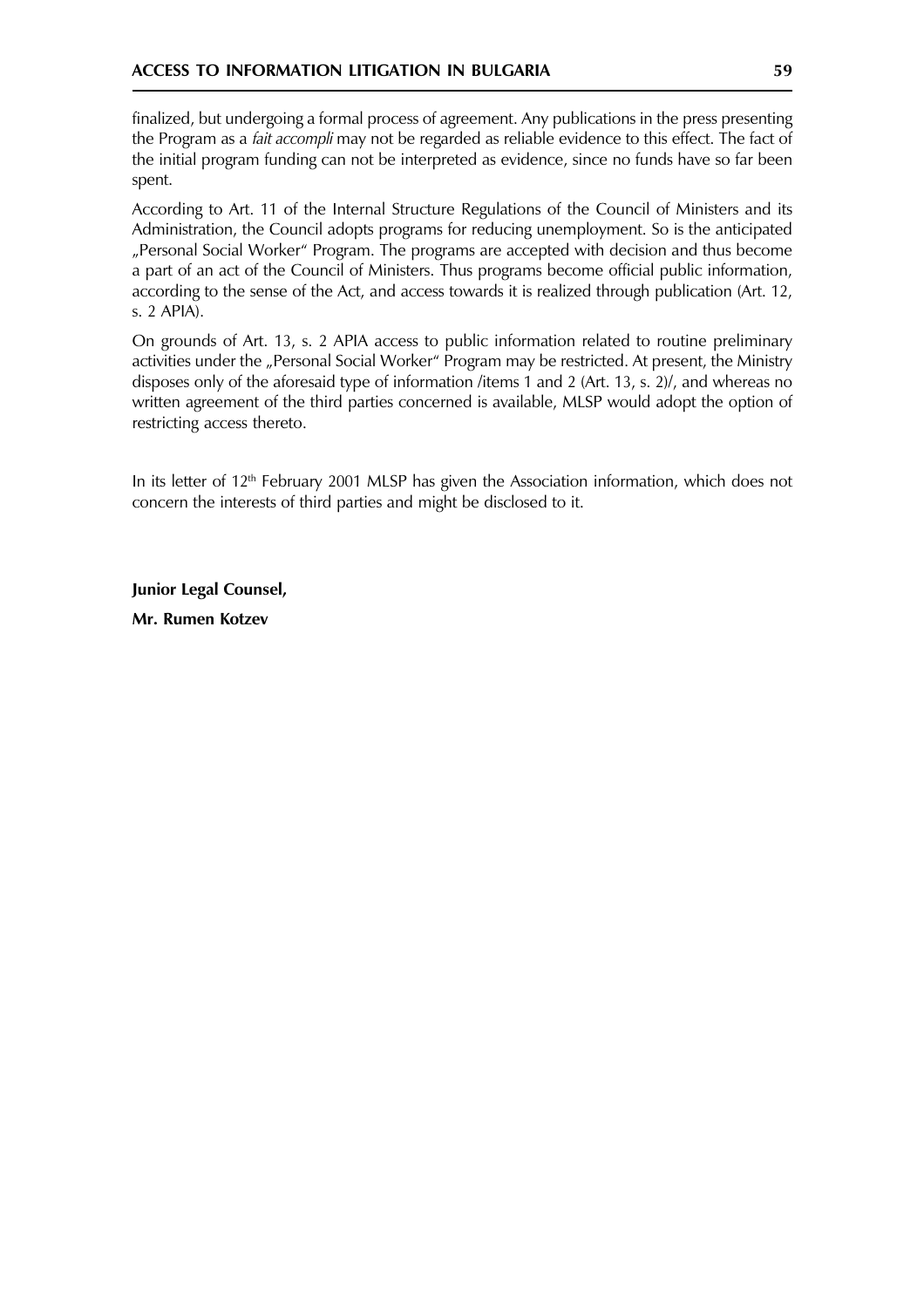TO THE ATTENTION OF: **SUPREME ADMINISTRATIVE COURT FIFTH DIVISION** 

#### **WRITTEN STATEMENT**

Filed by

#### Mr. Alexandar Emilov Kashamov,

Ms. Vanya Atanassova Bozhinova,

Attorneys-at-law, Sofia Bar Association,

Acting for the Applicant in Administrative Case No 1763 of 2001

Honorable Justices,

We hereby plead the complaint to be granted. Beside the arguments therein submitted, we supplement the following:

#### 1. Violation of the Procedural Law

The Access to Public Information Act requires the obliged addressees thereof to rule on the received requests, delivering a decision in writing – Art. 28, s. 2. Following our complaint to the Supreme Administrative Court, on 12<sup>th</sup> February 2001 the Minister of Labor and Social Policy submitted a brief notification to the Center for Independent Life Association, which according to the Minister seems to represent a combination of a decision for granting access to information and the very act of providing the information. First of all it should be mentioned that the letter does not posses the requisites, provided in Art. 34, s. 1 APIA, whereof it could not arise the envisaged legal consequences, related to obtaining access to public information. Should this be regarded at all as a decision in the sense of Art. 28, s. 2 APIA, it would again amount in substance to a denial of granting the information requested under the form requested.

#### 2. Violation of the Substantive Law

Together with the above stated, the cited notification may not represent a format for granting the information requested, since formats are thoroughly listed in Art. 26, s. 1 APIA. The applicant has requested a paper copy of the "Personal Social Worker" Program. The choice of an access format is conferred upon applicants by law, whereas compliance therewith is an obligation of a relevant obliged act addressee.(Art. 27, s. 1 APIA). This particular obligation is one of a great significance to the rights of access of public information implementation, since it has been set to guarantee the basic principle of "openness, authenticity, and completeness of the information" – Art. 6, item 1 APIA. Authenticity may only be guaranteed through providing access, to the extent possible, of authentic carriers of certain public information, accordingly the applicant's request. It is in this manner precisely that the applicant might put together a corresponding to the reality opinion about the activity of the liable legal subjects, which is obviously the aim of the law, under Art.  $2, s.1.$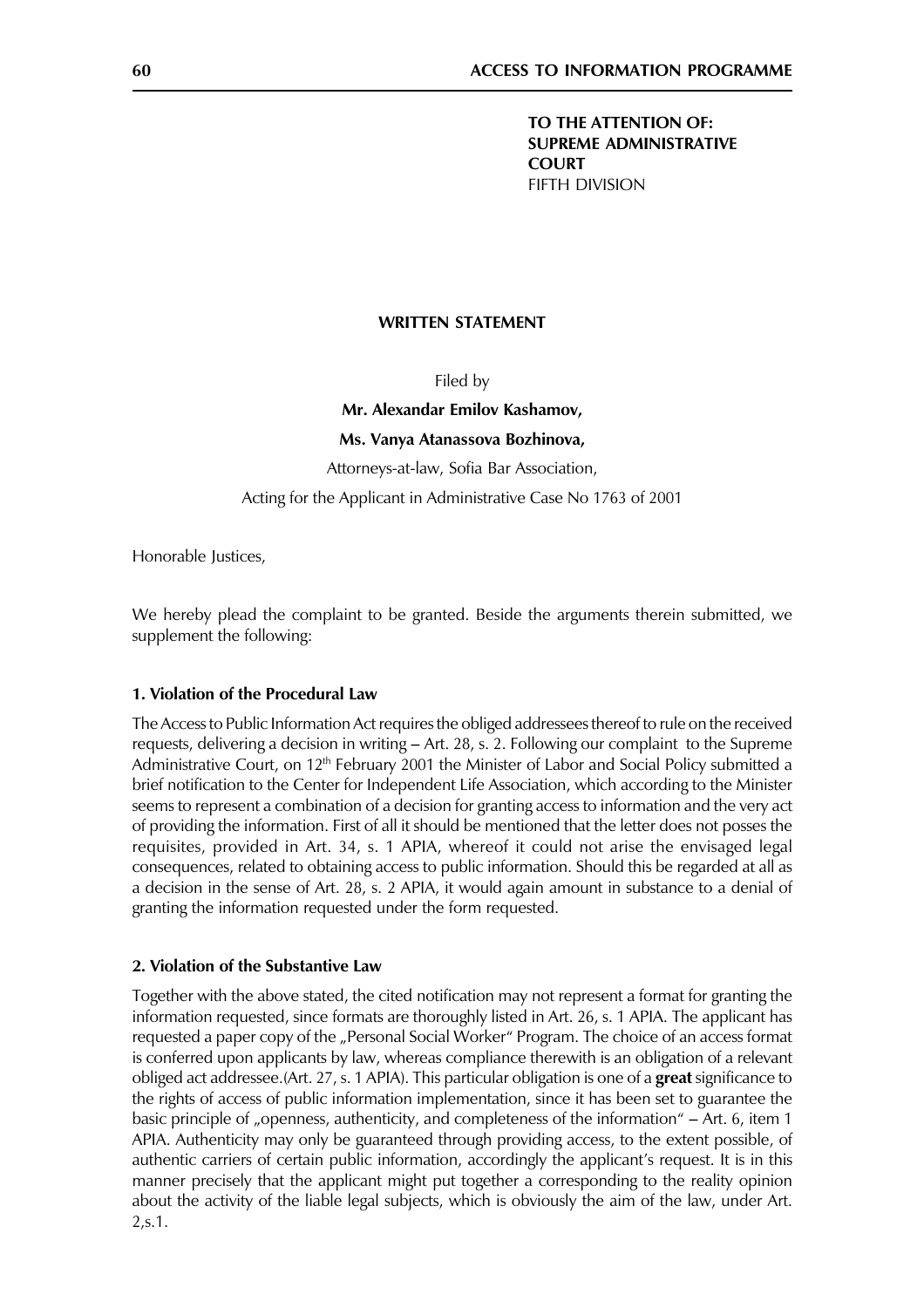#### **ACCESS TO INFORMATION LITIGATION IN BULGARIA**

Under Art. 2,s.1 of APIA, the information requested by the Center for Independent Life Association is public, because it is related to the public life in the Republic of Bulgaria and, if granted to applicant, would give the opportunity of composing one's view with regard to the MLSP operations. The aforesaid is supported by the fact of press publications on this issue, including a kind of public report of the Minister of Labor and Social Policy in one of his interviews in the Sega newspaper of 13<sup>th</sup> September 2000.

Moreover the MLSP does not contest that the requested information is "public". On the contrary - it even acknowledges so in the notification cited above. It is a separate issue, however, that the Ministry has thus not fulfilled its legal obligation to grant access to the information in the requested format. Same notification evidences that MLSP does not see any obstacles to granting access to the information requested.

Respectfully yours,

 $1.$ (The Attorney)  $2.$ (The Attorney)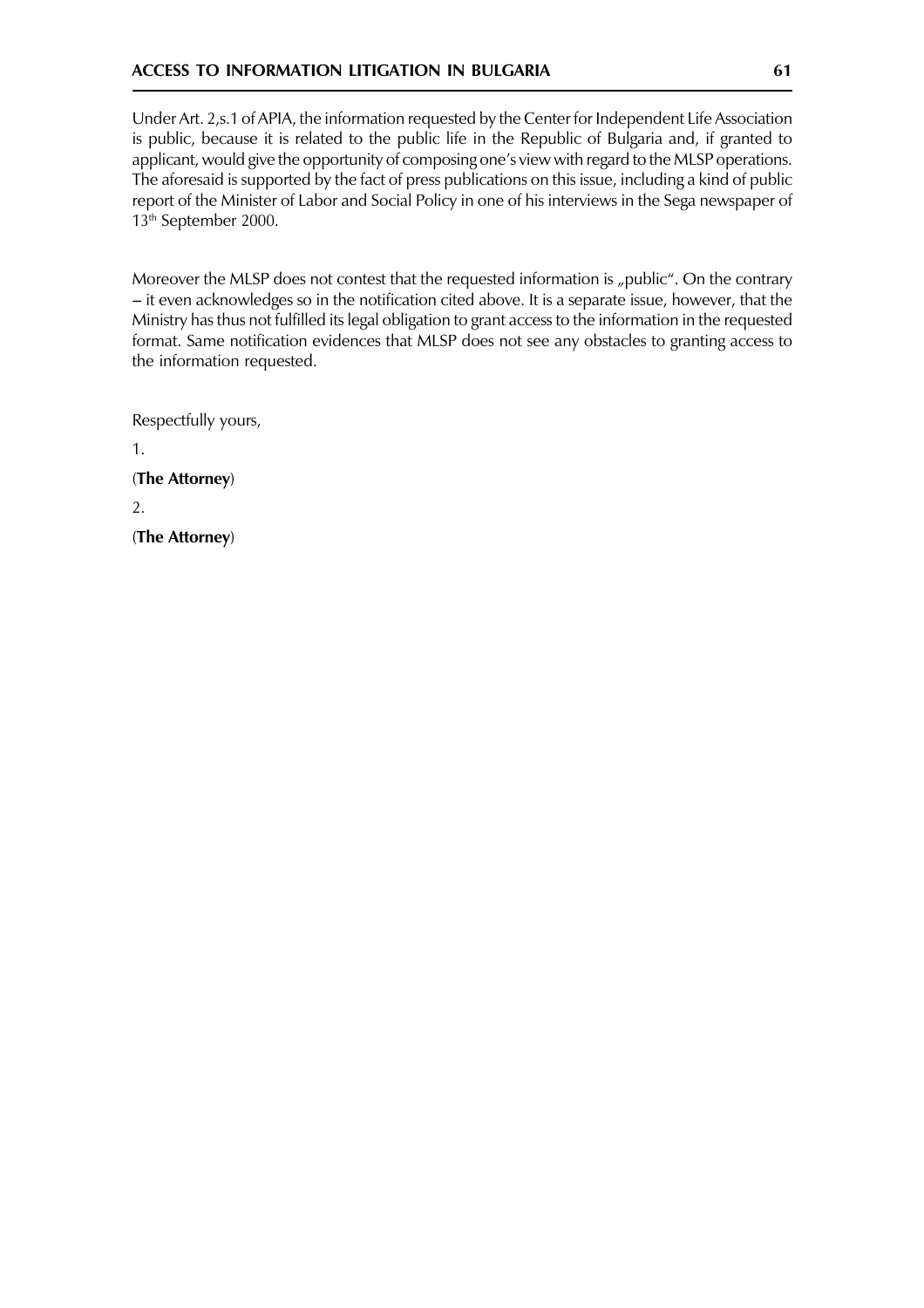## **DECISION NO 5482** Sofia, 10<sup>th</sup> July 2001

#### The Supreme Administrative Court of the Republic of Bulgaria Fifth Division,

sitting on  $9<sup>th</sup>$  of May 2001, in panel composed of the following justices:

#### PRESIDING JUDGE: JUSTICE EKATERINA GRANCHAROVA

#### PANEL MEMBERS: JUSTICES MILKA PANCHEVA AND DIANA DOBREVA

In presence of the court secretary, Ms. Maria Popinska, attended by Lydia Anguelova as a representative of prosecution, heard a report of Justice Milka Pancheva on administrative case No 1763 of 2001.

Proceedings were formed under Art. 20, s. 1, item 5 of the Supreme Administrative Court Act (SACA) in conjunction with Art. 40, s. 1 and Art. 3, s. 1 of the Access to Public Information Act  $(APIA)$ .

The case was brought to court following a complaint filed by the Center for Independent Life Association – Sofia against a refusal of the Minister of Labor and Social Policy to grant access to a document containing the "Personal Social Worker Program". The failure of the Minister of Labor and Social Policy to rule is a serious violation of procedural and substantive law. The Court was requested to repeal the refusal of the Minister to rule on the application for access to public information.

Applicant acting through his legal representative was of the view that the complaint should be sustained and pleaded that it should be honored, due to the considerations stated therein and in the written observations.

The defendant Ministry of Labor and Social Policy acting through his legal counsel, suggest that the complaint should be dismissed. He was on opinion that access to the requested information may be denied, according to the regulations of Art. 13, s.2 APIA. Submitted written observations.

The representative of the Supreme Administrative Prosecution Office present suggested that the complaint should be dismissed. In the instant case there is a lack of an express refusal in writing coming from a duly authorized body in the sense of Art. 37 and Art. 38 APIA, and Art. 15, s. 1 of the Administrative Proceedings Act (APA), therefore the object of a complaint under Art. 40, s. 1 APIA was non-existent.

Based on the accepted to the case written evidence : Letter Ref. No 206 of 11<sup>th</sup> September 2000, Request for Access to Information Ref. No 003 of 12<sup>th</sup> January 2001, Decree of the Council of Ministers No 251 of 27<sup>th</sup> November 2000, Letter Ref. No 74-00-3300 of 12<sup>th</sup> February 2001 of the MLSP, a Certificate issued by the Sofia City Court on 29<sup>th</sup> January 2001, all of which were assessed separately and in their entirety, the Supreme Administrative Court found the following:

The applicant in the instant proceedings – a not-for-profit association under the company name of Center for Independent Life and seated in Sofia has been registered under company file No 1229 of 1995 of the Sofia City Court to pursue the following goals and objectives - assistance to citizens in a non-equivalent social position, suffering from physical, mental, and social disabilities and facing problems in their labour and everyday life adaptation".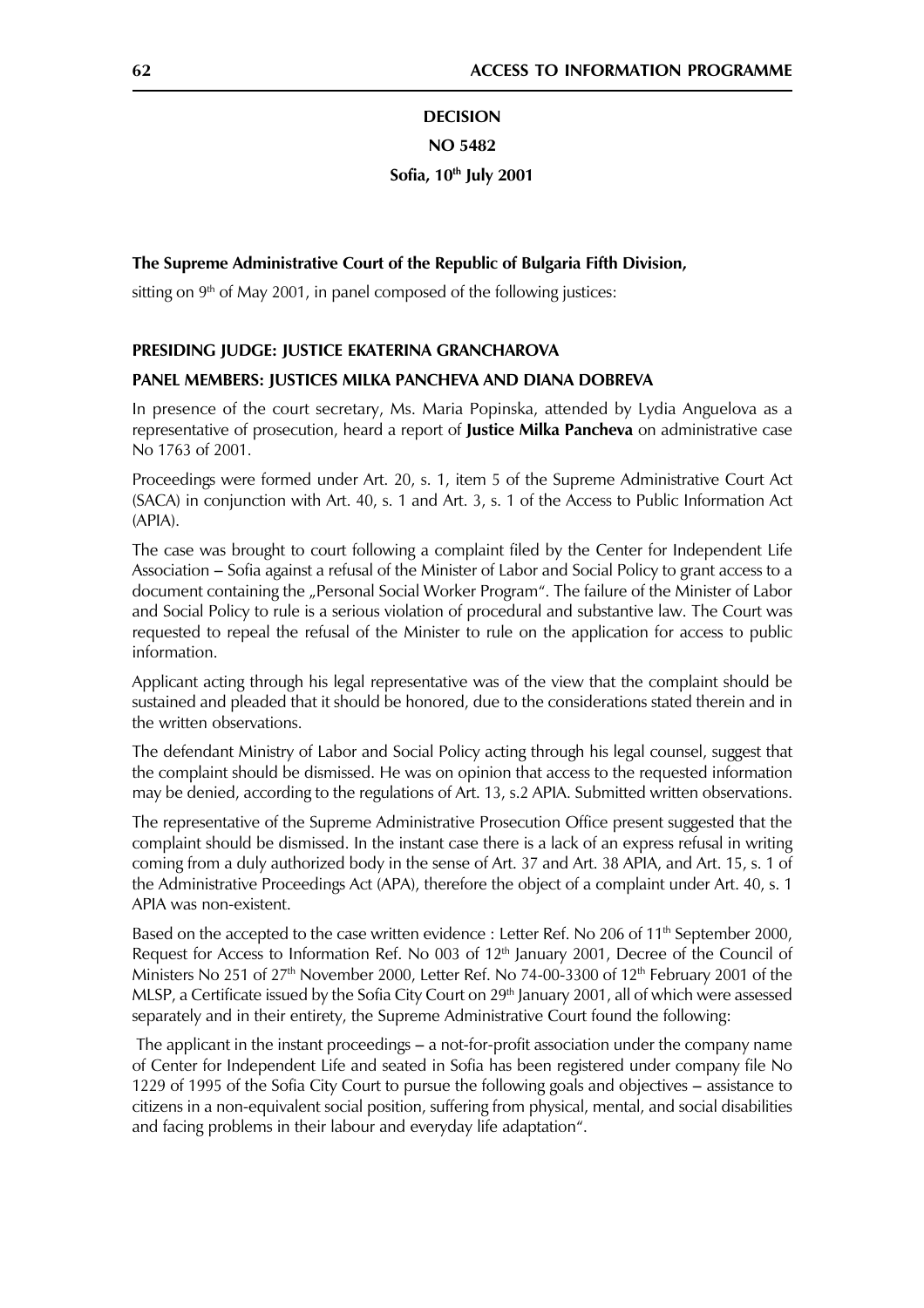With a letter under ref. No 206 of 11<sup>th</sup> September 2000 the Association has informed the Minister of Labor and Social Policy of it's interest in the "Personal Social Worker Project", of which it had become aware from publications in the press, and requested an access to the project documentation. No reply followed, and therefore an application for access to information was addressed under outgoing ref. No 003 of 12<sup>th</sup> January 2001, according to the Access to Public Information Act. There was no decision taken within the law terms, which represented a significant contravention of procedural and substantive law. The Association demands the Minister refusal to deliver a decision regarding the application to be repealed and the MLSP be sentenced to submit the information requested in the format of access requested.

In accordance with Art. 2, s. 1 APIA any information related to public life in the Republic of Bulgaria, which gives citizens the opportunity to form their own view of the operations of obligated addressees of the act is public in the sense of this act.

According to Art. 3, s. 1 APIA the act applies to access to public information generated or kept by state authorities or those of local governance. Section 2 of the same provision includes other public law entities in the scope of the act, which are different from those under s. 1, i.e. individuals and legal entities, insofar only however, as their activities funded through the consolidated state budget and the mass media are concerned, where the information requested is related to transparency in their operations.

There is no dispute in this case regarding the fact that the Ministry of Labor and Social Policy ranges among state authorities obligated under the act to provide information related to its operations, pertaining to public life in the Republic of Bulgaria.

According to the provision of Art. 28, s. 2 APIA authorities or individuals specifically nominated by them, are competent to make decisions for granting or refusing to grant access to requested public information. Regardless of the content (permission or refusal), a decision is delivered in writing and expressly notified to applicant through its submission, which is to be attested by signature, or by mail, with a return receipt - Art. 34, s. 3 and Art. 39 APIA.

This panel of the court is of the view that, following interpretation of the cited provisions in relation to Art. 40, s. 1 APIA, a conclusion may be drawn whereby only appeal of acts delivered with express reference to hypotheses under Art. 28, s. 2 and Art. 38 of the act is admissible, i.e. where acts have been submitted in observance of procedural requirements and contested before the relevant courts, following a procedure either under APA, or SACA, depending on the authority that delivered them.

APIA special provisions have no equivalent of Art. 14, s. 1 APA – failure to rule within a time limit is considered tacit refusal, which may be subject to appeal following the procedure set by law. Where a procedure has been regulated in special provisions, applicability of general provisions is derogated, if contradiction is found between the two normative sets, as in the instant case.

Applicant does not contest the fact that a letter under outgoing ref. No 74-00-3300 of 12<sup>th</sup> February 2002 from the Ministry of Labor and Social Policy has been addressed to and received by the Executive Director of the Association, which gives information on the progress of the "Personal Social Worker Program". The Syndicate of Bulgarian Teachers and the Health Syndicate Federation have been indicated as program initiators, and along with the Ministry of Labor and Social Policy they would be its implementers. Data is also given regarding the stage of program activities, the provided funds and conditions necessary to trigger expenditure thereof. It has been stated that the "Personal Social Worker Program", requested by the applicant, is only a draft, used for routine preliminary processes to prepare an act and, therefore subject to forthcoming final agreement.

During the court sitting, a remark was made by the applicant's representative, stating that the submitted in the case letter does not present the format and nature of deeds envisaged in APIA,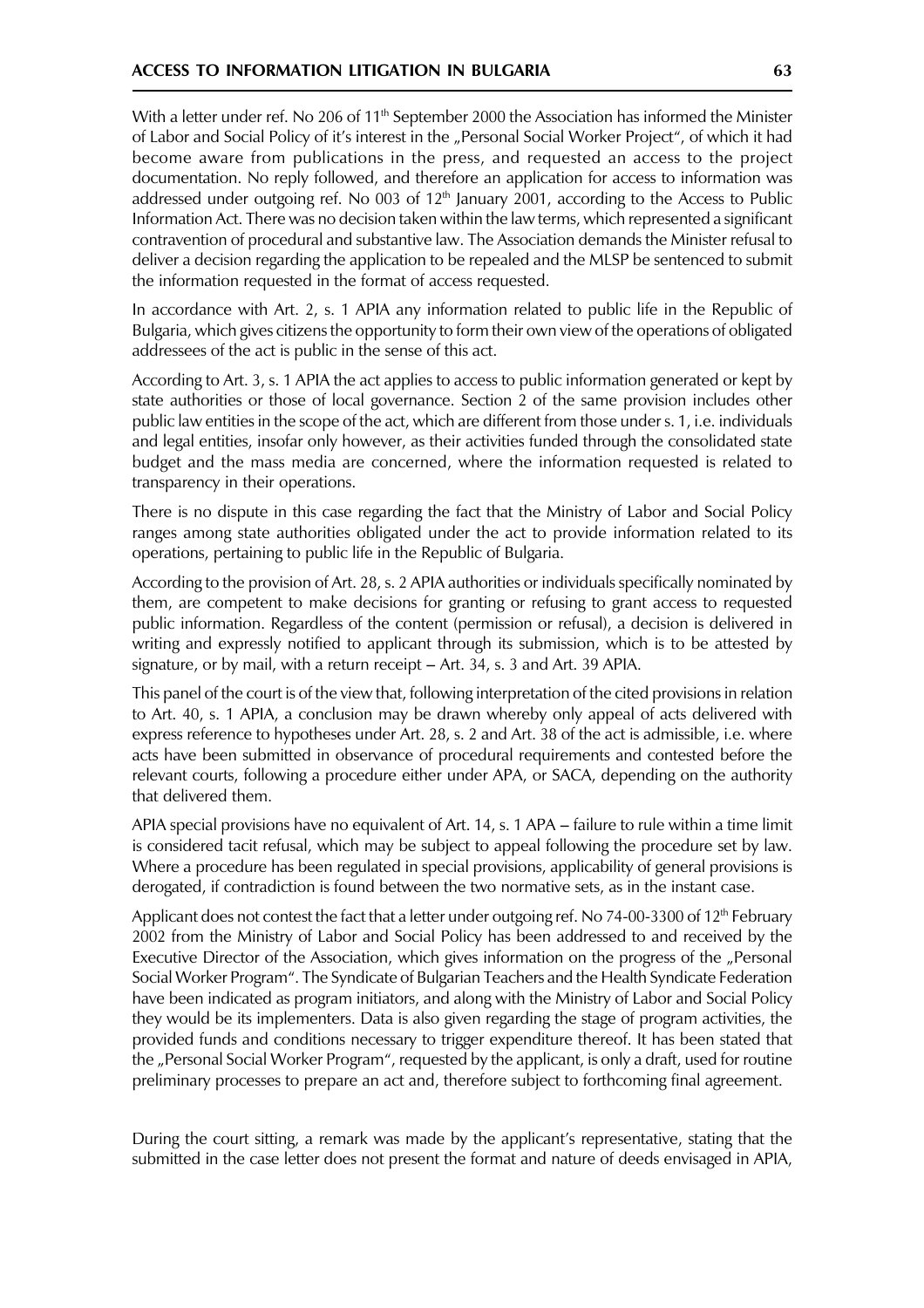which means that it could not be accepted as an express refusal under Art. 38 APIA, therefore the object of the dispute, determinated in the complaint, remains unchanged (failure of the Minister of Labor and Social Policy to rule).

The Supreme Administrative Court considers that the instant case does not represent a refusal in the sense of Art. 38 APIA in relation to grounds under Art. 37 APIA, subject to judicial review under Art. 40 of this act, i.e. the complaint appear to be procedurally inadmissible and the case should be terminated.

Based on the above statement and on the grounds of Art. 20, s. 1, item 5 SACA, the Fifth Division of the Supreme Administrative Court

#### HAS DESIDED, AS FOLLOWS:

REPEALS RULING OF 9th May 2001 opening examination of the merits of the case.

**LEAVES UNEXAMINED** the complaint of the Center for Independent Life Association □ Sofia against failure of the Minister of Labor and Social Policy to rule on the request for granting access to information.

**TERMINATES** proceedings in the instant case.

This decision is subject to appeal upon private motion before a 5-member panel of the Supreme Administrative Court within 7 days of notification of its delivery.

In Conformity to the Original,

PRESIDING JUDGE: (signed) Ms. Ekaterina Grancharova MEMBERS: (signed) Ms. Milka Pancheva, (signed) Ms. Diana Dobreva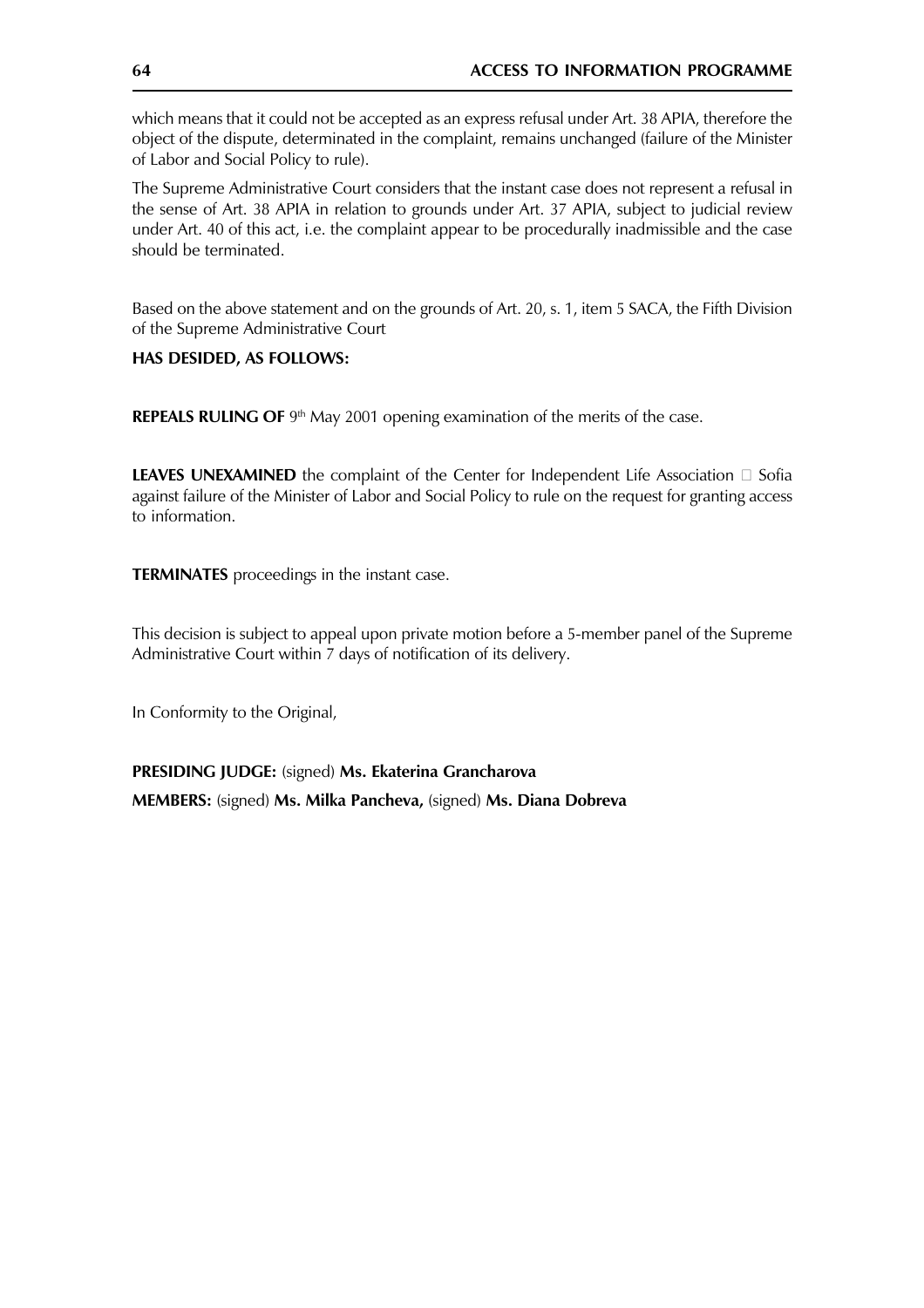#### TO THE ATTENTION OF FIVE-**MEMBER PANEL SUPREME ADMINISTRATIVE COURT REPUBLIC OF BULGARIA**

#### **PRIVATE APPEAL**

Filed by: Mr. Alexandar Emilov Kashamov,

Attorney-at-Law, Sofia Bar Association

Acting for the Center for Independent Life Association,

#### The Applicant in Administrative Case No 1763 of 2001

#### **AGAINST**

Decision No 5482 of 10<sup>th</sup> July 2001, Supreme Administrative Court Fifth Division

#### **ON THE BASIS**

Of Art. 20, S. 3 Comb. S. 1, Item 5 SACA<sup>1</sup>, Comb. Art. 213, Item "b" CPC<sup>2</sup>

Honorable Justices,

I hereby am appealing against Decision No 5482 of 10<sup>th</sup> July 2001 of the Supreme Administrative Court Fifth Division. This Decision is illegal. It has wrongly determined that a tacit refusal to grant access to public information may not be subject to appeal.

I. The interpretation defended in the Decision contested, namely that tacit refusals under APIA may not be subject to appeal, deprives the entire law, along with rights therein envisaged, of any meaning. In presence of such interpretation no addressee of the act would fulfill its obligations and thus enjoyment of both the right of access to public information and its effective protection would be prevented through simple failure to act. An absurd conclusion is thus reached – the legality of express refusals of obligated addressees shall be controlled, whereas refusals in relation to which legal duties may be fully disregarded would stay beyond control.

II. The interpretation adopted in the Decision contradicts Art. 46, s. 1 of Normative Acts Act (NAA), whereby provisions of normative acts are to be given the meaning that mostly corresponds to other provisions and the objectives of the act interpreted. The objective of APIA is to ensure effective access to public information. The Court has made this interpretation without taking into consideration the provision of Art. 6, s. 1, item 4, which protect the right to information as a basic principle of the act, neither has it taken into consideration the one of Art. 7, s. 1, whereby the only possible limitations of this right may be in relation to state or other protected secret and solely in cases set by law. The interpretation adopted in the Decision imposes an additional restriction to the right of access to information, which has not initially been included in APIA, namely – failure of an obligated addressee to act. This new restriction, in contrast to those included in the law, may not even be subject to judicial review.

III. According to Art. 41 of the Constitution a limitation on the right of access to information to be imposed by state authorities and agencies is allowed only in cases, where the information is a secret protected by law and pertains to rights or legal interests exhaustively enumerated. Adopting

<sup>&</sup>lt;sup>1</sup> Supreme Administrative Court Act – Remark of Translator

<sup>&</sup>lt;sup>2</sup> Civil Procedure Code – Remark of Translator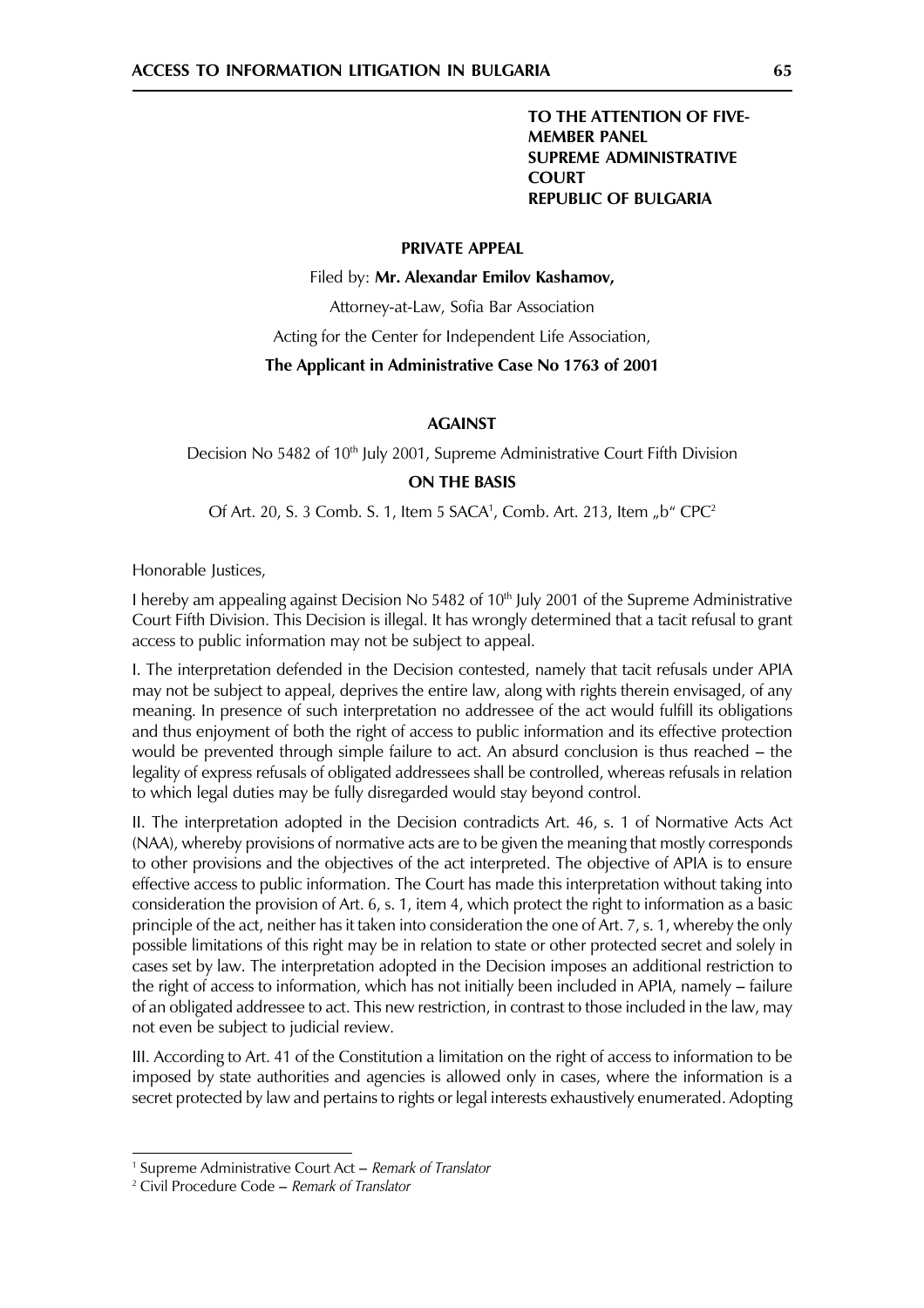the view that a limitation on this right is allowed upon failure of an obligated addressee to act, amounts to a contravention of the Constitution.

IV. According to Art. 120, s. 2 Constitution "citizens and legal entities may appeal against administrative acts, which have an impact on their situation, except those specifically listed in an Act of Parliament". Therefore, tacit refusals are also subject to appeal, unless an Act of Parliament expressly specifies otherwise. Such express provision is not to be found within APIA.

V. Even if a similar provision had been included in APIA, it would have been unconstitutional, as in accordance with Judgment No 7 of the Constitutional Court rendered in Constitutional Case No 9 of 1995 "the provision of Art. 120, s. 2 of the Constitution of the Republic of Bulgaria, allowing for certain administrative acts to be exempted from judicial review for legality, should be narrowly interpreted and would not apply to acts touching upon basic constitutional rights". The systematic location of Art. 41 of the Constitution is inside Chapter 2, "Basic Rights and Obligations of the Citizens".

VI. Since the right of access to public information is basic, set in the Constitution, the right to judicial protection is an integral part thereof in accordance with Art. 56, s. 1 of the Constitution. This right provides an opportunity to citizens to submit legal arguments before a court of law or other independent body, not only in relation to violations, but also to alleged rights (Judgment No 4 of the Constitutional Court in Constitutional Case No 15 of 2001). Interpretation in the Decision is incompatible with the one of the Constitutional court.

VII. By legal nature decisions for granting or refusing to grant information under APIA are individual administrative acts. It is so, since they acknowledge the right of individuals and entities of access to public information sought by them, which has been provided for in Art. 41 of the Constitution and Art. 4, s. 1 APIA. Therefore decisions for granting or denial of access to public information fall under Art. 2, s. 1 Administrative Proceedings Act (APA), insofar they have an impact on said rights. Hence, with regard to these decisions general rules concerning delivery, control, and enforcement of individual administrative acts should apply, insofar any provisions of special legislation - APIA - otherwise stipulate. Therefore the finding in the Decision conclusion that APIA does not contain "an equivalent of Art. 14, s. 1" APA does not lead to the conclusion that tacit refusals under APIA are not subject to appeal. Many other APA provisions with regard to individual administrative acts and the procedure for delivery, control, and enforcement thereof are not replicated within APIA. This, however, does not mean said provisions would not apply with regard to decisions under APIA. There hardly may be any doubt as to the fact that APIA decisions correspond to the definition of Art. 2, s. 1 APA, being delivered by an authority made competent to this effect and in compliance with its powers; also that a superior authority may not take competence over from the inferior one, or that an administrative authority would independently deliver the act at stake, etc.

VIII. Art. 46, s. 2 NAA has clearly phrased the means to fill in lacunae in a normative  $act -$ , provisions applicable to similar occurrences should apply". No provision is to be found in APIA applying to tacit refusals and control thereof, therefore provisions of the general law  $-$  APA  $-$  should apply. On account namely of the absence in APIA of any provision on tacit refusals the idea expressed in the Ruling may not be shared, namely that such a provision, even though non-existent, is in contravention of Art. 14, s. 1 APA and that special legislation should therefore apply.

In view and on account of the foregoing I plead the honorable court to reverse the Decision and remit the case to another three-member panel of the Supreme Administrative Court for new examination.

Respectfully yours,

**The Attorney**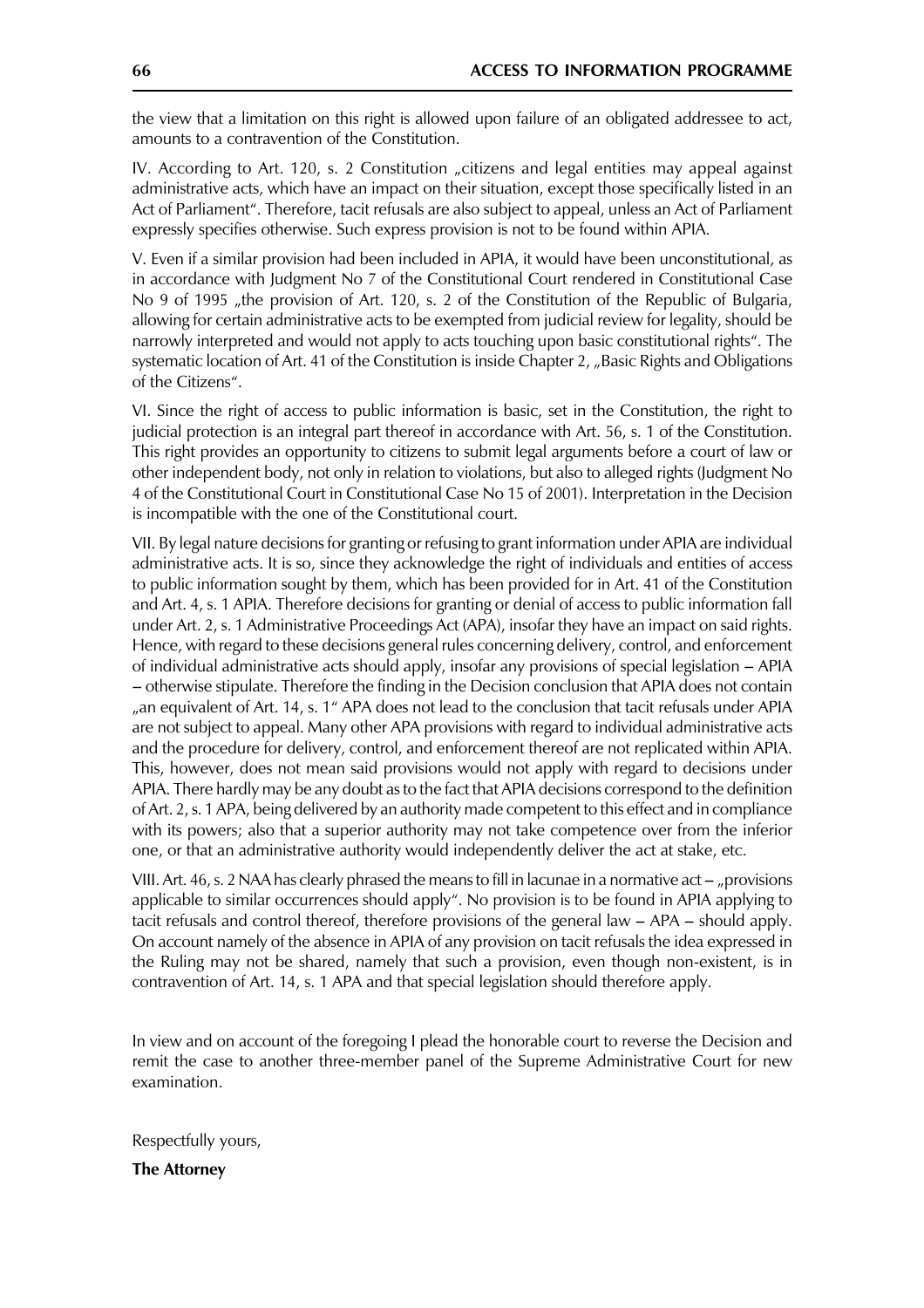#### **DECISION NO 8645 OF 2001**

#### The Supreme Administrative Court of the Republic of Bulgaria,

Five-member Panel, sitting and composed of the following justices:

#### **Presiding Judge: Justice Andrey Ikonomov**

Members: Justices Alexandar Elenkov, Zhaneta Petrova, Zaharinka Todorova, and Tanya Radkova

Heard a report presented by **Justice Alexandar Elenkov** in administrative case No 6393 of 2001.

Proceedings were pursued under Art. 213 et seq. of the Civil Procedure Code (CPC) in combination with Art. 11 and Art. 20, s. 3 of the Supreme Administrative Court Act (SACA).

They were formed upon a private appeal of the Center for Independent Life Association filed by its attorney Mr. Alexandar Kashamov, attorney-at-law, from Sofia against Decision No 5482 of 10<sup>th</sup> July 2001 on administrative case No 1763 of 2001 of the Supreme Administrative Court Fifth Division.

The private appeal has been filed within the time limit specified in Art. 214, s. 1 CPC, it is admissible, and as regards its merits - well founded.

The three-member panel of the Supreme Administrative Court, Fifth Division decided in the appealed Decision to declare the complaint of the Association against a tacit refusal of the Minister of labor inadmissible. In order to reach this conclusion the three-member panel has determined that under the Access to Public Information Act (APIA) only written decisions delivered under Art. 28, s. 2 and Art. 38 could be appealed, i.e. where a decision in written is delivered and the applicant notified of it. The provisions of the APIA, the court has noted, do not contain an equivalent of Art. 14, s. 1 of Administrative Proceedings Act (APA). Consequently failure of the respective authority to rule within the time limit provided by law could not be presumed as a tacit refusal and subject to judicial review. The court further stated that the provisions of special legislation [lex specialis], are applied instead of those of general legislation [lex generalis], where they are contradicting, as in the instant case. That is why, according to the three-member panel, there has been no refusal in this case, in the sense of Art. 38 APIA, being subject to judicial review, so the complaint had no object.

The above conclusions of the three-member panel are wrong.

In fact, the question that had to be answered by the above Decision is whether failure of an authority to deliver a decision on a request within the terms, amounts to a tacit refusal in the case of APIA. The answer to this question, according to the five-member panel of the Supreme Administrative Court, needs to be positive, for the arguments outlined below:

Everyone is entitled to seek and obtain information, according to Art. 41, s. 1, sentence 1 of the Constitution of the Republic of Bulgaria. And s. 2 further specifies: "Citizens are entitled to obtain information from a state authority or agency on matters, which are of their legal interest, unless the information is a state or other secret provided by the law and does not touch upon rights of others".

This particular constitutional right to information is tied to a corresponding obligation of the state administration: "While carrying out its operations the state administration is bound to submit information to citizens, legal entities, and authorities of State Government following a procedure set by law," reads the provision of Art. 2, s. 3 of the Administration Act (AA). That law in the case is the Access to Public Information Act. Art. 2, s. 1 determines the "public information" as follows: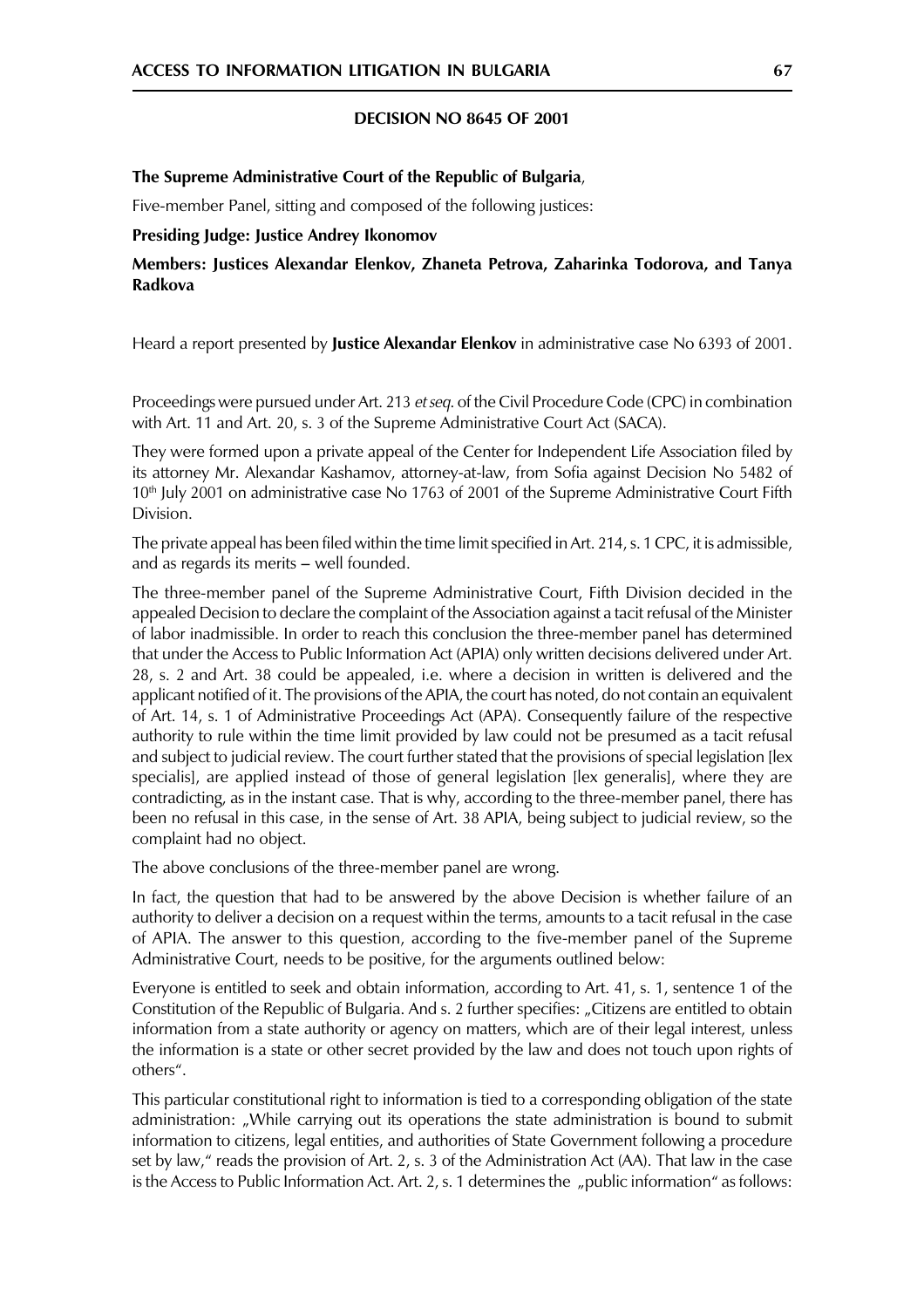"Any information related to public life in the Republic of Bulgaria, which enables citizens with an opportunity to form an opinion on the operations of the bodies subject to the act". The provision of Art. 3 enlists the bodies obliged to provide for access to information. State and municipal authorities have been specified as subjected to APIA, i.e. the executive (state administration) is among those. Chapter Three of APIA regulates the procedure for granting access to public information. The logic underlying the provisions of the Chapter leads to the conclusion that legislators meant that failure of an authority to rule within time limits specified in Articles  $28 - 31$ is unlawful.

The idea that administrative authorities are under the obligation to provide expressed decisions with reasons for their refusal to provide requested information has been laid out not only in the Access to Public Information Act, but also in the legislation as a whole. However, there are still cases where administrative authorities fail to rule on citizens' and legal entities' requests within the time limits specified. Where these failures fall under Art. 14, s. 1 APA no problem exists. Question arises if the special legislation provisions do not reproduce or refer to the provision of Art. 14, s. 1 APA. If we accept the view that the absence of such express legal provision in the special legislation means that failure to rule is not a tacit refusal, we will admit a denial of justice and of effective protection the citizens' rights. That cannot be accepted. Courts may not deny justice, even in the absence of law.

The five-member panel of the Supreme Administrative Court has had the opportunity to rule that in absence of legal provisions in a special act regulating matters differently from APA, applicability of APA is not excluded (See expressly in this sense Decision No 5679 of 13<sup>th</sup> July 2001 on administrative case 5190 of 2001).

In the Decision the three-member panel of the Supreme Administrative Court Fifth Division has, in two consecutive sentences, adopted two contradicting statements: page 3 starts with a correct finding, i.e. "special APIA provisions do not envisage an equivalent of Art. 14, s. 1 APA" followed by a generally valid conclusion, however incorrect in the instant case (which, on account of its incorrectness contradicts and derogates the previous one). The second statement is that "where special regulations contradict with the provisions of a general regulation, they derogate the norms of the latter, as in the present case". The incorrectness of this statement bears upon the fact that there is no provision in APIA (lex specialis in the case), according to which failure to rule within time limits is proclaimed a tacit refusal. Thus, this statement is incorrect in this case. The lack of regulation of the issue in APIA amounts to absence of namely that special legislation, which would derogate applicability of the general legislation (APA) and, more specifically, the rule of its Art. 14, s. 1. The three-member panel has rightly noted that APIA contains no provision on the failure to rule within time limit. There is no rule, either, derogating the applicability of the general administrative procedural legislation - APA. And in the absence of regulation in special legislation, the general law will be applied. Therefore when obligated bodies in the sense of Art. 3 APIA fail to rule within time limits on an application for access to public information lodged, tacit refusal in the sense of Art. 14, s. 1 APA would be found, which is subject to judicial control. This is the only legal mechanism to force obliged bodies under Art. 3 APIA to fulfill their obligation, provided by law, to rule within the time limits set under Articles 28 – 31 and in the formats under Art. 38 APIA.

It is true that according to Art. 40 APIA (in both its sections) decisions to grant or deny access to public information are subject to judicial review. This, however, does not implicitly exclude judicial review over tacit refusals for granting access to public information, since in the meaning of Art. 120, s. 2 of the Constitution such exclusion may only be express, not tacit.

On the basis of the above arguments the Five-Member Panel of the Supreme Administrative Court finds that the appealed Decision is wrong and should therefore be reversed, and the case – returned to the same three-member panel, which has to deliver a judgment on the merits of the dispute, as outlined within the complaint of the Center for Independent Life Association.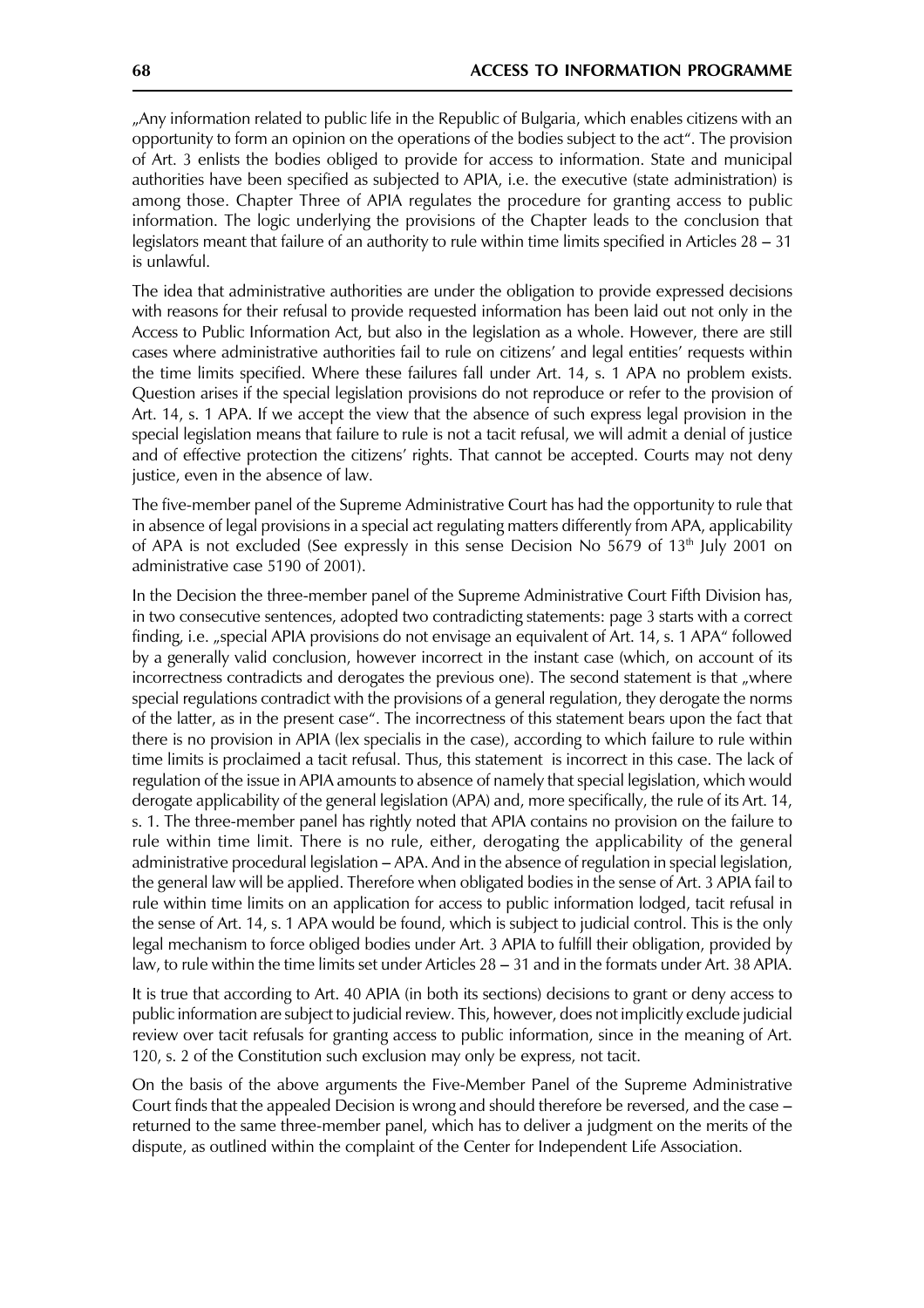In view of the foregoing the five-member panel of the Supreme Administrative Court has decided, as follows:

Reverses Decision No 5482 of 10<sup>th</sup> July 2001 on administrative case No 1763 of 2001 of the Supreme Administrative Court Fifth Division and returns the case to the same three-member panel of the Supreme Administrative Court Fifth Division to pursue court proceedings.

This Decision is final and may not be appealed.

#### Presiding Judge: (signed) Mr. Andrey Ikonomov

**Panel Members:** 

(signed) Mr. Alexandar Elenkov

(signed) Ms. Zhaneta Petrova

(signed) Ms. Zaharinka Todorova

(signed) Ms. Tanya Radkova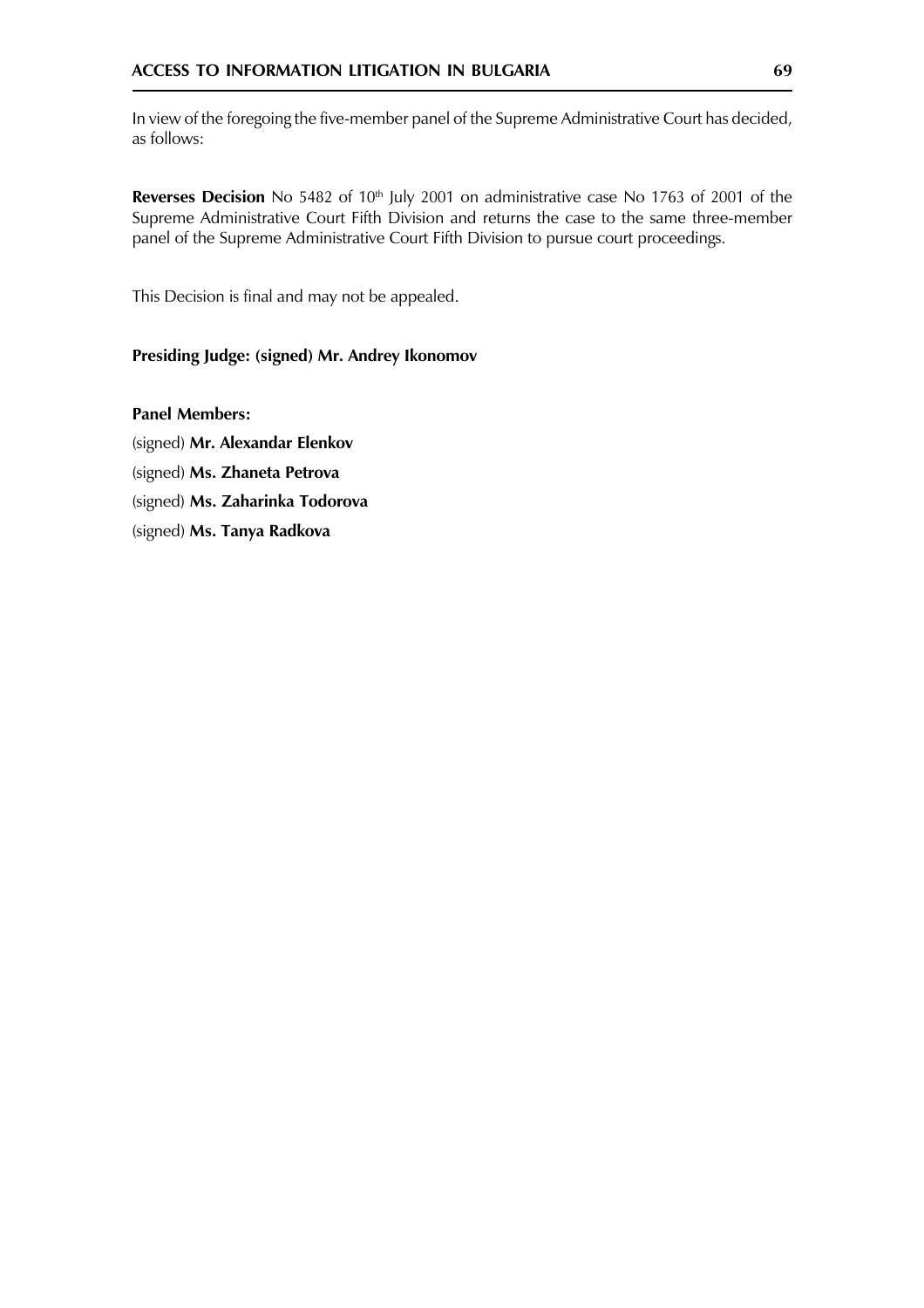#### TO THE ATTENTION OF: **SUPREME ADMINISTRATIVE COURT FIFTH DIVISION**

#### **WRITTEN STATEMENT**

In administrative case no 1763 of 2001

#### Filed by: Mr. Alexandar Emilov Kashamov, Attorney-at-Law

Acting for the Applicant

Honorable Justices,

I am hereby pleading that the process tacit refusal be rescinded as illegal and that the relevant authority be obligated to grant access to the public information requested, and that the defendant be sentenced to cover costs and expenses incurred on the occasion of the instant proceedings.

1. The refusal to grant access to information is illegal. It is so, since the failure of the Minister of Labor and Social Policy to rule within the time limits specified by law is violation of procedural law, including the imperative provision of Art. 38 of the Access to Public Information Act (APIA), whereby in case of a refusal the obligated addressee of the act should deliver a reasoned decision. Said omission is extremely serious, since failing to make a decision the Minister of Labor and Social Policy has refused to fulfill his obligations and vest his will in the form required, to observe procedural and substantive provisions of the law, to take the objective of the act into consideration, and to certify his will through affixing his own signature thereto. If failure to fulfill any of the above obligations of the competent authority would separately constitute a defect in the administrative act and would be conditioning its repeal, the more a failure to fulfill all of the above, taken together, would bring about the same consequences.

2. Defendant claimed at hearing that the applicant had not formulated a clear request for access to information. This allegation is ill founded.

A. It is so for a number of reasons. First, because the information requested is very specifically outlined – access is sought to the information contained in documentation regarding the Social Worker Program. The reason behind the provision of Art. 25, s. 1, item 3 APIA is for the applicant to clearly delineate the object of his request, so that the object of the duty of the relevant obligated addressee of the act is in turn clear, not to indicate minutia, of which he/she may not obviously be previously aware. The very nature of the right of access to information is such that the applicant would become more knowledgeable of the information requested only after his right thereto has been satisfied.

B. Where an obligated APIA addressee finds it is necessary that a request for information is further specified, it may have recourse to the competence described in Art. 30 APIA, i.e. to notify applicant to this effect and require the further specification of his/her request. The Minister of Labor and Social Policy has not done so, therefore it is obvious he had not been of the view the request was unclear. The same conclusion could be inferred from the content of the letter he has sent to the applicant after expiration of the time limit for delivering an official response. It does not transpire therefrom he had been having difficulties gathering what information was requested and this is only natural – documentation related to the Social Worker Program was in his possession, since it is being kept in the Ministry. What is more, if the information requested by the applicant had been unclear, defendant would not have been able to allege he was prevented from granting the information requested on account of legal limitations – Art. 13, s. 2, item 1 APIA, as well as the lack of consent of the third party. Once he has stated this, though, it is clear that defendant has well gathered what information was being sought.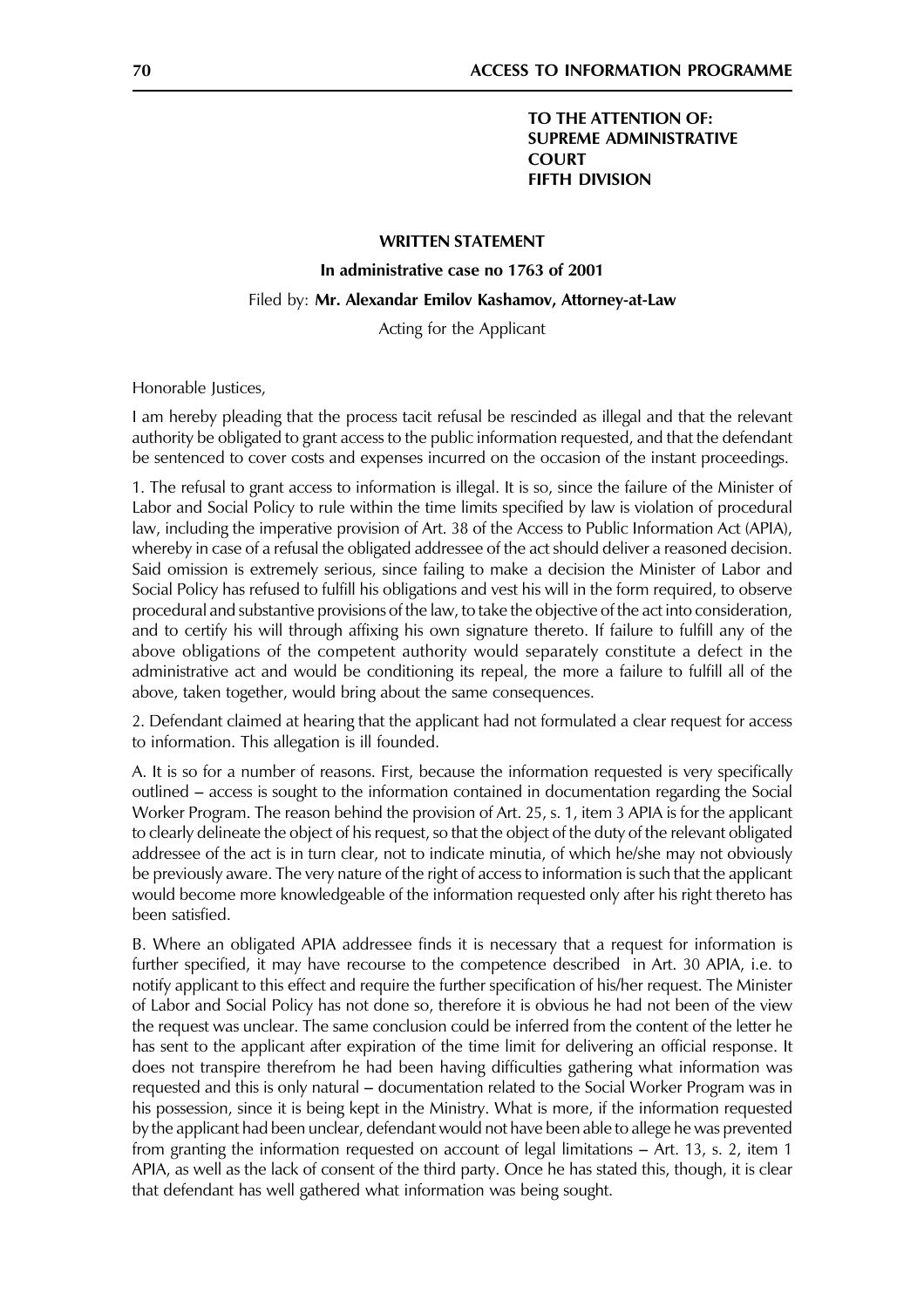3. The allegation of defendant with regard to the presence of a limitation on the basis of Art. 13, s. 2, item 1 APIA is ill founded. According to Art. 13, s. 1 access to official information is free. Section 2 contains a derogation from the rule of s. 1, namely that an obligated addressee of APIA may, of his/her own motion, decide, on the basis of discretion, whether to allow access or not. This power may only be exercised through an individual administrative act, which manifests the will of the competent authority that has delivered it. The allegation that such discretion could only be exercised in a court hearing, less the form required by the law and, what is more, by the legal representative of the defendant, and not by him-/herself, is absurd.

4. The allegation of defendant with regard to the presence of a limitation on account of third party interests concerned – of syndicates, whose consent should be obtained – is ill founded.

A. The allegation is not supported by the very conduct of defendant during administrative proceedings initiated with a request of the applicant. As witnessed from the administrative file submitted in the instant proceedings, he has not sought the agreement of the syndicates cited, following the procedure laid out in Art. 31 APIA, and has not indicated any evidence in this sense.

B. Article 31, s. 1 APIA cumulatively requires the presence of two conditions prior to seeking consent from a third party: the information requested should bear on him/her and his/her consent for disclosing the information should be required. The test with regard to the second condition should necessarily include finding a legal provision, whereby third party enjoys the right of personal data protection. Where no such right is found, third parties would have no valid ground to interfere in relations between the applicant seeking information and the obligated addressee of APIA, for lack of any legal interest thereto. And conversely, allowing such interference would lead to restricting the right of citizens of access to information, the latter being guaranteed by Constitution, on account of a discretionary act of wishful thinking of some third party.

C. Syndicate organizations do not carry out commercial operations in the sense of the Commercial Act, therefore it may not be argued they should enjoy the right to secrecy with regard to facts, which could affect their situation and are a commercial secret in the sense of the Competition Protection Act. Even if they carried out commercial operations the information stored on file by the Ministry of Labor and Social Policy does obviously not contain data whose disclosure would bring about unfair competition. What is more, involvement of syndicate organizations in decisionmaking processes of the Executive is directly related to the public utility of their operations – to represent and defend the interests of workers and employees. This particular circumstance is of a significant importance and renders it inadmissible to conceal information under the excuse that a "private" interest of syndicate organizations would otherwise be affected.

4. Failure of defendant to rule within time limits, as well as various arguments submitted by him in view of maintaining the appearance his refusal was legal, only demonstrate that the Minister of Labor and Social Policy is neither too concerned to perform his legal duties and rule on requests of citizens and legal entities for access to public information, nor wishes to shed publicity over his activities, though this may be stipulated in the Access to Public Information Act – providing everyone with access to documentation, upon request. Quite on the contrary, the presence of a tacit refusal testifies to legal nihilism, which is intolerable in a democratic society, as is ours according to Constitution principles, whereby rights of people and citizens are an intrinsic value guaranteed through the supremacy of law.

In view and on basis of the foregoing I would plead to this honorable court to rescind the process tacit refusal as illegal and obligate defendant to grant access to the public information requested.

Respectfully yours,

**The Attorney**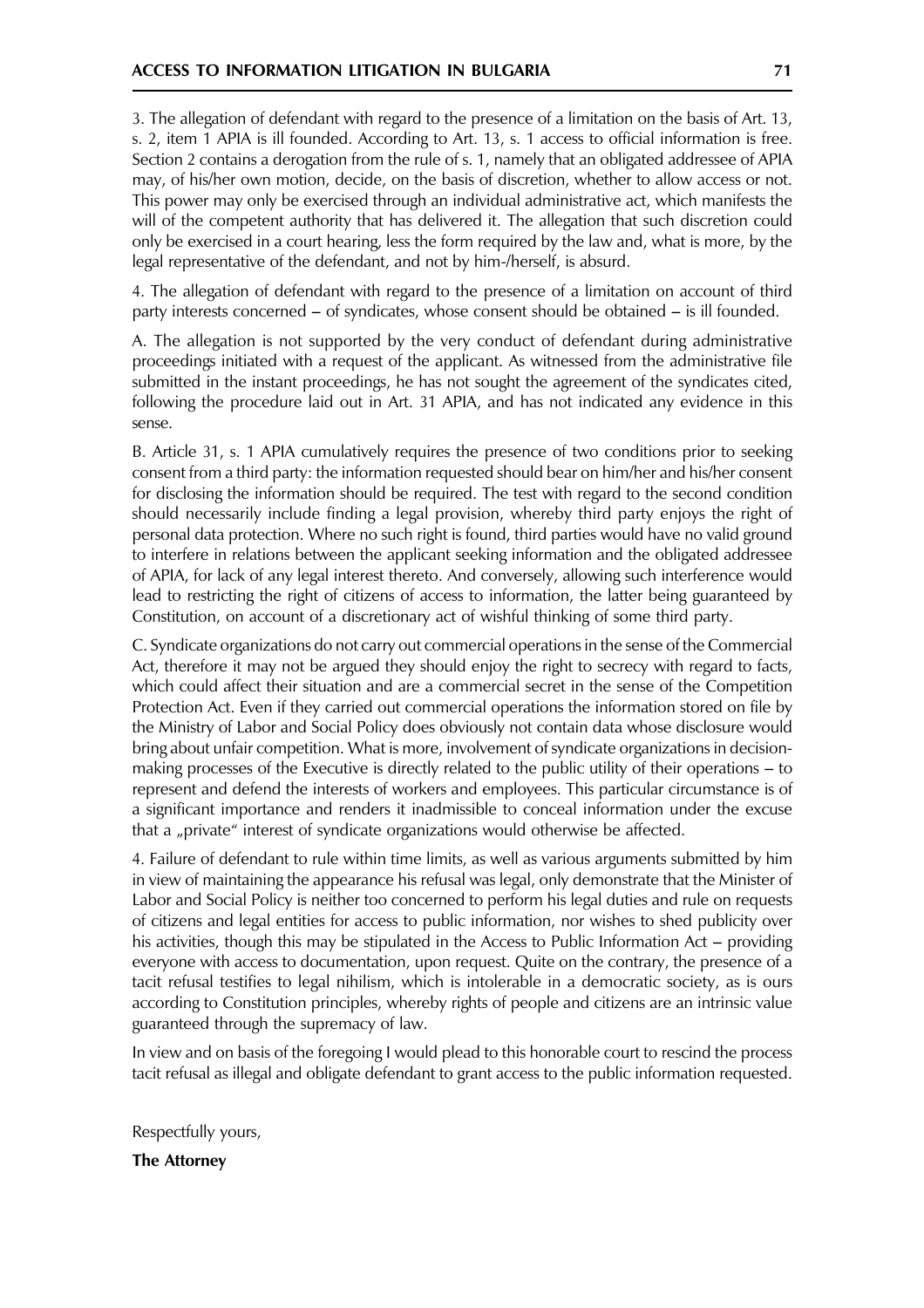#### **JUDGMENT**

#### No 2764

Sofia, 25th March 2002

#### IN THE NAME OF THE PEOPLE

#### The Supreme Administrative Court of the Republic of Bulgaria,

Fifth Division, at a sitting held on this fifth day of February, the year two thousand and two, in panel composed of the following judges:

#### **PRESIDING JUDGE: JUSTICE EKATERINA GRANCHAROVA**

#### **PANEL MEMBERS: JUSTICES MILKA PANCHEVA and DIANA DOBREVA**

In the presence of court secretary Ms. Maria Popinska,

And attended by Ms. Liliana Krastanova, as a representative of prosecution, heard the report of **Justice Milka Pancheva** on administrative case No 1763 of 2001.

Proceedings were formed under Art. 12 of the Supreme Administrative Court Act (SACA).

The case was brought to court following a complaint filed by the Centre for Independent Life Association - Sofia against a refusal of the Minister of Labor and Social Policy to grant access to information, namely a document containing the "Personal Social Worker Program" outline. The failure of the Minister of Labor and Social Policy was alleged to be a serious violation of the procedural and substantive law provisions. The law requires that the relevant authority should deliver a motivated decision when issuing or refusing to issue the requested administrative act. Art. 15, s. 2 of the Administrative Proceedings Act (APA) and Art. 38 - 39 of the Access to Public Information Act (APIA), correspondingly, require a written form for the issued administrative act, as well as the legal and factual grounds for the refusal. The refusal contravenes with the substantive law provisions, as the requested information is public, in the sense of the act, it is generated and stored by MLSP and does not fall under the set by law restrictions to the right of access to information. Applicant requests the Court to repeal the Minister's refusal to rule on the request for access to public information.

At sitting applicant acting through his attorney was of the view that the complaint should be sustained and requests the complaint to be granted. There are no evidences that consent had been sought from the Syndicate of Bulgarian Teachers and the Health Syndicate Federation. Applicant requests the court to repeal the process act as illegal and remit the administrative file for a new decision. If the court considers the process act null and void, it should expressly proclaim SO.

Duly summoned, the defendant Ministry of Labor and Social Policy remained non-represented.

The representative of the Supreme Administrative Prosecution Office present suggested that the complaint should be dismissed, as being filed after expiration of the provided term, and alternatively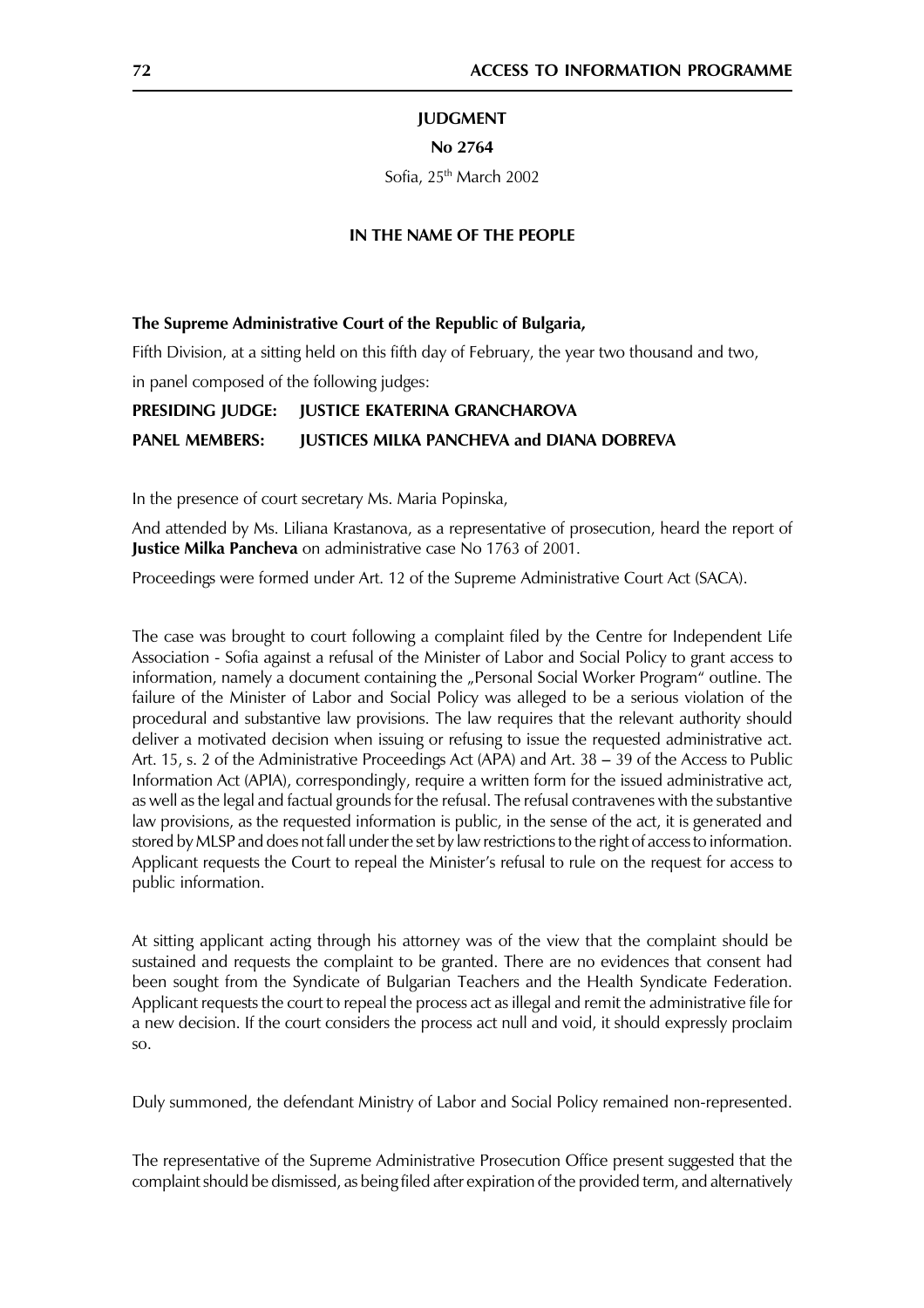- ill founded. The request in the present case does not meet the requirements of Art. 25, s. 1, item 2 APIA, therefore it should be left unexamined. Since official information in the sense of Art. 11 APIA had been at stake, access thereto could be restricted where the administrative authority has decided so.

Based on the written evidences accepted in the case, i.e. Letter Outgoing Ref. No 206 of 11<sup>th</sup> September 2000, Request for Access to Information Outgoing Ref. No 003 of 12<sup>th</sup> January 2001, Decree of the Council of Ministers No 251 of 27th November 2000, Letter Outgoing Ref. No 74-00-3300 of 12<sup>th</sup> February 2001 of MLSP, and a Certificate of the Sofia City Court Issued on 29<sup>th</sup> January 2001, the Supreme Administrative Court approves as standing the following:

The applicant in the instant case  $-$  a not-for-profit association under the company name of Center for Independent Life, seated in Sofia, registered under company file No 1229 of 1995 of the Sofia City Court, with the pursue of "assisting citizens in an non-equivalent social position, suffering from physical, mental, and social disabilities in their employment and everyday life adaptation".

With a letter under ref. No 206 of 11<sup>th</sup> September 2000 the Association has informed the Minister of Labor and Social Policy of it's interest in the "Personal Social Worker Project", of which existence it had become aware by press publications, and requested the project documentation. No reply came following this letter, hence an application for access to information was addressed under outgoing ref. No 003 of  $12<sup>th</sup>$  January 2001, refering to the Access to Public Information Act.

The APIA distinguishes two types of public information – formal and official. The information contained in acts of state or municipal authorities, delivered in exercise of their law established competence, is considered as formal - Art. 10 APIA. The information collected, generated, and stored in relation to formal information and on the occasion of actions of authorities and their administration is official - Art. 11 APIA.

Access to this information is free and accomplished following the procedure set out in this act, as the grounds for denying access thereto are being laid out in Art. 37, s. 1 APIA – where the information is a state or official secret, affects the interests of third parties and there is no express consent of the latter, or where the requested information has already been provided to the applicant in the course of the previous six months.

According to Art. 28, s. 1 APIA a request for providing access to public information is examined as soon as possible, but not later than 14 days from its registration. The administrative authority is allowed to assess whether law requirements for information granting are met, or grounds for access denying, under Art. 37, s. 1 APIA are on hand. Where no hindrance is found, relating the applicant's request, relevant authorities, or individuals expressly authorized by the latter, take a decision to grant access to the public requested information, in respect of the provision of Art. 34, s. 1 and 2 APIA. Applicant should be expressly notified of the decision  $-$  s. 3 of the above cited provision.

There is no act of the Minister of Labor and Social Policy found in the case, which might be considered as a decision for access granting in the sense of Art. 34 APIA, or as a refusal – in the sense of Art. 38 read in conjunction with Art. 37 APIA, specifying both legal and factual grounds for refusal, a date of adoption, and a procedure for its review.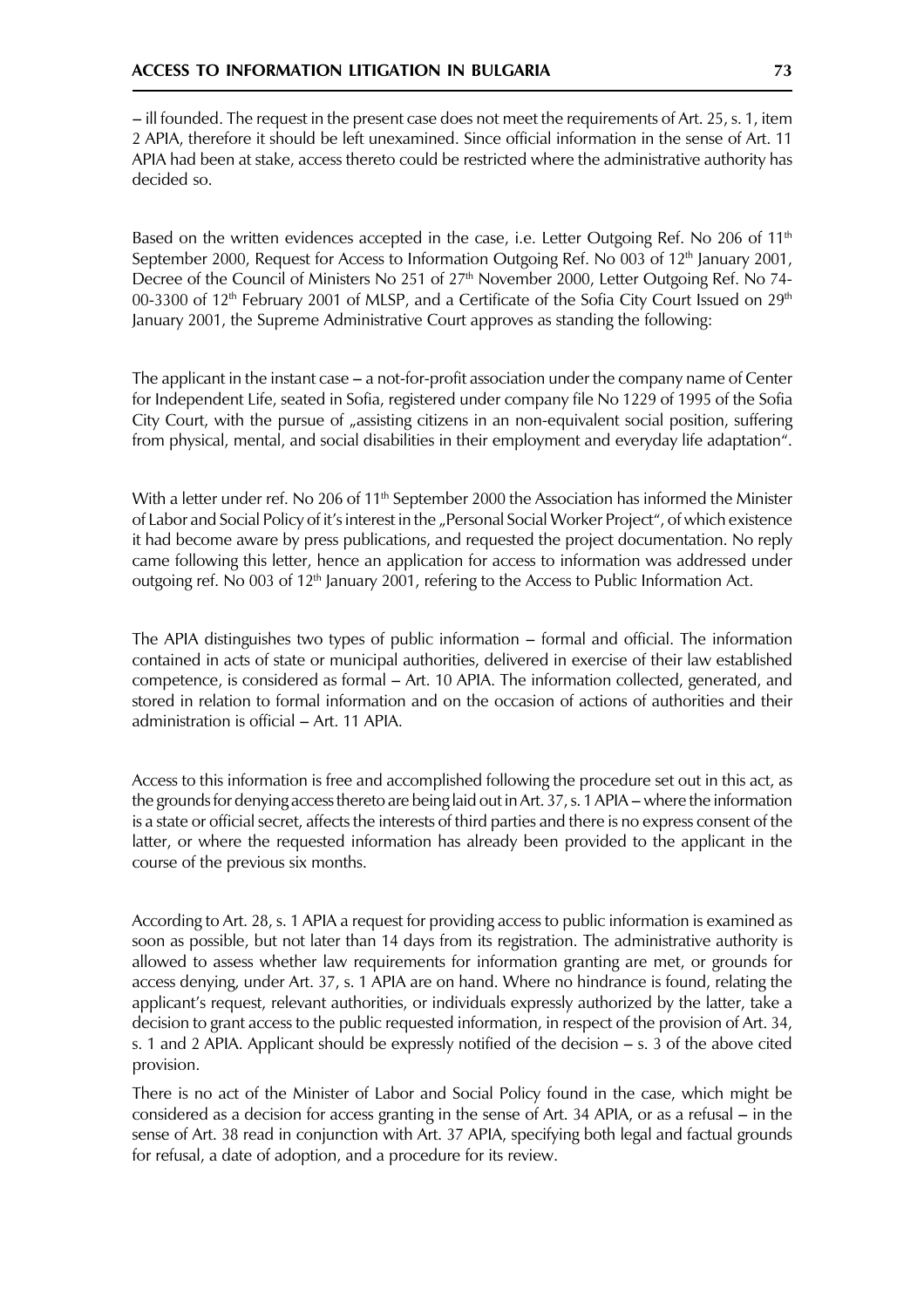Letter Ref. No 74-00-3300 of 12<sup>th</sup> February 2001 submitted in the case-file outlines the Minister's point of view, why he does not provide the applicant with the requested information, but it, however does not meet APIA requirements as to form and does not fulfill all relevant requisites. There is no administrative act delivered in compliance with form, as law specifies and that is why the file should be remitted to the administrative authority, which should take a decision in respect of the applicable procedural requirements.

Based on the above said and on the grounds of Art. 28 SACA in conjunction with Art. 42, s. 1 APA, the Fifth Division of the Supreme Administrative Court:

# **DECIDED:**

TO REVERSE the refusal of the Minister of Labor and Social Policy to deliver a decision with regard of the request of the Center for Independent Life Association from Sofia for granting information on developments related to the "Personal Social Worker Program".

TO RETURN the file to the administrative authority, which will examine request outgoing ref. No 003 of 12<sup>th</sup> January 2001 of the Center for Independent Life Association from Sofia, conforming to the instructions provided by the present case.

The present judgment may be appealed before a 5-member panel of the Supreme Administrative Court within 14 days of its notification to the parties.

PRESIDING JUDGE: (signed) Ms. Ekaterina Grancharova PANEL MEMBERS: (signed) Ms. Milka Pancheva, /signed/ Ms. Diana Dobreva.

In conformity with the original, (signed) The Secretary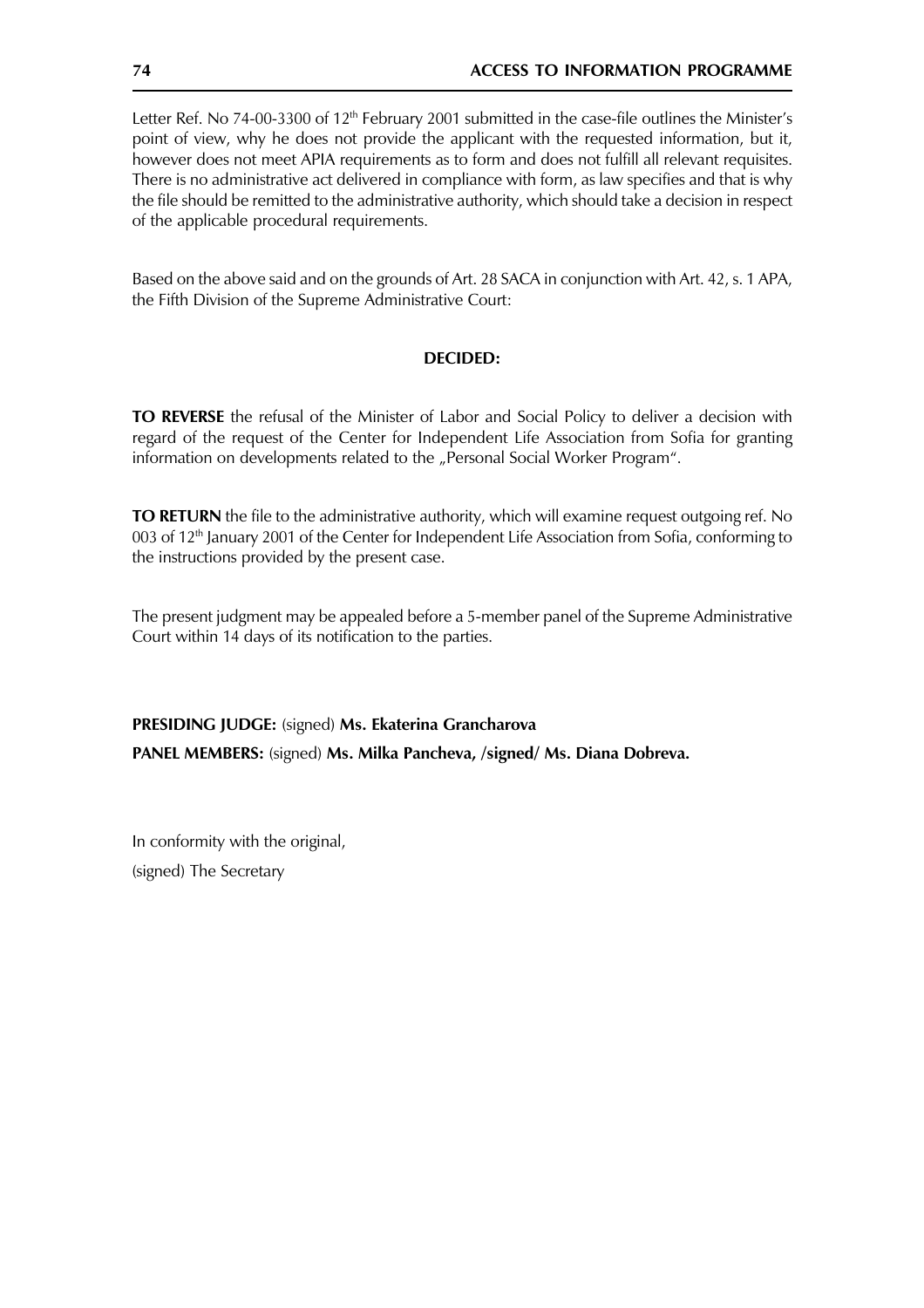# Grigorov v Mayor of Berkovitsa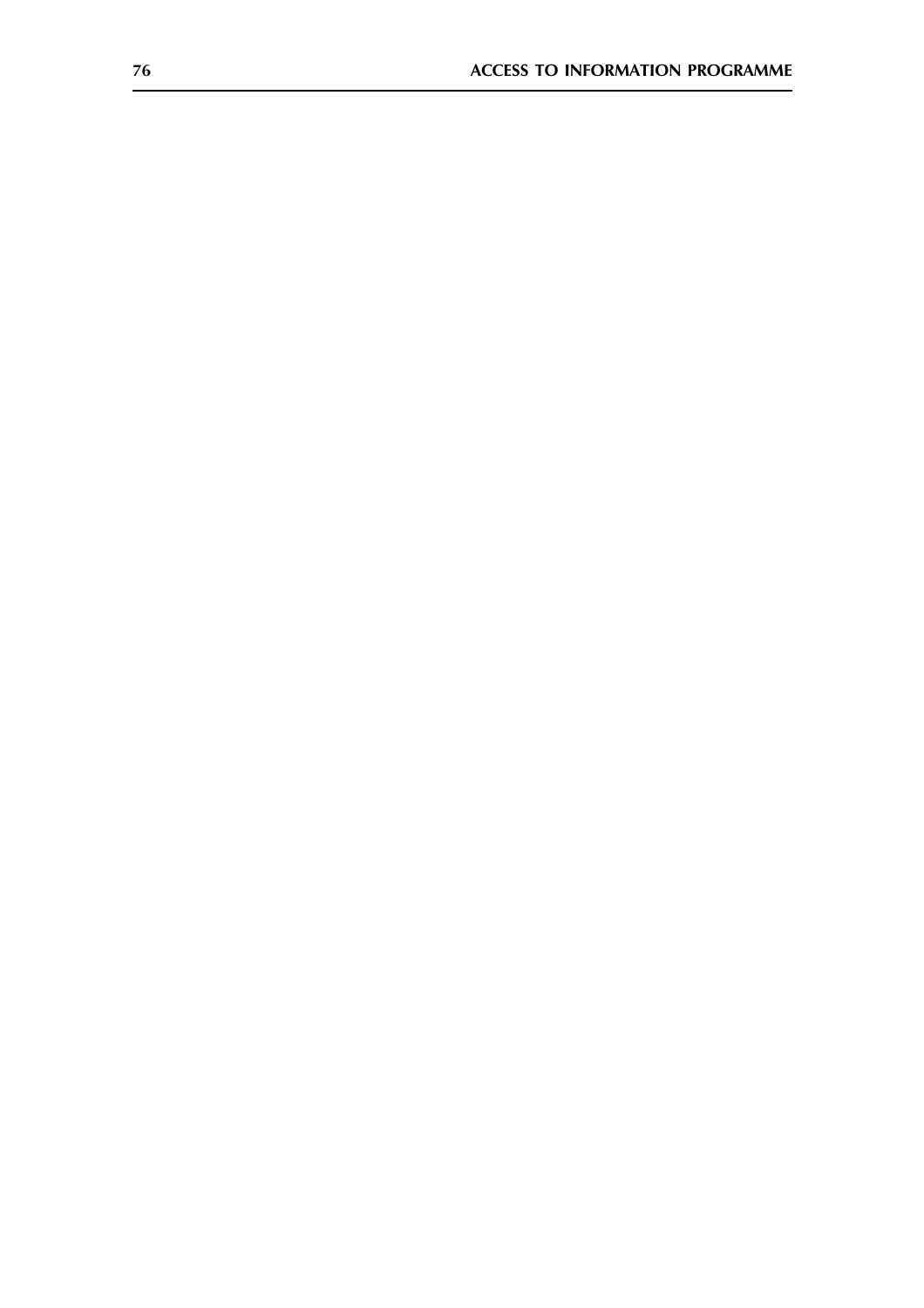# **THE MAYOR BERKOVITSA MUNICIPALITY**

# **ACCESS TO INFORMATION REQUEST**

By Kuiril Linkov Grigorov Manager of "Maki" OOD

#### Dear Mr. Mayor,

On the grounds of the Access to Public Information Act would you please provide me with all available information about the "Ashikdar" bungalow owned by the Berkovitsa Municipality.

- Documents about acquiring and ownership of the bungalow and the adjacent  $\bullet$ terrain
- Documents about announcing and conducting tenders and competitions for  $\bullet$ the sale of the "Ashikdar" bungalow
- The respective evaluations of the experts of the bungalow and terrain value.

I would like to receive the requested information in the following form:

paper copies.  $\bullet$ 

Town of Berkovitsa 23.10.2001г.

# Signature: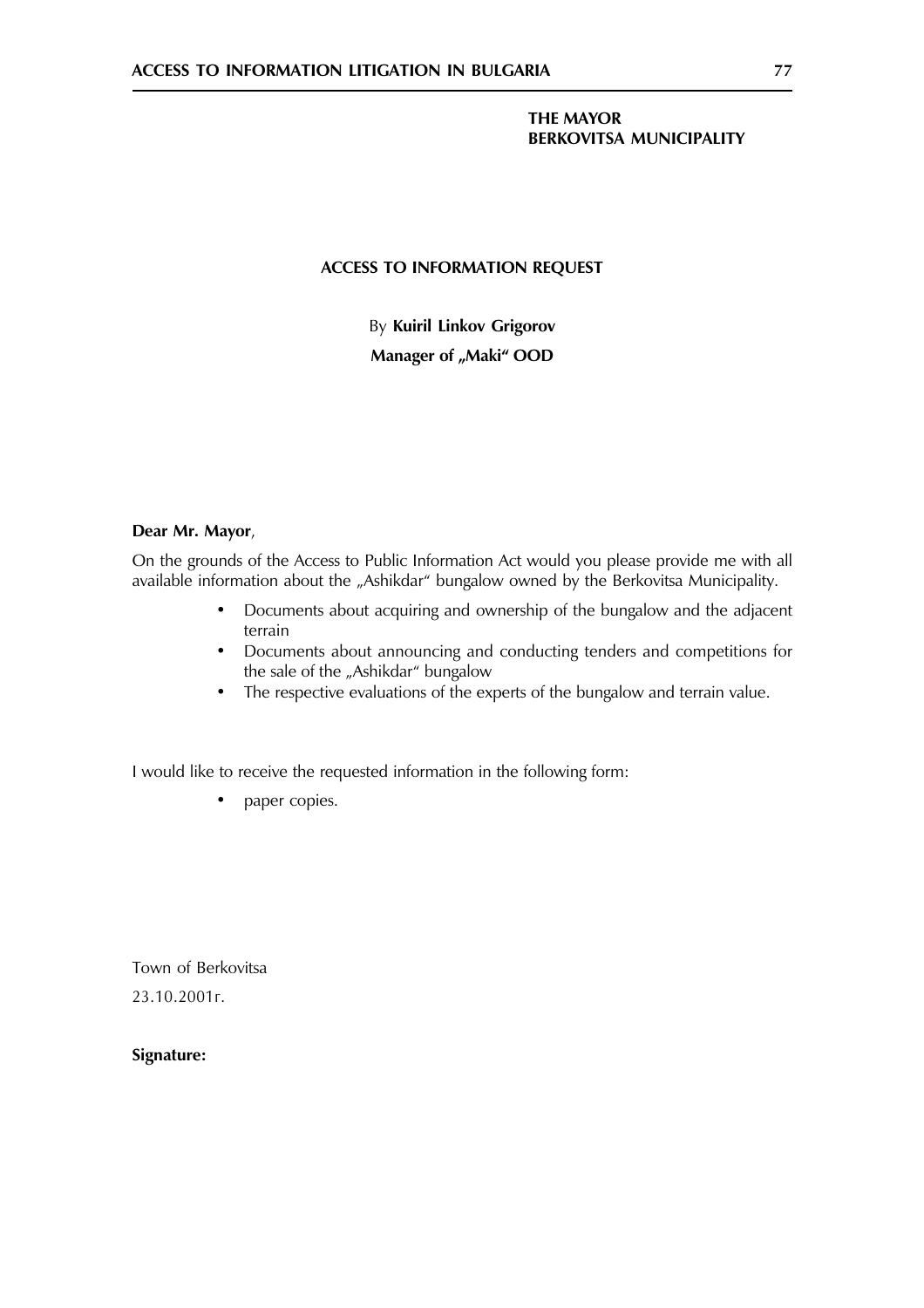### **BERKOVITSA MUNICIPAL ADMINISTRATION**

### **ORDER**

#### $N<sup>°</sup>$  RD-15-426

Town of Berkovitsa 31.10.2001r.

On the grounds of Article 44 of the Local Self Government and Local Administration Act in connection with Article 28, paragraph 2 of the Public Information Access Act I

#### **ORDER:**

1. To provide access to information concerning announced and conducted tenders and competitions for the sale of a bungalow located in plot No.713, "Ashiklar" locality on the land of Berkovitsa, namely:

- Order No. RD-15-288 of 03.09.1999r. and a protocol of a conducted tender, published in the "Kom" newspaper, issue 30/10.09.1999 and the "Duma" newspaper, issue 176 of 07.07.1999.
- $\equiv$  . Order No RD-15-340 of 09.10.2000 and a protocol of 14.11.2000 and protocol of 21.11.2000 on conducted competitions published in the "Standart" newspaper. issue 2806/12.10.2000 and the "Kom" newspaper, issue 36 of 13.10.2000.

2. Access to the documents concerning the ownership of the facility as well as to the evaluation of the experts should not be granted since they are not public information in the meaning of Article 2 of the Access to Public Information Act.

3. The access to the required information shall be provided within one month following the delivery of the notification and after payment of certain expenses and producing a payment document.

4. The form in which the access to information shall be granted shall be paper copies of the following documents:

- Order No RD-15-288 of 03.09.1999.
- Protocol on conducted tender of 07.10.1999.
- Order  $N$ <sup>2</sup> RD-15-340 of 09.10.2000.
- Protocol on conducted public offering of 14.11.2000.
- $\overline{\phantom{0}}$ Protocol on conducted public offering of 21.11.2000.

5. The expenses for granting access to information amount to BGN 2,80.

This Order is subject to appeal under the procedure of the Administrative Procedures Act within 14 days.

Legal Advisor:

#### **MAYOR:**

(Dr. I. Floreskov)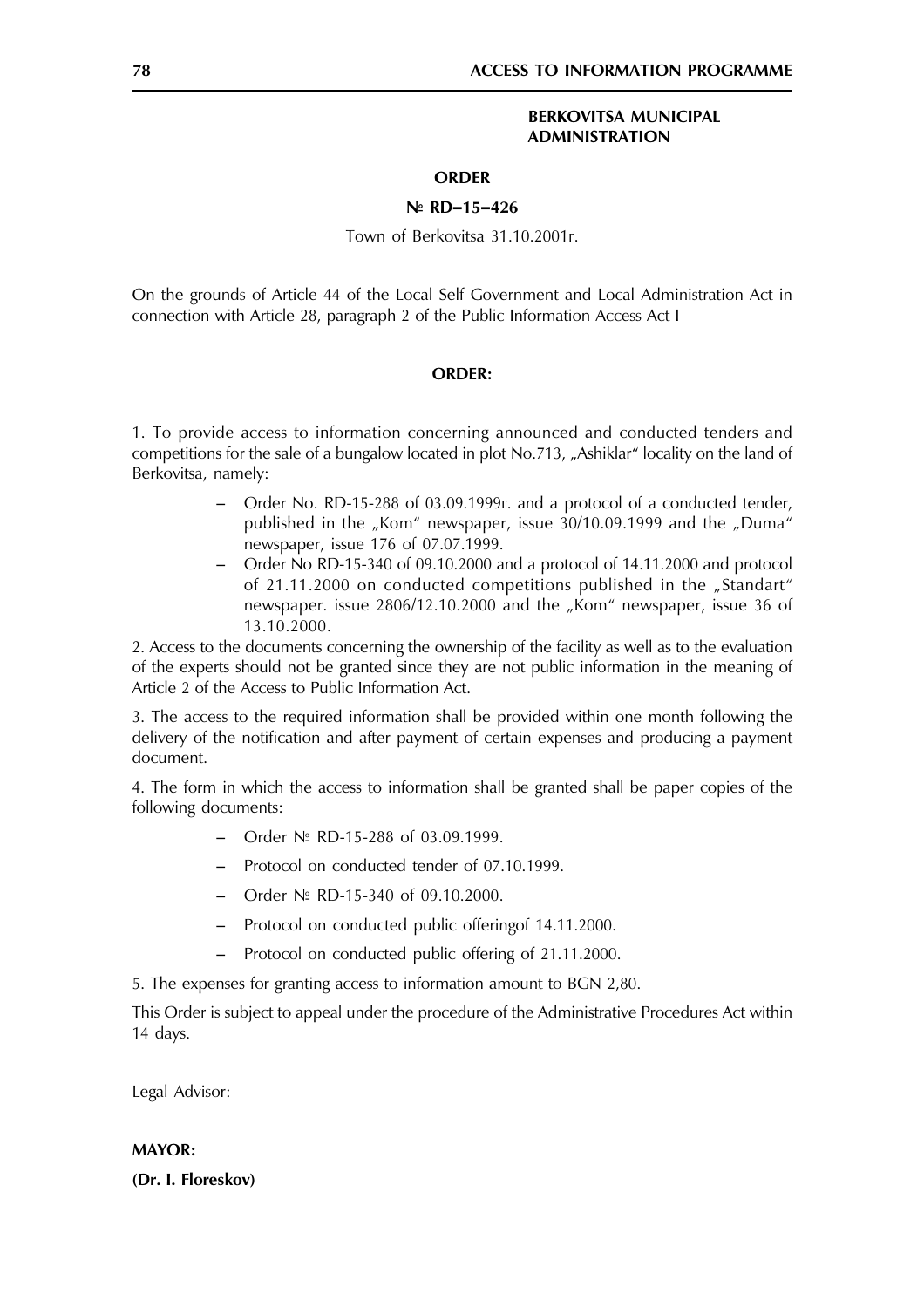# **THROUGH THE MAYOR** OF BERKOVITSA MUNICIPALITY TO THE MONTANA DISTRICT COURT **ADMINISTRATIVE PANEL**

## **COMPLAINT**

by

Kiril Linkov Grigorov,

# Manager of "MAKI" - OOD

#### **AGAINST**

Order No. RD-15-426/31.10.01

#### of the Mavor of Berkovitsa

#### on the grounds of Article 41, paragraph 1 of the Acces to Public Information Act (APIA) connected with Article 33 of the Administrative Proceedings Act

Honorable Judges,

1 am appealing within the prescribed time limit against order No. RD–15–426/31.10.01 of the Mayor of Berkovitsa in its part refusing access to documents requested by me (item 2 of the order).

With a request of 23.10.01 I requested access to documents concerning the Ashikdar bungalow. A decision was issued in the time-frame prescribed by law on the basis of the Access to Public Information Act (the order that is being appealed against) in which part of my request was accepted as justified and another part was rejected. Pursuant to item 2 of the order that is being appealed against the documents concerning the ownership of the facility as well as the respective evaluations of the experts do not represent public information under Article 2 of the Access to Public Information Act. I received the order on 1.11.2001.

The order that is being appealed against is contrary to the law. An interpretation of the law in a sense that the definition of public information is formulated in each particular case by someone's subjective judgment about what information is connected with public life and allows to form an opinion is unacceptable. The law allows still less that this judgment be made by the very person of whose activities the information allows to form an opinion and who is obliged to grant it.

The Access to Public Information Act provides an objective definition of public information – Article 9, paragraph 1 specifies which information is connected with public life and allows to form an opinion of the activity of the obliged subject – that is public and official information.

The municipal ownership deeds are compiled on the occasion of the activities of the Mayor and the municipal administration and consequently fall within the framework of official municipal information – Article 11 of the APIA and the access to such information is free.

According to the Municipal Ownership Act anybody has right of access to the municipal ownership deeds.

According to Article 7, paragraph 1 of the Access to Public Information Act the access to public information may be limited only on the existence of state or other secret protected by law. In the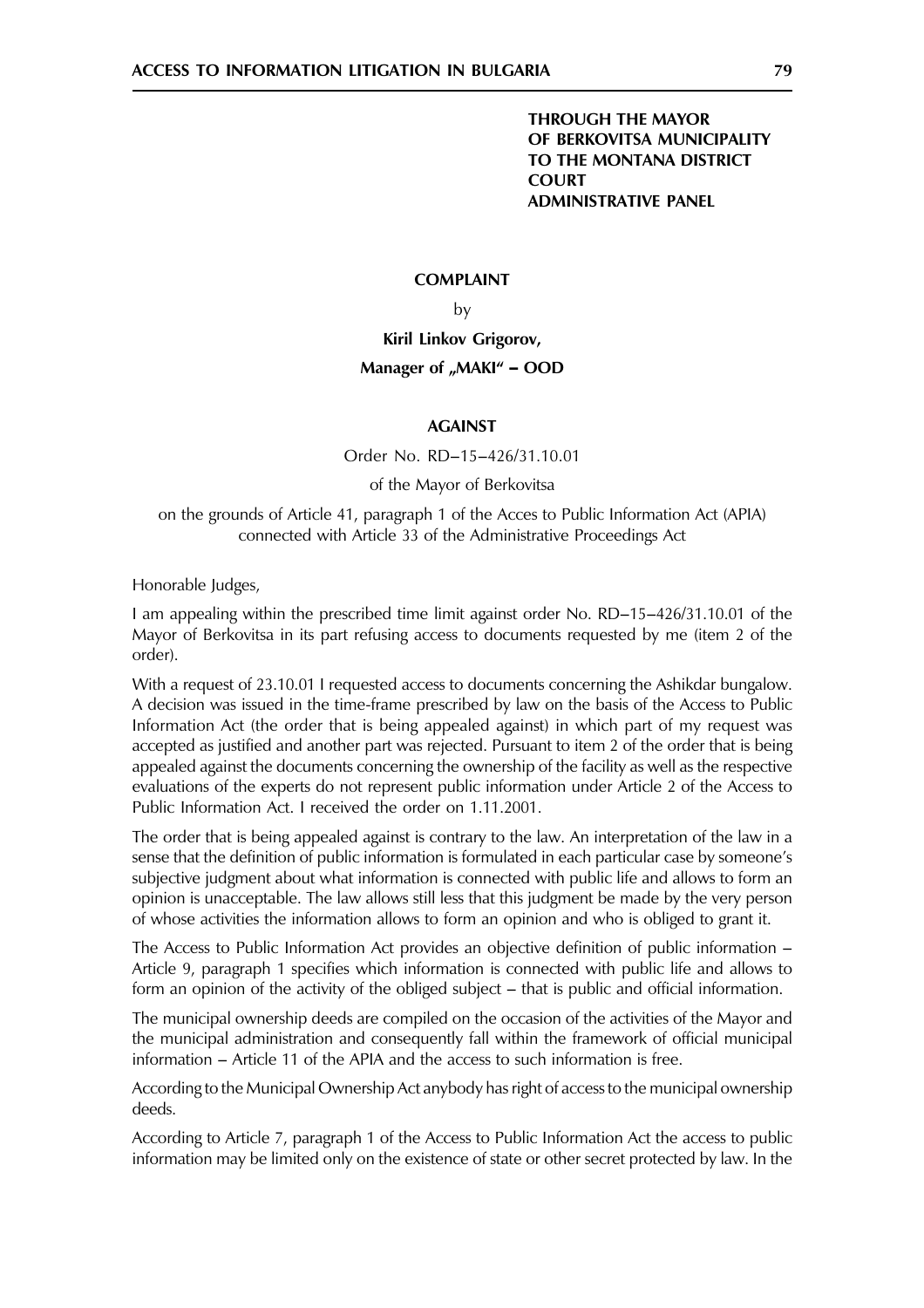specific case there is no such secret since the Municipal Ownership Act does not provide for one; neither is this claimed in the order that is being appealed against.

In view of the above and on the grounds of it I request the Honorable Court to recognize my right of access to the requested information, to amend the order in the part that is being appealed against and to oblige the Mayor of Berkovitsa to provide me with access to the requested information.

#### **Enclosures:**

- 1. Request for access of 23.10.2001.
- 2. Order No. RD-15-426/31.10.01.
- 3. Receipt for paid state fee.
- 4. Copy of the complaint and the enclosures for the respondent.

Yours respectfully:

(K. Grigorov)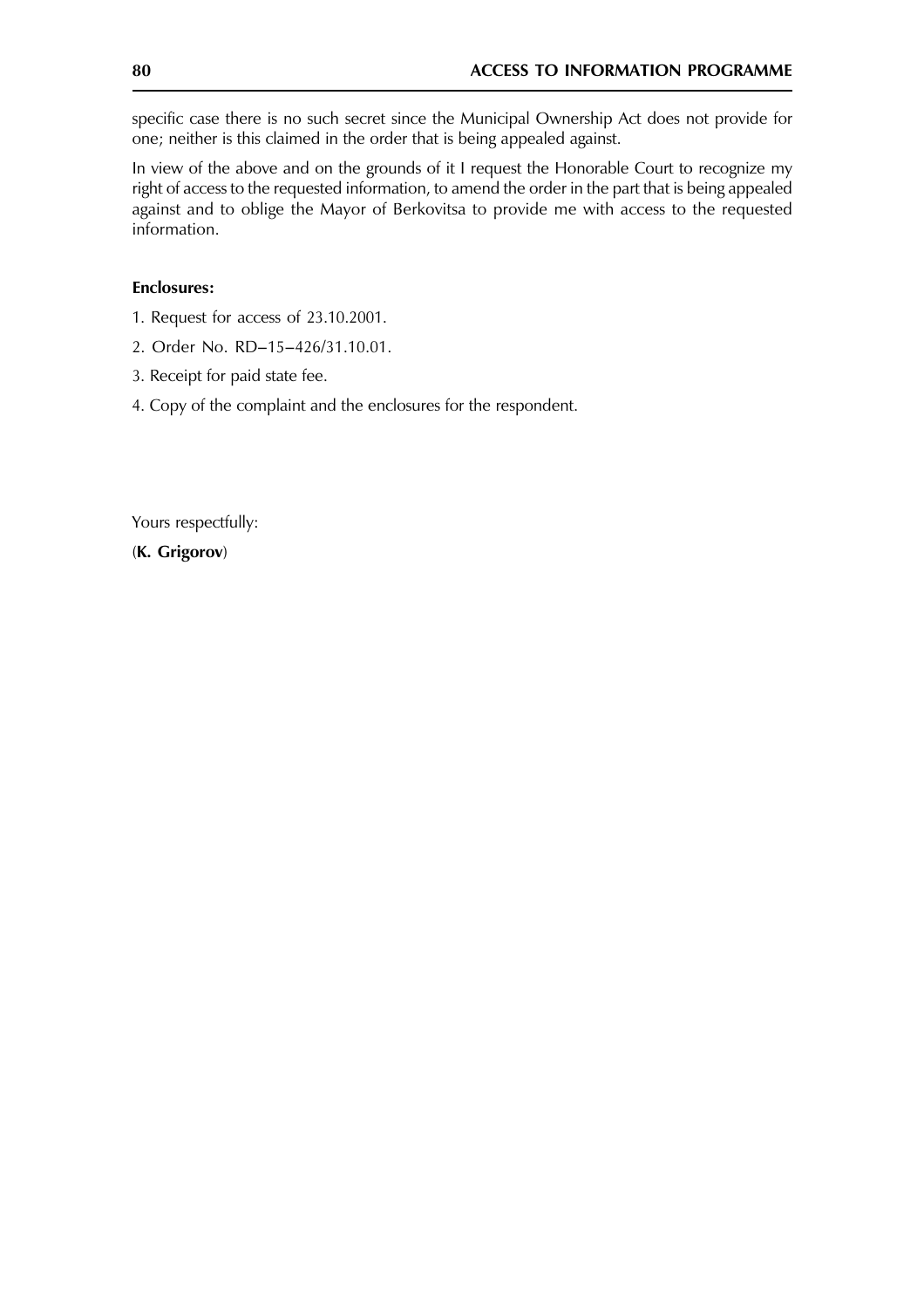#### **MONTANA REGIONAL COURT ADMINISTRATIVE PANEL**

#### **WRITTEN DEFENSE**

 $\mathsf{b}\mathsf{v}$ 

**Kiril Linkov Grigogov** Manager of "Maki" OOD

# Plaintiff under administrative lawsuit No. 379/2001

Honorable Judges,

I ask you to reverse the order that is being appealed against in its part that is being appealed against on the grounds of it being unlawful. It has been enacted in contradiction to substantive law. My considerations for this are the following:

The order that is being appealed against is a decision refusing access to information in the meaning of Article 38 of the Access to Public Information Act (APIA) and is subject to appeal pursuant to Article 40, paragraph 1 of the APIA in connection with Article 33 and the following of the Administrative Proceedings Act. The Mayor is obliged to grant access to information on request pursuant to Article 3, paragraph 1 of the APIA.

The requested information is public in the meaning of the law. Article 2, paragraph 1 of the APIA defines as public the information connected with public life in the Republic of Bulgaria allowing citizens to form an opinion on the activities of the obliged subject. This definition is elaborated in Article 10 according to which, public information is the information contained in the acts of the authorities and in Article 11 according to which official information is the information compiled, kept or collected in connection with the public life, as well as related to the activity of the authorities and their administrations. Pursuant to Article 12, paragraph 3 and Article 13, paragraph 1 of the APIA the access to public and official information is free.

The municipal ownership deeds are public information as it can be seen from their very name. Their compilation is provided for by law, they are signed by the compiler and are approved by the municipal mayor pursuant to Article 58, paragraph 1 of the Municipal Ownership Act (MOA). Although the sertificate of ownership is not an individual administrative act in the meaning of the Administrative Proceedings Act and it does not concern rights or legal interests, neither does it establish rights or obligations, it is issued by a competent authority by way of authorization by the law in compliance with the respective requirements in terms of form and the provisions of substantive law and procedural rules. Its compilation undoubtedly falls within the legally regulated activity of the mayor and the municipality and consequently is subject to access on request by anybody.

According to the interpretation adopted by the Constitutional Court in its Judgment No. 7/1996 on constitutional lawsuit No. 1/1996 the right of anybody to seek, receive and disseminate information including the right of access to information, compiled by the public authorities may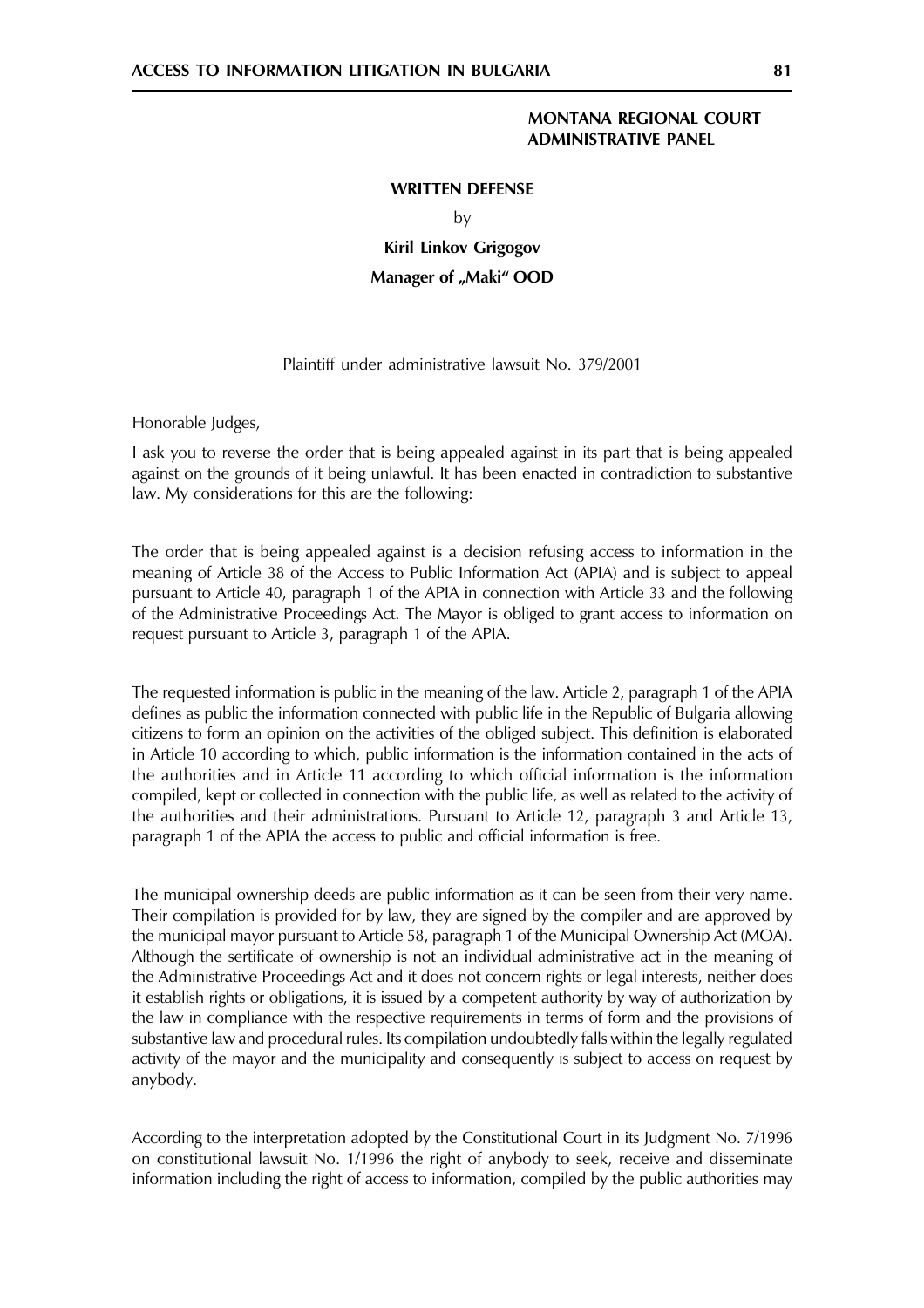be subject to limitation only as a matter of exception. The right is the principle and its limitation is allowed only as a matter of exception of this principle. Therefore, in the opinion of the Constitutional Court limitations cannot be interpreted extensively. According to the same interpretation it should be accepted also that a narrow interpretation of the scope of the notion of "public information" is inadmissible either. Since the aim of the legislator is to regulate anybody's right of access to public information as a matter of principle and the limitation of the right is only an exception of the principle then the subject of the right is any information compiled and kept by the public authorities.

The information does not fall within the scope of the limitations of the right of access to information provided for by law. The right of access to information may be subject to limitation only if there is such limitation – Article 7, paragraph 2 of the APIA. However there is no data of such limitation - this is not claimed in the order that is being appealed against. Consequently, one has to accept that in this case there is no limitation provided for in an act of parliament.

In addition to the above Article 62, paragraph 2 of the Municipal Ownership Act provides for general accessibility to the municipal ownership deeds, contained in the deed register books. The Regulation on the Application of the Municipal Ownership Act specifies no special procedure for effecting this access and consequently one could apply in general terms the procedure provided for in the APIA. However, in the existence of provisions on the general accessibility in both acts it is immaterial which one will be applied. In both cases access to the act must be granted.

In view and on the grounds of the above I ask the Honorable Court to amend the order in its part that is being appealed against and to oblige the Mayor of Berkovitsa to allow me access to the requested information

Yours respectfully:

(K. Grigorov)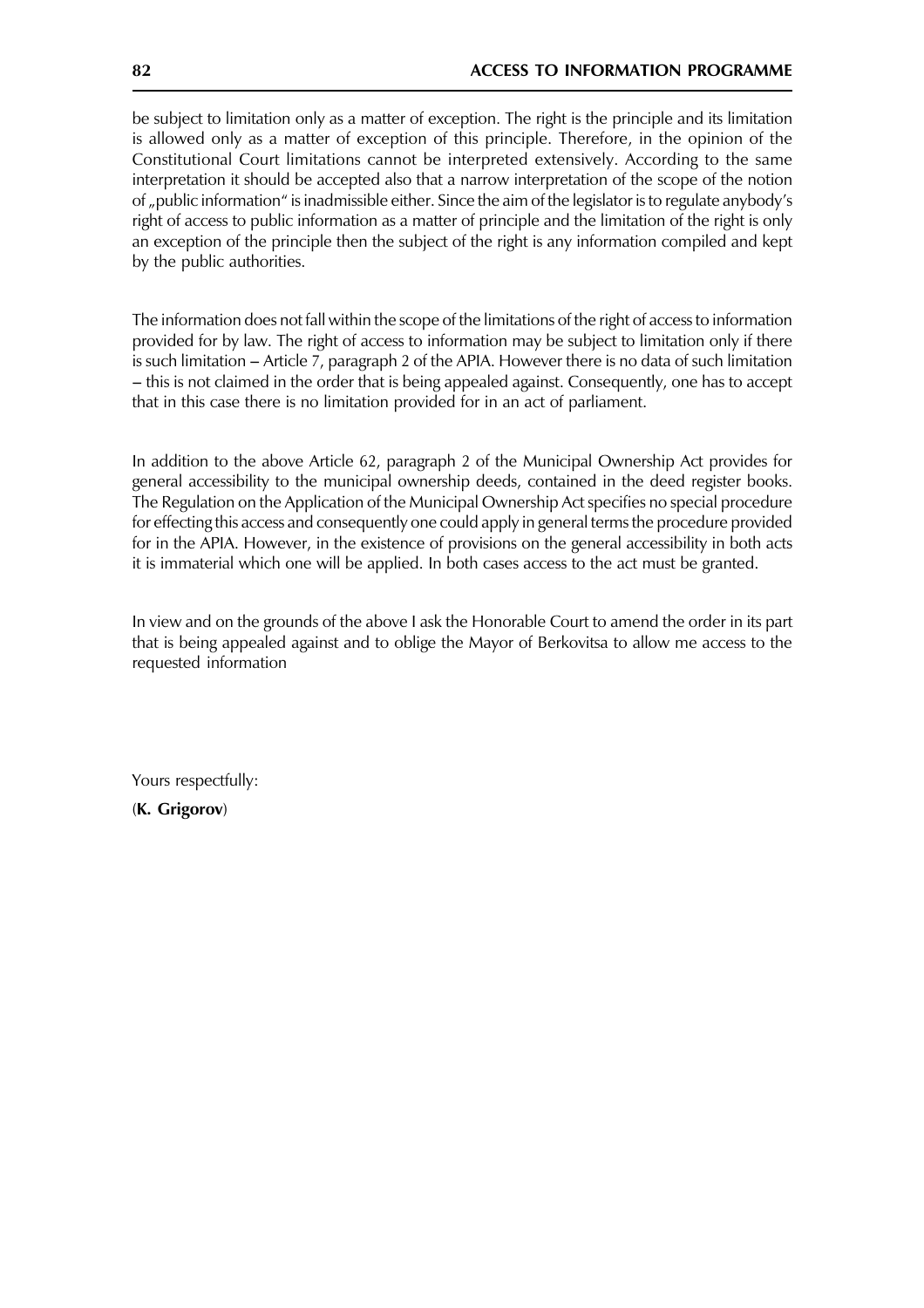# **IUDGMENT**

City of Montana, 22.07.2002

#### IN THE NAME OF THE PEOPLE

#### The Montana Regional Court, Civil Panel

in a public hearing held on 15 July of the year 2002 in the following composition:

#### **CHAIRPERSON:** LYUDMILA DRAGOMIROVA

#### **MEMBERS:** ALEXANDER ATANASSOV and NIKOLINA ELENKOVA

with Secretary Petranka Alexandrova and in the attendance of Public Prosecutor Oleg Dimitrov, having considered the report of Judge Dragomirova on administrative lawsuit No. 379 of the register for 2001 and in order to pass judgment took into consideration the following:

The proceedings are based on Article 40 of the Access to Public Information Act.

They have been instituted on a complaint by Kiril Linkov Grigorov, manager of "Maki" OOD of Berkovitsa against order No. RD-15-426/30.10.2001 of the Mayor of the Berkovitsa Municipality in the part which refuses access to documents concerning the ownership of the facility specified in the request and the appropriate information on evaluation of experts on the grounds that they do not represent public information in the meaning of Article 2 of the APIA. The complaint is about contravention to the law. The plaintiff maintains that municipal ownership deeds are compiled as a result of the activity of the mayor and the municipal administration and fall within the framework of public information – Article 11 of the Access to Public Information Act, access to which is free and according to Article 62 of the Municipal Ownership Act anybody has access to the municipal ownership deeds. He maintains in substance that the Regulation for the Application of the Municipal Ownership Act does not provide for a special procedure for implementing access to municipal ownership deeds and therefore the procedure provided for in the APIA should be applied without exception.

The respondent to the complaint is not expressing a position.

The representative of the Public Prosecutor's Office is expressing an opinion that the complaint is justified.

The evidence on the case is in writing.

The Court, taking into consideration the objections in the complaint in connection with the evidence on the case and the positions of the parties, accepts the following:

There is no evidence in the case when the order that is being appealed against was communicated to the applicant and therefore the Court accepts that the complaint was served in the time limit prescribed by law and is procedurally admissible. Reviewed in substance the complaint is unjustified.

It is obvious from the evidence in the case that the applicant has requested access to public information with an request with ref. No. RD-94-K-1/23.10.2001 concerning the ownership document of the procedural facility  $-$  a bungalow in the locality of "Ashiklar", conducting tenders and competitions for its sale and the evaluations of experts of the value of the facility and the terrain. The applicant has received permission for access to the information specified in item 2 of the request and on item  $3 - a$  refusal that was appealed against. They are not the subject of the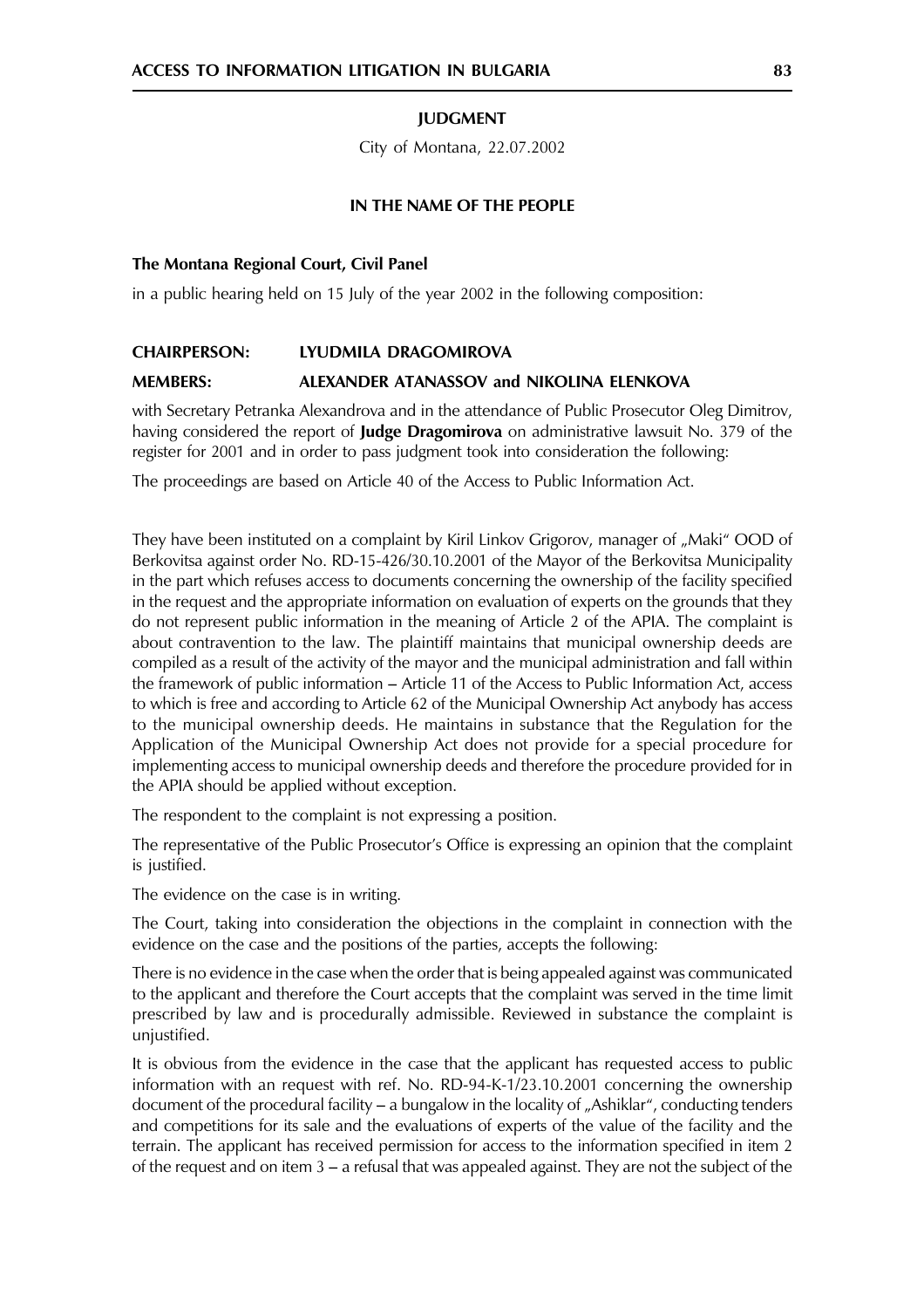present proceedings. What has been appealed against is the refusal of access to the municipal ownership deeds of the facility in question.

Indeed, Article 62, paragraph 2 of the Municipal Ownership Act prescribes that the deed register books of the municipal property are generally accessible and anybody may request information from them but this text provides that this is effected under terms and conditions specified in the Regulation for the application of the act. The provisions of Article 40 of the Regulation for the Application of the Municipal Ownership Act regulates the terms and conditions for obtaining such information – both for submitting an request and for making the respective checks and possibly for issuing an official certificate or a copy of the deed. This activity is performed in connection with providing administrative services to citizens and legal persons and in this case the provisions of the Municipal Ownership Act, the Regulation for the Application of the Municipal Ownership Act, the Providing Administrative Services to Physical and Legal Persons Act are applicable, which excludes the application of the procedure under APIA which are expressly regulated in the provisions of Article 4, paragraph 1 and Article 8, paragraph 1 of the APIA. Under these circumstances the refusal is compliant with the law and the complaint served against it should be rejected.

Led by the above the Regional Court

#### **RULES:**

REJECTS the complaint of Kiril Linkov Grigorov - Manager of "Maki" OOD, of 30, Stefan Stambolov Street, Berkovitsa, against order No. RD-15-426/30.10.2001 of the Mayor of Berkovitsa Municipality in the part which refuses access under the APIA to the documents concerning the ownership of bungalow, "Ashiklar" located in the same locality on the land of the town of Berkovitsa, on the grounds that it is unjustified.

This judgment may be appealed against before the Supreme Administrative Court within 14 days from the notification to the parties that it has been drafted.

**CHAIRMAN: MEMBERS:**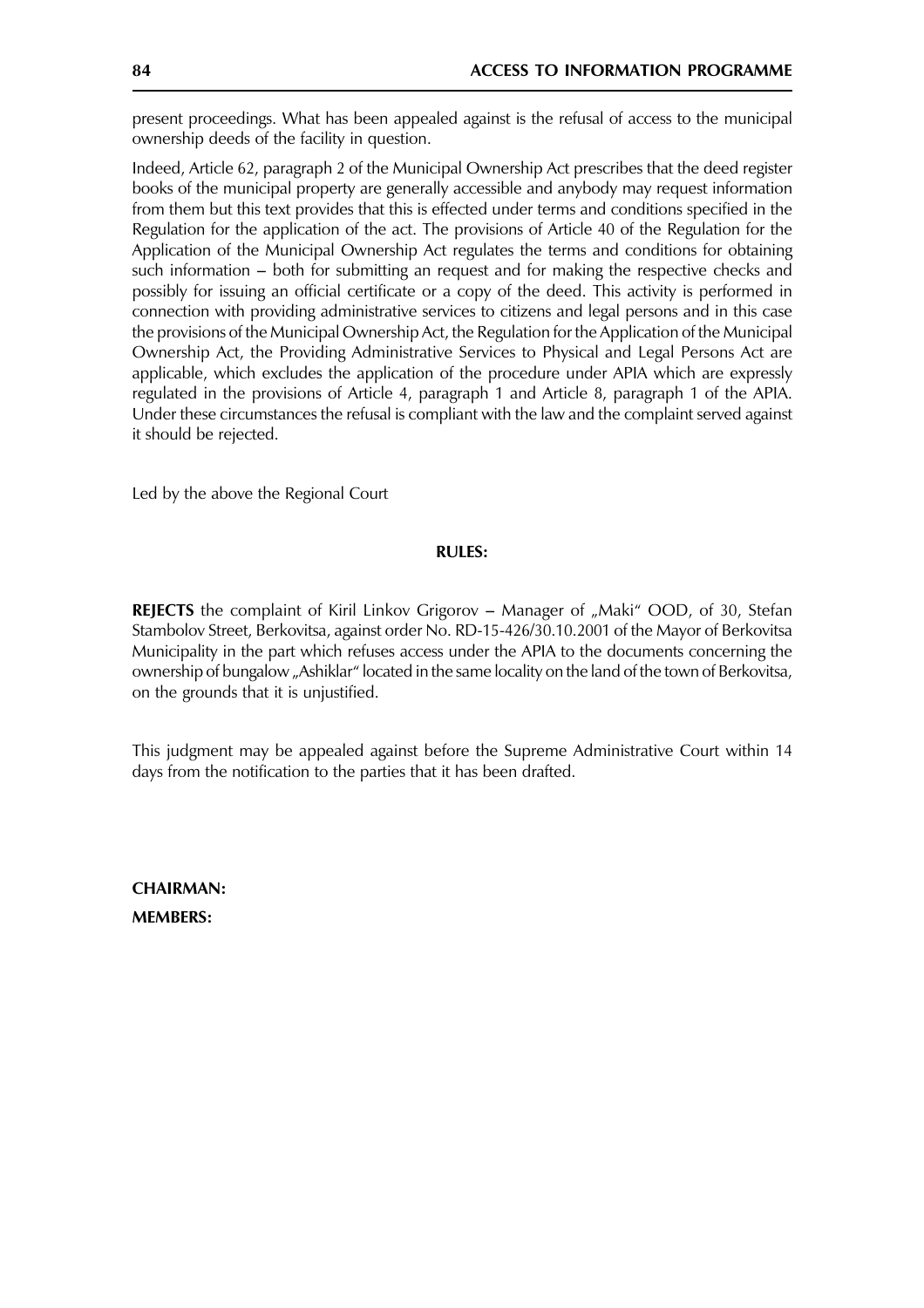# "InfoECOclub" Association - Vratsa v. Secretary of the Vratsa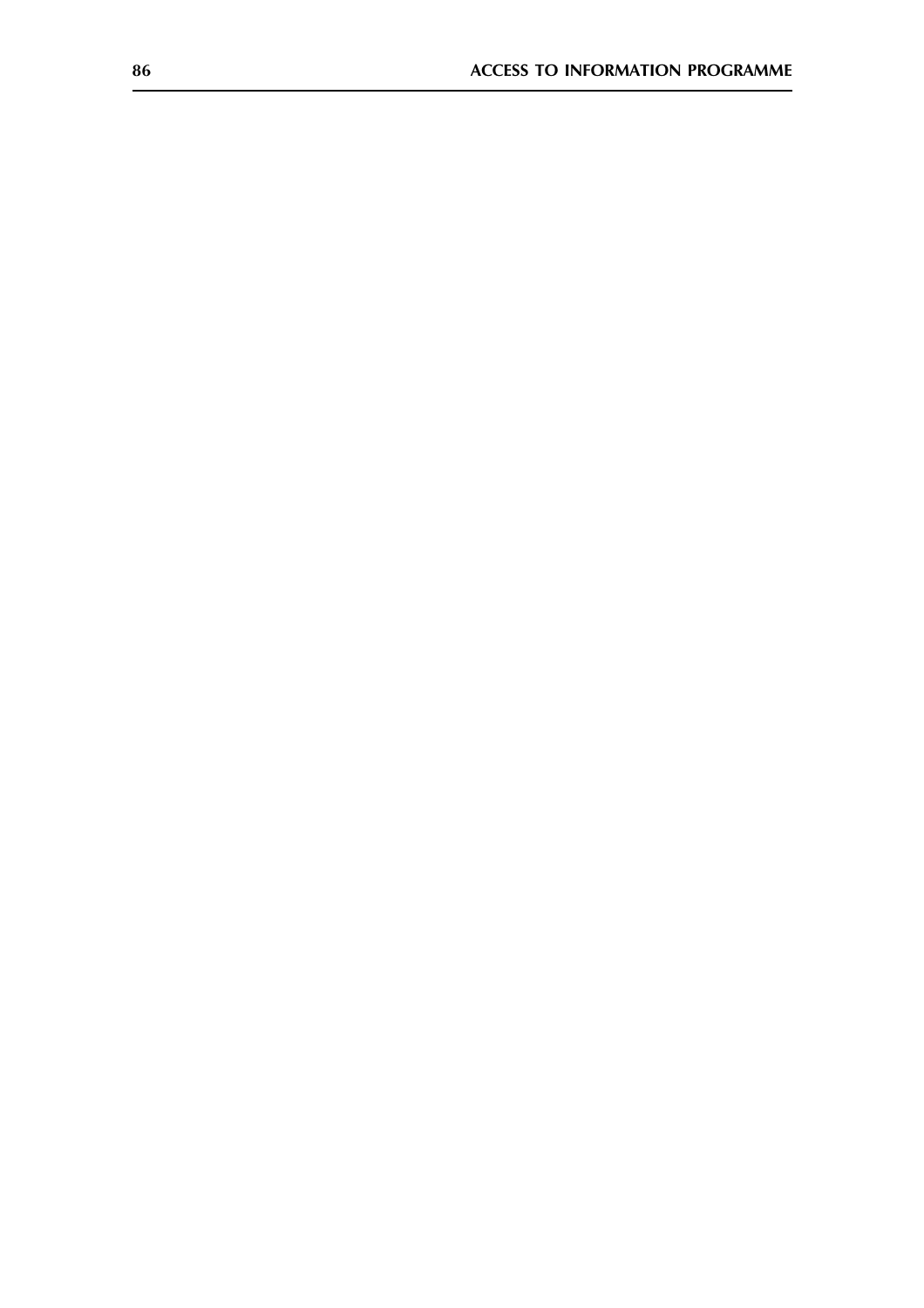# TO VRATSA MUNICIPALITY

# **ACCESS TO INFORMATION REQUEST**

by

### **InfoECOclub**

Pursuant to the Access to Public Information Act I request the provision of copies of documents certifying the ownership of the construction site of the petrol station in quarter 44a of the Vratsa urban plan with investor "Lukoil - Bulgaria" EOOD, including:

1. Sale/purchase contract.

2. Ownership title deed.

**Chairperson of InfoECOclub**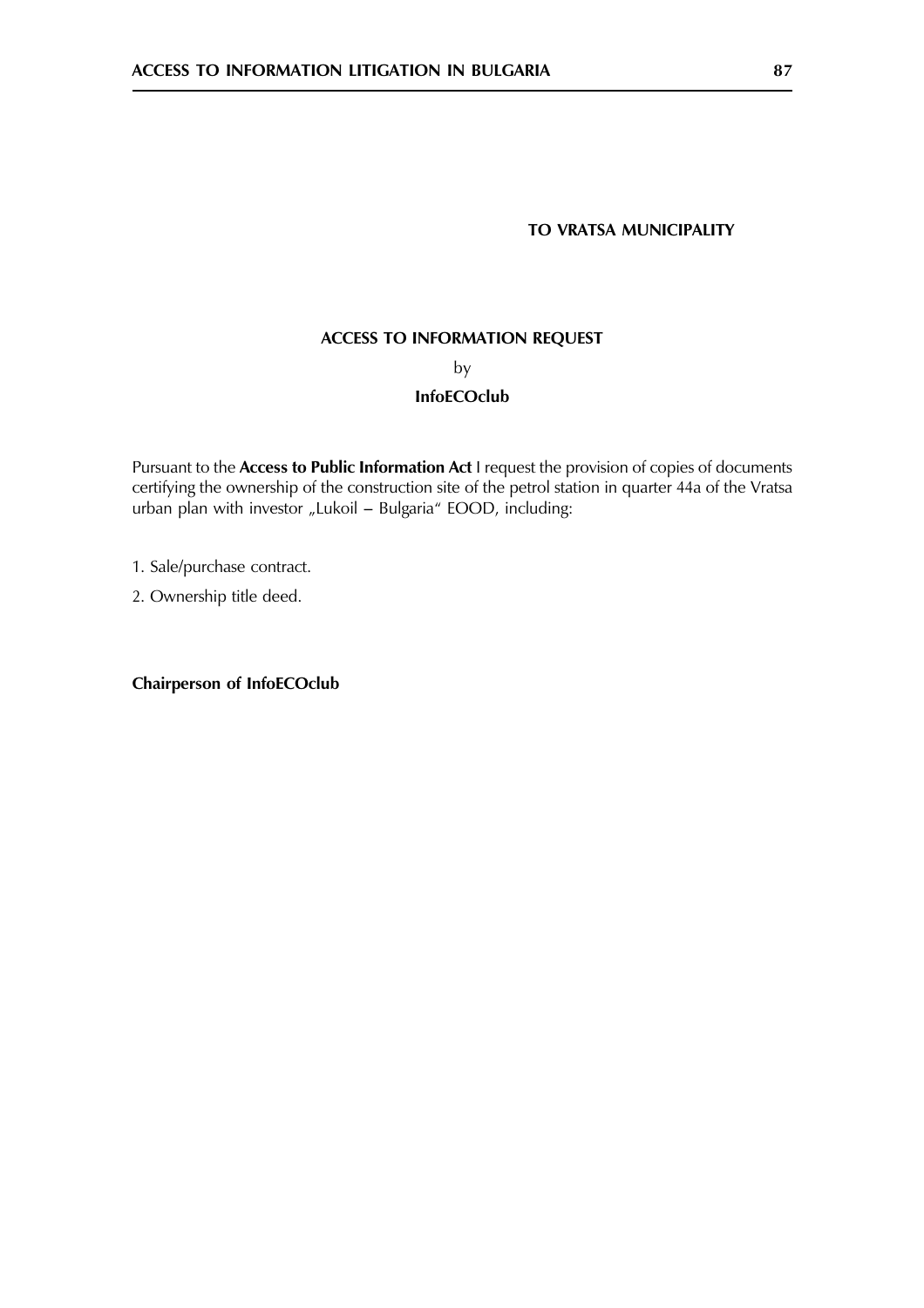**TO** 

Info ECO club City of Vratsa On No.2/05.12.2001

Concerning your letter under the above number, regarding the ownership of the municipal part of the land in quarter 44-a of the urban plan of the City of Vratsa, under the terms of Article 28, paragraph 1 and Article 31, paragraph 5 of Access to Public Information Act (APIA), we are sending, enclosed herewith, as follows:

- Municipality ownership act;
- Decision of the Vratsa Municipal Council for the sale of a municipal piece of  $land:$
- Sale contract.

With regard to the documents on the other part of the land in the above quarter, in compliance with Article 31, paragraphs 1,2,3 and 4, we have requested the consent of the third party.

**Secretary of Vratsa Municipal Council**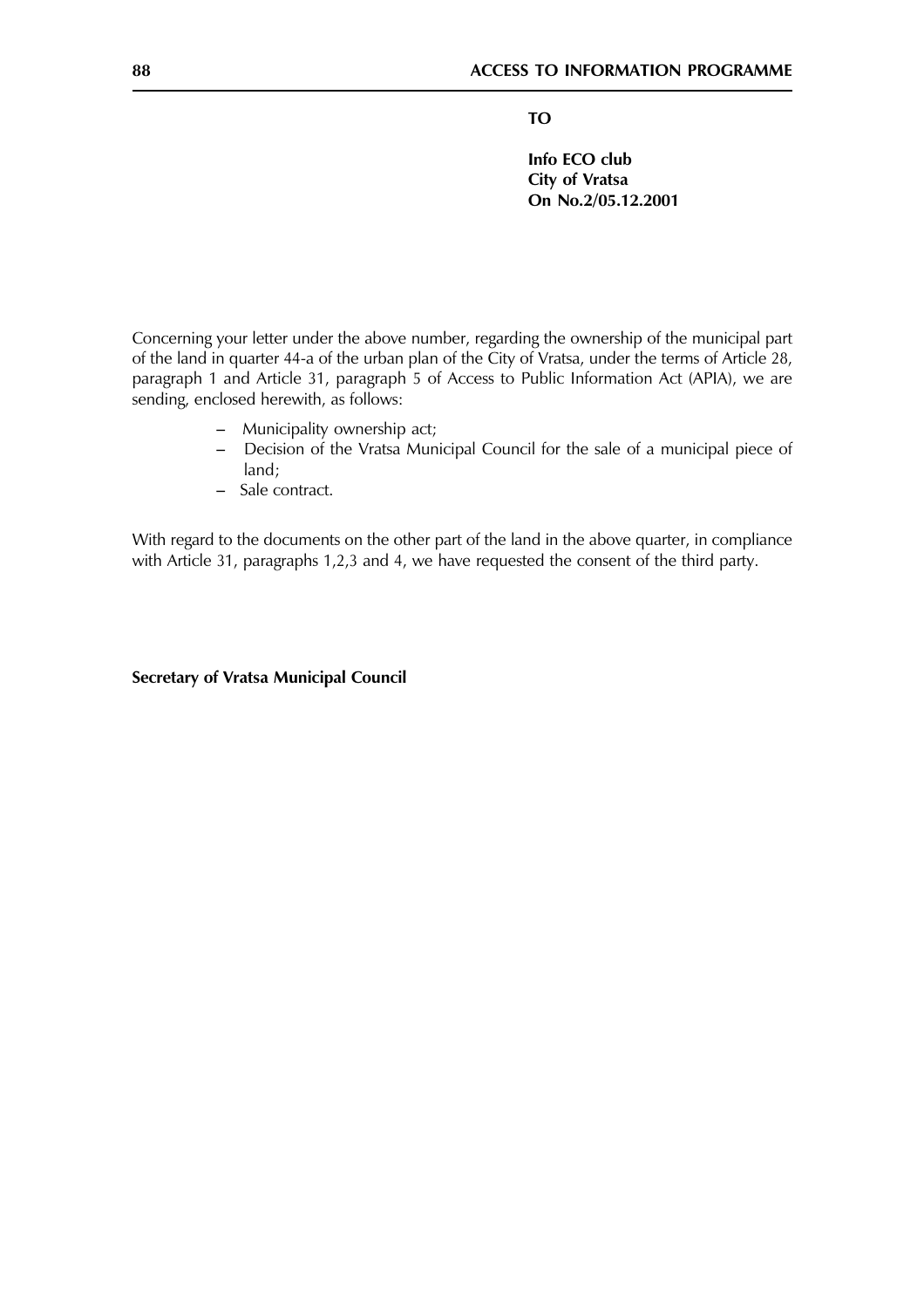**VRATSA MUNICIPALITY To** Info ECO, City of Vratsa

Your ref. No. 2 /05.112001

In relation to your letter with the above reference number concerning the ownership of the land in quarter 44-a of the city of Vratsa urban plan and pursuant to Article 28, paragraph 1 and Article 31, paragraph 5 of the Public Information Access Act we inform you that:

With a letter with ref. No. 10046/18.12.01 "LUKOIL - BULGARIA" informed us that the requested information is confidential and they do not give their consent for providing the documents of ownership of the land on which they are building a petrol station in quarter 44-a of the city of Vratsa urban plan.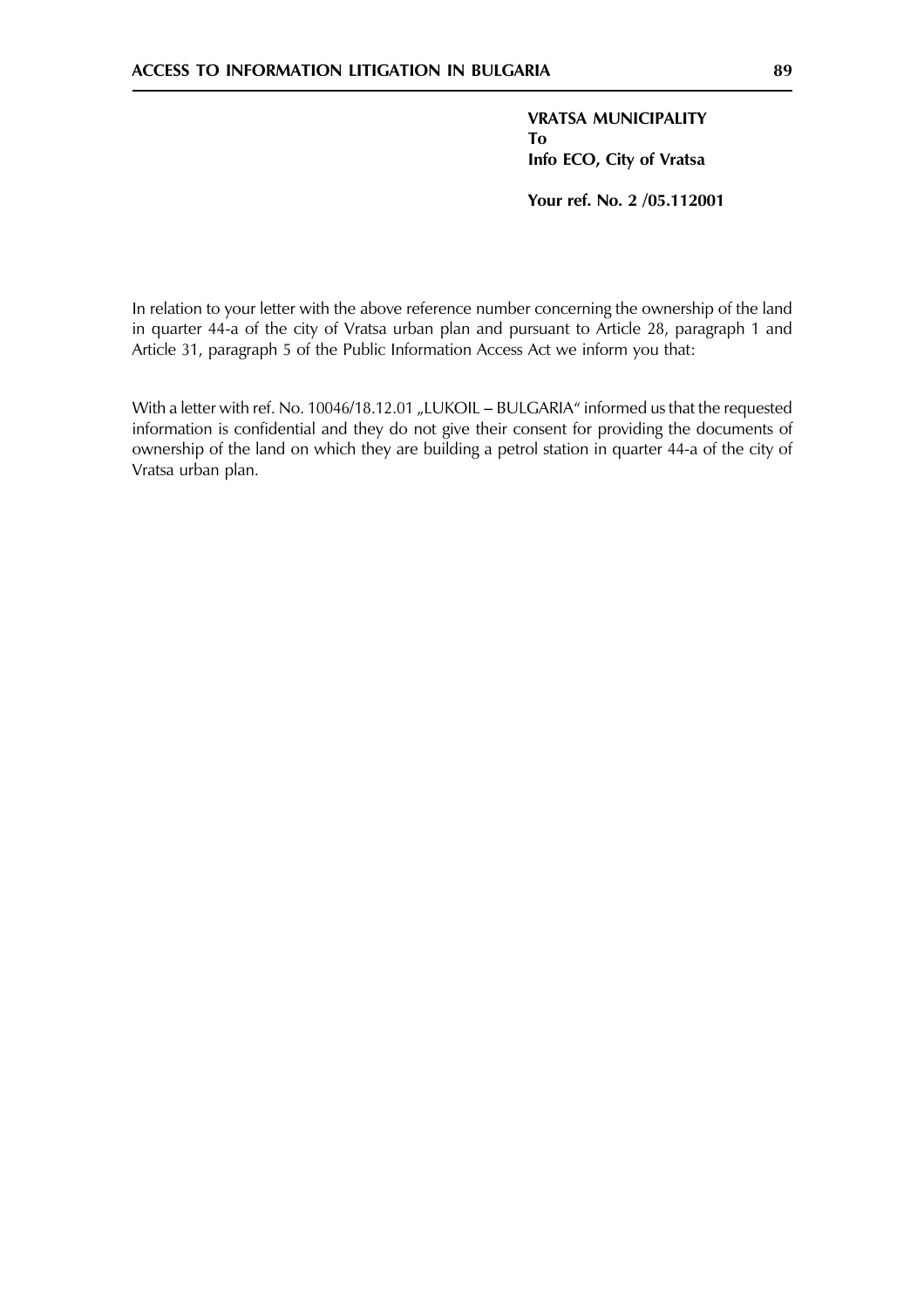# THROUGH THE MAYOR OF THE **MONTANA MUNICIPALITY** TO THE REGIONAL COURT **MONTANA**

#### **COMPLAINT**

#### by

#### Association "InfoECOclub" - Vratsa,

#### represented by Maria V. Moleshka

#### **AGAINST**

### Decision  $N<sup>2</sup>$  2/ 02.01.02 of the Secretary of the Vratsa Municipality

# **ON THE GROUNDS**

of Art. 40, paragraph 1 of the Access to Public Information Act (APIA) in conjunction with Art. 33, paragraph 1 of the Administrative Proceedings Act (APA)

Honorable Judges,

On 05.12.2001 we served the mayor of the Montana Municipality an application ref. No. 02-11/03.12.01 with which we requested to be provided with photocopies of "documents certifying the ownership of the construction site of a petrol station in quarter 44a of the Vratsa urban plan with investor "Lukoil – Bulgaria" LTD, including a sale/purchase contract and a title deed".

The application was registered with ref. No.  $2/5.12.2001$  and on  $12.12.2001$  we received a notification under Art. 31, paragraph 1 of the APIA on extending the term of delivering a decision on our application due the need to request the consent of a third concerned party. This notification included in its contents a decision with which our request for information was partially granted and we were given copies of three documents, namely: municipal ownership title deed, a decision of the Vratsa Regional Council and a real estate sales/purchase contract. On 2.01.2002 we were handed a refusal for providing the rest of the requested information, namely: the title deeds of the site in quarter 44-a of the Vratsa urban plan based on the express objection of "Lukoil  $-$ Bulgaria" LTD.

The letter with ref. No. 2/02.01.2002 addressed to us constitutes a decision in the meaning of Art. 38 of the APIA, in spite of the fact that it has no title. This is so because in concerns our right of access to public information provided in Art. 4, paragraph 3 in conjunction with paragraph 1 of the APIA and in Art. 41 of the Constitution. The decisions under Art. 33 of the APIA are nothing less than individual administrative acts in the meaning of Art. 2, paragraph 1 of the APA which concern our right of access to public information.

In its part concerning the refusal to grant information the decision of the Montana Municipality Secretary is contrary to the law.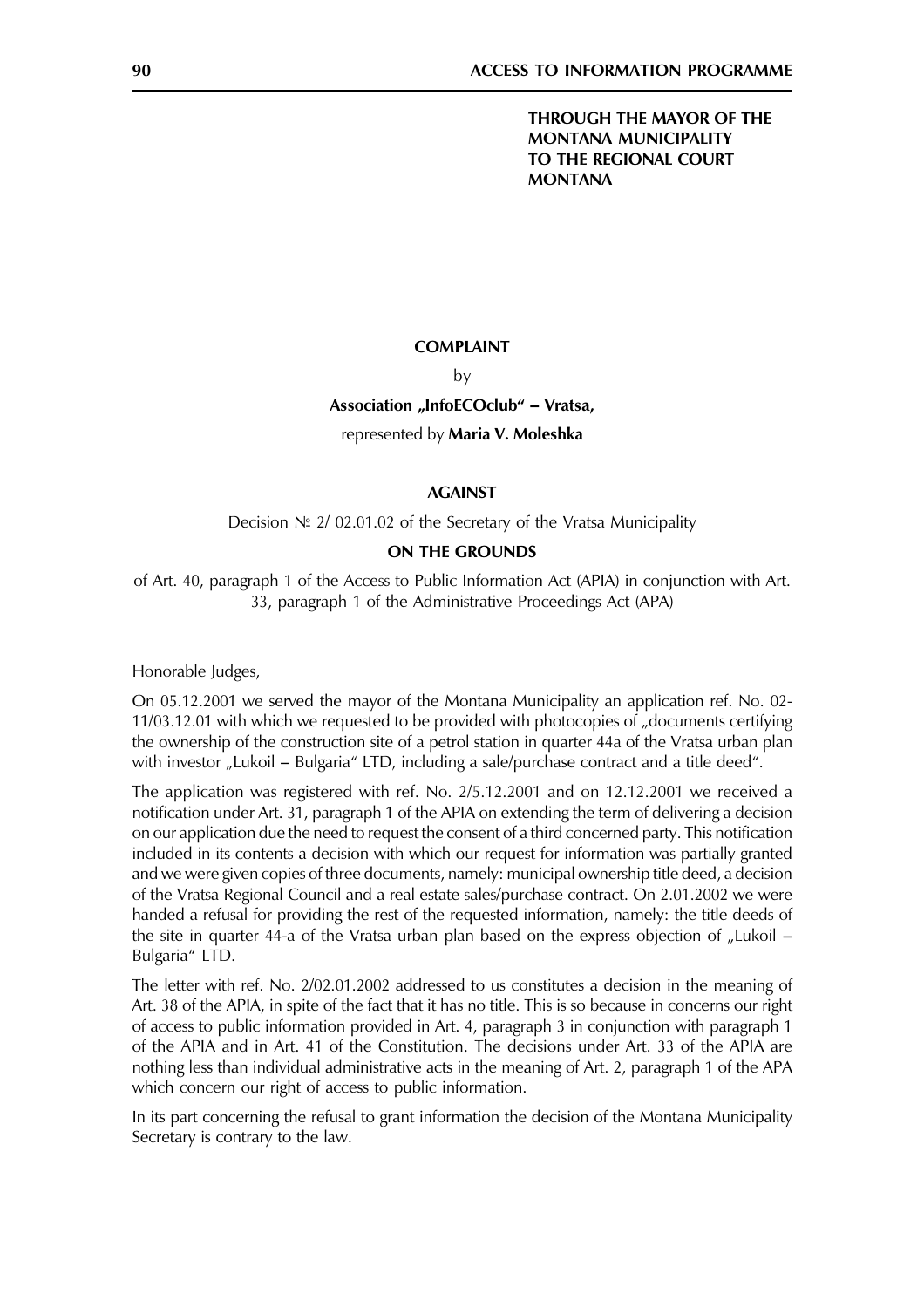1. First, we do not know whether the Secretary of the Montana Municipality has been authorized by the Mayor to decide on applications for access to public information. Pursuant to Art. 3, paragraph 1 of the APIA the obligation to decide on requests for access to public information has been assigned also to the local authorities and the mayor undoubtedly is such an authority (Art. 139, paragraph 1 of the Constitution). The Secretary of the Municipality however is not a public authority and therefore his competence to decide on applications under the APIA may flow only from authorization by the Mayor pursuant to Art. 28, paragraph 2 of the APIA. We have no information of such authorization and if it does not exist, then the authority of the Municipal Secretary is **NULL AND VOID**, and respectively such is the act that is being appealed against.

2. The refusal is enacted also in contradiction to substantive law. The provision of Art. 31, paragraph 1 of the APIA sets two preconditions that must be met together for seeking the consent of a third party:

- 1) requested information should refer to that party and
- 2) its consent should be necessary for the communication of the information.

The examination for the existence of the second prerequisite includes by necessity the finding of a legal provision that would envisage a right of the third party concerning the protection of certain data of it. If such a right is not at stake then there are no grounds for a third party to interfere with the relationship between the seeker of the information and the unit obliged under the APIA due to the lack of legal interest. On the contrary, to allow such interference will lead to restricting citizens' right of access to information which is constitutionally guaranteed, by the arbitrary will of a certain third party.

3. In this specific case there is not only lack of legal provision recognizing the right of a third party to deny consent for communication of the requested data, but on the contrary – there is an explicit provision proclaiming the requested information as generally accessible. The requested data – copies of title deed for the respective site are included in the title real estate registry pursuant to Art. 3, paragraph 2 of the Cadastre and Property Register Act. The Property Register is public pursuant to Art. 8, paragraph 1 of the same act and publicity is expressed in general accessibility. Consequently the refusal is CONTRARY TO THE LAW due to contradiction to substantive law.

In view and on the grounds of the above I request the Honorable Court, recognizing the above, to proclaim that the act subject to appeal is null and void, in case you accept the argument that the respective authorization was absent. If you don't accept this argument, I request the Honorable Court to REVERSE Decision 2/02.01.02 of the Montana Municipality Secretary as contrary to the law and to **DECIDE** the case on the merits pursuant to Art. 41, paragraph 1 of the APIA in conjunction with Art. 42, paragraph 2 of the APA and to order the competent authority to provide the requested information.

# **Enclosures:**

- 1. A copy of the decision that is being appealed against
- 2. A copy of notification of 12.12.01
- 3. A copy of application No. 2/01 r.
- 4. A copy of the complaint and the written evidence for the respondent
- 5. A receipt for paid state fee

Yours respectfully:

(M. Moleshka)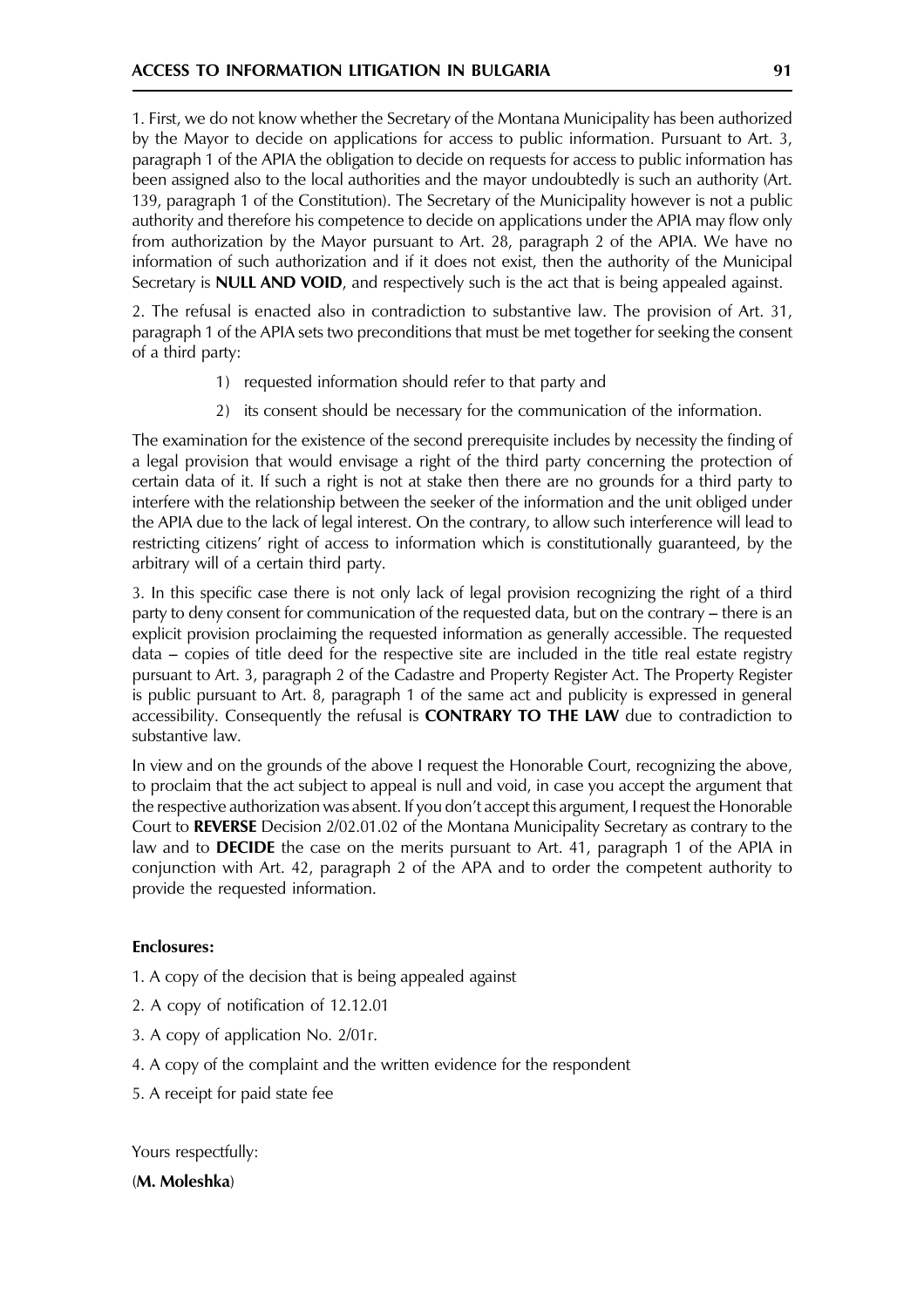#### **VRATSA MUNICIPALITY**

#### **ORDER**

On the grounds of Art. 3, paragraph 1 of the Access to Public Information Act I

#### **ORDER:**

1. The Chief Secretary of the Vratsa Municipality shall organize, consult, coordinate and control the process of decision- making on providing or refusing access to requested public information and shall notify in writing physical and legal persons pursuant to this act.

2. All deputy mayors, heads of departments and heads of sections shall be deemed responsible in the meaning of Art. 28, paragraph 2 as well as the other officials of the municipal administration to whom the implementation of providing access to public information has been directly assigned.

3. The Chief Secretary shall ensure implementation of the APIA providing the necessary administrative, legal and other assistance services, the drafting and enacting an instruction on its implementation by the officials who are obliged as part of their official duties.

3. The submission of applications and their registration shall be effected in the registration office of the Vratsa Municipality.

A special registry shall be opened for this purpose as well as an information field in the software application for monitoring the circulation of the applications with the purpose of keeping the time limits prescribed by the act.

This order is to be brought to the attention of all officials responsible pursuant to this act for information and implementation.

I assign the control over the implementation of this order to the Chief Secretary of the Vratsa Municipality.

Mayor: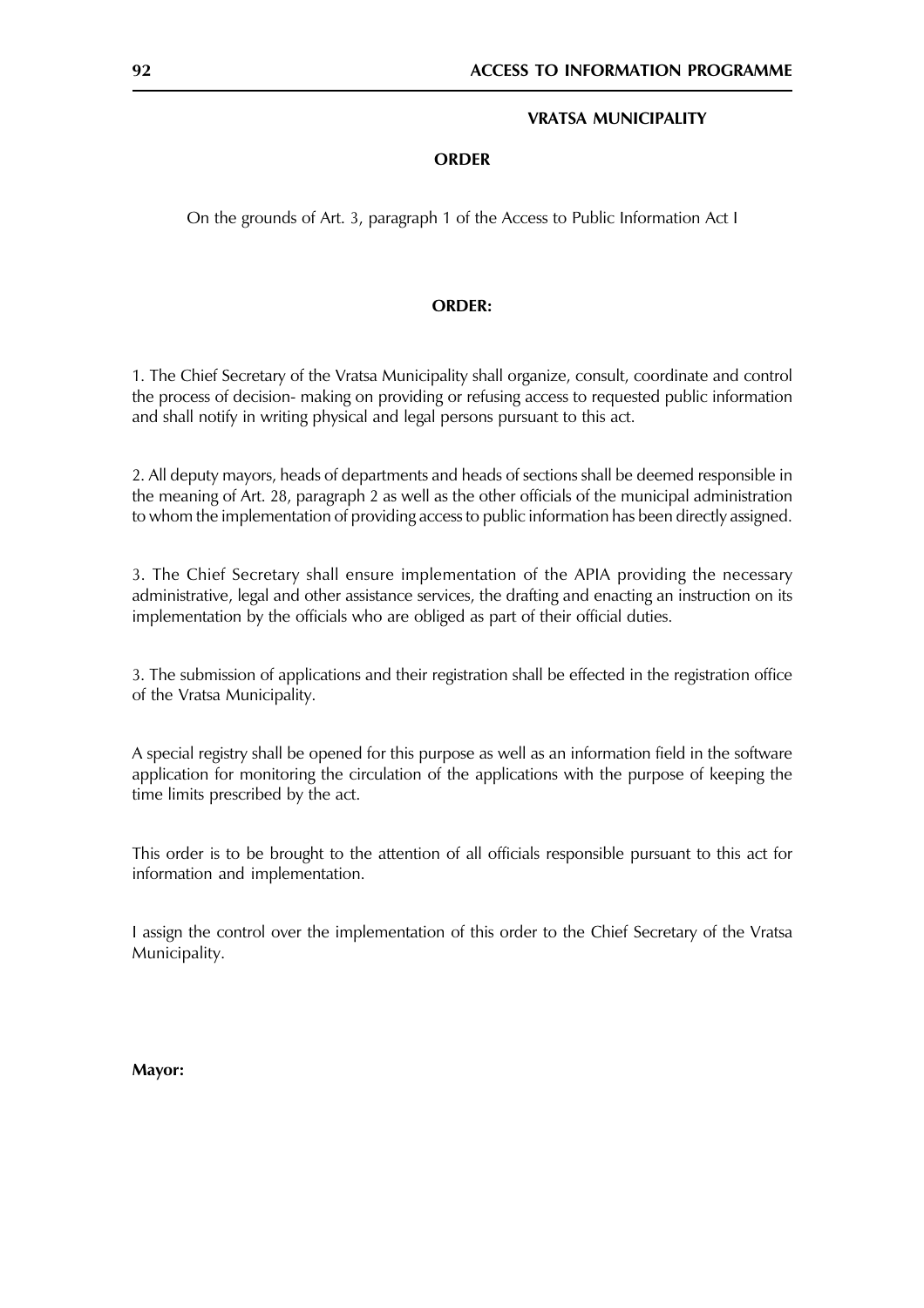#### **IUDGMENT**

City of Vratsa, 26. 04. 02

#### IN THE NAME OF THE PEOPLE

The VRATSA REGIONAL COURT – Civil Bench sitting on 19 April 2002 in panel

consisting of the following justices:

**CHAIRPERSON: M.ADJEMOVA** MEMBERS: IV. RADENKOV, M.DOSOV

With the participation of the Secretary Chr. Tsekova and the Public Prosecutor Dilkov after considering administrative lawsuit registered under No. 45/02 in the Vratsa Regional Court, reported by **M. Adjemova** in order to deliver a judgment took into consideration the following:

The proceedings are taking place on the basis of Art. 40, paragraph 2 of the Public Information Access Act - APIA, and in conjunction with Art. 33 and the following of the Administrative Procedures Act

The non-profit association "InfoECOclub for Healthy Environment" through the representing it Chairperson Maria Moleshka has appealed against a PARTIAL refusal of the Secretary of the City of Vratsa Municipality delivered in a letter with ref. No.2/2.1.02 for providing access to public information concerning the ownership of "Lukoil Bulgaria" LTD of the City of Sofia over part of the land in quarter 44 of the city of Vratsa where the company is building a petrol station. The applicant claims that the refusal being appealed against was null and void since an incompetent authority issued it. Further on the applicant expresses alternatively an opinion of inconsistency of the refusal with the law and detailed considerations are added in this relation. It is pleaded that the decision subject to the complaint should either be pronounced null and void or be repealed and that the dispute be decided in substance, the Court giving obligatory instructions to the Vratsa Municipality to grant the requested information.

The respondent – the Vratsa Municipality, which has been duly summoned, is not represented in the dispute and has not expressed an opinion.

The interested company "Lukoil Bulgaria" LTD of the City of Sofia is not being represented and has not expressed an opinion either.

The representative of the District Public Prosecutor's Office deems the complaint unjustified since the interested company has not given the required consent for granting the requested information.

The complaint is procedurally admissible being served by a person with legal interest and within the time frame prescribed by law.

As a matter of substance after considering the collected written evidence the Regional Court finds the complaint unjustified due to the following considerations:

The legal person that is the plaintiff has requested from the city of Vratsa Municipality on the basis of the APIA with an application ref. No. 2/5.12.01 to be provided with copies of the documents certifying the ownership of the construction site of a petrol station in quarter 44-a of the Vratsa city plan with investor "Lukoil Bulgaria" LTD, including a sale and purchase contract and a deed of public ownership. With a letter ref. No. 2 /12.12.01 on page 5 of the case file the legal person has been granted the requested information  $\Box$  a municipal ownership deed, decision of the Vratsa Municipal Council for the sale of a property which is private municipal property and a sales and purchase contract. The plaintiff did not dispute this fact. The procedural refusal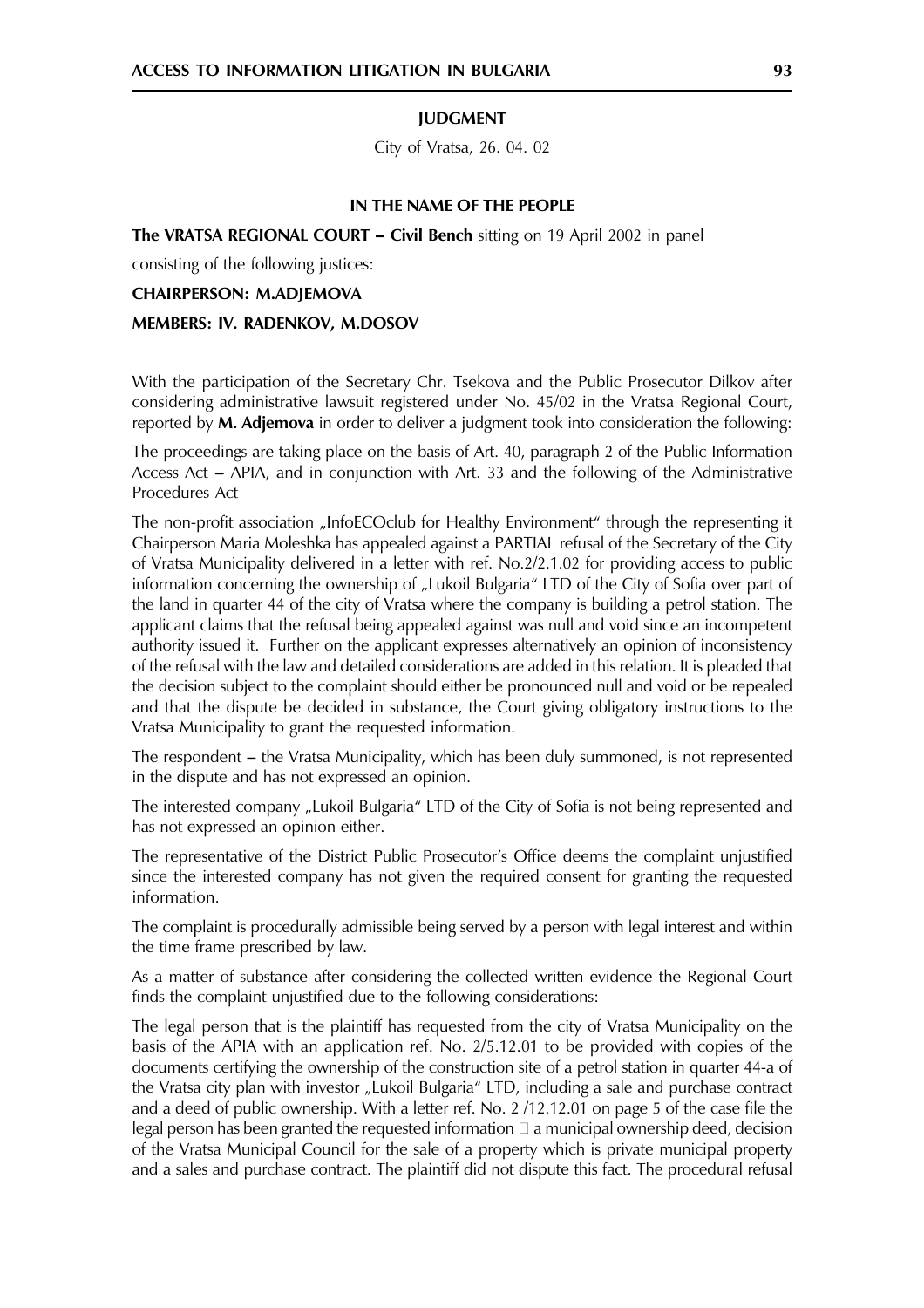of the Vratsa Municipality refers only to the documents for the ownership of part of the land which is property of the concerned company in the case - investor "Lukoil Bulgaria" LTD of the city of Sofia. In order to refuse to provide access to these documents with letter No. 2/2.1.02 the Vratsa Municipality has referred to the fact that "Lukoil Bulgaria" had refused their consent for access to this information with a letter ref. No. 10046/18.12.01.

Letter No. 2 is signed by the Secretary of the Vratsa Municipality. Another document submitted to the Court was order No. 300/23.03.01, with which the Mayor of the city of Vratsa authorizes the Municipality Secretary to organize the work of the Municipality and to issue decisions on requests of physical and natural persons under the APIA.

Having in mind what has been factually established the Regional Court made the following legal conclusions:

In spite of the inappropriate language of the Vratsa Municipality Secretary's letter No. 2 (the name of the act which the latter had to issue was a decision) its text indicates that it contains an expression of the will of authority of the Secretary and its content is a decision that is negative for the applicant in the meaning of the APIA. The letter contains the main elements of an individual administrative act and is subject to control by the Court. The Court finds that the letter is issued by an authority within its powers since it accepts that with the served order No. 300 of the Municipality Mayor the requirements of Art. 28, paragraph 2 of the APIA have been satisfied, namely that the "authority", within the meaning of paragraph 1 of Art. 3 of the Act, should designate expressly a person to make decisions.

It is undoubted that the requested information in the case is of a public nature having in mind the definition given in the provision of Art. 2, paragraph 1 of the APIA. In spite of this in this specific case this information was partially granted to the person that has right of access to it (the plaintiff in the case).

This partial access was necessitated due to the limitations imposed by the provision of Art. 31 of the APIA protecting the interests of third parties. In these circumstances the third party "Lukoil Bulgaria" LTD did not give consent for granting the requested information.

The argument of the plaintiff that the third party consent for access to the requested information should not be sought in the case or there was not a right of protection to this information because of the provisions of the Cadastre and Property Register Act (that it was generally accessible according to Art. 8, paragraph 1), is not shared by the Court.

The fact that the property registry is generally accessible does not repeal the norm of Art. 31 of the APIA to which the refusing authority has correctly referred. The general accessibility of the information on property ownership provides the plaintiff with the opportunity of obtaining this information through an inquiry at the registrar's office of the Vratsa District Court.

Finally the Regional Court finds that the refusal to grant public information that is being appealed against is issued in keeping with the substantially and procedurally applicable legal provisions – Art. 41, paragraph 3 therefore the complaint should be rejected.

In keeping with the above the Regional Court

#### **DECIDES:**

REJECTS the complaint of "InfoECOclub for a Healthy Environment" of the city of Vratsa against a refusal of access to public information materialized in a letter No. 2/2.1.02 of the Vratsa Municipality as unjustified and unproven.

This judgment is subject to appeal before the Supreme Administrative Court within 14 days from the notification to the parties that it has been drafted.

#### **CHAIRMAN:**

**MEMBERS:**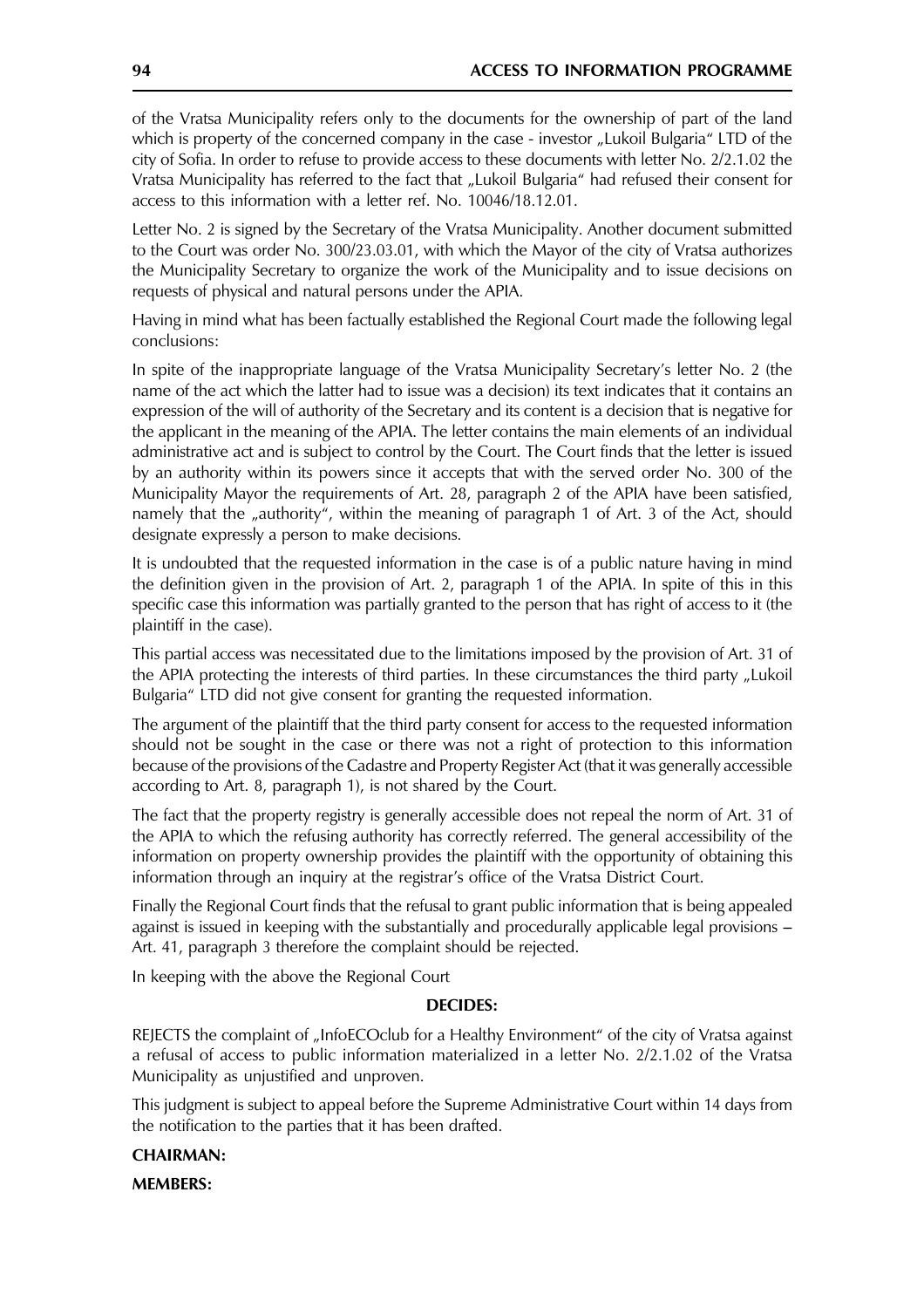# Karaivanov v. Minister of the Economy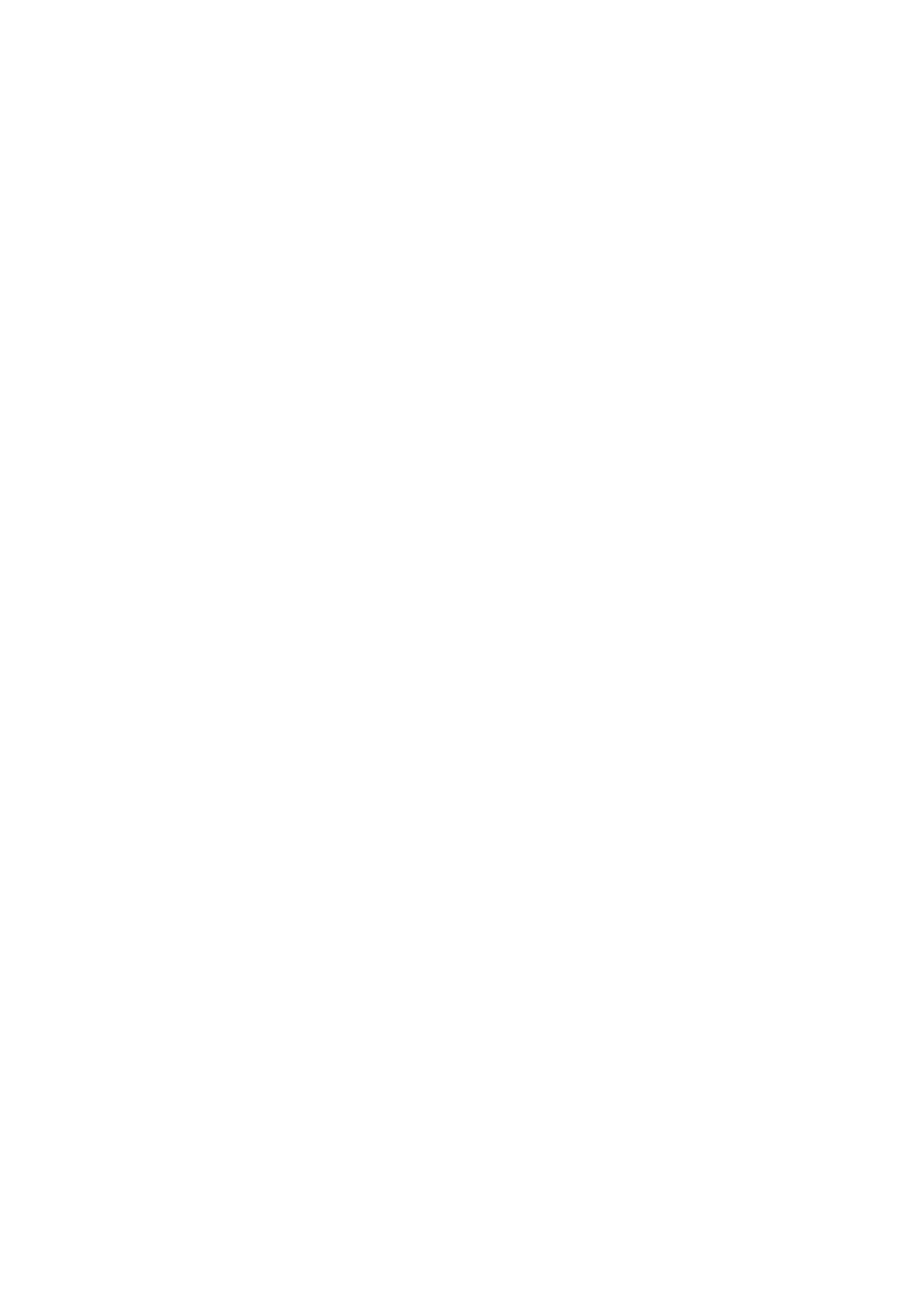# **DEPUTY PRIME MINISTER AND MINISTER OF THE ECONOMY MR. PETER ZHOTEV**

#### **REQUEST FOR ACCESS TO INFORMATION**

by Kiril Dimitrov Karaivanov,

DEAR MR. DEPUTY PRIME MINISTER,

I address you for the second time with a request, on the grounds of the Access to Public Information Act, to receive all the available information regarding a DECISION, issued by the former Ministry of Industry for:

a/ the conclusion of contract No. 5 of 14.08.1998 between "BULBANK" AD, Gorna Oriahovitsa Branch and "Brilliant" EOOD- the village of Krusheto for a credit of 2000000000 (two billion) non-denominated leva and

b/ the conclusion of three contracts - 1, 2, 3 – for establishing a pledge for securing the mentioned credit (the same contracting parties), entered in the Central Register for Special Pledges under number 11813 (sun flower seed and its derivatives) and 1999040700225 (machines and installations) according to inventory.

The contracts indicated above have been concluded at a time when "Brilliant" EOOD was in an announced privatization procedure. According to Article 21, paragraph 1 of State-Owned and Municipal Transformation and Privatization Act – these contracts could have been concluded only with a permission of the authority under Article 3 of State-Owned and Municipal Transformation and Privatization Act - the former Ministry of Industry.

On the grounds of the Access to Public Information Act I would like to receive the following documents:

1. Proposal for the permission to conclude the described credit contracts and securing the receivables, including the request of the manager of "Brilliant" EOOD of June 1998 for granting the credit;

2. Permission from the former Ministry of Industry for the conclusion of the credit contracts and securing the receivables, including a letter with ref. No. 26-B-401 of 01.07.1998 of the Minister of Industry.

I would like to receive the information I request in the form of paper copies (xerox copies) against payment. Hoping that this time I will receive your complete understanding, I remain

Sincerely: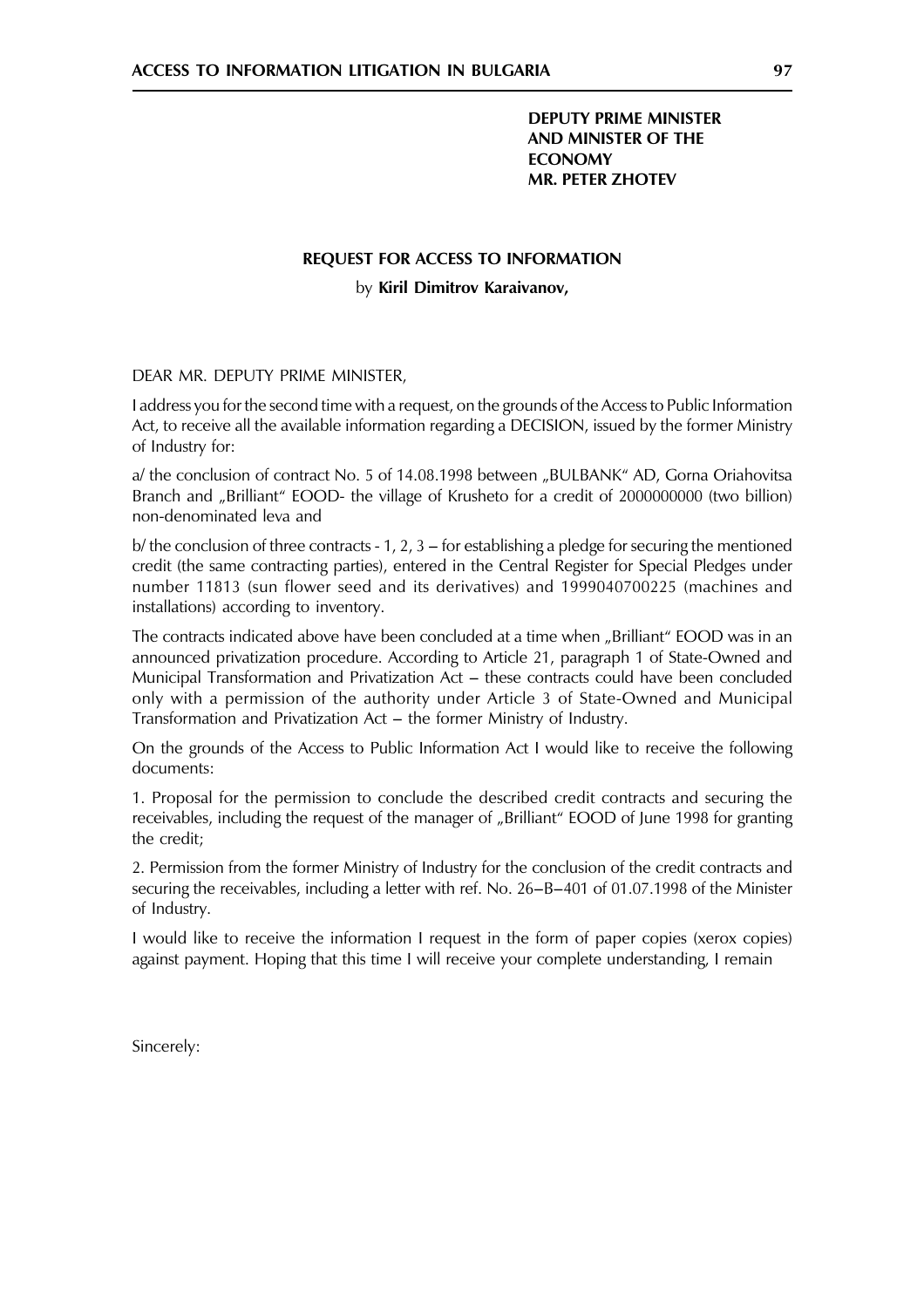# THE REPUBLIC OF BULGARIA MINISTRY OF THE ECONOMY

**TO MR. KIRIL DIMITROV KARAIVANOV CITY OF SOFIA** 

Ref: Your letters (Ref. No. 94-K-72 27. 04. 2001 r. and Ref No. 03-00-1 05.06. 2001 of the Ministry of the Economy) with a request for granting: Proposal for the permission to conclude a credit agreement and the permission or concluding the specified agreement.

DEAR MR. KARAIVANOV,

I am sending you enclosed herewith certified copies of: I. A proposal for the permission to conclude a credit agreement between "Bulbank" AD, branch office Gorna Oriahovitsa and "Brilliant" EOOD- the village of Krusheto and 2. The permission of the Minister of Industry for the conclusion of the agreement.

Sincerely,

**Deputy Minister of the Economy**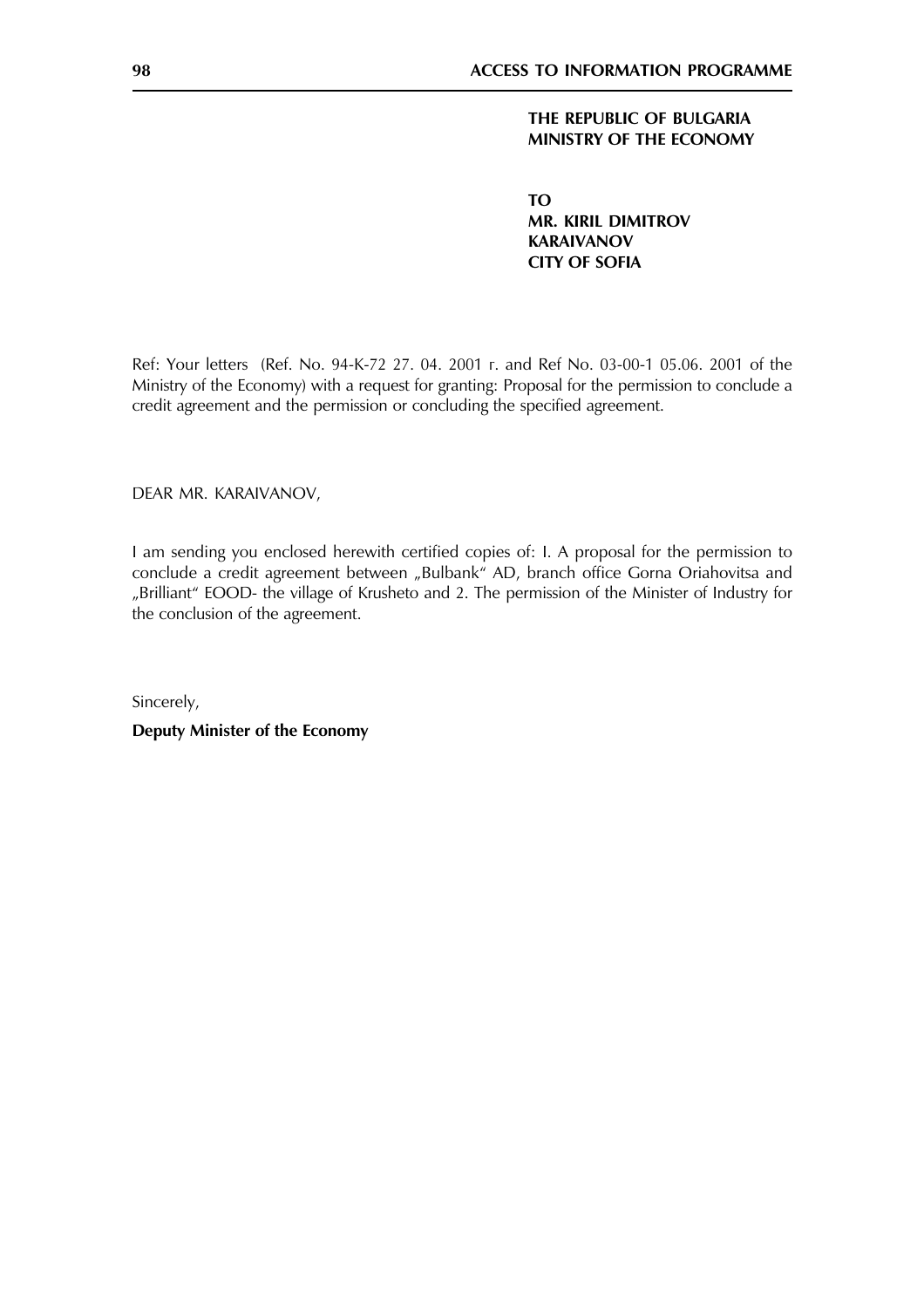# THROUGH THE MINISTER OF THE **ECONOMY** TO THE SUPREME **ADMINISTRATIVE COURT** OF THE REPUBLIC OF BULGARIA

# **COMPLAINT**

by

### Kiril Dimitrov Karaivanov,

Personal Registration No. 3212306767

# **AGAINST**

Decision No. 94-K-72/ 18.06.01r. of the Minister of the Economy

(signed by the Deputy Minister of the Economy)

**ON THE GROUNDS OF:** Article 40, paragraph 1 of the Access to Public Information Act, in connection to Article 5, item 1 of the Supreme Administrative Court Act

Honorable Supreme Judges,

On 04.06.01 on the grounds of Article 24, paragraph 1 of the Access to Public Information Act I submitted a request, with which I requested to receive all the available information concerning a permission, given by the Minister of the former Ministry of Industry (currently Ministry of the Economy) for the conclusion of a credit agreement from "Brilliant" EOOD (a business establishment with public partnership where the rights of the owner are exercised by the mentioned Minister).

My request was partially granted, since on 20.06.01 I received from the Ministry of the Economy copies of a report and a permit from the Ministry of Industry. The documents I received had actually been requested in my request for access. However, at the same time, I had requested not only one /the received/, but all the permissions issued by the Minister of Industry, concerning the credit agreement. From a certificate in the Central Register for Special Pledges it is clear that in the lot of "Brilliant" EOOD under No. 1999040700225 a pledge of machines and installations is entered according to an inventory, which obviously does not concern the permission I have received. Hence, the record of that collateral has been permitted by the Minister of Industry separately with another permission in his capacity of an authority under Article 3 of Transformation and Privatization of State-owned and Municipal Companies. Such permission has been issued because the company was in a privatization procedure up to its termination with an Order No. RD-21-246/10.10.2000.

There is also no pronouncement over my request to receive all the available information, connected to the issuance of the mentioned permissions, which includes not only the acts of the Minister of Industry, but also the standpoints expressed by the Legal Department and the Financial-Credit Policy Department, the Chief Privatization Department and the Food, Wine and Tobacco Industries Department in the Ministry of Industry, which accompany a letter with ref. No. 26-B-401/01.07.98 (the existence of these documents has been confirmed in a letter No. 03-00-01/ 26.04.01 addressed to me by the Privatization Department Director).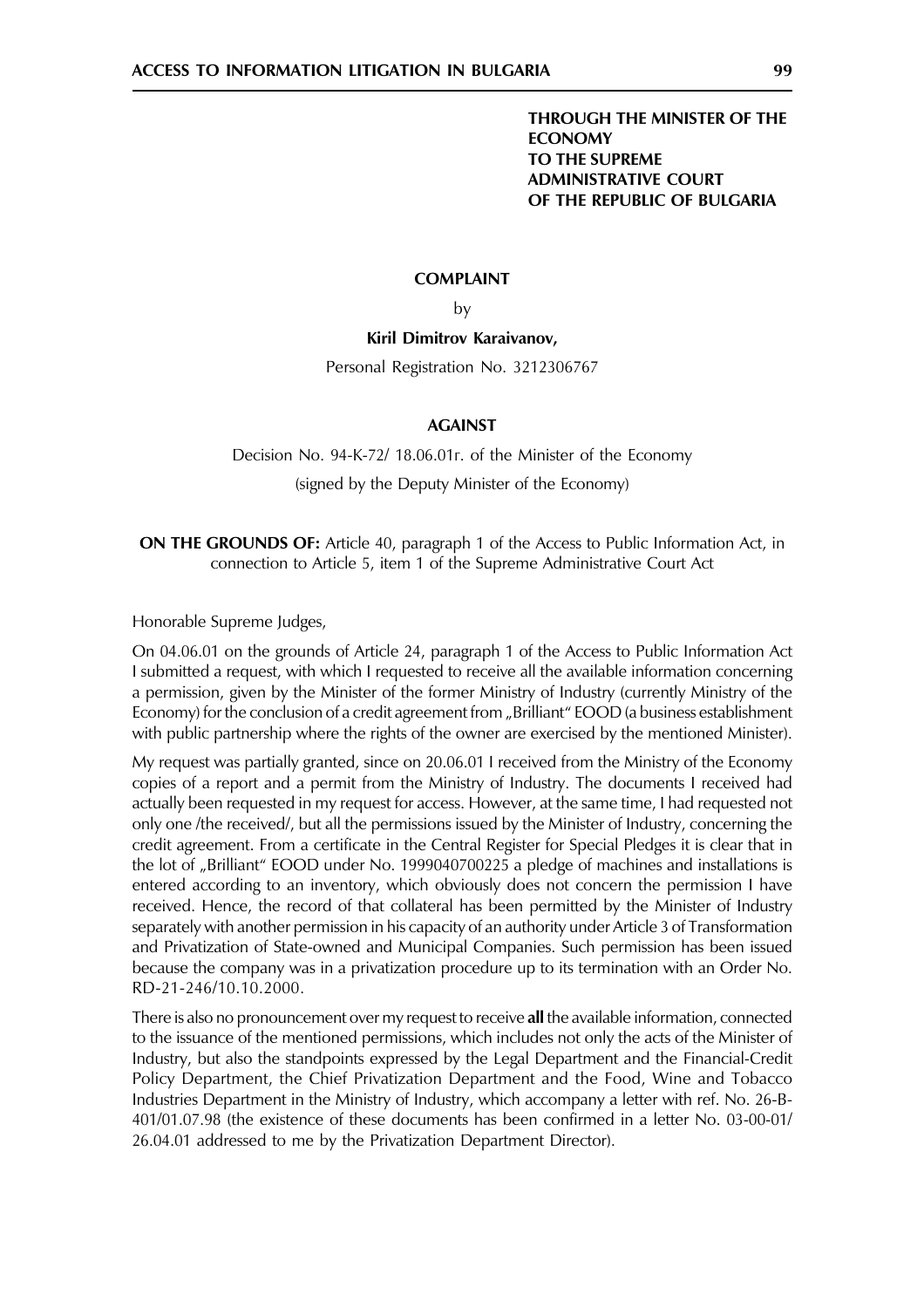The failure to make a pronouncement over my request for information as a whole constitutes a violation of my right to information, as well as a refusal in the meaning of the Access to Public Information Act. This failure to make a pronouncement is in substantial contradiction to the procedural and substantive law:

The law requires that when the respective authority issues the requested administrative act or when it refuses to issue it, it has to make a pronouncement with a motivated decision (Article 15, paragraph 1 of the Administrative Proceedings Act), which has to be made in writing (Article 15, paragraph 2 of the Administrative Proceedings Act). The provisions of the **special** act also require a written form of the refusal – Article 38 of the Access to Public Information Act, as the decision for the refusal has to indicate the legal and factual grounds for the refusal. In the present case these legal requirements have not been complied with. The request for access to information refers to various documents, and therefore it actually includes several requests. Therefore, if the body obliged under the Access to Public Information Act thinks that some of the requests for granting certain documents are justified and have to be granted, and for others there are reasons not to be granted, he has to indicate this in his written decision. In the present case this has not been done which constitutes a substantial violation of the above-mentioned procedural provisions.

On the other hand, the lack of an explicit refusal for granting copies of these other documents is an indication, that in this instance the Minister of the Economy does not see legal obstacles to grant the information. I myself presume and hope that the failure to pronounce over my other request is due to oversight, which can be corrected on the initiative of the Minister himself.

On the grounds of the above I ask the Honorable Court TO REVERSE the partial refusal of the Minister of the Economy to grant me copies of his permissions for the collateral security of a credit agreement for "Brilliant" EOOD, as well as copies of all the standpoints that accompany the issuance of these permissions and of permission ref. No. 26-B-401/01.07.98, on account of a contradiction with the procedural and substantive law and on the grounds of Article 41, paragraph 1 of the Access to Public Information Act in connection with Article 42, paragraph 2 of the Administrative Proceedings Act and to decide the case in substance and oblige the Minister to grant what I requested.

#### Enclosed:

- 1. Copy of an appealed decision No. 94-K-72/ 18.06.01 with 2 enclosures.
- 2. Copy of request for access to information
- 3. Copy of a certificate No.15431/01 from the Special Pledges Central Register

4. Copy of the publication of an order No. RD -21-34/1998 in the "Official Gazette" No. 19/ 1998

- 5. Copy of the publication of an order No RD-21-246/2000, "Demokratsia" newspaper
- 6. Letter with ref. No.03-00-01/26.04.2001 from the "Privatization" Department
- 7. Copy of the compliant and written evidence for the respondent
- 8. Copy of a postal envelope
- 9. Receipt for paid state fee

#### Sincerely: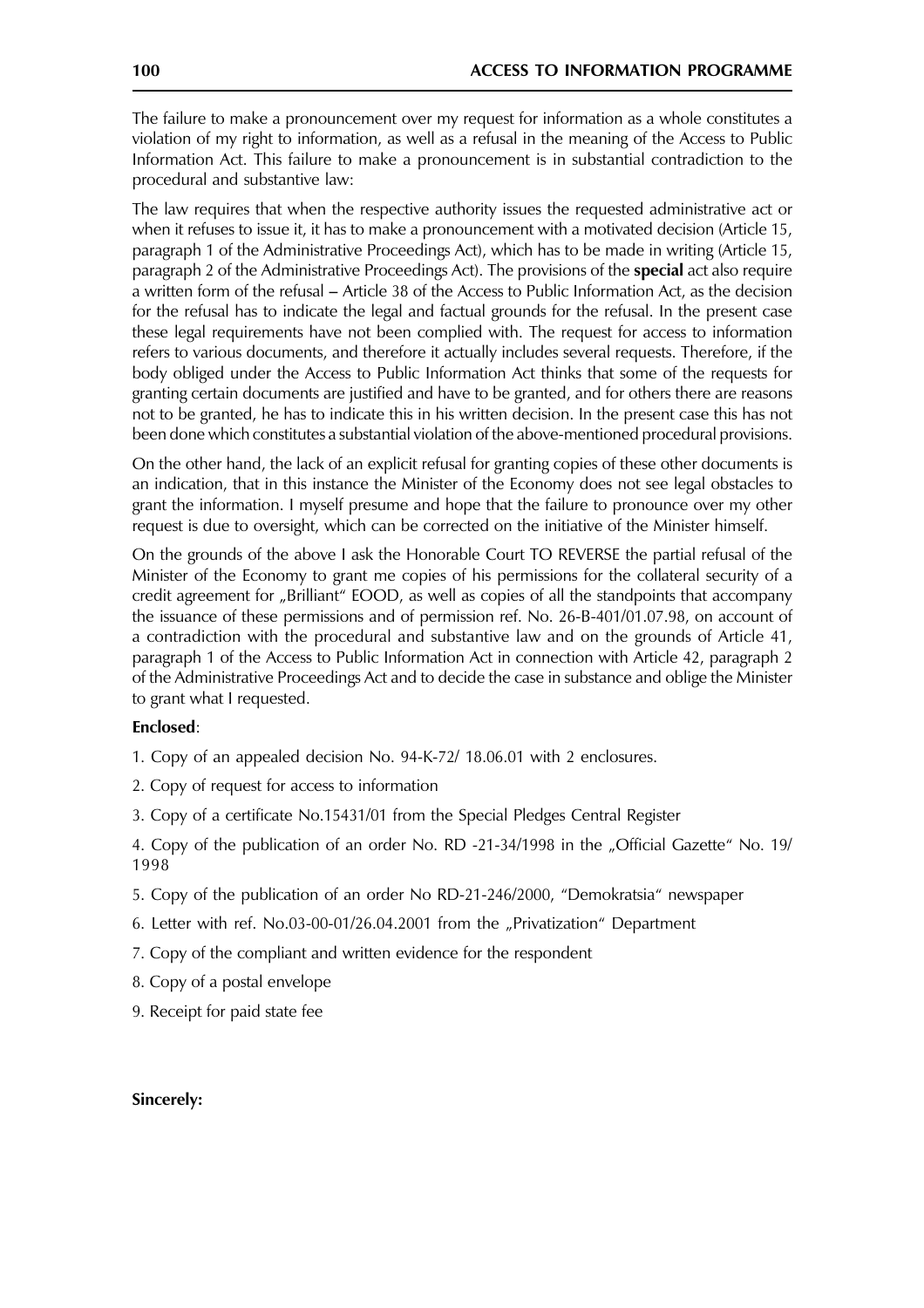# **REPUBLIC OF BULGARIA** MINISTRY OF THE ECONOMY

 $T<sub>O</sub>$ THE SUPREME ADMINISTRATIVE **COURT SOFIA 1000,** 

#### **WRITTEN STATEMENT**

Honorable Supreme Judges,

On the grounds of Article 39, paragraph 1 of the Administrative Procedures Act I am sending herewith the complaint received at the Ministry of the Economy (our ref. No. 94-K-72 / 02. 07. 2001) by Mr. Kiril Dimitrov Karaivanov against letter with our ref. No. 94-K-72 / 18. 06. 2001 against the Deputy Minister of the Economy, together with all the correspondence on the issue.

I think that no action should be taken on the complaint on the grounds of inadmissibility due to lack of substance. It is clear from the correspondence enclosed that the applicant has been sent a letter from the Deputy Minister of the Economy which does not represent an individual administrative act in the meaning of Article 2 of the APIA and it is not subject to judicial control. No administrative relationship of power and acquiescence is present in this case, which might give rights or obligations to individual citizens or organizations. The matter does nor concern partial refusal of providing access to permission for instituting a pledge on machinery and equipment either, since such a permission has never been given.

In the request for access to public information (at the end) the documents that are the subject of the request are expressly specified. They have been provided due to which no partial refusal to provide information is at hand. The complaint is inadmissible also due to the fact that the dispute does not fall within the jurisdiction of the Supreme Administrative Court. The Supreme Administrative Court Act specifies the agencies whose acts are subject to review and amongst them the Deputy Ministers are not present.

Should you consider the complaint admissible, I ask you to reject it as unfounded on the grounds of the following considerations:

Even had there been a request to provide all available information connected with the issuing of the said permissions, which includes also the opinions expressed by the different directorates, they are not subject to access under Article 13, paragraph 2, item 1 of the APIA. The access to official public information may be limited when it is connected with the operational preparation of the agencies' acts and is of no significance of its own (opinions and recommendations, drafted by or for the agency, positions and consultations).

Article 15 of the Administrative Proceedings Act provides for the requirement that an administrative act should be substantiated and in this case no act has been issued and the provisions of the law have not been violated due to the fact that no access to the requested information has been refused and the special norm of Article 38 of the APIA has not been violated.

Yours sincerely,

**Secretary General, MF**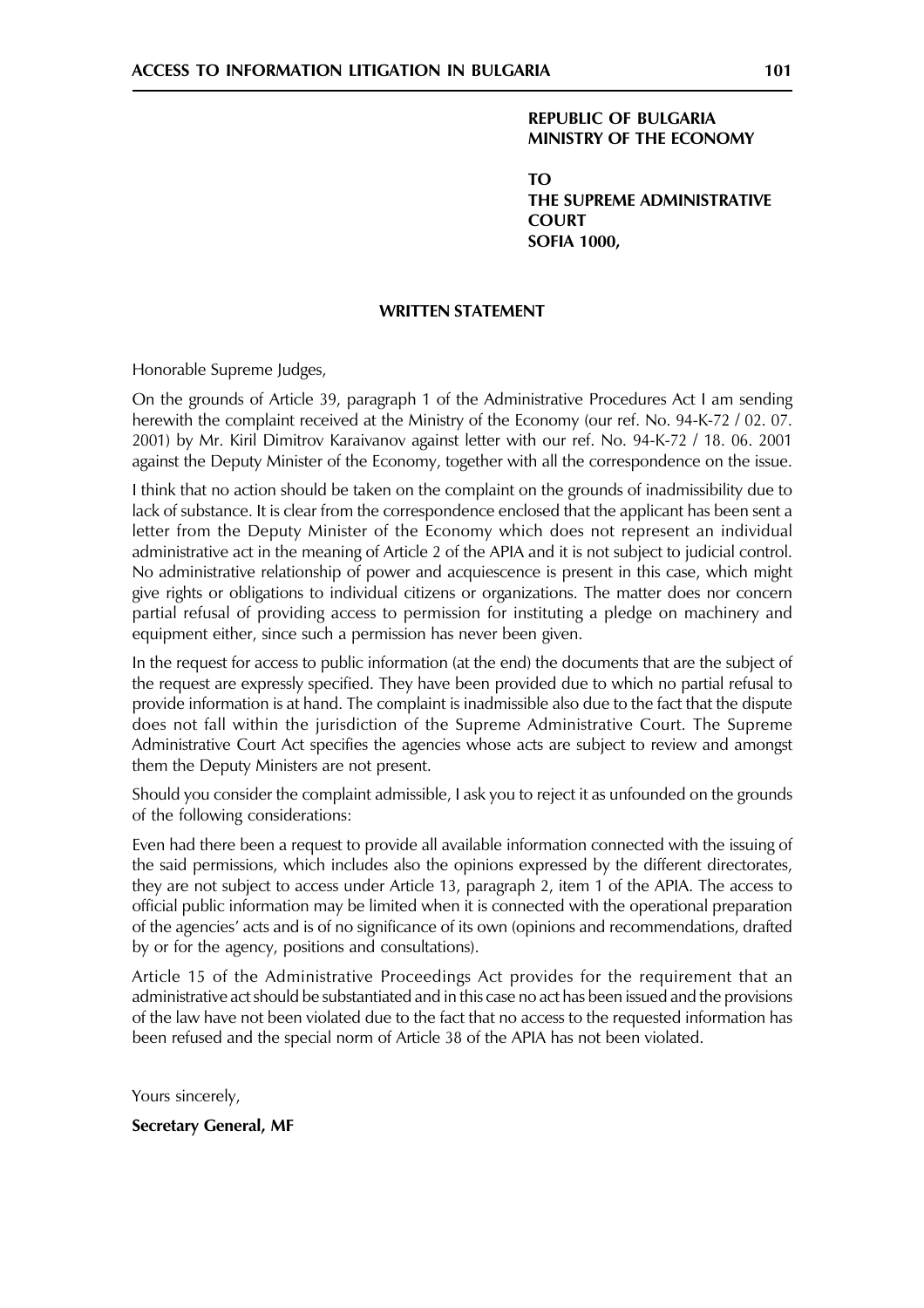#### **IUDGMENT**

No. 1824, Sofia, 26.02.2002 r.

#### IN THE NAME OF THE PEOPLE

The Supreme Administrative Court of the Republic of Bulgaria - Fifth Panel in a court hearing on the thirteenth of November of the year two thousand and one, composed of:

#### Chair: Andrei Ikonomov

#### Members: Zaharinka Todorova, Tanya Radkova

with a Secretary Madlen Dukova and in the attendance of the Public Prosecutor Ognyan Topurov on administrative lawsuit No. 6242/2001.

The proceedings are under Article 12 and the following of the Supreme Administrative Court Act and Article 40, paragraph 1 of the Access to Public Information Act.

The proceedings have been instituted on a complaint by Kiril Dimitrov Karaivanov of the city of Sofia against decision No. 94 –  $K - 72/18.06.2001$  of the Minister of the Economy (signed by the Deputy Minister of the Economy).

In a court hearing the applicant has specified in person and through his procedural agent – lawyer Kashumov, that as a result of his two requests which are of identical content he has received a partial answer and with the present complaint is appealing against the **tacit refusal of** the Minister of the Economy to provide to him all available information connected with the issuing of the permissions concerning a credit agreement to the company "Brilliant" EOOD **- the village of Krusheto**. What is requested is to grant the complaint and to oblige the Minister to provide the requested information.

The defendant – the Minister of the Economy through lawyer Nikolov is challenging the complaint. It is pointed out that the latter is inadmissible since the letter indicated that the subject of the complaint has an informative nature and does not represent an individual administrative act. On the other hand, except the permission provided to the applicant, the Minister has not issued anything else, therefore there is no tacit refusal to provide something that is nonexistent.

The representative of the Supreme Administrative Public Prosecutors Office is expressing an opinion that the complaint is justified without presenting specific substantiation.

The complaint has been submitted within the timeframe specified by law and is **procedurally** admissible.

From the evidence of the case the following has been established:

With requests of 27.04.2001 and of 05.06.2001 the applicant has requested from the Minister of the Economy to be provided with all available information concerning a permission issued by the former Ministry of Industry to conclude a credit contract No. 5 of 14.08.1998 between 'Bulbank" AD Gorna Oryakhovitsa branch and "Brilliant" EOOD, the village of Krusheto and to conclude three contracts  $-1$ , 2 and 3 on establishing a pledge as a collateral to the said credit, entered in the Special Pledges Central Register under No. 11813 (sunflower seeds and its derivatives) and 1999040700225 (machinery and equipment according to an inventory). The requests specify expressly the requested documents.

With a letter No. 94-K-72 / 18.06.2001 signed by Deputy Minister Panayotova the applicant has **been provided** with a proposal allowing the conclusion of a credit contract between "Bulbank" AD and "Brilliant" EOOD and the permission of the Minister of Industry to conclude the contract.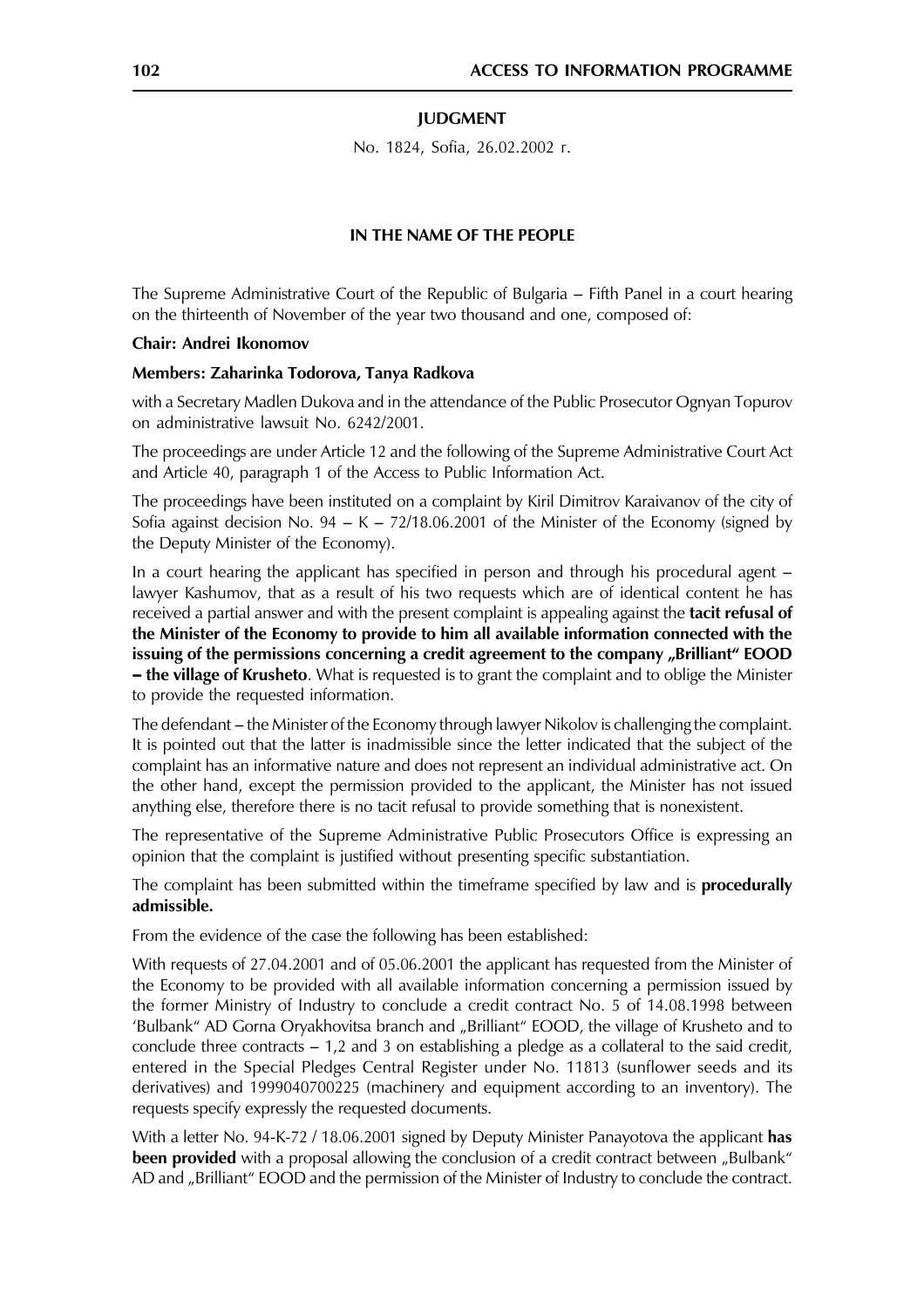In spite of the fact that the complaint indicates that it is appealing against this letter which actually is of an informative nature and is not an individual administrative act, after the clarification at the court hearing it should be considered to what extent it represents a partial fulfillment of the submitted request.

In its essence the complaint against the tacit refusal of the minister to provide all available documentation on issuing "all permissions" for concluding the credit contract and its collateral cannot be accepted.

The provision of Article 3 of the APIA specifies the circle of the subjects obliged under this act to provide access to public information. The Minister of the Economy is undoubtedly among the subjects keeping in this case the requested information. But the latter has been provided to the applicant within the limits of availability. In its remaining part the request cannot be accepted due to two considerations:

It is clear from the categorical statement of the respondent's procedural agent made in a court hearing on 13.11.2001 that no other permission besides the one of 01.07.1998 has been issued. The latter concerns a single credit contract of the company, secured on two occasions  $\square$  as it is clear from the entry in the central Register, and the second has been effected three months later than the original one. The applicant's claim that there are other permissions and three contracts rests on an assumption connected with the prohibition of Article 21 of the Transformation and Privatisation of State-Owned and Municipal Companies Act. Therefore, a request to oblige an administrative authority to provide information, which could not be established as categorically existing, could not be satisfied.

Secondly, the complaint in its part concerning the non-provision of positions of different directorates, opinions, recommendations, consultations etc, is unfounded either, pursuant to Article 13, paragraph 2, item 1 of the APIA. What is requested is information on the operational preparation of a certain act, which is of no significance of its own.

In view if the considerations set forth the complaint should be rejected, the tacit refusal of the Minister of the Economy is in compliance with the law due to which and on the grounds of Article 28 of the Supreme Administrative Court Act in connection with Article 42 of the Administrative Procedures Act the Supreme Administrative Court, Fifth Panel,

# **RULES:**

Rejects the complaint of Kiril Dimitrov Karaivanov of the city of Sofia against the tacit refusal of the Minister of the Economy to provide access to public information.

This judgment may be appealed against before five-member panel of the Supreme Administrative Court within fourteen days of the receipt of the notification.

True to the original,

Chairman: (signed) Andrei Ikonomov

Members: (signed) Zaharinka Todorova, (signed) Tanya Radkova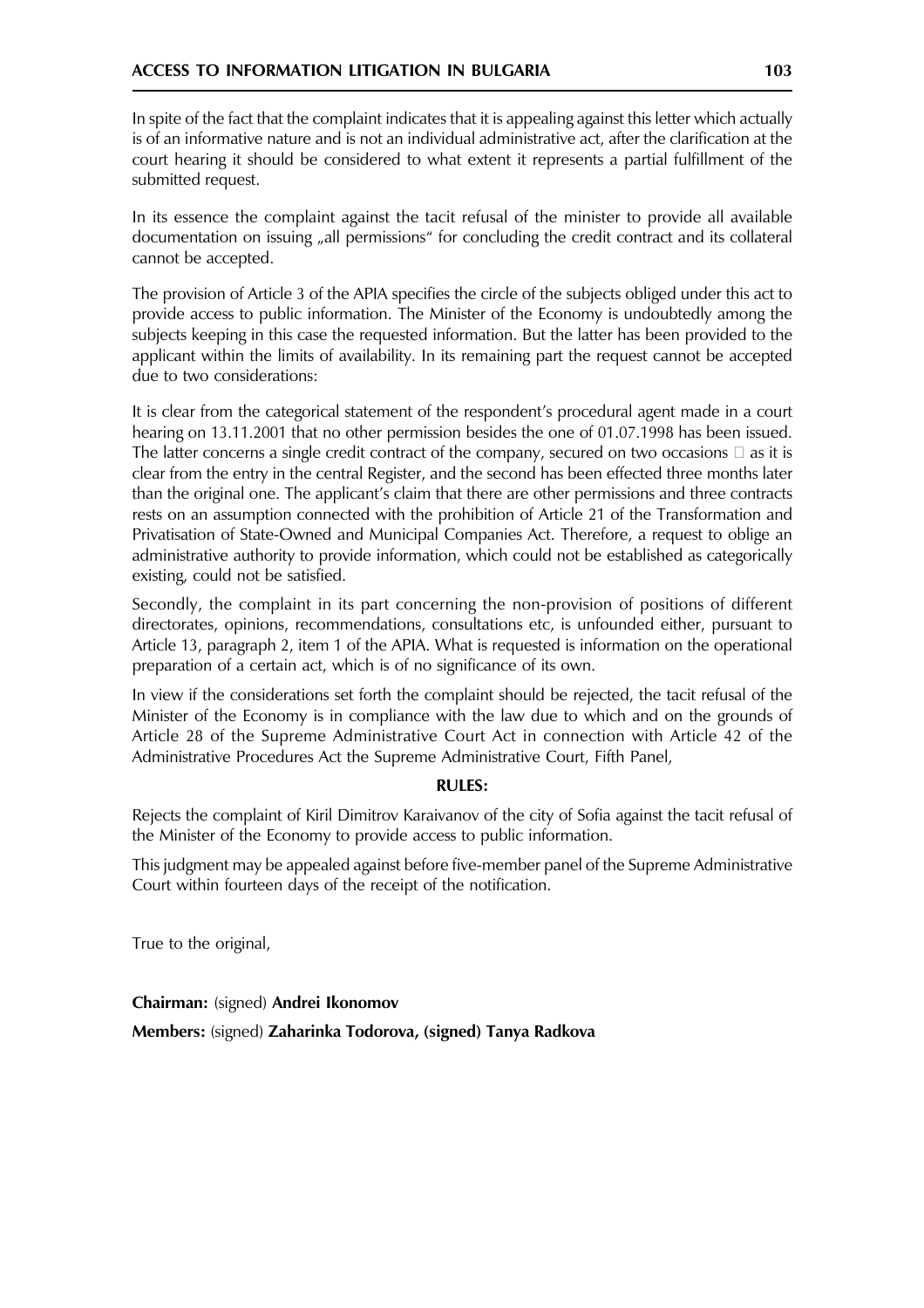**THROUGH THE SUPREME ADMINISTRATIVE COURT FIFTH BENCH TO THE SUPREME ADMINISTRATIVE COURT II FIVE MEMBER PANEL** Re. Admin. Lawsuit Nº 6242/01

#### **CASSATION APPEAL**

by

# lawyer. Alexander Emilov Khashumov

#### representing Kiril Dimitrov Karaivanov,

plaintiff under administrative lawsuit No. 6242/01

#### **AGAINST**

# JUDGMENT No. 1924/26.02.02 of the SUPREME ADMINISTRATIVE COURT - FIFTH PANEL **ON THE GROUNDS:** Articles 33 - 40 of the APIA

Honorable Judges,

On the grounds of Article 218 b, paragraph 1, b", "c" of the Code of Civil Procedure in connection with Article 1, paragraph 1 and in connection with Articles 33-40 of the Access to Public Information Act I am appealing against Judgment 1924/26.02. 02 on administrative lawsuit No. 6242/01 in the register of the Supreme Administrative Court - Fifth Panel in its section concerning the rejection of the complaint against the tacit refusal to grant the positions, opinions and recommendations requested by the plaintiff. In the part that is appealed against the judgment has been passed in contravention to the substantive law.

1. It is clear from the substantiation of the judgment that is appealed against, that the respondent's representative has not expressed the position, that the matter refers to the premise of Article 13, paragraph 2, item 1 of the Access to Public Information Act. Pursuant to Article 13, paragraph 2, item 1 the access to public information can be limited at the discretion of the body obliged by the APIA in conditions of operational independence. Consequently this limitation of the right of access to information is not "absolute" but rather is brought about solely through the assessment of the respective obliged body in this case the Minister of the Economy. Since generally the access to such information is free and is limited only as an exception, one cannot make the conclusion that there is limitation in the specific case without the existence of evidence about that.

2. Even if the respondent's representative had expressed in court the position that the right of refusing access to information had been exercised in conditions of operational independence, this would not have made the refusal compliant with the law. This is so because decision making in conditions of operational independence takes place only through action of the administrative authority and not through inaction. When the law provides for a premise of operational independence its objective always is to allow the administrative authority to take into consideration the specific circumstances and to consider which decision would be the most expedient one. At the same time the administrative authority is obliged to adhere to the purpose of the law, which actually is the subject of control by the administrative courts. The failure to make a pronouncement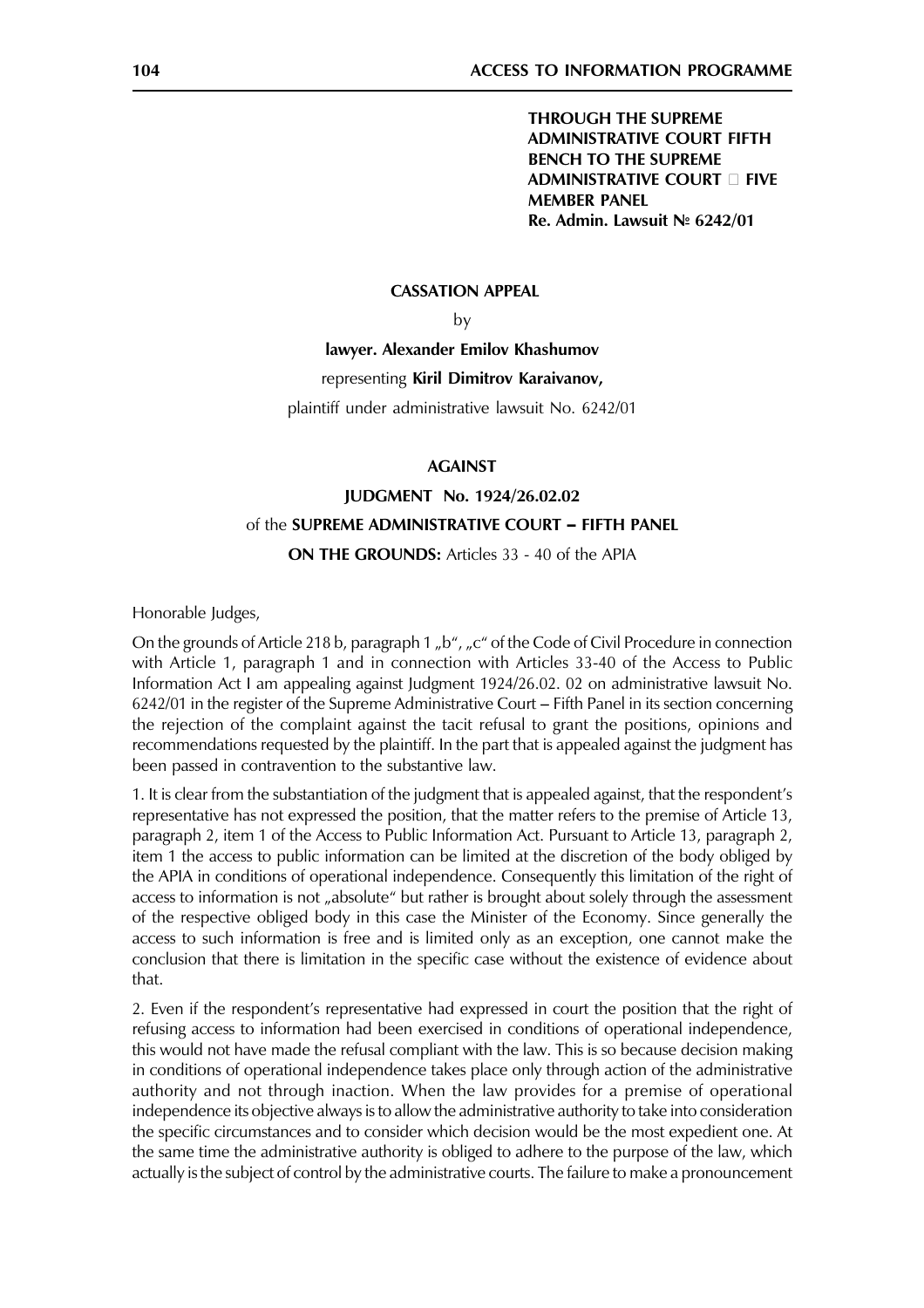on time however evidences that in this case the specific facts have not been taken into consideration. The freedom of judgment of the administrative authority extends to the limits of the question which decision is the most effective one from a management point of view and not to a situation where administrative authority decides arbitrarily whether to exercise its right of operational independence or not. It is obliged to make a pronouncement in any case, assessing specifically the facts with a substantiated decision (Article 38 of the APIA).

3. The only way of exercising operational independence is through an individual administrative act, complying with the legal requirements of lawfulness including the requirements of competence. The competence of the Minister to issue this act cannot be replaced by an expression of will by his representative in a court hearing. The authorization to make a decision may be effected solely if it is provided by law and at that through an explicit act of the authorizing authority in this sense.

4. The failure to make a pronouncement on time represents a substantial violation of procedural law by the administrative authority all the more so that APIA provides for an explicit obligation of making a pronouncement and a fine for failure to make a pronouncement on time.

5. Having in mind the above the Court has decided in contravention to the law that in this case the access to information has been refused correctly. Under the premise of operational independence there are no grounds for the court judgment replacing the administrative act since it would intervene in the sphere of expediency, i.e. in the functions of the executive, stepping outside the frames of the constitutional powers of Article 120, paragraph 1 of the Constitution.

Having in mind the above an on its grounds I ask the Honorable Court to reverse the judgment of the court of first instance in the part that is being appealed against and to declare judgment on the substance of the case through reversing the decision of the Minister of the Economy in the part concerning the request of access to positions, opinions and recommendations.

Respectfully:

(Agent)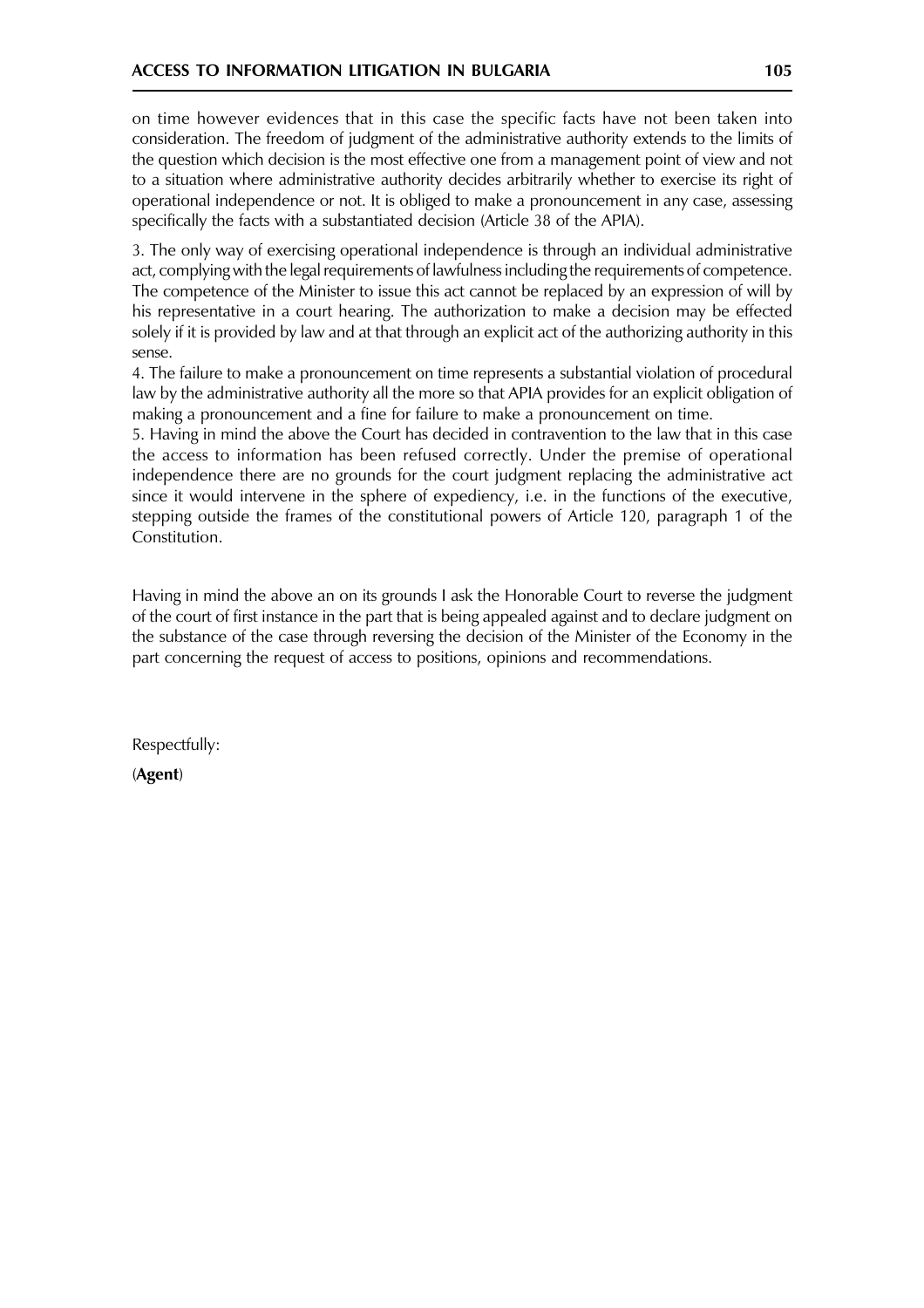# **REPUBLIC OF BULGARIA** MINISTRY OF THE ECONOMY

**MR. KIRIL DIMITROV KARAIVANOV CITY OF SOFIA** 

Ref: Your letter referred by the Council of Ministers of the Republic of Bulgaria (ref. No. 03-00-136 / 20. 02. 2002 of the ME) with a request for granting certified copies of documents.

DEAR MR. KARAIVANOV,

Concerning your request for granting you permissions given by the Minister of the Economy to the Manager of "Brilliant" EOOD – the village of Krusheto, for instituting a pledge over sunflower seeds and machinery and equipment, I am informing you that an overall inquiry in the Ministry of the Economy's archives is under way and you will receive a reply as soon as possible.

Yours sincerely, **Director of Directorate** "Normative Base of the Economy"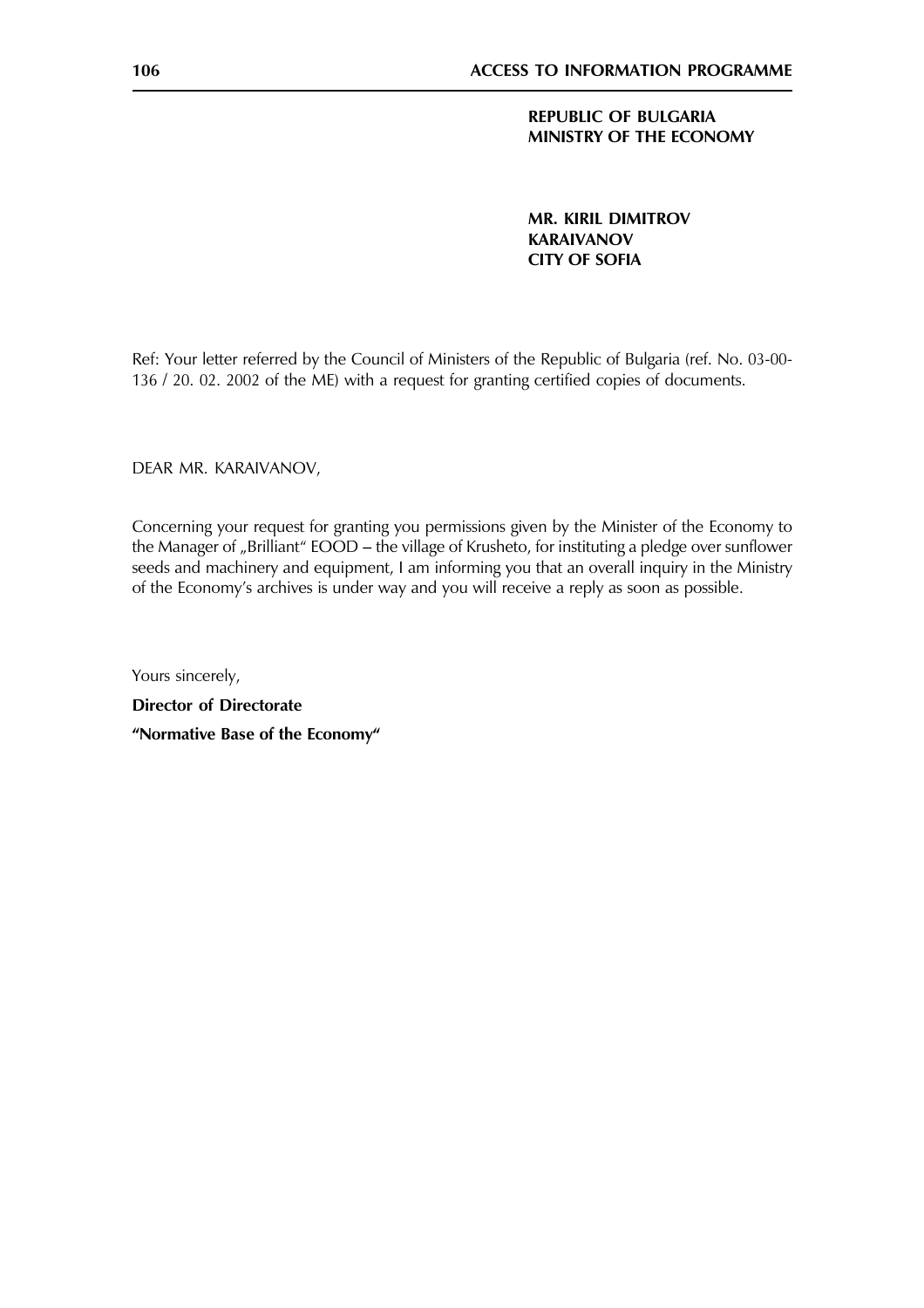# REPUBLIC OF BULGARIA MINISTRY OF THE ECONOMY

**MR. KIRIL DIMITROV KARAIVANOV CITY OF SOFIA** 

Ref: Your letter referred by the Council of Ministers of the Republic of Bulgaria (ref. No. 03-00-136 / 20. 02. 2002 of the ME) with a request for granting certified copies of documents.

DEAR MR. KARAIVANOV.

I am sending you herewith enclosed a certified copy of a permission of the Minister of the Economy to the Manager of "Brilliant" EOOD - the village of Krusheto, for instituting a pledge over sunflower seeds against obtaining a bank credit from "Bulbank" AD.

Concerning your request for granting you a permission of the Minister of the Economy to the Manager of "Brilliant" EOOD – the village of Krusheto, for instituting a pledge over machinery and equipment I am informing you that no such permission is kept in the office archives of the Ministry.

Yours sincerely, **Director of Directorate** "Normative Base of the Economy"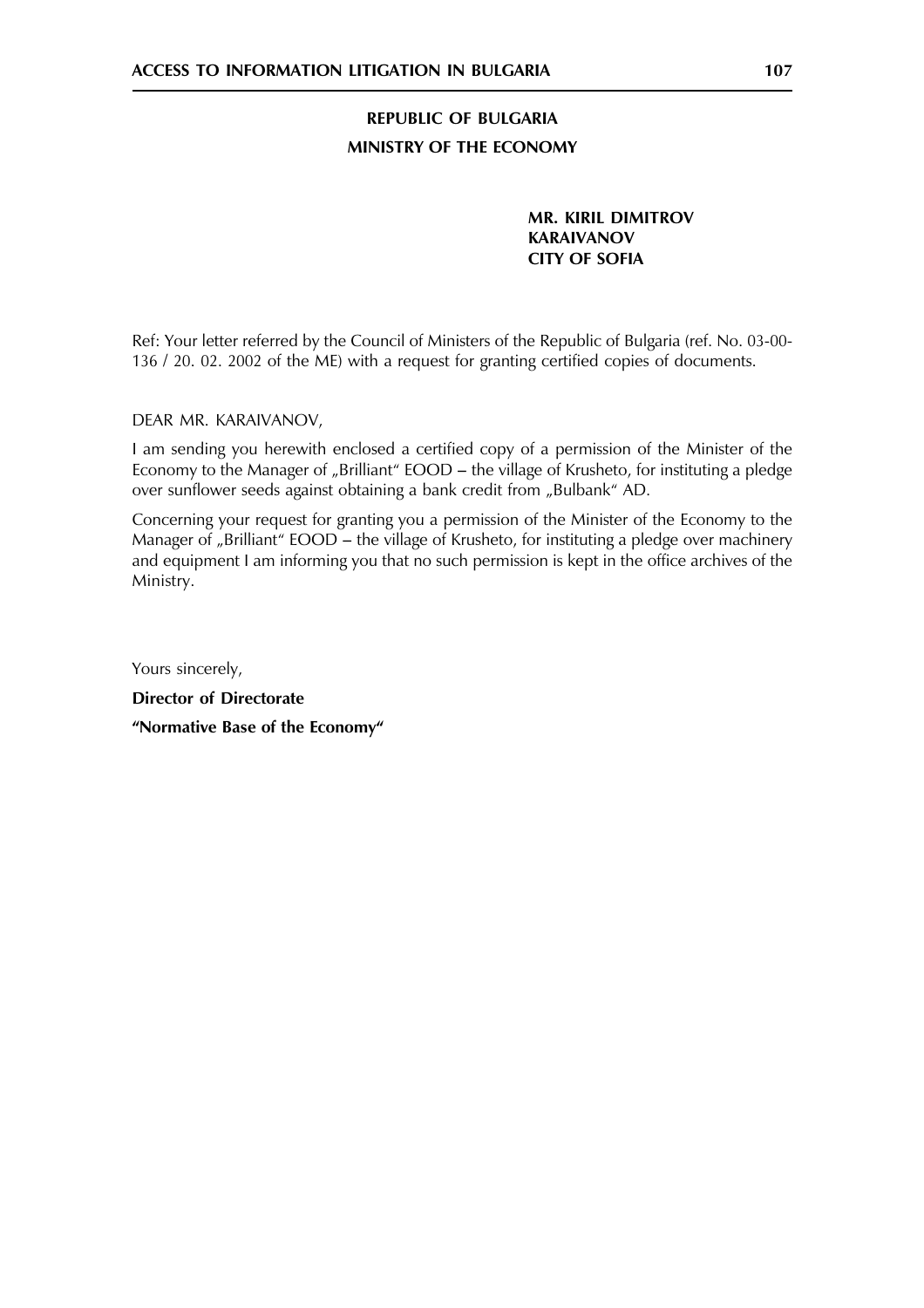# THE SUPREME ADMINISTRATIVE **COURT OF THE REPUBLIC OF BULGARIA FIFTH PANEL** Re: administrative lawsuit 3362/02

#### **WRITTEN STATEMENT**

# by

lawyer Alexander Emilov Kashumov agent of the applicant

Honorable Supreme Judges,

I ask you to reverse the decision issued by the Supreme Administrative Court – three- member panel – as contrary to the law – on the cassation grounds of Article 218b, paragraph 1, letter "c" of the Code of Civil Procedure and to decide the case on merits through reversing the tacit refusal for granting access to part of the information requested by the applicant which is contrary to the law. My considerations for this are the following:

1. The three member panel of the Supreme Administrative Court found correctly that the Minister of the Economy is the obliged body according to the Access to Public Information Act /APIA/ and for him arose the obligation to make a pronouncement over the request of the applicant to obtain copies of documents, containing public information. The findings that a tacit refusal of the Minister of the Economy to grant access to part of the requested information is being appealed against are also correct. However, the findings that the complaint against the tacit refusal to grant the requested information is unjustified are incorrect.

2. The decision that is being appealed against accepts that "the complaint is unjustified it its part with respect to the failure to provide positions of different departments, opinions, recommendations and consultations" pursuant to Article 13, paragraph 2, item 1 of the APIA, because what is requested is "the granting of information on the operational preparation of a certain act, which does not have significance of its own". The limitation of Article 13, paragraph 2, item 1 of the APIA can be applied only in the circumstances of operational independence of the deciding authority, which follows from the usage of the word "can" in the text of Article 13, paragraph 2. The operational independence includes the assessment of the specific facts in every particular case with a view to make the best decision from a managerial point of view, therefore perforce it is realized through an explicit expression of will. There is no data for such an expression of will at the present moment – there is no pronouncement on the request of the applicant for access to information and there is a tacit refusal. The tacit refusal is therefore contrary to the law - the Minister of the Economy did not fulfill his legal obligation to examine and to make a pronouncement in substance in the form of the request provided for in Article 38 of the APIA.

3. The expressed interpretation of the tacit refusal as contrary to the law is in concordance with the practice of the Supreme Administrative Court. In decision No. 1795/26.02.02 on administrative lawsuit No. 7176/01 about the tacit refusal and the possible hypothesis for refusal on the grounds of Article 13, paragraph 2 of the APIA the Supreme Administrative Court in a three member panel finds: " when there is data on the existence of such/the requested information/ the court cannot assess the motives for the refusal with a view to the indicated in the law substantive legal prerequisites – to what extent there should be a total or a partial refusal". With a judgment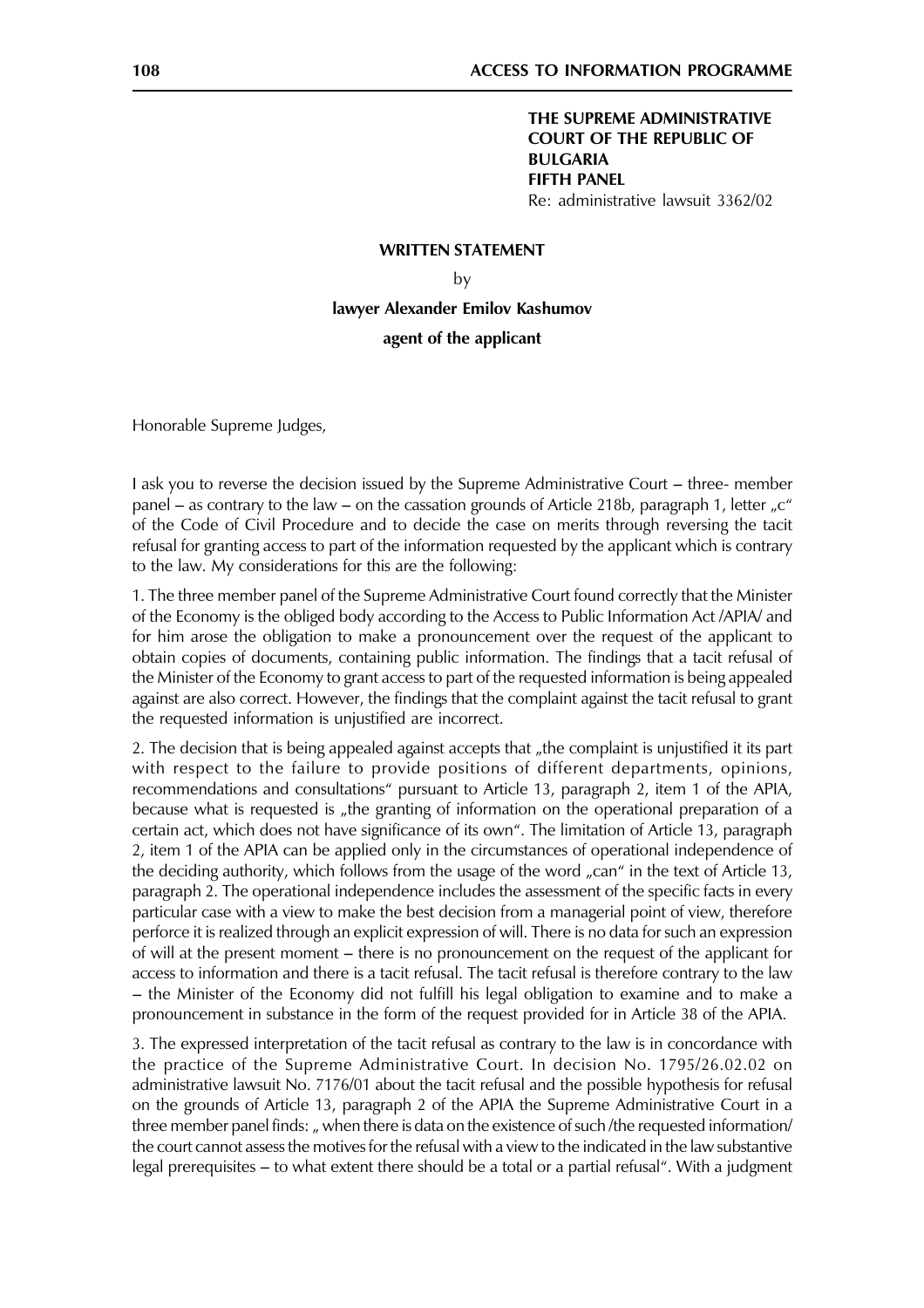No. 2764/25.03.02 the Supreme Administrative Court in a three member panel repealed the tacit refusal as being contrary to the law because, there was no administrative act which has been enacted in compliance with the established legal form, due to which the file should be referred back to the administrative authority for preparing a decision in compliance with the appropriate procedure". The same deficiency exists in this case  $-$  a refusal, which is neither enacted in the form required by the law  $-$  in writing, nor does it specify the legal a factual grounds for the refusal. The absence of an administrative act cannot be substituted by the procedural agent of the respondent at the court hearing, neither can the failing of the law be remedied at the court hearing.

4. The judgment that is being appealed against is in breach of Article 120, paragraph 1 of the Constitution and Article 42, paragraph 3 in accordance of Article 11 of the Administrative Proceedings Act because the pronouncement of the court substitutes a lacking pronouncement of the administrative authority. Since this lacking pronouncement should have been materialized in an administrative decision it follows that the court judgment, substituting this lacking administrative decision has as a matter of fact gone beyond the examination of compliance with the law and has stepped into the area of expediency. The court examination should have been limited only to the existence of the competence provided for by law, compatibility with the purpose of the law, compliance with substantive law and the procedural rules, while the last three of these requirements have not been complied with.

5. In relation to the objection of the respondent at the court hearing concerning which information the applicant has declared at the court hearing on 13.11.01 that he had not received, it should be borne in mind that in his request for access the applicant had requested "all available information relating to a permission given by the former Ministry of Industry for: a) concluding a contract, b) concluding three contracts  $-1$ , 2 and 3 for establishing a pledge". The subject of the complaint is clearly defined; the Court is presented with the Minister of the Economy's letter giving the applicant a copy of a permission to conclude a credit. Legal advisor Nikolov has not presented any evidence that the requested permissions, positions and opinions have been given to the applicant and they have not been provided to him as it is clear from the Minister of the Economy's letter. The issue raised by legal advisor Nikolov has already been discussed in the preceding instance, due to which in the judgment that is being appealed against the matter of the three permissions of the Minister of the Economy is being considered separately from the one concerning the positions, opinions and recommendations.

6. There is data about the existence of the information requested by the applicant – opinions, recommendations and positions since in letter 03-00-01/26.04.01, attached to the case, the Director of the Privatisation Directorate at the Ministry of the Economy refers to "positive opinions expressed" by several departments. Besides it is clear that the Minister would not have taken a decision (to provide to the applicant a permission for credit) without such opinions. Therefore the three-member panel of the Supreme Administrative Court has concluded that this information is available with the Minister of the Economy.

7. I appeal to the Court to make a pronouncement on the substance of the case with a judgment, giving instructions to the Minister of the Economy to apply the law. I appeal to the Court to instruct the respondent when he makes a pronouncement to take into consideration also the new version of Article 13, paragraph 3 of the APIA (State Gazette, No. 45 of 2002), according to which the limitation under paragraph 2 cannot be applied after the elapse of two years after such information has been compiled. Since the Minister of the economy so far has not made a pronouncement in compliance with the law, the assessment of the new pronouncement will be made at the time of the pronouncement. In support of this view is also the fact that the new act issued by the Minister complying with the court judgment is subject to appeal on its own merits and the procedural prerequisites for the admissibility of such appeal, including the time limit should be present, separately from the prerequisites for the appealability of the preceding act. Because of this the objection of the respondent that when making a new pronouncement the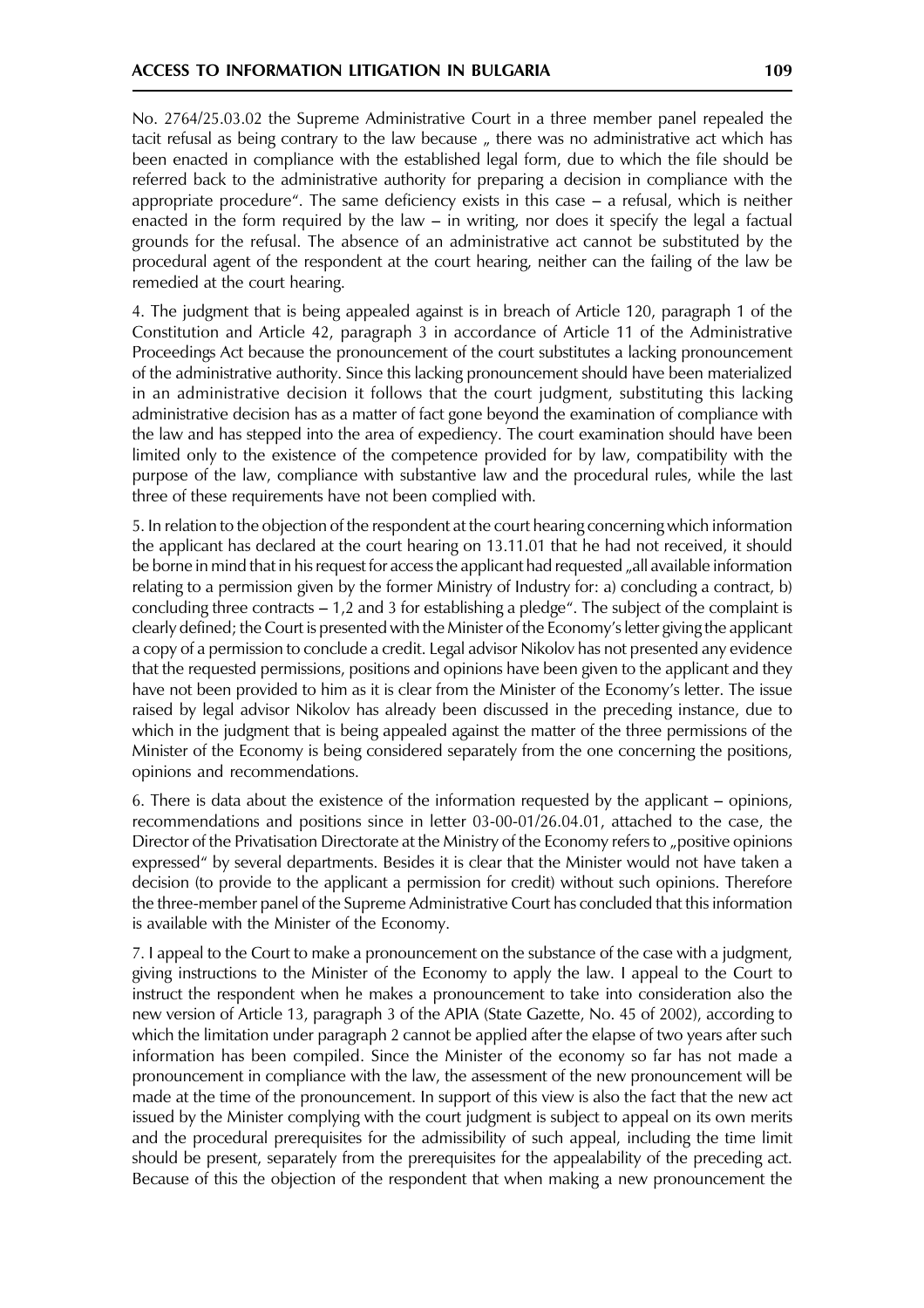repealed act should be applied should not be granted, all the more so that in such a way the applicant would be placed in an unequal position compared to citizens who would request access to the same information now.

8. I believe that the tacit refusal of the Ministry of the Economy is contrary to the law also in its part concerning the three permissions for credit contracts. The finding of the three-member panel of the Supreme Administrative Court that "a request to oblige the administrative agency to provide information, of which it has not been categorically established that it exists, cannot be satisfied" is correct. The matter in question in this case, however, is whether the failure of the administrative agency to make a pronouncement on the request for access to information is compatible with the law. The premise of the applicant of the existence of additional permissions for credit, linked to the prohibition of Article 21 of the Transformation and Privatisation of State-Owned and Municipal Companies, is quite logical and he is in no position to know that there is a lack of compliance with legal obligations, proceeding from the assumption that the authorities have acted in compliance with the law. Moreover, he has requested access to all available information and part of this information is the information that **other permissions have not** been issued. The Minister of the Economy has this information as it is clear from the statements of his procedural agent and from the letter to the applicant received after serving of the cassation complaint before this court panel. The minister therefore cannot be freed from his obligation to provide the requested information although it concerns a negative fact. The applicant has not specified that he wanted only information concerning positive facts and the purpose of the APIA itself - Article 2, paragraph 1, is to provide the information in such a manner that the citizen would form an opinion on the activity of the obliged subject, because of which the obliged subject owes "openness, reliability and completeness of the information" – a principle established by Article 6, paragraph 1 of the APIA. The Minister of the Economy was obliged to make a pronouncement, notifying Mr. Karaivanov in an appropriate manner in compliance with Article 27 of the APIA of the absence of the three permissions that were requested. The failure to make a pronouncement is contrary to the law and burdens the applicant with the expenses and burdens of conducting court proceedings which would not be the case had there been a pronouncement.

Due to the above I ask the Honorable Court to reverse the judgment passed by the Supreme Administrative Court – three member panel as contrary to the law – on cassation grounds of Article 218b, paragraph 1, letter " $c$ " and to decide the case in substance by reversing the tacit refusal to provide access to part of the information requested by the applicant that is being appealed against on the grounds of being contrary to the law and to refer the file back to the Minister of Finances for making a pronouncement with compulsory instructions on the application of the law. I also request the court to award to us the court expenses amounting to the paid state fees.

Yours respectfully: (agent)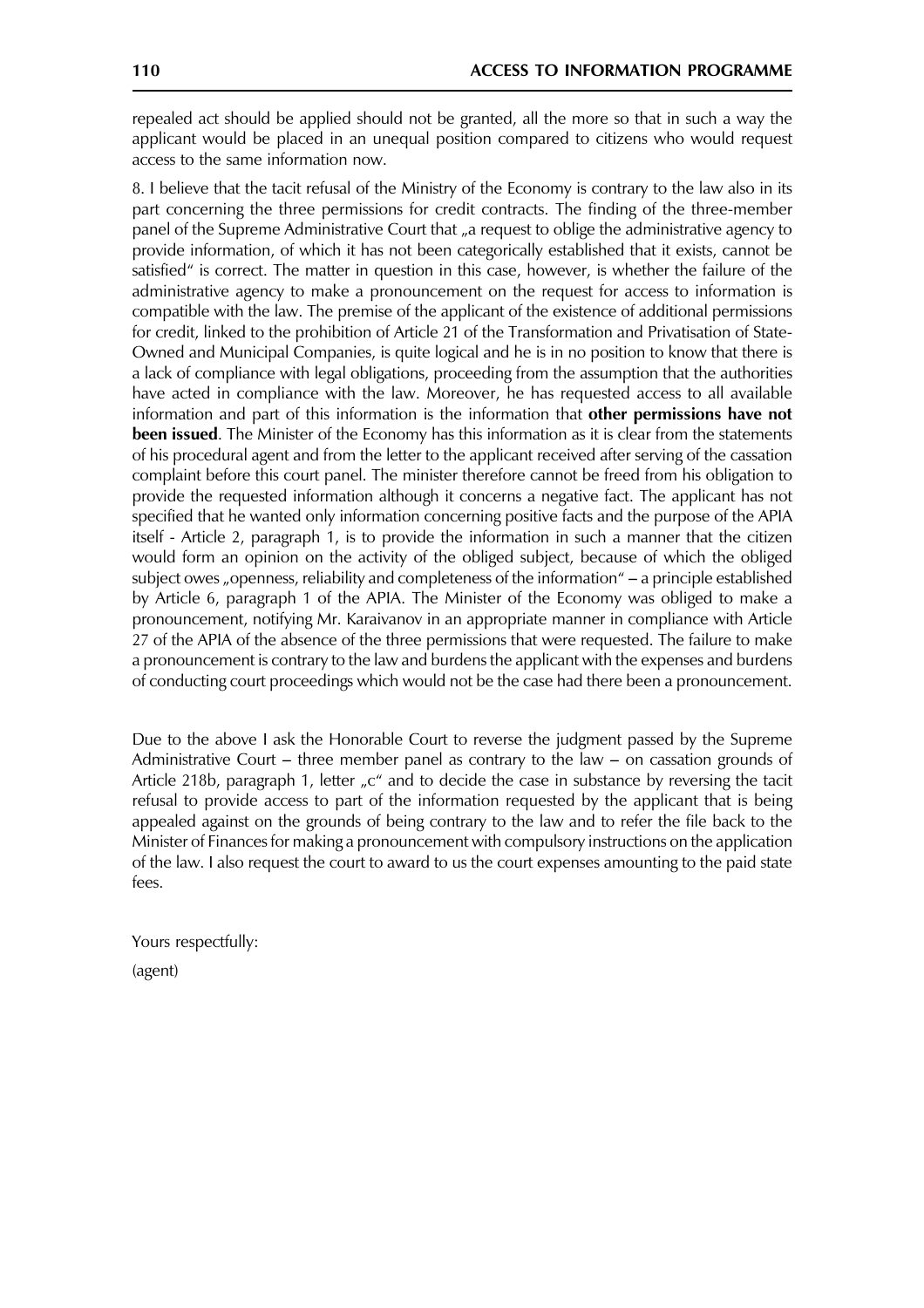#### **JUDGMENT**

#### Nº 7339

Sofia, 19.07.2002

#### IN THE NAME OF THE PEOPLE

The Supreme Administrative Court of the Republic of Bulgaria - Five Member Panel, in a hearing held on twenty-eighth of June of the year two thousand and two, composed of:

**CHAIR: EKATERINA GRANCHAROVA MEMBERS: ALEXANDER ELENKOV VESSELINA KULOVA MILKA PANCHEVA VANYA ANCHEVA** 

with secretary MadlenDukova and in the attendance of the Public Prosecutor Ivan Lulchev heard the report of judge MILKA PANCHEVA on administrative lawsuit No. 3362 / 2002.

The proceedings are under Article 33, paragraph 1 of the Supreme Administrative Court Act. With a judgment No. 1824/ 26.02.2002 pronounced on administrative lawsuit No. 6242/ 2001 a Three Member Panel of the Supreme Administrative Court has rejected the complaint of Kiril Dimitrov Karaivanov against the tacit refusal of the Minister of the Economy to provide access to public information. A cassation complaint has been served by Kiril Dimitrov Karaivanov through his agent against this decision with a request that the decision be reversed.. Pursuant to the provision of Article 13, paragraph 2, item 1 of the APIA the access to public information may be limited at the discretion of the subject obliged by law in conditions of operational independence. In the general case the access to this information is free. The court in this case has presumed in contravention to the law that access has been refused correctly. He pleads that the judgment that is being appealed against be reversed and that the dispute be decided in substance by reversing the refusal of the Minister of the Economy concerning the request that is the subject of the proceedings.

The appellant who has been correctly summoned, appears in person and with an agent at the court hearing, he supports the complaint and asks that it be granted. He submits written defense. The appellee - the Minister of the economy, who has been correctly summoned, is represented by legal counsel who pleads that the complaint be rejected. The appellant has specified that he has been provided with copies of the two documents, i.e. only the remaining documents– opinions, recommendations, positions, etc. are requested. Operational independence may be exercised not only with action but also with inaction.

The representative of the Chief Cassation Prosecutor's Office deems the cassation appeal unjustified and the judgment correct. The matter does not concern a limitation of the access to public information but rather information connected with the operational preparation of the Minister's act and it is of no significance of its own. The Supreme Administrative Court, having considered the objections set forth in the complaint, considered the written evidence collected on the case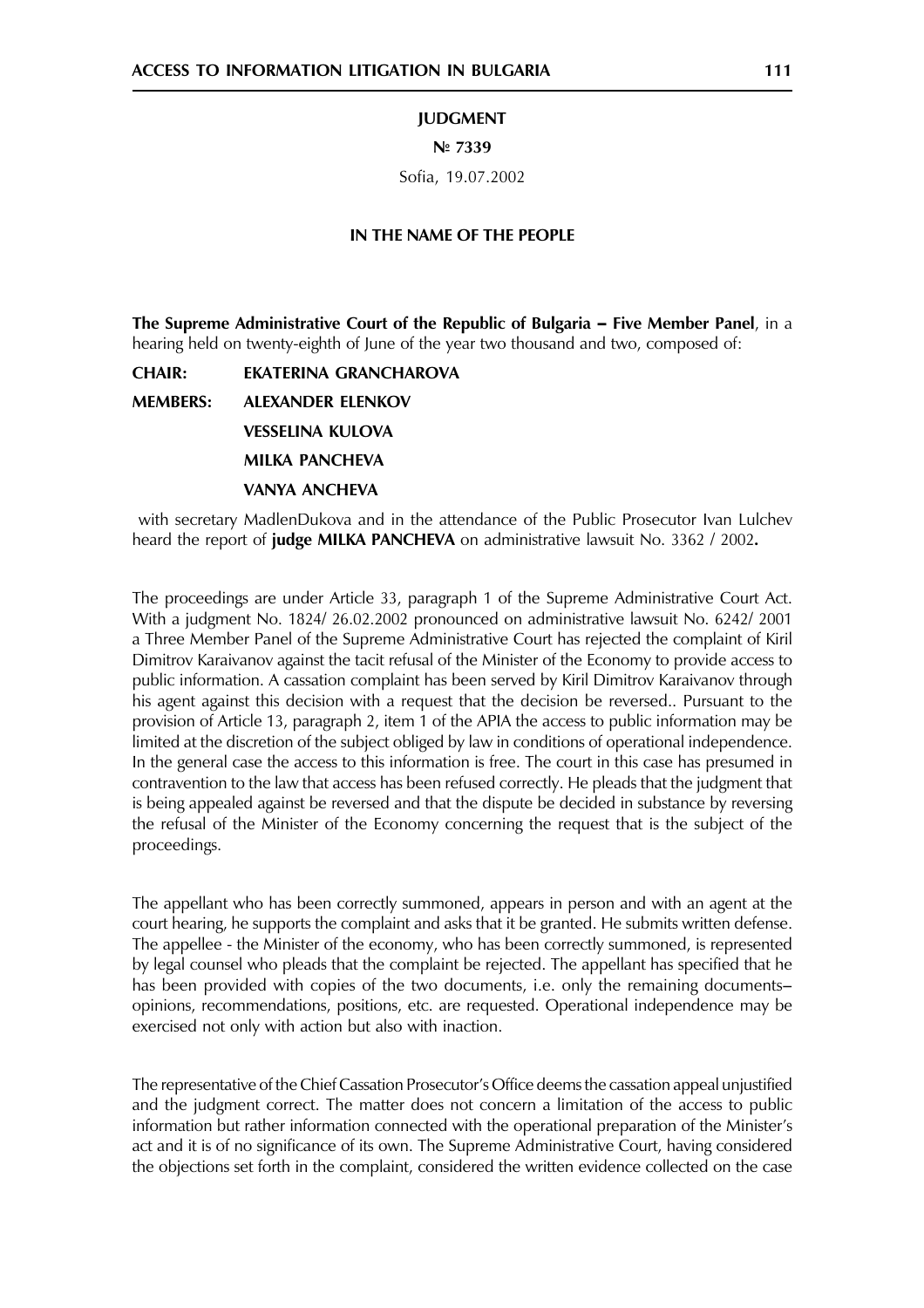and deemed the cassation complaint procedurally admissible and unjustified in substance due to the following considerations:

The Court has accepted and considered the subject matter of the complaint in the manner that has been orally specified by the applicant at the court hearing – tacit refusal of the Minister of the Economy to provide to him the documentation requested in item 2 of the request of 01.06.2001.

The cassation complaint contains an appeal against the violation of substantive law by the Court. The administrative agency is obliged to deliver a substantiated administrative act while exercising operational independence and considering the specific facts. The failure to deliver on time is a substantial violation of the procedural law and the court judgment cannot replace the administrative act since it would intervene in the sphere of expediency.

The present panel finds the theoretical reasoning of the appellant correct. However, it is not consistent with the specific factual circumstances of the dispute and with the evidence collected on the case. The facts established by the Court that are of legal relevance indicate that the cassation objections cannot be accepted.

It is obvious from the letter No. 94-K-72/ 18.06.2001, signed by the Deputy Minister of the Economy and attached to the case, that the appellant has been provided with a paper copy of the proposal for allowing to conclude a credit contract between "Bulbank" AD – Gorna Oryakhovitsa and "Brilliant" EOOD – the village of Krusheto and a proposal of the Minister of the Economy to conclude the contract.

This fact is not challenged by the appellant. The Court has accepted as undisputable the statement of the Minister's procedural agent that another permission except the one of 01.07.1998 has not been issued, which determines the existence of a premise in Kiril Karaivanov's request for providing other permissions and contracts. The plaintiff has not refuted this conclusion of the Court by citing specific documents, containing information the access to which has not been granted by the administrative authority.

The provision of Article 2, paragraph 1 of the APIA defines the notion of "public information" as connected with public life in the Republic of Bulgaria and allowing citizens to form an independent opinion concerning the activities of the subjects obliged by the law". Two types of public information are differentiated in the act - public and official. Public is the information contained in the acts of government bodies and local authorities issued in the course of exercising their legal powers – Article 10 of the APIA. Official is the information collected, complied and kept in connection with the public information and the activities of the authorities and their administrations - Article 11 of the APIA.

In the particular case what is being requested is access to official public information and pursuant to Article 13 of the APIA the access to such information is free and takes place under the procedure of this act.

Pursuant to Article 25, paragraph 1, item 2 of the APIA the request for granting access to public information should contain a description of the requested information. It has been assumed correctly in the substantiation of the decision that is being appealed against that it cannot be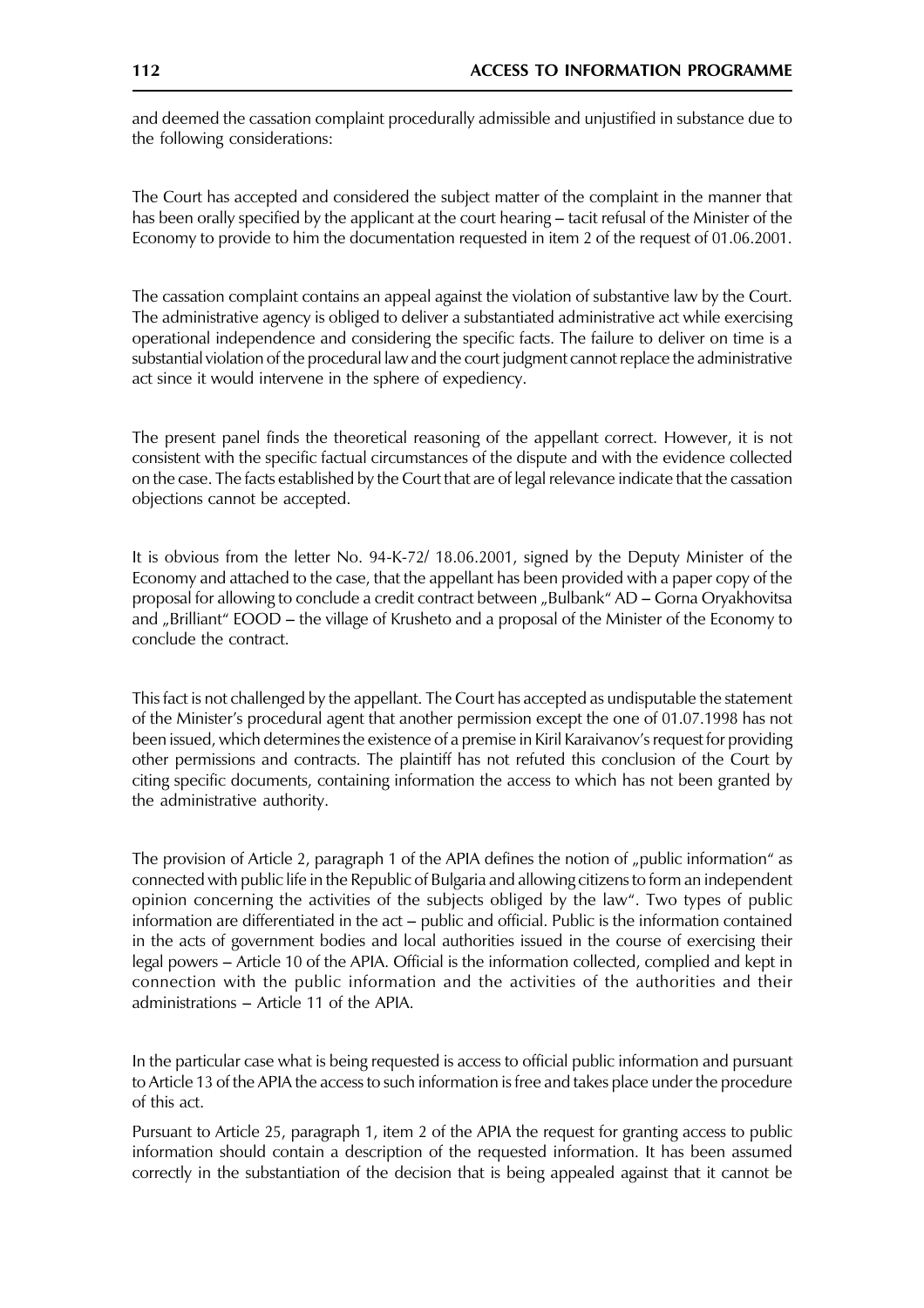# **ACCESS TO INFORMATION LITIGATION IN BULGARIA**

imposed as an obligation of the administrative body to grant access to information about which it has been categorically established that it exists. It is not specified in the cassation complaint what information is being refused. The three-member panel has not gone further than the control and repealing function, which it exercises when it considers the legality of a tacit refusal of an administrative body. The generally formulated request of the applicant for granting the positions of the different departments, opinions, recommendations, consultations, etc. has been correctly interpreted by the Court as a matter concerning documents containing information on the operational preparation of the issuing of an act, which act in its final form has been granted to the applicant by the very administrative body itself.

Due to the considerations set forth there are no cassation grounds for reversing the judicial act under Article 218 b, paragraph1, letter "c" of the Code of Civil Procedure in connection with Article 11 of the Supreme Administrative Court Act. The judgment of the three-member panel is correct; it has been passed in compliance with substantive law and in observing the procedural rules. Lead by the above and on the grounds of Article 40, paragraph 1 of the Supreme Administrative Court Act the Supreme Administrative Court – Five Member Panel

# **RULES:**

LEAVES IN FORCE JUDGMENT No. 1824/26.02.2002 passed on administrative lawsuit No. 6242/2001 by a Three Member Panel of the Supreme Administrative Court. This judgment is final and is not subject to appeal.

True to the original,

Secretary:

**CHAIRPERSON:**(signed) Ekaterina Gruncharova

**MFMRFRS:** (signed) Alexander Elenkov

(signed) Vesselina Kulova

(signed) Milka Pancheva

(signed) Vanya Ancheva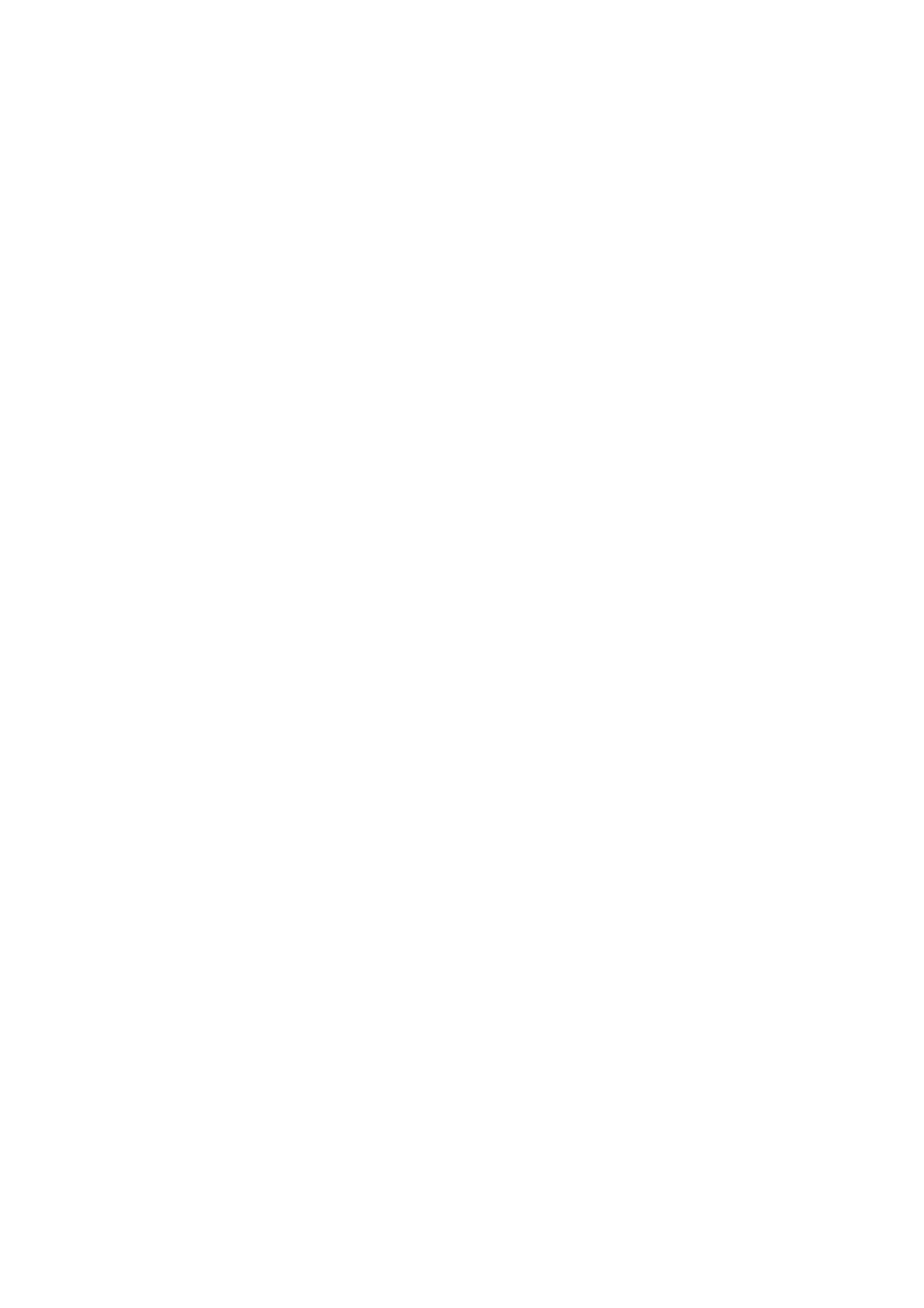# **Karaivanov** v. Minister of Finance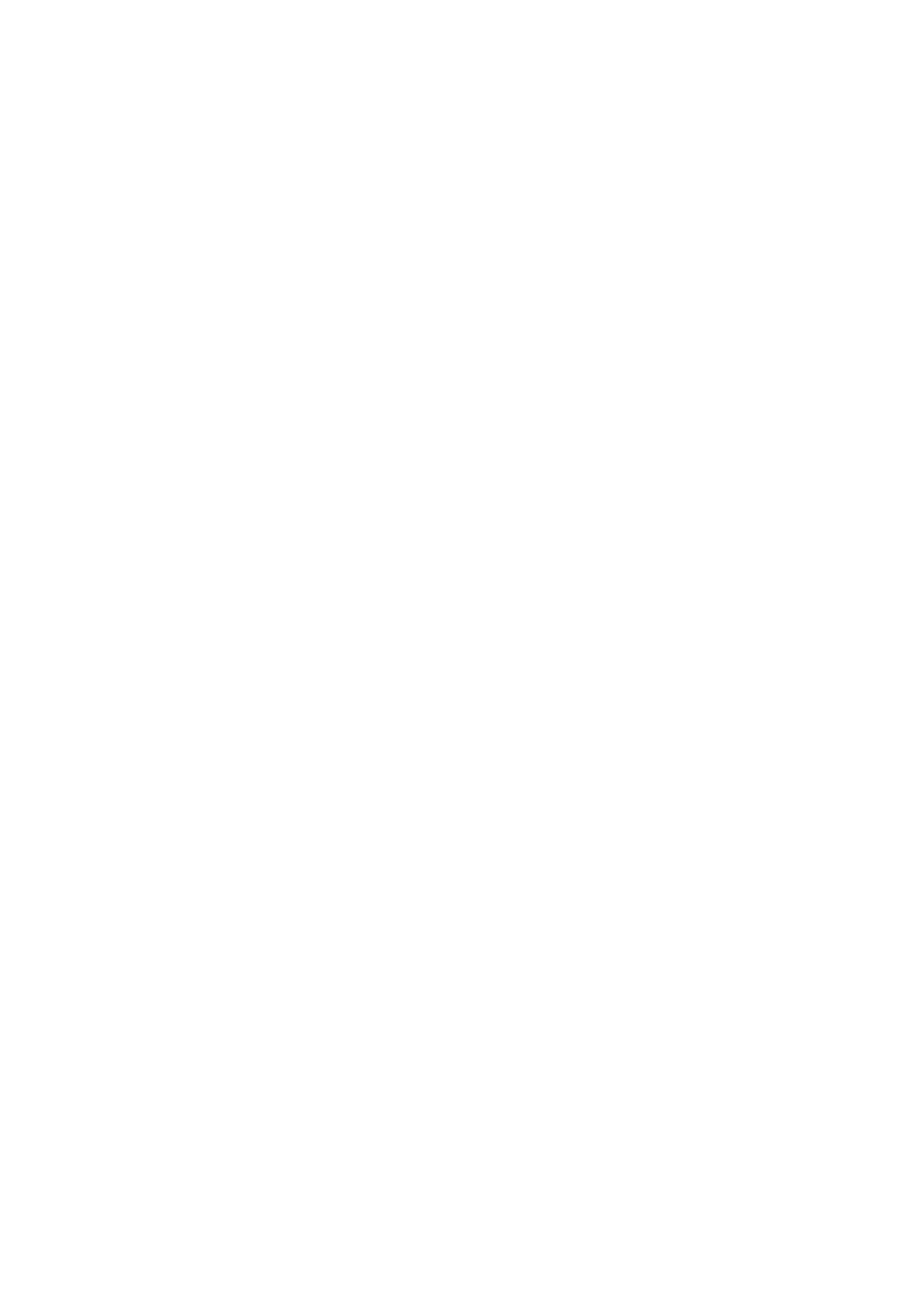# TO THE ATTENTION OF: THE MINISTER OF FINANCE

# **REQUEST FOR ACCESS TO INFORMATION**

Filed by:

# Mr. Kiril Dimitrov Karaivanov

Sofia, 21st May 2001

Esteemed Minister,

I hereby request, on the basis of the Access to Public Information Act, to be given the opportunity to obtain the audit report issued following an examination and checking of accounts and financial records of Brilliant-VLtd., seated in the village of Krusheto within Gorna Oriahovitza Municipality.

The Territorial Directorate for State Financial Control in the town of Veliko Tarnovo conducted the audit in the last several months of this year. Please, find enclosed copies of the correspondence exchanged between the above directorate and me (S., namely, letters of 16<sup>th</sup> December 2000, 22<sup>nd</sup> January 2001, and 19<sup>th</sup> March 2001).

I would like to obtain the information requested as a paper-/photocopy of the above mentioned audit report and I am ready to pay the required fees.

Enclosures: As stated above.

Respectfully yours,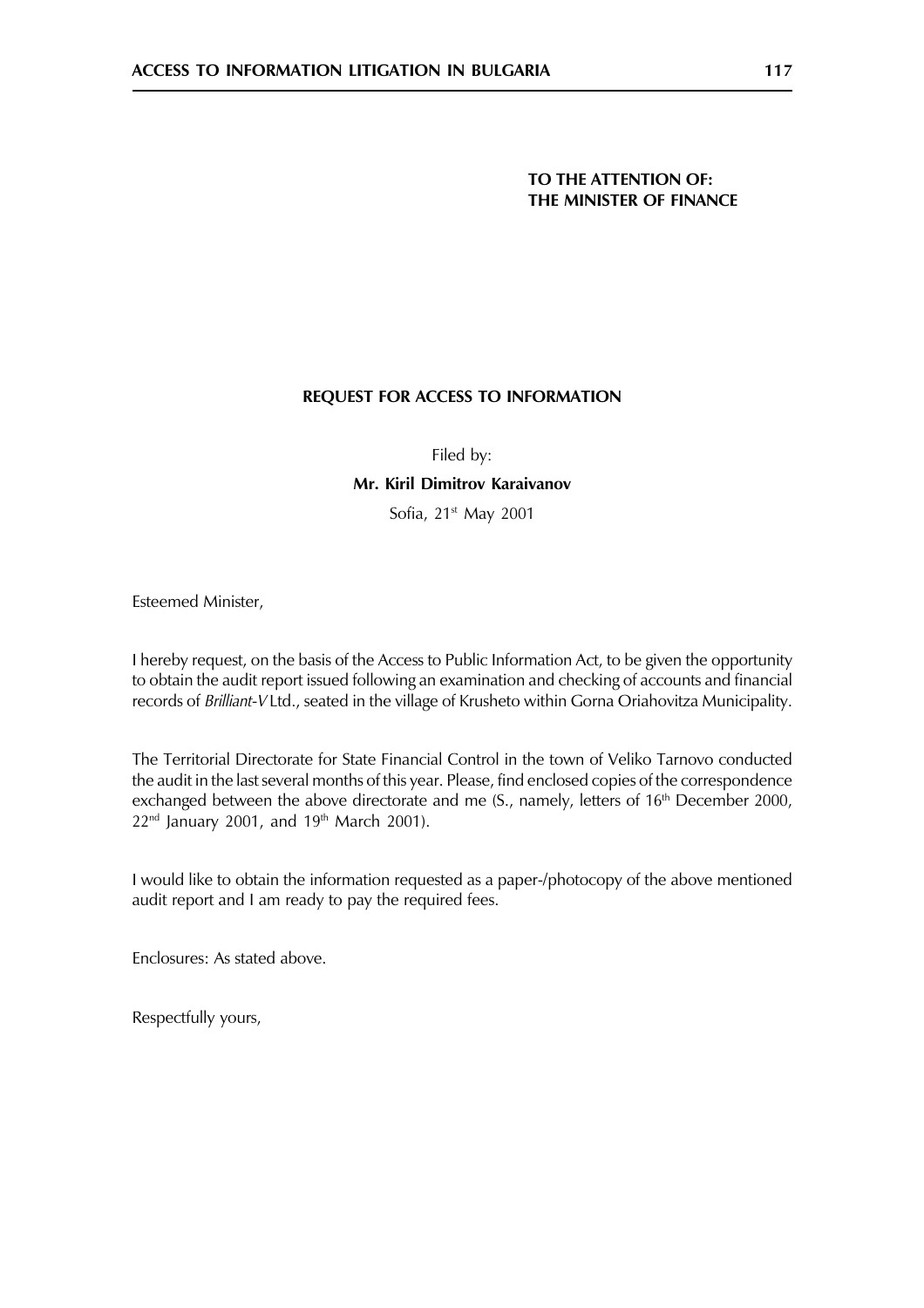# **REPUBLIC OF BULGARIA**

# AGENCY FOR INTERNAL STATE FINANCIAL CONTROL

# TO THE ATTENTION OF: **MR. KIRIL KARAIVANOV**

Dear Mr. Karaivanov,

Further to your request for information of the audit report completed after a financial audit at Brilliant Ltd., seated in the village of Krusheto, Gorna Oriahovitza Municipality, we would like to inform you of the following:

In accordance with Art. 3, item 4 of the Internal State Financial Control Act establishing a requirement for safeguarding official secrecy, AISFC<sup>1</sup> officials are not entitled to disclose such information. In case they made public a document whose content pertains to official secrecy, they would be liable under penal administrative law (in accordance with ISFCA, on the basis of Art. 42 read in conjunction with Art. 12, s. 1, item 3 thereof) or criminal law (under Art. 284 of the Criminal Code).

On grounds of the above provisions and the ones set forth in Art. 37, s. 1, item 1 APIA<sup>2</sup> we are prevented from giving you access to the requested audit report.

**THE DIRECTOR:** 

<sup>&</sup>lt;sup>1</sup> Agency for Internal State Financial Control – Remark of Translator

<sup>&</sup>lt;sup>2</sup> Access to Public Information Act – Remark of Translator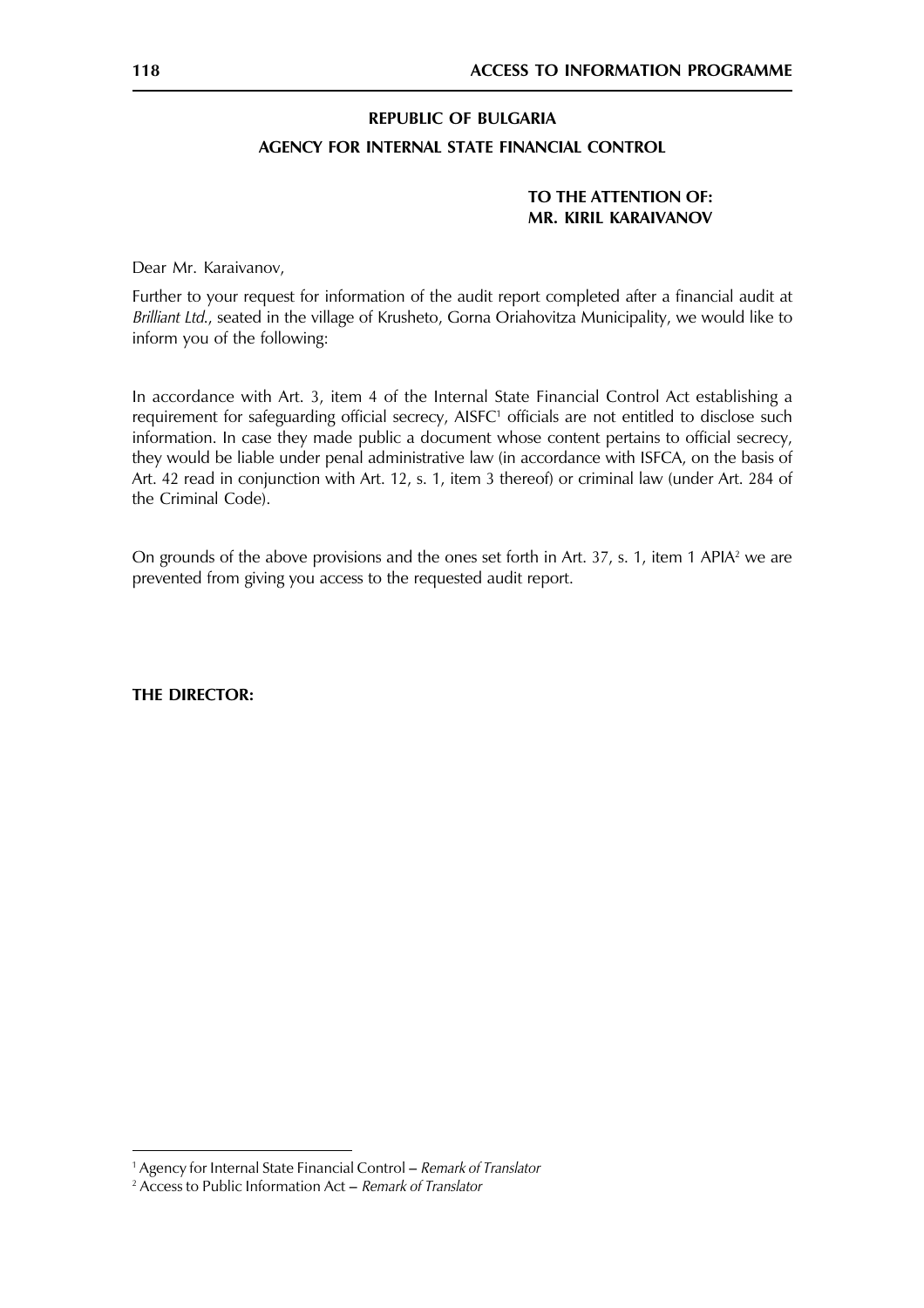# **SUPREME ADMINISTRATIVE COURT REPUBLIC OF BULGARIA C/O MINISTER OF FINANCE**

#### COMPLAINT

#### From Mr. Kiril Dimitrov Karaivanov

### **Against**

A Refusal of the Minister of Finance to Grant Information

#### **Legal Grounds**

Art. 40, s. 1, Access to Public Information Act (APIA) in Combination with Art. 5, Item 1, Supreme Administrative Court Act (SACA)

Honorable Justices,

On the basis of Art. 24, s. 1 APIA I filed a written request on  $21<sup>st</sup>$  May 2001 to obtain the copy of an audit report completed following the financial audit in 2000 at *Brilliant Ltd.*, seated in the village of Krusheto, Gorna Oryahovitza Municipality. I had been following through the financial status of the company for some time, since I had requested compensation in shares, following the rules and procedures of the Compensation for Owners of Expropriated Estates Act. I have knowledge of financial violations, which have been committed inside this enterprise, and have therefore, beside addressing a request for access to public information, also signaled the Territorial Directorate for State Financial Control in the town of Veliko Tarnovo, suggesting an inspection to be conducted by Internal State Financial Control officials in the course of the present year, too (letters of 16<sup>th</sup> December 2000, 22<sup>nd</sup> January 2001, and 19<sup>th</sup> March 2001).

On 5<sup>th</sup> June 2001 the Director of the Internal State Financial Control Directorate rejected my information request. He made reference to the Art. 3, item 4 principle of the Internal State Financial Control Act (ISFCA), whereby officials of the Agency for Internal State Financial Control (AISFC) are not entitled to provide the information requested.

The refusal is in serious contradiction with substantive and procedural legal provisions and does not follow the purpose of the law.

1. As witnessed in written notification No K-94000027/5<sup>th</sup> June 2001 of AISFC Director addressed to the Ministry of Economy the above enterprise had been audited and an audit report had completed the audit process. The requested audit report is an act of a competent authority delivered in exercise of its powers and, therefore, contains official information, in the sense of Art. 10 APIA.

2. AISFC is an official administrative authority attached to the Minister of Finance. My request was addressed to the Minister of Finance in his capacity of a state authority, who has the information requested in his disposal. The Minister of Finance, who is obligated in the sense of Art. 3, s. 1 of APIA, did not issue a decision on the request. No evidence is to be found, either, that the Minister of Finance has delegated powers upon AISFC Director to decide on requests for access to public information. Failure of the Minister of Finance to issue a written decision is in serious contradiction with procedural law - Art. 15, APA and Art. 38, APIA. The Act requires from relevant authorities concerned to deliver reasoned decisions when completing any deed of administration requested or when refusing to do so (Art. 15, s. 1 APA). Such decision with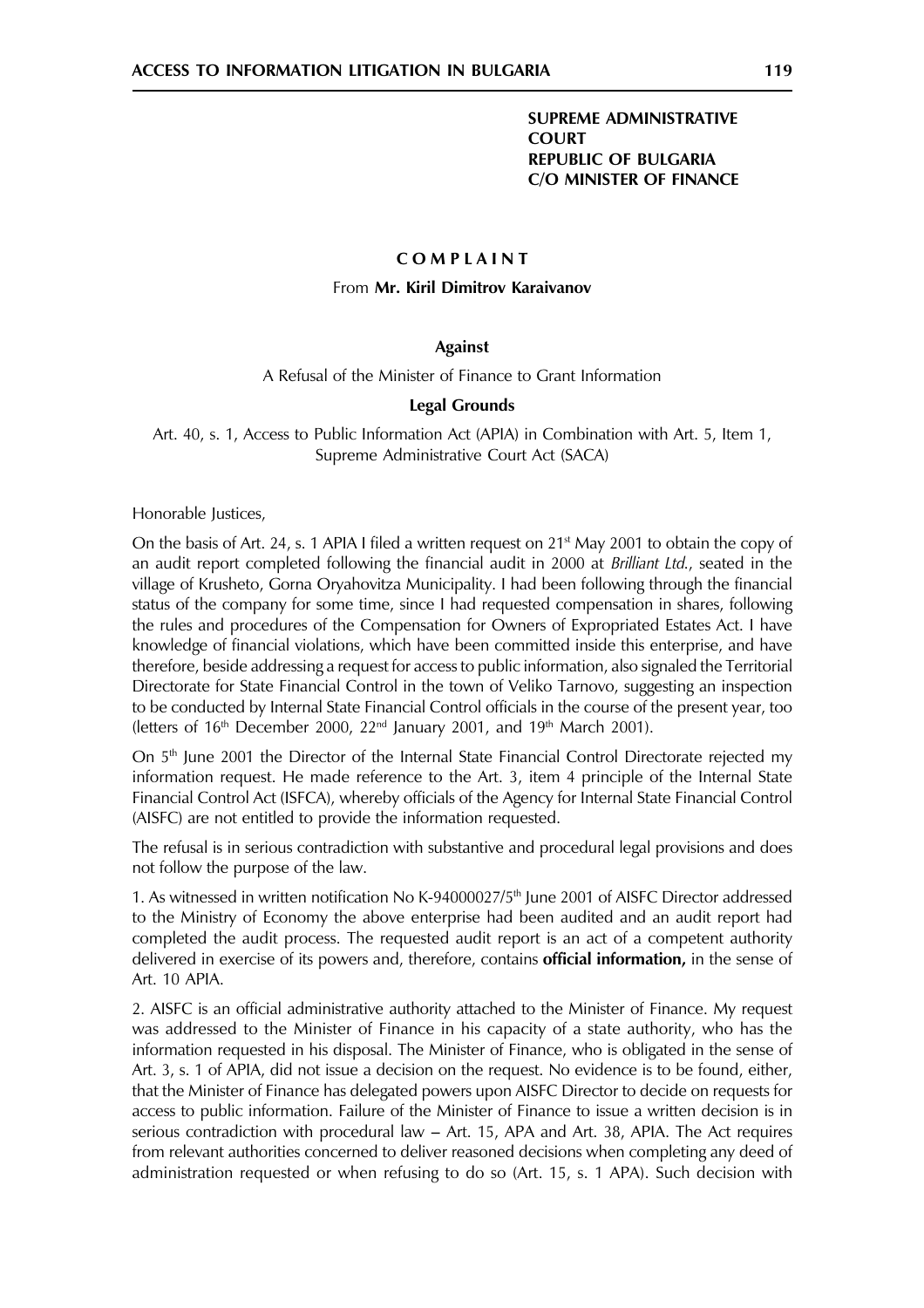reasons was obviously not issued in the present case. The provision of Art. 15, s. 2 APA is imperative in requiring to serve a written decision to provide or deny information. A written refusal is also required in *lex specialis* provisions  $-$  Art. 38 of the Access to Public Information Act, i.e. a decision to withhold information with reference to the legal and factual grounds underlying it. The above requirements of the law have been completely disregarded, which amounts to a serious violation of procedural provisions.

3. The information I requested is accessible and is not covered by APIA restrictions. The reason behind is that in accordance with Art. 3, item 4 ISFCA, ISFC authorities are under the obligation to keep in official secrecy facts and events they have come to know in the course of exercising official powers. Consequently, the information should be classified as official secret in the first place, and should, then, have gone to officials' knowledge during or on the occasion of vesting their office. Cases where certain information is classified as official secret need to be envisaged by law, in compliance with the imperative provisions of Art. 7, s. 1 APIA. The Internal State Financial Control Act does not establish any specific hypotheses, i.e. cases where certain information is considered as official secret. Consequently, content of the official secrecy notion under Art. 3, item 4 ISFC Act would be defined by various laws where such separate specific categories of official secret are envisaged in view of protecting rights and interests listed in Art. 41, s. 1 of the Constitution and Art. 5 of the Access to Public Information Act. It has not been evidenced that the audit report requested contained any specific categories of information whatsoever considered to be official secret. The reverse however is proven – it contained a number of categories of information, which are not at all considered to be secret, i.e. that an audit had been conducted at the above enterprise by certain authorities, the legal grounds of it, the exact time of the audit, as well as the findings of competent authorities (e.g. deficiency in the accounts, data indicative of criminal activity, etc.). Such categories of information are of the utmost public interest, which mainly is the objective of the Access to Public Information Act provide the public with an opportunity to form enlightened views on any matter related to public life and to activities of obligated addressees under provisions of the act - Art. 2, s. 1 of the Access to Public Information Act.

On this basis I would plead, your Honors, that the refusal of the Minister of Finance to grant a copy of the audit report requested be repealed as illegal, since it contradicts both substantive and procedural legal provisions, and on grounds of Art. 41, s. 1 of the Access to Public Information Act read in combination with Art. 42, s. 2 of the Administrative Proceedings Act, that the merits of the case be ruled upon.

# **Enclosures:**

- 1. Copy of the request for access to public information.
- 2. Copy of Notification No K-94000027/05<sup>th</sup> June 2001.
- 3. Letter under outgoing registration No 664/22<sup>nd</sup> January 2001.
- 4. Request of 16<sup>th</sup> December 2001.
- 5. Letter of 19th March 2001.
- 6. Copy of the envelope and notification of delivery.
- 7. Copies of this complaint and written evidence attached, for defendant.
- 8. Receipt for state taxes perceived.

Respectfully yours,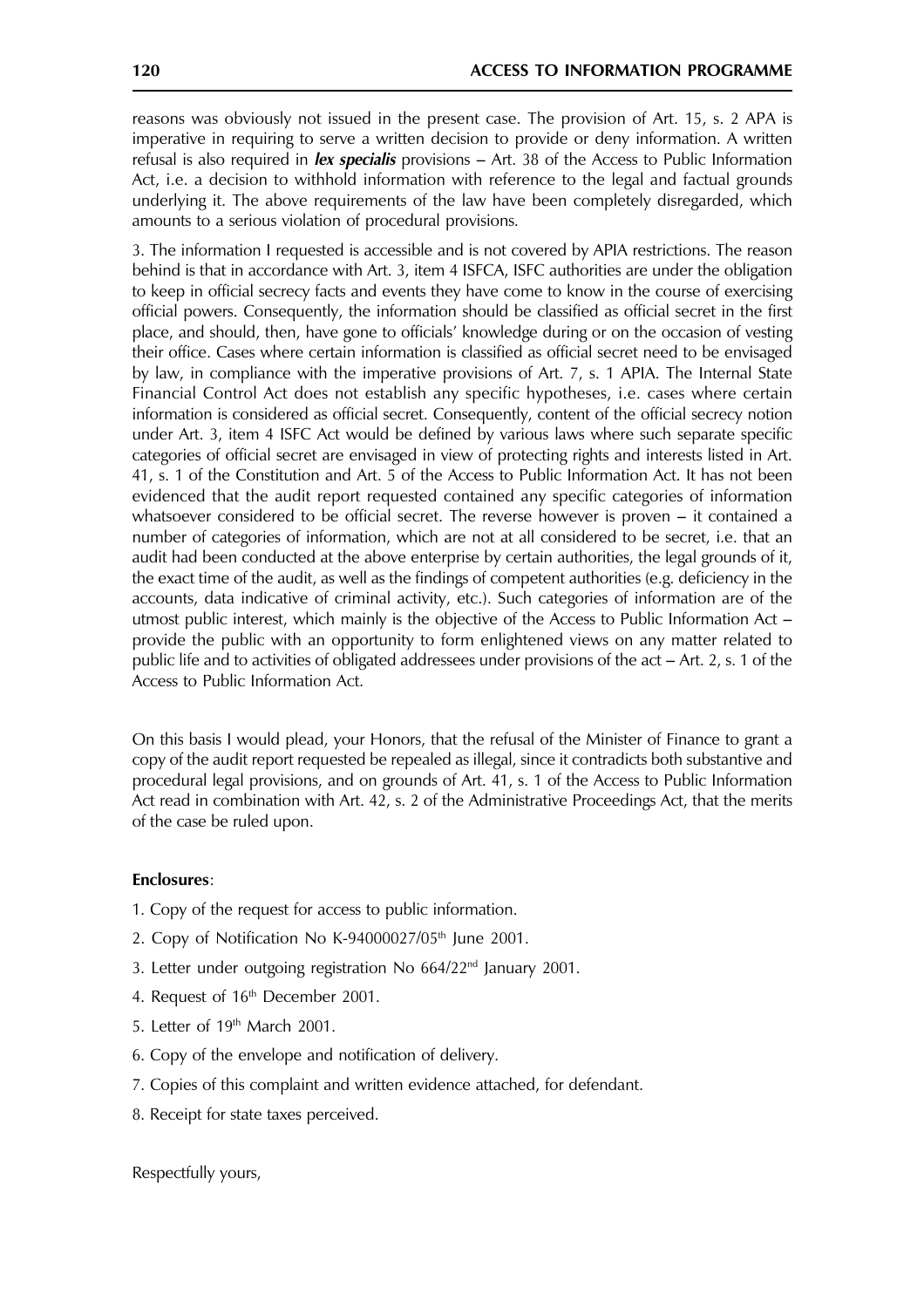TO THE ATTENTION OF **STATE LEGAL COUNSELLING DIRECTORATE AT MINISTRY OF FINANCE** Re: Your ref. No K-94000025 of 20<sup>th</sup> May 2001

#### **OFFICIAL NOTICE**

The Agency for Internal State Financial Control has the following view with regard to the file you have submitted:

In accordance with Art. 9, s. 3 of the Internal State Financial Control Act (ISFCA) the Director of the Agency for Internal State Financial Control and the Minister of Finance are authorized to inform the public of Agency operations. The above authorities may only provide information whose disclosure would not entail any type of liability envisaged by law.

1. Art. 360 of the Criminal Code provisions that it is a crime to disclose information pertaining to military, economic or other areas, which is not state secret, but is protected on other ground by law, decree or any other type of administrative act. In his/her capacity of head official of the Agency for Internal State Financial Control, its Director is bound by the legal prohibition contained in Art. 12, s. 1, item 3 ISFCA. Financial audit as a form of control under the formerly applicable State Financial Control Act consisted in an inspection of financial and economic activities of the respective entity. Therefore a audit report incontestably reflects facts and circumstances of an economic nature in the sense of Art. 360 of the Criminal Code.

2. The Internal State Financial Control Act does not establish a procedure for providing copies of audit reports to the public. The absence of any such procedure and the provisions cited above support the conclusion that providing audit reports to third parties is contrary to the law.

3. Providing a audit report in the case under dispute would entail unjustified costs and expenses (a audit report being quite voluminous and making copies very costly), on account of which and on the basis of Art. 27, s. 1, item 2 APIA the competent authority is not under the obligation to grant access in the form of access indicated by the applicant.

4. The applicant's request, contrary to requirements of Art. 25, s. 1, item 2 APIA, relates to a copy of the audit report, not to specific questions, i.e. there is lack of description of the information requested. APIA regulates those relations connected with the right to access public information and it further guarantees namely that specific right, but does not regulate access to originals or copies of documents.

5. Art. 28, s. 2 of the Access to Public Information Act indicates those competent to make decisions for granting or refusing access to the information requested. Hence, the Director of the Agency for Internal State Financial Control is competent to rule and has, in accordance with his/ her powers, made a decision to deny access, outlining his arguments in a letter with ref. No K-94000027/05<sup>th</sup> lune 2001.

In view of the above we consider that the refusal of the Director of the Agency for Internal State Financial Control to provide a copy of a audit report to a citizen is in conformity with the law and good administrative pratice.

# INTERNAL STATE FINANCIAL CONTROL AGENCY,

**THE DIRECTOR**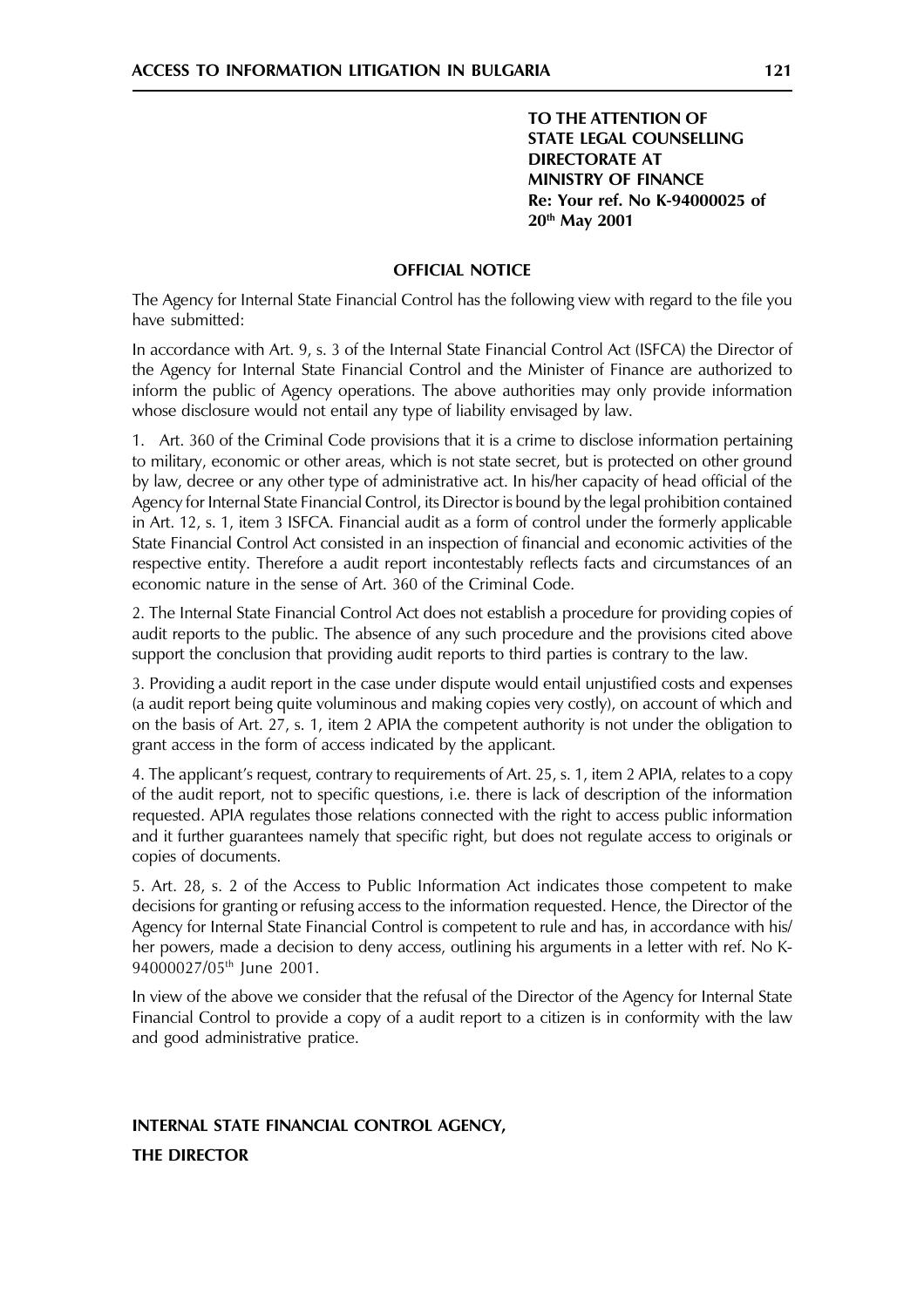TO THE ATTENTION OF: **SUPREME ADMINISTRATIVE COURT FIFTH DIVISION** 

**RE: ADMINISTRATIVE CASE No** 6234/2001

### **WRITTEN STATEMENT**

#### Submitted by: Mr. Alexandar Emilov Kashamov, attorney-at-law,

Duly authorized to act as counsel for the applicant

Honorable Justices,

I hereby plead to declare the refusal of the Minister of Finance unlawful and to order him to issue a new decision providing the requested information.

A audit report may not be considered secret with regard to the public. Indeed, Art. 3, item 4 of the Internal State Financial Control Act (ISFCA) introduced the principle of non-disclosure in respect of information, which has been gathered by controlling authorities with the purpose of or in connection with the exercise of their duties, unless the reverse has been stipulated by a law.

However, this should not mean, that their activities should remain far from public scrutiny forever. On the contrary, it is well known that information regarding audits conducted by ISFC officials is permanently disseminated through the media.

In cases where criminal acts are found auditing documentation should be submitted to prosecution authorities to bring charges in the public interest, which goes to an open court trial. Where deficiency in the accounts is found, but it does not constitute crime, ISFC officials are obliged to submit auditing documentation to the civil courts for civil proceedings, which should be open as well, following Art. 299 et seq. of the Civil Procedure Code.

Beside the principle of non-disclosure of the information, another principle should be applied with regard to activities of ISFC officials. That principle, the one of public access to the information, enlightens how the authorities of state operate. It is envisaged in another law – APIA. ISFC authorities are an integral part of state authorities in the sense of Art. 3, s. 1 APIA.

The central issue in the present case, according to us, is where does the line between these two principles pass. Do we need to agree that information found with regard to infringements and criminal actions, information of individuals punished, should never be made public, since under all circumstances its disclosure would touch upon interests of the state?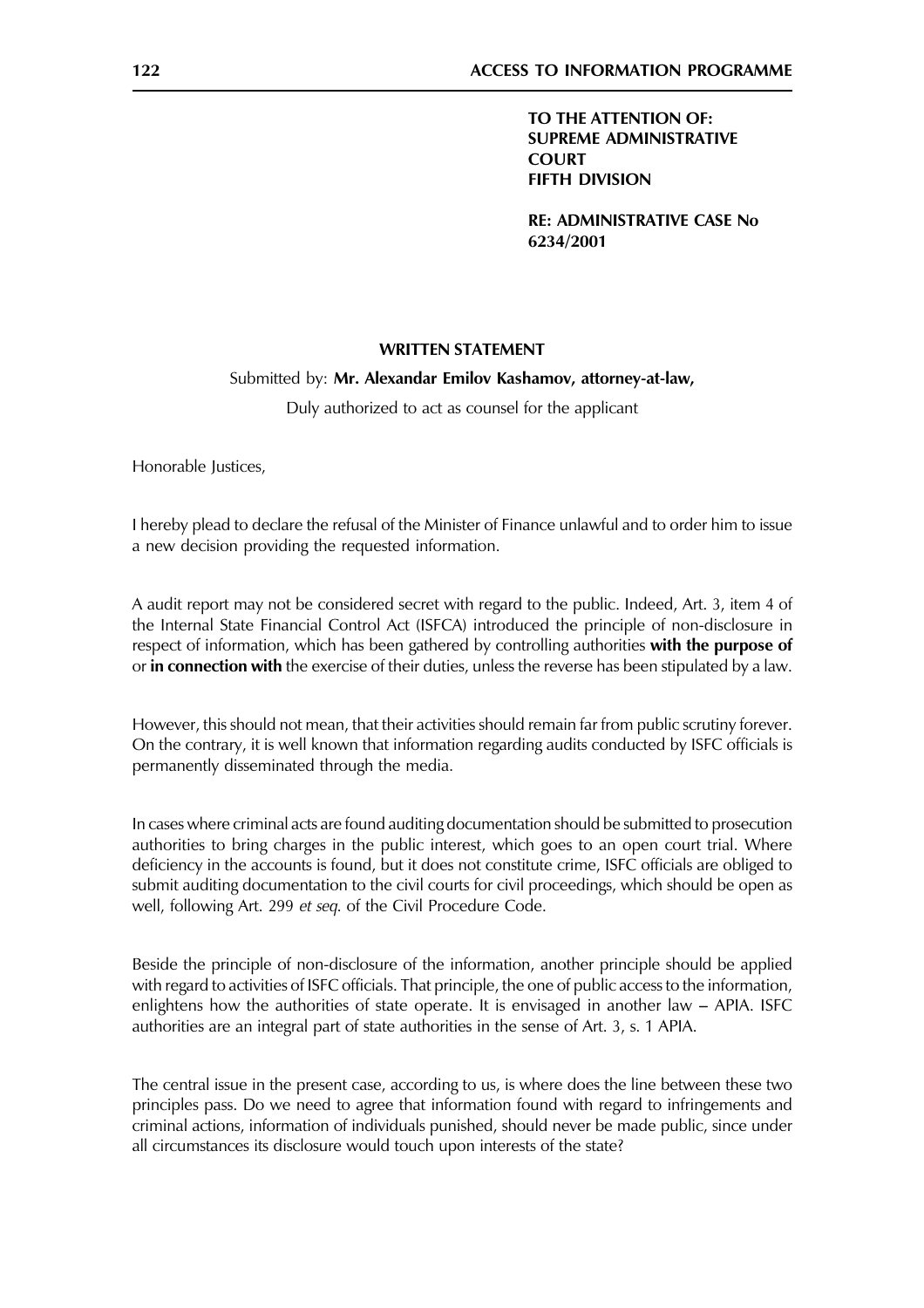The duty to keep certain facts secret, as provided for within ISFCA, should be regarded as strictly fit to the purpose, which ties all the obligations of financial control authorities. That purpose is to control financial activities of entities, which receive public funds, with the aim to prevent, discover, and repair damages – Art. 2, sections 1 and 2 of the Internal State Financial Control Act. Bearing in mind this particular relation of the duty for non-disclosure of information to the purpose of the law, ISFCA makes reference to time limits under which the information may not be disclosed while exercising internal state financial control functions (Art. 3., s. 1), in the course of exercising one's official duties (Art. 12, item 3).

Any eexercise of official duties has some time limits. Auditing activities (the new law expressly makes use of the notion of *audit*) are completed with a report – Art. 21, s. 1 ISFCA – and its submission to the authority that has requested the audit. After the report requested has been finished, which is evidenced by a letter of the Internal State Financial Control Agency, it is open for access following the procedure set out in APIA.

The objection of defendant that in accordance with the Rules and Regulations Concerning the Application of the Internal State Financial Control Act auditors are held to keep certain facts secret is irrelevant. A request for access to public information is addressed to the Minister of Finance, who is an obligated addressee of APIA provisions, not the internal auditors. Since the audit is finished, information related thereto may be disclosed.

The objection that ISFCA does not provide for a procedure to disclose information to the public is unacceptable. That procedure has been laid out in APIA, which regulates in detail a process for granting access to public information upon request. ISFC authorities, along with all other state authorities, need to apply by all the laws in force in the Republic of Bulgaria, not by only a few of these.

The objection that a response had actually been received from the Director of the Agency for Internal State Financial Control and, therefore, no obligation had arisen for the Minister of Finance to rule a decision on the matter, is not relevant. The Minister of Finance is an authority of the Executive and in this particular capacity, on a separate ground, is an obligated addressee of APIA provisions in the sense of Art. 3, s. 1 APIA. The fact that another authority has ruled or failed to rule on a similar or precisely the same issue that it had been approached with, is not sufficient ground for the Minister to abstain from examining the matter and fail to rule on the request for access to public information. On the contrary, the request has initiated administrative proceedings under APIA, which should be completed upon delivery in writing of an official deed – a decision. Since the Agency for Internal State Financial Control is part of the administration attached to the Minister of Finance, he is the one who holds the information requested and there has been no constraint for him to rule on the matter.

The objection that the applicant's request did not contain a description of the information is unacceptable. Interpretation of Art. 25, s. 1, item 2 APIA read in conjunction with Art. 29, s. 1 indicates that the reason behind requiring a description is to identify the information requested or to specify a request formulated in a too broad way. In the present case the information requested has been identified with precision, i.e. a very specific audit report. Defendant does not claim that more than one revision has been completed and more than one audit report drafted within the period indicated in the application. The particular audit report, we do suppose,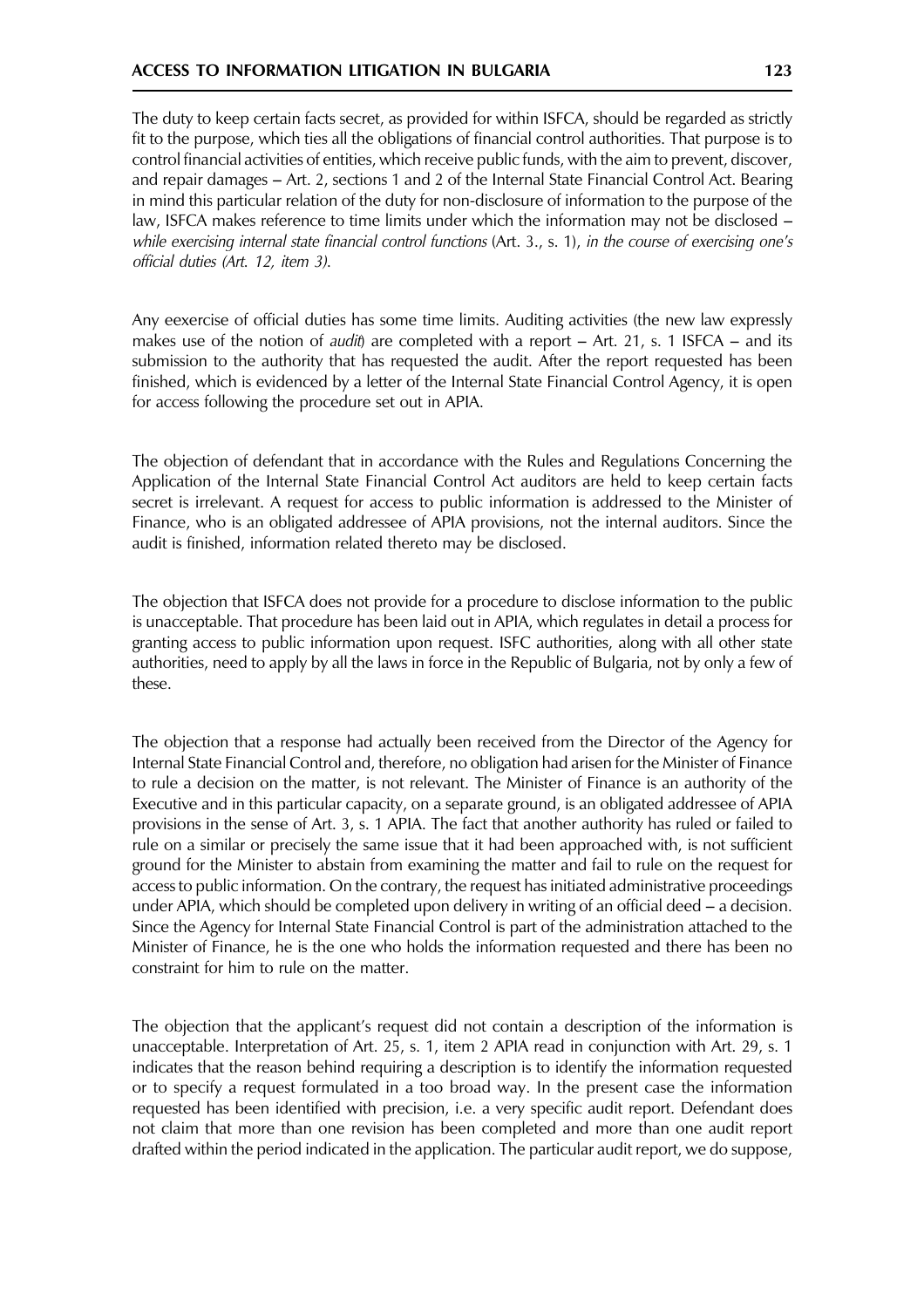consists of a precise number of pages, therefore the obligated addressee of APIA provisions might have provided it without further specifications.

It is quite unreasonable to argue that a whole document, consisting of a sufficiently bulky content, as is any audit report, would entirely bear facts and circumstances subject to non-disclosure. As stated in Decision of the Court of Cassation No 7/1996 restrictions to the right to seek, obtain, and impart information need to be narrowly interpreted. Art. 41, s. 1, sentence 2 of the Constitution and Art. 5 APIA states that the exercise of this right shall not be exercised in a way to harm the rights and legal interests enlisted. Therefore the secret provided for by the law may only cover information, the disclosure of which would actually harms these protected rights and legal interests. At the court hearing the defendant and his counsel made no reference to any of these rights and legal interests. We consider, even if there had been grounds to believe the report contained some data that may be secret, that relevant paragraphs should have been blackened and the remainder, which is public information – provided to us,.

In view of the above and on the grounds stated I plead to declare the denial of the Minister of Finance unlawful, to recognize the applicant's right to access the requested information, and order the defendant to provide access to the requested information.

Respectfully yours,

(The Attorney)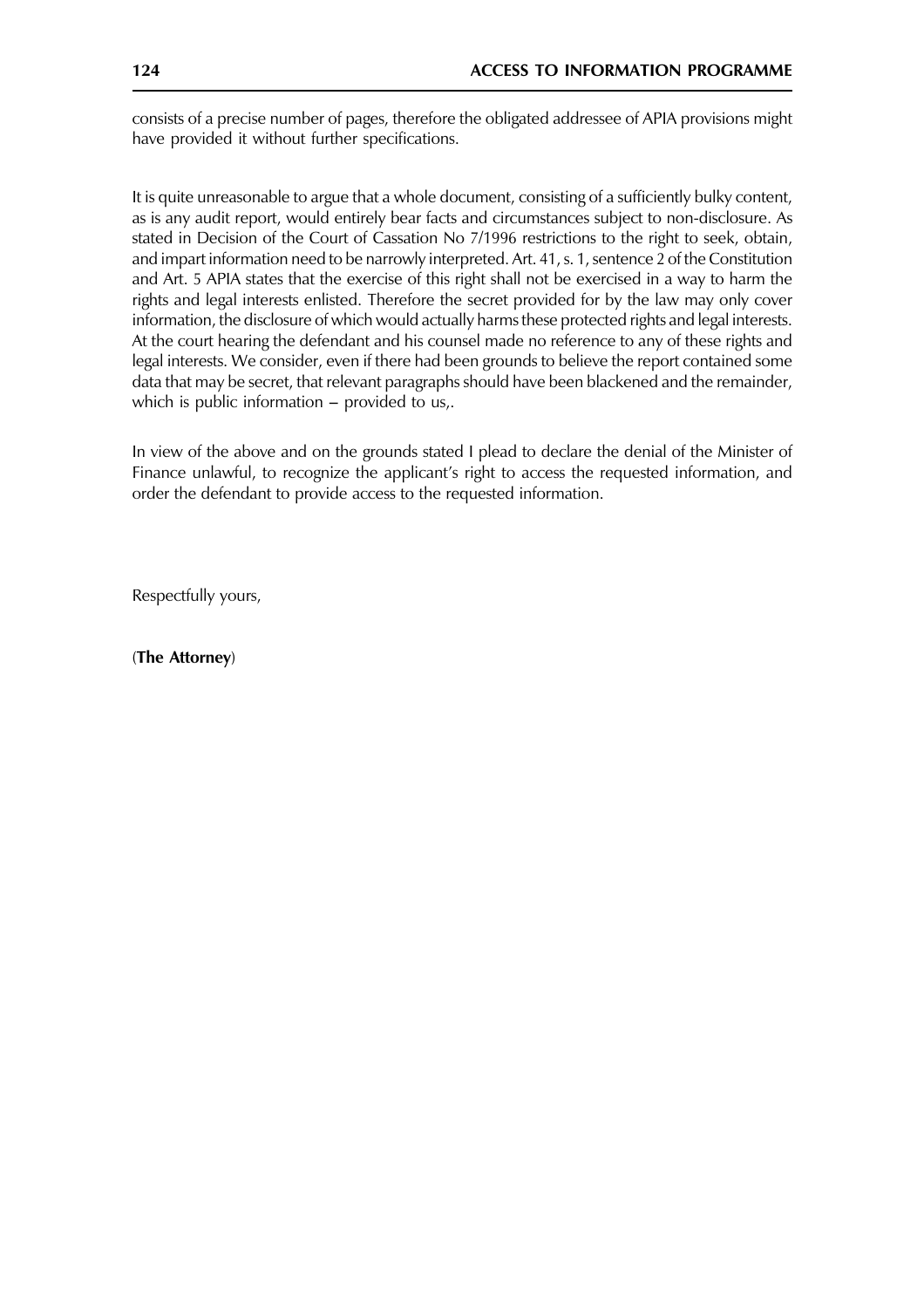**Attn.: Supreme Administrative** Court

# **WRITTEN OBSERVATIONS**

On grounds of Art. 16, s. 2 of the Supreme Administrative Court Act (SACA), please, find attached a complaint filed with the Ministry of Finance under reg. No K-94-00-0025/20<sup>th</sup> lune 2001 by Mr. Kiril Dimitrov Karaivanov from Sofia, 11A, Yanko Sakazov blvd., against a tacit refusal of the Minister of Finance

The view of the Ministry of Finance is that the complaint is inadmissible and ill-founded, therefore it should be rejected on account, namely, of the following arguments:

1. In an application addressed to the Minister of Finance, on the basis of the Access to Public Information Act (APIA), Mr. Kiril D. Karaivanov made a request to be given the opportunity to examine the deed of revision following the financial and accounting audit of Brilliant Ltd., seated in the village of Krusheto, Gorna Oriahovitza Municipality, also demanding to obtain a photocopy thereof.

In accordance with Art. 1, s. 2 and Art. 5, s. 1 of the Internal State Financial Control Act (ISFCA) in force (publicized in the State Gazette No 92 of  $10<sup>th</sup>$  November 2000, in force as of 1<sup>st</sup> lanuary 2001) internal state financial control is governed and delivered by the Agency for Internal State Financial Control (AISFC), which is a budget-funded legal entity and whose competences include the one of its Director to issue decrees for conducting scheduled and unscheduled audits. The statement of the applicant, namely that information he requested was accessible and did not come under APIA restrictions, is not true. In accordance with Art. 360 of the Criminal Code disclosure of data pertaining to military, economic or other areas, which is not placed under state secrecy, whose propagation, however, is prohibited by law, decree or any other administrative ruling, amounts to a criminal act.

Art. 8, item 6 of the Rules and Regulations Concerning the Application of the Internal State Financial Control Act has expressly stipulated that an internal auditor is bound not to disclose facts and circumstances, which he might have come to know during or on the occasion of exercising his/her official duties, para. 1, item 4 of the enforcement provisions of the Rules and Regulations specifying the meaning of the notion of "disclosure"  $-$  i.e. granting information regarding facts and circumstances, which have become known while exercising controlling functions over individuals and entities, which are not part of the Agency and the relevant site under audit, including the mass media.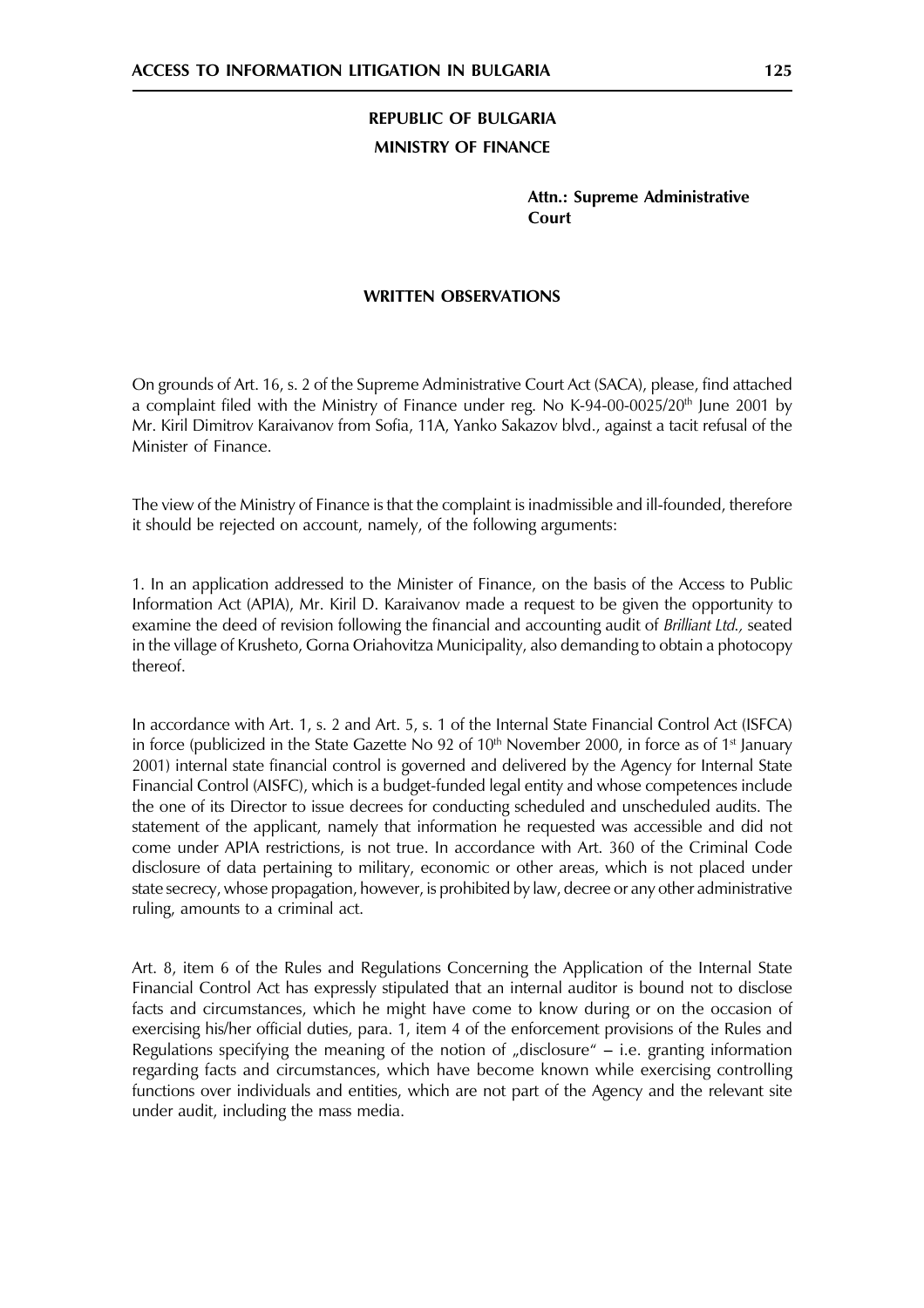In accordance with Art. 9, s. 3 ISFCA in force, the Minister of Finance and the Agency Director are the authorities entitled to inform the public of operations of the Agency for Internal State Financial Control. The information these authorities may provide should be falling outside the scope of the prohibition established in the provisions of Art. 12, s. 1, item 3 read in combination with Art. 31, item 4 ISFCA. While exercising their official duties Agency officials need to comply with official secrecy, not disclosing facts and circumstances they might have come to know during or on the occasion of exercising their official duties, as incontestably does, in the present case, the deed of revision requested. Revision as a basic form of control under the former act on state financial control is related to an inspection of budgetary, financial, economic, and reporting practices at the revision site. Therefore the deed of revision itself contains facts of an economic nature in the sense of Art. 360 of the Criminal Code.

The statement of the applicant with regard to the absence of legal and factual reasons for the refusal he was served by AISFC in a letter under outgoing reg. No K-94-00-0027/05<sup>th</sup> June 2001 does not correspond to the truth, either. The Agency for Internal State Financial Control, in accordance with the provisions of Art. 38 et seq. of the Access to Public Information Act, has sent the applicant the official refusal of the Agency to grant the information by him requested, having also provided legal and factual reasoning.

ISFCA does not establish a separate procedure for providing copies of deeds of revision under financial and accounting audits conducted to the public. In the absence of any such procedure and following the prescriptions of legal provisions cited above a conclusion is imposed that providing deeds of revision to third persons is inadmissible Besides, the applicant has not taken into account the provision of Art. 25, s.1, item 2 APIA, either  $-$  to include in his application a description of the information requested. He has requested a copy of the deed of revision as an official act, a hypothesis not covered by APIA.

In accordance with requirements of Art. 28, s. 2 APIA AISFC Director is the authority competent to rule on requests and in compliance with powers conferred upon him has made a legally and factually reasoned decision while denying Mr. Kiril Karaivanov access to the information requested and issuing the letter mentioned above.

In view of the foregoing we believe that the refusal of AIFSC Director to provide a copy of the deed of revision is in conformity with the law, does not run counter to common principles, and is delivered to enforce normative provisions - both substantive and procedural.

I would therefore request that the complaint filed be rejected as procedurally inadmissible. In case the complaint is admitted for examination, I would request its rejection as ill-founded.

THE MINISTER: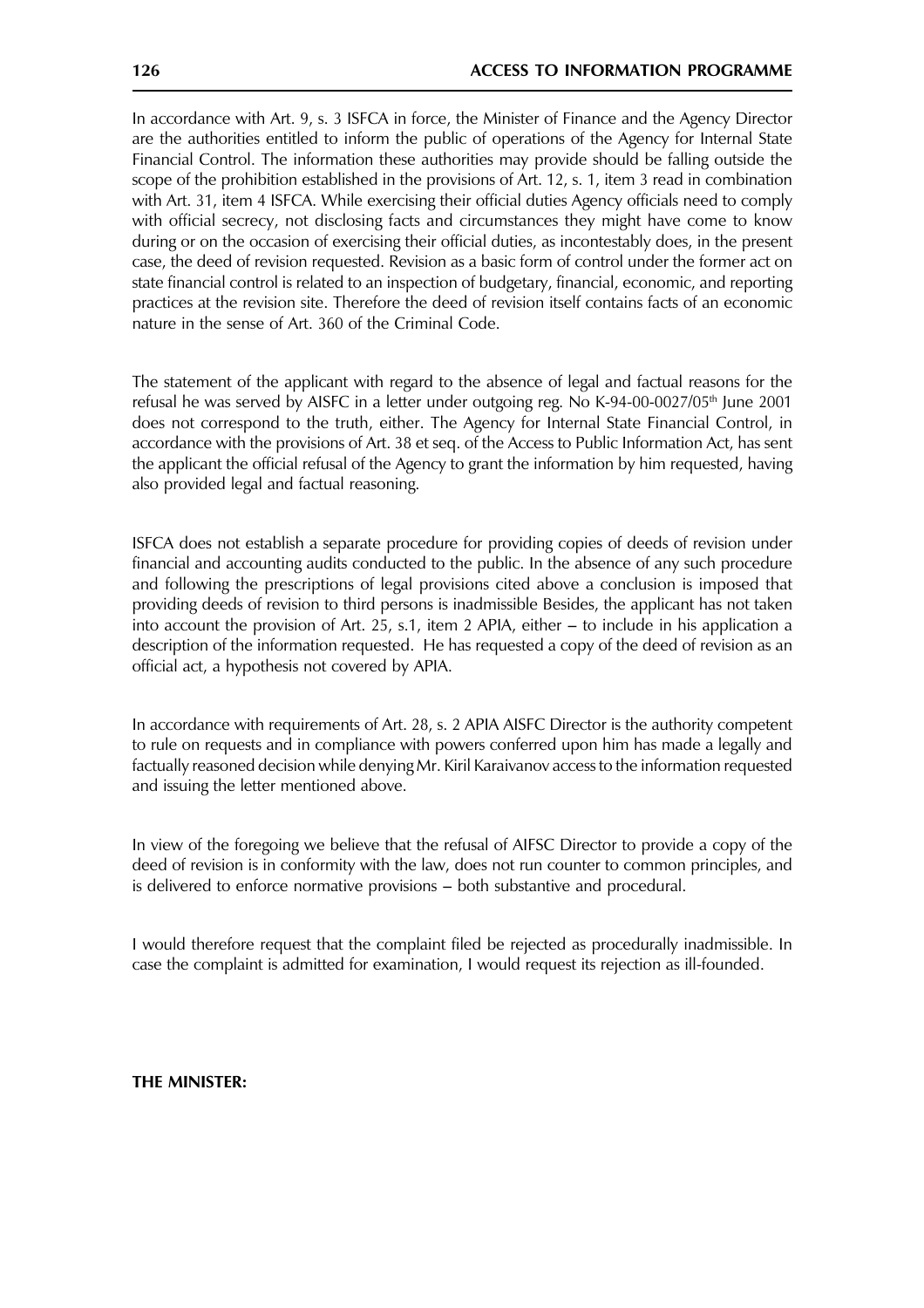#### **IUDGMENT**

No 1826, Sofia, 26th February 2002

#### IN THE NAME OF THE PEOPLE

The Supreme Administrative Court of the Republic of Bulgaria, Fifth Division, sitting on 13<sup>th</sup> of November 2001, in panel composed of the following justices:

Presiding Judge: Justice Mr. Andrey Ikonomov

#### Panel Members: Justices Ms. Zaharinka Todorova and Ms. Tanya Radkova

In presence of court secretary Ms. Madlen Dukova and attended by Mr. Ognian Topurov, as a representative of prosecution, heard a report of Justice Tanya Radkova on administrative case No 6234/2001.

Proceedings were formed under Art. 12 et seq. of the Supreme Administrative Court Act (SACA) in conjunction with Art. 40, s. 1 of the Access to Public Information Act (APIA).

The case was brought to court following a complaint lodged by Mr. Kiril Dimitrov Karaivanov from Sofia against a refusal of the Minister of Finance to provide information on his request of  $21<sup>st</sup>$  May 2001, namely to obtain a paper copy of a audit report following a financial and accounting audit of Brilliant Ltd., a state-owned company seated in the village of Krusheto. In his complaint he alleged that the Director of the Agency for Internal State Financial Control had refused to provide him access to the requested information, acting without authorization to decide on behalf of the Minister of Finance on access to public information requests addressed to the Minister. He claimed that the failure of the Minister of Finance to act in the case was illegal since under Art. 38 APIA a denial to provide information should be delivered in written with reasons. He pleaded for repeal of the Minister's refusal and for a judgment on the merits.

Defendant acting through his legal representative was of the view that the complaint should be dismissed.

The representative of the Supreme Administrative Prosecution Office present suggested that the complaint should be dismissed. He was on opinion that the requested information fell under the exemptions of the access to that kind of information.

In the absence of any data regarding the notification of the administrative act contested, to the benefit of the applicant should be accepted that the complaint was sent within the legal time limits and therefore the complaint is deemed admissible.

On the merits of the complaint:

In his request of  $21<sup>st</sup>$  May 2001 addressed to the Minister of Finance applicant requested a paper copy of the audit report issued following a financial and accounting examination of Brilliant Ltd. in the village of Krusheto, a state-owned company. Applicant was notified by letter under outgoing reg. No K-94000027/05<sup>th</sup> May 2001 of the Director of the Agency for Internal State Financial Control (AISFC) the information he requested was official secret.

The applicant filed a complaint to the Supreme Administrative Court, a copy of which, as evidenced by the Ministry of Finance Official Notice attached, has been sent to AISFC for opinion. The latter is part of the written evidence in the case.

The provision of Art. 3 APIA determines who are the units subjected to the act, whose obligation is to provide access to public information. Among these are state authorities generating and keeping such information. In accordance with Art. 5 ISFCA AISFC is an administrative authority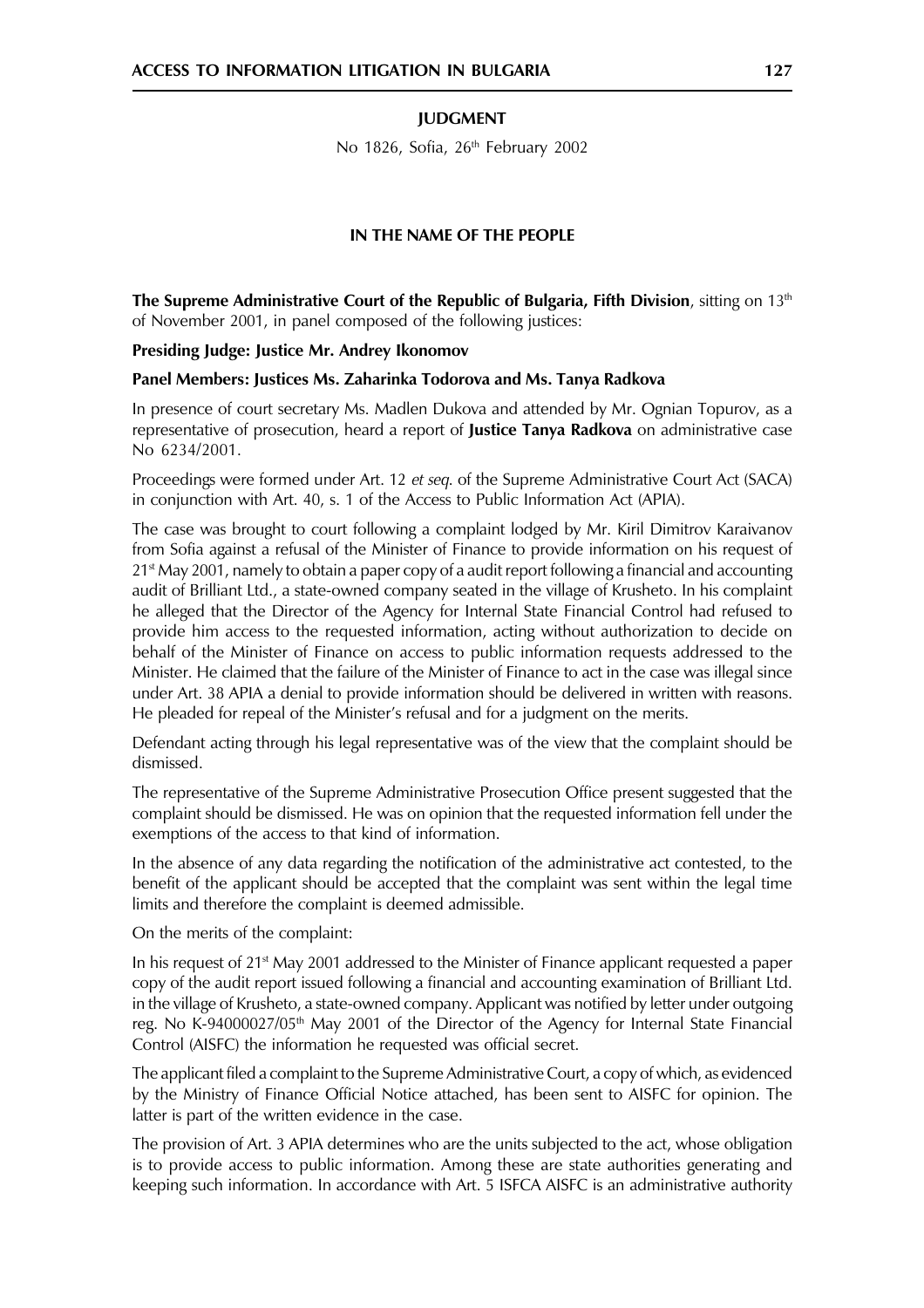subdued to the Minister of Finance and a legal entity subsidized from the state budget. In accordance with Art. 9, s. 3 the Minister of Finance and the Agency Director keep the public informed of Agency operations. Therefore, the Minister of Finance in his capacity of a state authority is obligated in the sense of Art. 3 APIA to provide access to information (within certain limitations). There is no evidence in the case that the Minister of Finance, following the provisions of Art. 28, s. 2 APIA, has expressly indicated AISFC Director as competent to decide on providing or refusing information. Art. 32 APIA is not applicable in the case (providing obligation for the requested authority to send the request to the relevant authority), since the administrative file attached to this case does not contain evidence that either the request was sent further to another authority, or that applicant was notified of such action. In presence of the above information the court finds that the subject of the complaint is a tacit refusal of the Minister of Finance.

The provision of Art. 38 APIA prescribes the requisites of a decision for refusal. The same does not however exclude the opportunity of appealing a tacit refusal, which is presumed in any case when the authority does not deliver a decision. APIA is lex specialis in relation to the Administrative Proceedings Act, which regulates legal relations concerned with the delivery of and supervision over administrative acts. Both normative sources stand at an equally binding level and the general law [lex generalis] (APA in the case) is applicable where there is not special law [lex specialis] (in the case APIA lacks regulations on "tacit refusal"), unless the latter contains an express provision excluding the subsidiary of the general law.

The refusal complained is in conformity with the law.

Art. 37, s. 1 APIA specifies the grounds for refusal of access to public information. One of these is when the requested information is considered official secret. According to Art. 7, s. 1 APIA access to information is restricted, where the information is secret in cases, provided by the law. The paper copy of the audit report requested is official secret in the sense of Art. 37, s. 1 APIA for the following arguments. According to Art. 3 ISFCA internal state financial control officials need to stick to the principle of keeping official secrecy – non-disclosure and non-provisioning of information they have come to know for the purpose of and in connection with the exercise of their official duties, unless the reverse has been expressly stipulated by the law.

While exercising their official duties (Art. 12) agency officials are bound to withhold facts and circumstances they have come to know for the purpose of and in connection with the exercise their official duties. According to para. 1 of the Supplementary Provisions of the Regulation for the Application of ISFCA "disclosure", in the sense of Art. 8, item 6, is providing information regarding facts and circumstances, which have become known in the course of exercising controlling functions over individuals and entities, which do not belong to the Agency and the relevant unit under audit, including the mass media.

Taking into account the above arguments the court finds that the Art. 13, s. 1 APIA principle of free access to official public information may not be applied. The information requested is an official secret, which is the basis for the refusal to provide it. It also falls under the category "another kind of secret provided by law (in that case, ISFCA), in the sense of Art. 7, s. 1 APIA.

Drawn upon the above arguments the refusal of the Minister of Finance appears in conformity with the law and consistent with the substantive premises under APIA, and the complaint should be dismissed.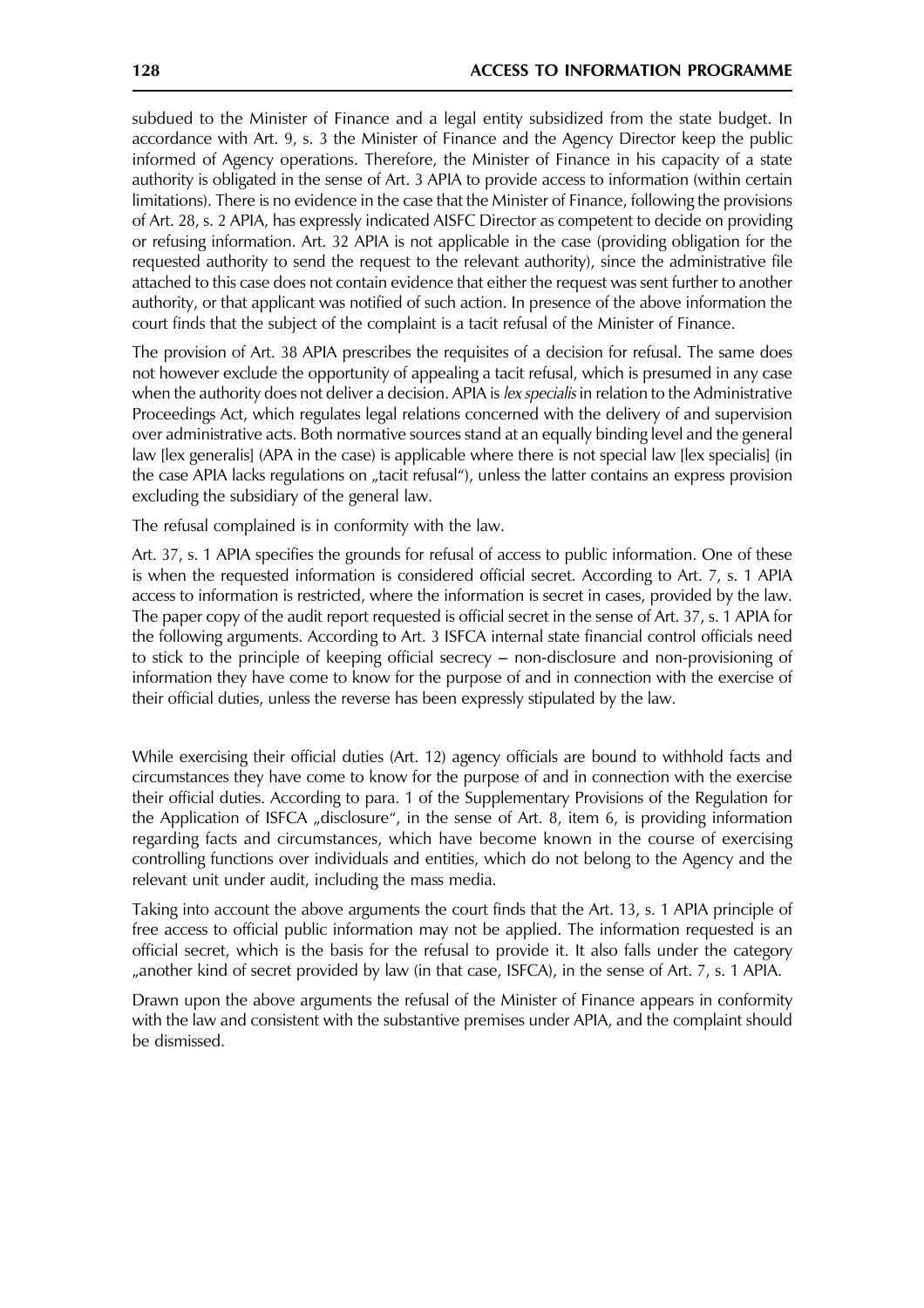Based on the above statement and on grounds under Art. 42, s. 1 APA in conjunction with Art. 28 SACA, the Supreme Administrative Court, Fifth Division,

# **DECIDED:**

TO DISMISS the complaint of Mr. Kiril Dimitrov Karaivanov from Sofia against the tacit refusal of the Minister of Finance to provide access to public information.

The present judgment is subject to appeal on matter of law before a five-member panel of the court within 14 days of notification to parties.

# Presiding Justice: (signed) Mr. Andrey Ikonomov

Panel Members: (signed) Ms. Zaharinka Todorova and (signed) Ms. Tanya Radkova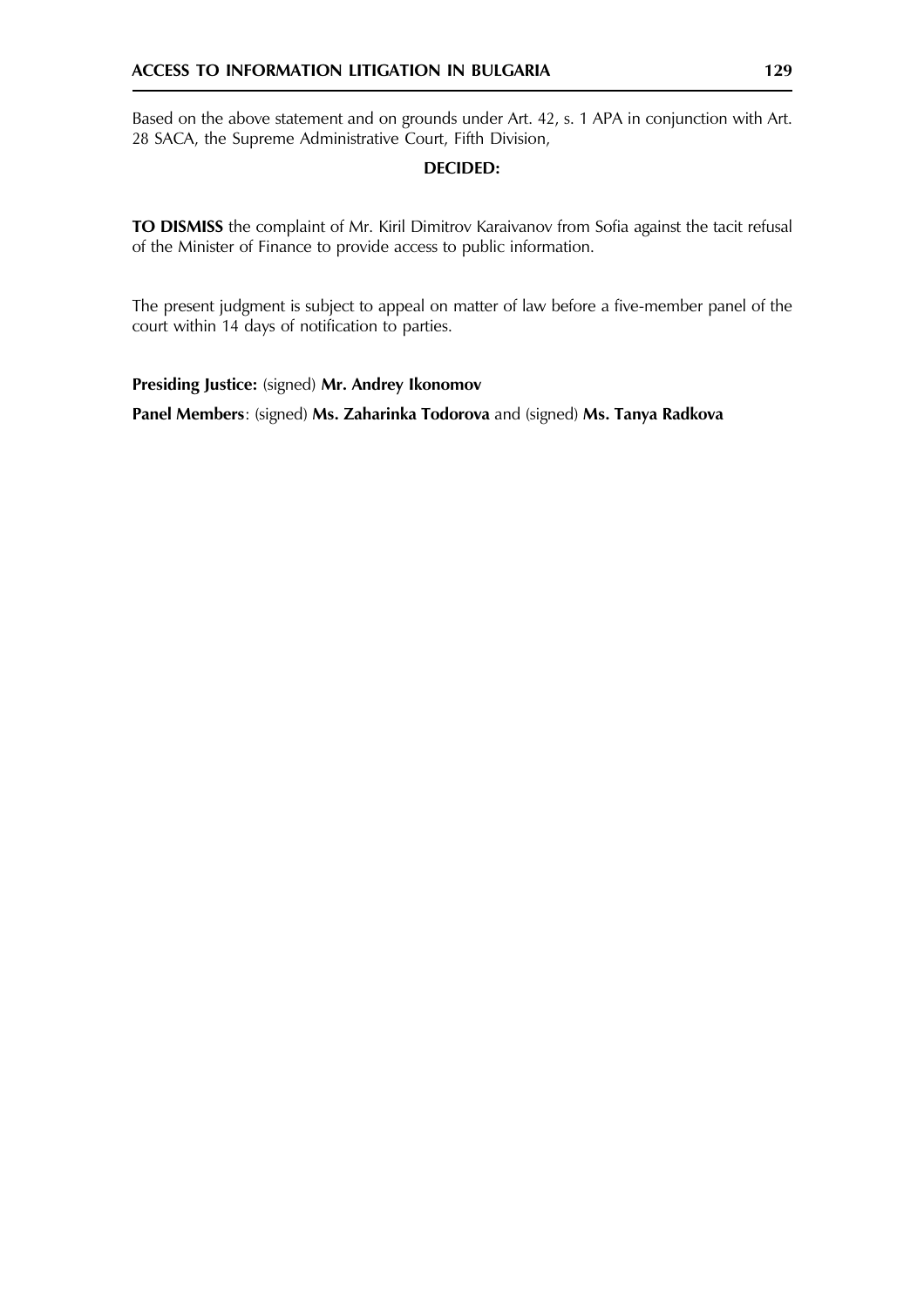**ATTN. SUPREME ADMINISTRATIVE COURT FIFTH DIVISION C/O THE SUPREME ADMINISTRATIVE COURT** 

#### **CASSATION COMPLAINT**

APPEAL ON POINTS OF LAW TO A FIVE-MEMBER PANEL

IN ADMINISTRATIVE CASE No 6234/01

#### Filed by Mr. Alexandar Emilov Kashamov, attorney-at-law

#### Acting for Mr. Kiril Dimitrov Karaivanov,

Applicant in administrative case No 6234/01

#### **AGAINST**

Judgment No 1826/26<sup>th</sup> February 2002 of the Supreme Administrative Court, Fifth Division

#### **ON THE BASIS OF**

Articles 33 through 40 of the Supreme Administrative Court Act (SACA)

Honorable Justices,

On grounds of Art. 218b, s. 1, item "c" of the Civil Procedure Code read in conjunction with Art. 11 SACA and Articles 33 - 40 SACA I hereby appeal Judgment No 1826 of  $26<sup>th</sup>$  February 2002 delivered on administrative case registered by No 6234 in the Supreme Administrative Court, Fifth Division. Judgment has been delivered in contradiction of substantive legal provisions.

1. It appears the 3-member panel of the Supreme Administrative Court found it satisfactory to consider only the question whether the information requested by applicant fell under the category of a secret provided by law and based on that consideration the conclusion that access had been denied in conformity with the law. However the sole consideration of this issue is insufficient for the determination of refusal to grant access as lawful.

2. The court has not considered the issue whether all the information in the requested audit report fell under the category of official secrecy, as provided for in Art. 3, s. 4 and Art. 12, s. 3 of the Internal State Financial Control Act (ISFCA). According to the text of the above provisions Agency officials are bound to withhold facts and circumstances, which they might have collected for the purpose of or in connection with the exercise of their official duties. Each audit report, however, contains, beside the aforementioned category of data, other kinds of information, i.e. generated by AISFC officials. The latter would obviously fall out of the category of secrecy as provided by law.

3. In view of having enough knowledge of the facts for judging whether all the information in the audit report falls under official secrecy exemption, the court had had to collect as evidence ex officio, in accordance with Art. 41, s. 3 of the Access to Public Information Act (APIA), a copy of the audit report for inspection in camera.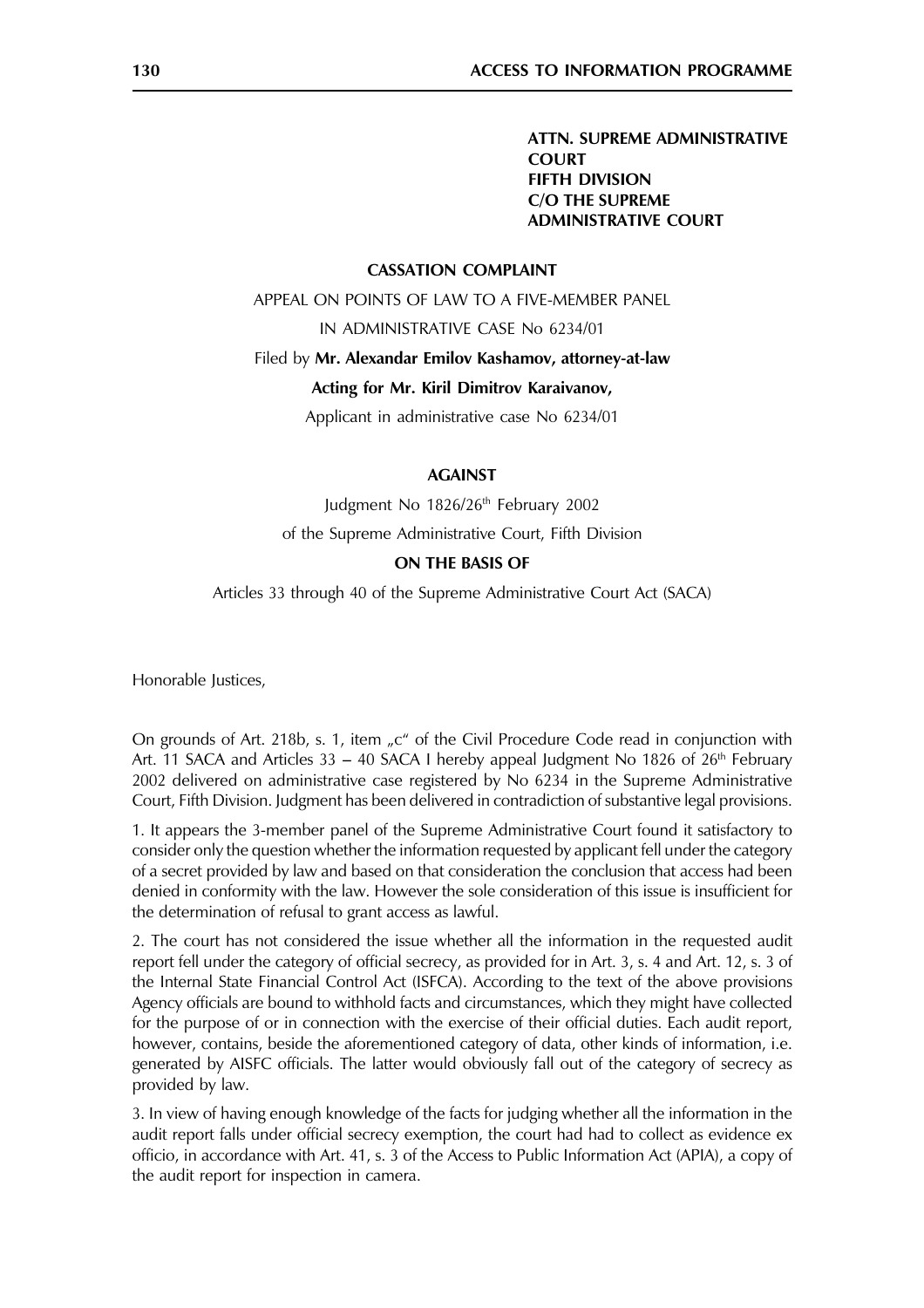4. As the Constitutional Court held in its Judgment 7/96 the restrictions on the right of access to information are only admissible in sake of the protection of other rights and legal interests, which are also guaranteed by the Constitution. Therefore the matter of the case should have been to establish whether the restriction on the right of access to information has been intended to reach the Constitutionally proclaimed purpose. For that examination the court had had to find clearly and undoubtfully which rights or legal interests would have been threatened if eventually access to the audit report had been provided (if such purpose of protection had been borne at all by the defendant).

5. Obviously in the audit report there is information the disclosure of which would not harm anybody's rights. At the same time, if a ground of restriction on the access to information right were found related to protection of rights of the legal entity audited, the court had had to seek evidence whether this entity had been asked for consent to disclose the information requested in conformity with Art. 31, s. 2 APIA. Besides, yet another issue needs to be decided on, i.e. whether a third person under state audit procedure is entitled to control over such information, since by Art. 31, s. 5 APIA the legislators have determined that public interest in obtaining the information overrides the interest of the entity to keep the information confidential.

6. In the course of proceedings before the 3-member panel of the Supreme Administrative Court defendant provided no evidence with regard to the presence of any right or legal interest protected by a restriction on the right to access to information. Defendant had been under the obligation to do so as he was subjected to APIA, and in the course of his review on the legality the court was subject to the obligation to investigate this issue, since "... restrictions on (exemptions from) these rights [freedom of expression, the right to seek, impart and receive information and the right to access information] may be applied only restrictively and only for the protection of a conflicting interest", as per Judgment of the Constitutional Court No 7/97.

In view of the above and on grounds mentioned I plead that this esteemed court reverse the judgment complained against, which was delivered by a 3-member panel of the Supreme Administrative Court and further rule on the merits of the case, declaring the refusal of the Minister of Finance unlawful.

**Special request:** I would request that the court obtain a copy of the audit report, access to which had been denied, by official order, and inspect it in camera.

Respectfully yours,

**The Attorney**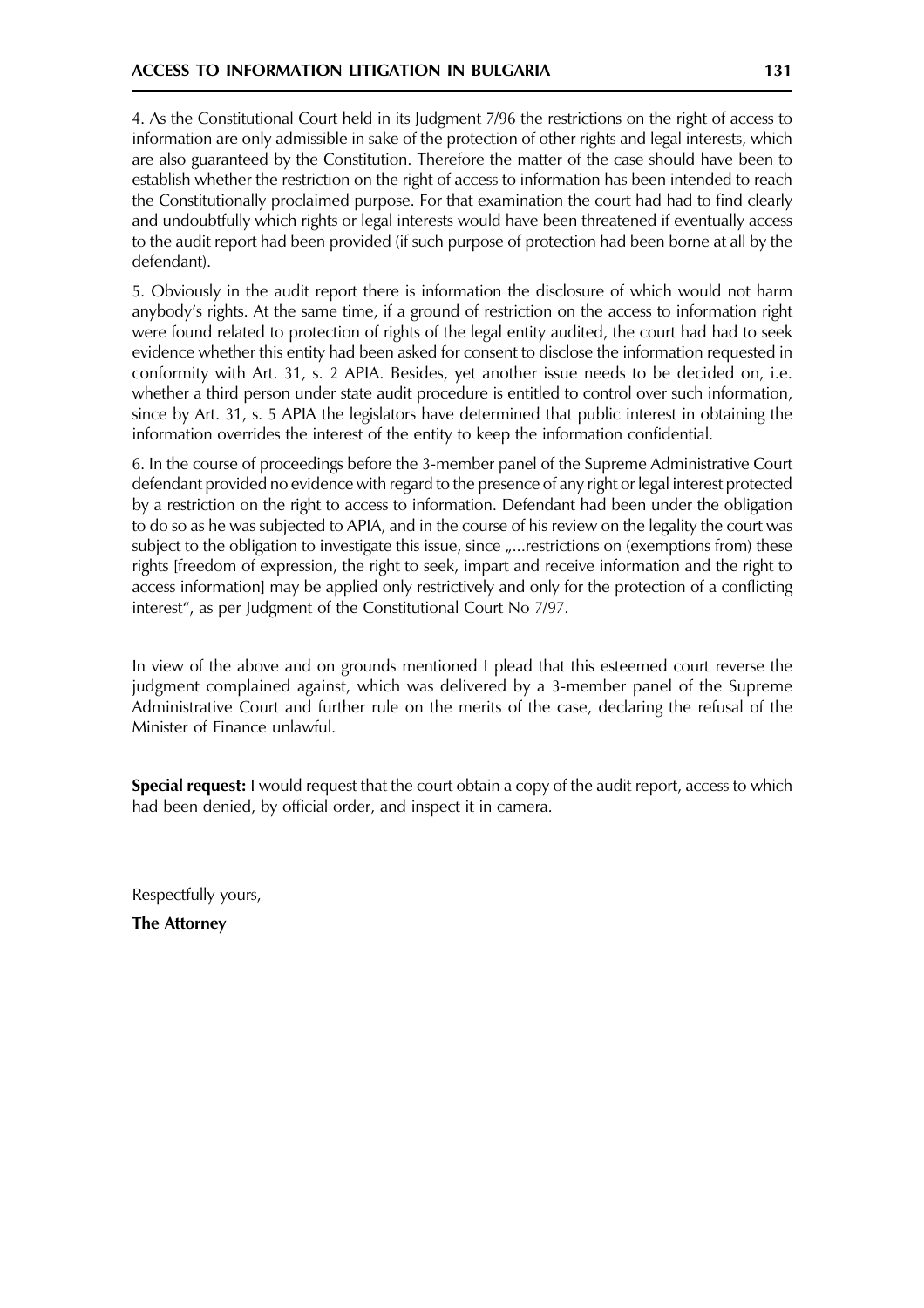**ATTN. FIVE-MEMBER PANEL OF SUPREME ADMINISTRATIVE COURT REPUBLIC OF BULGARIA** 

#### **WRITTEN STATEMENT**

UNDER ADMINISTRATIVE CASE No 3363/02

Filed by

#### Mr. Alexandar Emilov Kashamov, attorney-at-law,

Acting for the applicant

Honorable Justices,

I am hereby asking to reverse a judgment delivered by a three-member panel of the Supreme Administrative Court for the reason it is not in conformity with the law  $-$  a ground for cassation under Art. 218b, s. 1, item "c" of the Civil Procedure Code, and to issue a judgment on the merits of the case, in the sense of declaring the tacit refusal to grant access to the information, subject to this case unlawful. I have the following arguments in support of the above:

1. In the course of enforcement of the Access to Public Information Act (APIA) the purpose of that law should be borne in mind. APIA was adopted as part of the legislation related to the administrative system reform. At the same time it undoubtedly is part of anti-corruption legislation.

A five-member panel of the Supreme Administrative Court has found in Judgment No 4696 of 16<sup>th</sup> May 2002 ruled in administrative case No 1543 of 2002 that: "Access to public information is of considerable importance in a democratic society for ensuring transparency in state administration and the availability of information on matters of public interest. In Recommendation (2002)2 of the Committee of Ministers of the Council of Europe to Member-States on access to official documents it has been set forth that "wide access to official documents – allows the public to have an adequate view of, and to form a critical opinion on, the state of the society in which they live and on the authorities that govern them, whilst encouraging informed participation by the public in matters of common interest; fosters the efficiency and effectiveness of administrations and helps maintain their integrity by avoiding the risk of corruption; contributes to affirming the legitimacy of administrations as public services and to strengthening the public's confidence in public authorities".

Authorities exercising financial control over budget expenditure fulfill important functions intended to protect the public interest, therefore their activities may not remain cocooned in secrecy and unaccountable to citizens, who are the main source of budgetary income and to whose benefit it should be spent and managed.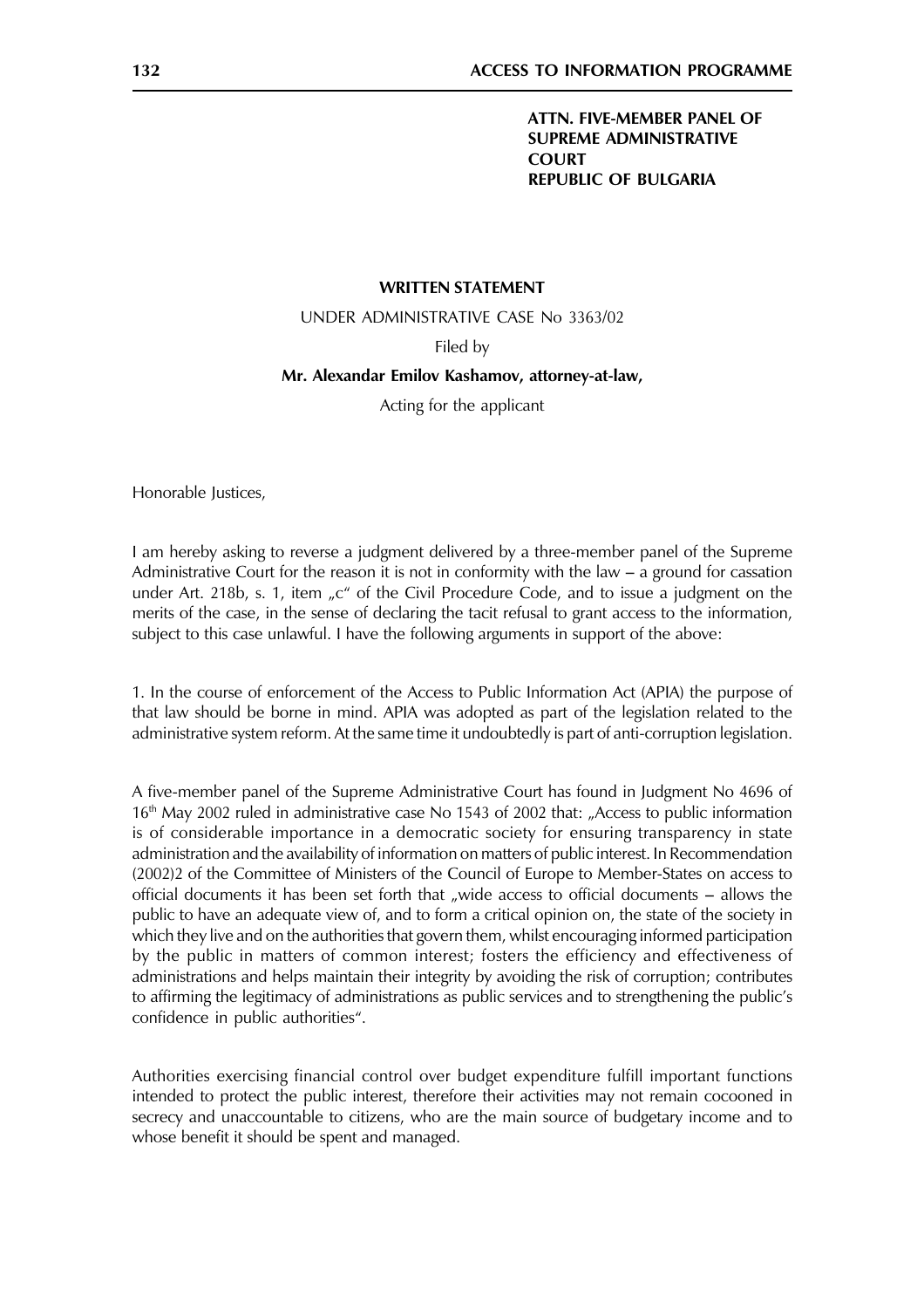2. Quite rightly in the present case the three-member panel of the Supreme Administrative Court has found that the Minister of Finance is subjected to APIA provisions, therefore an obligation had arisen for him to rule on the applicant request to produce a copy of the demanded audit report, which contained public information. Yet another finding proves to be correct, i.e. Internal State Financial Control Act (ISFCA) contains a restriction on communication of information related to official secrecy. According to Art. 3, s. 4 ISFCA internal state financial control officials observe the principle of "protecting official secrecy" in the process of implementing the act  $$ non-disclosure and non-provision of information they collected for the purpose of and in connection with the exercise of their official duties, unless law stipulates otherwise".

3. In the present case, however, the obligation to grant information has been provided for by the law. The Access to Public Information Act (APIA) regulates the constitutional right of citizens of access to information, which has been generated and kept by state authorities. According to APIA the right of access may only be restricted where the information is a secret protected by law - Art. 7, s. 1. According to Judgment of the Constitutional Court No 7 of 1996 delivered in constitutional case No 1 of 1996 the right of citizens of access to information, respectively the duty of the State to grant such, is set forth in Art. 41, s.1 of the Constitution (division V, para. 1, sentence 1 of the operational part of the Judgment). According to Art. 41, s. 1, sentence 2, The exercise of this right may not be directed against the rights and reputation of other citizens, national security, public order, health and morals". Therefore grounds for restriction on the right of access to public information should not only be provided for in an act of the Legislative branch of Government, but should also be tied to the protection of rights and legal interests narrowly and exhaustively listed in the Constitution; and division III, para. 3, sentence 2 of the operational part of Judgment No 7 of 1996 of the Constitutional Court states that "their restriction by law is not allowed (of rights under Articles 39 – 41) on grounds falling outside those listed in the Constitution"; and division III, para. 3 emphasizes "...restrictions on (exemptions from) these rights [freedom of expression, the right to seek, impart and receive information and the right to access information] may be applied only restrictively and only for the protection of a conflicting interest".

4. The above outline illustrates that constitutional authors have introduced a requirement that restrictions on the right of access to public information should satisfy together two conditions: they should be:

1) provided by act of Parliament and

2) intended to protect some of the rights and legal interests listed in the Constitution.

The use of the word "only" in the interpretation given by the Constitutional Court and cited above introduces implicitly a third obligation on the authorities:

3) to follow the principle of proportionality while applying restrictions, i.e. restrictions may be imposed only for the purpose of protection and to the extent they protect constitutional rights and interests.

The same third obligation is drawn out of the expression that restrictions should be "restrictively applied".

5. In the Internal State Financial Control Act legislators did not follow the requirements set forth in Art. 41, s. 1 of the Constitution to describe precisely, in an express provision, the rights and interests protected by the exemption of official secrecy. This gap was not filled in by secondary legislation as well (see Regulation for the Application of ISFCA). The above lack of norms, however, does not exempt the Minister of Finance from his duty to take into account the aforementioned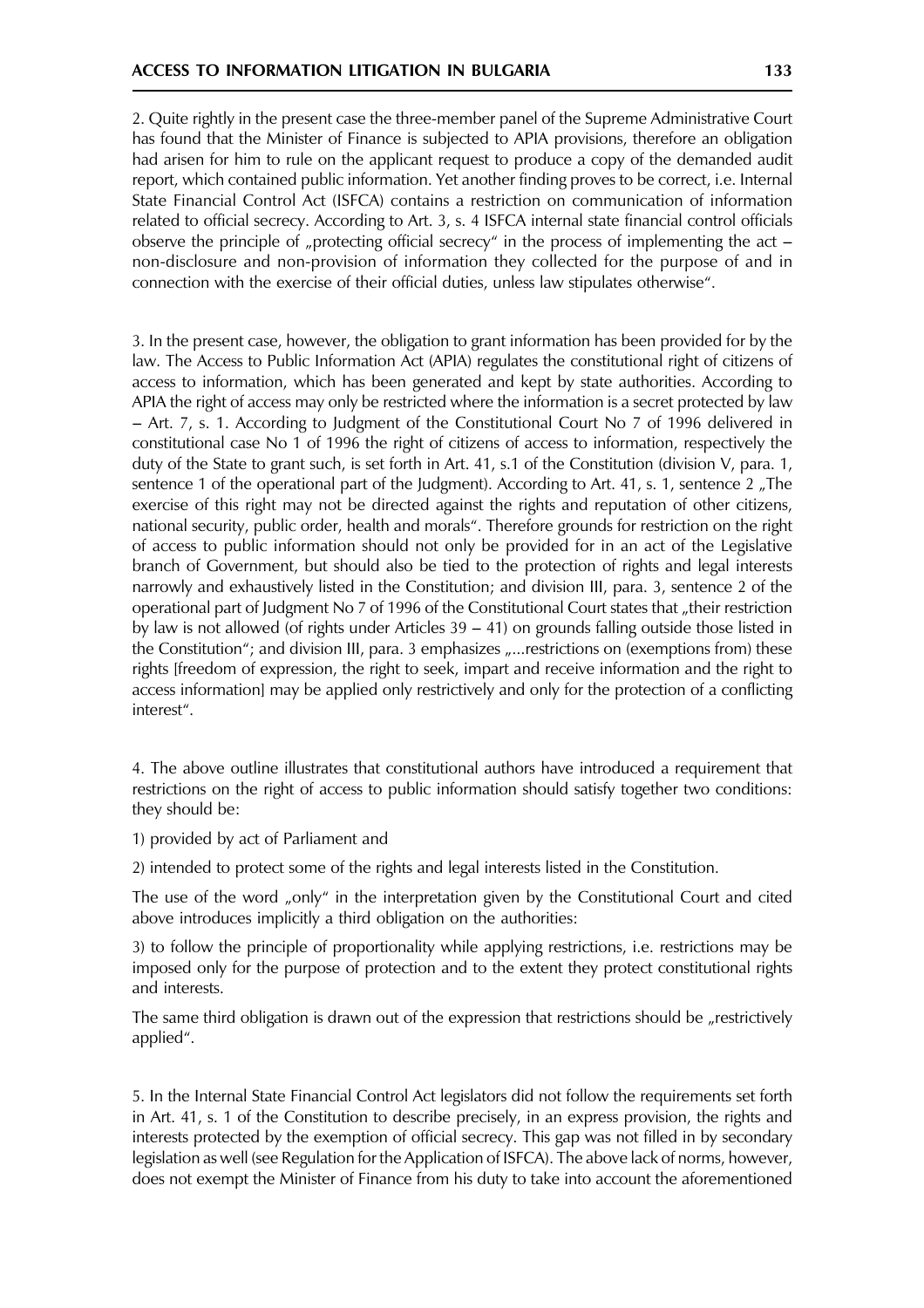constitutional requirements when applying restrictions to the right of access to information. In Division III, para. 3 of the operational part of the constitutional judgment cited the court has clearly indicated that the duty to apply restrictions in compliance with above-mentioned requirements is addressed to legislative, executive, and judicial authorities. Therefore the Minister of Finance who belongs to the executive is subjected not only of ISFCA, but also to the Constitution, and consequently he is obliged to balance between the constitutional right of citizens of access to public information and relevant conflicting rights or interests.

6. APIA indicates the manner of drawing this balance without impairing anyone's rights  $\Box$  Art. 7, s. 2 envisages granting partial access to information, and Art. 37, s. 2 envisages granting partial access in cases where a restriction is applicable, which pertains to state or official secrecy, or to the working documents exemption (Art. 13, s. 2). Where third party rights are concerned, their consent should be sought in accordance with Art. 31. If such consent is not given he should apply Art.31, s., i.e. to provide information to the necessary scope and in an appropriate manner (in this sense Judgment No  $9822$  of  $18<sup>th</sup>$  December 2001 in administrative case No 5736 of 2001 of the Supreme Administrative Court, Fifth division, a three-member panel). To fulfill these legal obligations, the Minister had to identify rights and interests, which are protected by the exemption of official secrecy first. That is what the defendant didn't do in the present case.

7. Art. 15 of the State Financial Control Act repealed (publicized in the State Gazette No 12 of 1996 and repealed in a State Gazette publication No 92 of 2000) may serve as an indication as to identifying rights and interests protected by official secrecy pertaining to taxation auditing. According to s. 1, item 4 of this provision state financial control authorities were bound "not to disclose or transfer to anyone information they had come to know in relation to their office, where this information represented a banking, commercial or another type of secret, which is under protection of a law". According to s. 4 of the same provision information on audits could be provided by the Head of the relevant State Financial Control Directorate or auditing service after finishing the audit procedure.

These provisions support the conclusion that that secrecy protects three groups of rights:

1) rights of individuals to non-disclosure of personal data under the Personal Data Protection Act currently in force,

2) rights of legal entities to non-disclosure of banking and commercial secrecy, i.e. prevention from unfair competition under the Competition Protection Act,

3) the right to non-disclosure of the fact of commencing a taxation audit (analogous to the right under Art. 191, s. 4 of the Criminal Procedure Code), which is the right of citizens to a guaranteed and effective financial control over public funds expenditure.

The rest of the information, which is undoubtedly of public interest, may and should be made available. It would be a sufficient condition if that audit has been completed and, eventually, anonymity of individuals and numbers of bank accounts of the company under inspection (audit) are guaranteed.

8. After identifying the information from the audit report related to protected rights and interests, the authority should make yet another assessment  $\Box$  whether disclosure would impair the above rights and interests. Impairment should be understand as harm or threat of harm, as our legislators accurately interpreted this notion in the definition of official secrecy set forth in Art. 26 of the Classified Information Protection Act.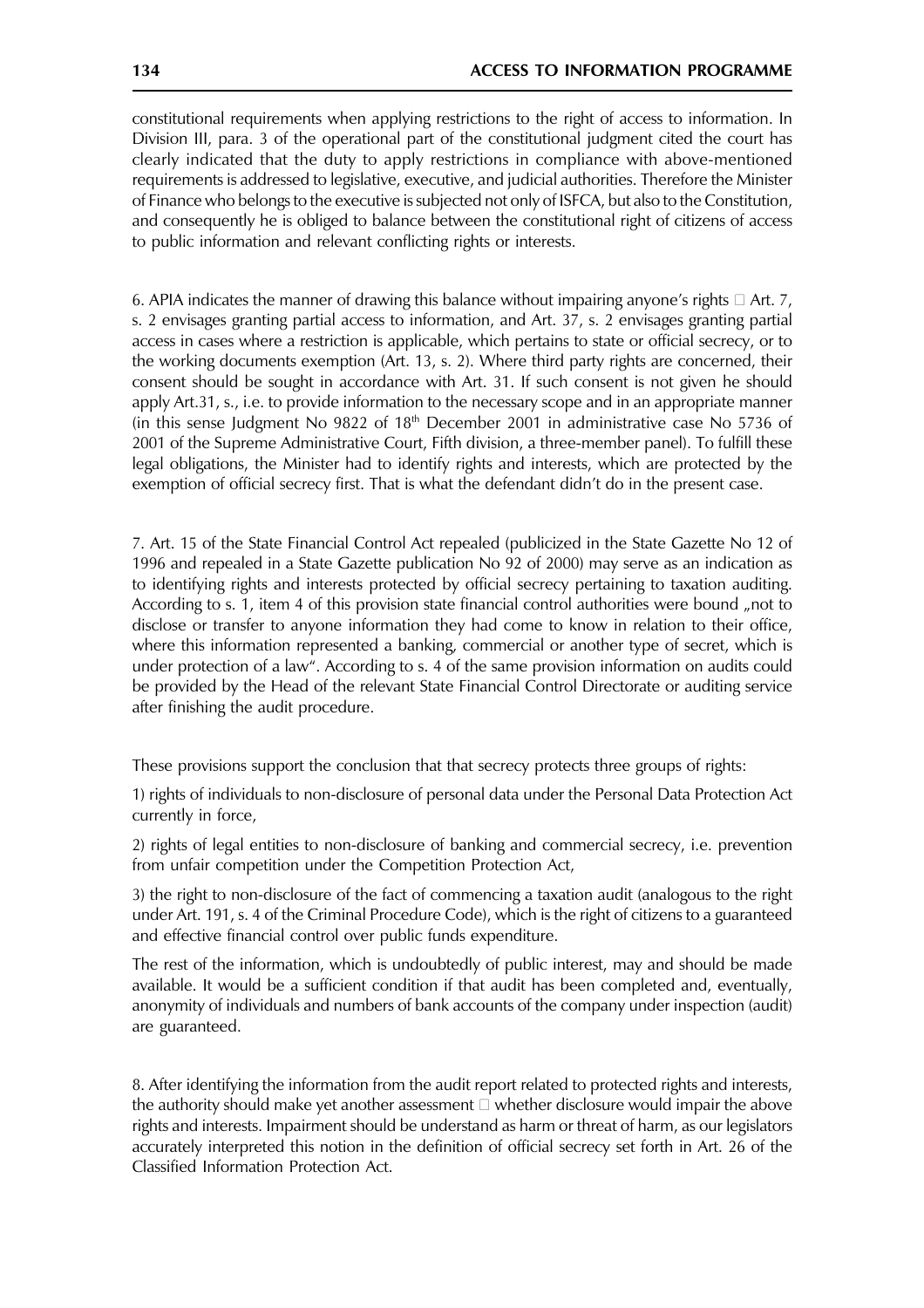9. The fact that certain information within the audit report requested was subject to disclosure to the public was supported also by a letter attached to the file, namely the one under ref. No K-94-00-0025 of 11<sup>th</sup> July 2001 issued by the Director of AISFC. In that letter the Director stated, "The access to information request did not contain "specific questions". According to APIA, however, the obligation to provide protection to third parties and for blackening phrases or paragraphs from a document was on the authority, which holds the information, not on the ones who have the right. That protection may be done either by blackening paragraphs from the text, once it has been printed out, or (where the text to be blackened is quite voluminous) - referring to Art. 27 APIA and using an adequate form to grant information. Information, however, concerning results of an audit – whether any deficiencies or other infringements have been found, and if so, what they were – whether any wrong-doings have been found in reporting practices used, accounting included, whether data have been collected pertaining to criminal activity, etc. - is to be considered public and no grounds exist to deny access thereto.

10. The Constitution and APIA do not allow separate authorities of the State to be exempted from the duty to provide access to public information. According to Art. 2, s. 1 APIA the objective of the act is to provide the public with an opportunity to form their own view of the units subject to the act. If a statement was supported that all data related to activities of ISFC officials were secret, it should then be true that citizens would never be able to obtain information, under any circumstances, on the basis of which they might form a view of the operations of said authorities. Thus, the rule that restrictions to the right of access are tied to the content of the information, and not to the entity generating and keeping it, would be infringed upon.

11. In this case a tacit refusal of the Minister of Finance is being appealed. That refusal was not ruled in compliance with legal requirements as to form  $-$  in writing, as set forth in Articles 38  $-$ 39 APIA, nor have procedural provisions been conformed to (S. in this sense Judgment No 2764 of 25<sup>th</sup> March 2002 of a three-member panel of the Supreme Administrative Court), therefore it is illegal.

Based on the foregoing I plead that you reverse the three-member panel judgment of SAC as contrary to the law and declare the tacit refusal of the Minister of Finance unlawful. The form required by law has not been complied with, examination of the application for access has not been in conformity with the law, and substantive legal provisions have not been correctly applied, on account of which I would request the to order the Minister of Finance to deliver a decision providing access, accompanied with binding instructions as to the application of the act.

Respectfully yours, **The Attorney** 

135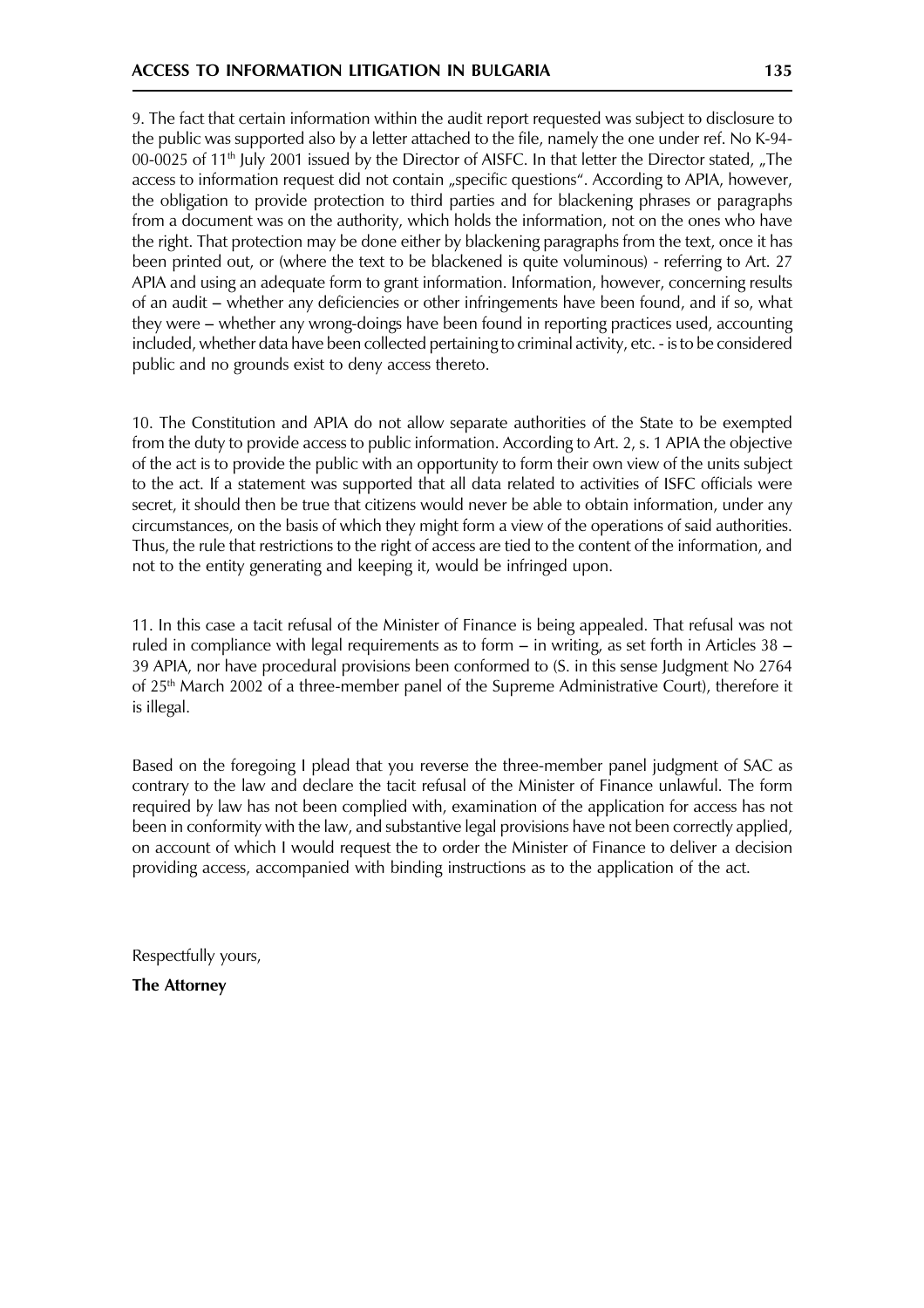# **JUDGMENT**

#### No 7340

Sofia, 19th July 2002

#### IN THE NAME OF THE PEOPLE

A five-member panel of the Supreme Administrative Court of the Republic of Bulgaria, at a court sitting held on 28<sup>th</sup> of June 2002, in panel composed of the following justices:

# THE PRESIDING JUDGE: JUSTICE EKATERINA GRANCHAROVA

# AND THE FOLLOWING MEMBERS: JUSTICES ALEXANDAR ELENKOV, VESSELINA KALOVA, MILKA PANCHEVA, AND VANYA ANCHEVA

In presence of Secretary Mrs. Madlen Dukova,

Attended by Mr. Ivan Lulchev, the Prosecutor,

Heard a report submitted by Justice MILKA PANCHEVA on administrative case No 3363 of 2002.

The case was preceded on the basis of Art. 33, s. 1 of the Supreme Administrative Court At (SACA). By Judgment No 1826 of  $26<sup>th</sup>$  February 2002 a three-member panel of the Supreme Administrative Court rejected the complaint filed by Mr. Kiril Dimitrov Karaivanov from Sofia against a tacit refusal of the Minister of Finance to provide access to public information. Acting through his attorney, Mr. Kiril Dimitrov Karaivanov filed a request for review on matters of law asking that the appealed judgment be reversed as contradicting substantive legal provisions. The court found that the requested information constituted a secret protected by the law without considering the issue whether the information contained within the audit report requested fell, in its entirety, within the scope of official secrecy, as regulated in Art. 3, s. 4 and Art. 12, s. 3 of the Internal State Financial Control Act (ISFCA). The issue whether the legal entity audited had been asked for consent to provide the information in accordance with Art. 31, s. 5 of the Access to Public Information Act (APIA) was not addressed, neither the question of the applicability of Art. 31, s. 5 APIA was considered, whereby legislators have determined that public interest in obtaining information overrides the interest of an individual or entity to keep the information confidential.

Karaivanov's request to this court is to rule on the merits of the case and reverse the refusal of the Minister of Finance. At the hearing, being duly summoned, applicant appeared in person and was additionally represented by his attorney, he maintained his claims, and developed additional arguments. He also submitted written observations. Defendant in the case, the Minister of Finance, was represented by attorney, who requested rejection of the cassation complaint. According to him the three-member panel rightly considered that the information requested constituted an official secret.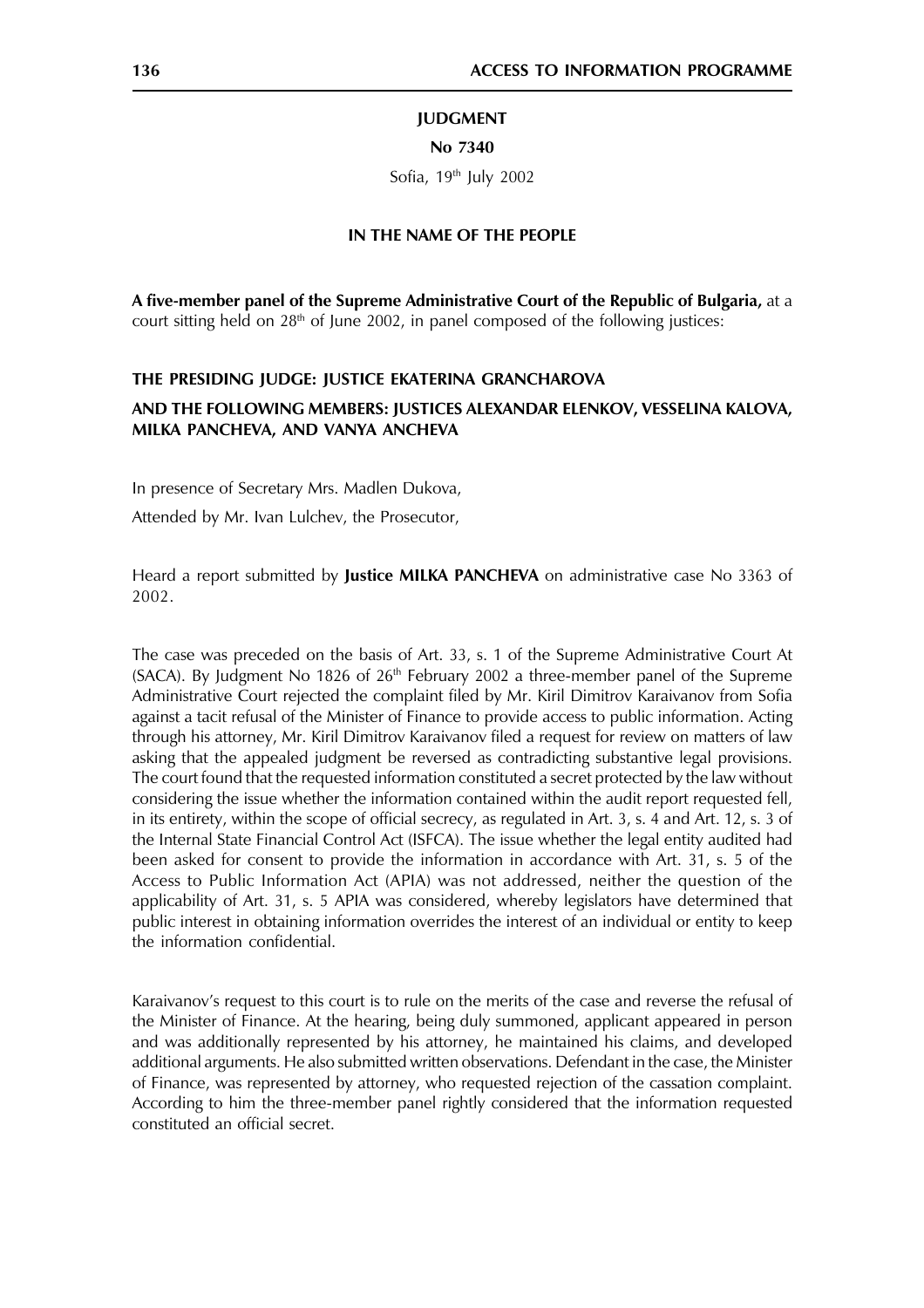The representative of the Supreme Administrative Prosecution Office considers the cassation complaint ill-founded. The court provided adequate arguments in support of its view that the tacit refusal of the Minister of Finance to provide the public information requested was in conformity with the law. According to Art. 37, s. 1 APIA access to public information, which constitutes an official secret, should be denied. Art. 12 ISFCA subjects Agency for Internal State Financial Control officials to the obligation to withhold facts and circumstances they have come to know for the purpose of and in connection with the exercise of their official duties.

The Supreme Administrative Court assessed submissions outlined in the cassation complaint, considered written evidence collected in the case, and found the complaint admissible, as regards procedural requirements, and ill-founded, as regards its merits, for the following arguments.

A basic constitutional right of citizens is the one to information, set forth in the provision of Art. 41, s. 2 of the Constitution of the Republic of Bulgaria. This constitutional right to information has been further guaranteed and its exercise regulated in the Access to Public Information Act (APIA) (Publicized in the State Gazette, No 55 of 7th July 2002). The notion of "public information" has been defined in Art. 2, s. 1 APIA as "any information pertaining to public life in the Republic of Bulgaria, which provides citizens an opportunity to form their own view with regard to activities of the persons obligated under the present act". The act distinguishes between two types of public information – official and administrative. The information contained in acts of state and municipal authorities delivered in exercise of their power, as provided for by the law, is official – Art. 10 APIA. The information collected, generated, and kept in relation to official information and to authorities' actions and the ones of their administrative services, is administrative – Art. 11 APIA. The present case concerns a request for access to administrative public information, access to which under Art. 13, s. 1 APIA is free and granted following procedures set out in the act.

The three-member panel has provided reasoning for the non-applicability of the general Art. 13, s. 1 APIA principle on free access to administrative public information, bearing in mind the information requested is an official secret, which is the ground for refusing access. The court has given arguments in support of this particular conclusion based on para. 1 of the Additional Provisions to the Regulation for the Application of ISFCA, the latter setting an obligation for the internal auditor to withhold facts and circumstances which he/she may have come to know in the delivery of controlling functions.

The above conclusion of the three-member panel is correct and in conformity with provisions of substantive law.

This view of the court is supported with provisions envisaged in yet another piece of special legislation. According to para. 1, item 1 of the Supplementary Provisions to the Taxation Procedure Code (as of the moment of submitting the request for access to information - State Gazette No 103 of 1999) the notion of "official secret" covers specific personal data of individuals and entities within taxation procedures, as well as certain precisely enumerated facts, among which are: item "b" – the nature, source and amount of income and/or revenue and expenditure; item "e" – the value and type of assets and liabilities or property; item "f" – any other data obtained, certified, prepared, or collected by a taxing authority in the course of taxation proceedings upon completion of activities envisaged in this act.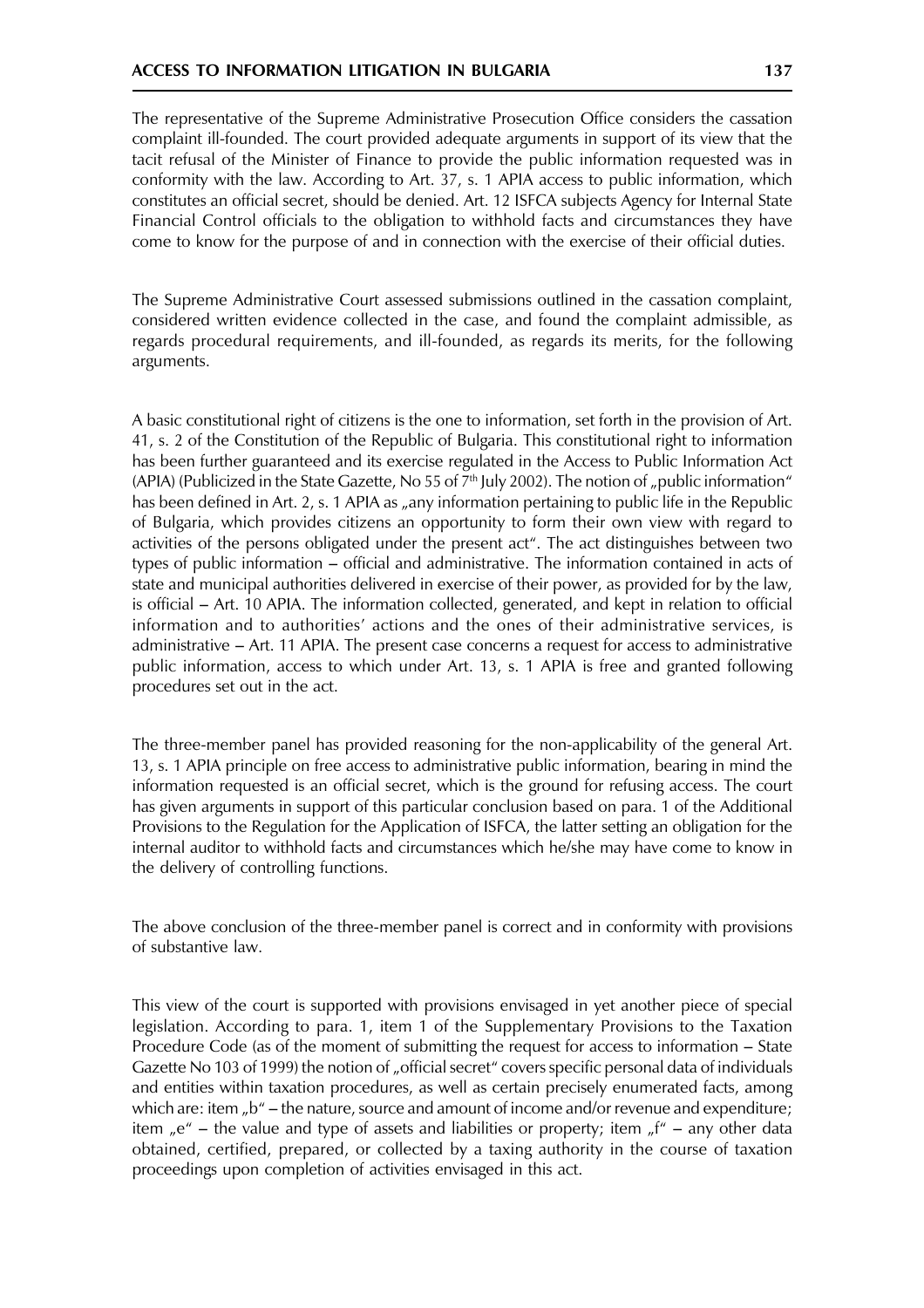Provisions cited above lead to a conclusion that the classification of information contained within an audit report as "official secret" is not left to the discretion of the relevant authority or of the individual or entity under inspection. Besides, the entire content of any audit report, not separate parts thereof, are labelled, by virtue of the act, as "official secret". Therefore it has not been necessary under the present case for the administrative authority approached to request express written consent from the third party in accordance with the provision of Art. 31, s. 2 APIA or to establish the presence of hypotheses under Art. 31, s. 5 of the same act. Legislators have determined data included in a audit report on the occasion of a tax inspection should not become generally known.

On account of the above arguments the court has found that cassation grounds under Art. 218b, s. 1, item "c" of the Civil Procedure Code in conjunction with Art. 11 SACA, as regards annulling the contested judgment, are not applicable, since the three-member panel has formerly ruled a correct judgment, which is in conformity with substantive legal provisions and in compliance with procedural rules.

Therefore and on the basis of Art. 40, s. 1 SACA the present five-member panel of the Supreme Administrative Court

# **DECIDED:**

TO UPHOLD JUDGMENT No 1826 of 26<sup>th</sup> February 2002 delivered on administrative case No 6234 of 2001 by a three-member panel of the Supreme Administrative Court.

The present judgment is final.

**PRESIDING JUDGE:** (signed) Ms. Ekaterina Grancharova

**MEMBERS:** (signed) Mr. Alexandar Elenkov (signed) Ms. Vesselina Kalova (signed) Ms. Milka Pancheva (signed) Ms. Vanya Ancheva

For conformity to the original, The Secretary (signed) M. P.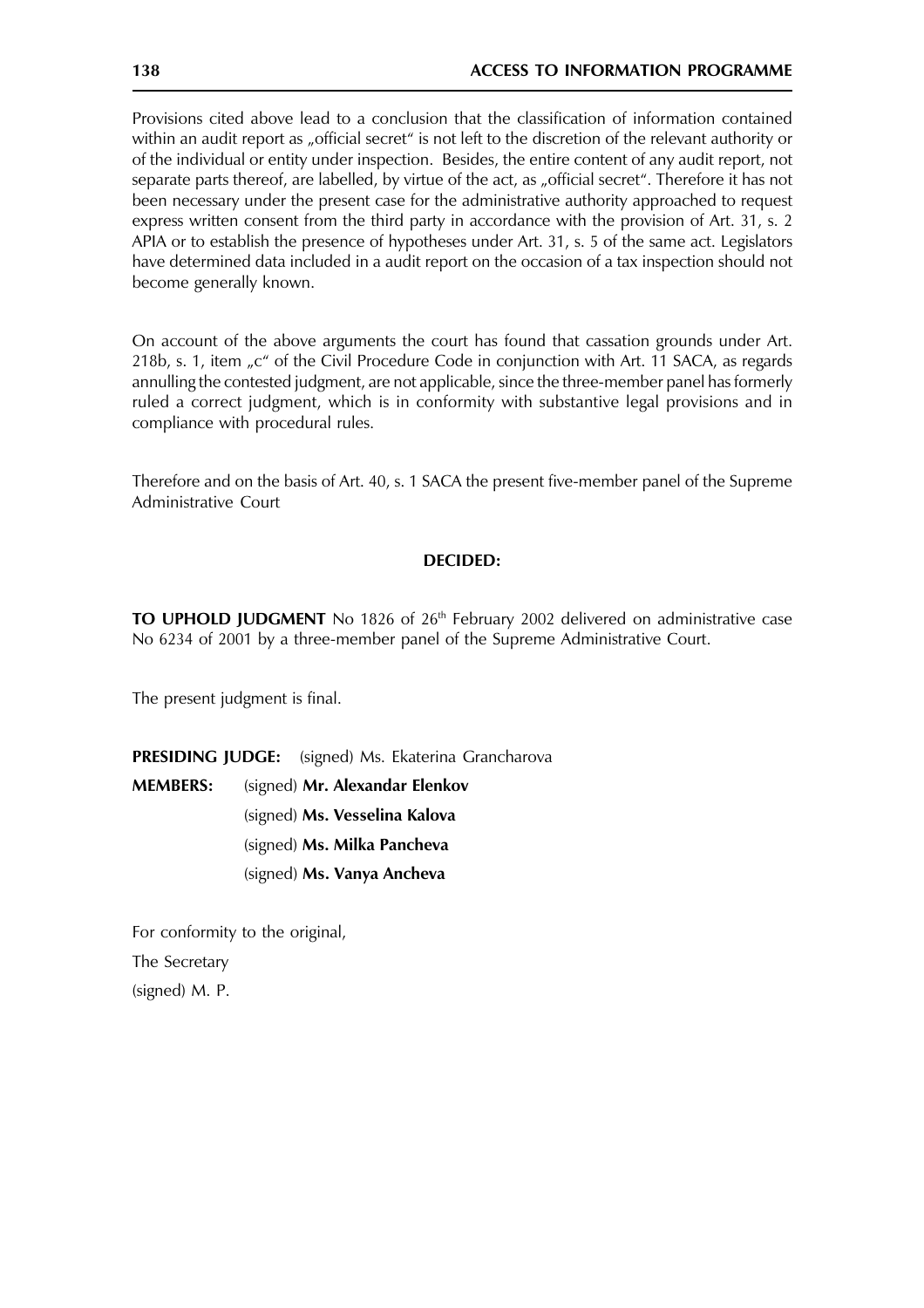# **Kozarov** v. Minister of Labour and Social Policy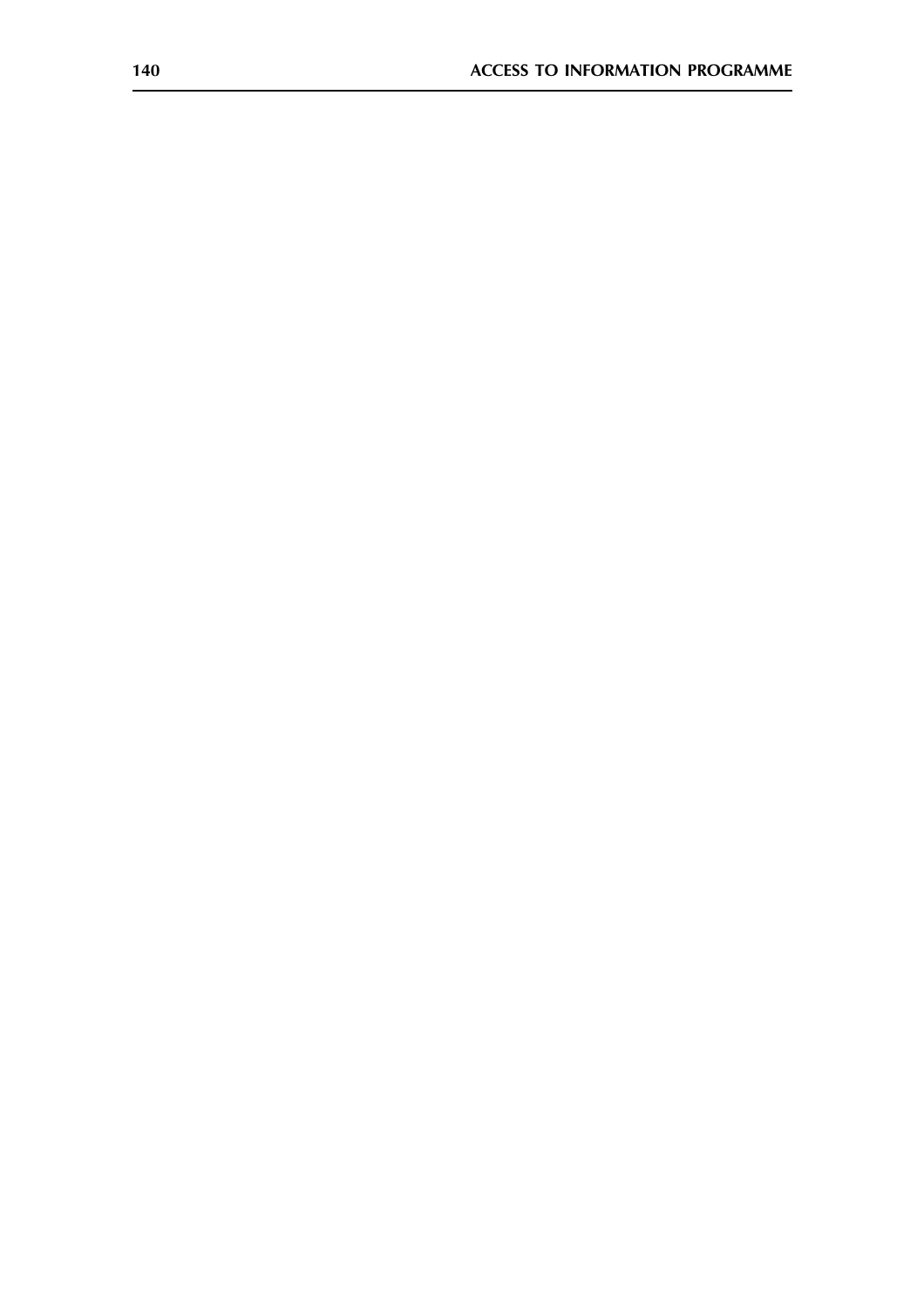# THE MINISTER OF LABOUR AND **SOCIAL POLICY MRS. LYDIA SHULEVA**

# REQUEST FOR ACCESS TO PUBLIC INFORMATION

by Strashimir V. Kozarov

Dear Madam Minister,

I request on the basis of the Access to Public Information Act to be provided with paper copies of the following categories of information:

1. Number of the registered disabled persons in the Republic of Bulgaria as of 31 December 2001, respectively with physical, hearing, seeing and mental impairments, classified by the standard percentages of lost work capacity, namely from 50% to 70%, from 71% to 90% and above 90%.

2. Data on the employment of disabled persons in working age by type of impairment and loss of working capacity

3. For the period 2000-2001:

- $\bullet$ Number of the provided free hearing aids and free batteries from the Rehabilitation and Social Integration Fund (RSIF) to disabled persons with hearing impairments of more than 50%, i.e. with a loss of working capacity of over 50% recognized by the Labour Readjustment Commission as having lost 50% of their work capacity;
- Number of the provided from the RSIF free hearing aids and free batteries to  $\bullet$ disabled persons with hearing impairments of more than 50% with a loss of working capacity of over 50% not recognized by the Labour Readjustment Commission as having lost 50% of their work capacity.

I would like to note the following in connection with my request for information:

The information I request is for aggregate data due to which the access to it could be limited on no legal grounds.

Due to the above I trust that I shall be granted access to the data requested by me in the 14-day time frame prescribed by law.

Yours sincerely,

#### S. Kozarov

Sofia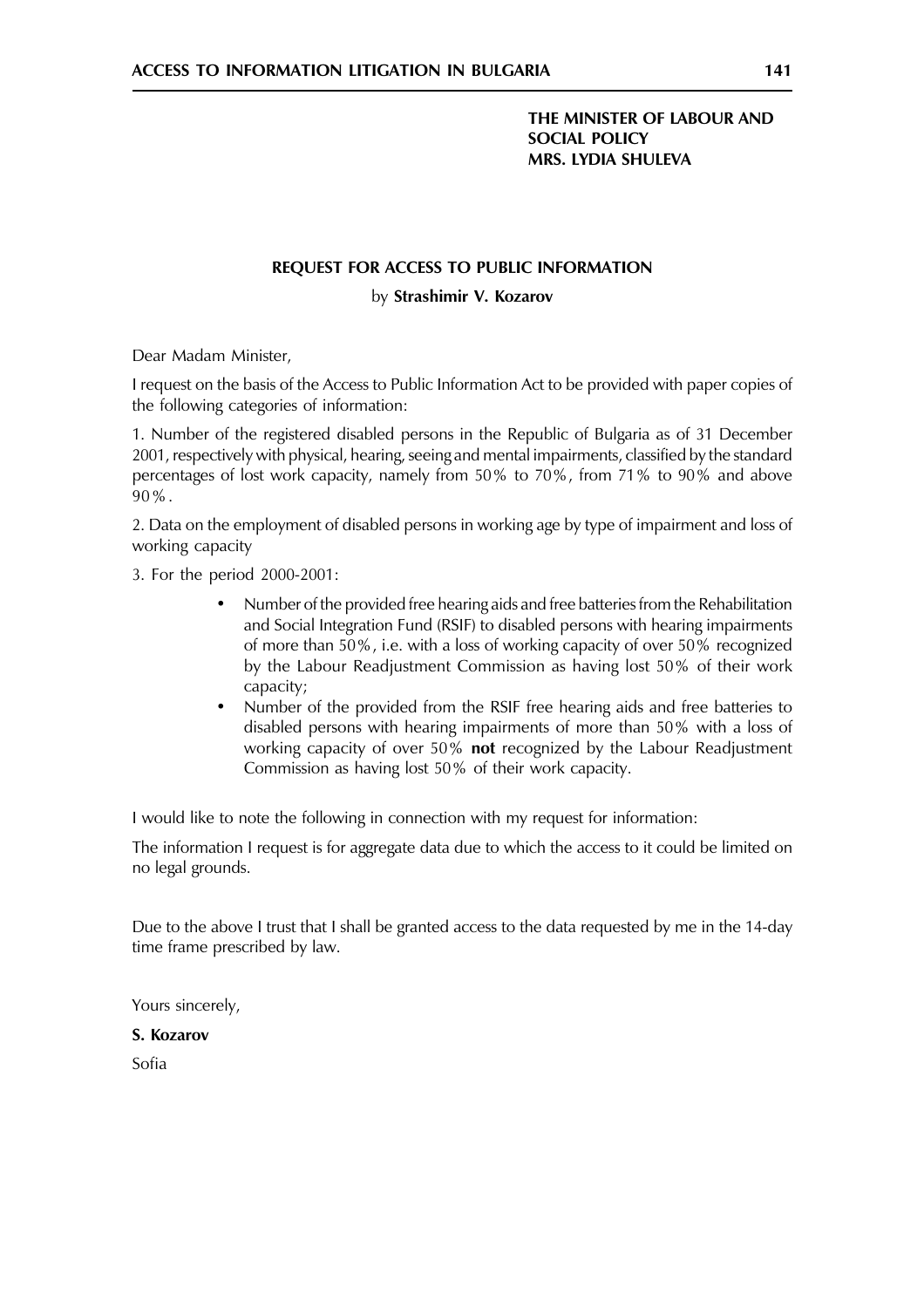# THE MINISTER OF LABOUR AND **SOCIAL POLICY MRS. LYDIA SHULEVA**

#### **REQUEST FOR ACCESS TO PUBLIC INFORMATION**

#### by Strashimir V. Kozarov

Dear Madam Minister,

On 29.01.2002 I sent you a request for access to public information. I have received no reply so far although the time limits prescribed by the Access to Public Information Act have elapsed.

If you do not have detailed data I request an official answer that you do not have them. If you do not have the right to provide such information I request an official answer with an express indication of the grounds on which you are refusing to provide me with the information.

I would like to note the following in connection with my request:

1. The Access to Public Information Act is in force and obliges expressly the government and local authorities to provide access to information. Should they fail to do so administrative sanctions should be imposed.

2. The law obliges you to reply to my request with a decision on granting access or on refusing access within a 14-day time limit. A tacit refusal as is yours is not admissible at all.

On the basis of the above I request once again on the grounds of the Access to Public Information Act that I be provided with paper copies of the following categories of information:

1. Number of the registered disabled persons in the Republic of Bulgaria as of 31 December 2001, respectively with physical, hearing, seeing and mental impairments, classified by the standard percentages of lost work capacity, namely from 50% to 70%, from 71% to 90% and above  $90\%$ .

2. Data of the employment of disabled persons in working age by type of impairment and loss of working capacity

3. For the period 2000-2001:

- Number of the provided free hearing aids and free batteries from the Rehabilitation and Social Integration Fund (RSIF) to disabled persons with hearing impairments of more than 50%, i.e. with a loss of working capacity of over 50% recognized by the Labour Readjustment Commission as having lost 50% of their work capacity;
- Number of the provided from the RSIF free hearing aids and free batteries to  $\bullet$ disabled persons with hearing impairments of more than 50% with a loss of working capacity of over 50% not recognized by the Labour Readjustment Commission as having lost 50% of their work capacity.

I would like to note the following in connection with my request for information: The information I request is for aggregate data due to which the access to it could be limited on no legal grounds.

Due to the above I trust that this time I shall be granted access to the data requested by me in the 14-day time frame prescribed by law.

Yours sincerely,

S. Kozarov

Sofia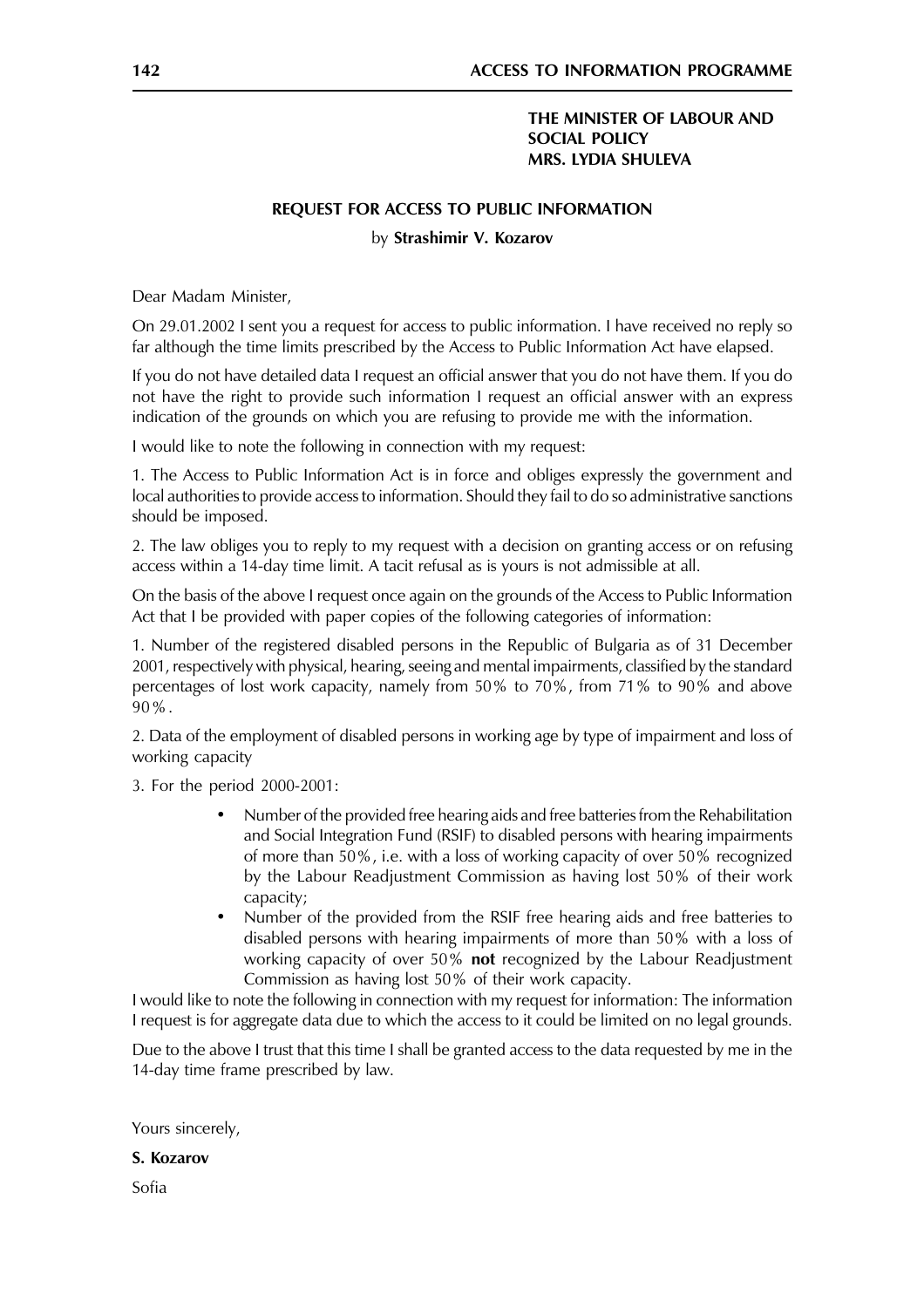# **THROUGH THE MINISTER OF LABOUR AND SOCIAL POLICY** TO THE SUPREME **ADMINISTRATIVE COURT** OF THE REPUBLIC OF BULGARIA

# **COMPLAINT**

# by Strashimir Kozarov,

**AGAINST:** refusal by the Minister of Labour and Social Policy to grant information

ON THE GROUNDS OF: Article 40, paragraph 1 of the Access to Public Information Act in connection with Article 5, paragraph 1 of the Supreme Administrative Court Act

Honorable Judges,

On 29.01.200. I submitted a request for access to information to the Minister of Labour and Social Policy. I requested to be granted the following information:

1. Number of the registered disabled persons in the Republic of Bulgaria as of 31 December 2001, respectively with physical, hearing, seeing and mental impairments, classified by the standard percentages of lost work capacity, namely from 50% to 70%, from 71% to 90% and above  $90\%$ .

2. Data of the employment of disabled persons in working age by type of impairment and loss of working capacity

3. For the period 2000-2001:

- Number of the provided free hearing aids and free batteries from the Rehabilitation  $\bullet$ and Social Integration Fund (RSIF) to disabled persons with hearing impairments of more than 50%, i.e. with a loss of working capacity of over 50% recognized by the Labour Readjustment Commission as having lost 50% of their work capacity:
- $\bullet$ Number of the provided from the RSIF free hearing aids and free batteries to disabled persons with hearing impairments of more than 50% with a loss of working capacity of over 50% not recognized by the Labour Readjustment Commission as having lost 50% of their work capacity.

I did not receive a reply to my request within the prescribed 14-day time limit. On 13.02.2002 I submitted a second request for access to public information with the same subject, in which I explained in detail my right to receive the requested data, noting that to be refused access to information is unacceptable without indicating which limitation under the APIA is precisely the reason for the refusal.

Once again I did not receive a reply within the prescribed 14-day time limit.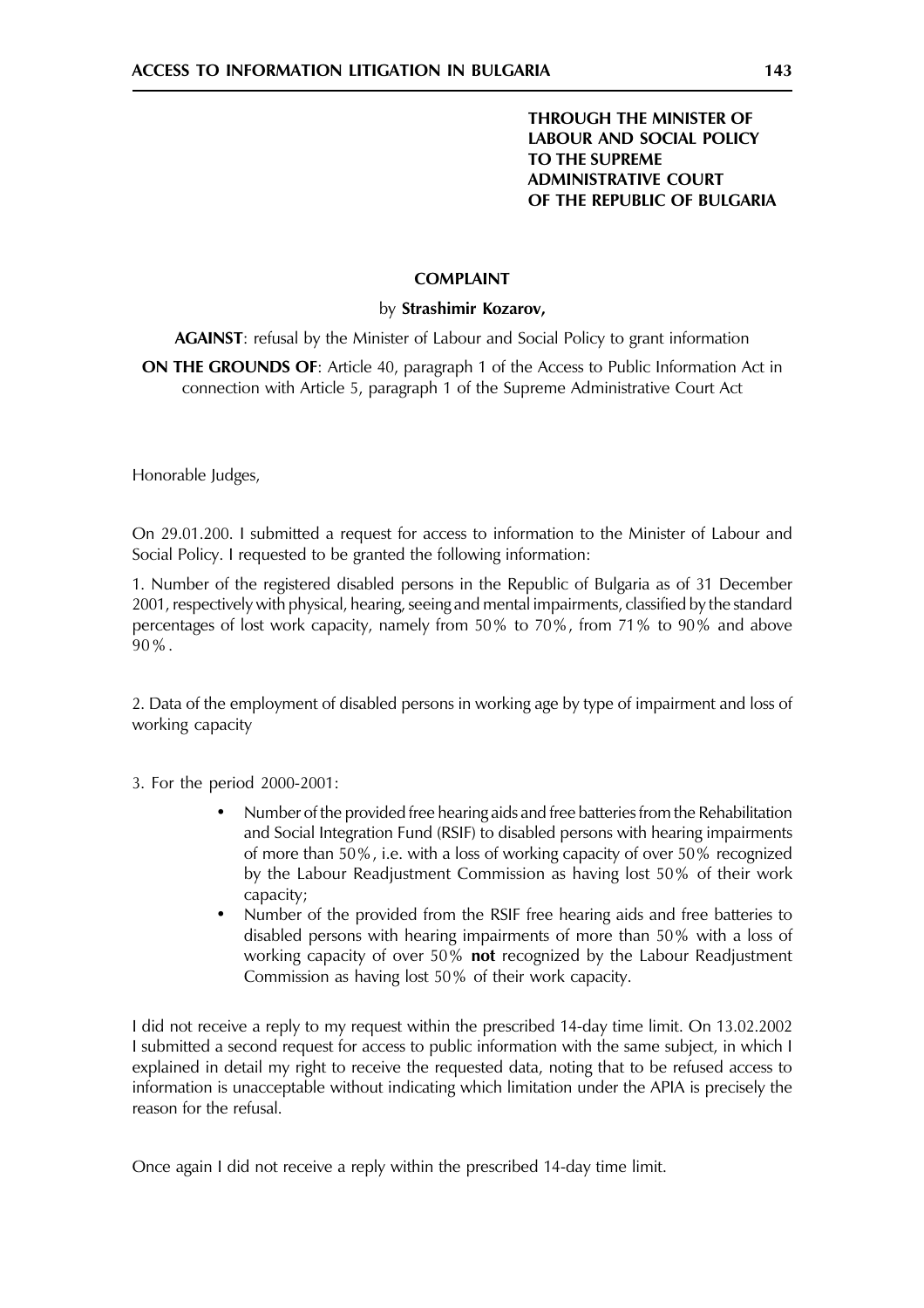The refusal of the Minister of Labour and Social Policy to provide me with the required information is a violation of substantive and procedural law.

1. Contradiction to substantive law

The information I requested with the request represents public information in the meaning of Article 2, paragraph 1 of the APIA. It is connected with public life in the Republic of Bulgaria. The information I requested was connected with the social condition of disabled persons in Bulgaria  $-$  a social group needing a maximum level of protection from the state. The information collected by the government on these issues reveals also the level of its commitment and its capacity to undertake steps for complying with its legal obligations vis a vis this social group. Therefore, from the requested information I could form an opinion on the activities of the Ministry of Labour and Social Policy in this respect.

Nothing indicates that the information falls within any of the limitations provided for in the APIA.

Therefore the refusal of the Minister of Labour and Social Policy is in contradiction to substantive  $law$ 

2. Substantial contradiction with procedural law - Article 38 of the APIA and Article 15 of the Administrative Proceedings Act

Whether issuing the requested administrative act or whether refusing to do so the law requires the respective authority to make a pronouncement with a substantiated decision (Article 15 of the Administrative Proceedings Act). Apparently there is no such decision in this case. The imperative provision of Article 15, paragraph 2 of the Administrative Proceedings Act requires a written form of the act, respectively of the refusal. A written form of the refusal is required also by the special law – Articles 38-39 of the APIA and the decision on refusing must indicate the legal and factual grounds for the refusal. These legal requirements have not been complied with at all, which is a substantial violation of the provision of the legal procedure.

On the basis of the above I ask the Honorable Court to REVERSE the tacit refusal of the Minister of Labour and Social Policy to make a pronouncement on my request for access to public information, to decide the case in substance and to sentence the respondent to provide me with the requested information.

Lenclose:

- 1. A copy of request ref, No. 1/29.01.2002
- 2. A copy of request ref, No. 2/13.02.2002
- 3. A receipt for paid state fee.

Yours respectfully: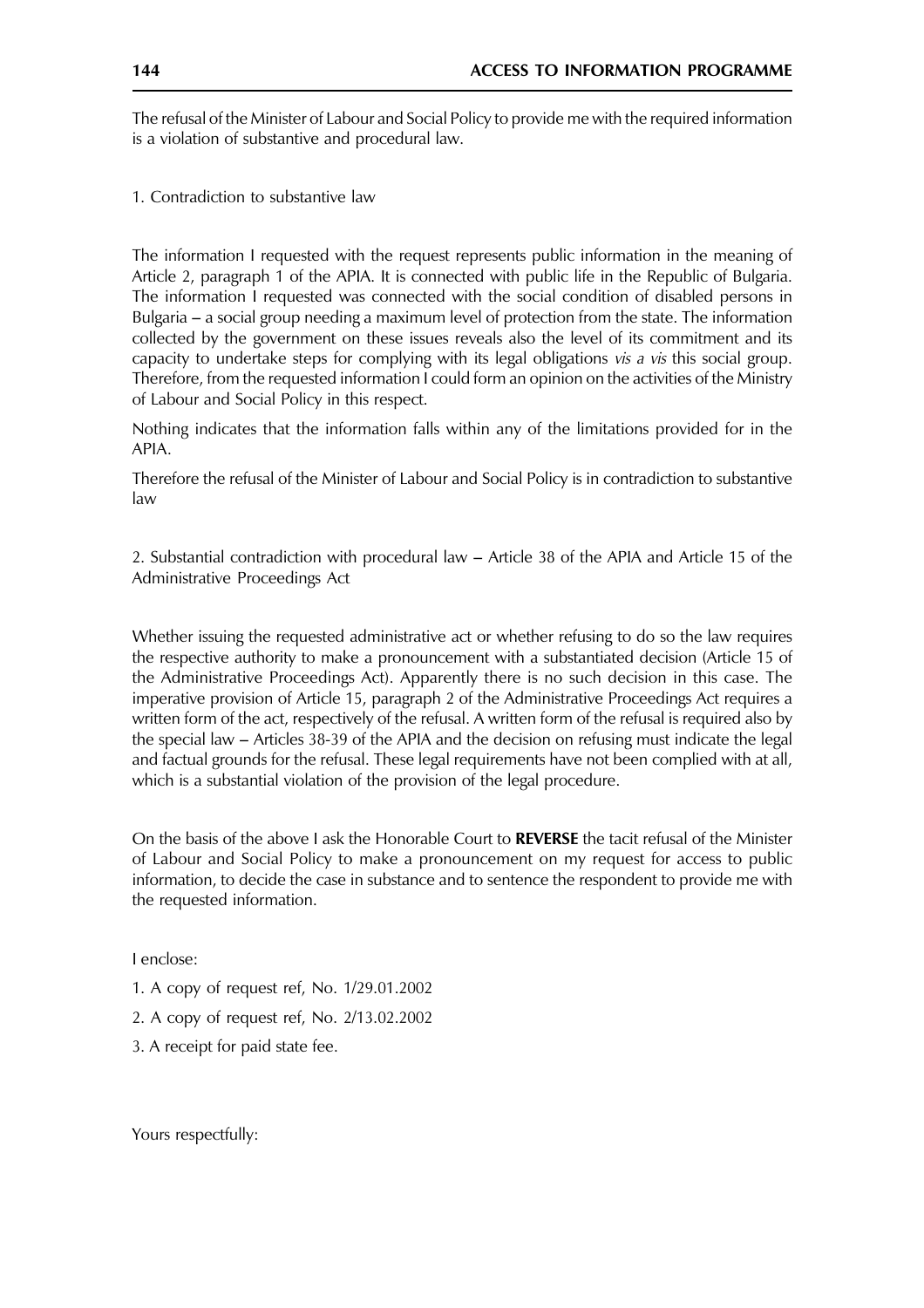#### **IUDGMENT**

#### $N = 7616$

Sofia, 29.07.2002

# IN THE NAME OF THE PEOPLE

The Supreme Administrative Court of the Republic of Bulgaria - Fifth Panel in a hearing held on the twenty-eighth of May of the year two thousand and two, composed of:

**CHAIRPERSON: EKATERINA GRUNCHAROVA** 

**MFMRFRS: MILKA PANCHEVA** 

#### **DIANA DOBREVA**

with Secretary Maria Popinska and in the attendance of Public Prosecutor Elena Encheva heard the report of Judge MILKA PANCHEVA on administrative lawsuit No. 3631/2002.

The proceedings are under Article 40, paragraph 1 of the Access to Public Information Act. A complaint has been received from Strashimir Vassilev Kozarov of the city of Sofia against a tacit refusal of the Minister of Labour and Social Policy to provide information to his request of 13.02.2002. He has not received a reply within the time limit prescribed by the law, has submitted a second request with the same subject to which there was no reply either. It is believed that the Minister's refusal contradicts the substantive law and the procedural provisions. He is asking the tacit refusal of the Minister to make a pronouncement on his request for access to public information to be repealed, the case to be decided in substance and the respondent to be sentenced to provide the requested information. The respondent who has been duly summoned has not appeared at the court hearing and is not represented.

The respondent in the case - the Minister of Labour and Social Policy, duly summoned is represented by a legal advisor who is challenging the complaint and deems it inadmissible. The Ministry does not possess the requested information; it is being kept in the Rehabilitation and Social Integration Fund at the Ministry of Labour and Social Policy, to which the request should be referred. Such inaction is not tacit refusal and is not an act of the Minister, which is fit to be appealed against. The representative of the Chief Administrative Prosecutor's Office finds the complaint justified. The requested information is such in the meaning of Article 2, paragraph 2 of the Access to Public Information Act, the access to it does not fall within the limitations envisaged in Article 37 of the APIA.. The administrative authority has failed to comply with its obligations under Article 14 of the APIA.

The Supreme Administrative Court considered the objections in the complaint and the written evidence collected in connection with the case and deems as established facts the following:

# ON THE ADMISSIBILITY OF THE COMPLAINT:

This panel accepts the complaint as procedurally admissible due to the following considerations:

There are two requests for access to public information in the case with almost identical content, on which there are incoming dates of the Ministry of Labour and Social Policy of 13.02.2002 and of 11.03.2002. There is no incoming date of the Ministry of Labour and Social Policy on Strashimir Kozarov's complaint addressed through the Minister to the Supreme Administrative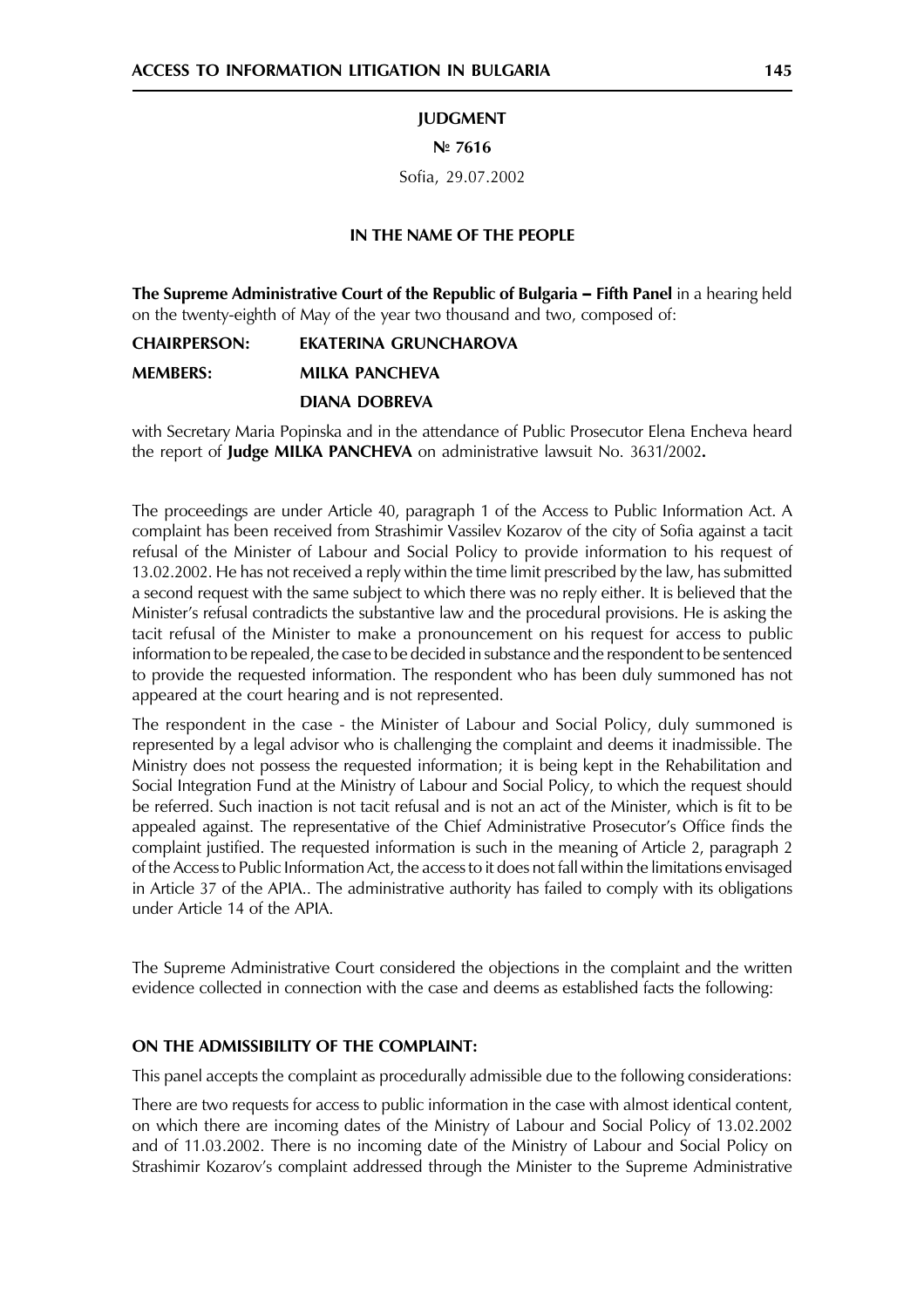Court; there is no postal envelope from which to establish the exact date of serving the procedural complaint. The date on the accompanying letter No. 94-CC-100/11.04.2002 certifies the moment of sending the complaint by the Ministry to the Supreme Administrative Court and could not be taken into consideration when determining its procedural admissibility.

# ON THE JUSTIFIABILITY OF THE COMPLAINT

The plaintiff has submitted to the Minister of Labour and Social Policy two requests with which he requested to be provided with information that is specified in detail. The claim in the complaint that the administrative authority has not responded to the request is not challenged by the respondent in the case. The Court finds the request attached to be in compliance with the requirements of Article 25, paragraph 1 of the APIA, consequently the respondent has been duly approached under the terms and conditions established in the provisions of the APIA and owes making a pronouncement. The law differentiates two types of information – public and official. Public is the information contained in the acts of government and local authorities issued in the course of their legally established powers - Article 10 of the APIA. Official is the information collected, complied and kept in connection with the public information and the activities of the authorities and their administrations - Article 11 of the APIA.

The access to this information is free and takes place under the procedure of this act while the grounds for refusal are referred to in Article 37, paragraph 1 of the APIA – when the information is a state or official secret, affects the interests of a third party and it has not given its express consent or the requested information has been provided to the applicant during the preceding six months.

According to Article 28, paragraph 1 of the APIA the request for obtaining access to public information should be considered in the shortest possible time but not later than 14 days following the registration. The administrative authority has the right to judge: are the necessary prerequisites under the law present for providing the requested information or alternatively the grounds provided for in Article 37, paragraph 1 of the APIA for refusal of access. If there are no hindrances for satisfying the request of the applicant, the respective authorities or persons authorized expressly by them make a decision on providing access to the requested public information adhering to the provision of Article 34, paragraph 1 and 2 of the APIA of which the applicant should be expressly notified – paragraph 3 of the same provision.

An act of the Minister of Labour and Social Policy is not to be found in the case which might represent a decision in the meaning of Article 34 of the APIA on providing access or a refusal under Article 38 in connection with Article 37 of the APIA, which would indicate the legal and factual grounds for a refusal, the date of adopting this decision and the procedure for appealing against it. This Court cannot substitute the will of the administrative authority and make a pronouncement on the substance of the request.

Immaterial to the outcome to the dispute are the objections made in the courtroom by the procedural agent of the respondent about an incorrectly directed request. The request in writing made by the applicant is authentic and the addressee of the request is the authority, which is to judge whether to make a pronouncement on the request or whether it should refer it to a respective agency. Therefore the tacit refusal of the Minister of Labour and Social Policy to make a pronouncement on the request by Strashimir Vassilev Kozarov should be repealed and the file should be returned for consideration in substance.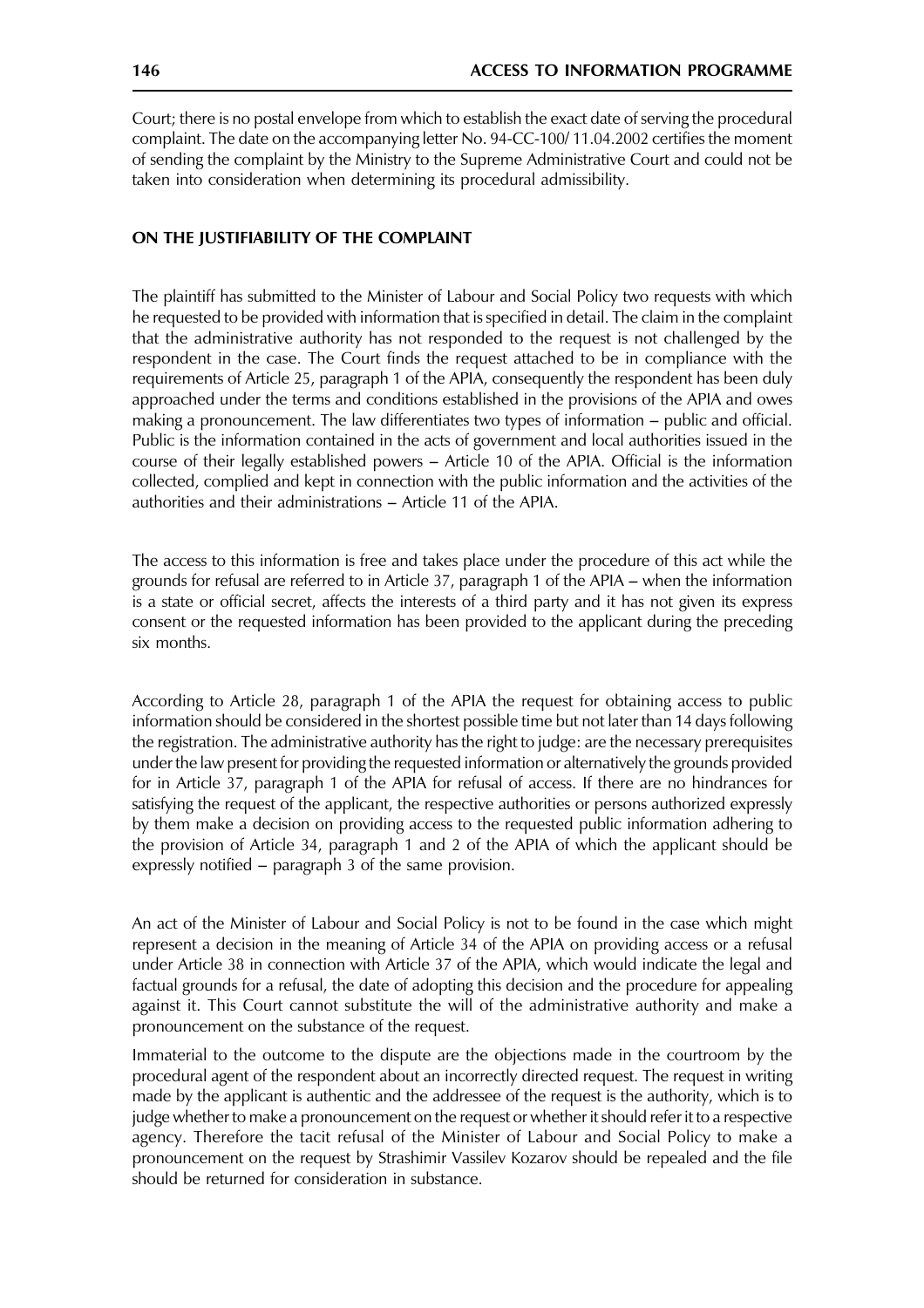Led by the considerations set forth above and on the grounds of Article 28 of the Supreme Administrative Court Act the Supreme Administrative Court - Fifth Panel:

# **RULES:**

**REPEALS** the refusal of the Minister of Labour and Social Policy to make a pronouncement with a decision on the request by Strashimir Vassilev Kozarov of the city of Sofia, 32, Golash Street, entrance B for obtaining information pursuant to a submitted request with an incoming date of 13.02.2002.

REFERS the file back to the administrative authority for consideration of request ref. No. 94-CC-00/13.02.2002 in compliance of the instructions of this case.

This judgment can be appealed against before a five-member panel of the Supreme Administrative Court within 14 days from the notification of the parties that the judgment has been issued.

True to the original,

Secretary:

CHAIRPERSON: (signed) Ekaterina Gruncharova **MEMBERS:** (signed) Milka Pancheva (signed) Diana Dobreva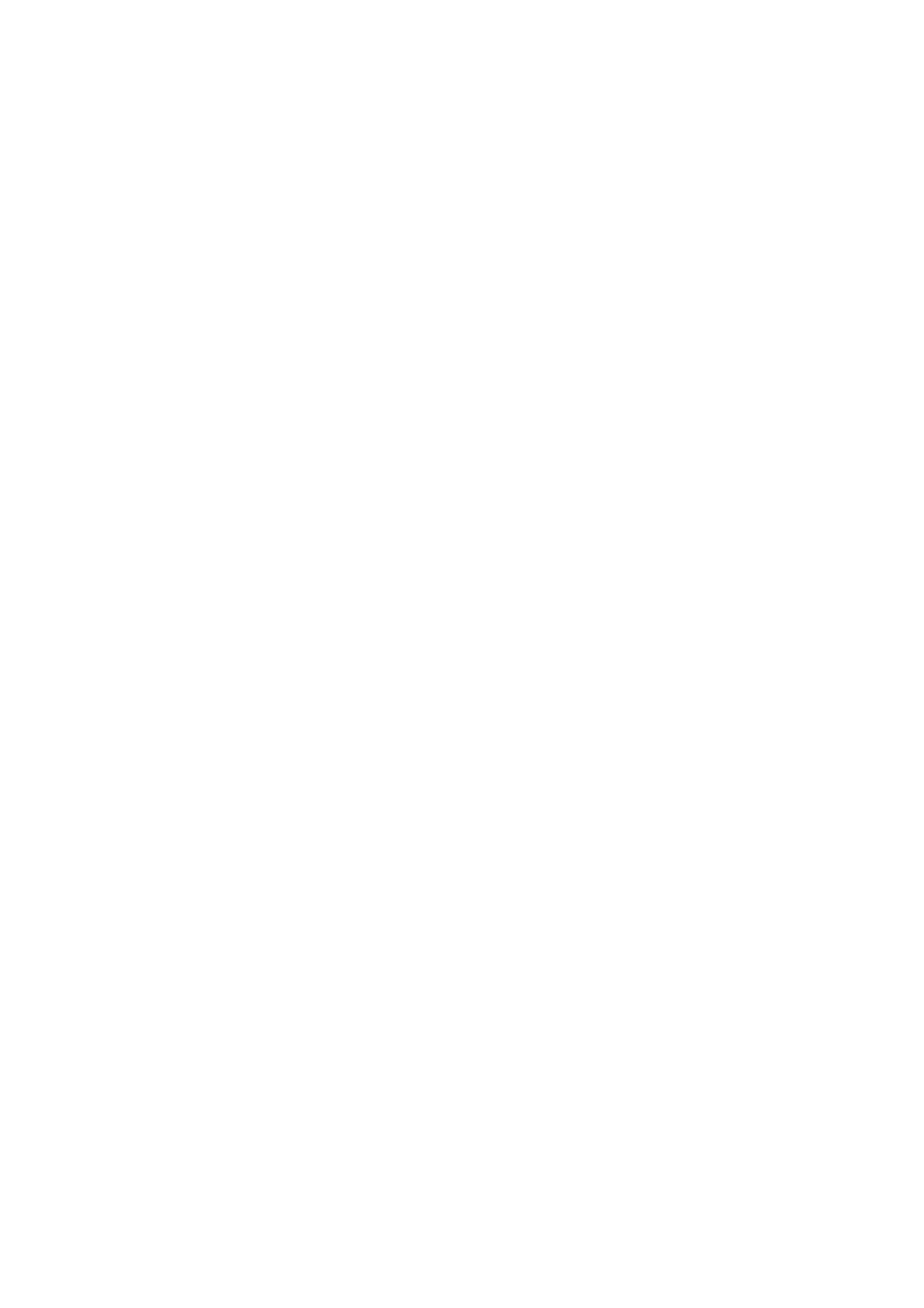# **Lazarov** v. Council of Ministers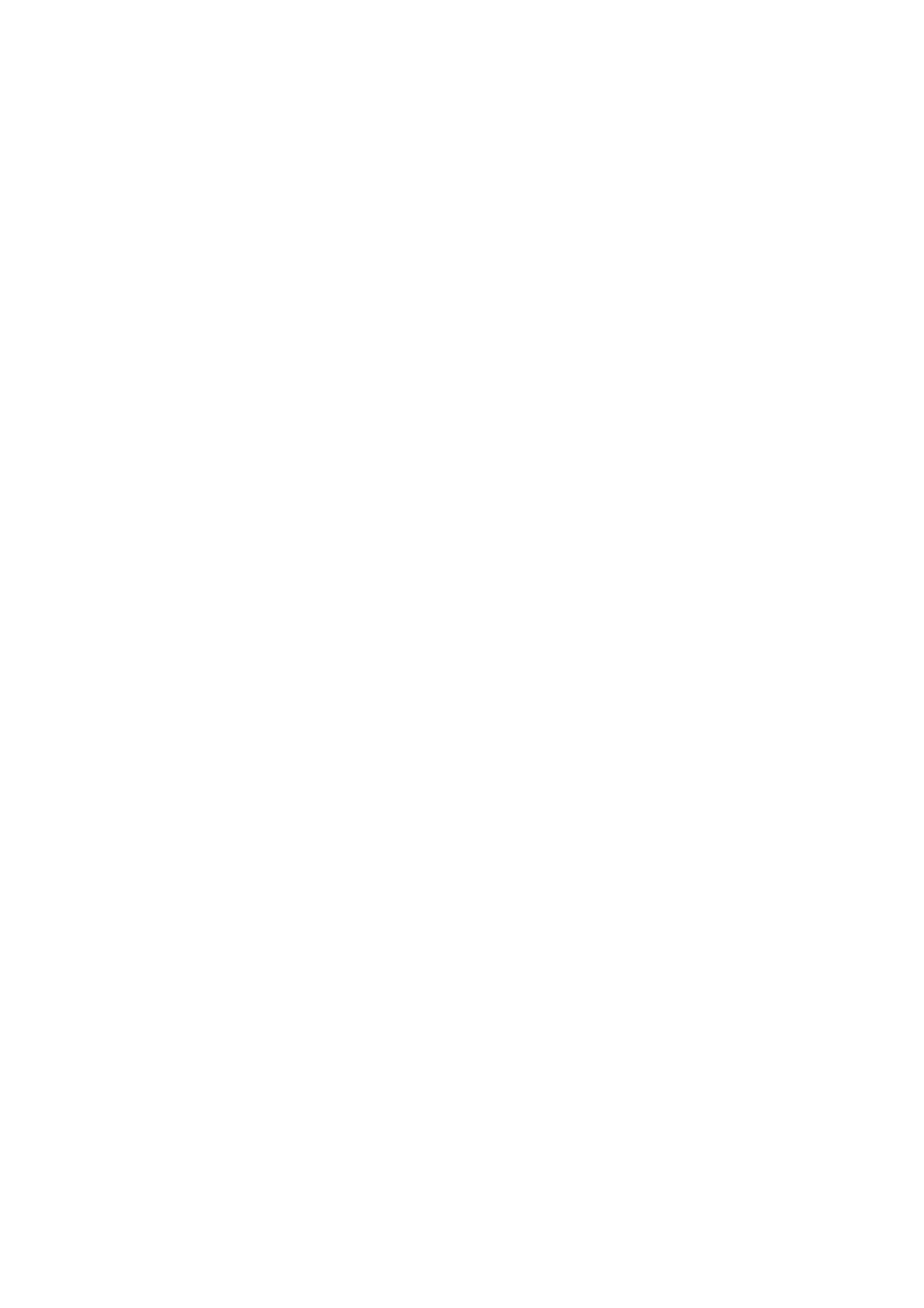# REQUEST FOR ACCESS TO INFORMATION

Filed by Alexey Yurdanov Lazarov **Head of Home Policy Department Capital Newspaper** Sofia, 31<sup>st</sup> July 2001

Ladies and Gentlemen,

On the basis of the Access to Public Information Act I hereby wish to obtain a copy of the verbatim record of a meeting of the Council of Ministers held on 26<sup>th</sup> July 2001.

I wish to obtain this information as a paper copy or another type of appropriate technical means for storing information.

I would allow to take the occasion and wish you success, thanking you in advance for your efforts.

Respectfully yours,

**Alexey Lazarov**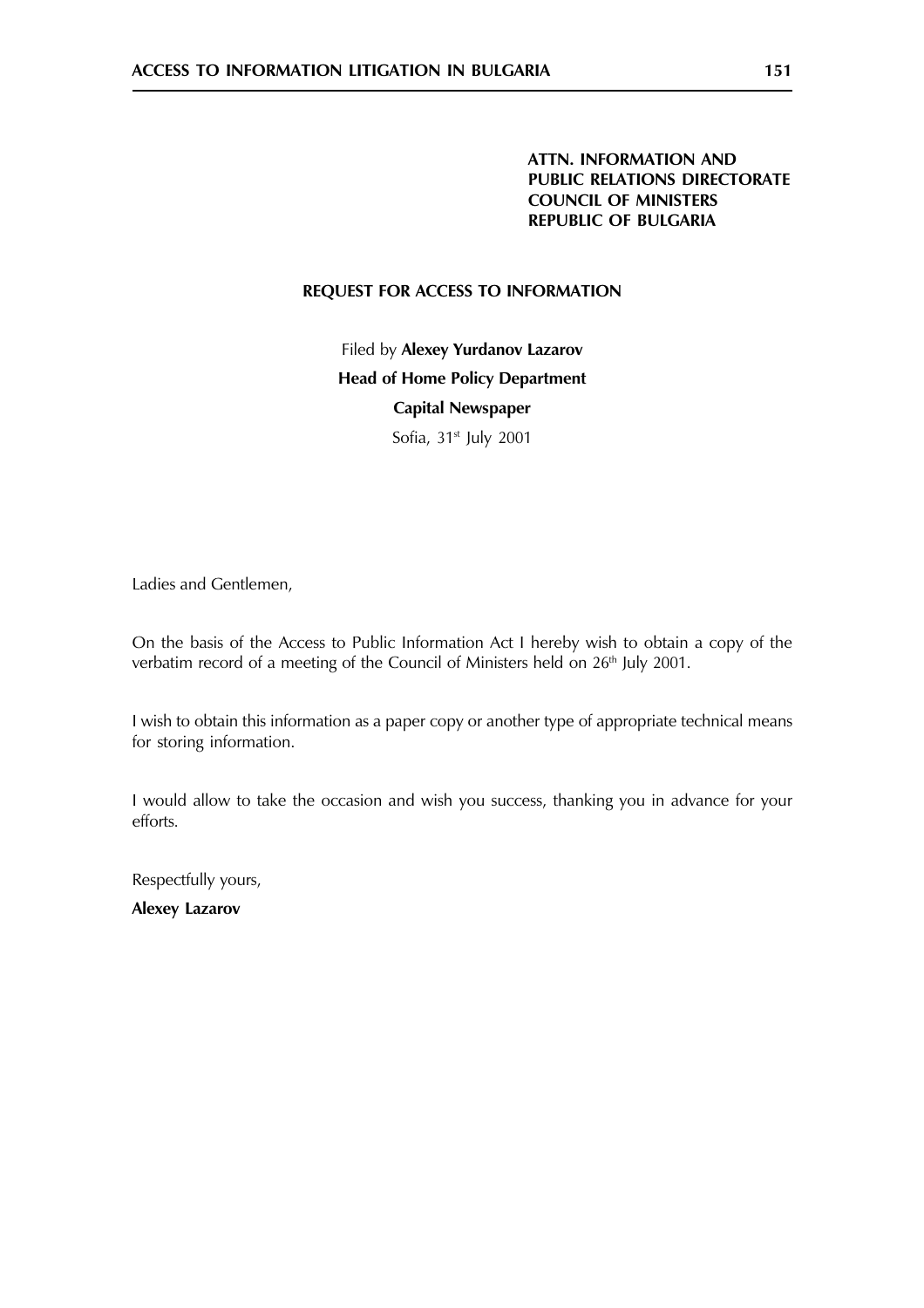**REPUBLIC OF BULGARIA COUNCIL OF MINISTERS** 

> ATTN. MR. ALEXEY LAZAROV **HEAD OF HOME POLICY DEPARTMENT CAPITAL NEWSPAPER**

DEAR MR. LAZAROV.

Further to your request for access to public information and, more specifically, for the verbatim report of a session at the Council of Ministers on  $26<sup>th</sup>$  July 2001, I can inform you of the following:

A verbatim record of a meeting is a document related to Government preparatory work and is not significant in itself. The minutes of the Cabinet's will is related to preliminaries in preparation of its acts and access to this information is restricted in accordance with Art. 37, s. 1, item 1 read in combination with Art. 13, s. 2, item 1 of the Access to Public Information Act (APIA). Sessions at the Council of Ministers are not public and information concerning them is provided through a specialized unit of the Government administration, namely the Information and Public Relations Directorate. This information is characterized as public information. Therefore access to the verbatim report of the session at the Council of Ministers on 26<sup>th</sup> July 2001 may not be granted to you.

Decisions refusing to grant access to public information may be appealed before the Supreme Administrative Court following the procedure laid out in the Supreme Administrative Court Act.

**INFORMATION AND PUBLIC RELATIONS DIRECOTRATE** 

**THE DIRECTOR:**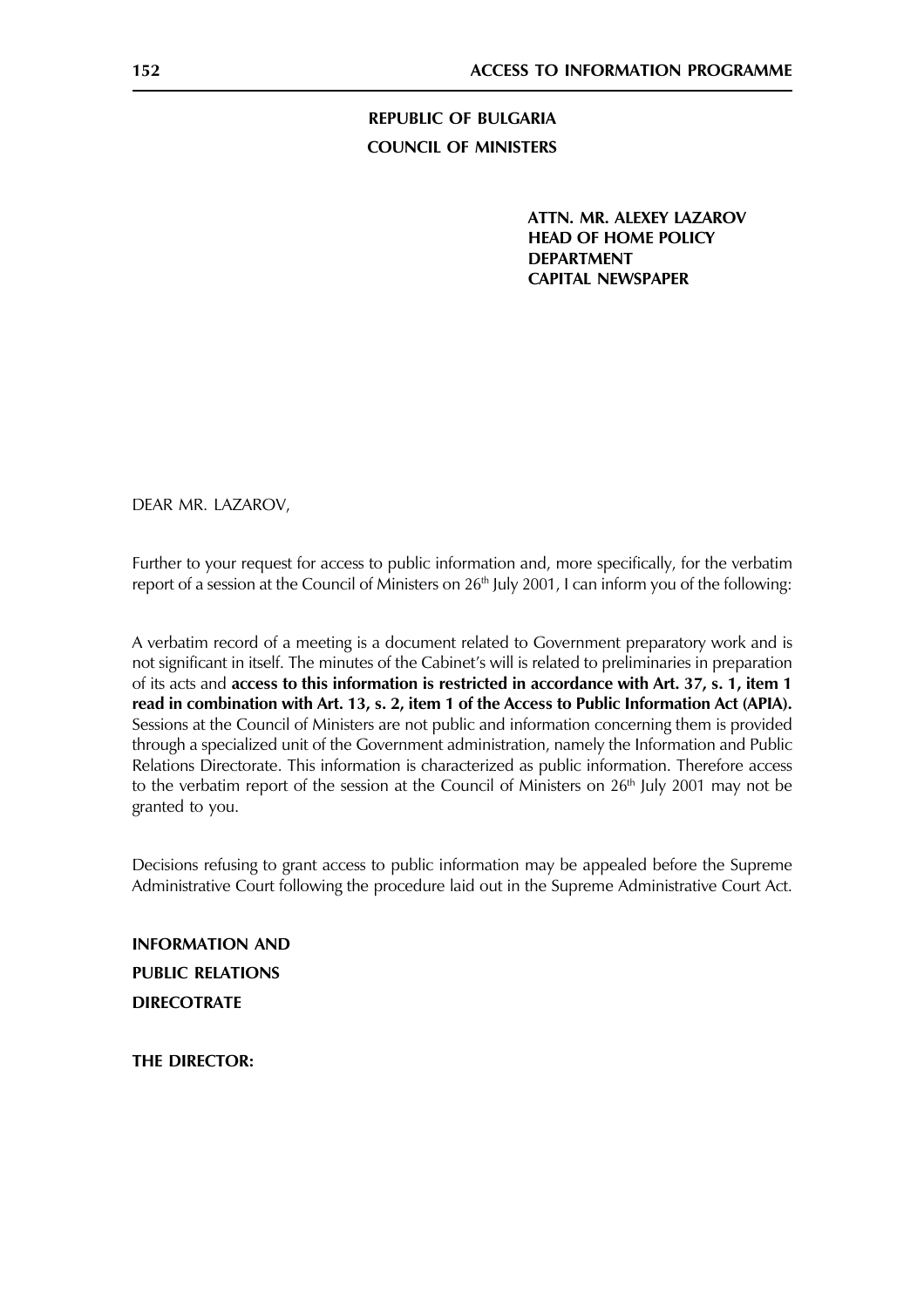# **ATTN. SUPREME ADMINISTRATIVE COURT C/O THE DIRECTOR** OF INFORMATION AND PUBLIC **RELATIONS DIRECTORATE AT COUNCIL OF MINISTERS**

#### **COMPLAINT**

#### Filed by Alexey Yurdanov Lazarov

#### **AGAINST**

# Decision for Denying Access No 03-07-10 of 13<sup>th</sup> July 2001 Of the Public Relations Director

Honorable Justices,

On  $31<sup>st</sup>$  July 2001 I filed a request for access to public information wishing to obtain a copy of the verbatim record from a meeting of the Council of Ministers held on 26<sup>th</sup> July 2001. My request was addressed to the Information and Public Relations Directorate at the Council of Ministers of the Republic of Bulgaria, whose Director has been delegated the function, by a decree of the Minister of State Administration, to provide public information.

On 13<sup>th</sup> March 2001 I received a response in writing from the Information and Public Relations Director at the CM of RB, whereby access to the information requested has been denied. According to him, access to similar information was restricted by virtue of Art. 37, s. 1, item 1 read in conjunction with Art. 13, s. 2, item 1 of the Access to Public Information Act (APIA).

The refusal to provide information is a decision in the sense of Art. 28 APIA, it is illegal and contradicts the objectives of said act.

1. The opinion stated in the decision that a verbatim record from the meeting of the Council of Ministers is a document insignificant in itself, does not correspond to the meaning of Art. 13, s. 2, item 1 APIA. The latter exhaustively enumerates documents falling into the category of those which are not significant in themselves. These are documents where opinions and recommendations are stated, prepared by or for the use of the relevant authority, as well as position and consultation papers. Each of the members of the Council of Ministers is an authority of the State, taken alone, and besides, the Council of Ministers is yet another such. The activity Ministers would carry out while taking part in meetings of the Council of Ministers is not aimed at offering an opinion or making a recommendation. Each of them takes part in deliberations and in adoption of the acts of the Council of Ministers, which is a significant element of the procedure for adoption of the acts of said authority, in whose absence it may not be carried out. Interpretation of Art. 13, s. 4 of the Administrative Proceedings Act (APA) evidences that an opinion is a manifestation of will by an authority, which is different from the one in charge of adopting a particular act, the latter being able to take the opinion into account based on discretionary judgment. There is no data that the verbatim record requested has reflected the will of individuals, entities, or authorities other than those composing the Council of Ministers.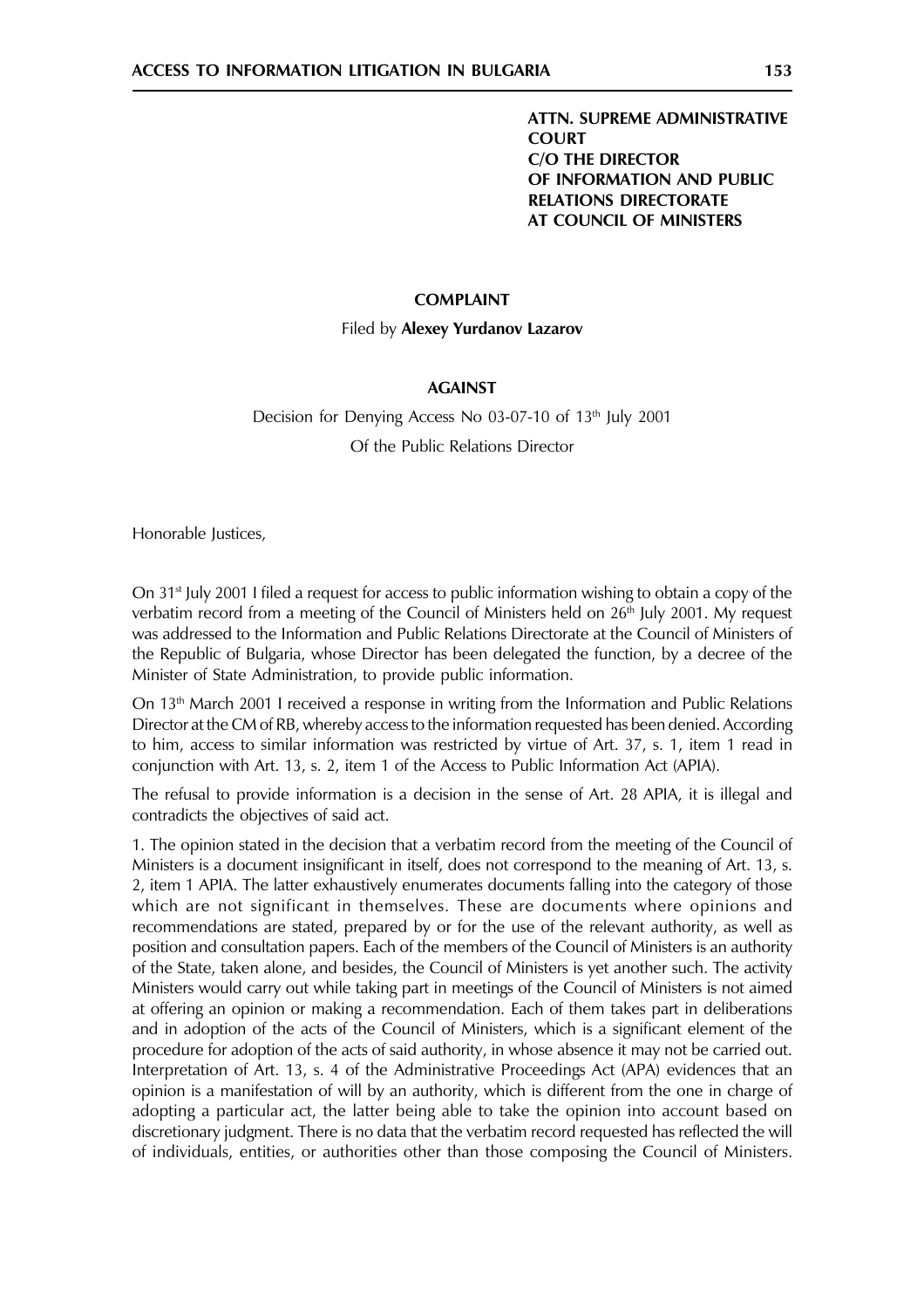Consequently, even though the information contained in a verbatim record is an official one, it falls outside the scope of the definition under Art. 13, s. 2, item 1 APIA.

2. Secondly, even if the information requested fell under the definition of Art. 13, s. 2, item 1 APIA, its interpretation in the process decision would again be in contravention of the objectives of this act. This provision has wrongly been interpreted as introducing an imperative limitation on the right of access to information. In fact it gives the relevant obligated addressee power to assess, on the basis of specific facts, whether to provide the information requested or not. While carrying out the assessment, the authority should draw a necessary balance between principles of openness and protection of the right to information, on the one hand, and of protection of the rights and interests of others, on the other. In the course of assessment it should identify those rights and interests for whose protection access to public information should be restricted. Such rights and interests have been exhaustively listed in Art. 41, s. 1, sentence 2 of the Constitution. Consequently, the act places the relevant authority under the obligation, while exercising discretion under Art. 13, s. 2, item 1, to take account of the specific facts, identify the interest under protection, and draw a balance, as described above. According to Art. 38 APIA this assessment should underlie the reasoning of any refusal. In the instant case the above assessment has not only been omitted, but the obligated addressee of the act, based on an erroneous interpretation of the act, has also decided that access to public information should, under any and all circumstances, be restricted, which contradicts the objectives of the act.

3. Meetings of the Council of Ministers have been alleged, in contravention of the law, not to be public. APIA is not concerned whether meetings of one or other collegiate authtority are public or not in view of restricting the right of access to public information. Grounds for restricting access have been exhaustively laid out in Art. 7, s. 1 APIA. Beside this, the Internal Structure Regulations of the Council of Ministers and Its Administration have introduced the principle of publicity in Council of Ministers operations, insofar the preparation and enforcement of its decisions are concerned.

In view and on account of the foregoing I am pleading that the refusal to grant the public information requested be rescinded as contradicting substantive provisions of the law and its objectives.

Special claim: I plead on the basis of Art. 40, s. 3 APIA that you obtain, ex officio, posmeeting of the information requested in order to verify the legality of the refusal appealed.

# **Enslosures:**

- 1. Request Incoming Ref. No 0307-10 of 31<sup>st</sup> February 2001
- 2. Decision for Refusing Access No 0307-10 of 13th August 2001

3. Decree No B-36 of 29<sup>th</sup> December 2001 of the Prime-Minister and the Minister of State Administration

4. A copy of this complaint and written evidence enclosed for defendant.

Respectfully yours,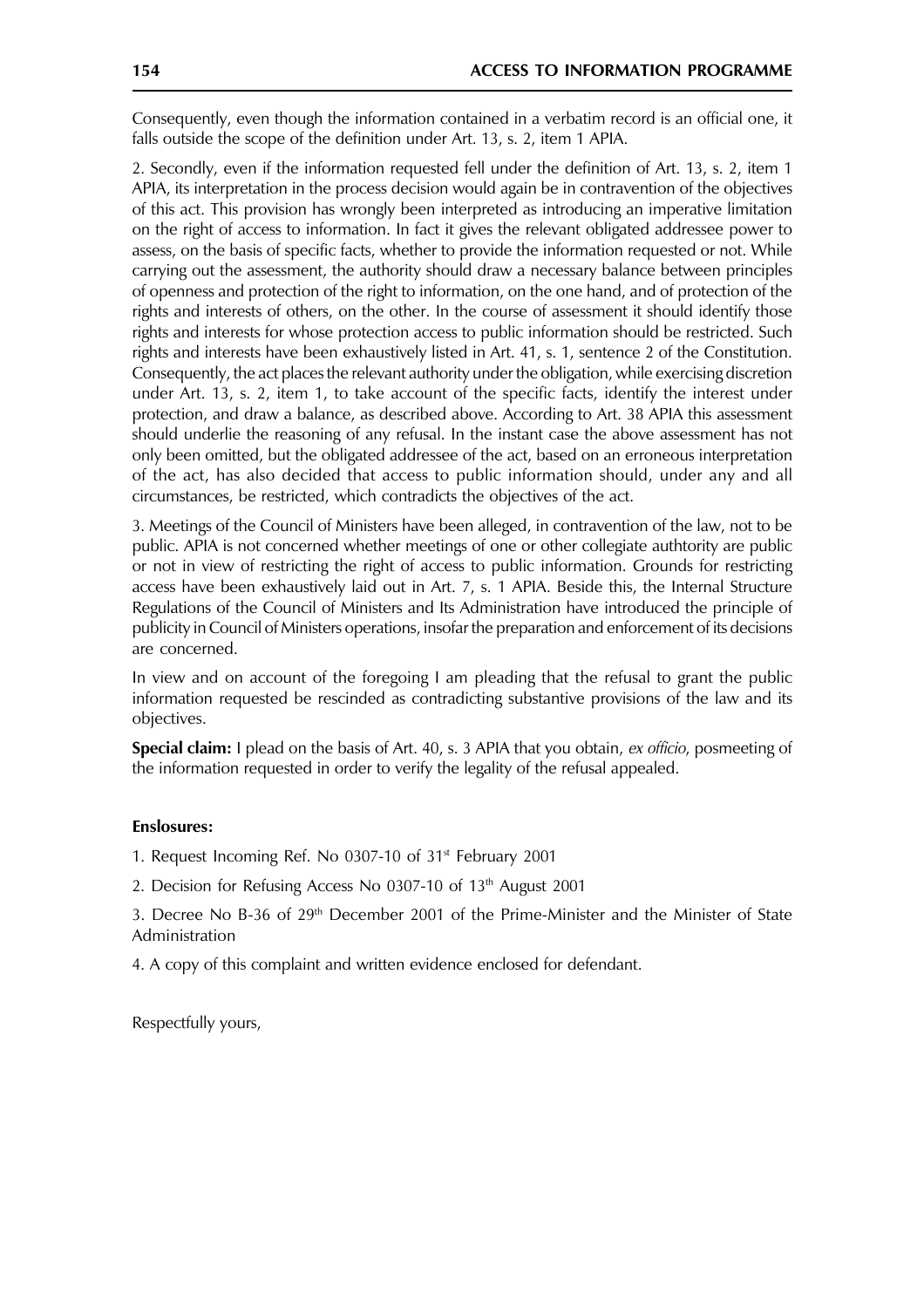# **ATTN, FIFTH DIVISION SUPREME ADMINISTRATIVE COURT**

# **WRITTEN OBSERVATIONS** IN ADMINISTRATIVE CASE No 7189 of 2001 Filed by: Alexandar Emilov Kashamov, Attorney-at-Law

Acting for the Applicant

Honorable Justices,

I hereby am pleading that my complaint be honored and the act appealed rescinded as illegal on account of contravening substantive provisions of the law and the objectives thereof, as well as the file be remitted to the administrative authority in order for it to rule on the merits, in conformity to binding instructions provided by you with regard to the interpretation and enforcement of the law. In addition to the arguments outlined in my complaint, I hereby would wish to submit the following:

I. With Regard to Arguments for Inadmissibility of the Complaint

Counsel acting for the defendant and the representative of the Supreme Administrative Prosecution Office submitted at the court hearing an argument in support of the inadmissibility of my complaint, namely that the decision under dispute had not been made by a competent authority, but a Director of a Directorate, who had been delegated the function to rule on applications for access to public information.

Evidence has been submitted in the case with regard to due authorization of the Information and Public Relations Director. Authorization has been given in Decree No B-36, of 29<sup>th</sup> December 2001, of the Prime-Minister and the Minister of State Administration. The above piece of written evidence has not been contested following the procedure and within the time limits laid out in the Civil Procedure Code. At the same time, however, counsel for the defendant confirmed at hearing the presence of said authorization. The authorization has a legal basis in Art. 28, s. 2 of the Access to Public Information Act (APIA). Said provision gives the authorities, and individuals identified by them, power to make decisions for granting or denying access to information. These decisions are in substance individual administrative acts in the sense of Art. 2, s. 1 of the Administrative Proceedings Act (APA), since they affect rights of individuals and entities requesting access to information and are subject to review before the competent courts of law, following the rules and procedures of APA and the Supreme Administrative Court Act (SACA) (Art. 40, s. 1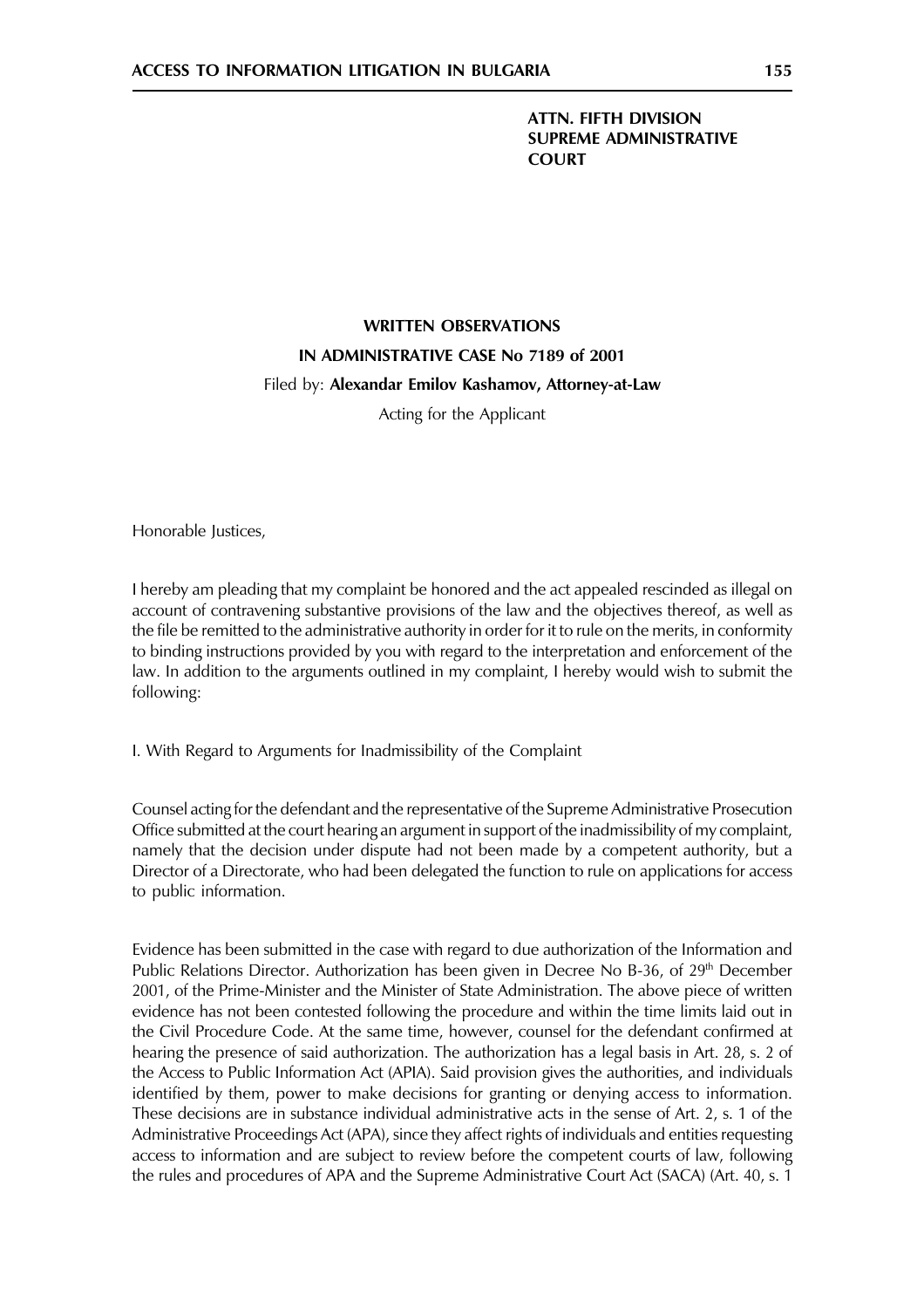APIA). Therefore the argument that the decision appealed may not be considered an act in the sense of Art. 2, s. 1 APA is ill founded. The fact that the Director who delivered the decision presently appealed is part of the Council of Ministers administration is inconsequential, as regards the issue whether he is competent to deliver acts in the sense of APA. In a number of cases heads of various organizational structures within the system of administration deliver acts of authority following express delegation of powers to this effect, therefore their acts are subject to judicial review if they affect rights and interests of citizens. Constant jurisprudence of the Supreme Administrative Court in this sense is illustrated in the following judgments, among others - 2859 of 27<sup>th</sup> April 2001 of the Supreme Administrative Court in administrative case No 5816 of 2000, delivered by a five-member panel; No 3716 of 9<sup>th</sup> June 2000 of the Third Division of the Supreme Administrative Court in administrative case No 3157 of 2000; No 3753 of 12trh June 2000 of the Third Division of the Supreme Administrative Court in administrative case No 1514 of 2000. Besides, in the instant case no civil or commercial relations are to be addressed triggering the rules of Art. 36 et seq. of the Contracts and Obligations Act (COA) regarding authorization to act on behalf of others, but public ones. Therefore the Director who delivered the act presently appealed is authorized by virtue of the law and of a decree delivered in implementation thereof, to carry out activities of authority, as a complex of rights and duties therewith associated, which affect the legal situation of citizens.

II. With Regard to Illegality of the Decision Presently Appealed

The decision presently appealed has been delivered in contravention of substantive provisions of the law and in deviation from the act's objectives. The Information and Public Relations Director has acted at discretion in a hypothesis to which the act attaches a duty to act in a particular way, known as bound administration.

Art. 13, s. 2, item 1 APIA clearly delineates the scope of discretion regarding decisions for granting or denying access to information. Hypotheses envisaged under Art. 13, s. 2, items 1 and 2 are the only ones within APIA where obligated addressees do not act as bound administration. These provisions need to be interpreted in light of Judgment No 7 of the Constitutional Court rendered in Constitutional Court Case No 1 of 996  $\Box$  "As a matter of general principle applying to enforcement of all grounds for limitation, authorities of the Executive, Legislative, and the Judicial branches of Government need to consider the serious public significance vested in communication rights and freedoms, of which a requirement for the narrow enforcement of said limitations ensues". Interpretation of the above provisions should also correspond to the objectives of the act, as specified in Art. 2, s. 1 APIA  $\Box$  to provide citizens an opportunity to form their own view of the operations of obligated addressees of the act.

At the outset, Art. 13, s. 2, item 1 APIA covers only information related to routine preparation of the acts. It should, therefore, be clarified what routine preparation of acts includes. We are of the opinion that the stage of preparation should be distinguished from the stage of deliberations and adoption of acts. The first stage is intended to prepare the meetings of the Council of Ministers, and the second  $\Box$  the deliberations and adoption of acts, which is carried out at meetings. These two stages have been separately provided for within the Internal Structure Regulations of the Council of Ministers and Its Administration, namely in the Preparation of Acts Unit (Articles 56 through 65) and the Council of Ministers Meeting Unit (Articles 66 through 79). Therefore the information generated in the course of procedures provided for in Articles 56 through 65 of the Internal Structure Regulations, which is constituted of views, opinions, and recommendations, may be the only subject of limitation under Art. 13, s. 2, item 1 APIA. This is also evidenced through the use of an additional description with regard to the information related to the preparation of acts  $\Box$  it is called routine, which again is to emphasize its distinction from the process of deliberations following the stage of preparation.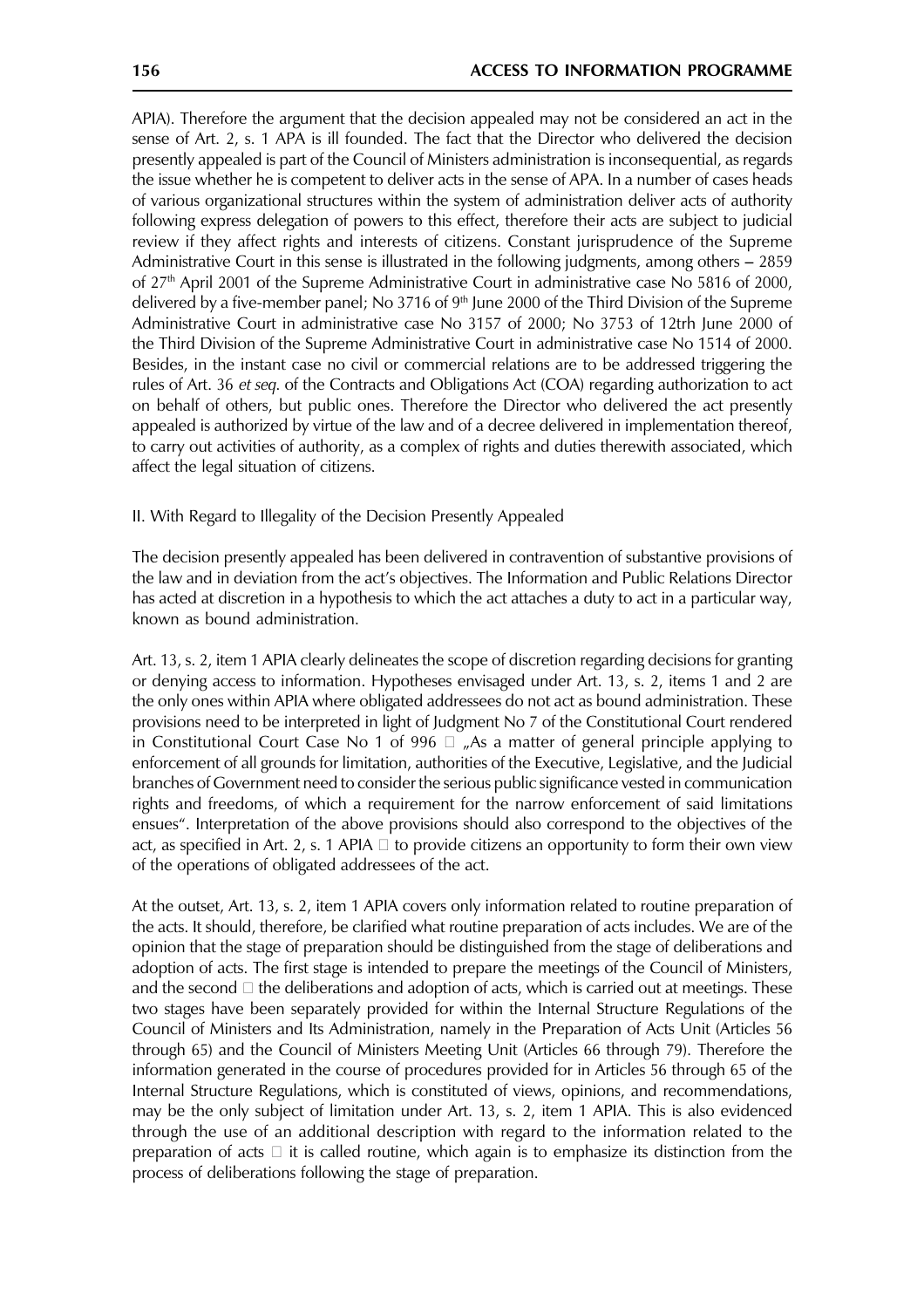The above also finds support in the principle of publicity in Council of Ministers operations where decisions need to be made and then enforced - this principle being laid out in Chapter 6 of the Internal Structure Regulations (Articles 125  $\Box$  129). The expression "making decisions" covers not only the final act, but also the process it completes  $\Box$  of deliberations. Publicity conforms to the objective of APIA, the supreme authority of the Executive being able to record to citizens the goals it intends to pursue in its acts only through said principle.

In addition to the foregoing, yet another ground exists for the absence of any possibility for a discretionary decision. No acts have been adopted at the first meeting, a copy of whose verbatim record has been requested, of the newly elected Council of Ministers. This is evidenced in the absence of any acts being publicized in the State Gazette, indicated in the decision appealed, or by the representative of the defendant at hearing. Had such acts been adopted, they should have been listed in the refusal reasoning, which, according to Art. 38 APIA, should specify the legal and factual grounds thereof.

Consequently, the refusal has been made in contravention of Art. 13, s. 2, item 1 and Art. 7, s. 1 APIA. The reason for this is that outside narow hypothses under Art. 13, s. 2, where the requested information could obviously not qualify, access to information may only be denied in presence of a secret stipulated by law and in the absence of any discretion.

The refusal has been made in deviation from the objectives of the act. While making the decision appealed, acting at discretion, the authority has been disserving a different purpose, not the one to ensure maximum access to information in accordance with APIA and to protect rights and interests listed in Art. 41, s.1, sentence 2 of the Constitution and Art. 5 APIA. This is evidenced in the lack of any indication with regard to the interest protected through refusal, to the facts (including what decisions have been made), in the allegation that access to the information requested was limited by virtue of the act, not because of a determination to this effect of the obligated addressee. All of the above occurred with regard to information falling outside the hypothesis of Art. 13, s. 2, item 1 APIA.

In view and on account of the foregoing I hereby am pleading that you honor the complaint and acknowledge the right of the applicant of access to public information, stating the information requested does not fall under restrictions to the right of access, set forth in APIA, to rescind the act appealed as illegal on account of its contradiction with substantive legal provisions, and to remit the file to the administrative authority, which will rule on the merits in conformity to mandatory instructions, provided by you, as to the interpretation and enforcement of the law.

Respectfully yours,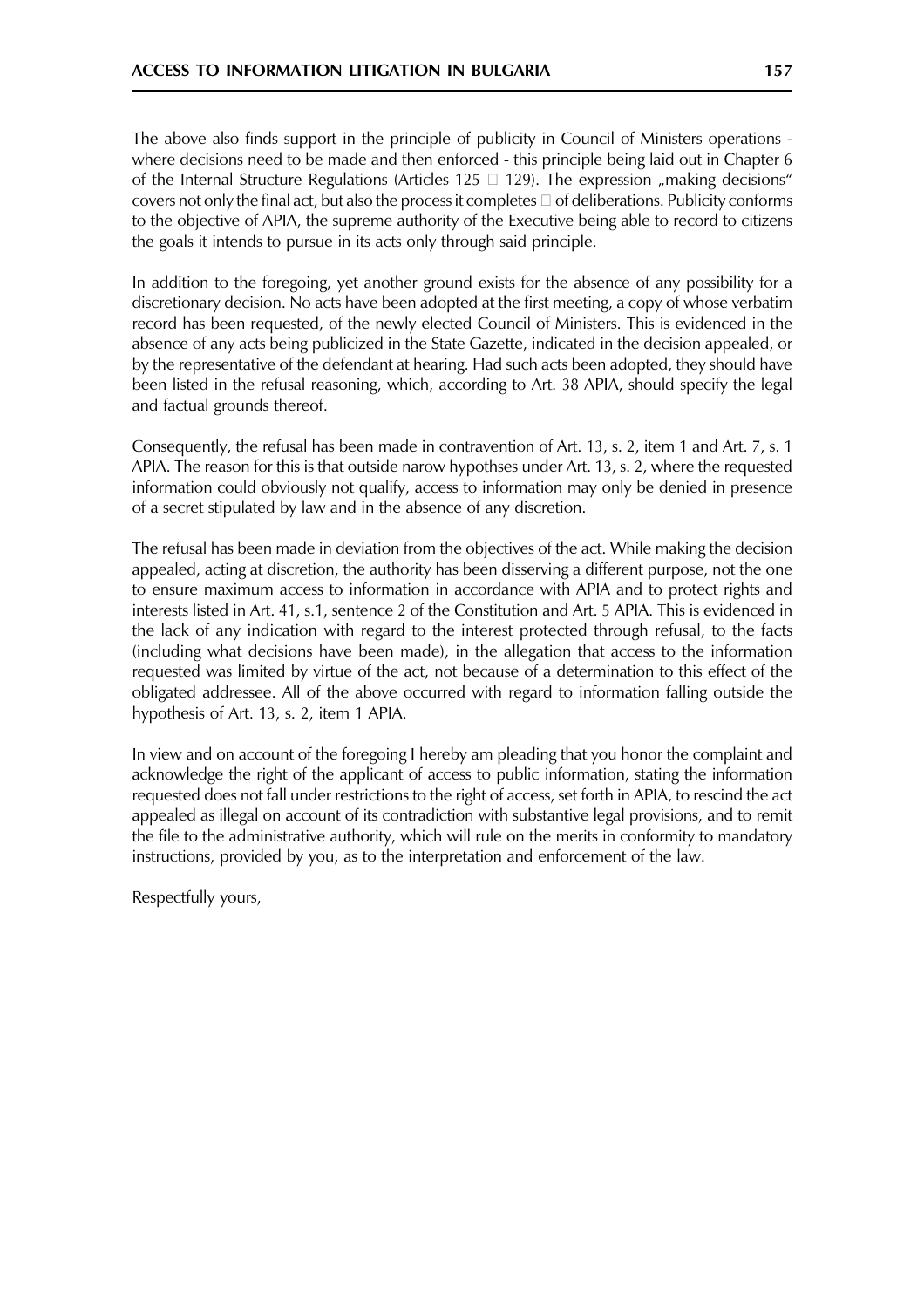#### Judgment

#### No 88, Sofia,

8<sup>th</sup> January 2002

#### In the Name of the People

The Fifth Division of the Supreme Administrative Court of the Republic of Bulgaria, sitting on  $11<sup>th</sup>$  of December 2002 in panel and composed of the following justices:

#### Presiding Judge: Justice Ekaterina Grancharova

#### Panel Members: Justices Milka Pancheva and Diana Dobreva

In presence of Ms. Maria Popinska, the Secretary

And attended by Ms. Anna Bankova, the Prosecutor,

Heard a report presented by **Justice Diana Dobreva** on administrative case No 7189 of 2001.

Proceedings were pursued under Art. 12 et seq. of the Supreme Administrative Court Act (SACA) in conjunction with Art. 40, s. 1 of the Access to Public Information Act (APIA).

They were formed upon a complaint of Mr. Alexey Yurdanov Lazarov from Sofia against decision for refusal No 03-07-10 of 13<sup>th</sup> August 2001 issued by the Information and Public Relations Director with the Council of Ministers. The same decision issued in the form of a notification letter denied the applicant access to public information following his request under incoming ref. No 03-07-10 of  $31<sup>st</sup>$  July 2001 for a paper or other technically appropriate copy of the verbatim record of a meeting of the Council of Ministers held on 26<sup>th</sup> July 2001. The reasoning for the refusal was that a verbatim record was a document related to official activities of the Government and had no significance in itself. Reflecting the Government will in a verbatim record was related to the preparation of its acts and access to similar information was restricted in accordance with Art. 37, s. 1, item 1 in conjunction with Art. 13, s. 2, item 1 APIA.

In view of the applicant the refusal was delivered in contravention of substantive provisions of the law – APIA – and contradicted its objectives. On the basis of arguments outlined in detail in his complaint and written observations, the applicant requested its rescission and remittal of the file thereafter to the administrative authority, which should be obligated to rule on the merits, in compliance to binding instructions with regard to the enforcement and interpretation of the law.

Defendant in the complaint – the Council of Ministers – maintained the view the former is inadmissible and ill founded, as regards its merits. Detailed legal arguments to this effect have been submitted in written observations outlining the objections of the Council of Ministers.

The representative of the Supreme Administrative Prosecution Office was of the view that the complaint is ill founded.

This panel of the Fifth Division of the Supreme Administrative Court considers the complaint admissible, as regards procedural requirements, and ill founded, as regards its merits.

Based on evidence submitted, it has been found that the information requested is in substance public. The provision of Art. 2, s. 1 APIA defines the notion of "public information" as "any type of information related to public life in the Republic of Bulgaria, which gives citizens an opportunity to form their own view of the operations of obligated addressees of the act". No legal definition,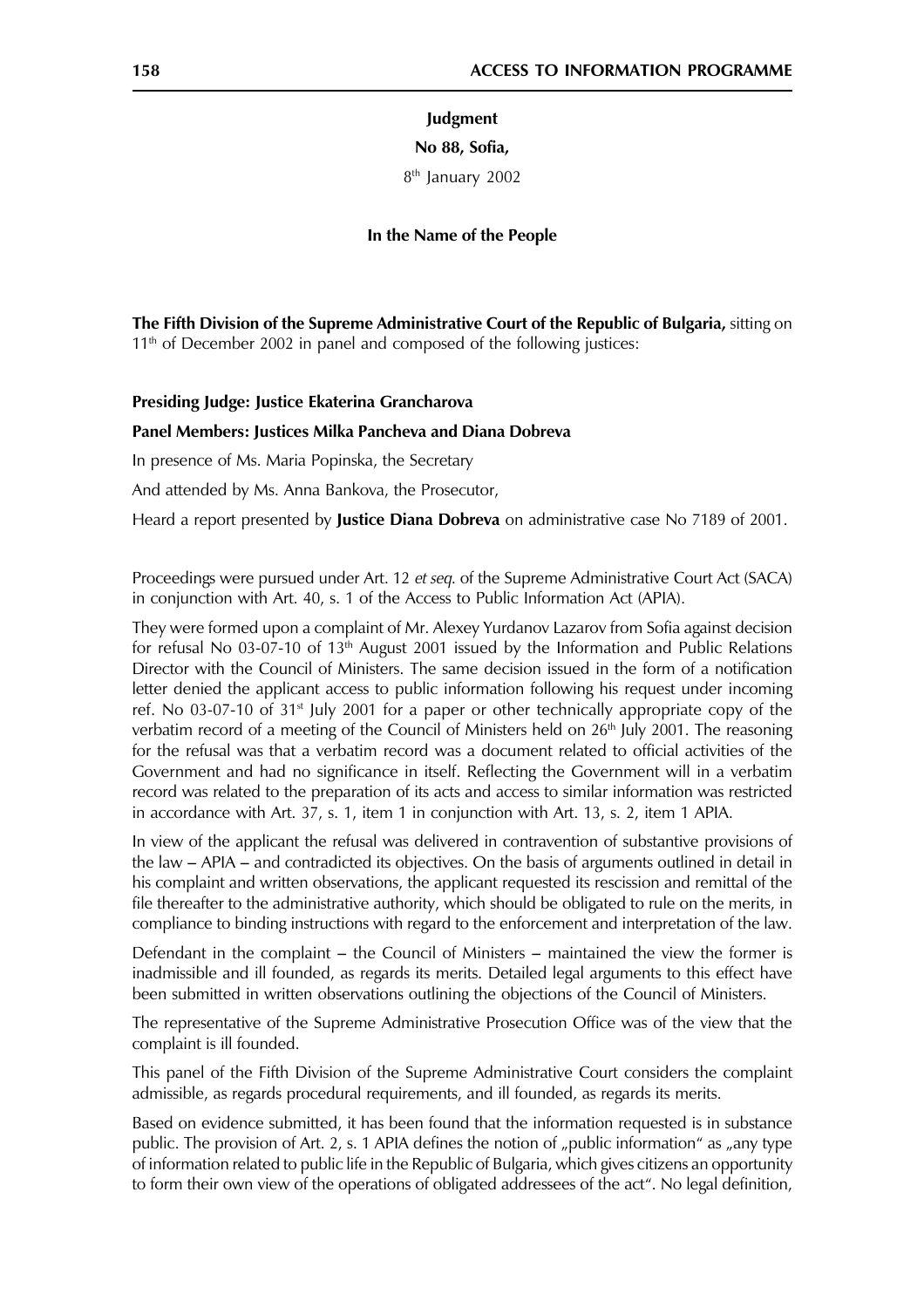however, is provided of the notion of "information related to public life" and as to what characteristics should the information demonstrate, so that it may be considered that it gives "citizens an opportunity to form their own view". Thus, administrative authorities are conferred a wide margin of discretionary appreciation with regard to providing public information to citizens, which in turn brings problems related to the administration of justice.

The act distinguishes between two types of public information – formal and official. The information contained in acts of state and municipal authorities, delivered in the course of exercising their duties set by law, is formal - Art. 10 APIA. The information collected, generated, and stored in relation to formal information and on the occasion of operations of the authorities and their respective administrations, is official – Art. 11 APIA.

The verbatim record at stake concerns the first meeting of the newly-elected Council of Ministers and parties to the instant proceedings do not dispute the fact that access to official public information is sought on this occasion. Generally, access thereto is free, according to Art. 13, s. 1 APIA, however it could be restricted in presence of hypotheses envisaged under the second section of the provision. These are cases where the information is concerned with routine preparation of the acts of authorities and does not have significance in itself (views and recommendations, prepared by or for the authority, as well as position and consultation papers) - item 1 or the information prepared by the administration of the relevant authorities, containing views and positions in relation to present or forthcoming negotiations conducted by or on behalf of the authority, as well as additional data pertaining thereto  $-$  item 2.

In presence of the above hypotheses, upon a decision of the relevant agency, access to the official public information requested may be denied. Otherwise, grounds for refusal to grant public information (formal or official) have been listed in Art. 37, s. 1 APIA and are present, where the information is a state or official secret, affects the interests of a third party, and no express written consent thereof has been provided for granting the information requested, or where the information sought has been provided in the course of the previous six months.

In the instant case the refusal to grant access to official public information presently appealed has been made by a competent authority. Evidence is found in the case  $-$  Decree No B-36  $-$  with regard to the due authorization of the Information and Public Relations Director at the Council of Ministers by the Prime-Minister in accordance with Art. 28, s. 2 APIA.

The provision of Art. 40, s. 1 APIA stipulates that the refusal falls within the competent jurisdiction of the Supreme Administrative Court.

The refusal presently appealed has been motivated on the basis of Art. 37, s. 1, item 1 in conjunction with Art. 13, s. 2, item 1 APIA  $-$  the verbatim record of a meeting of the Council of Ministers requested concerns the routine preparation of its acts and has no significance in itself.

The analysis of possible grounds for refusal applicable, which APIA has introduced against the background of Art. 7, s. 1, clearly demonstrates that Art. 13, s. 2, item 1 of the act does not introduce an imperative restriction on the right of access to official information. The applicant also shared this view. According to him, this provision, in fact, gave power to the relevant obligated agency to conduct an assessment, drawing a necessary balance between the principles of openness and protection of the right to information guaranteed by Constitution  $-$  on the one hand  $-$  and the protection of the rights and interests of others – on the other.

According to the applicant said provision, which incontestably allows for discretionary assessment, appears inapplicable in this specific case, which in turn renders the refusal illegal. His argument is that wide interpretation of Art. 13, s. 2, item 1 APIA is inadmissible. Enumeration of clearly delineated hypotheses made by legislators is exhaustive and the information requested would not qualify under any of these. A verbatim record is not an opinion or recommendation, prepared by or for the Council of Ministers, nor is it an opinion or a consultation paper. Therefore there is no ground for making a decision for refusal at discretion.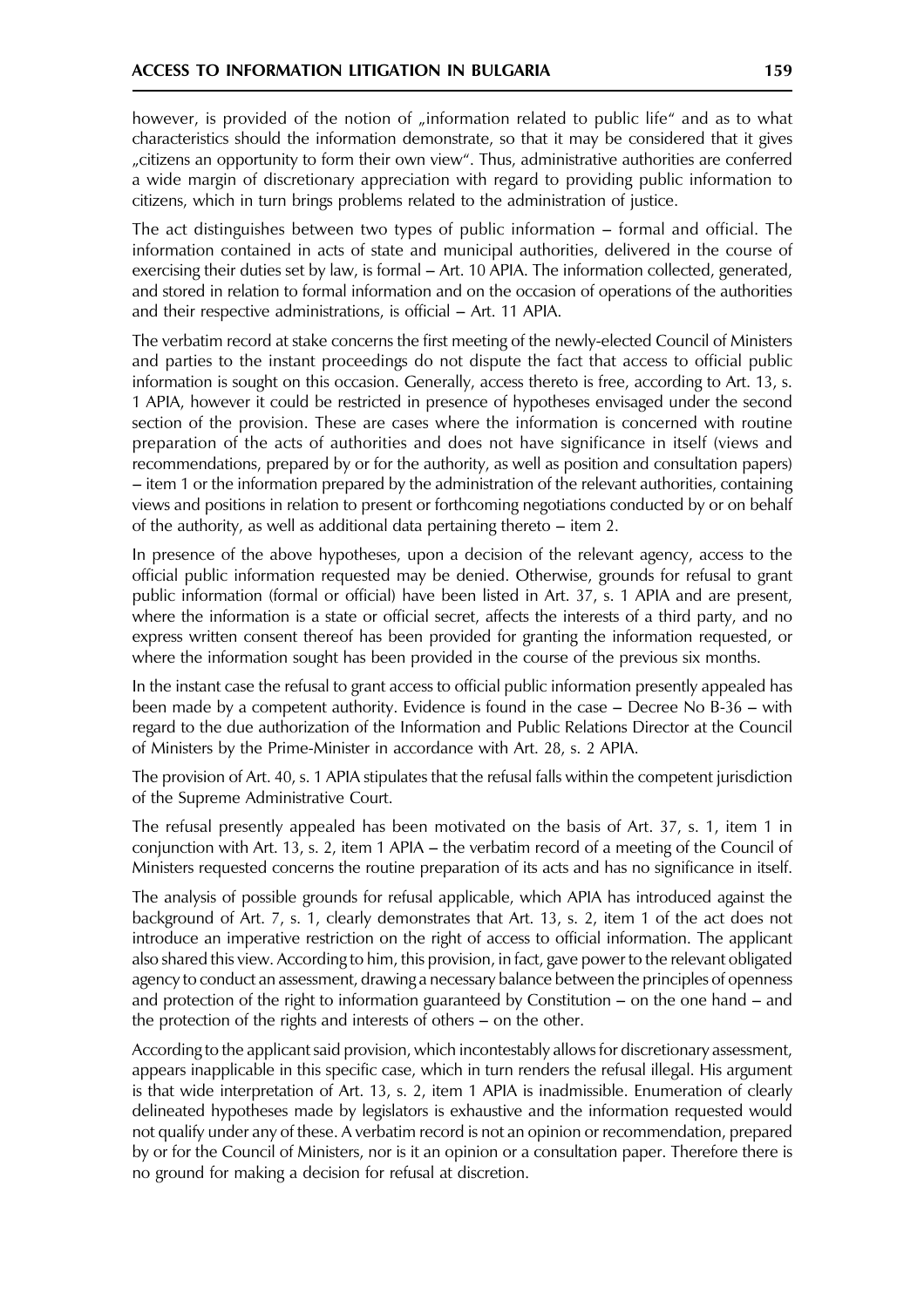Written observations argue that routine preparation of Council of Ministers acts should be distinguished from the stage of deliberations and adoption thereof, which would occur at its meetings. These two stages have separately been provided for within the Internal Structure Regulations of the Council of Ministers and Its Administration – correspondingly in the Preparation of Acts unit (Art. 56 – 65) and the Council of Ministers Meetings unit (Art. 66 – 79). Solely information generated on the occasion of procedures at the first stage, in the form of views, opinions, and recommendations, could be subject to restriction under Art. 13, s. 2, item 1 APIA. Following the adoption of the publicity principle with regard to Council of Ministers operations, to making and enforcing its decisions, a principle proclaimed in Chapter 6 of the Internal Structure Regulations (Art. 125 – 129), citizens should be allowed access not only to the final act, but also to the process of its adoption through deliberations. This would ensure compliance to APIA objectives – provide citizens the opportunity of forming their own view with regard to the operations of obligated addressees of the act.

Besides, there had been no ground, as alleged by the applicant, to make a decision at discretion on account of the fact also that no data has been found concerning any acts adopted at the first meeting of the Council of Ministers, a copy of the verbatim record of which has been requested.

The Court does not share the legal arguments of the applicant, noting that the enumeration in brackets under Art. 13, s. 2, item 1 APIA is not exhaustive, but intends to set examples and clarify its provisions. In practice, many various documents may bear upon the preparation of acts of the authorities, therefore exhaustive enumeration thereof in the law is impossible. All those material carriers of information, however, have a clearly outlined common trait – the information therein contained relates to the routine preparation of the acts and has no significance in itself.

The verbatim record requested has rightly been determined by the obligated addressee of the act as falling into the scope of restrictions on access, therefore a refusal for granting it has been made.

According to Art. 76, s. 1 of the Internal Structure Regulations of the Council of Ministers and Its Administration a memorandum is drafted outlining the issues examined at the meeting of the Council of Ministers and the acts adopted.

According to s. 2 upon an order of the Prime-Minister deliberations of certain issues may shorthanded. The verbatim record thus prepared is attached to the original of the Memorandum of the respective meeting.

According to s. 3 materials submitted for examination at a meeting of the Council of Ministers, memoranda, and verbatim records of meetings of the Council are official information.

According to s. 4 (As amended in State Gazette No 4 of 2000 in force as of 23<sup>rd</sup> December 2000) an abstract of the verbatim record is handed over to Directorates that will prepare the final text of the Council of Ministers act, as well as to its author, where a memorandum of the meeting has specified he/she shall prepare the final text of the act. Abstracts of verbatim records are provided by the Director of the Government Chancellery Directorate.

A verbatim record is a short-hand recording of speech with special symbols, abbreviations, and logograms, the use of which allows for considerable rapidity in writing. It is more than obvious verbatim records are used as a means of supporting the operations of the Council of Ministers with regard to formulating the Government's will in their capacity of a collegiate authority of the State. It is used to document oral deliberations of certain issues, i.e. the expression of views, opinions, and recommendations of Council of Ministers members. Discussion is part of the routine preparation of a Council of Ministers act, whose adoption or eventual rejection are forthcoming. A chronologically delineated point in time is at stake of the progress of a process, whose completion is marked with the act adopted and access to which is provided in virtue of the act. The fact a verbatim record is enclosed to the memorandum of the respective meeting demonstrates the former has no significance in itself, in terms of documentation either.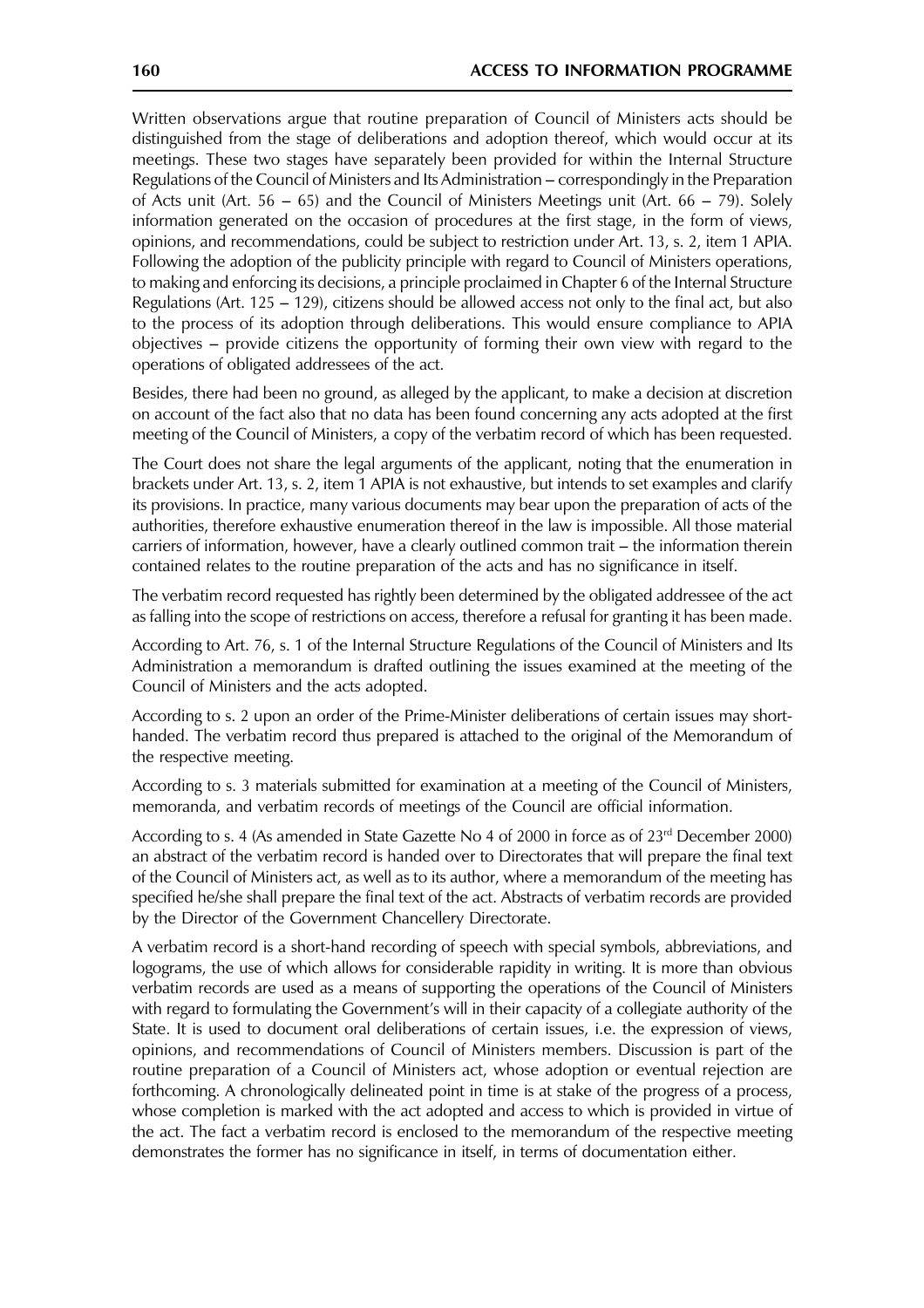The specificity of Council of Ministers operations, in its capacity of a supreme authority of the Executive Branch of Government, undeniably requires the presence of restrictions on access to official information generated and stored. In presence of such requirements binding administrative Government officials, taking argument from Art. 76, s. 4 of the Internal Structure Regulations, these would a fortioti apply to citizens. It is true that according to Art. 125 of the Regulations the Council of Ministers operates publicly, making and enforcing its decisions. The second sentence of this provision, however, states, as follows: "... unless considerations with regard to national security, the protection of state or official secrecy, or to other important issues impose restrictions on the above principle". Consequently, Government activities may not uncontrollably be offered at display before the media and the public at any given point in time, prior to making decisions of authority of considerable importance to society and the State, which is not at all the objective APIA seeks to achieve. Adequate means and possibilities, as the ones, for example, under Articles 125 through 129 of the Internal Structure Regulations, for presentation of Council of Ministers operations to the public have been instituted in view of balancing such conflicting interests.

Therefore, as evidenced in item 4 of Decree No B-36 of the Prime-Minister, submitted in the case, he has introduced a rule of restricting the access to official information in cases under Art. 13, s. 2 APIA in conjunction with Art. 76, s. 3 of the Internal Structure Regulations of the Council of Ministers and Its Administration. This restriction applies to materials submitted to the Council for examination, to memoranda and verbatim records of meetings.

Consequently, the Prime-Minister in his capacity of an obligated addressee of APIA provisions, in the sense of Art. 3, s. 1 thereof, has used of his right under Art. 13, s. 2 of the act to impose a general, not an ad hoc restriction, on access of citizens to official public information contained in documents listed above, once it has been determined they fall into one of the above two categories. His assessment of the reasons for imposing a similar restriction, is discretionary and may not be subject to judicial review. The exercise of a right to discretion granted by law to an authority is at stake, not an assessment made in contravention of the bound administration principles of operation.

Bearing the above in mind and considering the requirements of Art. 38 APIA, the decision appealed bears the necessary requisites as to form and content. Legal grounds for refusal have adequately been stated, sufficient reasoning as regards circumstance (factual grounds) have been specified, as well as the date of its adoption and the procedure for review.

The objection of the applicant that no specific acts have been adopted at this meeting of the Council of Ministers is inconsequential with regard to the legality of the refusal.

Since grounds for rescission under Art. 12 SACA, as stated in the complaint, or any other, for that matter, have not been found, the complaint is ill founded and should, therefore, be rejected.

On account of the foregoing and on the basis of Art. 28 SACA read in conjunction with Art. 42 APA, the Fifth Division of the Supreme Administrative Court

# **DECIDED:**

To rescind the complaint of Mr. Alexey Yurdanov Lazarov from Sofia against decision to deny access to public information No 03-07-10 of  $13<sup>th</sup>$  August 2001 of the Information and Public Relations Director at the Council of Ministers.

The present judgment may be appealed on points of law before a five-member panel of the Supreme Administrative Court within 14 days of notification thereof.

# Presiding Judge: (signed) Ms. Ekaterina Grancharova

Panel Members: (signed) Ms. Milka Pancheva, (signed) Ms. Diana Dobreva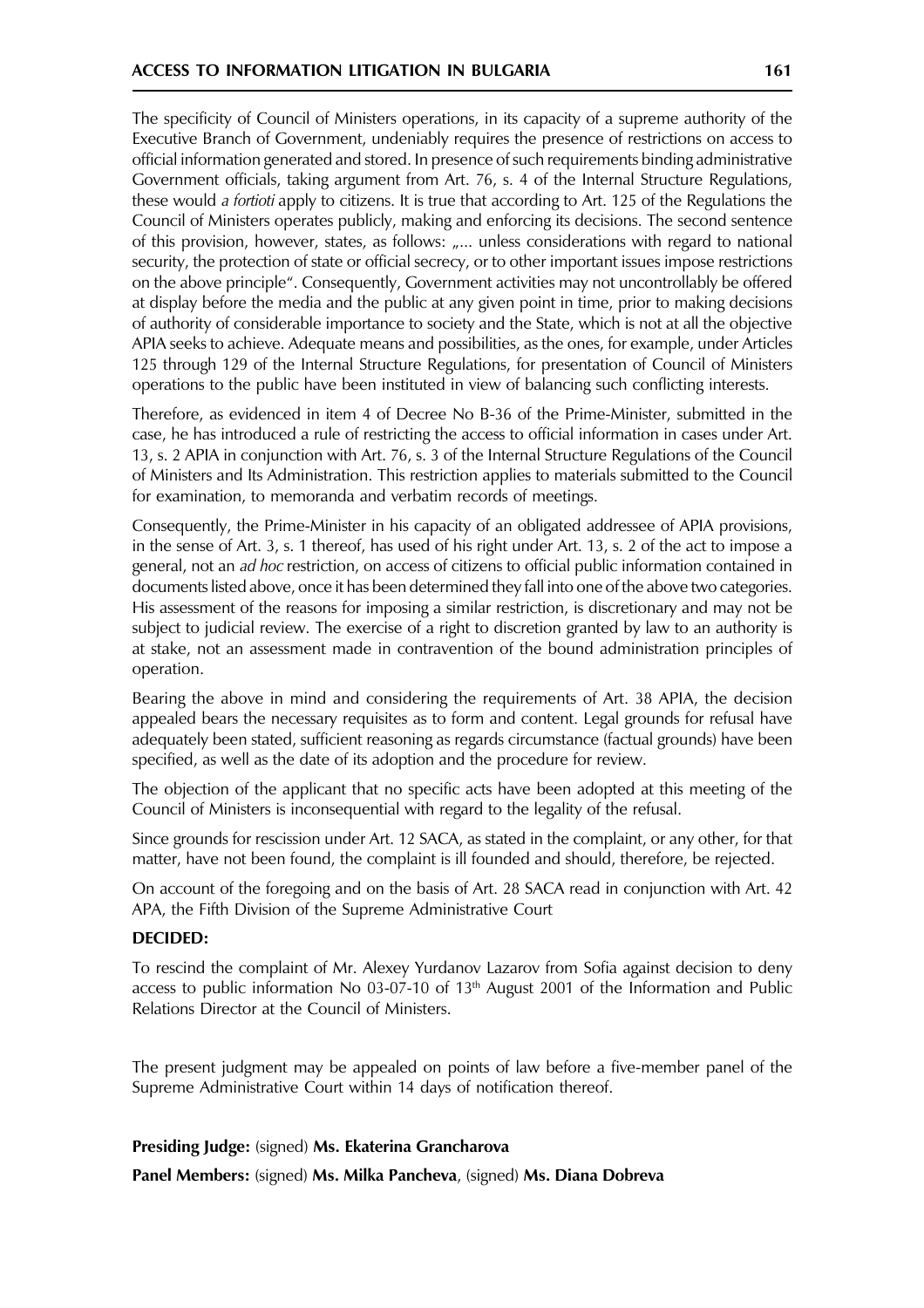#### **JUDGMENT**

#### No 4694

Sofia, 16th May 2002

#### IN THE NAME OF THE PEOPLE

A Five-Member Panel of the Supreme Administrative Court of the Republic of Bulgaria, sitting on  $12<sup>th</sup>$  of April 2002 in panel composed of the following justices:

#### PRESIDING JUDGE: **JUSTICE ANDREY IKONOMOV PANEL MEMBERS:** JUSTICES ALEXANDAR ELENKOV, MARINA MINAYLOVA, ZHANETA PETROVA AND VANYA ANCHEVA,

In presence of Ms. Maria Popinska, the Secretary,

Attended by Ms. Liliana Krastanova, the Prosecutor,

Heard a report submitted by Justice Marina Mihaylova on administrative case No 1543 of 2002.

The instant proceedings were formed on the basis of Art. 33 et seq. of the Supreme Administrative Court Act (SACA) upon a complaint on points of law, filed by Mr. Alexey Yurdanov Lazarov from Sofia, acting through his attorney, Mr. Kashamov, against a Judgment of the Fifth Division of the Supreme Administrative Court of 8<sup>th</sup> January 2001 delivered on administrative case No 7189 of  $2001.$ 

The cassation appeal alleges irregularity of the judgment appealed on account of violations of the substantive provisions of the law – a ground for cassation under Art. 218b, s. 1, item "c" of the Civil Procedure Code.

The defendant Council of Ministers has contested the cassation complaint and submitted written observations with regard to its lack of foundation.

The representative of the Supreme Administrative Prosecution Office is of the view that the cassation complaint is ill founded and that the judgment presently appealed – reveals no irregularities.

The cassation complaint was filed within the time limit under Art. 33, s. 1 SACA – it is admissible and, as regards its merits, WELL FOUNDED.

A three-member panel of the Supreme Administrative Court has, by the judgment presently appealed, rejected the complaint filed by Mr. Alexey Yurdanov Lazarov against a decision for refusal to provide public information No 03-07-10 of 13<sup>th</sup> August 2001 of the Information and Public Relations Director at the Council of Ministers. Proceedings before the three-member panel had been conducted upon a complain filed by applicant in the instant proceedings against a refusal, cited above, of the administrative authority, which had been delivered with regard to his request of 31<sup>st</sup> July 2001, in which he had requested to obtain a verbatim record of the Council of Ministers meeting of 26<sup>th</sup> July 2001. In express refusal of 13<sup>th</sup> March 2002 the Council of Ministers denied applicant access to the information he requested, making reference in the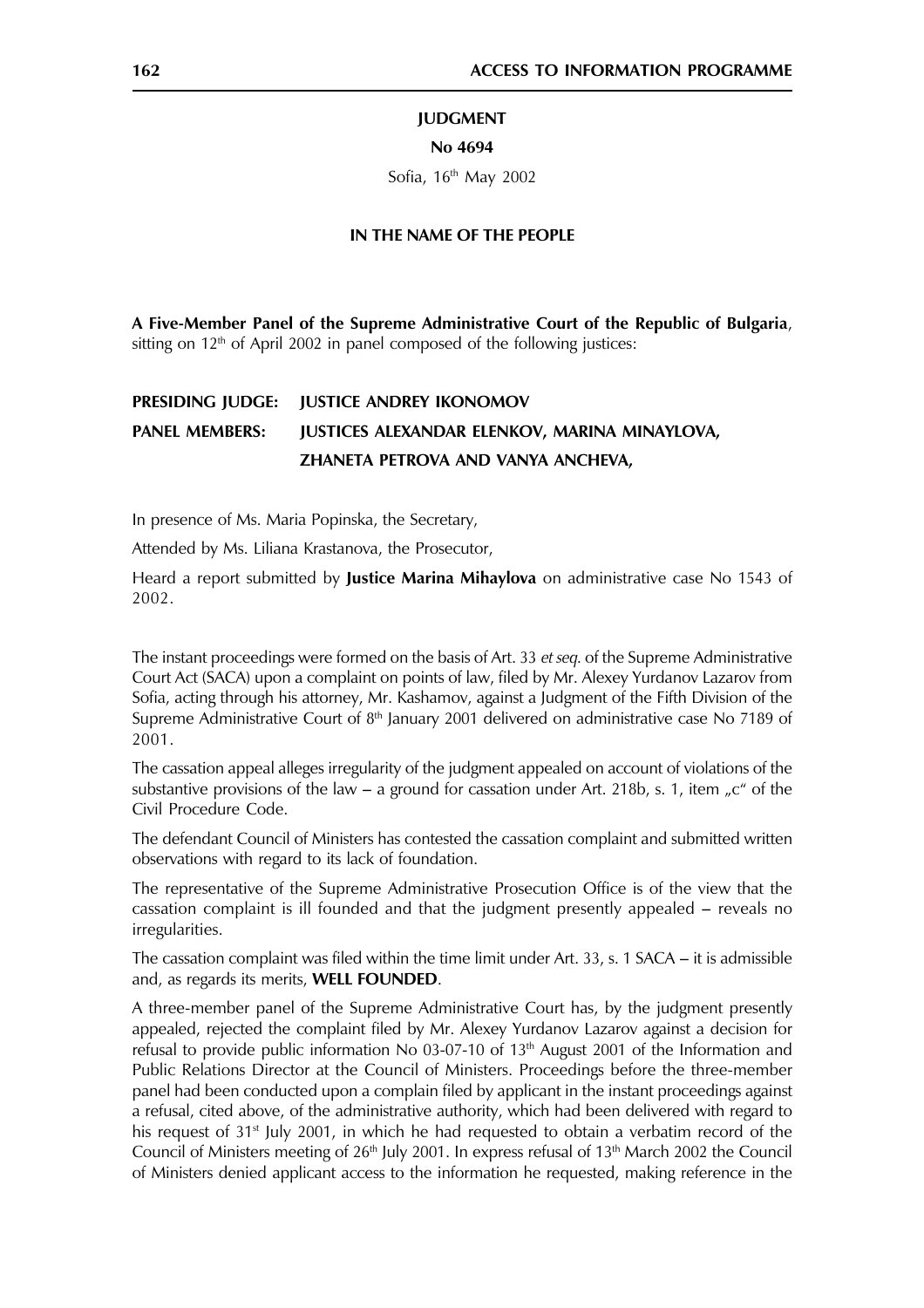reasons for refusal to the provisions of Art. 37, s. 1, item 1 in conjunction with Art. 13, s. 2, item 1 of the Access to Public Information Act (APIA), justifying the refusal with the fact that a verbatim record of a Council of Ministers meeting is a document related to official Government operations and has no significance in itself, only reflecting the Government's will concerning the preparation of their acts.

Reasoning in the judgment appealed states that the Council of Ministers' refusal was in conformity with the law. According to the three-member panel, the refusal appealed was rightly justified under the provision of Art. 37, s. 1, item 1 in conjunction with Art. 13, s. 2, item 1 APIA – since the minutes requested concerned routine preparation of Council of Ministers' acts and had no significance in itself.

The court noted that the enumeration of types of documents in Art. 13, s. 2, item 1 of the law was not exhaustive, but exemplary, aiming to clarify the meaning of the provision. In practice, various documents might prove to be related to the preparation of acts of the authorities, therefore exhaustive enumeration thereof in a law would be impossible. All these documents, being material carriers of information, had a common characteristic – the information therein contained concerned routine preparation of acts and had no significance in itself.

According to the three-member panel, in the present case, the Prime Minister had, being subject to APIA in the sense of Art. 3, s. 1 thereof, used the discretion given by Art. 13, s. 2 of the act to impose a general restriction on access of citizens to official public information contained in documents mentioned above, once they were determined to fall under one of the two categories envisaged in that provision. The assessment carried out by administrative authorities of the reasons requiring such restriction was discretionary in substance and could, therefore, not be subject to judicial review. A discretion provided by the law, was at stake, not a duty to strictly follow the law. The fact that no acts were adopted in this particular meeting of the Cabinet was addressed, and the court concluded that this could not affect the legality of refusal.

The above judgment is wrong because it is in contradiction to substantive provisions of the law.

The right of everyone to seek, obtain, and impart information is guaranteed in Art. 41, s. 1 of the Constitution of the Republic of Bulgaria. Social relations concerned with the right of access to public information have been provided for in the Access to Public Information Act, in Art. 2 of which there is a definition of public information within the meaning of the act. According to the definition "any information relating to public life in the Republic of Bulgaria, which enables citizens to form opinion of the institutions subject to the act" is public. The legal definition of "public information" does not give citizens an adequate idea what that information could be.

The notion of "information" has been defined in the Dictionary of the Bulgarian Language (Nauka i Izkustvo Publishing, 2001, Fourth Edition, Amended), as 1. A message, report, or knowledge of someone or something, which has been conveyed or received, 2. A service offering such data, and 3. Data and knowledge concerning objects and processes in the world - perceived, stored, and conveyed by man or through the use of special devices, etc. Consequently, the notion of "public information" should be construed as data on, or knowledge of, someone or something concerning public life in the country, respectively of operations of units subject to Art. 3 APIA.

Access to public information is of great significance in a democratic society in view of ensuring transparency in state administration and the presence of information on matters of public character. In Recommendation (2002)2 of the Committee of Ministers of the Council of Europe to Member-States on access to official documents it has been set forth that "wide access to official documents allows the public to have an adequate view of, and to form a critical opinion on, the state of the society in which they live and on the authorities that govern them, whilst encouraging informed participation by the public in matters of common interest;

- fosters the efficiency and effectiveness of administrations and helps maintain their integrity by avoiding the risk of corruption;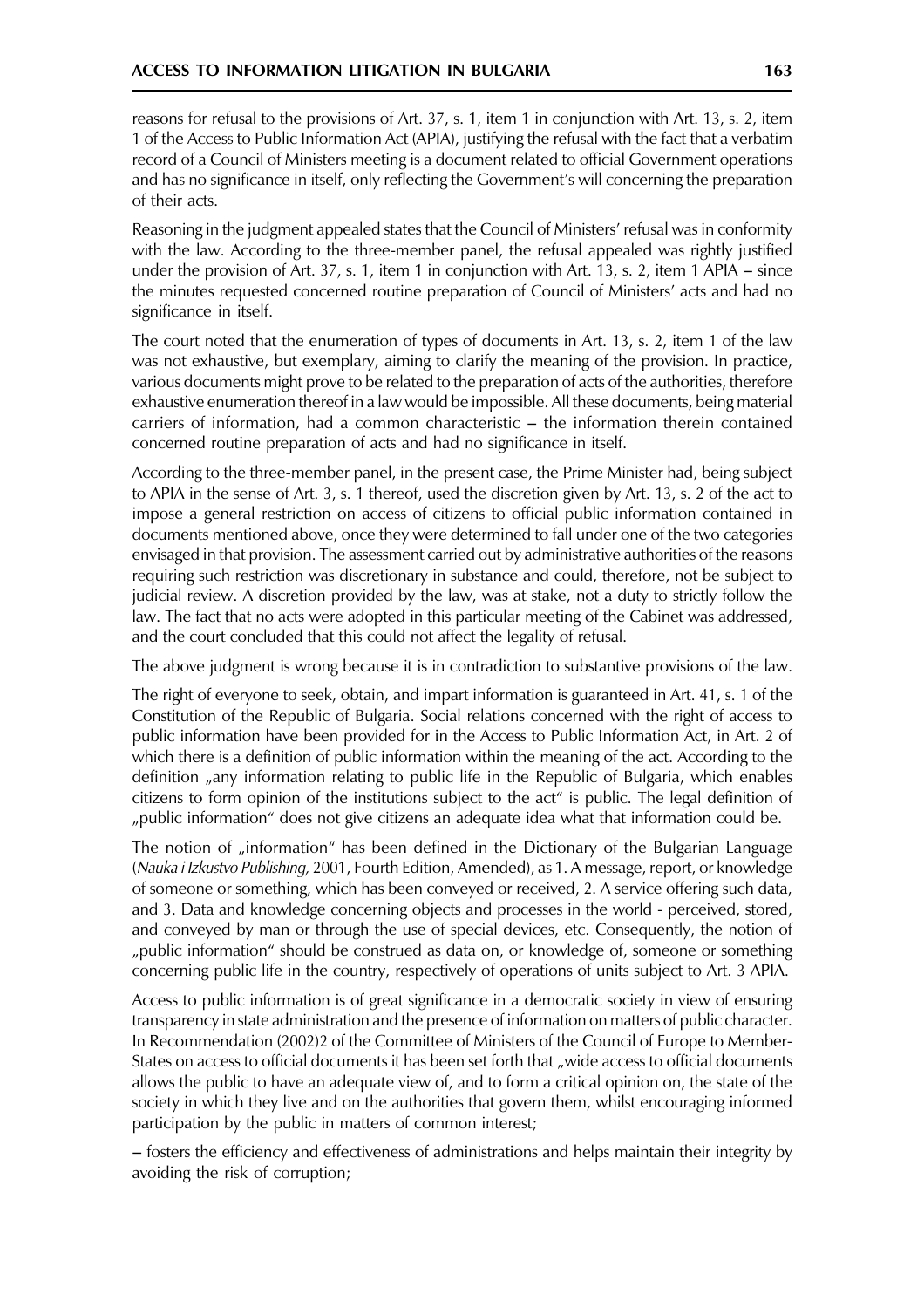-contributes to affirming the legitimacy of administrations as public services and to strengthening the public's confidence in public authorities".

The provision of Art. 4, s. 1 APIA offers each citizen of the Republic of Bulgaria a legal opportunity to have access to public information. Art. 7 of the same act states that restrictions could solely be allowed in cases, provided by law, where the information is classified as a state or other secret.

In the instant case the administrative authority has justified its refusal to provide the information requested by the applicant under the provision of Art. 13, s. 2, item 1 APIA, i.e. a legal restriction of the right of access to official public information, as defined under Art. 7, s. 1 of the act.

An administrative authority, however, is under the obligation, by virtue of Art. 38 APIA, to specify in its decision for refusal to grant public information, legal and factual grounds under the act, underlying its refusal, once formal proceedings under Chapter Three of the act (Art. 24 et seg.) have been completed.

Art. 24, s. 1 APIA sets forth that access to public information is granted on the basis of a written or verbal request, the content of the request being provided for in Art. 25, s. 1 of the act. The request should bear requisites under Art. 25, s. 1, items 1 to 4 APIA, item 2 requiring a **DESCRIPTION** of the information requested. The request filed by the applicant in the instant proceedings does not meet the requirements of Art. 25, s. 1, item 2 of the act - i.e. it does not describe the information requested. It has been laid out in general terms, the form of access preferred only being indicated - a requirement under item 3, s. 1 of Art. 25 of the act.

The administrative authority, either, has not fulfilled its obligation under Art. 29, s. 1 of the act, whereby, in case the information requested has not been clearly identified or where it has been described in most general terms, the administrative authority is bound to notify applicant to the above effect, the latter being entitled to further specify the object of the public information requested. S. 2 of Art. 29 APIA has even envisaged, in terms of a sanction for applicants who fail to specify the subject of the information requested within 30 days, that their request would be left unexamined.

In the instant absence of description of the information requested, the refusal of the administrative authority is still in contradiction of the above provisions of the act, failing to outline the necessary factual and legal grounds, on the basis of which the court should exercise its control for legality.

In view of the foregoing the three-member panel has ruled with regard to an administrative act, which does not provide reasoning in the sense of Art. 15, s. 2 of the Administrative Proceedings Act, the latter being referred to by rules of subsidiarity under Art. 11 SACA. Where reasoning has not been provided by an administrative act, the court may not substitute the will of the administrative authority, nor use reasoning, other than the one of the authority.

In this sense the court cannot review the legality of the administrative act as provided for in Art 41, s. 3 APA. Besides, where a refusal has been delivered, in the light of the fact that at the Council of Ministers meeting at stake no decisions had been made, *i.e.* no acts of said collegiate authority had been delivered. Consequently the applicable legal provision referred to as grounds for refusal, shall not be Art. 13, s. 2, item 1 APIA, since the latter provides for a restriction of access to public information only when the information concerns routine preparation of acts of the authorities and has no significance in itself. Once the applicant would specify the type of information he wants to obtain, the administrative authority would be placed under the obligation to explain what issues were discussed in the meeting, decisions on which of them were or will be taken or, and whether some of these issues are a state or other secret provided by the law. If some of these issues and/ or decisions on them fall under classification, and records of their discussion cannot be accessed, which are they, and which are the others that will be available to the citizen.

The spirit of the Classified Information Protection Act (Publicized in the State Gazette, No 45 of 30<sup>th</sup> April 2002) supports the same conclusion, as the categories of information subject to classification are precisely enlisted in Appendix No 1 attached to Art. 25. Whether any category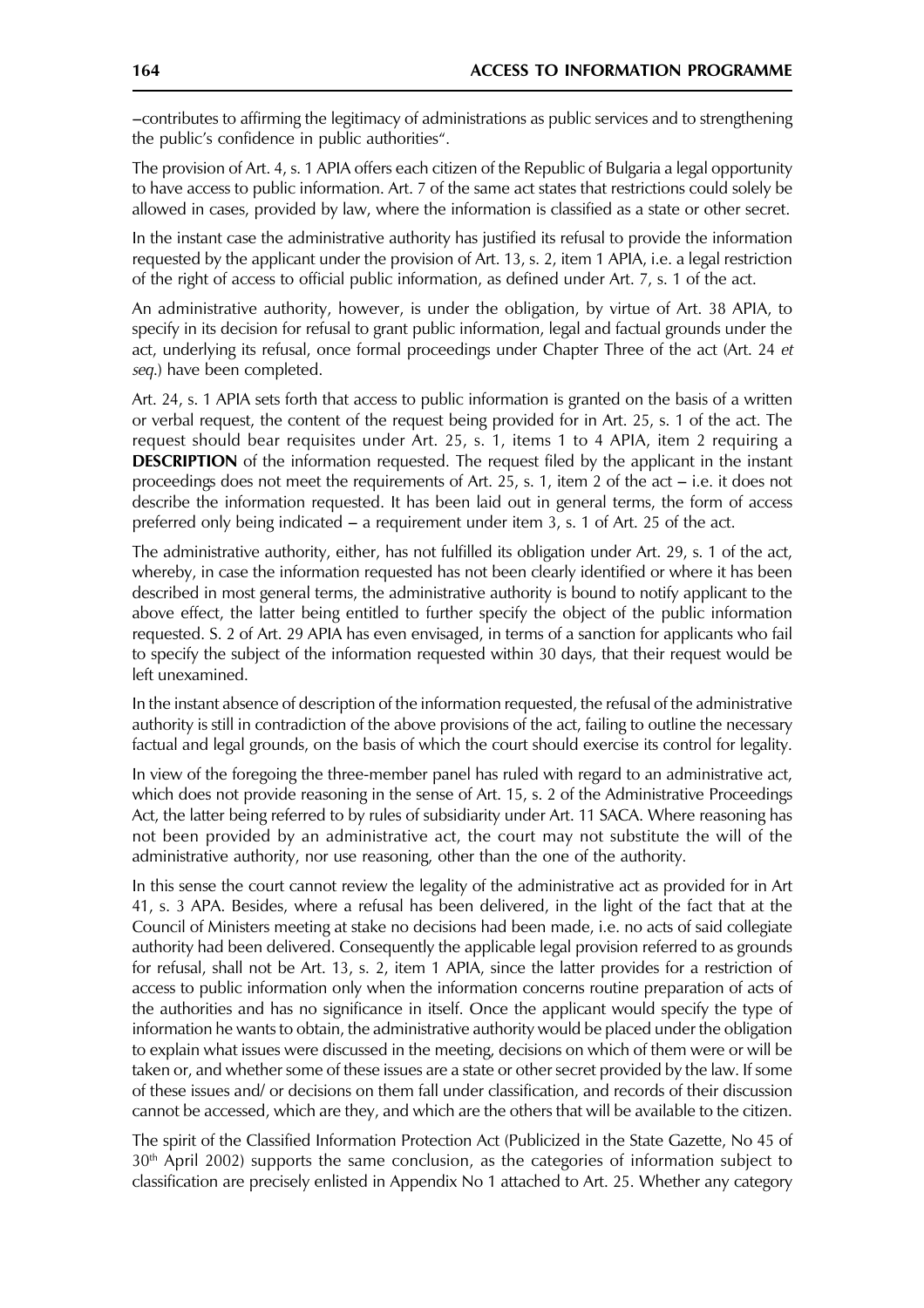of information falls under the exemptions of state or official secrecy can be judged only when the refusal is precisely formulated. APIA purpose is to provide citizens with all the public information, which does not fall under any of the categories of state or other secret provided by law.

In view of the above, the judgment appealed should be rescinded and in its stead the present instance should render another, on the merits of the dispute, whereby refusal No 03-07-10 of 13<sup>th</sup> August 2001 should be repealed and the file remitted to the administrative authority, which will rule de novo, in conformity to the instructions of this court, provided in the reasoning of its judgment.

Based on the foregoing and on Art. 40, s. 2 SACA, the Five-Member Panel of the Supreme Administrative Court

# **DECIDED**

**TO RESCIND** the judgment of the Fifth Division of the Supreme Administrative Court of  $8<sup>th</sup>$ January 2002 in administrative case No 7189 of 2001 and in its stead DETERMINED:

TO DISMISS refusal No 03-07-10 of 13<sup>th</sup> August 2001 of the Information and Public Relations Director at the Council of Ministers.

TO REMIT the file to the Council of Ministers who will rule de novo, in conformity to the instructions of this court, provided in the reasoning of its judgment.

**THIS JUDGMENT** may not be further appealed.

In conformity to the original,

(signed) The Secretary

PRESIDING JUDGE: (signed) Mr. Andrey Ikonomov,

| <b>PANEL MEMBERS:</b> | (signed) Mr. Alexandar Elenkov |
|-----------------------|--------------------------------|
|                       | (signed) Ms. Marina Mihaylova  |
|                       | (signed) Ms. Zhaneta Petrova   |
|                       | (signed) Ms. Vanya Ancheva     |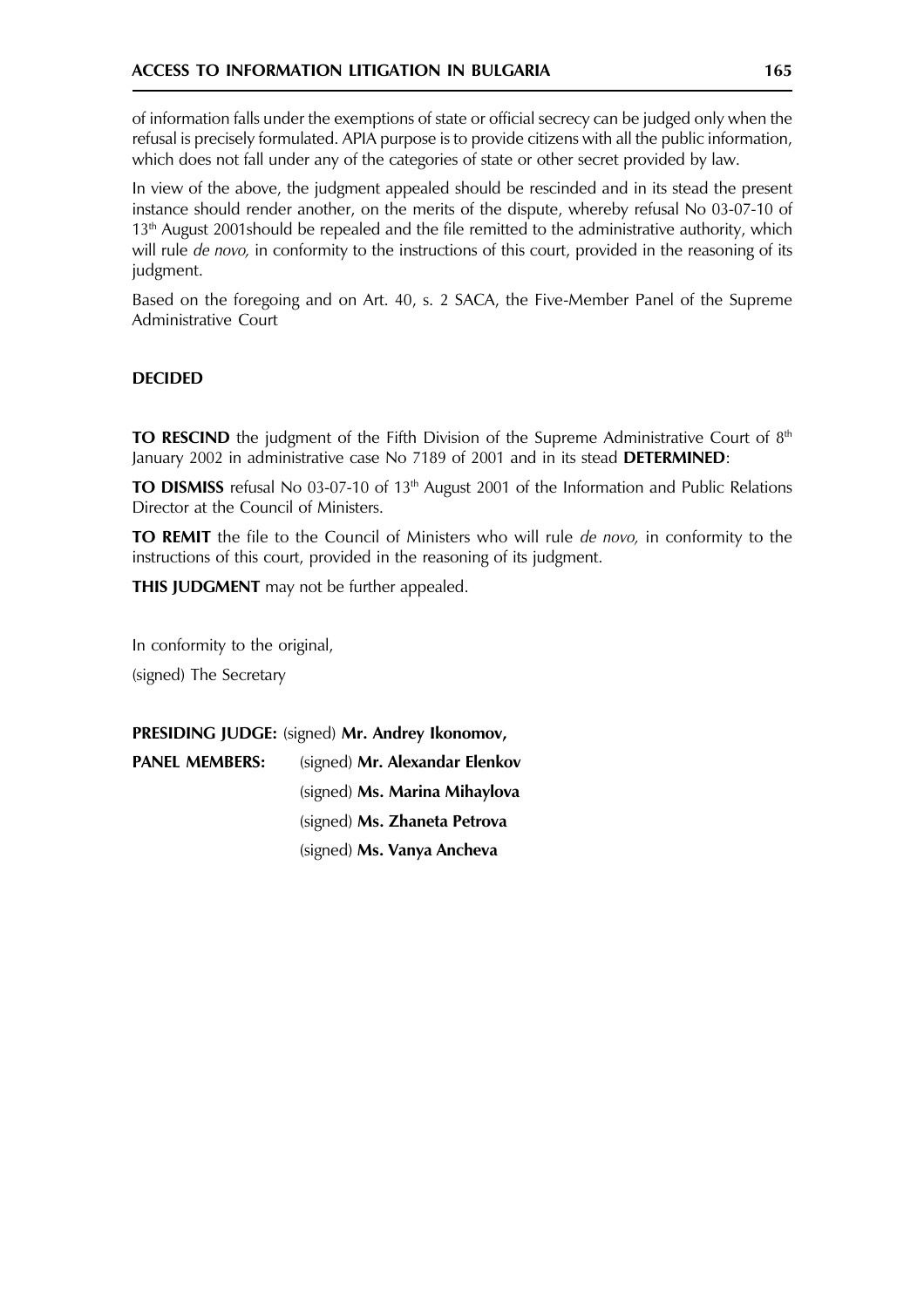#### DISSENTING OPINION OF THE JUDGE-RAPPORTEUR

In compliance to substantive legal provisions, the judgment of the three-member panel contested had been rightly rendered. The right of every Bulgarian citizen to seek information is guaranteed in Art. 41, s. 1 of the Constitution of the Republic of Bulgaria. It is a universal right, which may only be restricted in cases the information sought is a state or other secret protected by law, where special grounds have been provided for its protection, or rights of others could thereby be affected - Art. 41, s. 2 of the Constitution. Said constitutional right - of everyone to seek and obtain information - has also been proclaimed in Art. 4, s. 1 APIA, whereby "every citizen of the Republic of Bulgaria has a right of access to public information following the rules and procedures set forth in this act, unless another act provides a special procedure for seeking, obtaining, and imparting such information".

Art. 7, s. 1 of the act provides for grounds, set by law, where access to public information may be restricted, if the information is a state or other secret protected by law. Art. 13, s. 2 APIA envisages another ground for restriction on access to official public information. It authorizes the administrative authority to deny access to the so called official public information, related to the preparation of legal acts of the authorities and has no significance in itself. The categories of that information are enumerated in brackets and are: statements and recommendations, prepared by or for the authority concerned, as well as in position and consultation papers. Consequently, a literal interpretation of the text in brackets would mean that views and recommendations could be statements either of another authority or of the authority in charge of the decision-making. To an even greater extent this applies to statements that may be submitted in the preparation of the act of each minister – in his/her capacity of a member of the Cabinet. In view of these arguments it is irrelevant whether enumeration in brackets is exhaustive or exemplary, since the information concerning preparation of the legal acts may always be a view or a recommendation of the ministers themselves, as well as views and recommendations prepared by other authorities, as well as consultation papers, in case they prove to be necessary.

The fact is also irrelevant whether at the particular meeting of the Council of Ministers acts have been delivered or they have only been prepared and would be completed on the occasion of subsequent meetings, or the preparation process would not result at all in a decision of the authority. Legislators have not made such a distinction in the provision of Art. 13, s. 2, item 1 APIA, providing the administrative authority with discretion to a deny access to public information, where it is related to the preparation of its acts and has no significance in itself. No dispute has arisen in the present case whether decisions have or have not been made at this particular meeting of the Council of Ministers, i.e. whether specific acts have been prepared or not.

The allegation of the applicant that the provision of Art. 13, s. 2, item 1 APIA has to be read in conjunction with Art. 13, s. 4 APA, an "opinion" being construed as a statement of another authority only, may not be shared. Art. 13, s. 4 APA provides for cases where an administrative authority may seek the consent or opinion of another one, and the provision of Art. 13, s. 2, item 1 APIA covers views and recommendations of another authority, but also of the same – prepared by the authority itself.

The judgment rendered by the Five-Member Panel went in substance beyond the complaint and claims therein stated by applicant. The latter has requested information contained in a verbatim record of the Council of Ministers held on 26<sup>th</sup> July 2001, i.e. views of the Ministers with regard to preparation of decisions, which the Council has made or will make, not the types of issues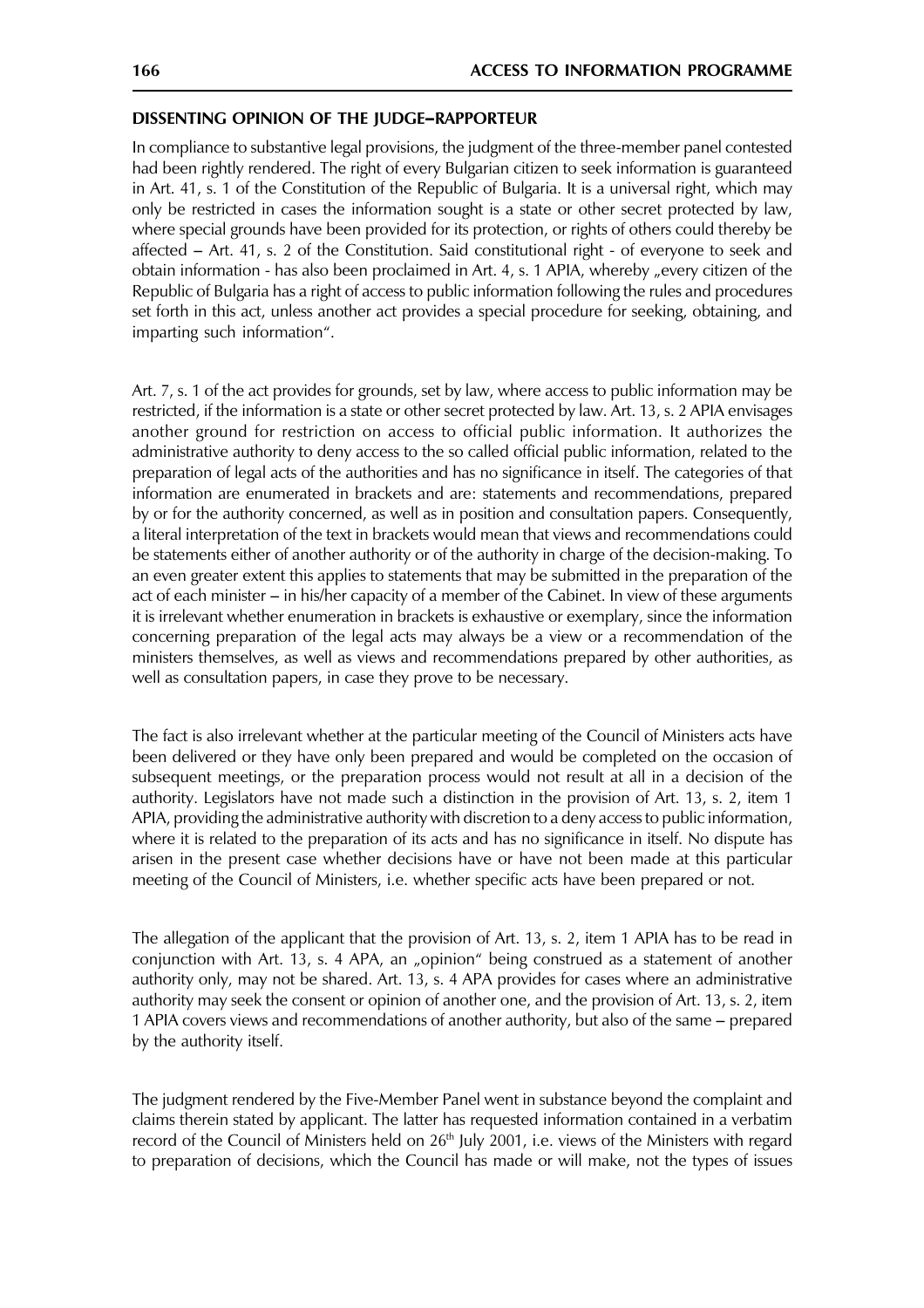discussed. In this sense said judgment is inadmissible – on account of the fact the court has gone beyond the object of the complaint it had been approached with.

The fact that Art. 125 of the Internal Structure Regulations of the Council of Ministers and Its Administration introduced the principle of publicity in Council of Ministers operations in the process of making and enforcing its decisions, except in cases where national security, the protection of state or official secrecy, or other important reasons impose its restriction, should be taken into consideration. The restriction of the publicity principle, except in cases concerning the protection of state and official secret, has been provided for by law (the provision of Art. 13 APIA), therefore the higher normative act is applicable. Besides, Articles 66 through 79 of the Internal Structure Regulations of the Council of Ministers do not regulate the issue whether Council of Ministers meetings are public or held in camera, therefore this issue has been left at the Council's discretion.

In view of the above, the judgment of the three-member panel, having been rendered in conformity to substantive provisions of the law and in the absence of any grievous procedural omissions, needs to have been left in force.

#### **Justice Marina Mihaylova**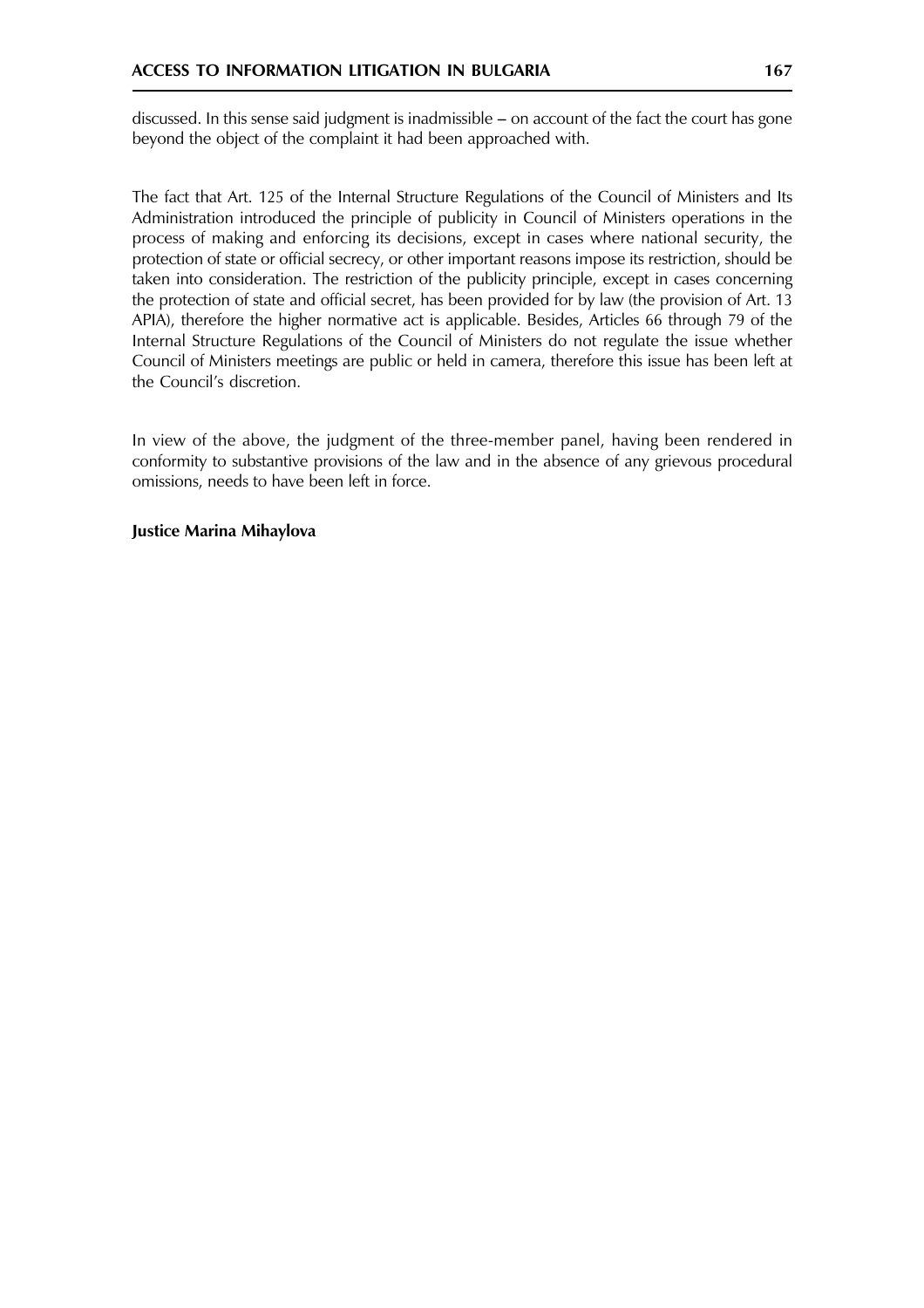**REPUBLICOF BULGARIA COUNCILOF MINISTERS** 

> ATTN. MR. ALEXEY YURDANOV **LAZAROV Head of Home Policy Department Capital Newspaper**

DEAR MR. LAZAROV,

Further to your request for access to information, Incoming ref. No 03-07-10 of 31<sup>st</sup> July 2001, and in compliance with Judgment No 4694 of 16<sup>th</sup> May 2001 of the Supreme Administrative Court in administrative case No 1543 of 2002, I can inform you that the request does not meet the requirements of Art. 25, s. 1, item 2 of the Access to Public Information Act (APIA), since it does not describe the information you request. Verbatim reports of Council of Ministers sessions are not considered information in the sense of APIA and no conclusion may be inferred as regards the information you are interested in or, correspondingly, to assess the presence of legal grounds for provision thereof, on the basis of your request to obtain the verbatim report of a session of the Government.

In view of the above and on the basis of Art. 29, s. 1 APIA I would ask you, within the time limit under Art. 29, s. 2 of the act, to specify the object of the public information contained, in your view, within the verbatim report of a session of the Council of Ministers held on 26<sup>th</sup> July 2001, access to which you request.

**INFORMATION AND PUBLIC RELATIONS DIRECTORATE** 

**THE DIRECTOR**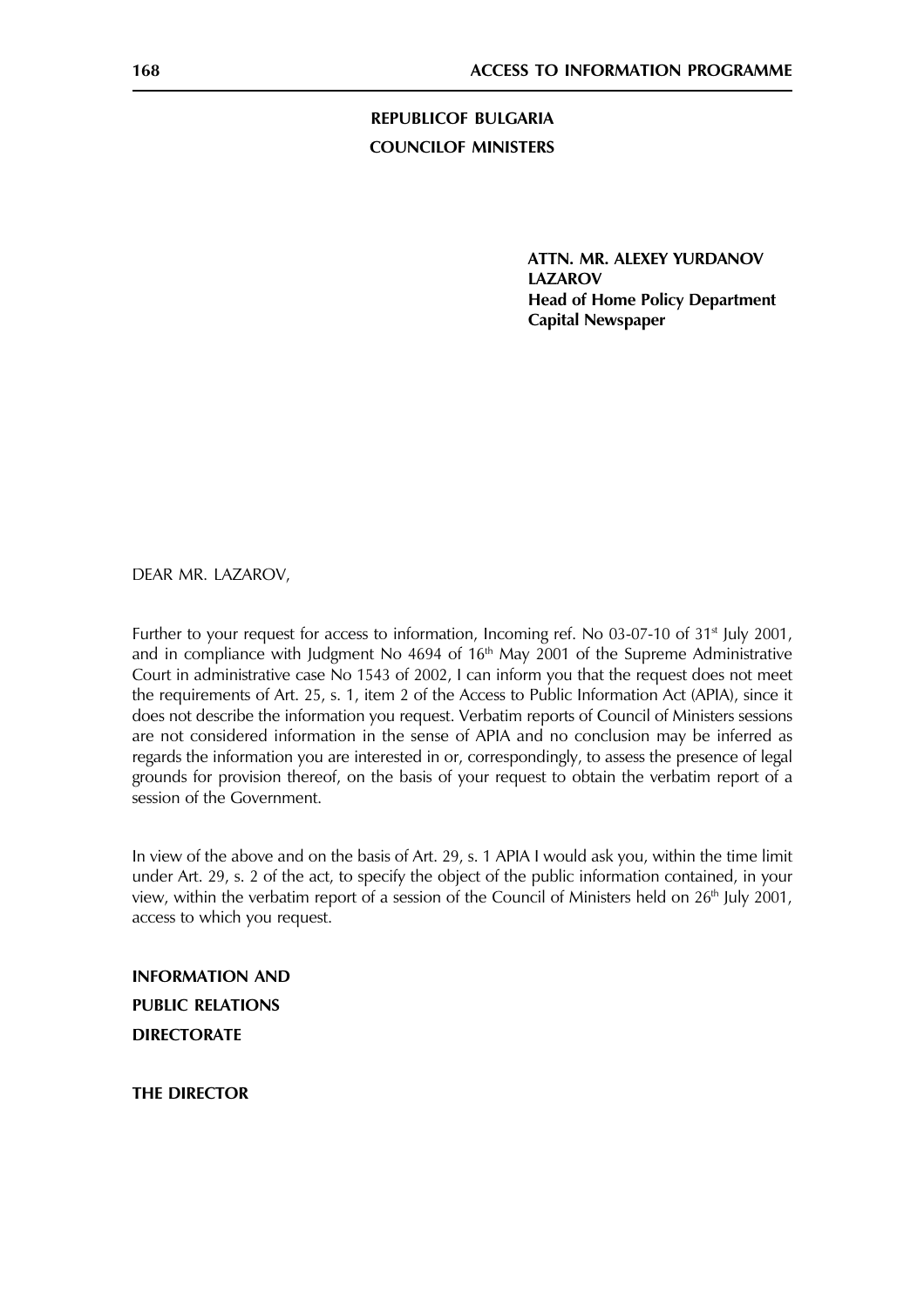Attn. Press-Center and **Public Relations Directorate Council of Ministers** Mrs. Tzvetelina Uzunova

**Re: Request for access to Information** Incoming Ref. No 0307-10 of 31st **July 2001** 

# **FURTHER PSECIFICATION OF REQUEST**

# Filed by Alexey Yurdanov Lazarov

Esteemed Director,

In response to your notification asking for clarification of my request for access to information, I hereby wish to specify I need access to the following information:

- $-$  The agenda of the Council of Ministers session held on 26<sup>th</sup> July 2001
- A list of those present at the session
- The view of each of those present with regard to the agenda and the result of votes thereupon
- The opening speech of the Prime-Minister addressed to Council of Ministers members
- The view of each of those present on item 1 on the agenda
- The view of each of those present on subsequent items on the agenda
- Deliberations with regard to the strategy and priorities in Government activities  $\equiv$ throughout its term of office and the distribution of functions among Council of Ministers members.

As stated in my request for access to information, I wish to obtain a copy of the verbatim report of deliberations held on the above date  $-$  in hardcopy or electronically  $-$  in terms of format of access.

Respectfully yours,

**Alexey Lazarov**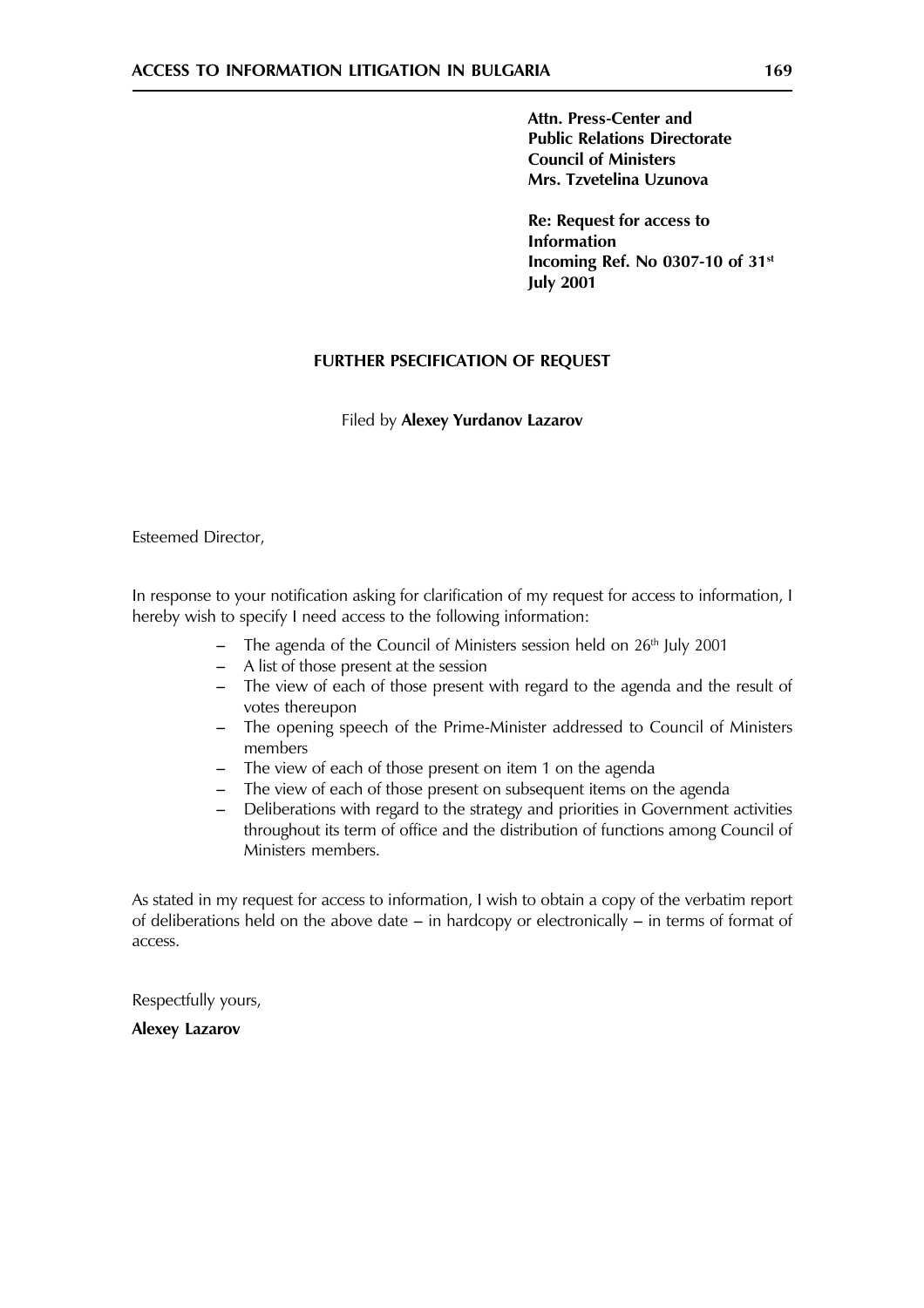**ATTN. SUPREME ADMINISTRATIVE COURT** C/O INFORMATION AND PUBLIC **RELATIONS DIRECTOR AT COUNCIL OF MINISTERS** 

#### **COMPLAINT**

#### Filed by Alexey Yurdanov Lazarov

#### **AGAINST**

A Tacit Refusal of the Public Relations Director

Honorable Justices,

A five-member panel of the Supreme Administrative Court in Judgment No 4694 of 16<sup>th</sup> Mav 2001 rescinded the refusal of the Public Relations Director to grant access to the public information I had requested. On  $21<sup>st</sup>$  May 2002 the PR Director addressed a notification to my attention asking for the further specification of my request. On  $7<sup>th</sup>$  June 2002 I sent the specification required. The 14-day time limit for ruling thereupon expired on 21<sup>st</sup> June 2002. So far I have not received any response.

1. The law requires from relevant authorities to rule in reasoned decisions, when delivering the administrative act requested or refusing to do so (Art. 15, s. 1 of the Administrative Proceedings Act - APA). No such decision, obviously, is to be found in the present case. The provision of Art. 15, s. 2 APA is imperative in requiring a written form with regard to the act, or the refusal to deliver such. A refusal in writing is also required by special legislation  $-$  Articles 38  $-$  39 of the Access to Public Information Act (APIA), the decision for refusal being also required to specify both legal and factual grounds underlying it. Said requirements of the law have not at all been observed, which is a grievous contravention of procedural legal provisions. A three-member panel of the Supreme Administrative Court has found in Judgment No 1795 of 26<sup>th</sup> February 2002 rendered in administrative case No 71767 of 2001, with regard to a tacit refusal and a possibility for refusal under Art. 13, s. 2 APIA, that "in presence of data with regard to the existence thereof (the information requested), the court is prevented from assessing the reasons for refusal in view of the substantive grounds set by law - to what extent there should be total or partial refusal". By Judgment No 2764 of 25<sup>th</sup> March 2002 the three-member panel of the Supreme Administrative Court rescinded the tacit refusal appealed as illegal, since "there was no administrative act delivered in compliance to formal requirements set by the law, on account of which the file should be remitted to the administrative authority, which will have to prepare a decision conforming to the established procedures".

2. The PR Director should have taken into account binding instructions provided by the Supreme Administrative Court, which obviously did not occur. Therefore the refusal is illegal.

In view of the above I plead you to rescind the refusal appealed as illegal.

Respectfully yours,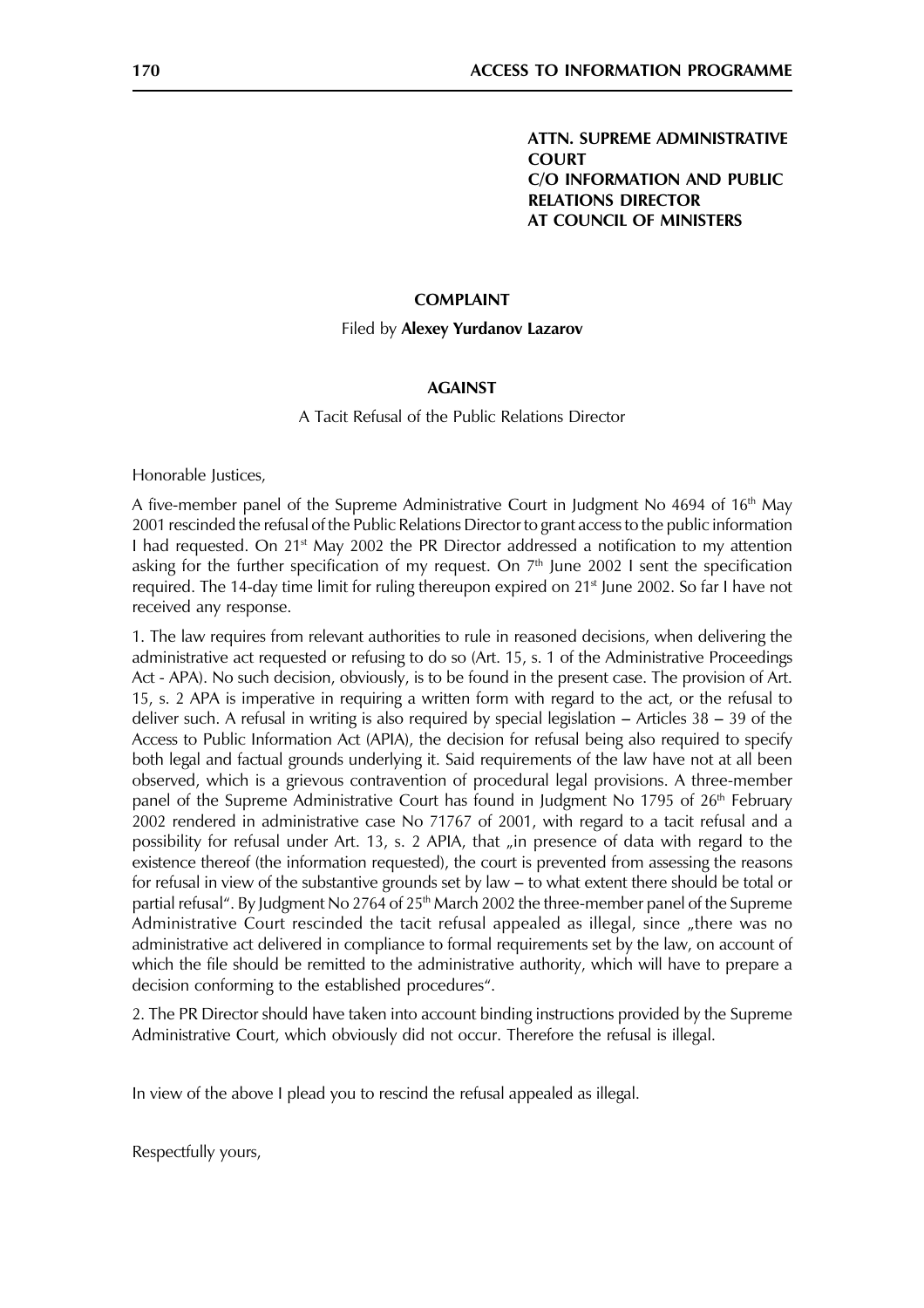# Lazov v. Minister of the Environment and Waters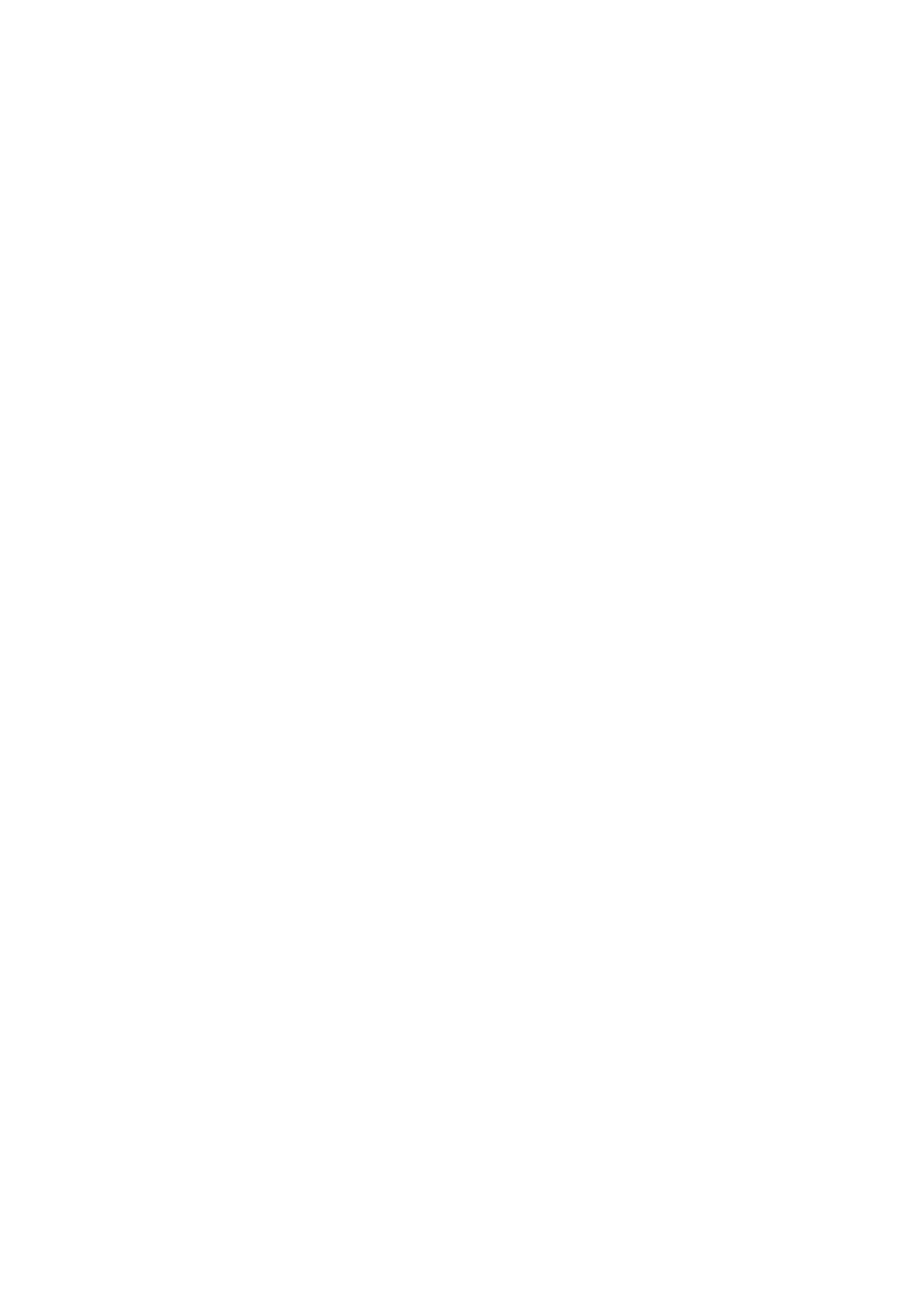# MINISTRY OF THE ENVIRONMENT **AND WATERS MRS. EVDOKIA MANEVA**

# **REQUEST**

# by Yordan Stamenov Lazov

# On the grounds of: Public Information Access Act

Dear Mrs. Minister,

I would like to receive information in regard to the following questions, concerning the activities of your Ministry towards "Presevni Instalatsii" EOOD, with sole owner of the capital Dupnitsa Municipality:

- copies of all the violation acts and the subsequent penal ordinances, issued by  $\bullet$ the authorities of the Ministry of the Environment and Waters during the preceding year; which you specify in your reply to a parliamentary enguiry from Valentin Simov (National Concord Alliance);
- a copy of Order 131/29.03.00 of the Ministry of the Environment and Waters  $\bullet$ on the discontinuation of the operation of the sifting installation of the abovementioned company and the other extraction machines;
- a copy of the act allowing the extraction to continue;  $\bullet$
- copies of all the acts of the Ministry of the Environment and Waters for sanctioning the illegal extraction of mineral materials after the discontinuation of the operation of the above-mentioned installation.

I am ready to pay the respective amount for the copy expenditures.

Sincerely: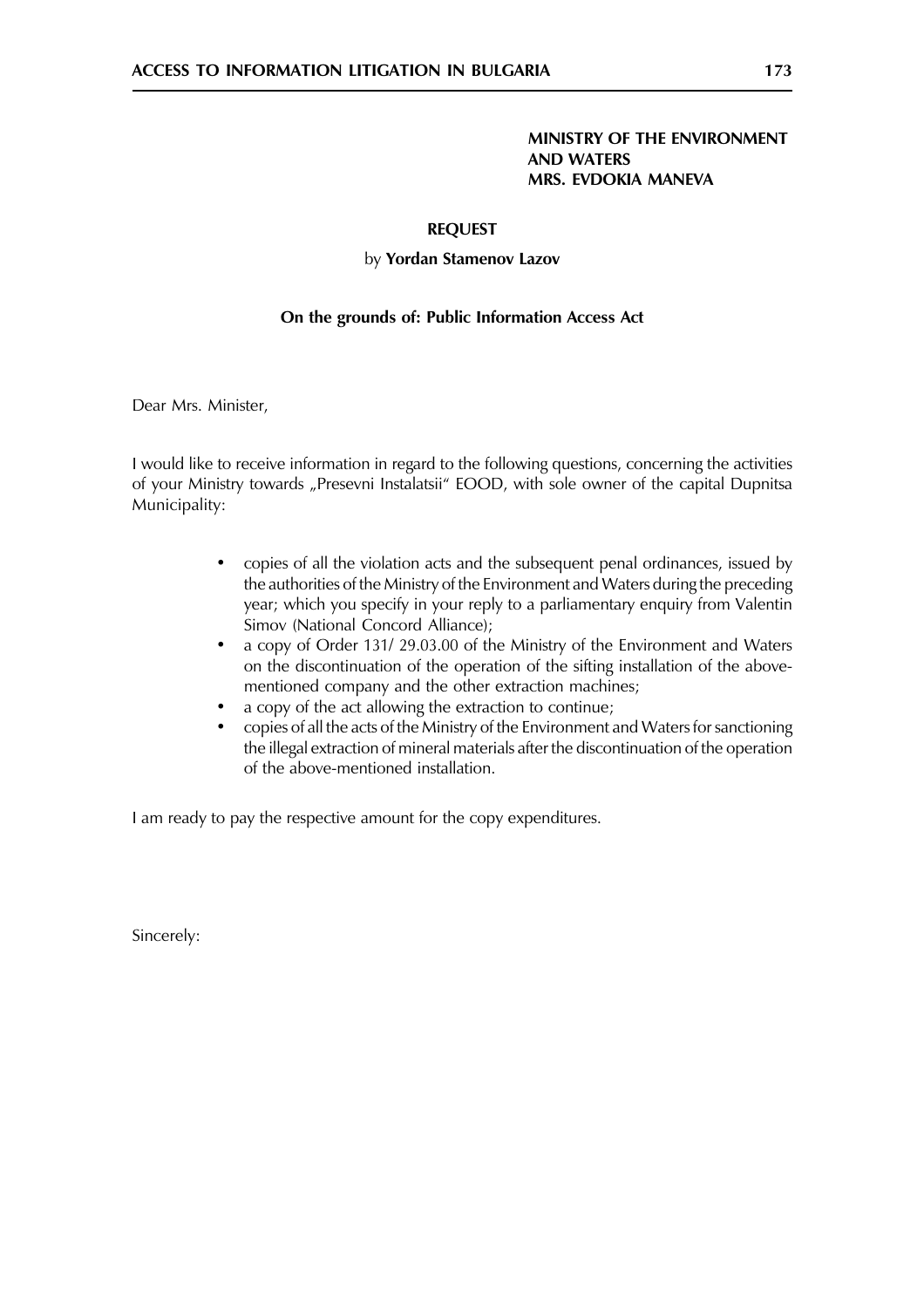# THE MINISTER OF THE **ENVIRONMENT AND WATERS** MRS. EVDOKIA MANEVA

# REQUEST FOR ACCESS TO PUBLIC INFORMATION

Dear Madam Minister,

On the grounds of the Access to Public Information Act I request to be granted access to:

1. All available information on the deviation of the river Djerman to the "Dyakovo" dam. I request an opportunity of reviewing the available information after which to be provided with xerox copies of documents specified by me. Pursuant to Article 26 of the act I have the opportunity of requesting two forms of access to information

2. All available information on the deviation of the Rila rivers Goritsa, Fudinya and Otovitsa. I request an opportunity of reviewing the available information after which to be provided with xerox copies of documents specified by me.

I am thanking you in advance in the hope of receiving a reply within the time frame specified by the law.

Yours sincerely,

**Yordan Lazov** 

20.03.2001

Sofia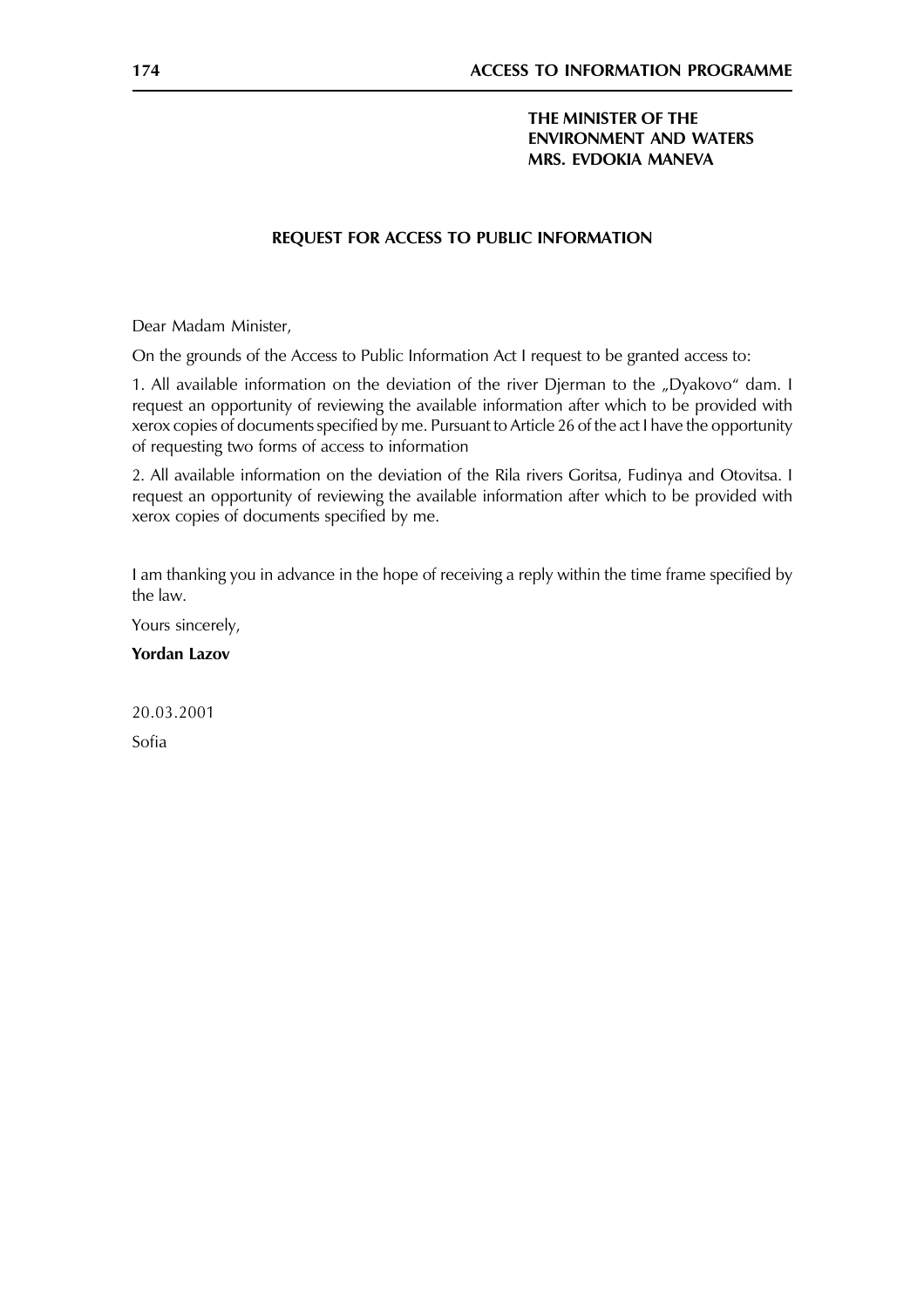# REPUBLIC OF BULGARIA

# MINISTRY OF THE ENVIRONMENT AND WATERS

# **DECISION**

of the Minister of the Environment And Waters on refusing the granting of access to information

On the grounds of Article 2, paragraph 1 in conjunction with §1, item 2of the Access to Public Information Act I

# **REFUSE**

the granting of access to information under request with ref. No. G-137/20.03.2001 by Yordan Stamenov Lazov

#### **Motives:**

Copies of acts issued for establishing administrative violations, the penal ordinances issued on their basis and copies of orders cannot be granted since these documents contain personal information on the compilers and the witnesses. In the meaning of the Access to Public Information Act this information is personal.

This refusal can be appealed against before the Supreme Administrative Court under the procedure of the Supreme Administrative Court Act

Evdokia Maneva.

Minister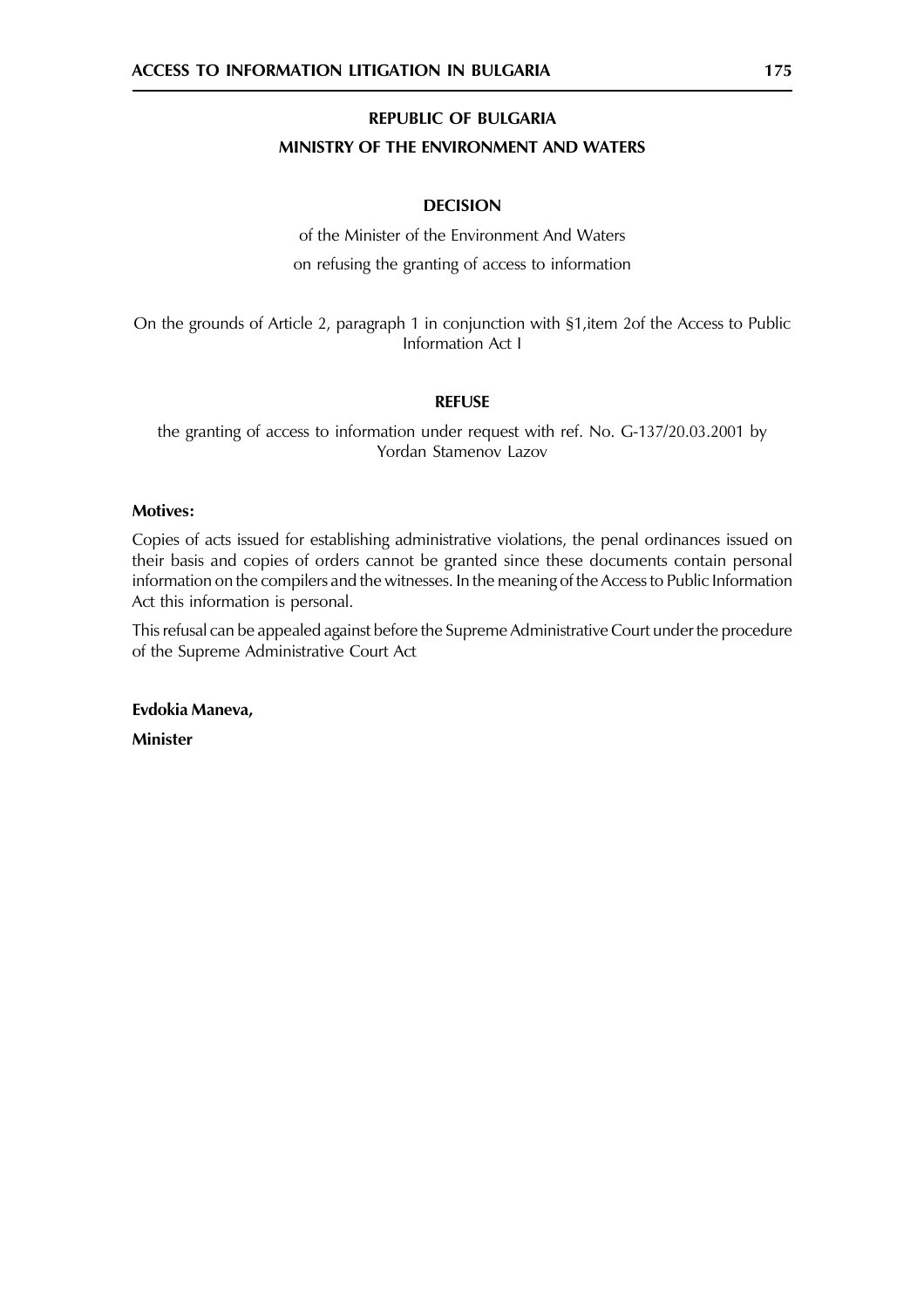The Minister of the Environment and Waters Through the Minister of the **Environment and Waters** To the Supreme Administrative Court of the Republic of Bulgaria

#### **COMPLAINT**

Against: Decision Nº 6/ 28.03.01

of the Minister of the Environment and Waters

on refusing access to public information

**On the grounds:** Article 40, paragraph 1

of the Access to Public Information Act (APIA) in conjunction with Article 5, item 1 of the Supreme Administrative Court Act

Honorable Judges,

On 20 March 2001 I served a request for access to information to the Minister of the Environment and Waters. I requested to be granted copies of the violation acts and the subsequent penal ordinances composed by the authorities of the Ministry of the Environment and Waters sanctioning "Presevni Instaltsii" EOOD (with a single owner the Dupnitsa Municipality) as well as other acts specified in the request.

I received a decision No. 6/28.03.01 refusing the granting of the requested access. The refusal is based on the claim that the documents of which I requested copies contain personal data of the compliers of the documents and the witnesses.

The refusal of the Minister of the Environment and Waters to provide me with the requested information is a violation of substantive law due to the following considerations:

1. The information I requested represents "public information" in the meaning or Article 2, paragraph 1 of the Access to Public Information Act since it is connected with public life in the Republic of Bulgaria and allows me to form an independent opinion of the work of the Ministry of the Environment and Waters' authorities. This is so in the first place because the requested information is contained in acts of government agencies and consequently is by definition public as it is clear from the provisions of Article 10 of the APIA. Besides that, the administrative and penal activity is public and is invariably connected with publicity having in mind one of the objectives of the administrative penalty  $-$  general prevention (Article 12 of the Administrative Violations and Penalties Act). Besides, two topical questions were raised in the National Assembly concerning the activities performed through the acts to which I have requested access.

2. In view of the fact that the acts of which I have requested copies contain public information the claim set forth in the motives of the decision that is being appealed against that they contain personal information may be only partially true. In the decision itself that is being appealed against it is expressly specified which data contained in the requested documents are personal information in the opinion of the Minister. Consequently the fact is not challenged that the rest of the data contained in these acts represent public information. According to the APIA the subject of the access is public information rather than documents. Consequently, in view of the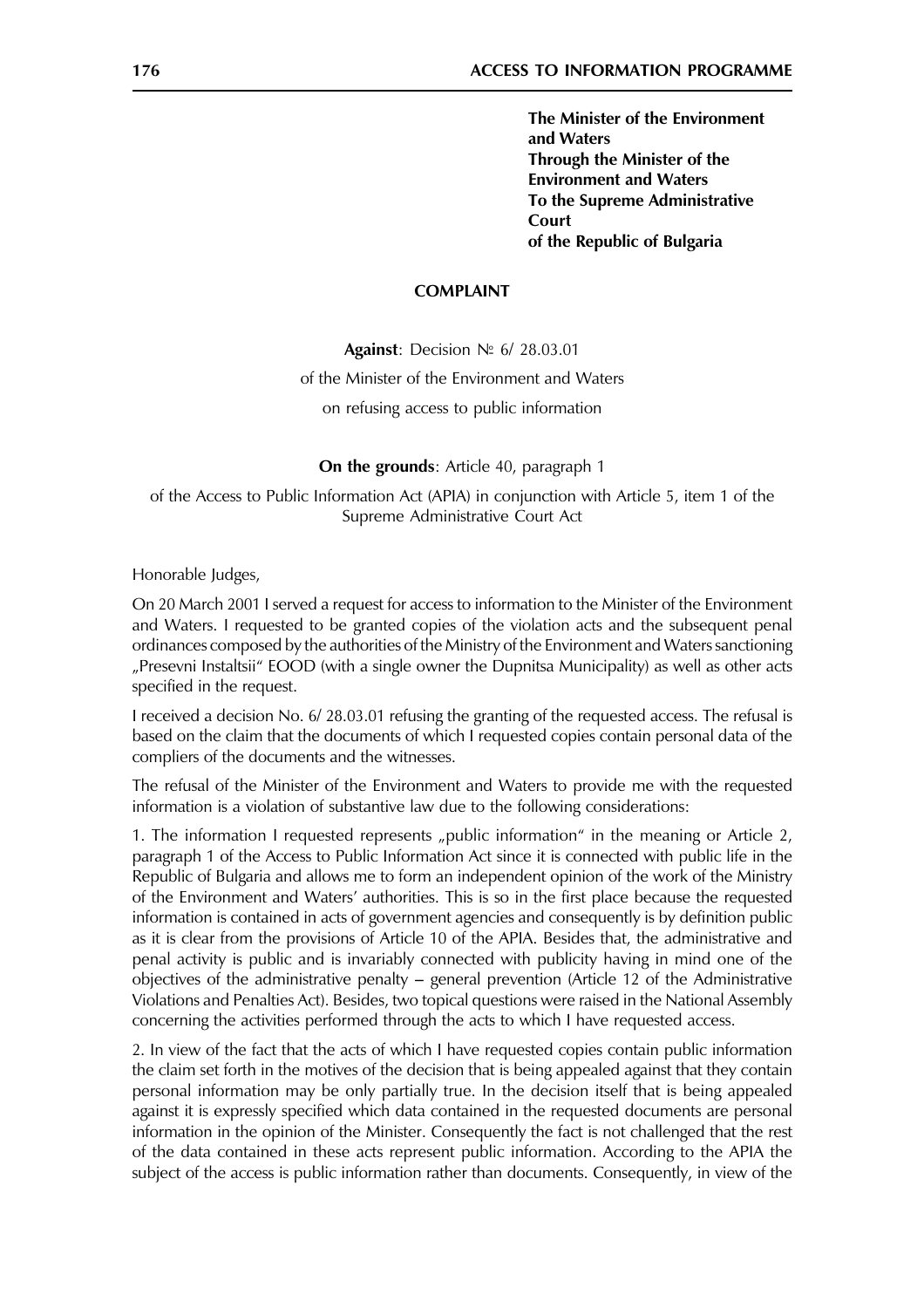provision of Article 7 of the APIA I should have been provided with copies of the acts after the data that represent personal information has been crossed out.

3. The data specified in the decision that is being appealed against, which are claimed to be personal information is actually not such information. Witnesses are included only in the acts establishing violations and the penal ordinances but not in the remaining acts of which I have requested copies. They are specified in the acts with their names, which are not personal data. It is absurd to claim that the names of the persons who are acting in their capacity of a public authority and sign documents are information protected from access.

On the grounds of the above I ask the Honorable Court to reverse the refusal of the Minister of the Environment and Waters as contrary to the law, to recognize my right of access to the public information requested with the above application and to oblige the Minister of the Environment and Waters to provide me with the requested information.

# I am enclosing:

- 1. A copy of the complaint for the respondent
- 2. A copy of an application
- 3. A copy of decision No. 6/28.03.00
- 4. A receipt for paid state fee

Respectfully yours:

**Yordan Lazov**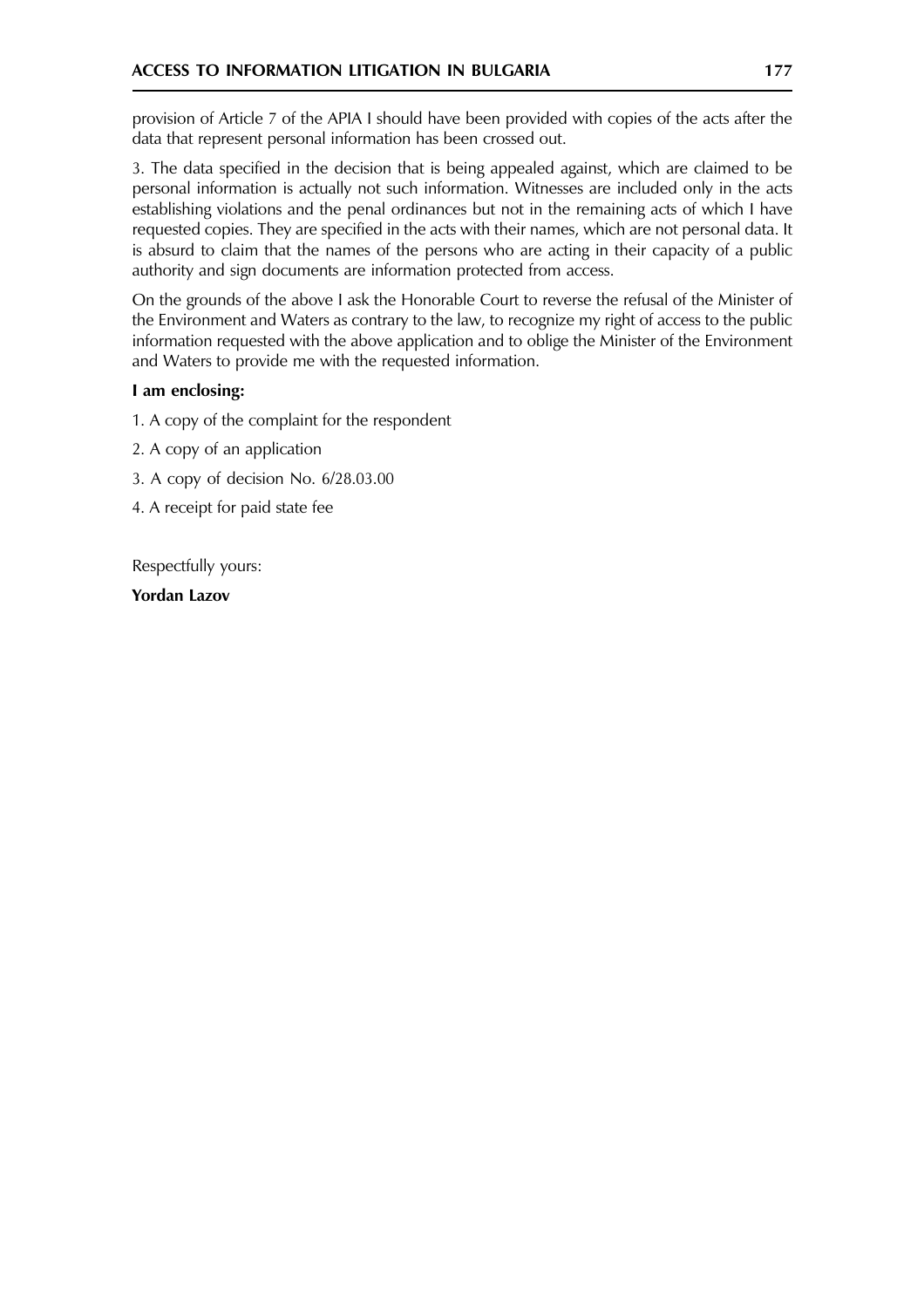#### **JUDGMENT**

#### No. 9822,

Sofia 18.12.2001 г.

#### IN THE NAME OF THE PEOPLE

The Supreme Administrative Court of the Republic of Bulgaria - Fifth Panel in a hearing on November six of the year two thousand and one, composed of:

Chairperson: Ekaterina Gruncharova

#### Members: Milka Rancheva, Diana Dobreva

With Secretary Maria Popinska and in the attendance of the Public Prosecutor Maria Begumova

heard the report of **Judge Diana Dobreva** on administrative lawsuit No. 5736 / 2001.

The proceedings are under Article 12 and the following of the Supreme Administrative Court Act in conjunction with Article 40, paragraph 1 of the Access to Public Information Act.

It has been instituted on a complaint served by Yordan Stamenov Lazov of the city of Sofia against decision No.6/28.03.2001 of the Minister of the Environment and Waters with which he is refused access to public information in response to his request with a ref. No. G-137/20.03.2001. The refusal is motivated on the grounds that the copies of documents requested by the plaintiff contain personal information on the compilers and the witnesses. The provision of Article 2, paragraph 1 in conjunction with § 1, item 2 of the Access to Public Information Act is specified as legal grounds for the refusal.

According to the applicant the challenged refusal has been enacted in breach of substantive law. On the basis of the considerations set forth he requests its revocation and the recognition of his right of access to the requested public information and to order the Minister of the Environment and Waters to grant it.

The respondent to the complaint has not expressed an opinion.

The representative of the Supreme Administration Prosecutor's Office deems the complaint justified.

The Supreme Administrative Court, Fifth Panel in its present composition accepts the complaint as procedurally admissible and considered in substance as justified.

It is clear from the request of the applicant that he has requested the granting of information concerning the actions of the Ministry vis-a-vis "Presevni Instalatzii' EOOD with a single owner of the capital the Dupnitsa Municipality. It represents copies of all acts of violations and the resulting penal enactments compiled by the bodies of the Ministry of the Environment and Waters that have been specified by the Minister in a reply to a topical question of a Member of Parliament during the last year; a copy of order No. 131/29.03.2000 of the Ministry of the Environment and Waters on stopping the extracting installation of the above company and the other production equipment; a copy of the act with which the continuation of the extraction has been allowed; a copy of all acts of the Ministry of the Environment and Waters authorities on sanctioning the illegal extraction of mineral materials after stopping the operation of the installation.

It is clear from the explanations of the plaintiff in the courtroom that his interest is motivated by the extraction of sand and gravel that has been going on for forty years from the bed of the river Djerman as a result of which the whole eco-system has been destroyed. These data are to be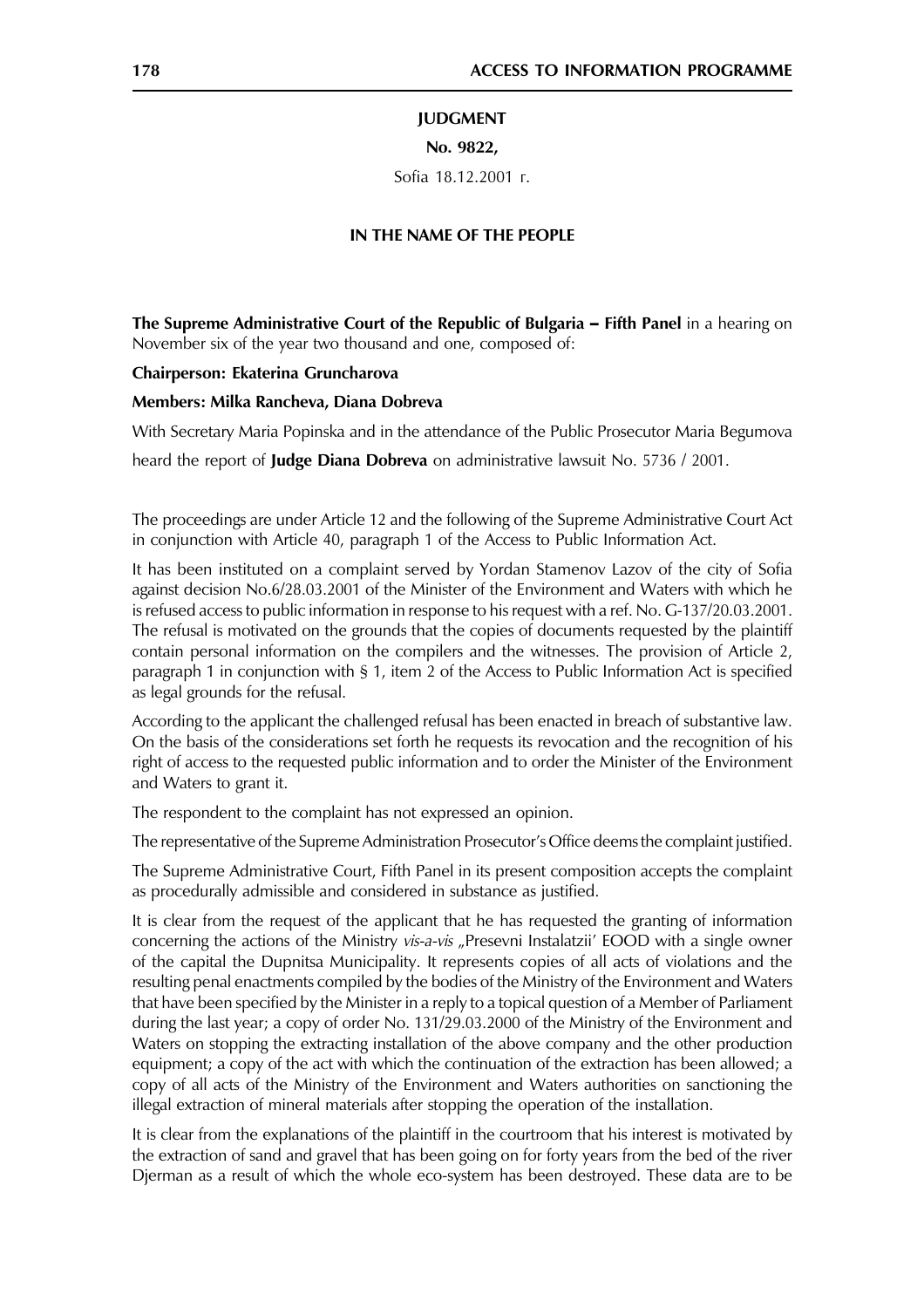used before the Chief Prosecutor's Office where an investigation is under way on this case. He submits copies of a protocol and of an act of the Regional Environment Inspectorate in Sofia, which have been granted to another person while refused to him.

In the opinion of the Court it has been established from the evidence that the requested information is public in its essence. The provision of Article 2, paragraph 1 of the Access to Public Information Act defines the notion of "public information" as "any information connected with public life in the Republic of Bulgaria and allowing citizens to form an independent opinion concerning the activities of the subjects obliged by the law". However, there is no legal definition of the notions "information connected with public life" and of what characteristics should a piece of information have in order to conclude that it "allows citizens to form an independent opinion". This opens a wide scope for discretionary judgments by the administrative authorities concerning the provision of citizens with public information and this causes problems in law enforcement.

The law differentiates two type of public information - public and official. Public is the information contained in the acts of government and local authorities issued in the course of performing their functions provided for by law – Article 10 of the APIA. Official information is the one, which is collected, composes and kept in connection with the public information and on occasion of the activity of the authorities and their administrations - Article 11 of the APIA.

Apparently in this particular case what is requested is access to official public information and the applicable provision is the one of Article 12, paragraph 3 of the APIA. The access to this information is free and takes place under the procedure of this law while the grounds for refusing its granting are referred to in Article 37, paragraph 1 of the APIA – when the information represents state or official secret, concerns the interests of a third party and it has not given its express agreement or the requested information has been granted to the applicant during the preceding six months.

There is no indication in the administrative file of the existence of the first or the third access limitations. It is clear from the motives of the refusal that is being appealed against that the Minister of the Environment and Waters has considered that the requested information contains data concerning third parties whose interests may be infringed upon. The persons are expressly specified – compilers and witnesses, who have participated in the drafting of the requested acts on establishing administrative violations and the ordinances issued on the basis of them. There are no arguments concerning the refusal of the other requested documents.

It is the opinion of the Court that the Minister's referral to  $\S$  1, item 2 of the APIA as grounds for the refusal is incorrect. The provision defines the notion of "personal information" which the applicant has not requested to be provided with. It is true, however, that in a large portion of the requested documents there exists personal data such as addresses, positions, etc. of the compilers and the witnesses. If the obliged subject in the face of the Minister of the Environment and Waters had nevertheless considered that revealing personal data would infringe upon the interests of third parties he could have implemented the procedure of Article 31, paragraph 2 of the APIA. There is no such data in the file. Besides, even had there been expressed refusal by the third parties to grant information concerning their persons, in the premise of Article 31, paragraph 4 of the APIA the Minister could have granted the requested information in a scope and in a manner, which would not have revealed the information about the third parties. In this case this is entirely possible and there is nothing to prove that there are grounds for a refusal under the conditions of Article 37, paragraph 1, item 2 of the APIA. Therefore the refusal is contrary to the law.

In view of the conclusions drawn decision No. 6/28.03.2001 of the Minister of the Environment and Waters that is being appealed against should be reversed and the Minister should be obliged to grant the applicant the requested information taking into consideration the substantiation of this judgment.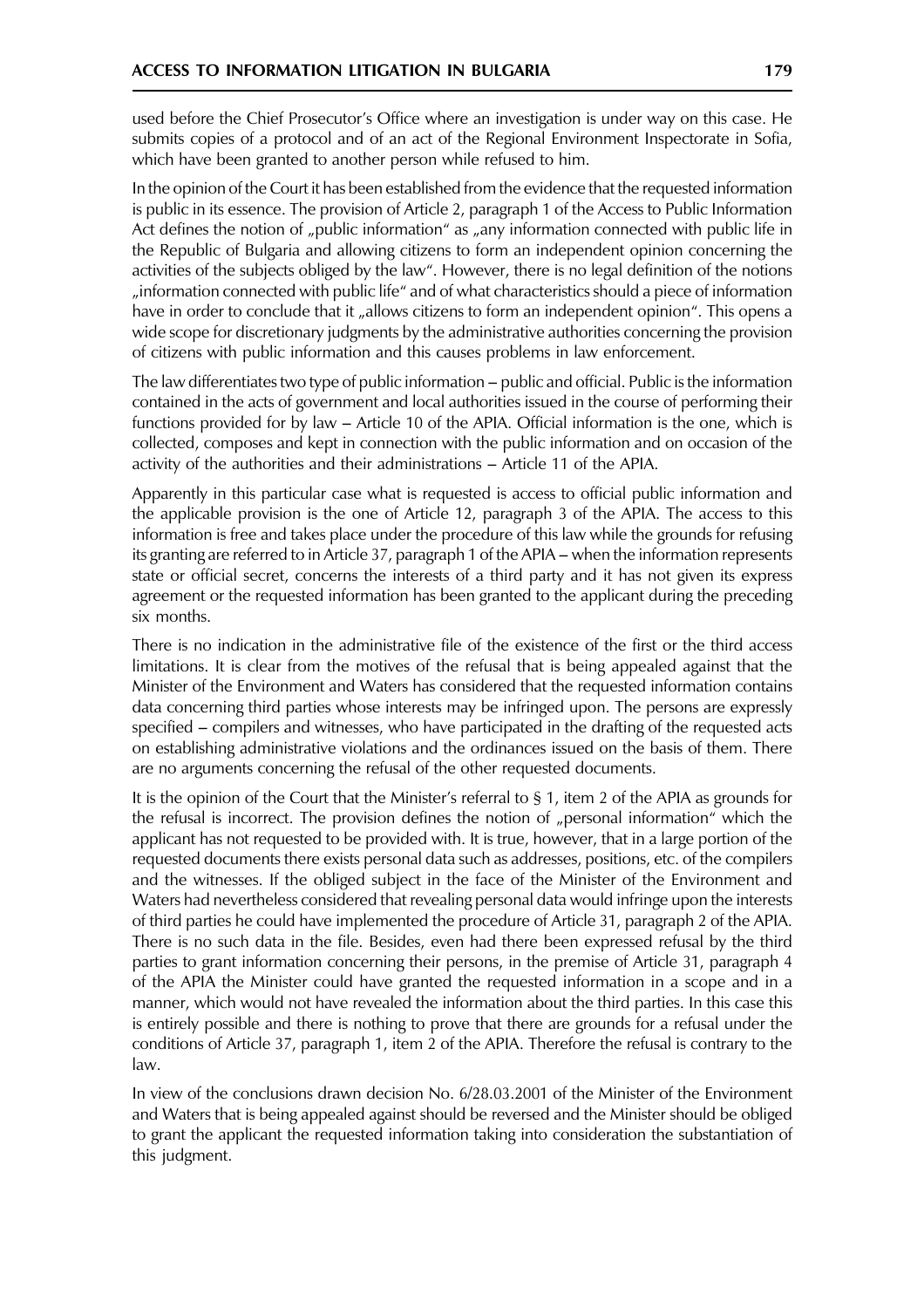Led by the above and on the grounds of Article 28 of the Supreme Administrative Court Act and in conjunction with Article 42, paragraph 3 of the Administrative Proceedings Act and Article 41, paragraph 1 of the Access to Public Information Act the Supreme Administrative Court -Fifth Panel

# **RULES:**

Reverses decision No. 6/28.03.2001 of the Minister of the Environment and Waters with which Yordan Stamenov Lazov of Sofia, 36 Smolyanska Street, block 47, entrance B is refused access to public information under his request ref. no. G-137/20.03.2001

Refers the file back to the Ministry and obliges it to grant the requested information, taking into consideration the substantiation of this judgment

This judgment may be appealed against with a cassation appeal before a five member panel of the Supreme Administrative Court within fourteen days from the notification of its drafting

True to the original

Chairperson: (signed) Ekaterina Gruncharova

Members: (signed) Milka Pancheva, (signed) Diana Dobreva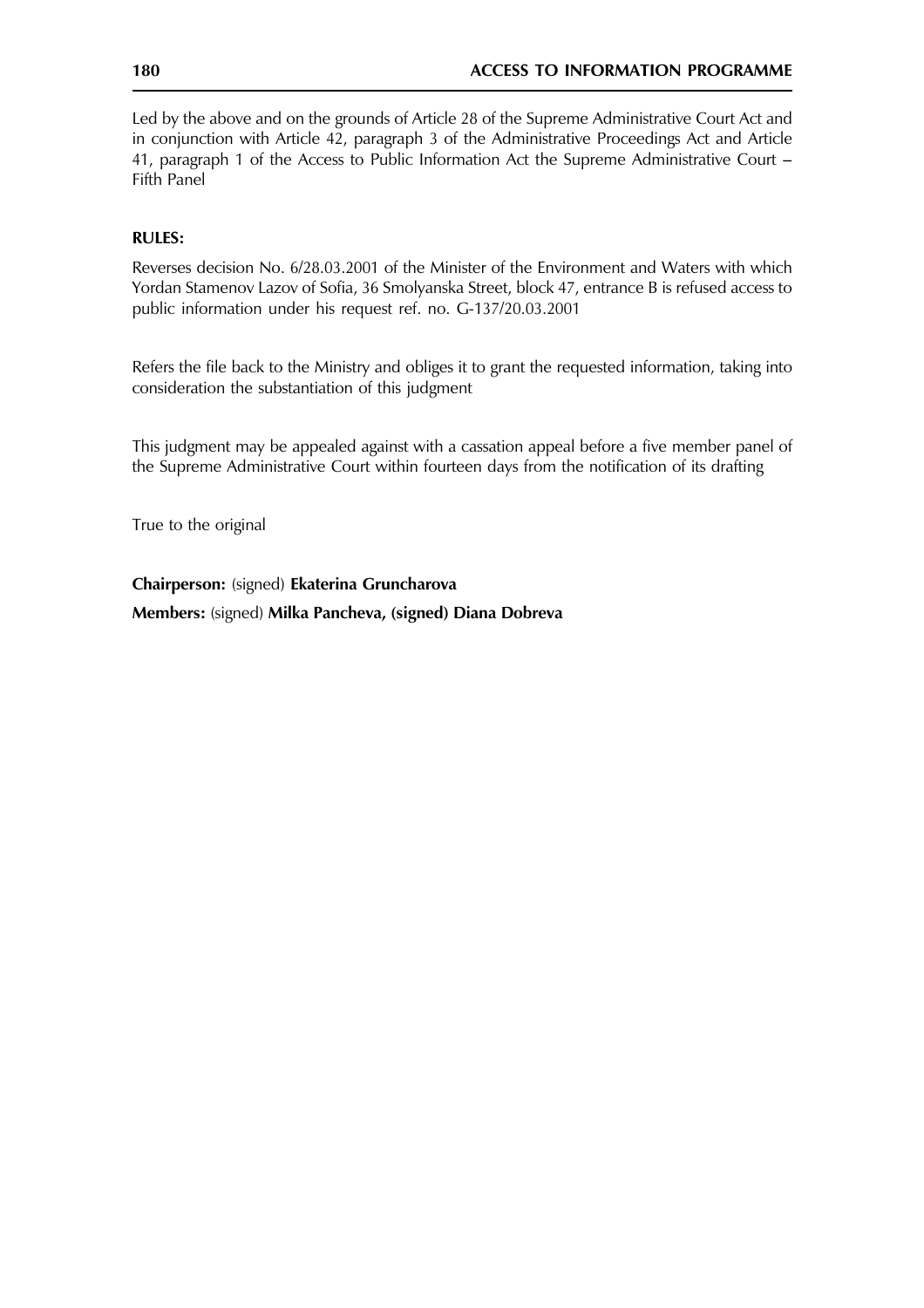## THE MINISTER OF THE **ENVIRONMENT AND WATERS** MRS. DOLORES ARSENOVA

## **APPLICATION**

## by Yordan Stamenov Lazov

Dear Mrs. Minister,

In connection to a judgement of the Supreme Administrative Court No.9822/18.12.2001 I would like to receive information related to the following questions:

- copies of all the violation acts and the subsequent penal ordinances, issued by  $\bullet$ the authorities of the Ministry of the Environment and Waters during the preceding year; that you specified in your reply to a parliamentary enquiry from Valentin Simov /National Concord Alliance/;
- a copy of Order 131/29.03.00 of the Ministry of the Environment and Waters  $\bullet$ for the discontinuation of the operation of the sifting installation of the abovementioned company and the other extraction machines;
- a copy of the act allowing the extraction to continue;
- copies of all the acts of the Ministry of the Environment and Waters for sanctioning the illegal extraction of inert materials after the discontinuation of the operation of the above-mentioned installation.
- copies of all the available information related to the diversion of the Djerman river fro the "Diakovo" reservoir.
- copies of all the available information about the diversion of the Rila rivers Goritsa, Fudinia and Otovitsa.

I am ready to pay the respective amount for the copy expenditures.

## I enclose:

1) copies of two application with ref No.  $N_e$  g-134 and 134/20.03.01;

2) a copies of the court judgement.

Sincerely:

(Y. Lazov)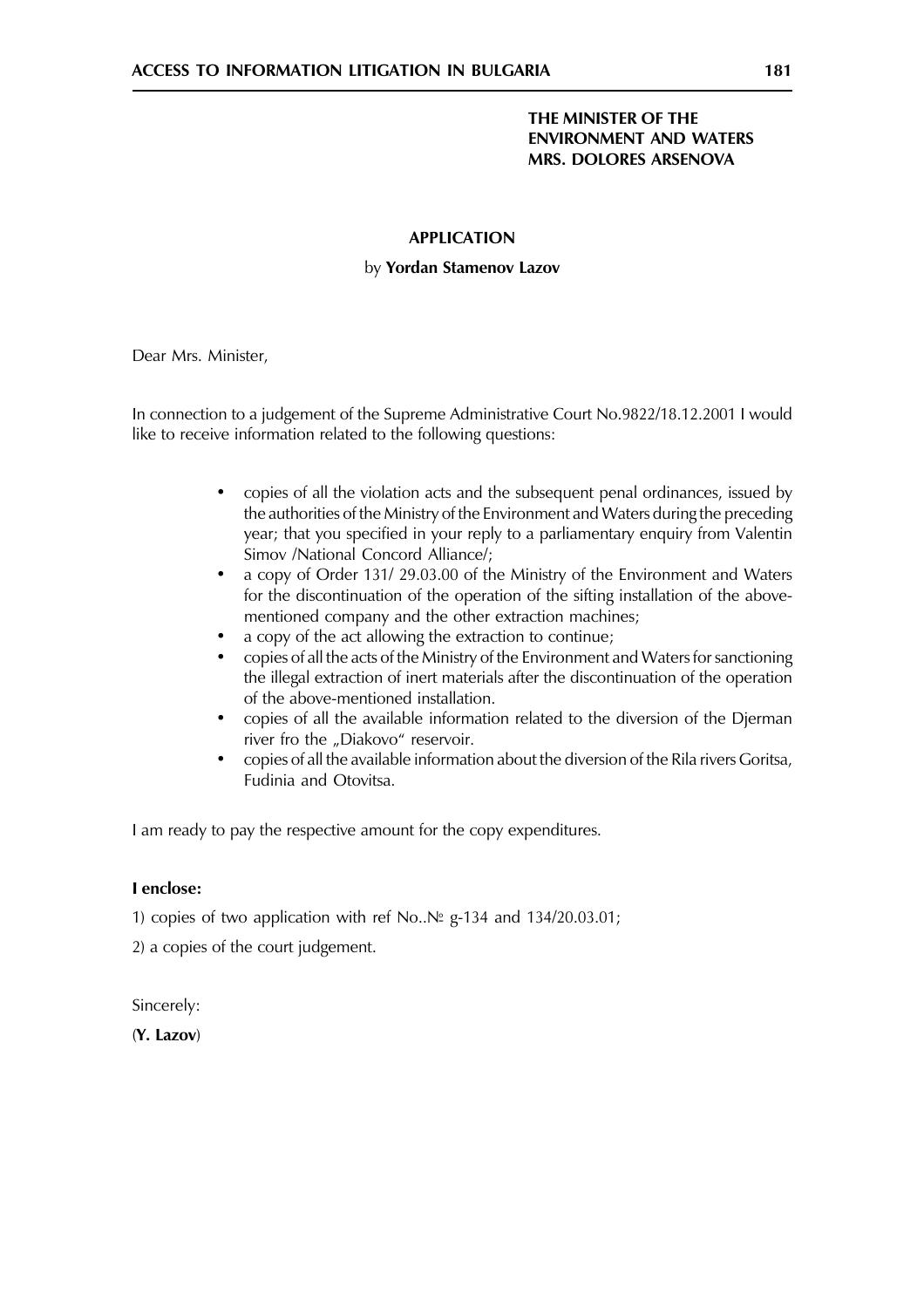# MINISTRY OF THE ENVIRONMENT AND WATERS **REGIONAL ENVIRONMENT AND WATERS INSPECTORATE - SOFIA**

Mr. Yordan Stamenov Lazov **Chairman of an Initiative Committee** of the Community in the Village of Resilovo, Sapareva Banya **Municipality** 

Dear Mr. Lazov

Please find enclosed the requested information in connection with the extraction of mineral materials from the river Djerman between the town of Sapareva Banya and the town of Dupnitsa:

Penal Compiled acts, **Current stage of the** No. Law ordinance in No./Date procedure **BGN**  $\overline{3}$  $\overline{4}$  $\overline{1}$  $\mathcal{P}$  $\overline{5}$ Act No. 45 /22.05. 1998 1000  $\mathbf 1$ **Environment Protection Act** Unfinished judiciary procedure  $\overline{2}$ . Act No. 63 /05.06. 1999 **Environment Protection Act** 1000 Unfinished judiciary procedure Act No. 24 /02.04. 1999 r Waters Act (old) 50 3. Not appealed against Unfinished judiciary procedure Act No. 137 /27.08. 1999 **Environment Protection Act** 200  $\overline{4}$ . 5. Act No. 185 /20. 12.1999 **Environment Protection Act** 100 Confirmed by Court Act No. 28 / 27.03.2000 Waters Act 5000 Confirmed by Court 6.  $\overline{7}$ . Act No. 29 / 27.03.2000 **Environment Protection Act** 200 Not appealed against 8. Act No. 121 /09.06.2000 Mineral Resources Act 6000 Unfinished judiciary procedure Act No. 128 /21 .06.2000 Mineral Resources Act 10000 Unfinished judiciary procedure  $\mathsf q$ 

1. Compiled violation acts:

2. Imposed financial sanctions:

| No.                                                         | Order No.<br>/Date                            | Law                                      | <b>Sanction</b>                          | <b>Current stage</b><br>of the<br>procedure |  |  |  |  |
|-------------------------------------------------------------|-----------------------------------------------|------------------------------------------|------------------------------------------|---------------------------------------------|--|--|--|--|
| 1                                                           | $\overline{2}$                                | 3                                        | 4                                        | 5                                           |  |  |  |  |
| Of the Regional Environment and Waters Inspectorate - Sofia |                                               |                                          |                                          |                                             |  |  |  |  |
| 1.                                                          | Order No. C-8-<br>$64 - 1 - 1/$<br>04.03.1999 | <b>Financial Sanctions</b><br>Regulation | BGN 266/month as of<br>12.01.1999        | Not appealed<br>against                     |  |  |  |  |
| 2.                                                          | Order No. C-8-<br>$64 - 1 - 2/$<br>04.05.1999 | <b>Financial Sanctions</b><br>Regulation | Amended BGN 76/month as<br>of 19.04.1999 | Not appealed<br>against                     |  |  |  |  |
| 3.                                                          | Order No. C-8-<br>$64 - 2/$<br>01.12.1999     | <b>Financial Sanctions</b><br>Regulation | Repealed as of 17.11.1999                |                                             |  |  |  |  |
| 4.                                                          | Order No. C-8-<br>$64 - 3 - 2/$<br>26.05.1999 | <b>Financial Sanctions</b><br>Regulation | BGN 1647 one-off                         | Confirmed by<br>Court                       |  |  |  |  |

**Head of Pernik Department** (eng. M.Tsatsov) **DIRECTOR:** (eng. Tsv. Dimitrova)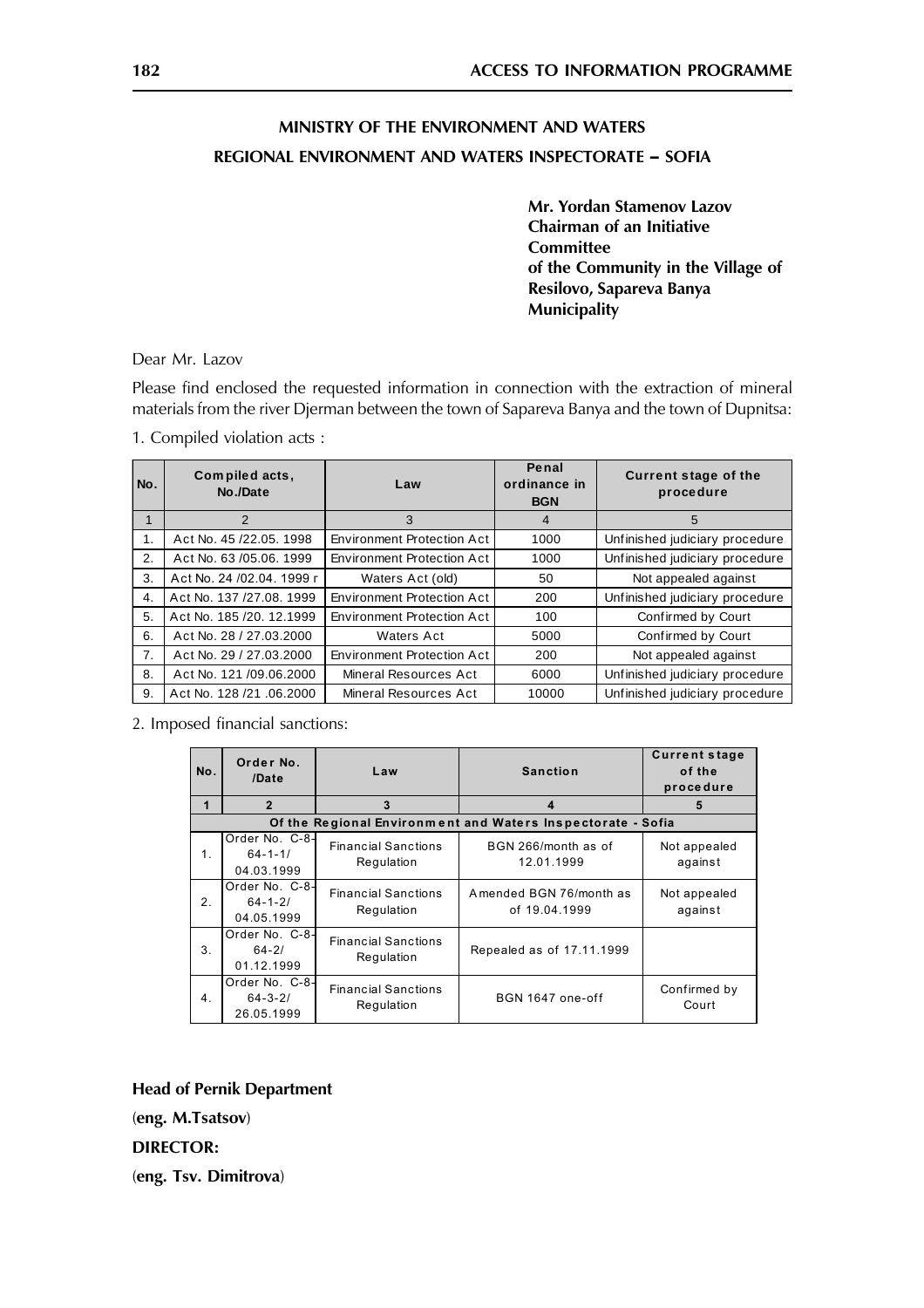# REPUBLIC OF BULGARIA MINISTRY OF THE ENVIRONMENT AND WATERS COORDINATION OF THE REGIONAL ENVIRONMENT AND WATERS INSPECTORATES **DIRECTORATE**

Mr. Yordan Stamenov Lazov **Chairman of an Initiative Committee** of the Community in the Village of Resilovo. **Kyustendil Region** 

Dear Mr. Lazov,

In relation to your request to the Minister of the Environment and Waters ref. No. G-421/ 13.11.2000 experts of the Regional Environment and Waters Inspectorate – Sofia, Pernik Directorate have conducted an inquiry according to their competence. A report has been prepared under point 3 of your complaint, which is hereby enclosed, on the compiled acts and financial sanctions connected with the extraction of mineral materials from the river Djerman between the town of Sapareva Banya and the town of Dupnitsa

1. Complied acts:

| No.          | Complied acts, No. / Date  | Law                                         | Penal<br>ordinance in<br><b>BGN</b> | <b>Current stage of</b><br>the procedure |
|--------------|----------------------------|---------------------------------------------|-------------------------------------|------------------------------------------|
| 1            | $\overline{2}$             | 3                                           | 4                                   | 5                                        |
| 1.           | Act No. 45/22.05. 1998     | Environment<br><b>Protection Act</b>        | 1000                                | Unfinished<br>judiciary<br>procedure     |
| 2.           | Act No. 63/05.06, 1999     | Environment<br><b>Protection Act</b>        | 1000                                | Unfinished<br>judiciary<br>procedure     |
| 3.           | Act No. 24/02.04, 1999     | Waters Act /old/                            | 50                                  | Not appealed<br>against                  |
| $\mathbf{4}$ | Act No. 137/27.08.1999     | <b>Fnvironment</b><br><b>Protection Act</b> | 200                                 | Unfinished<br>judiciary<br>procedure     |
| 5.           | Act No. 185/20, 12, 1999   | Environment<br><b>Protection Act</b>        | 100                                 | Unfinished<br>judiciary<br>procedure     |
| 6.           | Act No. 28/27.03.2000      | <b>Waters Act</b>                           | 5000                                | Confirmed by the<br>Court                |
| 7.           | Act No. 29/27.03.2000      | Environment<br><b>Protection Act</b>        | 200                                 |                                          |
| 8.           | Act No. 121/09.06.2000     | Mineral<br>Resources Act                    | 6000                                | Unfinished<br>judiciary<br>procedure     |
| 9.           | Act No. No. 128/21.06.2000 | Mineral<br>10000<br>Resources Act           |                                     | Unfinished<br>judiciary<br>procedure     |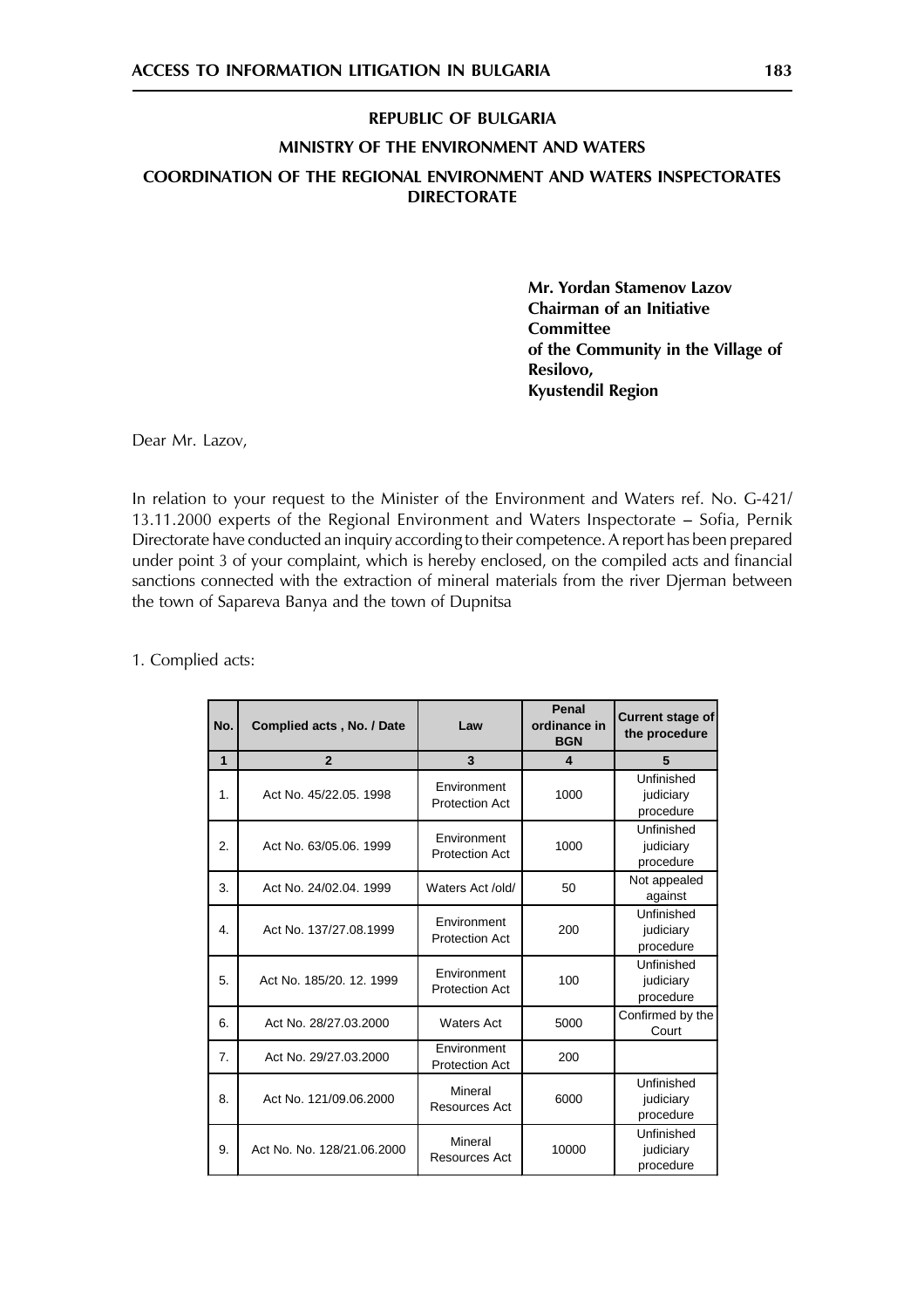| No.                                                         | Order No. /date                   | Law                                         | <b>Sanction</b>                           | <b>Current stage of the</b><br>procedure      |  |  |  |  |
|-------------------------------------------------------------|-----------------------------------|---------------------------------------------|-------------------------------------------|-----------------------------------------------|--|--|--|--|
| 1                                                           | $\overline{2}$                    | 3                                           | 4                                         | 5                                             |  |  |  |  |
| Of the Regional Environment and Waters Inspectorate - Sofia |                                   |                                             |                                           |                                               |  |  |  |  |
| $\mathbf 1$ .                                               | Order No. C-8-64-1-1/04.03.1999   | Financial<br><b>Sanctions</b><br>Regulation | BGN 266/month as of<br>12.01.1999         | Not appealed against                          |  |  |  |  |
| 2.                                                          | Order No. C-8-64-1-1/04.05.1999   | Financial<br><b>Sanctions</b><br>Regulation | Amended BGN 76<br>/month as of 19.04.1999 | Not appealed against                          |  |  |  |  |
| 3.                                                          | Order No. C-8-64-2/01.12.1999     | Financial<br><b>Sanctions</b><br>Regulation | Repealed as of 17.11.1999                 |                                               |  |  |  |  |
| 4.                                                          | Order No. C-8-64-3-2/26.05.1999   | Financial<br><b>Sanctions</b><br>Regulation | BGN 1647 one-off                          | Confirmed by the Court                        |  |  |  |  |
| MINISTRY OF THE ENVIRONMENT AND WATERS                      |                                   |                                             |                                           |                                               |  |  |  |  |
| 1.                                                          | Order No. C-14-3175/29.08.1999    | Financial<br><b>Sanctions</b><br>Regulation | <b>BGN 14070/month</b>                    | Presevna Instalatsiya<br>EOODtown of Dupnitsa |  |  |  |  |
| 2.                                                          | Order No. C-14-3174-1/29.08. 1999 | Financial<br>Sanctions<br>Regulation        | One-off BGN 12060                         | Sapareva Banya<br>Municipality                |  |  |  |  |

# 2. Imposed financial sanctions:

Yours sincerely,

**Deputy Minister:** 

(Manoela Georgieva)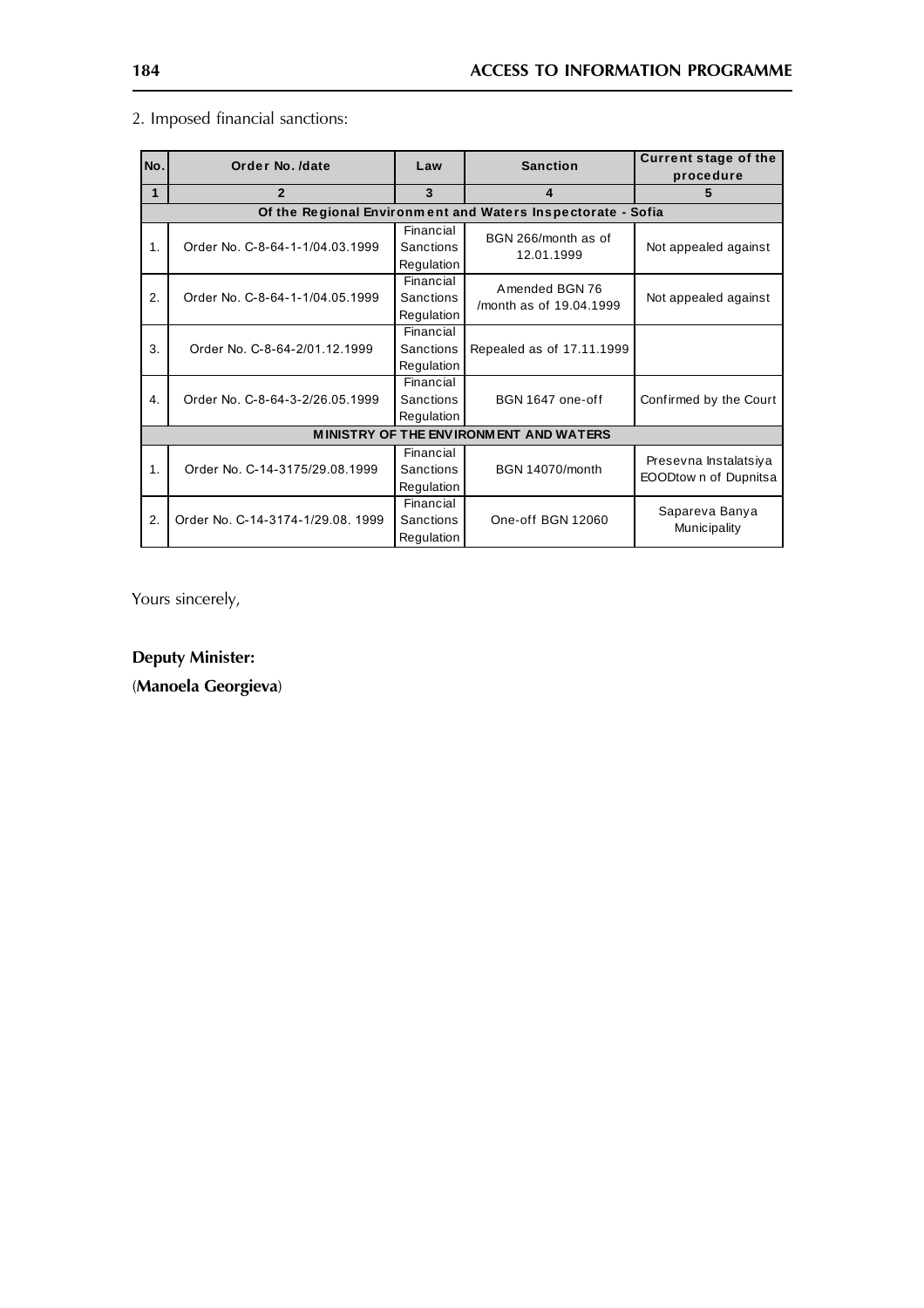# **REPUBLIC OF BULGARIA** MINISTRY OF THE ENVIRONMENT AND WATERS

 $TO<sup>1</sup>$ MR. YORDAN LAZOV

**WITH REGARD TO:** The ecological condition of the Djerman river valley

Dear Mr. Lazov,

In your successive complaint you note the positive development in the solution of the existing ecological problem. Indeed, the regional managerial office of Kustendil received the support of the MINISTRY OF THE ENVIRONMENT AND WATRES to include in the title registers of the MINISTRY OF REGIONAL AND URBAN DEVELOPMENT and THE MINISTRY OF AGRICULTURE AND FORESTS and for the funding of some overall and complex project developments for the river valley of the Djerman river. This is part of the implementation of the measures, adopted at the expanded public discussion, carried out with the governor of the Kustendil Region. The next step after providing the resources is the announcement by the Kustendil Region of a competition for the preparation of project developments, after the discussion and the adoption of the technical assignment.

As it can be seen, the activities of the MINISTRY OF THE ENVIRONMENT AND WATERS are specific and result-oriented and this is quite natural, with a view to the repeatedly declared position over this problem. With one of our letters No. G-29/15.02.2002 you are informed that the information you require from the register of the issued licenses for the use of a water objects has been prepared and you can receive it in due order. Up to the present moment you have not shown any desire for that.

The barrage project for the Djeran river has not been rejected. The project is adopted wit a decision of Regional Expert Council of Regulating the Territory - Kustedil, it has been submitted by the investor and passed through the legal procedure for the issuance of a license for the usage of a water object under the Waters Act, which is a necessary condition for the approvement of the project and for the issuance of a license for construction of the installations. The realization or non-realization of the project, as part of the future millpond cascade is in the competence of the investor.

Your assertion, that "deputy minister Dukov has issued the license" does not correspond to the thruth.

I think, that at the present stage we need to concentrate our efforts in a constructive direction, with a view to the actual recovery of the ecological balance in the river valley of the Djerman river.

Sincerely,

**DEPUTY MINISTER**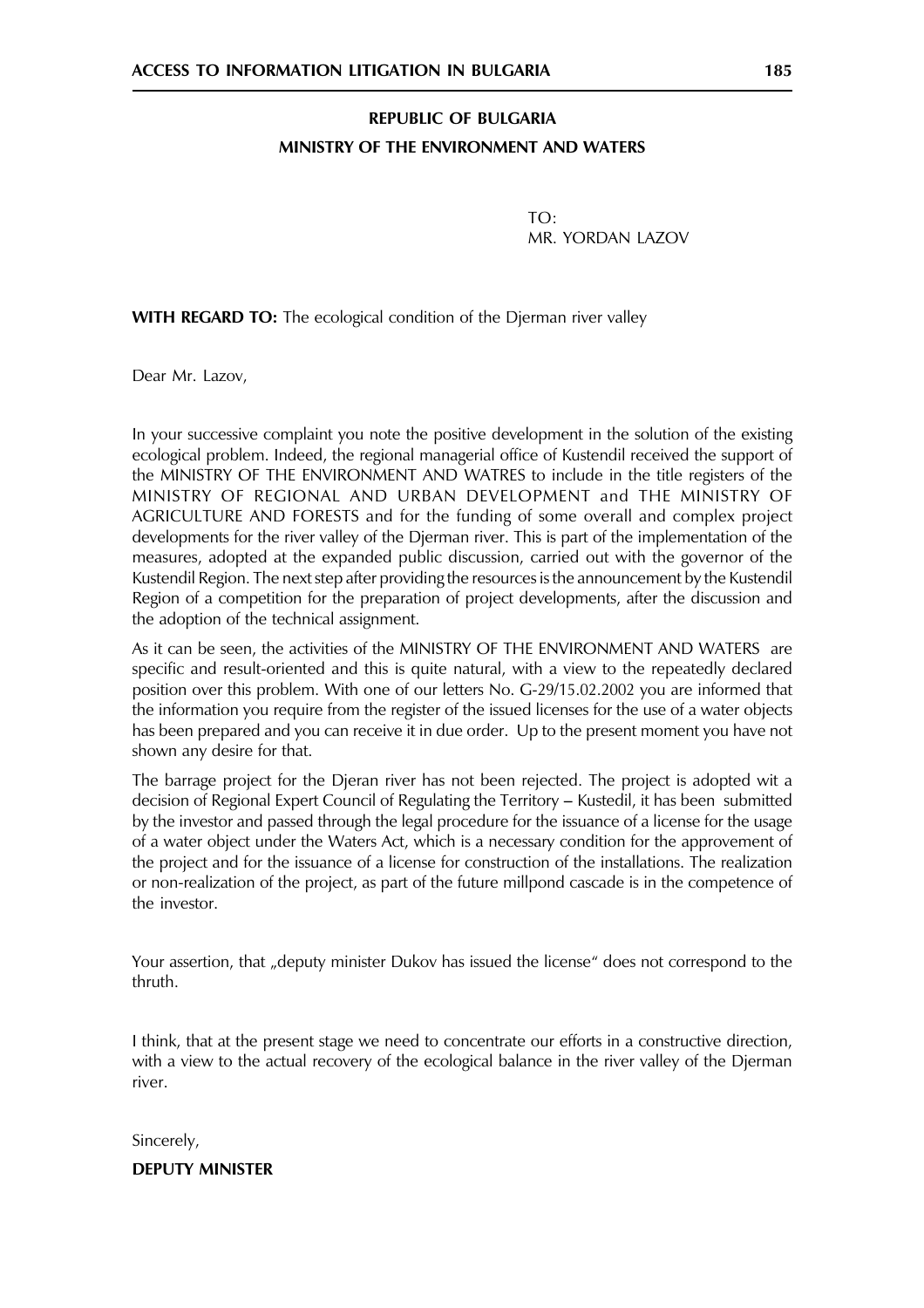**TO: Mrs. Dolores Arsenova** Minister of Environment and **Waters** 

Dear Madam Minister,

"Access to Information" Foundation is a non-government organization established pursuant to the Persons and Family Act and re-registered pursuant to the Non-Profit Legal Persons Act. Its public objectives are to assist the exercise of the right to information, to promote the seeking of information trough civic education in the field of freedom of information and to work for enhancing transparency in the work of the institution on central and local level. The foundation materializes these objectives through systematizing cases of unlawful refusal of requested information, monitoring information granting practices, giving recommendations to government and local authorities agencies for improving work on the application of the Access to Public Information Act, etc.

In 2001 we were approached by a citizen – Yordan Lazov, with a complaint that he has been refused information in the form of copies of certain documents by the Ministry of the Environment and Waters.

Mr. Lazov's request for access to information was prepared with the assistance of the "Access to Information" Foundation's legal advisors. After the refusal received from the Minister of the Environment and Waters (Mrs. Evdokia Maneva at the time) also the complaint before the Supreme Administrative Court. With a judgment No. 9822/01 on administrative lawsuit 5736/01 the Supreme Administrative Court – Fifth Panel reversed the refusal to provide access to information enacted in a decision No. 6/ 28.03.01 of the Minister of the Environment and Waters and obliged the ministry to provide the requested information.

When Mr. Lazov went with a copy of the judgment to request to be granted the information pursuant to the enacted court judgment, he was advised to submit a new request, which he did  $-$  on 03.01.02 and another one  $-$  on 05.02.02. He met additionally Mr. Koprinov and Mr. Malchev, Director of the Waters Directorate. In the course of these conversations he was assured that no information would be granted to him.

As a result of all these efforts Mr. Lazov was given a table listing the acts for violations and the financial sanctions imposed connected with the issue he was interested in. One of the letters, containing the table in question, was signed by the Director of the Regional Environment and Waters Inspectorate – Sofia and Head of "Pernik" Department and the other one - by the Deputy Minister Manoela Georgieva. Mr. Lazov has not received to this very day the requested copes of the acts.

The case is entered in the "Access to Information" Foundation's database and will be published in the annual report issued by our organization (our intention to publish precedes what we have learned about this case). Our report is distributed to all government and local authorities, the media, the non-governmental organization and international organizations.

The case is published in the Web page of the "Access to Information" Foundation, which, by the way, is well known and is visited by representatives of the Council of Europe, the European Commission, the European Parliament, NATO, Article 19 – Global Campaign for Freedom of Expression, Privacy International, etc.

The case has also been referred to at international seminars.

The reason for the wide notoriety of the case is due not to the behaviour of the civil servants of your Ministry but rather to the forward-looking judgment of the Court, moreover that this was the first enacted court judgment on the Access to Public Information Act.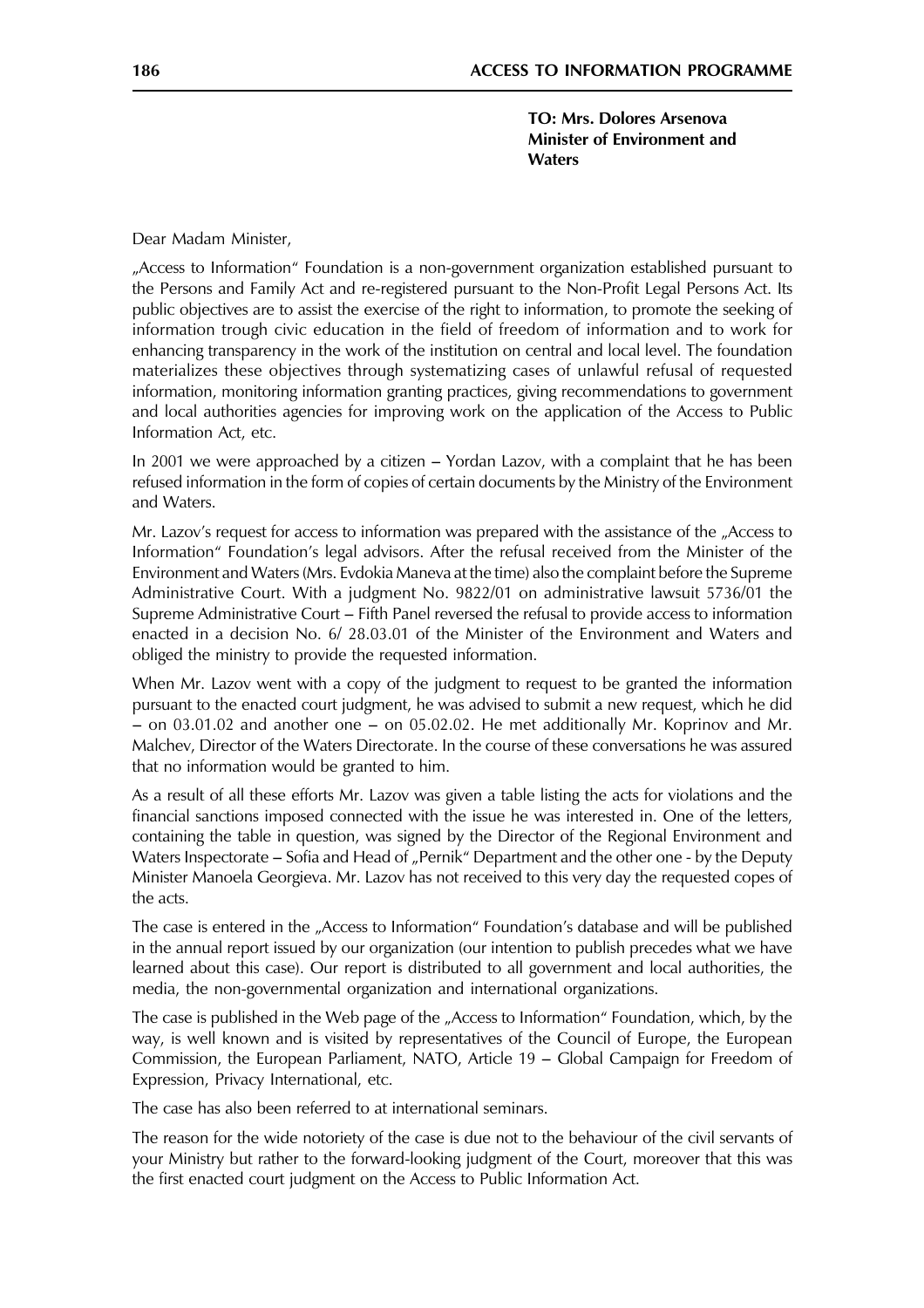The failure to grant information on the basis of an enacted court judgment is a serious violation of the law, disrespect for the authority of the judiciary and for the constitutional principle according to which any of the three powers, that state power is divided into, has its own delineated competence and cannot infringe on the competence of the other powers.

There are sufficient grounds for seeking responsibility from the culpable civil servants including imposing sanctions pursuant to Article 51 and the following of the Supreme Administrative Court Act as well as other sanctions.

We believe that it is easier to dissipate public confidence in an institution that to build a new one. Victims of this unfortunately are the citizens themselves and therefore it has always been our belief that it is necessary to exhaust all means for dialogue.

Therefore we are appealing to you to comply with your legal obligations and to grant the requested information in accordance with the court judgment and to impose sanctions on the culpable civil servants.

Gergana Jouleva, **Executive Director** 

Alexander Kashumov, Attorney at law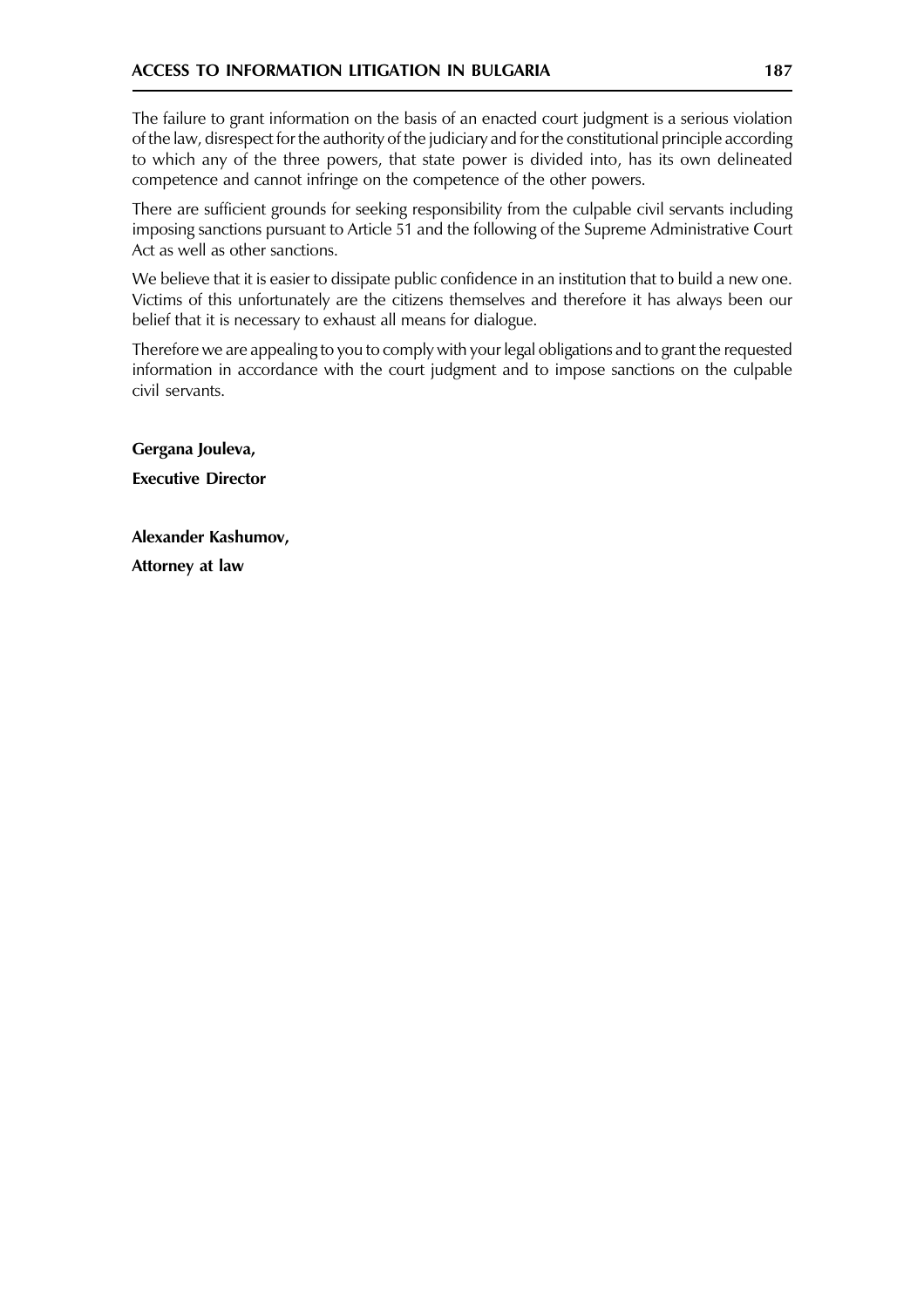#### **REPUBLIC OF BULGARIA**

#### MINISTRY OF THE ENVIRONMENT AND WATERS

TO:

Mrs. Gergana Jouleva **Executive Director of the "Access to Information Programme**" **Foundation** 

Dear Mrs Jouleva,

Thank you for your letter.

It is necessary to inform you that Mr. Yordan Lazov is well known at the Ministry of the Environment and Waters. The correspondence with him comprises a sizeable volume; he has attended numerous meetings and councils. As Chairman of the Initiative Committee for the Restoration the Ecological Balance in the River Djerman Valley he has contributed substantially to the solution of the problem and to its guidance in the right direction. One could say that so far there has existed cooperation both with Mr. Lazov and with the other NGO's in the region.

Against this background it is surprising that a misunderstanding could infringe upon the good reputation both of the Ministry and of the Foundation you represent. This is the described case of refusing Mr. Lazov access to information, which falls short of reality.

In response to Mr. Lazov's request of 05.02.2002 he has been duly informed (a copy of the letter is enclosed herewith) that he will receive the requested information after presenting a document for paid fees. This was explained to him also in the course of a conversation with officers of the ministry. It is unclear why Mr. Lazov has requested first to examine the prepared information and to pay the fee afterwards. It is exactly this wish of his that has not been satisfied. The requested copy of the water facility use register has been prepared; it is available since 15 February but to this very day it has not been sought by the applicant.

I believe that, had there been a preliminary contact with the Ministry, the misunderstanding would not have occurred.

I believe that you will do your best for the favorable conclusion of this case.

**Enc.:** In accordance with the text.

Yours sincerely: **Deputy Minister:** 

Manoela Georgieva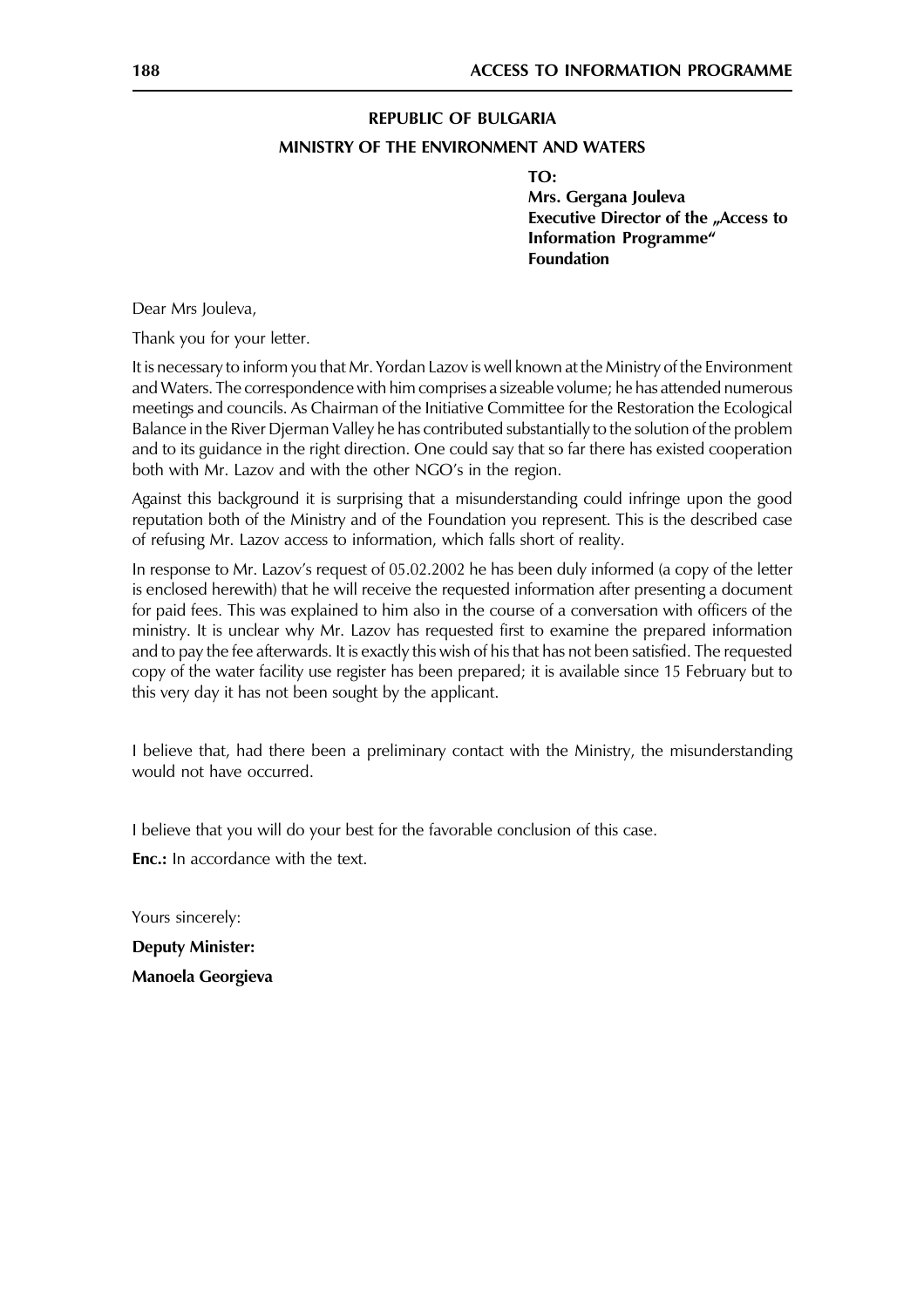**Re.: Access to information in** connection with the extraction of mineral materials from the river Djerman valley

Dear Mrs. Arsenova,

In contravention to the good relations between us Deputy Minister Georgieva has once again been misled by Mr. Koprinov to sign a letter, which falls short of the truth.

From the requested xerox copies for access to information specifies in the attached request of 03.01.2002 out of a total of 14 items the specified information has so far been refused to me with the exception of only item 12 concerning water facility use.

The inventory of the specified five ordinances enacted by Mrs. Dimitrova, Director of the Regional Environment and Waters Inspectorate, that I have been provided with, are not the copies of the information requested by me.

Enc: In accordance with the text.

08.05.2002 Yours sincerely,

(Lazov, Chairman of Initiative Committee)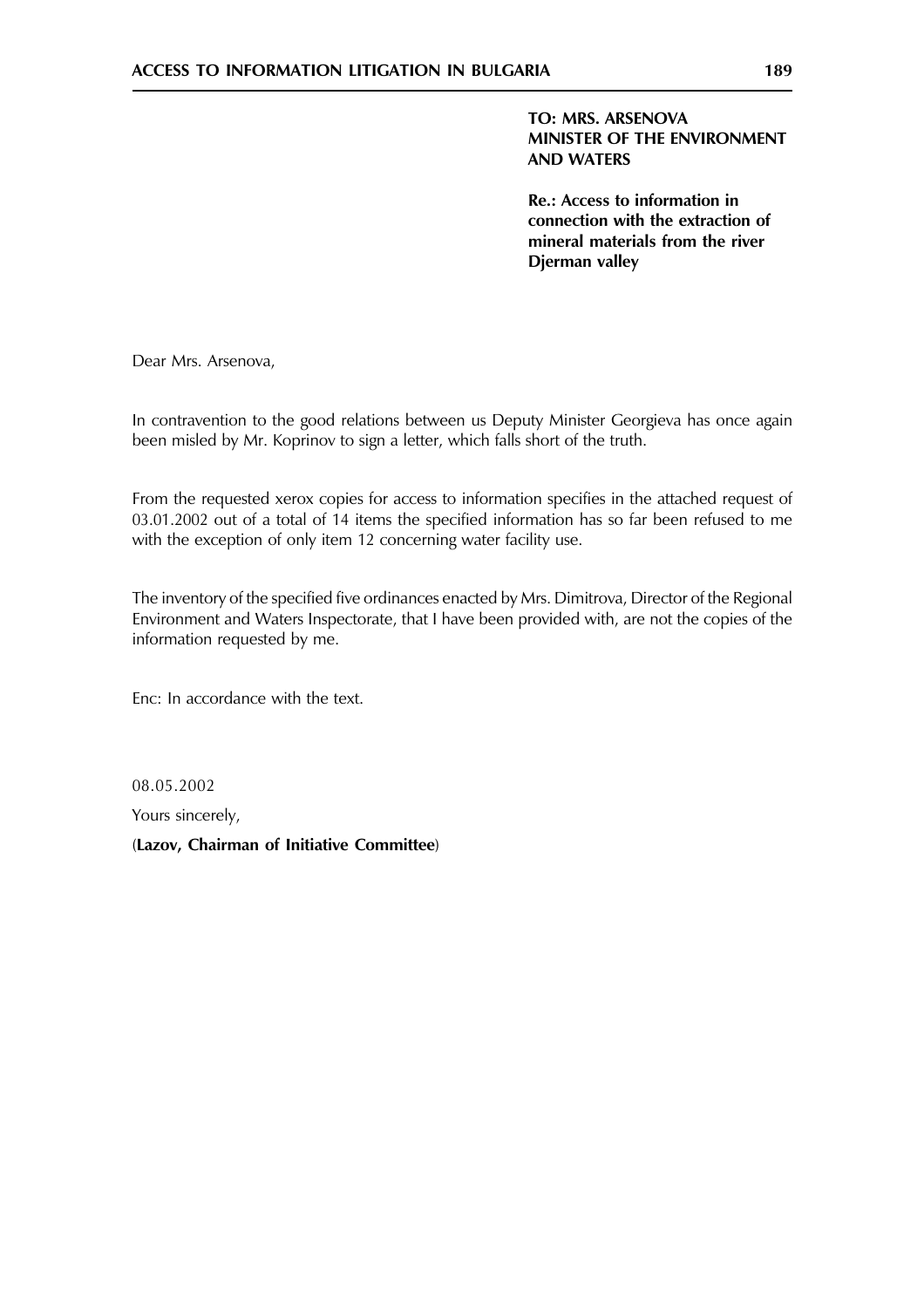**REPUBLIC OF BULGARIA** MINISTRY OF THE ENVIRONMENT **AND WATERS** 

TO: **MR. YORDAN LAZOV** 

**Re: The environment situation** along the river Dierman valley.

Dear Mr. Lazov,

In your consecutive complaint we notice a positive development of the existing environmental problem. It is true that the Regional Governor's Office has received the support of the Ministry of the Environment and Waters for inclusion in the titular lists of the Ministry of Regional and Urban Development and the Ministry of Agriculture and Forestry and in financing comprehensive projects for the river Djerman valley. This is part of the implementation measures adopted at the wide public discussion held at the Kyustendil Regional Governor's Office. The next step after securing the funds is the announcement by the Kyustendil region of a competition for awarding the project development following the consideration and the adoption of the technical assignment.

It is obvious that the activities of the Ministry of the Environment and Waters are specific and targeted and this is quite natural having in mind the position that has been taken on numerous occasions.

You have been informed by our letter No. G-29/15.02.2002 that the information requested by you from the register of the permits issued for using water facilities has been prepared and you can receive it through the existing procedure. So far you have not expressed a wish to do so.

The dam project on the river Djerman has not been rejected. The project was adopted with a decision of Regional Expert Council of Regulating the Territory – Kyustendil, it has been presented by the investor and has passed the legal procedure for issuing a permit for water facility use pursuant to the Waters Act, which is a necessary condition for approving the project and issuing a construction permit for the installation. Whether the project will be implemented or not as a part of a future cascade of dams is within the competence of the investor.

Your claim that "Deputy Minister Dukov has issued the permit" comes short of the truth.

I believe that at this stage one has to concentrate one's efforts in a constructive direction with a view of the actual restoration of the ecological balance in the river Djerman valley.

Yours sincerely,

# **DEPUTY MINISTER: MANOELA GEORGIEVA**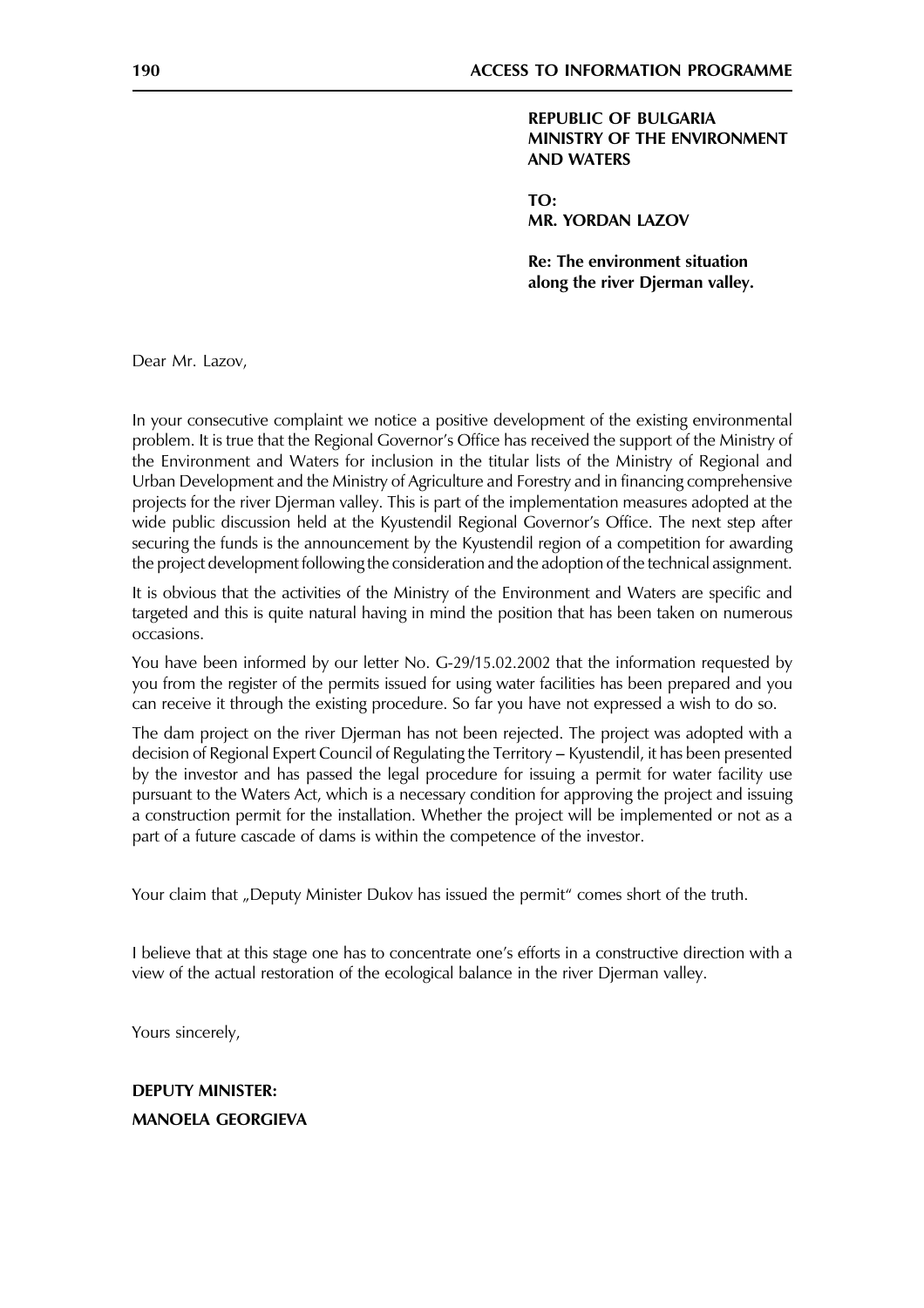#### **CLAIM**

 $b\mathsf{v}$ 

# Yordan Lazov plaintiff under administrative lawsuit No.5736701 through lawyer Alexander Emilov Khashumov

Honorable Supreme Judges,

On the grounds of Article 42, paragraph 2 of the Access to Public Information Act in relation to Article 51 of the Supreme Administrative Court Act I plead with you the request to impose on the respondent under administrative lawsuit No.5736701 - the Minister of the Environment and Waters, a fine for the failure to comply with a court judgment that has come into force.

The respondent is informed about the judgment that has come into force and has been more than once addressed to comply with it. In response to these efforts only two identical reports on issued violation acts have been received. However, as it can be seen from the judgment, the subject of the legal dispute was the request for access to copies of the acts i.e. their contents. The court has reversed the refusal of the Minister of the Environment and Waters as contrary to the law and has obliged the respondent to provide the requested information.

After several futile attempts to receive the information referred to, the applicant Mr. Lazov has turned toward the non-governmental organization Foundation "Access to Information Programme". When this organization raised the question of the execution of the judgment in a letter, in a reply letter the Deputy Minister of the Environment and Waters Mrs. Manoela Georgieva explained, that Mr. Lazov had refused to pay the fixed fee, because he waned to examine the information in advance (obviously because he wanted to make sure that this was exactly the requested information). His request was not granted without indicating any motives. From the contents of the letter of the Deputy Minister and from another letter enclosed to it addressed to Mr. Lazov it is obvious that the above case, besides anything else, does not have anything in common with the request for access to information that was the subject of the judgment under administrative lawsuit No. 5736/01.

I think that the displayed lack of respect for a judgment of the Supreme Administrative Court that has come into force, as well as the violation made by this inaction, apparently premeditated, should cause the implementation of the liability provided for by the law.

Having in mind the above and on its grounds I ask the Honorable Court to impose a fee on the Minister of the Environment and Waters for failure to comply with a judgment that has come into force.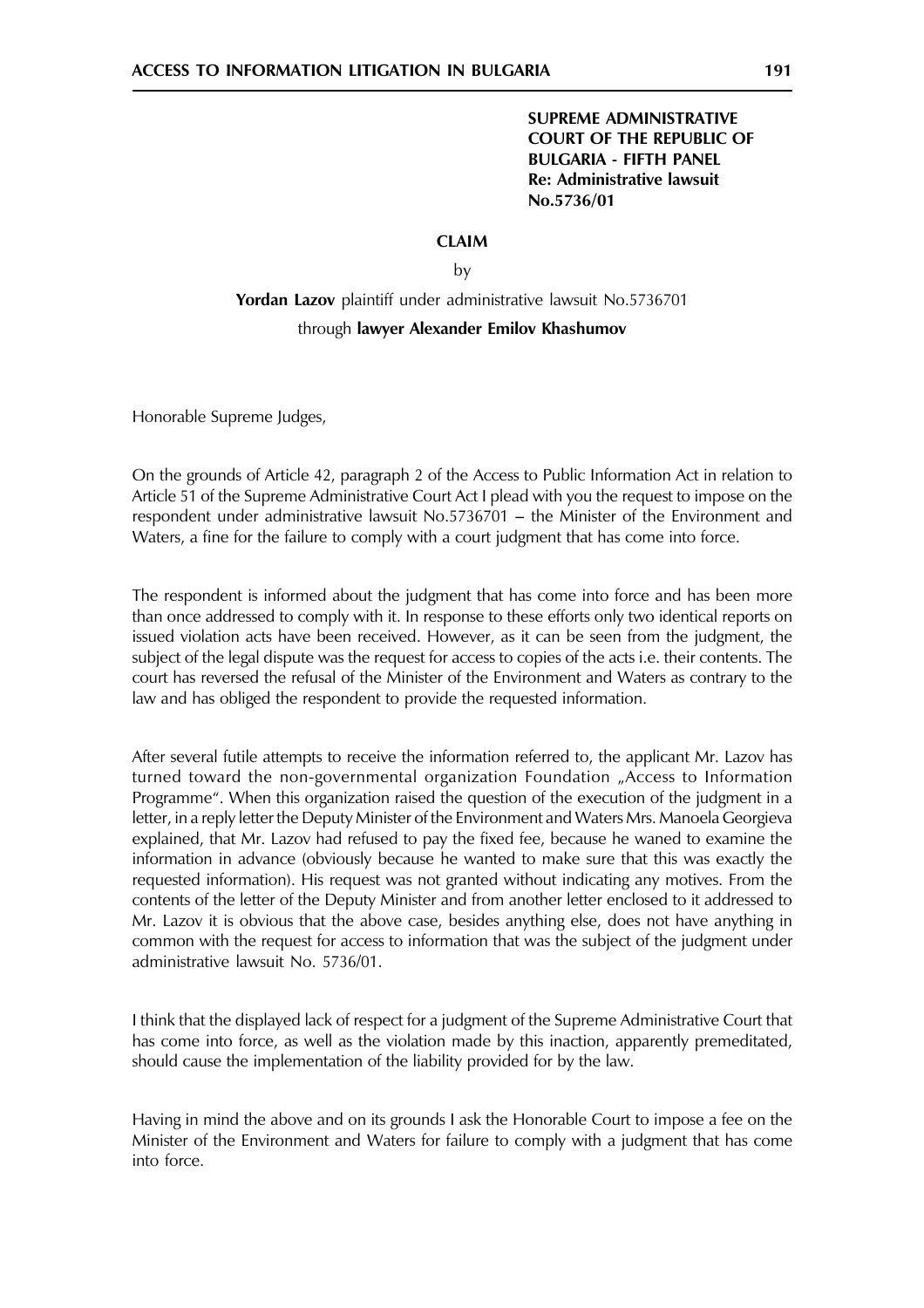## **Enclosure:**

- 1. Letter ref. No.48/30.01.02 from Manoela Georgieva;
- 2. Letter from engineer Tzv. Dimitrova;
- 3. Letter ref. No.48-00-2526/09.04.02 from AIP foundation ;
- 4. Letter ref. No.48-00-2526/22.04.02 from Manoela Georgieva;
- 5 Letter ref. No.G-29/15.02.02;
- 6. Power of attorney.

Yours sincerely:

(agent)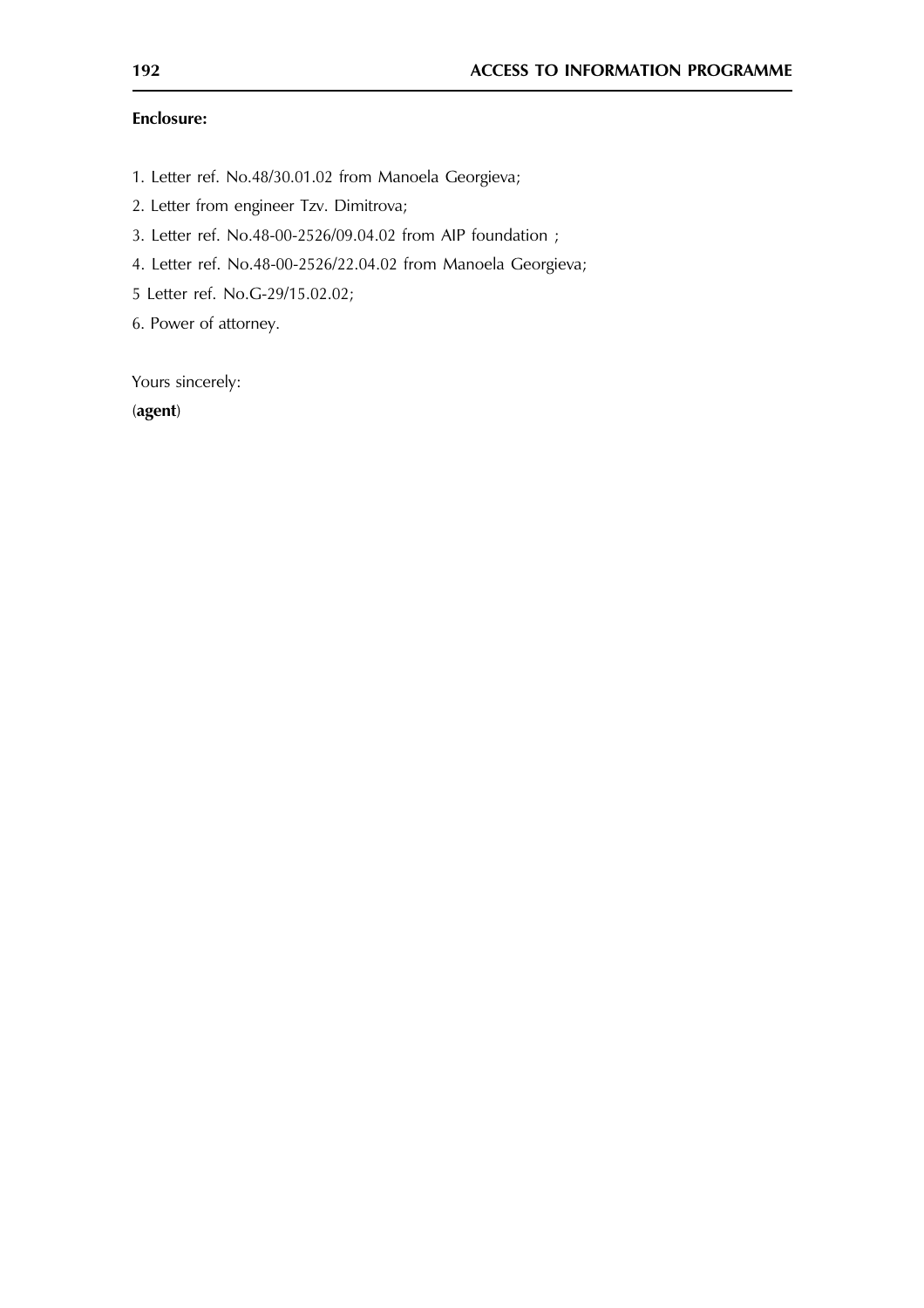# **Totev** v. Minister of Finance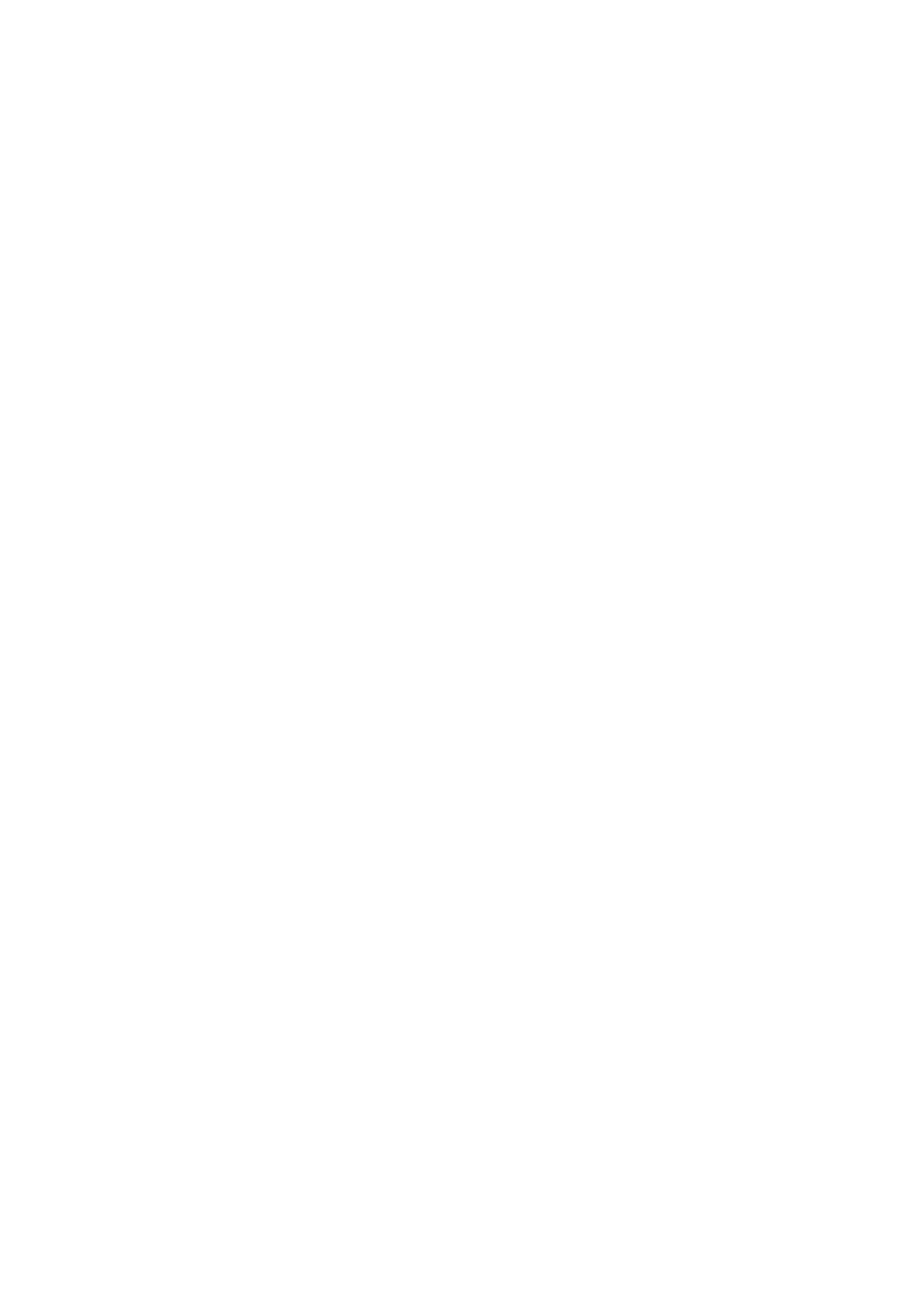**TO** THE DIRECTOR OF THE CHIEF TAX DIRECTORATE **Mr. Anton Tonchev** 

## REQUEST FOR ACCESS TO PUBLIC INFORMATION

## by DIMITER CHAVDAROV TOTEV

Dear Mr. Tax Director,

On the grounds of the Access to Public Information Act I request to be granted a paper copy of your letter with your reference number 930072/20.02.2000. The letter is your reply to an inquiry of a taxable subject on interpreting the tax law. I am specifying expressly that I do not wish to be provided with the data about the person that has addressed the inquiry to you. I am interested only in the contents of your reply.

Yours sincerely,

**Dimiter Totev** 

Sofia 21.07 2000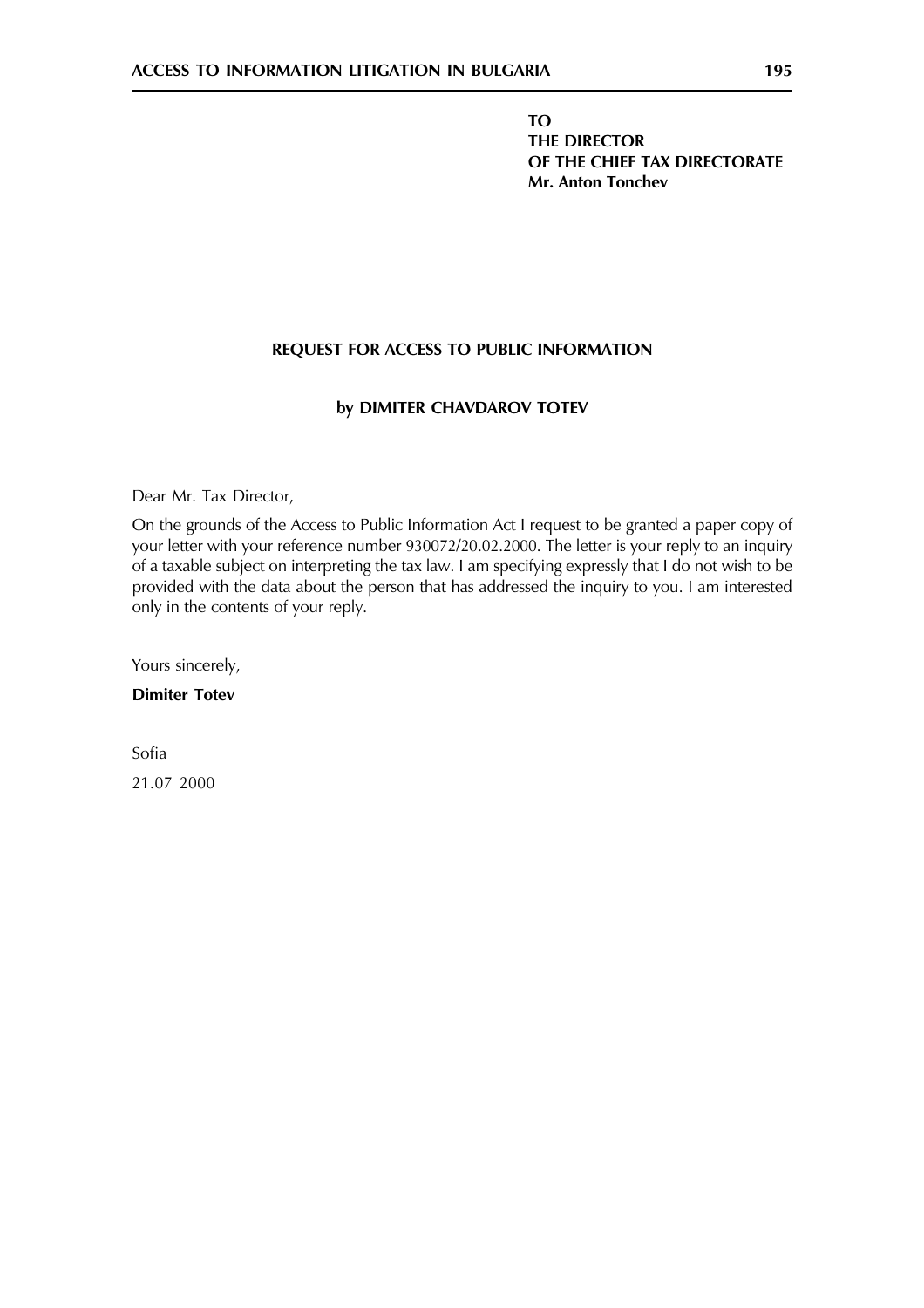## **MINISTRY OF FINANCE CHIEF TAX DEPARTMENT**

**TO MR. DIMITAR CHAVDAROV TOTEV** Our ref. No. Nº ML-96-00-189/ 21.07.2000

Ref: Request to grant information

DEAR MR. TOTEV,

The information you want to receive is not public information in the meaning of Article 2, paragraph 1 of the Access to Public Information Act and constitutes official secret pursuant to § 1, item 1 of the additional provisions of the Code of Taxation Procedure (CTP).

A right to every tax subject is to protect the secret about the circumstances, which have become generally known to the tax administration under the conditions of the CTP-Article 23, paragraph 1, item 7 of the Code, and an obligation of the tax administration officials, pursuant to Article 12 and Article 242, paragraph 1, item 3 of the CTP is to keep secret and not use for other purposes, except for the direct execution of their official duties, all the facts and circumstances defined in the Code as official secret, that they have become familiar with. On the grounds of these two provisions, the secret can be revealed only on the basis of an act issued by a judicial authority, as well as on the basis of a written request from another taxation authority.

You have the opportunity – when you pose specific questions, referring to problems related to your taxation – to be informed in an appropriate form.

**CHIEF TAX DIRECTOR**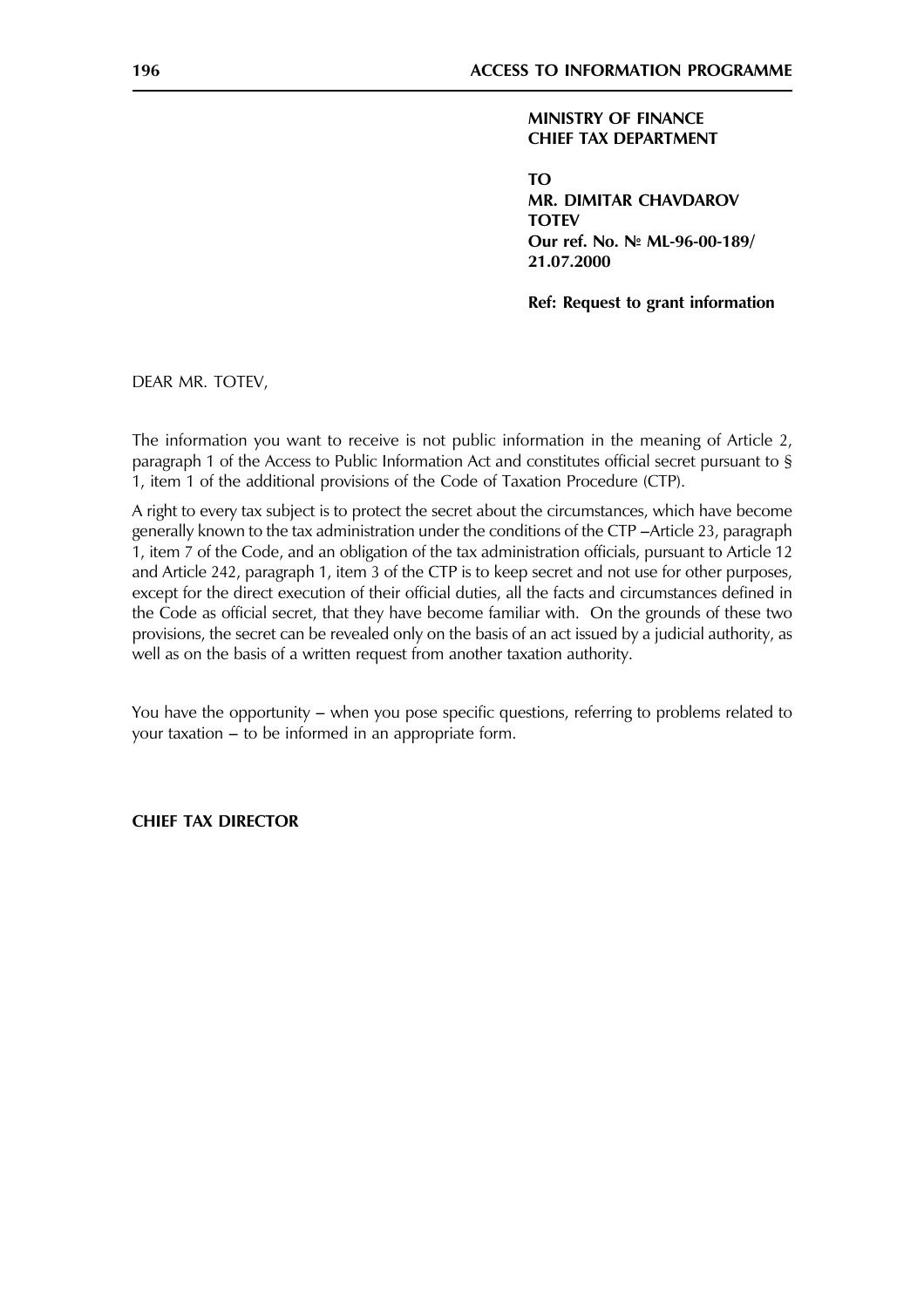## **THROUGH THE CHIEF TAX DIRECTOR** TO: THE SOFIA CITY COURT **ADMINISTRATIVE DIVISION**

#### **COMPLAINT**

#### By: Dimiter Chavdarov Totev,

#### **AGAINST:**

letter No. ML-96-00-189 of 1 August 2000 r. of the Chief Tax Director

Honorable Judges,

I am appealing before you against the decision of the Chief Tax Directorate (CTD) refusing to provide me with access to public information requested by me on the grounds of Article 38, paragraph 1 of the Administrative Proceedings Act (APA) in conjunction with Article 40, paragraph 1 of the of the Access to Public Information Act (APIA) - State Gazette, No. 55 of 07.07.2000 - $(APIA)$ .

#### A. FACTS

On 21 July 2000 on the grounds of Article 24, paragraph 3 in conjunction with paragraph 1 of the Access to Public Information Act (APIA) I submitted a request to the CTD ref. No. ML-96-00-189 with which I requested a copy of the letter of the CTD No. 930072/20.02.2000. In the application I pointed out expressly that my request concerns only that part of the letter contents which would not reveal data individualizing its addressee or any other third party.

The CTD decided to refuse to me access to the requested information of which it notified me with letter No. ML-96-00-189 of 1 August 2000. This letter is a decision for refusal in the meaning of Article 40, paragraph 1 of the APIA and is the subject of appeal in this complaint.

In its decision the CTD claims that the requested information:

- a) "is not public in the meaning of Article 2, paragraph 1 of the APIA"; and
- b) "constitutes official secret in compliance with §1, item 1 of the CTP additional provisions".

## **B. CONTRADICTION OF THE DECISION TO THE LAW**

The refusal decision has been adopted in contradiction to the law because of the following:

1. Absence of motives for the decision

The CTD does not point to any factual grounds for its decision to refuse to me access to the requested information. In particular the CTD does not explain why the requested information is not public information in the meaning of the APIA, neither does it indicate the specific characteristics of the information which might associate it to the types of data specified as "official secret" by §1, item 1 of the CTP additional provisions. The absence of a motive is in breach of Article 38 of the APIA and of Article 15, paragraph 2, item 3 of the APA, which in itself is grounds for reversing the decision.

2. Concerning the claim of the CTD that the information is not "public"

The information requested by me is public in the meaning of Article 2, paragraph 1 of the APIA because it is connected with public life in the Republic of Bulgaria and had it been granted to me it would have allowed me to form my own opinion concerning the activity of the CTD.

The requested information concerns the interpretation of the tax law by the tax administration that is entrusted with its implementation. The tax law establishes property obligations for a wide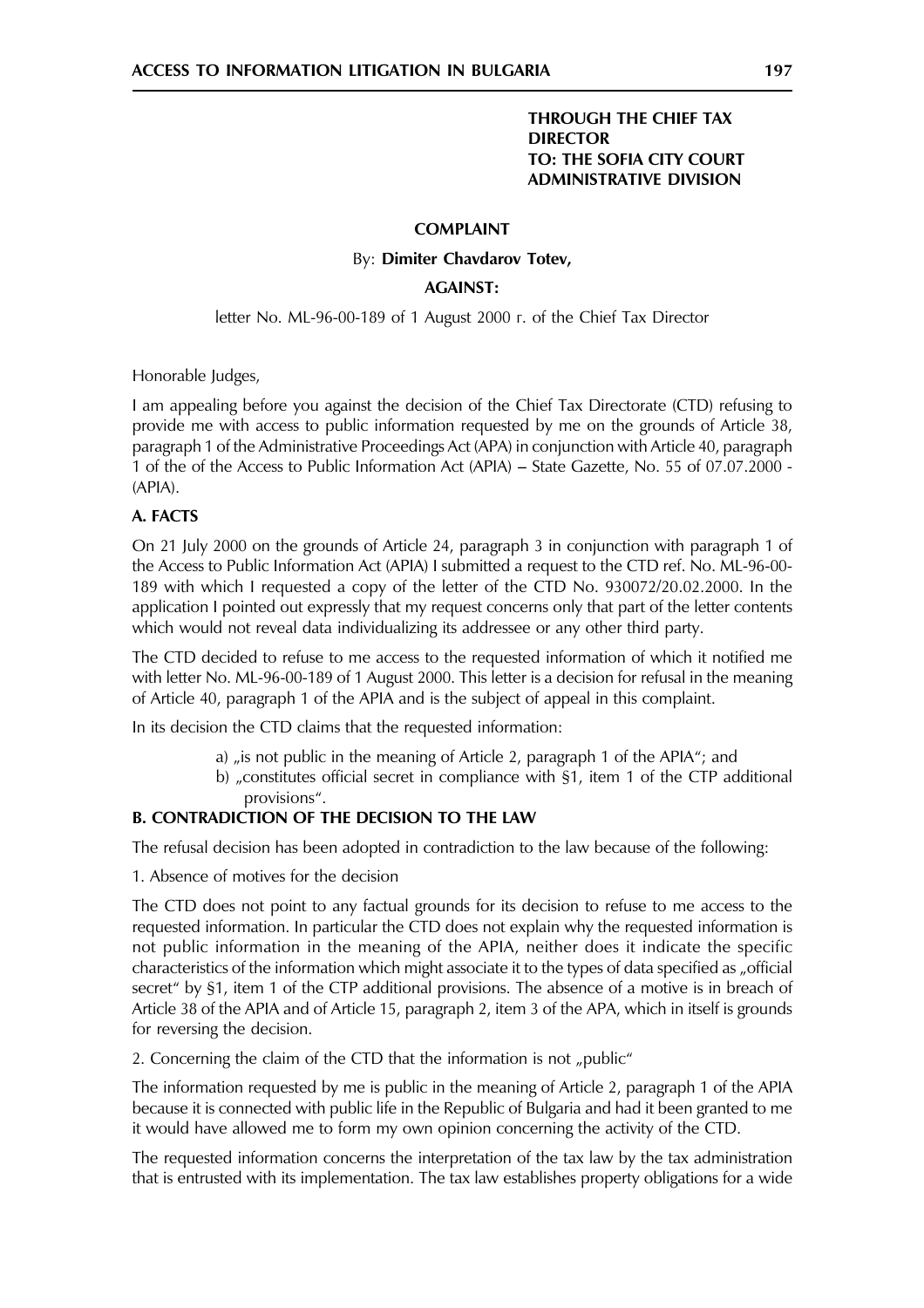circle of persons due to which its practical implementation by the tax administration is linked directly to public life in Bulgaria. It is common knowledge that letters of the CTD on the implementation of the tax law are published on a regular basis in printed and electronic publications which shows that they enjoy a high and lasting public interest.

Besides any interpretation of the tax law by the body entrusted with its implementation  $-$  the  $CTD$  – allows the formation of an independent opinion on the activity of the body in question.

3. Concerning the referral to "official secret"

The text of  $\S$  1, item 1 of the CTP additional provisions specifies in detail the data constituting official secret. All these data without exception are data which individualise a specific taxable subject which however is not the subject of my request. The subject of my request is the interpretation of the tax law by the CTD, done in its letter No. 930072/20.02.2000.

## **C. REQUEST**

On the basis of the above I request from the Honorable Court:

**I. TO REVERSE** the decision of the CTD formulated in letter No. ML-96-00-189 of August 1, 2000 with which I am refused a copy of letter No. 930072/20.02.2000 and to decide the case in substance by:

II. **ESTABLISHING** my right of access to letter No. 930072/20.02.2000 in its part which does not reveal data on third parties; and

III. **OBLIGE** the Chief Tax Directorate to provide me with a copy of letter No. 930072/20.02.2000 in its part, which does not reveal data on third parties

## **Special request:**

I request the Court to request officially from the Chief Tax Directorate:

1. Application from Dimiter Chavdarov Totev to the Chief Tax Directorate ref. No. ML-96-00-189; and

2. letter of the Chief Tax Directorate No. 930072/20.02.2000 for the purposes of Article 41, paragraph 3 of the APIA

## Lenclose:

1. A copy of the decision being appealed against;

- 2. Copies of published letters of the CTD;
- 3. A copy of the complaint and the written evidence for the respondent;
- 4. Power of attorney;
- 5. A receipt for paid state fee.

Yours respectfully:

## **Dimiter Totev**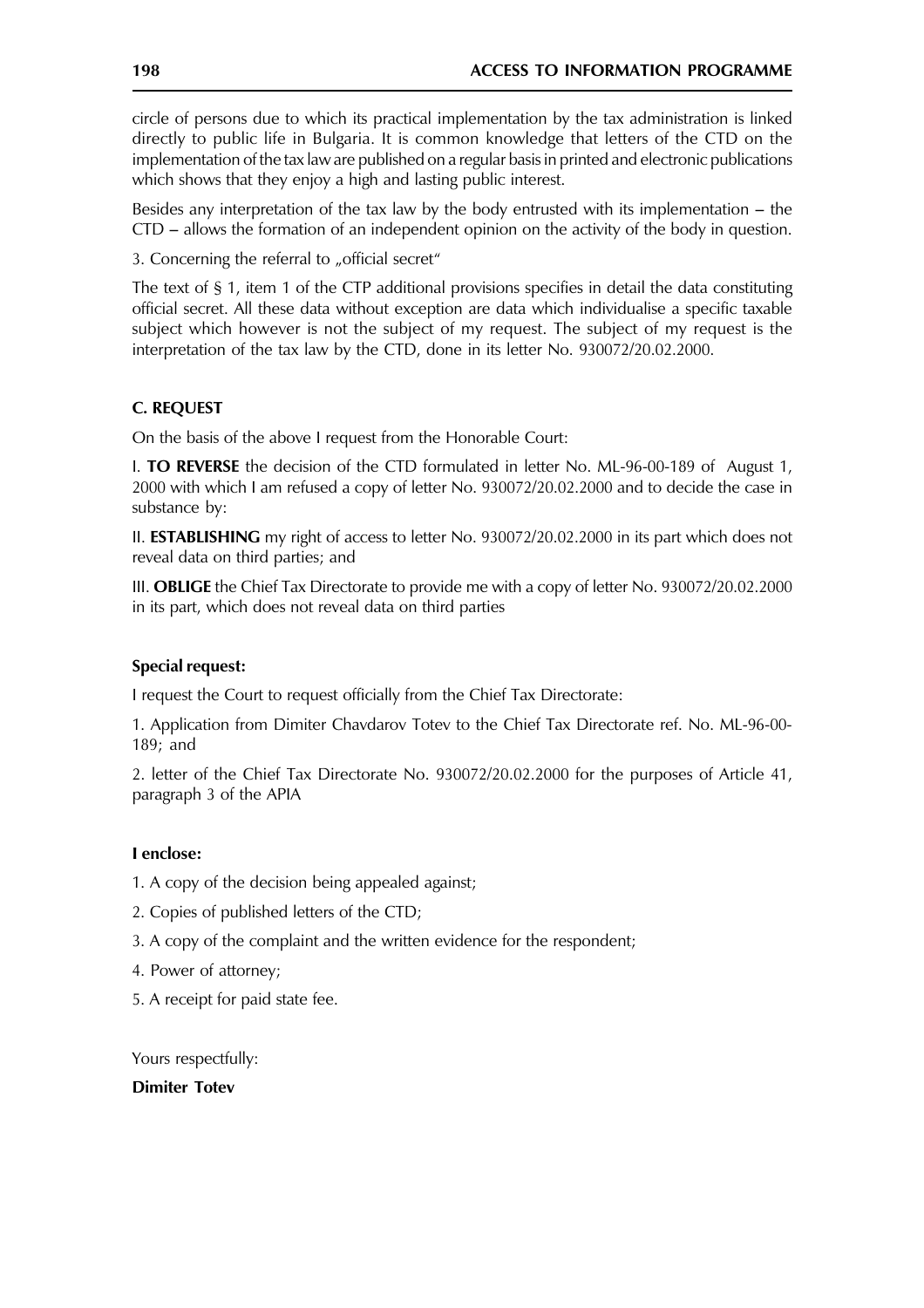## **SOFIA CITY COURT ADMINISTRATIVE DIVISION** III "D" division

#### **WRITTEN DEFENCE**

 $from$ 

Dimitar Chavdarov Totev, plaintiff under administrative lawsuit No. 2167/00 in the registration of Sofia City Court, III "D" administrative division

through lawyer Alexander Emilov Kashumov, Sofia College of Barristers

Honorable Judges,

I plead with you to grant the complaint, as it is submitted. I ask you on the grounds of Article 41, paragraph 1 of the APIA in conjunction with Article 42, paragraph 2 of Administrative Proceedings Act (APA) to reverse the decision of the Chief Tax Director as contrary to the law and to oblige him to provide me with access to the requested public information.

I. With regard to the preliminary questions of the case.

1. The appealed act of the Chief Tax Director is a decision refusing to grant information in the meaning of the APIA, regardless of the fact that it is not explicitly a "decision" or an "order". This is the so, because the act is issued in the framework of the administrative proceedings for issuing a decision to grant access to information, which began with an application submitted by myself. It is also obvious that the act affects rights that belong to me and more specifically  $-$  my right of access to public information, pronounced in Article 4, paragraph 1 of the APIA. Hence the act issued by the Chief Tax Director has the characteristics of an individual administrative act in the meaning of Article 2, paragraph 1 of APA, and in particular – of a decision in the meaning of the APIA. The act is subject to appeal under the procedure of APA on the grounds of Article 40, paragraph 1 of the APIA, because it represents a decision on refusing to grant public information.

2. The Chief Tax Director is an authority of the tax administration pursuant to Article 235, paragraph 1, item 1 of the Code of Taxation Procedure and therefore in the capacity of a public authority is an obliged subject in the meaning of Article 3, paragraph 1 of the APIA.

II. With regard to the contradiction of the appealed decision to the law. In addition to the reasons set forth in the complaint, that the decision to refuse information is issued in violation of the procedural and substantive law, I add the following:

1. The decision to refuse access to information has no motive in violation of Article 38 of the APIA, which requires explicit indication of the legal and factual grounds for refusal, as well as of Article 15, paragraph 1 of APA. The legal grounds have not been indicated precisely, because § 1, item 1 of the additional provision of the Code of Taxation Procedure has six items. The refusal would have been motivated only had a specific item been indicated and simultaneously had it been claimed that the letter contained the factual data, indicated in the same item. The decision does not indicate the factual grounds at all, and therefore it is unclear why the requested letter contains information that is official secret, as it is being claimed in the decision. On the contrary - my preliminary information is that the letter contains a standpoint of the Chef Tax Director on the application of the taxation law, expressed in executing his powers pursuant to Article 237,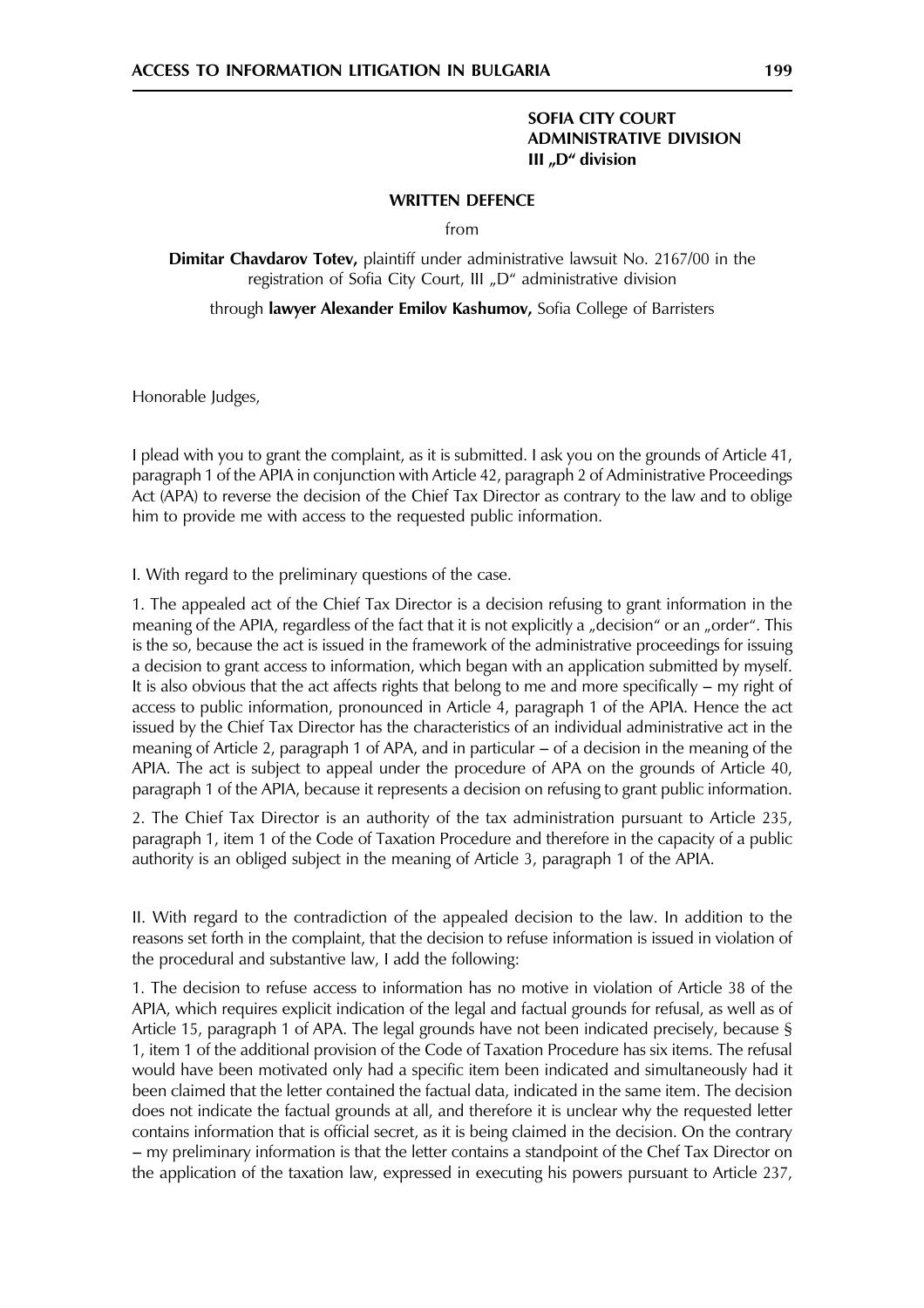paragraph 1, item 10 and Article 238, paragraph 1 of the Code of Taxation Procedure. On account of this preliminary information, I first orally asked for a copy of the letter, and later on I submitted an application for access to information. The last paragraph of the decision refusing access to information also contains an indication that the contents of the letter I requested is connected to "questions that have been posed, related to problems, connected with taxation".

2. The assertion that the information I requested "does not represent public information in the meaning of Article 2, paragraph 1 of the APIA" is not supported by neither legal, nor factual arguments, and therefore it is not motivated. The Chief Tax Director was obliged to motivate this assertion, so that it could be possible both for me and for the court to assess whether it is in compliance with the law i.e. whether he legal definition of "public information" has been taken into consideration. At present, nothing indicates that the qualification has been done in compliance with the law.

3. The cited third paragraph of the appealed decision suggests the conclusion, that the requested information is public because it affects public life in the Republic of Bulgaria. This is the so, because "the problems related to taxation" are universal for all taxable subjects due to their equality before the law and therefore the interpretations of these problems made by the competent authority are of a public nature. Moreover, these letters are responses to enquiries on the application of the law, and not to the way in which the personal or company cases are being handled. Next, the standpoint of the Chief Tax Director on such questions is important for the formation of one's own opinion about his activity and the activity of the tax administration in general. All the more so that this is the authority that gives standpoints and instructions on the application of the taxation laws and the legal acts on their application, which are grounds for the revocation of an act of the tax administration by the superior authority /Article 238, paragraph 1-2 of the Code of Taxation Procedure/. Since it is related to public life and provides an opportunity to form an opinion on subjects obliged under the APIA, the requested information falls within the scope of Article 2, paragraph I of the APIA and therefore is public.

4. Even if the existence of a limitation to my right of access to information – official secret – was motivated and well-grounded, this limitation could not be opposed to my request for information. This is the so, because in my application for access to public information I explicitly requested to be granted the contents of the letter, without the data that identified the third party, which is party to the correspondence. As far as I know, this content represents a standpoint on the application of the taxation law and this is what I wanted to receive. The question whether there really exists official secret over the data of this party cannot arise, because I do not require access to this data. For the Chief Tax Director the obligation arose to provide me with the so called partial access to public information – Article 7, paragraph 2, Article 37, paragraph 2 of the APIA, without giving me the correspondent's data – which is a third party.

5. Letters, similar to the one I required, are publicized widely throughout various publications and software programmes for legal information, as it is clear from the case evidence. With his refusal to grant the information I requested the Chief Tax Director has put me into an unequal position in comparison to those to whom he has granted such information, in violation of the principle, laid down in Article 6, point 2 of the APIA.

Sincerely:

(agent)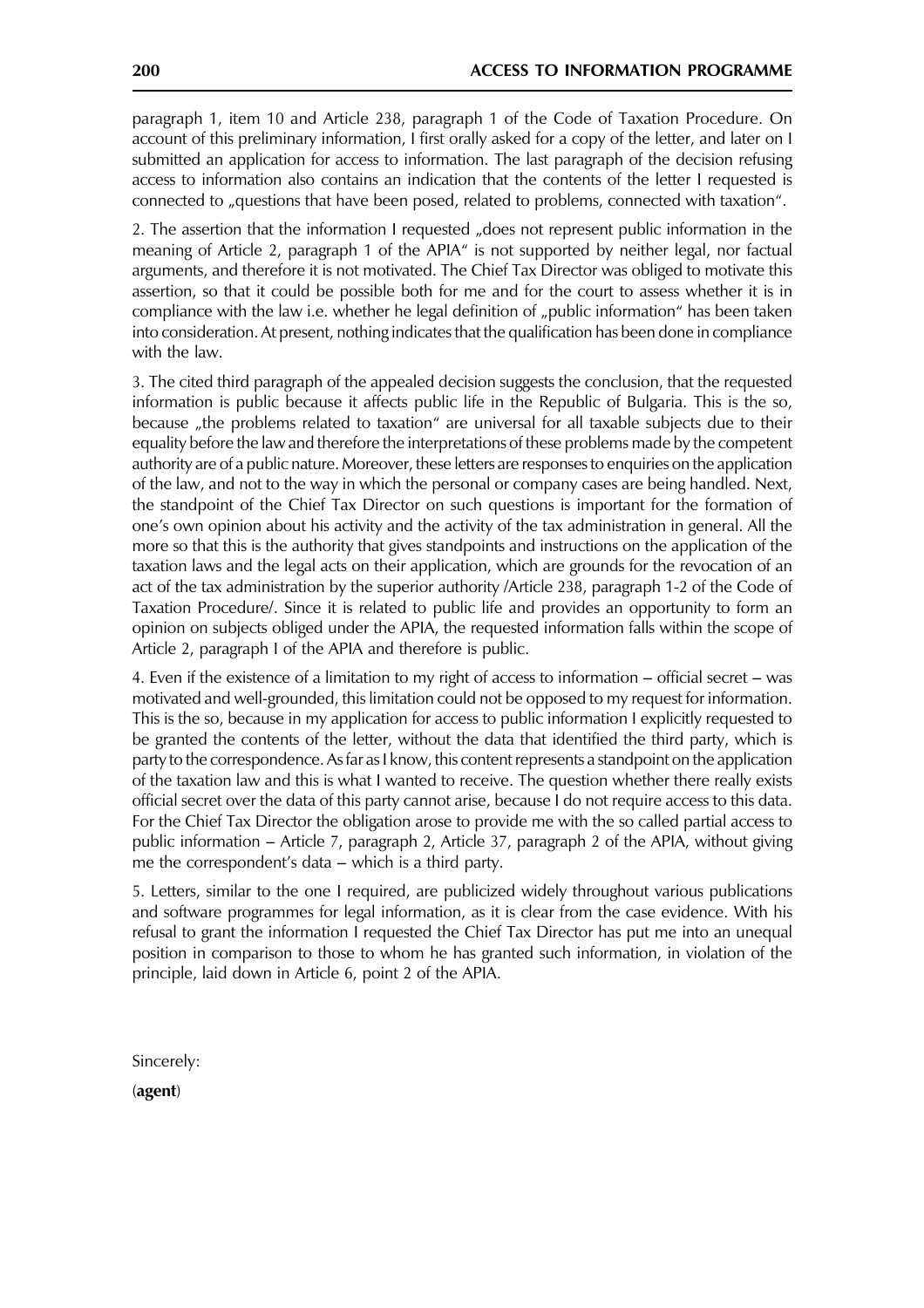## **IUDGMENT** IN THE NAME OF THE PEOPLE

#### 23.07.2001

THE SOFIA CITY COURT ADMINISTRATIVE DIVISION, III "D" panel in a public hearing held on twelfth of June of the year two thousand and one and composed of:

Chairperson: GALINA SOLAKOVA **Members: MARINKA CHERNEVA KRISTINA ANGELOVA** 

With secretary Nevenka Mihailova and in the attendance of Public Prosecutor Burneva having considered the report of **Judge Cherneva** administrative lawsuit No. 2167 of the register for the year 2000 and in order to pass judgment took into consideration the following:

The proceedings are under Article 40 of the Access to Public Information Act (APIA) in conjunction with Article 33 and the following of the Administrative Proceedings Act (APA).

It has been instituted on a complaint of **DIMITER CHAVDAROV TOTEV**. Personal reg. No. 7112106248, against letter No. ML 96-00-189/01.08.2000 of the Chief Tax Director.

The plaintiff claims in his complaint that on 21.07.2000 on the grounds of Article 24, paragraph 3 in conjunction with paragraph 1 of the APIA submitted an application to the Chief Tax Director with ref. No. ML-96-00-189/01.08.2000, with which he requested a copy of a letter of the Chief Tax Director No. 930072/20.02.2000. He indicated in his application that his request concerned only that part of the letter's contents, which would not revel data, individualising its addressee or any third party. He sets forth detailed considerations. His claim consists in a request that the Court should reverse the decision of the Chief Tax Director formulated in a letter No. ML 96-00-189/01.08.2000 refusing him a copy of letter No. 930072/20.02.2000 and should judge the case in substance by confirming his right of access to letter No. 930072/20.02.2000 in its part which does not reveal data on third parties and by sentencing the Chief Tax Directorate to grant him a copy of letter No. 930072/20.02.2000 in its part which does not reveal data on third parties.

At the court hearing the plaintiff supports his complaint in person and through his procedural agent and request the court to grant it. He sets forth detailed considerations and a written defense. He does not claim expenses.

The respondent challenges the complaint and requests the Court to reject it as unjustified. He sets forth considerations in detailed written comments. He claims payment of remuneration to his legal counsel.

The representative of the Sofia City Public Prosecutor's Office deems the complaint unjustified and requests the Court to reject it.

THE SOFIA CITY COURT having assessed the evidence collected on the case and the positions of the parties finds the following as factually and legally established:

A written refusal is being appealed against of the Chief Tax Director, enacted in letter No. ML-96-00-189/01.08.2000 with which the plaintiff is refused a copy of letter of the Chief Tax Director No. 930072/20.02.2000. The administrative proceedings started with an application to the Chief Tax Director with ref. No. ML-96-00-189/01.08.2000 with which the plaintiff requested a copy of letter of the Chief Tax Director No. 930072/20.02.2000 concerning the tax treatment of the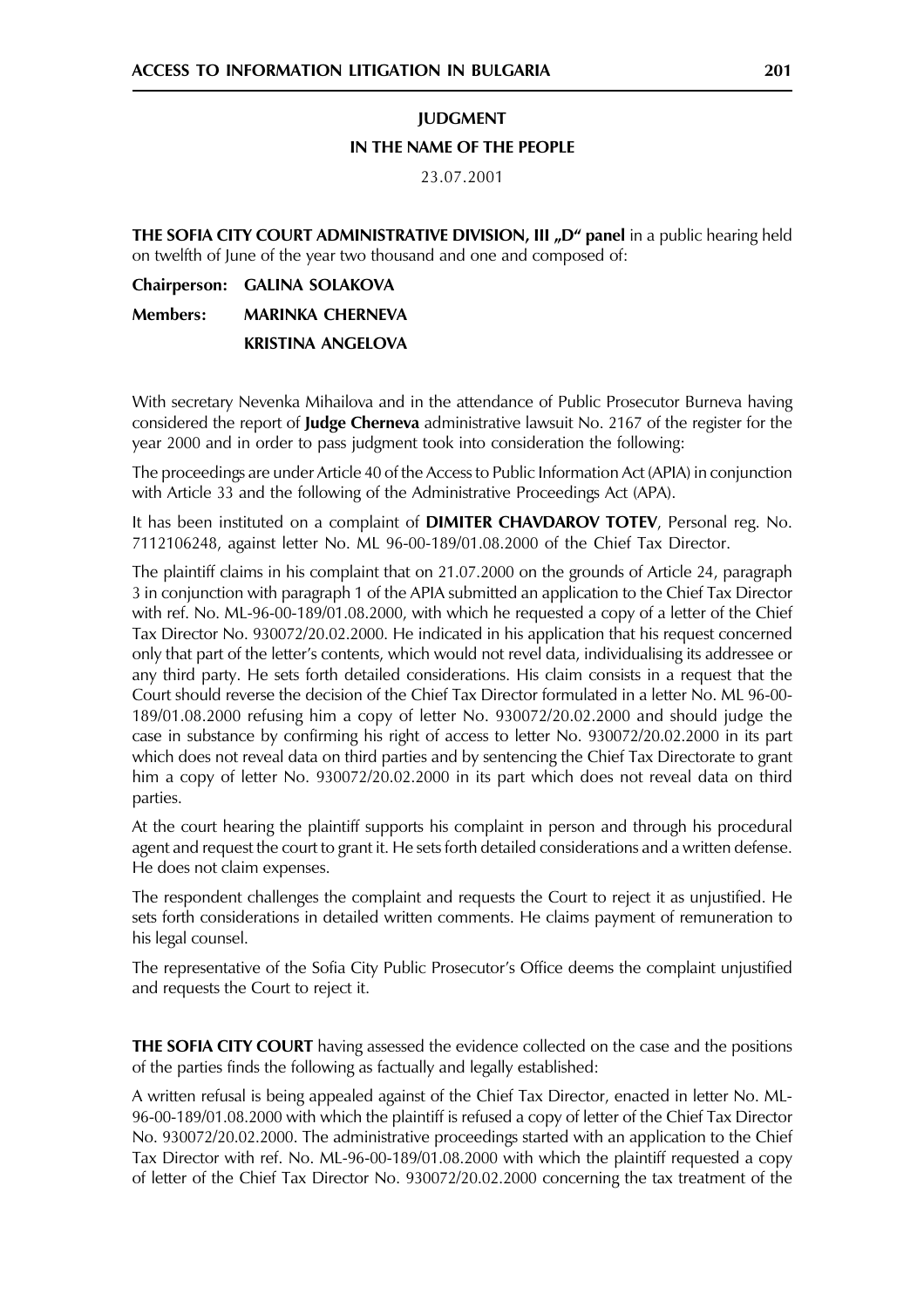interest in the ZUNK bonds. He stated that it was not necessary to reveal personal data on the persons to which it had been addressed. A pronouncement followed in the legally prescribed 14day time limit which is the subject of appeal before this Court. The administrative agency decided that the information requested by Totev was not public in the meaning of Article 2, paragraph 1 of the APIA and is official secret pursuant to  $\S 1$ ., item 1 of the additional provisions of the Code of Taxation Procedure. The Chief Tax Director motivated his refusal with the right of any taxable subject to protect the secret concerning the circumstances that have become known to the tax administration under the terms of Article 23, paragraph 1, item 7 of the Code of Taxation Procedure and with the obligation of the tax administration staff in compliance with Article 2 and Article 242, paragraph 1, item 3 of the Code of Taxation Procedure to keep secret and not to use for any purposes except for the direct fulfillment of their official duties all facts and circumstance that have become known to them and that have been defined as official secret.

In view of the factual circumstances so established the Court finds the following as legally established:

The letter of the Chief Tax Director No. ML-96-00-189/01.08.2000 that is being appealed against refusing the plaintiff a copy of letter of the Chief Tax Director No. 930072/20.02.2000 is undoubtedly an individual administrative act in the meaning of Article 2 of the Administrative Proceedings Act and is subject to judiciary control since it concerns the rights of the plaintiff.

Pursuant to Article 41, paragraph 2 of the Constitution citizens have the right to information from a government authority on issues which constitute for them lawful interest. To this subjective right of citizens corresponds the obligation of the respective authorities of the state to grant the requested information provided it, pursuant to the Constitutional provision, is not a government secret or other secret protected by law and does not concern other persons' rights. Consequently the right pronounced by the Constitution is not unrestricted. It is determined within a strict framework provided by the Constitution and the respective laws. The application of this provision is connected with the existence of several conditions, namely: that the person seeking information should be a Bulgarian citizen, he should have lawful interest in the information, it should not be a state secret and should not affect other person's right

The right of access to information is regulated except in the Constitution also in the special Access to Public Information Act. It provides citizens and legal persons with a wider opportunity to be informed and also provides an opportunity for exercising more effective control over government. The APIA widens the circle of persons, which have right to information, i.e. information may be requested by any natural or legal person. The plaintiff Dimiter Totev is an actively legitimated person in the meaning of the APIA to request access to information. The respondent - the Chief Tax Director on the other hand is a passively legitimated person to grant or refuse the requested access to information since all government authorities and all authorities of local government and subject of public law are obliged to provide information.

The application to the Chief Tax Director with ref. No. ML-96-00-189/01.08.2000 with which the plaintiff has requested a copy of letter of the Chief Tax Director with ref. No. 930072/ 20.02.2000 concerning the tax treatment of the interest on ZUNK bonds complies with the requirements of Article 25, paragraph 1 of the APIA.

The respondent has made a pronouncement within the 14-day time limit prescribed by Article 28 of the APIA with a letter No. ML-96-00-189/01.08.2000.

The Court accepts that the complaint has been duly submitted but considered in substance it is unjustified.

The right of access to information is not absolute but is subject to certain restriction. They are defined in Article 37, paragraph 1 of the APIA and are state secret, official secret, the information under Article 13, paragraph 2 of the same act, when access affects the interests of a third party and there is no express consent by it, the requested public information has been granted to the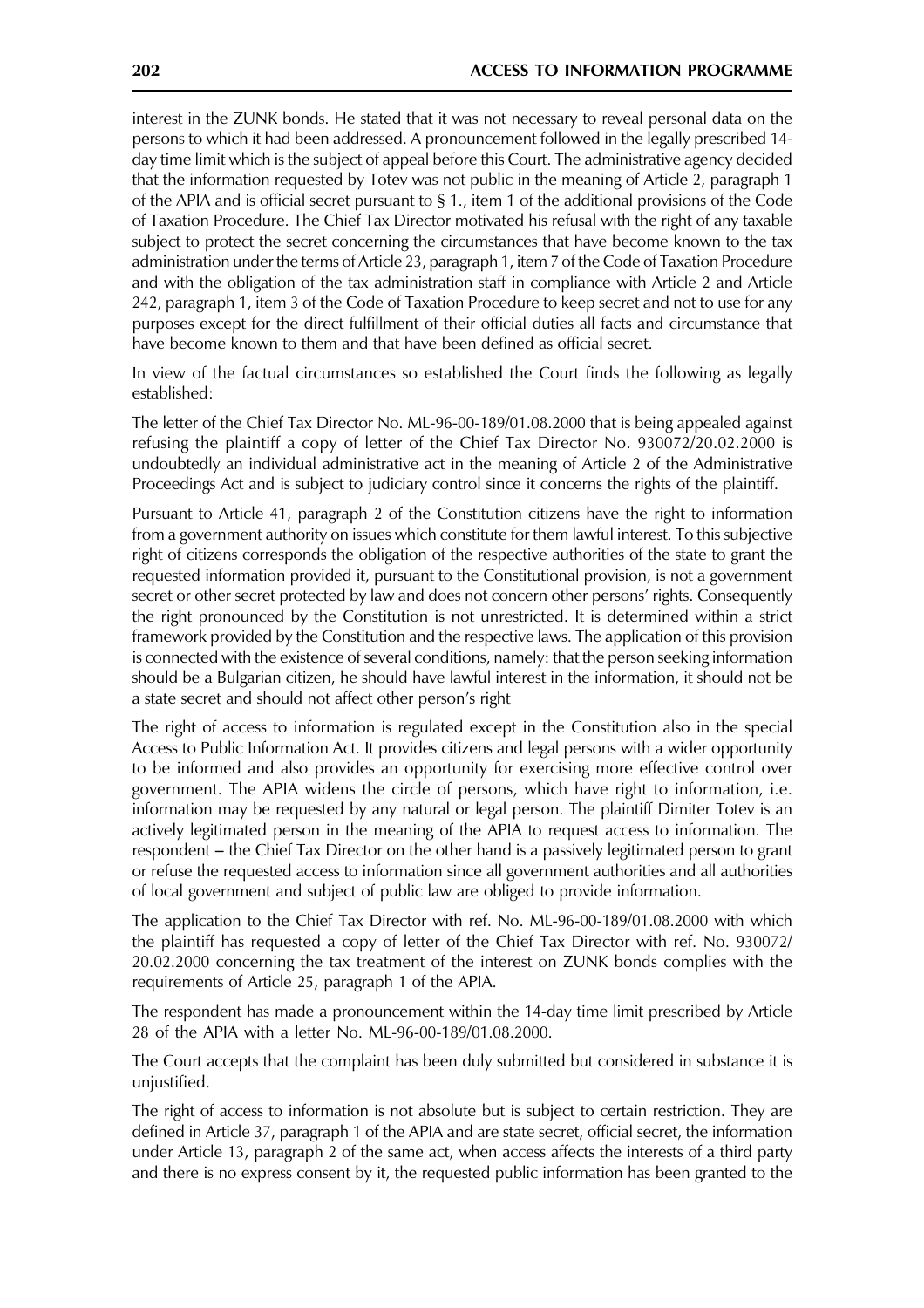applicant in the preceding six months and when the information is connected with the operational preparation of the acts of the authorities and has no significance of its own (opinions, recommendations, positions, consultations) and when it contains positions in connection with current or forthcoming negotiations (Article 13, paragraph 2 of the APIA).

The administrative authority has accepted in the refusal that is being appealed against that the information requested by Totev is not public in the meaning of Article 2, paragraph 1 of the APIA and is official secret pursuant to  $\S$  1., item 1 of the Code of Taxation Procedure additional provisions.

The legislator has provided a legal definition of the term public information in Article 2 of the act. He has accepted that public is any information connected with public life in the Republic of Bulgaria and allowing citizens to form an independent opinion concerning the activities of the subjects that are obliged by the act.

The plaintiff has requested in his application from the Chief Tax Directorate to familiarize himself with the latter's position on treating the interest on ZUNK bonds. Because of this the Court deems that the information requested by Totev is public in the meaning of the law since it concerns the activity of the tax administration on a specific problem and allows citizens to form an independent opinion concerning the activities of the Chief Tax Directorate.

There is no legal definition of the term "official secret". In any case however, official secret is a means of protecting certain interests which the legislator has deemed necessary to regulate. The administrative authority in its decision refers to  $\S$  1., item 1 of the Code of Taxation Procedure additional provisions. In the meaning of this provision "official secret" includes specific individualized data on taxable subject including the data on the tax registration, and excluding the data included in the public registers; the nature, source and volume of the income and/or expenditures; the sum of the calculated, established taxes, the tax exemptions, wavers and disposals used, the amount of the tax credit and the tax at the source; the data on commercial contracts and the size of the payments to third parties; the value and type if the individual assets and liabilities or possessions; any other data received, certified, prepared or collected by the tax authority in the course of the taxation proceedings and while performing the activities provided for in this act.

In view of this express provision of the law the Court deems that the Chief Tax Director has motivated his refusal correctly with the right of protecting the secret of any taxable subject concerning the circumstances that have become known to the tax administration under the terms of Article 23, paragraph 1, item 7 of the Code of Taxation Procedure and with the duty of the tax administration officers pursuant to Article 12 and Article 242, paragraph 1, item 3 of the Code of Taxation Procedure to keep the secret and not to use for any other purposes except for the direct fulfillment of their official duties all facts and circumstances that have become known to them and which have been defined by the Code of Taxation Procedure as official secret.

The Court believes that with the provision to the plaintiff of the reply by the Chief Tax Directorate to the third party concerning the request made by him on the manner in which the Code of Taxation Procedure is applied in this particular premise the administrative authority would breach the express prohibition provided for in § 1., item 1 of the Code of Taxation Procedure additional provisions. Data would be revealed concerning the third party which is not participating in the administrative preceding without its consent in spite of the fact that in the complaint it is pointed out that it is not necessary to reveal its personal data. Opening the requested information would reveal other data received, certified, prepared or collected by the tax authority in the course of the taxation proceedings concerning the third party which is not participating in the proceedings.

In order to gain access to the requested information the plaintiff should have requested the consent of the third party  $-$  an opportunity provided for in Article 37, paragraph 2 of the APIA. There is no such consent in the administrative correspondence.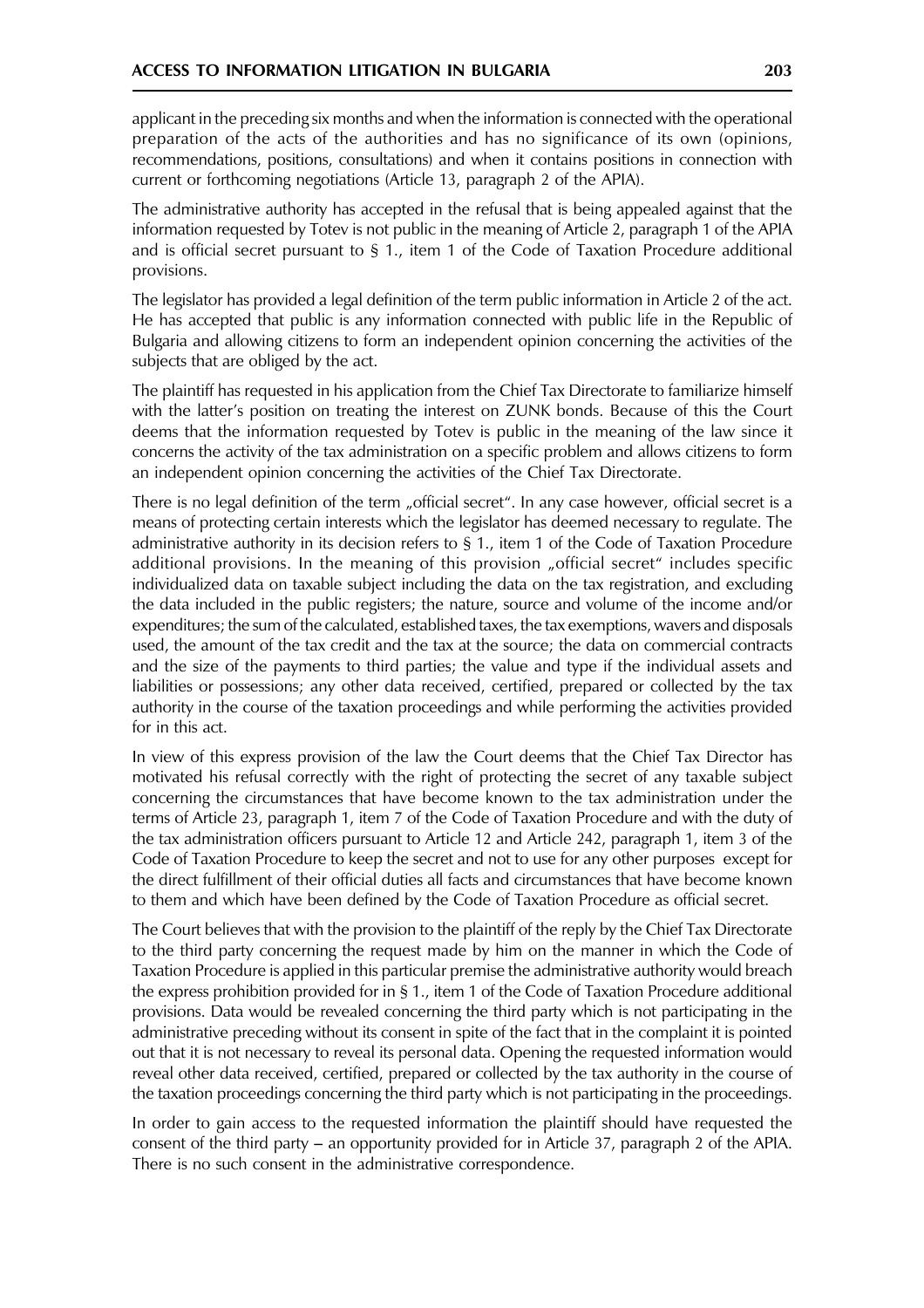In view of the factual circumstances so established the Court deems the administrative act that is being appealed against correct and lawful; it has been issued in compliance with the legal requirements that the authority which is competent should make a pronouncement within its powers, due to which it should be confirmed and the complaint should be rejected as unfounded.

In view of the express claim of the respondent's agent found in the written comments and in view of the outcome of the dispute on the grounds of Article 64 of the Code of Civil Procedure in conjunction with Article 5 of the APA the Court awards remuneration to the legal counsel constituting court expenses in the sum of BGN 200 to be paid by the plaintiff.

Led by the above on the grounds of Article 42 of the APA the **SOFIA CITY COURT** 

## **RULES:**

**REJECTS** the complaint of **DIMITER CHAVDAROV TOTEV**, personal reg. No. 7112106248 against letter No. ML-96-00-189/01.08.2000 of the Chief Tax Director with which he has been refused access to public information specified in letter of the Chief Tax Director No. 930072/ 20.02.2000 as totally unfounded.

SENTENCES DIMITER CHAVDAROV TOTEV, personal reg. No. 7112106248 to pay the Chief Tax Director court expenses on the grounds of Article 64 of the Code of Civil Procedure in conjunction with Article 5 of the APA constituting remuneration to the legal counsel in the sum of BGN 200.

This judgment is subject to cassation appeal before the Supreme Administrative Court within 14 days from the date of notification to the parties that it has been issued.

**CHAIRPERSON:** 

**MEMBERS:**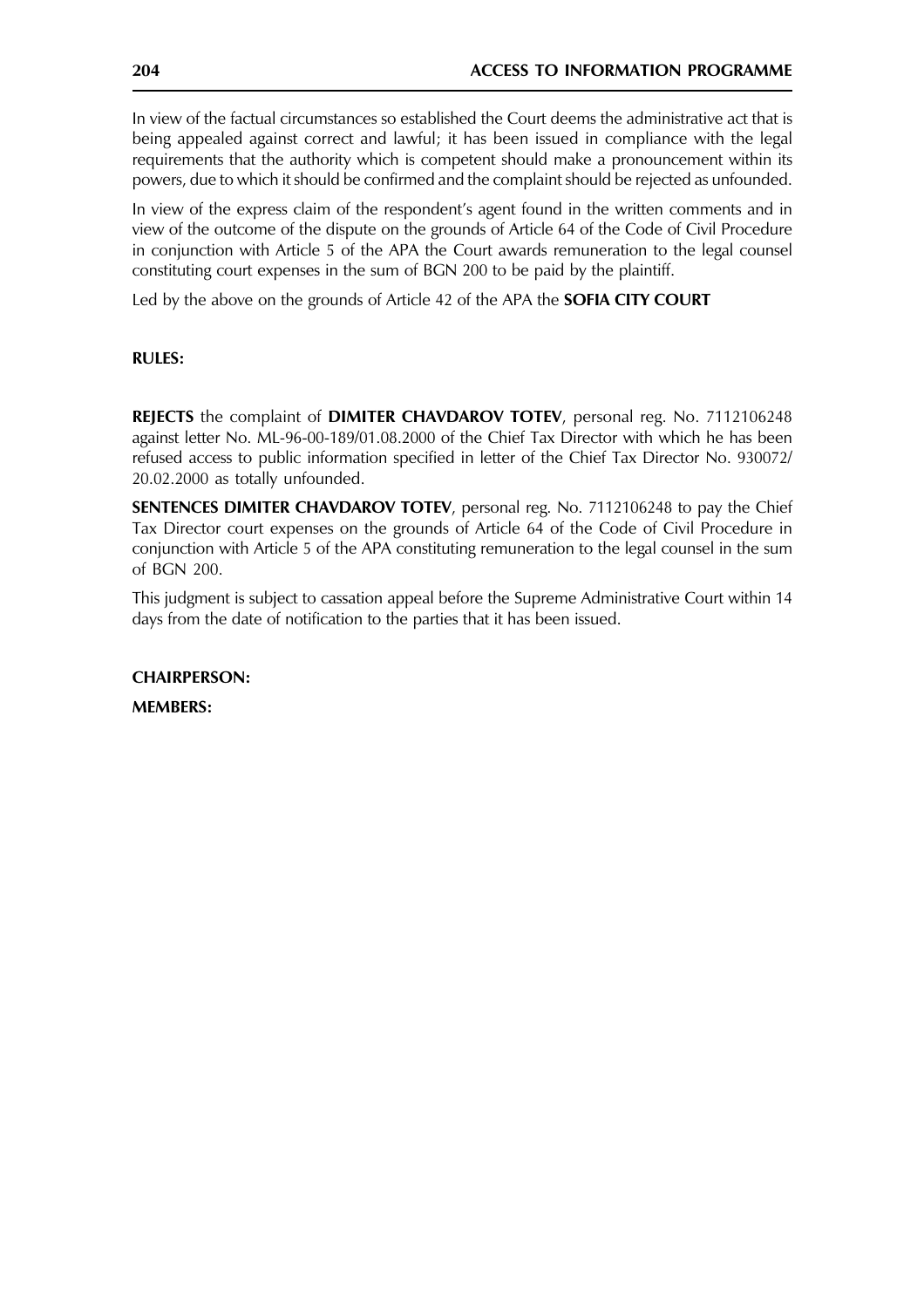#### **CASSATION COMPLAINT**

#### by Dimiter Chavdarov Totev

plaintiff under administrative lawsuit.2167/00 of the Sofia City Court

#### through lawyer Alexander Emilov Kashumov

#### **AGAINST**

Judgment of the Sofia City Court of 23.07.01 on the grounds of Article 33 of the Supreme Administrative Court Act

Honorable Supreme Judges,

1 am appealing - on time - judgment on administrative lawsuit No. 2167/00. The judgement has been passed in contravention to substantive law.

After having established partially correctly the factual circumstances on the basis of the written evidence submitted in the case, the Court has judged correctly that the requested information is public information and that the applicant has a right of access to it. However it was accepted contrary to the law that the refusal of the Chief Tax Inspector was motivated correctly and that the granting of the requested information would reveal personal data.

The arguments set forth in the decision refusing access to information point at the contravention to the law of the refusal. It cannot be accepted that the subjective belief of the one or the other subject obliged by the APIA that certain information is secret and the right of access to it should be limited may be grounds for refusal. On the contrary, the requested public information should fall objectively within the scope of the limitation provided in the law, i.e. should be a secret. It is precisely because of this that according to Article 38 of the APIA the motives of the refusal should contain not only the legal but also the factual grounds for the refusal. In this particular case no factual grounds whatsoever have been referred to  $\Box$  it is not indicated which exactly categories of information within the scope of paragraph 1, item 1 of the additional provision of the Code of Taxation Procedure are contained in the requested document.

The legal grounds have not been precisely indicated in the decision on refusal either. The specified provision of the Code of Taxation Procedure lists six points of data categories, which are secret. The decision sites neither of the points specified in paragraph 1, item 1 of the Code of Taxation Procedure. Because of the indicated shortcomings the motives of the refusal decision do not substantiate the refusal. Moreover, the total absence of factual matives and the lack of precisely specified legal grounds for refusal indicate that the will of the obliged subject had not been to fulfill his obligations under the APIA and the Code of Taxation Procedure but rather not to honor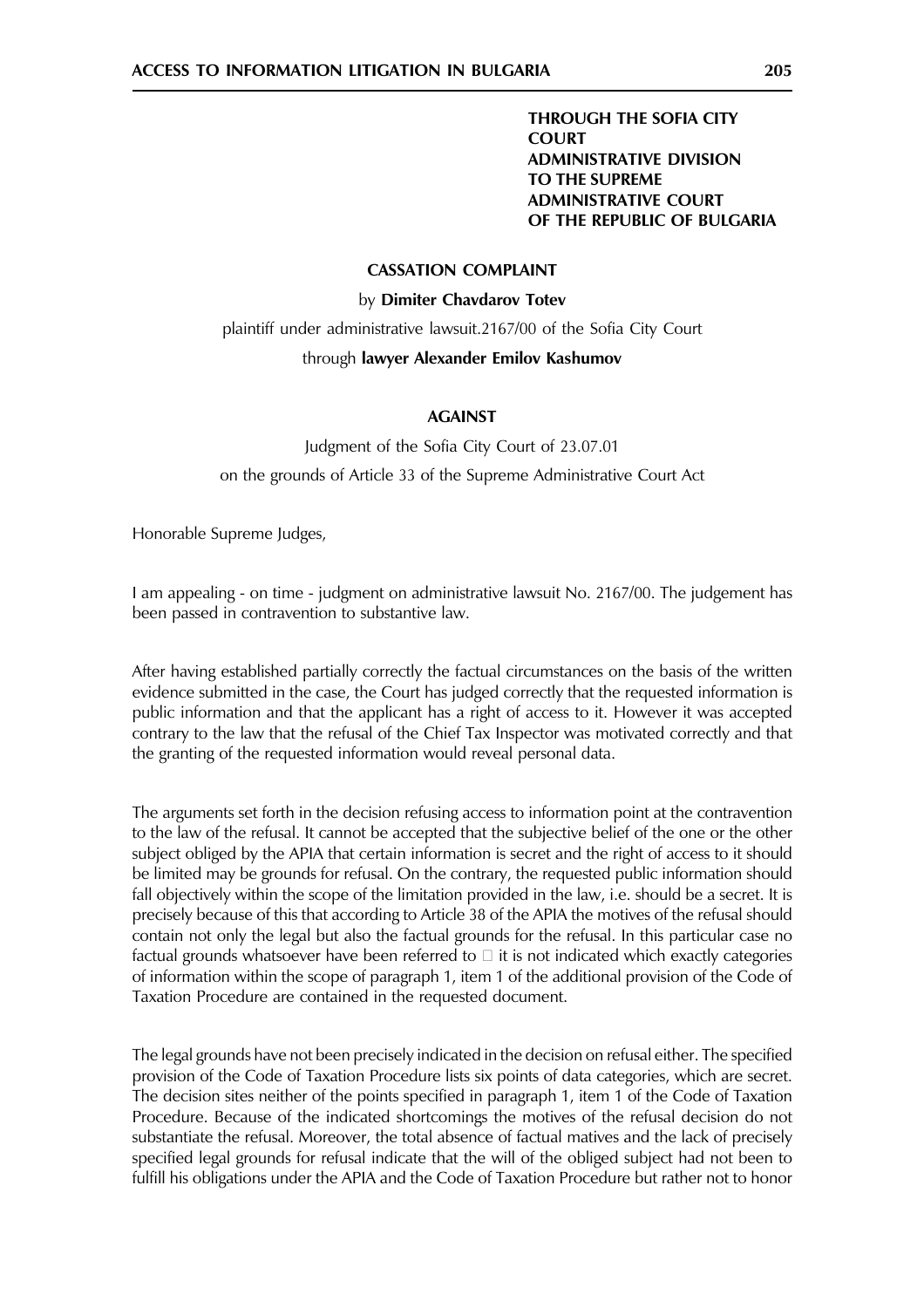the access to information request due to subjective consideration of his own. This is obvious from the fact that the Chief Tax Inspector had not even deemed in necessary to entitle his act "a decision" and to mention expressly that it is subject to appeal before the court. This successive breach of the APIA point to disrespect for the citizens' right to public information access and shows that the decision has been enacted at variance with the purpose of the law.

Because of the above violations of substantive law the court should have drawn conclusions that should have been different from the ones draw in the judgment that is being appealed against. The factual and legal unfoundedness of the refusal to provide access to public information and the broad and unclear referral to paragraph 1, item 1 of the Code of Taxation Procedure should have been discussed and it should have been established that substantive law had been applied incorrectly. Instead of this the Sofia City Court found that in the meaning of the Code of Taxation Procedure "official secret' included specific individualized data on the taxable subjects" without considering the issue that the decision that was being appealed before it specified no such concrete data.

The first instance court was obliged, in conformity with its obligations under Article 41, paragraph 2, not only to consider fully, comprehensively and objectively all submitted evidence but also, should it deem this necessary, collect additional evidence. This is so because the court is committed not only by the assertions of the claiming party - the applicant, but also by the task to exercise comprehensive control over the compatibility with the law of the administrative act that is being appealed against. In this respect Article 41, paragraphs 3 and 4 give the court guidelines to request the respective document, which is claimed to be falling within the scope of limitations of information access, and to pass judgment of the lawfulness of making it secret. This power of the court indicated once more that the law requires specific factual motives of the refusal under APIA and the exact implementation of this obligation is subject to judicial control. The court however has not collected this evidence.

Although the requested letter has not been submitted as evidence, the Sofia City Court draws conclusions concerning whether its granting, in full or in part, would have been compliant with the law or not. It is not clear however in what way "data would be revealed about a third nonparticipating party without its consent although it is pointed out in the complaint that it was not necessary to reveal its personal data", had the requested information been granted. The court neither had the opportunity to judge this in person nor is there anything pointing in this direction in the refusal of the Chief Tax Directorate, on which to base its conclusion. Precisely because of this conclusion of the court is just words without indication of where it stems from.

In this way the court actually supplements the refusal decision and steps outside the framework of the control over compliance with the law.

With the conclusion that evenually the rights of others could be infringed upon, made on an entirely abstract basis, the right of partial access provided for in the APIA is rendered absolutely senseless. The objective of this partial access is exactly to guarantee precisely both the rights of the access to information seeker and the ones of the third parties.

The conclusion of the court that the applicant has to request the consent of the third party concerned has nothing to do with the provision of the APIA. On the contrary, according to the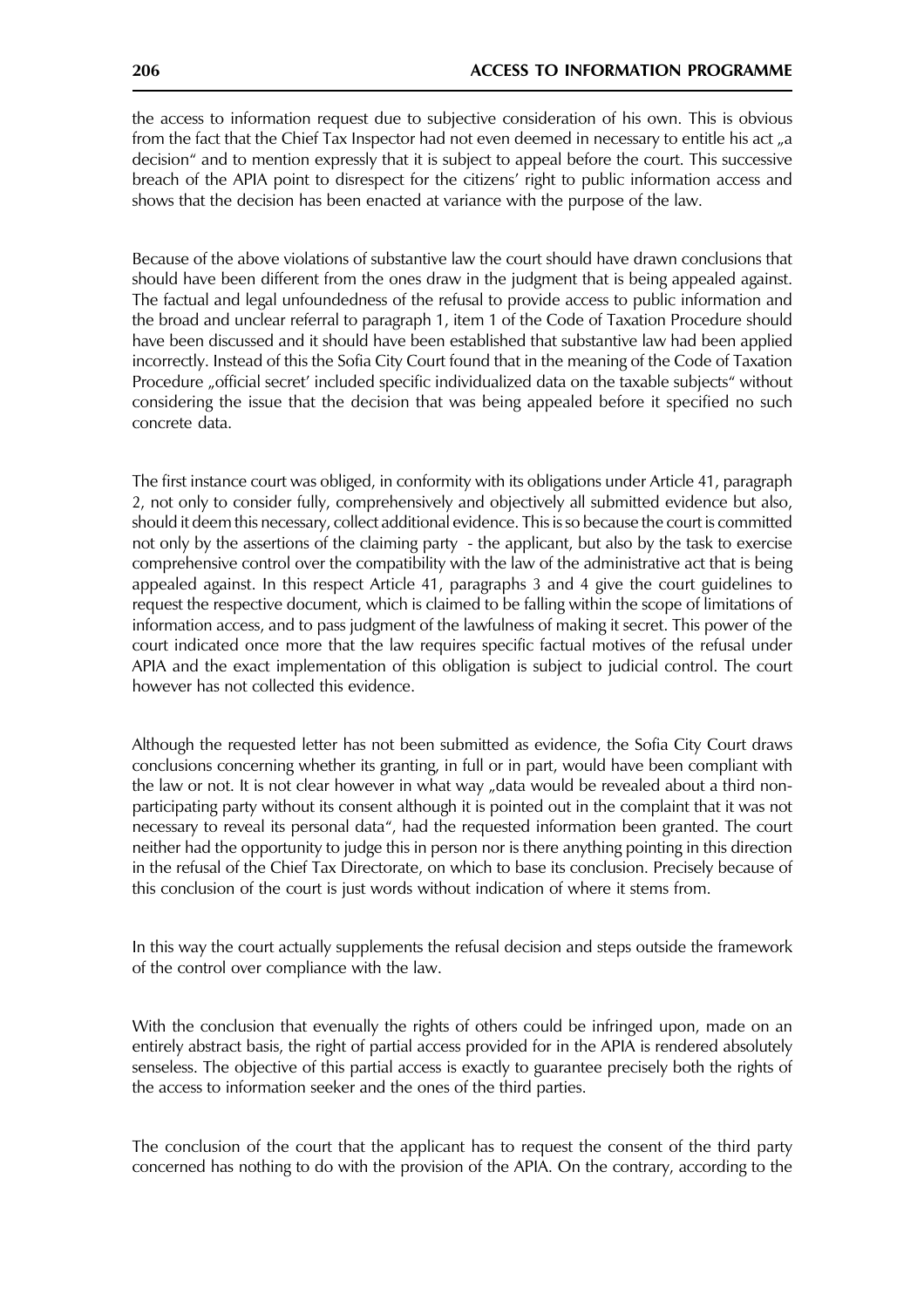APIA the procedure is exactly the opposite – the obliged authority is required to ask the consent in the interested third party and this has its factual justification – there is no way that the seeker of the information could ask for consent a person whose identity is unknown to him.

The conclusion of the court that no information should be granted in spite of the fact that in the application the contents of the letter was requested without the personal data, is unfounded. If the obliged subject does not contest the citizen's right to obtain the information he has requested and thinks that only one additional category of information should not be granted the question arises why did the court reject the complaint. The right of access to public information is not defined as access to a document but as access to information. Consequently the applicant has the right to receive any information requested by him, regardless of the fact part of what carrier it is on, provided the requested information does not fall within the legal limitations.

In view and on the grounds of the above I ask the Honorable Court to reverse the judgment that is being appealed against and to decide the case in substance.

Special request: I ask the Court to make an official request for the letter to which access was refused and to consider it at a closed hearing in compliance with Article 41 of the APIA.

**Enclosure:** copy of the complaint for the respondent

Yours respectfully (agent)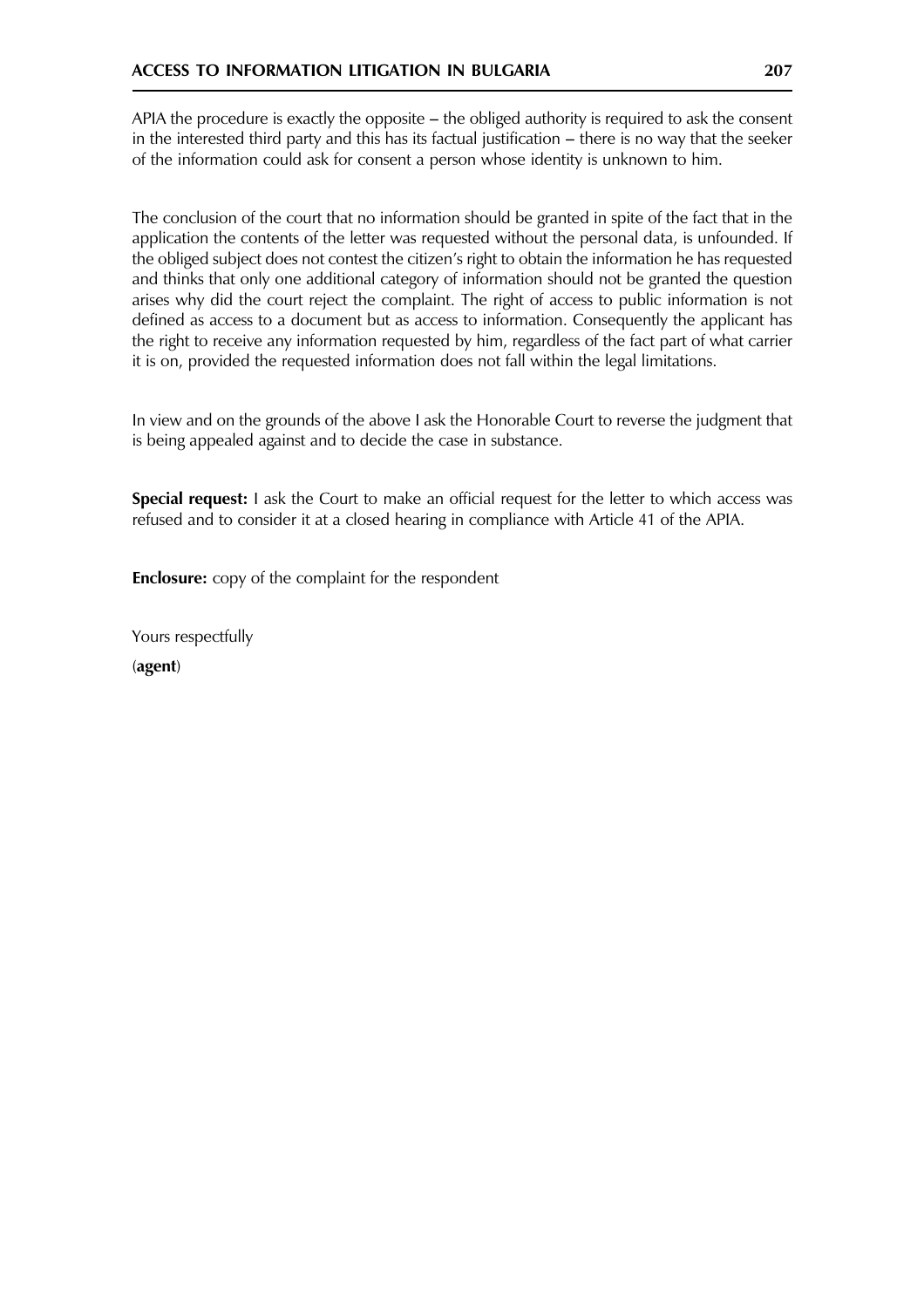#### **JUDGMENT**

#### No. 6017

Sofia, 21.06.2002

#### IN THE NAME OF THE PEOPLE

The Supreme Administrative Court - First Panel in a hearing held on eleventh of April of the year two thousand and two composed of:

#### **CHAIRMAN: IVAN TRENDAFILOV**

#### **MEMBERS: VIOLETA KOVACHEVA**

#### **MINA ATANASOVA**

with Secretary Tsvetanka Grozdanova and in the attendance of Public Prosecutor Maria Kamenska heard the report of Judge VIOLETA KOVACHEVA on administrative lawsuit No. 10496/2001.

The proceedings are under Article  $33 - 40$  of the Supreme administrative Court Act. It has been instituted on a cassation complaint served by Dimitar Chavdarov Totev through his agent Alexander Khashumov against judgment of the Sofia City Court of 23 July 2001 passed on administrative lawsuit No. 2167 of the year 2000 with which his complaint against letter No. MA-96-00-189 of 01.08.2000 of the Chief Tax Inspector has been rejected and he is refused access to public information.

The cassation complaint relates to arguments on violating substantive law  $-$  grounds for cassation in the meaning of Article 218b, letter  $C^*$  of the Code of Civil Procedure in conjunction with Article 11 of the Supreme administrative Court Act. The plaintiff claims that the City Court has accepted in contravention to the law that the refusal of the Chief Tax Inspector is correctly motivated and that granting of the requested information would reveal personal data. The letter specifies no factual grounds for the refusal since there is no indication exactly which categories of information falling within the scope of paragraph 1, item 1 of the Code of Taxation Procedure additional provisions are contained in the requested document, as well as the fact that the legal grounds have not been specified correctly since no item of the ones foreseen in paragraph 1, item 1 of the Code of Taxation Procedure additional provisions is referred to. The total absence of factual motives and the absence of exactly specified legal grounds indicate that the will of the obliged subject has not been to comply with its obligations under the Access to Public Information Act and the Code of Taxation Procedure but rather to ignore the request for access to information due to its own subjective considerations which makes the refusal incompatible with the law. What is requested is a reverse of the decision that is being appealed against and granting the request for providing access to the requested information.

The party that is a respondent to the complaint challenges in a court hearing through its procedural agent the cassation complaint as being groundless since the information requested represents official secret in the meaning of paragraph 1, item 1, letter "e" of the Code of Taxation Procedure.

The representative of the Chief Cassation Prosecutor's Office is expressing an opinion that the cassation complaint is justified. The judgment of the Sofia City Court has been passed in contravention to substantive law and should be reversed, reversing also the refusal of the administrative agency.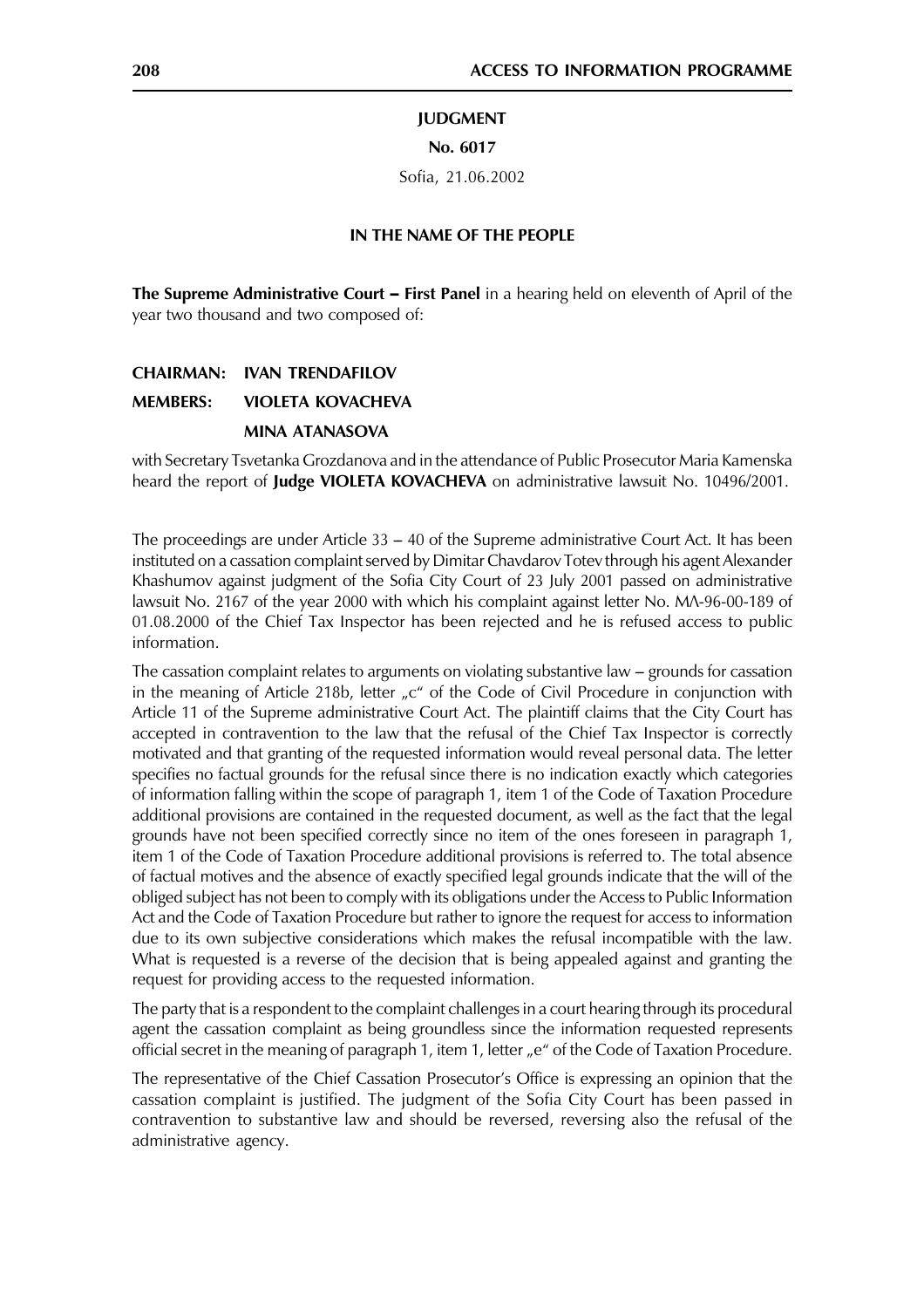The Supreme Administrative Court, having considered the admissibility of the complaint and the cassation arguments specified in it and pursuant to the provision of Article 39 of the Supreme Administrative Court Act deems the following as established facts:

The cassation complaint has been served by the due party within the time frame under Article 33 of the Supreme Administrative Court Act and is procedurally admissible. Reviewed in substance it is justified.

With the judgment that is being appealed against the Sofia City Court in the proceedings under Article 40 of the Access to Public Information Act and Article 33 of the Administrative Procedure Act has rejected the complaint served by Dimiter Chavdarov Totev of the city of Sofia against the refusal of the Chief Tax Inspector of access to public information enacted in a letter No. 930072 of 20.02.2000 of the Chief Tax Directorate. In order to pass such a result the Court has accepted that the Chief Tax Inspector has enacted this refusal correctly since to grant the requested information representing a reply of the Chief Tax Directorate to a third party concerning an inguiry on the way the Code of Taxation Procedure is applied would violate the express prohibition provided for in paragraph 1, item 1 of the Code of Taxation Procedure additional provisions. It has deemed that in this way data would be revealed concerning a third party, which is not participating in the administrative proceedings without its consent while the applicant requesting this information, has not obtained its agreement.

These conclusions of the regional court are incorrect and are in contravention of substantive law and contradict the evidence of the case. It has been established beyond any doubt in this case that with his request of 11.07.2000 to the Chief Tax Directorate the applicant Dimiter Totev has requested on the grounds of Article 24, paragraph 3 in conjunction with paragraph 1 of the Access to Public Information Act to be granted a copy of letter No. 930072 of 20.02.2000 of the Chief Tax Directorate in the part concerning the tax treatment of the interest on the ZUNK bonds. The letter specifies expressly that in order to grant his request there is no need to reveal personal data on the person, which is the addressee of this letter. With the letter that is being appealed against, which has the nature of a decision in the meaning of Article 39 of the APIA, the granting of such information is refused. The grounds of the administrative agency for this are that the requested information is not "public" in the meaning of Article 2, paragraph 1 and represents "official secret" pursuant to paragraph 1, item 1 of the Code of Taxation Procedure additional provisions. The administrative agency has referred to the provisions of Article 12 and Article 242, paragraph 1, item 3 of the Code of Taxation Procedure.

Under the established factual circumstances, the conclusion of the Sofia City Court that the refusal was lawful, since had the requested information been granted the administrative agency would have violated the express prohibition provided for in paragraph 1, item 1 of the Code of Taxation Procedure additional provisions, is incorrect and has been passed in contravention of the provisions of the APIA. One of the principle constitutional rights of citizens is the right to information, pronounced by the provision of Article 41, paragraph 2 of the Republic of Bulgaria Constitution. This constitutionally recognized right to information, it's guaranteeing and exercising have been regulated by the newly adopted in the year 2000 Access to Public Information Act (Official Gazette, No. 55 of 7.07.2000). Article 2, paragraph 1 of the above mentioned act specifies a definition of the notion of "public information" and it is indicated that in the meaning of this act this is "any information connected with public life in the Republic of Bulgaria allowing citizens to form an independent opinion on the activities of the subjects obliged by the law". In this case the Chief Tax Inspector, who is an authority of the tax administration pursuant to Article 235, paragraph 1, item 1 of the Code of Taxation Procedure is an obliged subject in the meaning of Article 3, paragraph 1 of the APIA. The requested information concerning the interpretation by the Chief Tax Directorate in the said letter given to the tax treatment of the interest on ZUNK bonds is public information in the meaning of the definition provided in Article 2 of the APIA, since pursuant to Article 238 of the Code of Taxation Procedure the Chief Tax Inspector gives opinions and directions on the uniform application of the tax laws and the normative act on